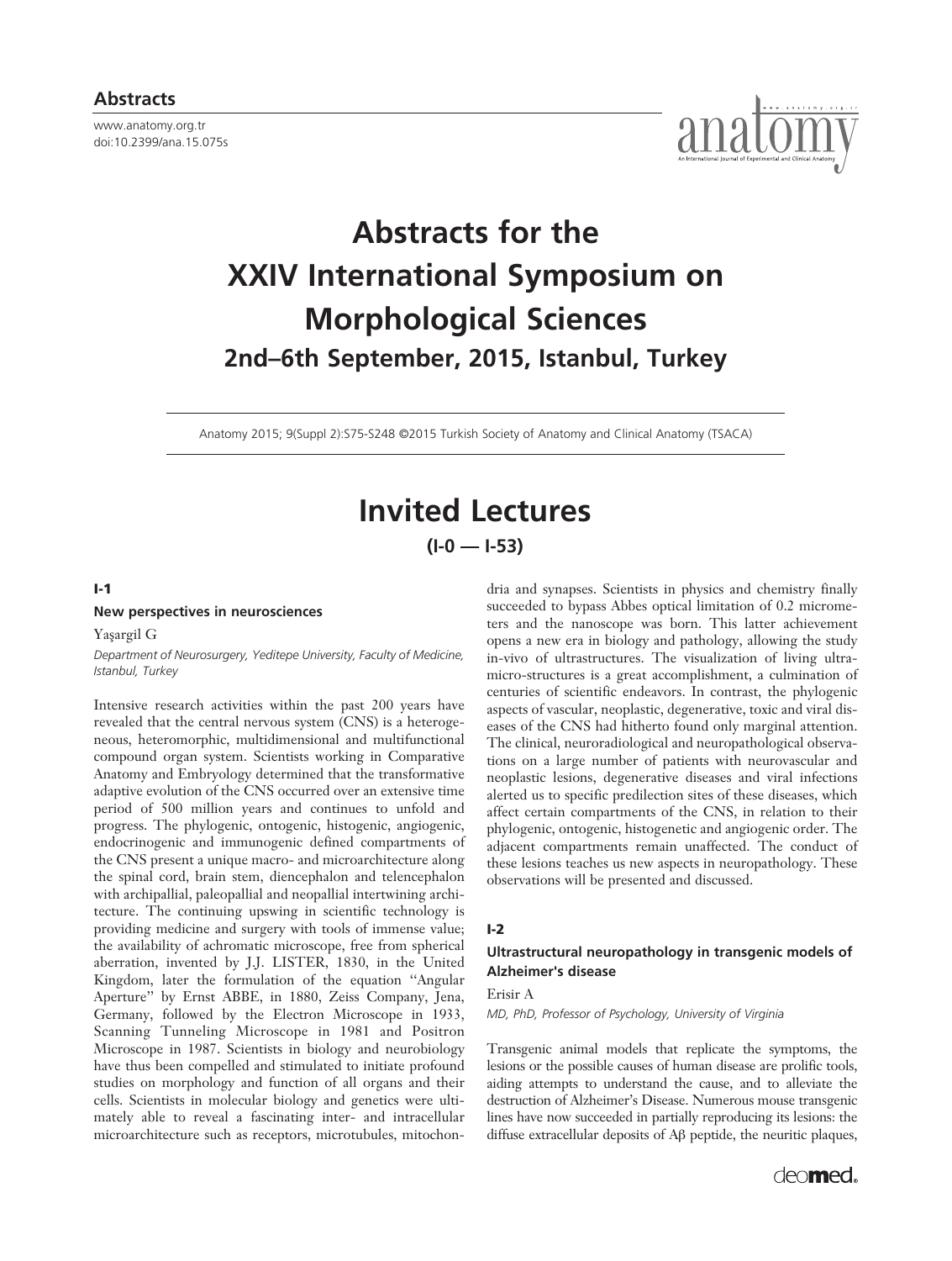and the intracellular accumulation of tau protein (or neurofibrillary tangles). Because these models also develop the clinical signs of the human disorder, they allow for testing of the effectiveness of any therapeutic candidates in alleviating the behavioral deficits in correlation with subdued progression of neuropathologic signs. As neuropathologic changes observed in transgenic models provide a confirmation of the validity of genetic and molecular precursors of impending behavioral decline, electron microscopy provides a powerful alternative approach for routine methods of staging the brain pathology. In this talk, I will summarize the advantages and limitations of several current transgenic rodent models. I will also outline a transgenic staging protocol modeled after the AA guidelines for the neuropathologic assessment of Alzheimer's disease in humans. Because the use of electron microscopy allows direct discrimination of neuritic plaques from amyloid precursor protein and Aβ aggregates, and reveals early subcellular pathology that may elude light microscopic approaches, it provides a sensitive quantitative assay for correlation of ultrastructural pathology and the behavioral deficits in transgenic models of the Alzheimer's Disease.

# **I-3**

#### **Property issues of deceased**

Brenner E

*Division of Clinical and Functional Anatomy, Medical University of Innsbruck, Austria*

Mors auxilium vitae – death helps the life. Therefore, anatomy requires deceased. Cutting into deceased is commonly seen as violation. These short sentences describe the cornerstones of the area of conflict, when anatomists use the bodies of deceased. In order to dissect legally and ethically firm, we have to clarify, who owns that cadaver. Having defined this issue, we can proceed to the question, when and why anatomists are allowed to perform a dissection and avoid serious allegations of violation. The question of ownership has two possible, but contradictory answers. The first answer is based on the assumption that the cadaver is a mere thing, an item. With this, a cadaver may be inherited or even traded like any other good. It is obvious that this resolution to our problem is false. Almost all, if not really all societies deny that a cadaver – or parts of it – are a tradable good and consequently interdict trading of cadavers or parts of it. The second answer is based on the assumption that the cadaver is – still – part of the immaterial personal rights of the once living person. This means that the person itself – and nobody else – has the right to decide on the cadaver's future, of course within the framework of legal and ethical rules. This person might decide that his or her cadaver has to be buried at a certain cemetery or has to be handed over to the anatomists for their specific purposes. On the other hand, this person must not decide that his or her cadaver has to be used for commercial purposes, with or without reimbursement. Such a decision to hand over the cadaver to the anatomists requires an appropriate informed consent, which also allows for – severely – harming the cadaver. Of course, also the obligation to entomb is transferred.

# **I-4**

# **From the clinical practice to the Anatomy lab: clinical question and anatomical reply**

Duparc F

*Rouen University Hospital, Laboratory of Anatomy, Rouen, France*

**Objectives:** Through clinical and typical examples, the role of the clinical anatomist is emphasized. The conditions of a "bed question" are exposed, the different possibilities of a "lab reply" are listed, and the pedagogical aspects are shown.

**Methods:** Five types of questions related to clinical practice are developed. A question by a student about physical examination; One by a resident in orthopedic and trauma surgery has examined a patient and finds clinical aspects that do not deal with what he has learned in Anatomy; An interrogation by an orthopedic surgeon asks about a patient who complains about pain in the lateral part of the forearm without any local sign; a technical difficulty in regional anesthesia; one by a physiotherapist about the loss of sensory of the dorsum of the foot in an ice-hockey player.

**Results:** Numerous tools have been used for carrying an anatomical reply, at the bed-side, in the operative room, in the clinical department, by e-mail, or in the laboratory of Anatomy: simple drawing, books, slides, videos, websites, virtual dissection, dissection.

**Conclusions:** The clinical anatomist has a great place, as a reference person, who knows or who is able to search and inform about the reply. Facing a clinical question, the role of the anatomist is to provide an anatomical explanation, but not only. The pedagogic relevance is strong. The anatomical knowledge is reinforced by the increasing of the process of memorization that is more developed when the basic knowledge is associated with a live experience. Teaching the ability to go from the bed side to the lab is a way for self-learning of excellence.

#### **I-5**

#### **Professor Moscovici: Brazilian anatomist of the world**

Prates NEVB\*, Prates JC\*\*

*\*Department of Anatomy, Institute of Biomedical Sciences, University of Sao Paulo, Brazil; \*\*Department of Morphology and Genetics, Paulista Medical School- Federal University of Sao Paulo, Brazil*

Professor Moscovici was born in São Paulo, Brazil, on February 28, 1925, son of European immigrants. He married the professor of Psychology, Fela Moscovici and following the example of his father he was graduated Surgeon Dentist, from the University of Brazil Dentistry, current Federal University of Rio de Janeiro. Defendedhis Ph.D. thesis under the title "Contribution to the study of the ascending mandibular branch." Became Professor at the same University, defending the thesis "Contribution to the study of the nervusfacialis in man" and later Full Professor of Anatomy with the thesis "Blood angioarchitecture of the papillary muscles of the left heart ventricle in Man". In 1965 he received the title of Professor Honoris Causa from the Federal Fluminense University in the city of Rio de Janeiro. In 1975 during the X Congress of the International Federative Association of Anatomists (IFAA), held in Tokyo, Japan, under the chairmanship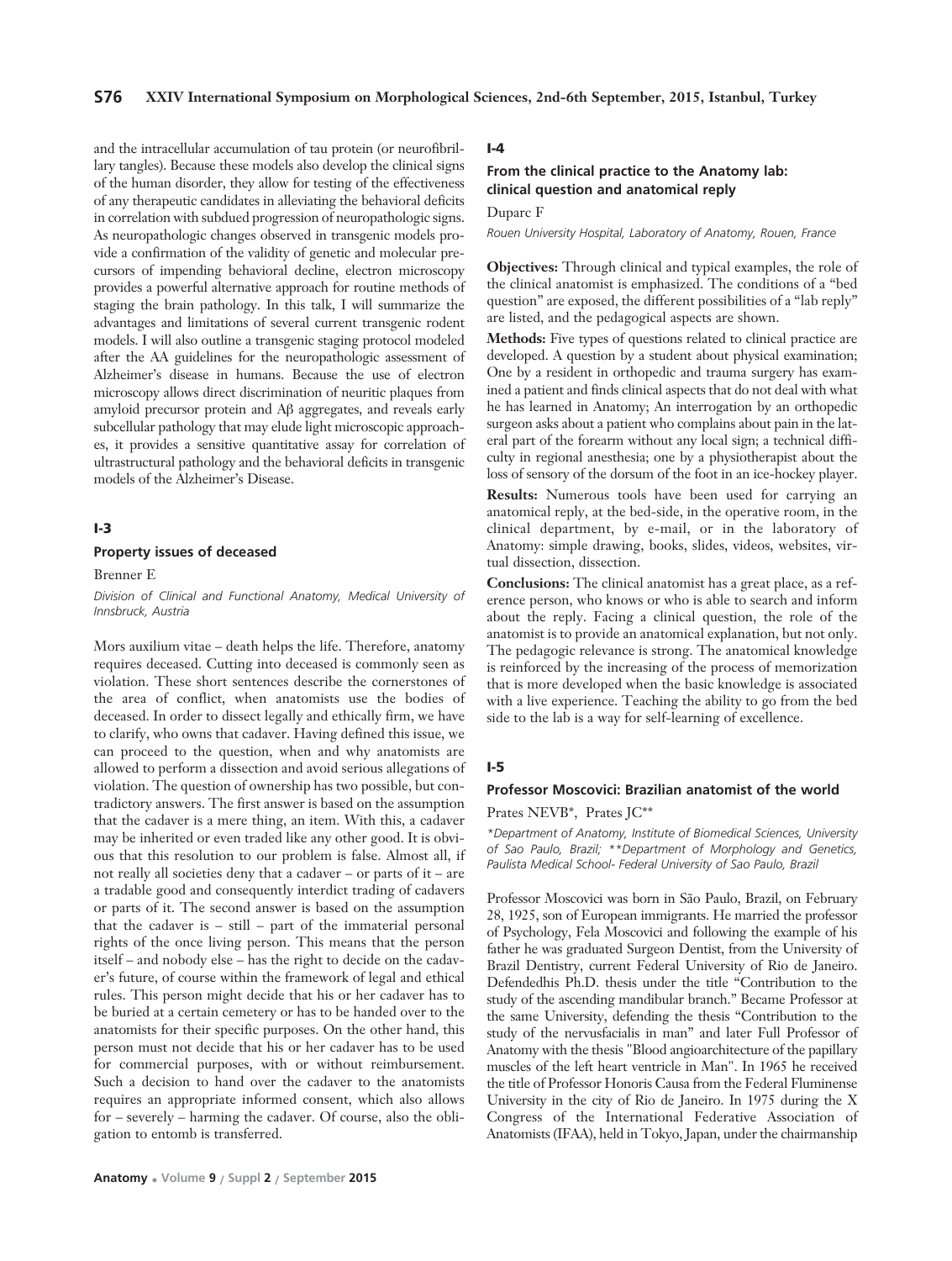of Professor Nakayama, he became Member of the Permanent Subcommittee of Finance of International Anatomical Nomenclature Committee (IANC). From this date, Brazil's Anatomy Teacher opened up to the world presiding in the following year XI Congress of the Brazilian Society of Anatomy and II Luso-Brazilian Anatomy Congress in Niteroi, Rio de Janeiro, Brazil. He begins to preside over the great congresses of Morphology. In 1982 he became President of the V International Symposium of Morphological Sciences (ISMS) in Rio de Janeiro. During the XII Congress of the IFAA, held in London in 1985, he was elect President of IFAA. In 1989 chairs the XIII Congress of IFAA in the city of Rio de Janeiro, Brazil. Finally I can say that Professor Moscovici ascended from his condition of an anatomist of Brazil to an Anatomist of the world and all of us are proud of having spent with him great moments of our life.

#### **I-6**

# **Anatomy of the head and neck to new trends in its surgery**

Le Floch-Prigent P *Versailles-Saint Quentin University, Paris, France*

Since more than a hundred years, the surgery of the head and neck made tremendous progress, particularly after the two world wars (Thorek, 1949; d'Allaines, 1956). The anatomical studies on the arteries of the skin (Salmon in Marseille) were a first, important landmark in the surgical knowledge of the repairs. However the two main factors of improvement were the development of the flaps and specially the free one since the end of the seventies. The perfection of the osteosynthesis and the use of new biomaterials were also important factors. We will focus on the description of the anterior flap of the temporal muscle in the correction of the facial nerve injuries. Then we will study the description of the arteries of the head and neck as reported in the book of Christian Vacher. Last we will review the use of the great pectoralis muscle flap, the scapular one and the latissimus dorsi muscular flap. The later can be also a cutaneous and an osseous one isolated or combined; its basis is the subscapular artery (2 to 3 mm in diameter). Without numerous and extensive dissections in the departments of gross-anatomy, these flaps will never have been discovered, nor surgically used. The anatomical details of the arterial vascularisation of the skin and nearby tissues, their variations could be only studied by extensive dissections or injection and corrosions in the anatomy laboratories. By that way the gross anatomy of the head and neck, which was supposed to be well known since several centuries, has been surgically «re-discovered» and analyzed for the surgical needs and new possibilities offered by the development of the flaps: local, translocation or free ones.

#### **I-7**

# **Hypoxic-ischemic brain injury in neonatal mice is associated with autophagy**

#### Uchiyama Y

*Department of Cell and Molecular Neuropathology, Juntendo University School of Medicine, Tokyo, Japan*

By genetic studies using knockout mice of Atg7, capase-3, and caspase-activated DNase (CAD), we have shown that since hypoxic-ischemic (H/I) injury-mediated pyramidal neuron death is blocked in the hippocampus of neonatal mice by Atg7 deficiency, it is deeply associated with autophagy (Koike et al., 2008). However, since autophagy is essential in the maintenance of cellular metabolism, it still remains unknown whether autophagyrelated cell death is present. To further understand autophagyrelated neuron death, we produced double knockout mice of LC3A and LC3B. Although LC3, a mouse homologue of yeast Atg8, has mainly been used for a marker protein of autophagy, little is known about roles of subtypes of LC3, LC3A and LC3B, or whether these proteins compensate their roles for each other during autophagic processes. For this, we produced LC3A and LC3B (LC3A/B)-double deficient (KO) mice, which were born normally and were grown-up to be capable of reproduction. Using these KO mice, both mRNA and protein levels of LC3 homologous proteins, a GABARAP family of proteins, were examined in brain and other tissues, and found that they did not significantly alter between wild-type and LC3A/B-double deficient mice, except for that the expression level of GABARAP was significantly higher in liver tissue than in brain tissue. These results indicate that basic autophagy may work normally in neurons of LC3A/B-deficient brains. Then, LC3A/B-double deficient mice were applied to H/I model studies. As previously reported, hippocampal pyramidal neurons in wild-type mice (wt) were vulnerable to H/I injury, while the protein amount of LC3-II was significantly more elevated in the ipsilateral hippocampus than in the contralateral hippocampus from 9 to 24 hours after H/I injury. In contrast, hippocampal pyramidal neurons deficient in LC3A/B were resistant to the H/I injury, while the protein amount of LC3 II in the double KO mouse hippocampus was not increased after H/I injury, compared to that in the wt hippocampus. These results suggest that LC3A/B, but not GABARAP family of proteins, are involved in H/I injury-mediated pyramidal neuron death that occurs in the hippocampal pyramidal layers of neonatal mouse brains. As shown in our previous study, excess autophagic stress may induce neuron death. Our present data using LC3A/B-deficient mice strongly support the presence of H/I injury-mediated autophagic neuron death in neonatal brains.

#### **I-8**

# **Imaging-based signatures of macrophage metabolism linked to atheromatous detection**

Boscá L\*, Mojena M\*, Rosales EC\*,\*\*, Ramos GS\*, Chinchilla P\*, Velasco FM\*, Regadera J\*\*\*

*\*Instituto de Investigaciones Biomédicas Alberto Sols, CSIC-UAM, 28029 Madrid, Spain; \*\*Departamento de Bioquímica y Medicina Molecular. Facultad de Medicina, Universidad Autónoma de Nuevo León. Francisco I Madero y Eduardo Aguirre Pequeño S/N, Colonia Mitras Centro, CP 64460 Monterrey, Nuevo León, México; \*\*\*Facultad de Medicina, Universidad Autónoma de Madrid (UAM), 28029 Madrid, Spain*

Macrophages are present in a large variety of locations, playing distinct functions that are determined by its origin and by the nature of the activators present in the environment, ranging from host defense to atherogenesis. This variety of phenotypes have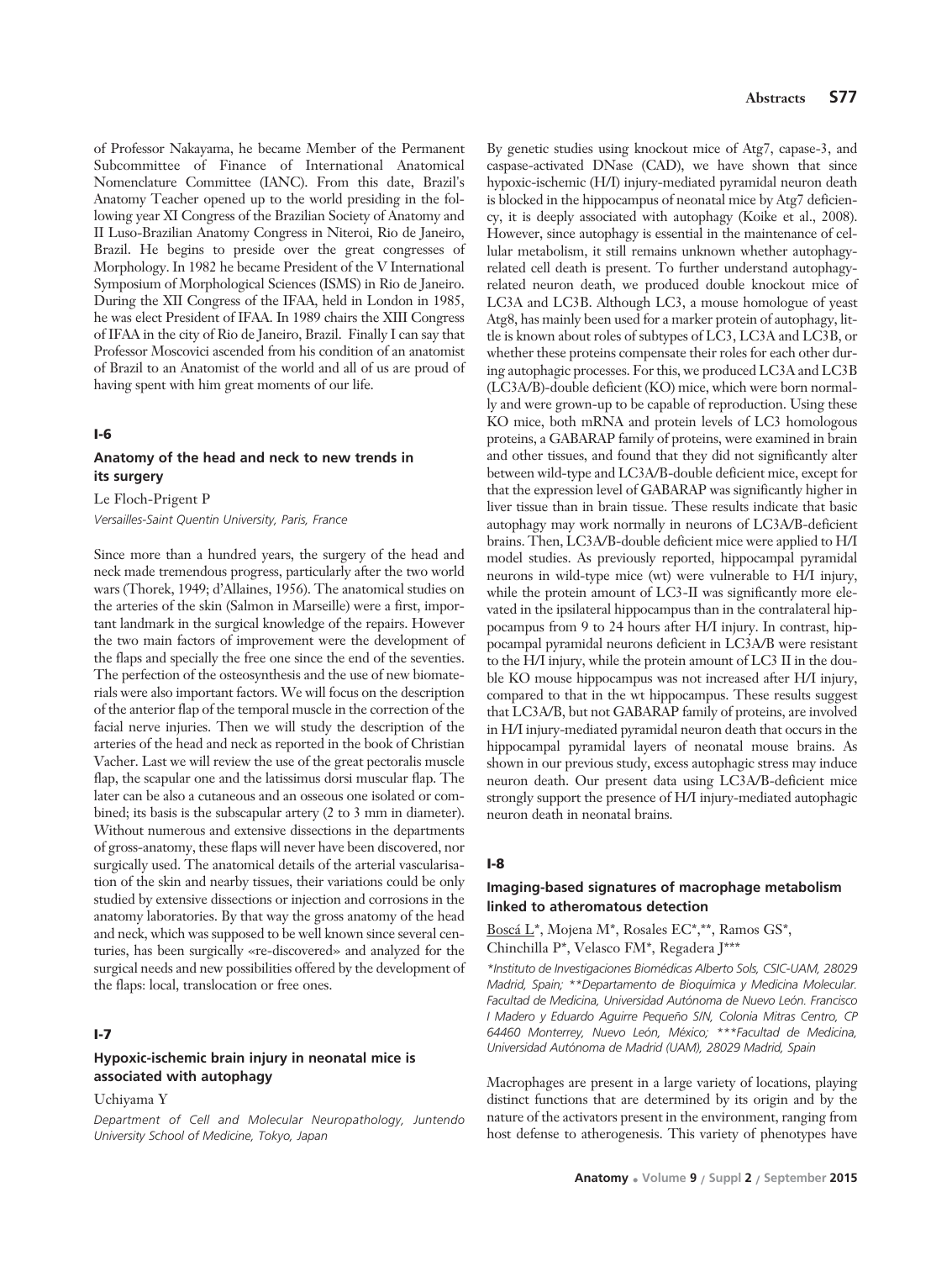been classified as pro-inflammatory (M1 polarization) or antiinflammatory/pro-resolution/ deactivation (M2), coexisting in the course of inflammation. We have profit these specific macrophage signatures to take advantage in the analysis of the presence of these cells in the atheromatous lesions, increasing the sensitivity of detection using image-based approaches. PET/CT analysis of 18fluorine-2-deoxyglucose uptake (FDG) has been used as a tool to trace the presence and activity of macrophages in the atheromas. By using metabolic reprogramming of macrophages we provided the rationale to increase sensitivity and selectivity in the detection of the macrophages in atheromatous lesions that avidly incorporate FDG. Our data provide evidencebased approaches to target these cells, modulating their viability, their avidity to incorporate FDG as well as to contribute to atheroma stabilization preventing their instability and capacity to cause thrombotic events. In this context, we have investigated the role of macrophages in the development of atherogenesis, its diagnosis and its contribution to plaque stability and culprit and non-culprit acute coronary events. These studies allowed us to develop new strategies to provide specific metabolic-based signatures associated to the evaluation of plaque integrity.

#### **I-9**

# **Ultrastructural morphology of white matter axons as a function of age and ischemia**

Katharine S, Chinthasagar B, Grahame K, Sylvain B, Selva B *Department of Neurosciences, Lerner Research Institute, Cleveland clinic, Cleveland, OH 44120, USA*

Aging has global effects on axons, rendering white matter (WM) more susceptible to neurodegenerative diseases and stroke. We hypothesized that age-related alterations in axon-myelin architecture, mitochondrial function, and mitochondrial - sarcoplasmic reticulum (SER) interactions lead to changes in Ca+2 homeostasis and ATP production, which predisposes axons to more profound effects of aging and severe injury during stroke. We utilized a pure WM tract, mouse optic nerve (MON), obtained from 2- or 12-month-old wild-type and Thy-1 mito CFP (+) transgenic mice, where mitochondria are intrinsically fluorescent, to quantify axon structure and function using immunoblots, ATP assays, electrophysiology, and three-dimensional electron microscopy. Evoked compound action potentials (CAPs) were larger in aging axons but recovered less after ischemia compared to young axons. Structurally, aging axons became thicker with lower G-ratios and had increased internodal distances and nodal length changes such as smaller clusters of voltage-gated Na+ channels and thinner and longer CASPR overlapping with voltage-gated K+ channels. Aging axonal mitochondria were larger and thicker with a lower incidence of SER association. A mismatch of mitochondrial shaping proteins with aging resulted in aggregation and fusion of mitochondria, leading to lower ATP production capacity, which suggests mitochondrial dysfunction. Our results suggest that aging alters axonal morphology as well as axonal mitochondrial structure and function, leading to reduced ATP production that may disrupt Ca+2 homeostasis, which likely underlies the increased vulnerability of aging axons to ischemia and neurodegenerative diseases.

# **I-10**

# **The effects of methylene blue on autophagy and apoptosis in MRI-defined normal tissue, ischemic penumbra and ischemic core**

Jiang Z\*\*, Watts L\*\*\*, Huang S\*\*\*, Shen Q\*\*\*, Rodriguez P\*\*\*, Chen C\*, Zhou C\*, Duong T\*\*\*

*\*Peking University Health Science Center, Beijing, China; \*\*Peking University Health Science Center, Beijing, China; University Of Texas Health Science Center At San Antonio, San Antonio, TX, USA; \*\*\*University Of Texas Health Science Center At San Antonio, San Antonio, TX, USA* 

**Objectives:** Methylene blue (MB) USP, which has energyenhancing and antioxidant properties, is currently used to treat methemoglobinemia and cyanide poisoning in humans. We recently showed that MB administration reduces infarct volume and behavioral deficits in rat models of ischemic stroke and traumatic brain injury. This study reportsthe underlying molecular mechanisms of MB neuroprotection following transient ischemic stroke in rats.

**Methods:** Rats were subjected to transient ischemic stroke. Multimodal MRI during the acute phaseand at 24hrs was used to define three regions of interest (ROIs): i) the perfusion-diffusion mismatch salvaged by reperfusion, ii) the perfusion-diffusion mismatch not salvaged by reperfusion, and iii) the ischemic core. These ROIswere extracted for western blot analyses of autophagic and apoptotic markers.

**Results:** The major findings were: 1) MB treatment reduced infarct volume and behavioral deficits, 2) MB improved CBF to perfusion-diffusion mismatch tissue after reperfusion and minimized harmful hyperperfusion24hrs after stroke, 3) MB inhibited apoptosis and enhanced autophagyin the perfusion-diffusion mismatch tissue, 4) MB inhibited apoptotic signaling cascades (p53-Bax-Bcl2-Caspase3), and 5) MB enhanced autophagic signaling cascades (p53-AMPK-TSC2-mTOR).

**Conclusions:** MB induced neuroprotection,at least in part,by enhancing autophagy and reducing apoptosis in perfusion-diffusion mismatch tissue following ischemic stroke.

#### **I-11**

# **Transcriptional control of serotonergic neuron development**

Song NN, Ding YQ

*Department of Anatomy and Neurobiology, Tongji University Faculty of Medicine, Shanghai 200092, China*

Serotonin is an important neurotransmitter involved in many physiological functions, and dysfunction of this system has been reported to be involved in the some psychological diseases such as depression, anxiety, fear memory and autism. We identified a Lim-homeodomain transcription factor Lmx1b is required for the differentiation of serotonergic neurons during embryonic development as well as for normal expression of serotonin in adulthood as evidenced by data from knockout (KO) mice. We generated conditional Lmx1b KO (cKO) mice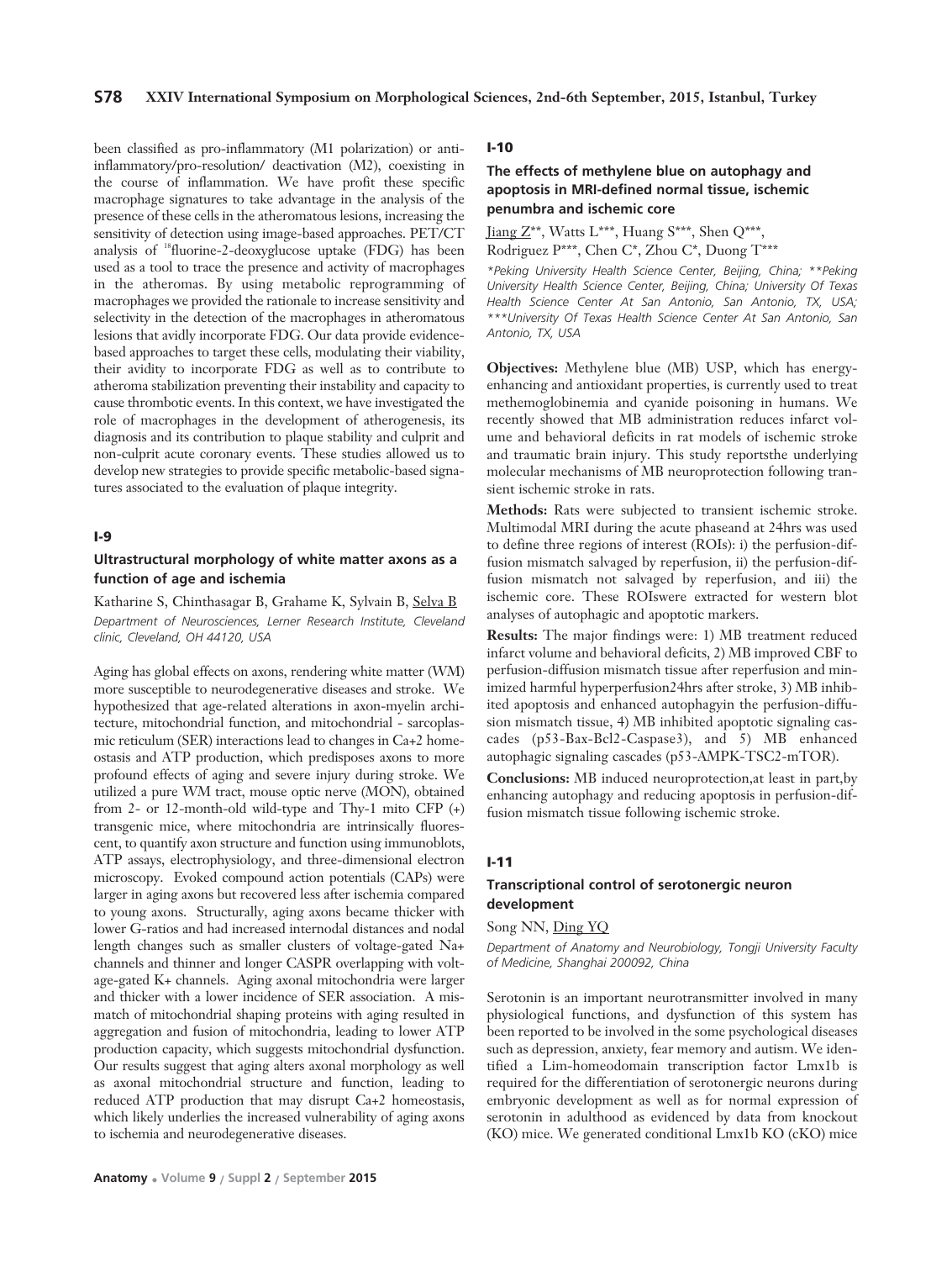lacking serotonergic neurons, and inducible Lmx1b cKO mice with lowered level of serotonin but normal number of serotonergic neuron in the brain. These mice showed no obvious alterations in forced swimming and tail suspension test, and it is also observed in mice lacking tryptophan hydroxylase 2 (Tph2, the key enzyme for serotonin synthesis), suggesting that depression-like behaviors are not changed and therefore supporting the idea that central serotonin deficiency is not required for the development of depression at least in mouse. However this mice displayed enhanced contextual fear memory with impaired extinction of fear memory, which can be rescued by intraventricular administration of serotonin. It has been shown enhancing serotonin activity by using selective serotonin reuptake inhibitors promotes adult hippocampal neurogenesis, but we found that lowering serotonin in adult brain showed a similar effects on this process. We therefore demonstrate complex roles of central serotonin in regulating brain functions.

# **I-12**

# **The easily ignored role of autophagy in early events of embryo development**

#### H. Lu W\*, Wang G\*, Cheng X\*, Cao L\*\*, Yang X\*

*\*Division of Histology & Embryology, Key Laboratory for Regenerative Medicine of the Ministry of Education, Medical College, Jinan University, Guangzhou 510632, China; \*Key Laboratory of Medical Cell Biology, China Medical University, Shengyang 110001, China*

Autophagy is important for cell renewing for its contribution to the degradation of bulk cytoplasm, long-lived proteins, and entire organelles and its role in embryonic development is largely unknown. In our study, we investigated the function of autophagy in gastrulation of the chick embryo using both in vivo and in vitro approaches, especially in the EMT process, and we found that autophagy gene Atg7 was expressed on the apical side of the ectoderm and endoderm. Over-expression of Atg7 could enhance the expression of Atg8 and the E-cadherin, the latter of which is a crucial marker of the EMT process. We also found that the disturbance of autophagy could retard the development of chick embryos in HH4 with shorter primitive steak than that in the control group, which is a newly formed structure during EMT process. So we assumed that autophagy could affect EMT process by adhesion molecule expression. Moreover, more molecules, such as slug, chordin, shh et., which were all involved in EMT process, were detected to address the mechanism of this phenomena. We established that the inhibition of autophagy could cause developmental delay by affecting EMT process in gastrulation of chick embryos.

#### **I-13**

# **Morphological studies on the central antinociceptive effects of endomorphin**

#### Li YQ

*Department of Anatomy and KK Leung Brain Research Centre, The Fourth Military Medical University, No.169, West Changle Road, Xi'an 710032, Shaanxi Province, P.R. China* 

Pain is a common and severe disease that affects millions of people worldwide. Mu-opioid receptor (MOR), a G-protein coupled receptor expressed in the nervous system, could be activated by endomorphin (EM), which has high affinity and selectivity for MOR and is considered to be its endogenous ligand. Activation MOR by binding with EM initiates signaling cascades which result in potent analgesia and possess fewer side effects. In order to provide evidence for the antinociceptive effects of EM, the morphological methods were used in the present study on 54 adult male SD rats. The main results are as follows: (1) EM might affect both somatic sensory information transmission and visceral reflex by modulating other neurotransmitters releasing from somatic and vagal afferent terminals through binding to presynaptically localized MOR in both spinal dorsal horn and solitary tract nucleus; (2) In diabetic rats, the reduced endogenous EM and MOR in the spinal dorsal horn might induce ongoing diabetic mechanical allodynia; (3) Ovariectomy (OVX) in the female rats induces long lasting thermal hyperalgesia, spinal EM2 decrease as well as exacerbated inflammatory pain responses. EM can dose dependently attenuate the OVX induced thermal hyperalgesia as well as the second phase pain responses in the s.c. formalin induced pain among these OVX rats, mainly via spinal MOR signal pathway; (4) Down-regulated spinal EM is an important contributor to the neuropathological process of bone cancer pain and enhancing activation of EM/MOR signaling might provide a therapeutic alternative to optimizing the treatment of cancer-induced bone pain; (5) In the periaqueductal gray, EM binds to MOR expressing GABAeregic inhibitory interneurons and then results in disinhibition of 5-HTergic projection neurons to exert analgesic effects at the spinal cord level. These results have provided morphological evidence for the mechanisms and functional roles of EM in antinociception in the CNS.

#### **I-14**

#### **Rapid steroid effects in the brain**

Jirikowski GF\*, Caldwell J\*\*

*\*Inst. Anatomie II, FSU Jena, Germany; \*\*Department of Pharmacology, LECOM, Erie, USA*

Steroid hormones are known to affect cerebral development and function. Interestingly many of the steroid responsive brain regions are in part devoid of nuclear steroid receptors. We could show that steroid binding globulins (SHBG, ABP, CBG and DBP) are expressed in the brain of rat, mouse and humans. With immunocytochemistry, in situ hybridization and with RT-PCR we found that SHBG, CBG and DBP are in part co-localized with hypothalamic neuropeptides. In rat brain, steroid binding globulins seem so be compartmentalized in secretory vesicles suggesting that they are subject to axonal transport and storage in a neurohormone like way. SHBG has been shown to facilitate female sexual receptivity when infused into the brain indicating that it may have co-functions with oxytocin. Fluorescence labelled SHBG is rapidly internalized into neurons and glial cells in specific brain regions. With physiological and biochemical we obtained evidence for the existence of SHBG receptors in rat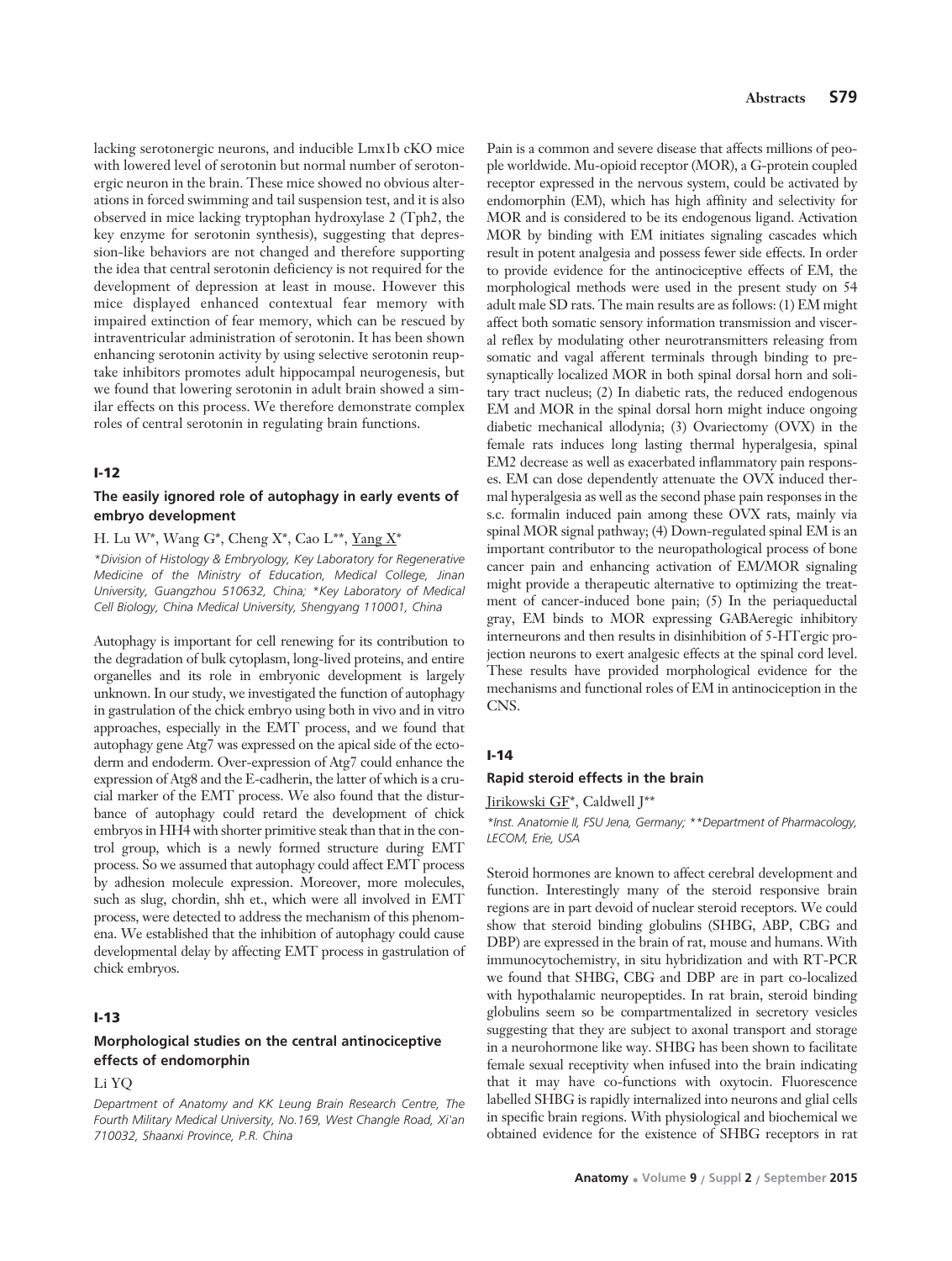# **S80 XXIV International Symposium on Morphological Sciences, 2nd-6th September, 2015, Istanbul, Turkey**

hypothalamus. Similar membrane associated and G-protein coupled receptors may exist for other steroid binding globulins. They may be part of the mechanisms that control known rapid, nongenomic responses of the brain to neurosteroids. These may include neuroendocrine, neuroimmune and behavioral effects of systemic and central steroids hormones.

#### **I-15**

# **Glucocorticoid actions and CBG expression in human heart**

#### Schäfer HH

*Roche Diagnostics, Basel, Swiss*

Glucocorticoids are known to be involved in both myocardial regeneration and destruction. Cardomyocytes are mostly devoid of nuclear glucocorticoid receptors (GR) and it is generally assumed that effects of adrenals steroids in heart are mediated through the mineralocorticoid receptor (MR). Here we used immunocytochemistry to study localization of corticosteroid binding globulin (CBG) in semithin sections of human cardiac tissue samples. With staining of consecutive sections we examined colocalization with GR and MR immunoreactivities. While GR staining was almost undetectable we found a portion of myocytes with MR immunostained nuclei. Almost all cadiomyocytes exhibited CBG immunostaining in cytoplasm and on the cell membrane. Most pronounced CBG immunoreactivities were found in Purkinje fibres and in smooth muscle cells of arterial walls. With RT-PCR we found in homogenates of cardiac tissue detectable levels of CBG encoding mRNA. Our findings indicate that CBG is expressed in human heart. Known cardiac effects of adrenal steroids may in part be mediated through the binging globulin and it´s putative membrane receptor in addition to nuclear steroid receptors and direct genomic action. This may be of some importance in the ethiology of glucocorticoid dependent cardiac ailments including stress induced chronic heart failure.

#### **I-16**

# **Impact of gonadal steroids on neuronal development in vitro**

# Gebhart V

*Institute of Anatomy II, Friedrich Schiller University, Jena, Germany*

Rat pheochromocytoma cells PC 12 are known to develop features of dopaminergic neurons upon treatment with Nerve growth factor NGF. They express in part estrogen receptors (ER) alpha, ERbeta, and G-protein coupled receptor 30 (GPR30). Estrogens promote development of these cells and excert neuroprotective effects. Here we treated NGF differentiated PC 12 cells with physiological concentrations of 17betaestradiol (E2) and with the anti-estrogen Tamoxifen. With immunocytochemistry we observed cytoplasmic staining for SHBG and nuclear staining for ER-ß, in a portion of these cells. With RT-PCR we found SHBG encoding transcripts as well as ER-ß specific m-RNA indicating intrinsic expression of both the

steroid binding globulin and the steroid receptor. With immunoassays of supernatants of E2 treated cultures, we found measurable amounts of SHBG, suggesting stimulus dependent release. Double immunostaning with ER-ß revealed that only a small group of PC 12 cells contained both antigens. Numbers of ER-ß positive cells were significantly higher after E2 treatment. These effects could not be inhibited by pretreatment of cultures with Tamoxifen. Our findings suggest that SHBG expression in PC 12 cells is in part estrogen dependent, perhaps also mediated by factors independent from classical nuclear estrogen receptors.

#### **I-17**

#### **Gonadal steroid hormones as olfactory ligands**

Ploss V

*Inst. Anatomie II, FSU Jena, Germany*

Derivates of gonadal steroids known as volatile and nonvolatile pheromones have multiple effects on the rodent brain via the olfactory system. Their primary port of entry seems to be the vomeronasal organ (VNO). The underlying cellular and molecular mechanisms are unclear so far. Recently we localized sex hormone binding globulin (SHBG) in both the main and the accessory olfactory system of rat and mouse with immunocytochemistry and RT-PCR. The accessory olfactory system consisting of VNO and accessory olfactory bulb showed particularly high expression of SHBG. Here we studied in greater detail SHBG expression in the rat VNO. In semithin sections we found SHBG immunostaining confined to the apical parts of sensory cells and in their axons. Many of the sustentacular cells contained abundant SHBG immunofluorescence. A portion of the basal cells and some of the goblet cells in the nonsensory epithelium also showed intense SHBG staining. SHBG staining was most abundant in exocrine cells of the vomeronasal glands. Our findings indicate that SHBG expressed in the VNO may be liberated into nasal secretions to bind pheromones. SHBG in sensory cells may be involved in signaling actions of gonadal steroids.

#### **I-18**

# **Myocardial bridges in adults: facts and fantasy – The Belgrade study**

Parapid GT\*,\*\*\*\*\*\*\*\*\* Jankovic R\*\*, Kanjuh V\*\*\*, Nedeljkovic I\*\*\*\*, Prates N\*\*\*\*\*, Vırmani R\*\*\*\*\*\* Danchin N\*\*\*\*\*\*\*, Simic D\*\*\*\*, Ostojic M\*\*\*

*\*Institute of Anatomy "Niko Miljanic", Faculty of Medicine, University of Belgrade, Belgrade, Serbia; \*\*Institute of Pathology, Faculty of Medicine, University of Belgrade, Belgrade, Serbia; \*\*\*Serbian Academy Of Sciences And Arts, Belgrade, Serbia; \*\*\*\*Division of Cardiology, CCS, Faculty of Medicine, University of Belgrade, Belgrade, Serbia; \*\*\*\*\*Institute of Biomedical Sciences, University of Sao Paulo, Sao Paulo, Brazil; \*\*\*\*\*\*Cardiovascular Pathology Inc., Gaithersburg MD, USA; \*\*\*\*\*\*\*Département De Cardiologie, Hôpital Européen Georges Pompidou, Assistance Publique Des Hôpitaux De Paris; Faculté De Médecine, Université Paris-Descartes, Paris, France; \*\*\*\*\*\*\*\*Division of Cardiology, Clinical Center of Serbia, Belgrade, Serbia*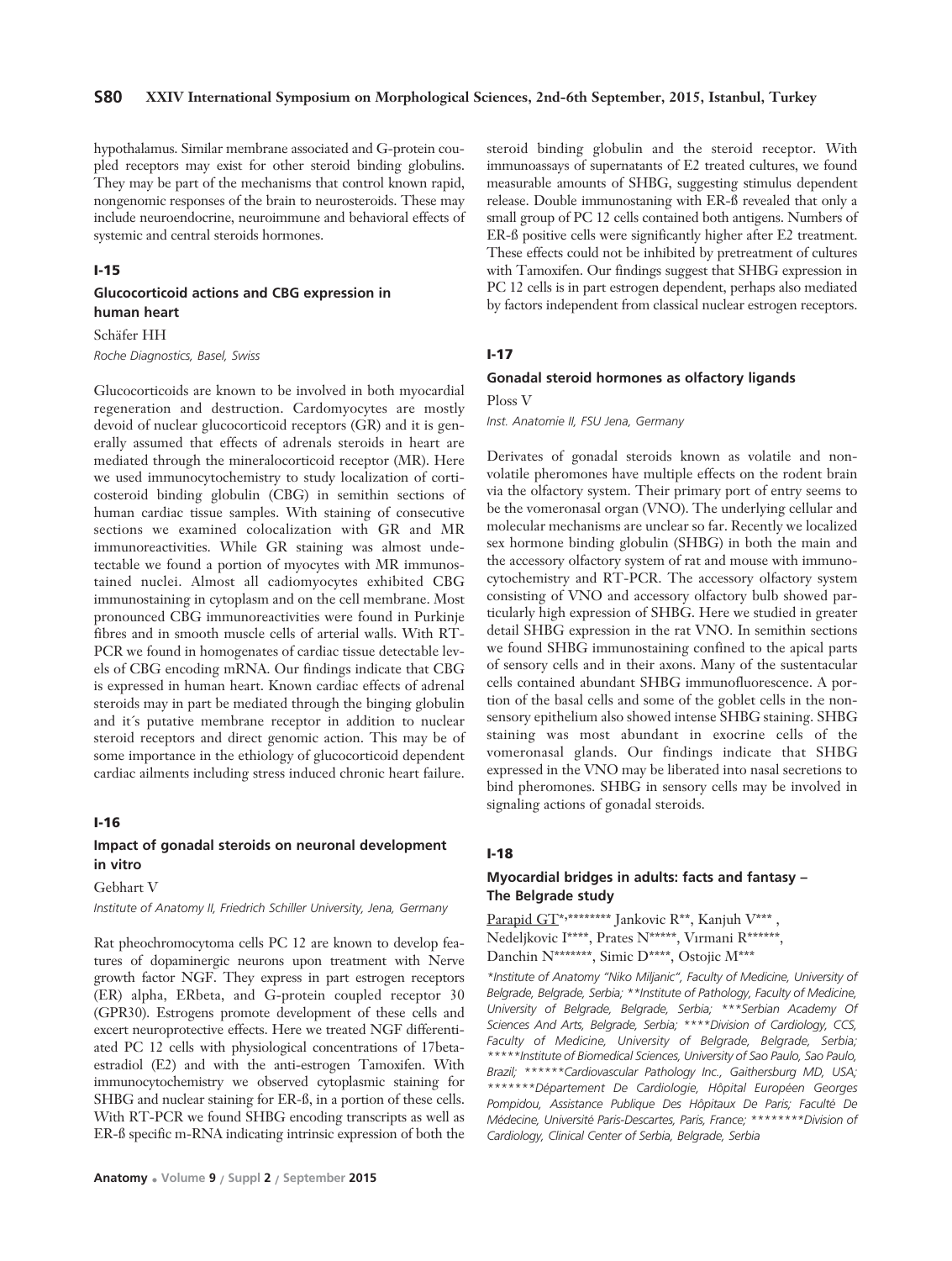Myocardial bridge (MB) is a congenital anomaly. Reported incidence on autopsies extensively varies (4.7%-86%) likely related to geographical regions. Our retrospective study performed at the Institute of Pathology, Faculty of Medicine-University of Belgrade (IPFMUB) revealed the prevalence of 0.8% which we doubted to be the true one in Serbian population. This prospective study was carried out on 96 hearts from cadavers of individuals (18–86 yrs; mean age: 66.45±13.89 yrs) of both sexes (51 m) deceased from natural causes, obtained at IPFMUB. Tunneled coronary arteries (TA) were serially sectioned with the adjacent myocardium. Tissue blocks were processed, serially sectioned (5 μm) and stained (HE, Masson trichrome, PTAH, Weigert van Gieson, Verhoeff van Gieson). Images were recorded (Olympus DP70) and measured (ImageJ). The total of 14MBs were found in 13 (13.54%) hearts. In 1 heart we noted 2MBs (left anterior descending artery, LAD, and the left marginal, LMA, were overbridged). They were equally common in male and in female (13.72% vs. 13.33%, p>0.05) (mean age: 66.69±18.01 yrs). None of the MBs has been diagnosed during life. Diabetes mellitus was present in 2/13 cases; hypertension - in all cases with MB. The most common causes of death were cardiac ones. MBs were located over: LAD(50.0%), LCx (28.6%), LMA (14.3%) and right coronary artery (RCA) (7.1%). In 92.3% of the cases, the dominant artery was the RCA. The only heart with balanced type had 2MBs. In 30.8% of hearts with MBs we found additional CA variations/anomalies. The median MB length was 20 mm (10–80 mm). The differences between average MB thicknesses (2.5-3.5 mm) over different arteries was insignificant (p>0.05). All TAs were surrounded by adipose and loose connective tissue with nerves.

The described prevalence of MBing in Serbian population (13.54%) compared to previous report (0.8%) stresses the importance of broader education of younger pathologists - MBs are the entities that should be born to mind. (Supported by MESRSerbia Grants:III41022;175030).

#### **I-19**

# **Effects and mechanism of activating microglia on da neuron injury**

# Su B\*, Shan M\*\*, Lin S\*, Li S\*

*\*Development and Regeneration Key Lab of Sichuan Province, Department of Anatomy and Histology and Embryology, Chengdu Medical College, Chengdu 610500, China; \*\*Department of Pathology, Development And Regeneration Key Lab Of Sichuan Province, Chengdu Medical College, Chengdu, China*

Microglial mediated inflammation plays striking roles in Central nervous system degenerative diseases, like Parkinson's disease. The dynamic changes of two phenotypes of microglia, M1 and M2, are critically associated with the neuro-degeneration and repair. In our study, it was found that TRIF one adaptor molecule downstream TLR3 and TLR4 innate immunity receptor that was able to inhibit microglial M1/M2 transformation by the stimulation of IL-4 and LPS. After LPS and IL-4 treatment fol-

lowed by siRNATRIF interference, the mRNA expression of TNF-α, IL-6, CD206 and Arg1 decreased significantly, which suggested siRNATRIF inhibition altered the microglia M1/M2 dynamic transformation. In a MPP+ treatment in vitro model, conditional medium was added to the MN9D cells with or without MPP+ treatment. As a result, it was indicated that the interference of TRIF in BV2 inhibits the transformation of BV2 to M2 phenotype which play some protective role in PD degenerative process. While the conditional medium treated MN9D cells were detected by flow cytometry to explore the apoptotic ratio of MN9D cells by different BV2 treatment medium, i.e., MPP+, MPP/siNC-CM, MPP+/siTRIF-CM and control group. The siRNATRIF treated group had increased apoptotic ratio of MN9D cells compared with control and siNC-CM groups, which indicates the inhibition of TRIF deteriorate the MN9D cell survival ratio. In conclusion, it was found that TRIF is a key switch that may contribute to microglial M1 and M2 phenotype transformation, the interruption of TRIF expression may decrease survival ratio of MN9D cell, classical DAT and TH protein secretion and microglial migration. This work was supported by NSFC (NO: 31371215; 81241019).

#### **I-20**

# **The value of applied clinical embryology in the 21st century assisted reproductive technology**

#### Ashiru O, Ogbechi RO

*Medical Art Center, 21 Mobolaji Bank Anthony Way, Ikeja, Lagos*

**Objectives:** Assisted Reproductive Technology (ART) with the breakthrough research by embryologists has witnessed remarkable scientific and clinical advances since the birth of the world's first in vitro fertilization baby, Louise Brown (1978) in the United Kingdom. The scientists further introduced techniques such as intracytoplasmic sperm injection (ICSI) that now allows better manipulation of the fertilization process in order to bypass some pathological obstacles such as blocked vas deferens and low sperm count in the males. Other procedures such as assisted hatching, Embryo biopsy, pre-implantation genetic diagnosis, time lapse imaging and other techniques, have now been employed in ART with very good results.

**Results:** A speedy advancement in the development of different assisted reproductive techniques makes infertility problem more treatable than it ever had been.

**Conclusions:** With all these scientific advances, challenges are still being faced. There are challenges which scientists have to deal with. There are challenges to the health services. There are challenges for which the health profession, as a group, has to take responsibility. And last but not least, society has to cope with new challenges brought to the forefront by this technological revolution and its social implications. One challenge that cuts across all others is how to make ART more widely available and affordable for all who need it, particularly in developing countries.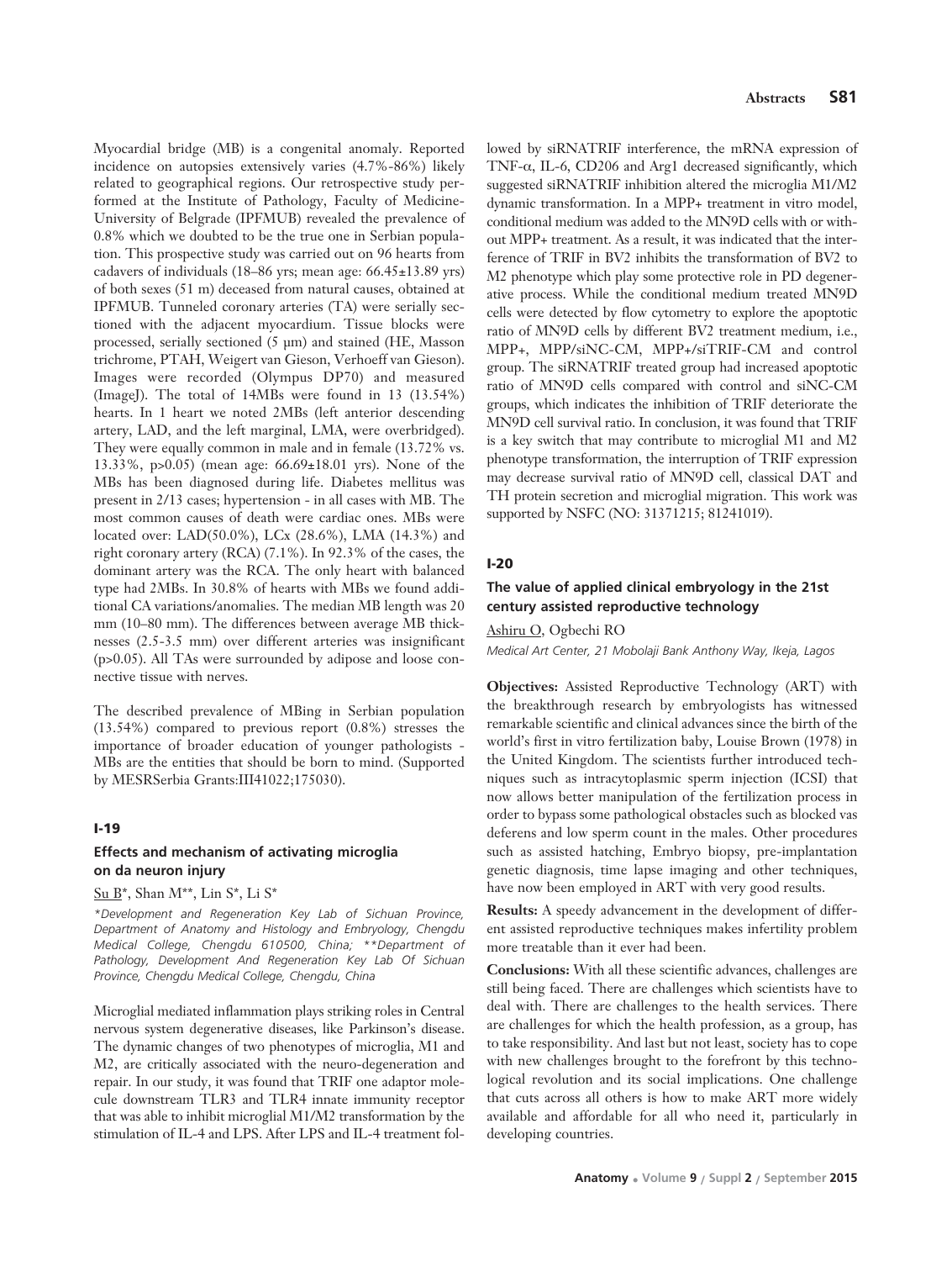# **I-21**

# **Cell death signaling by caspase activation during neural development and inflammation**

Miura M

*Department of Genetics, Graduate School of Pharmaceutical Sciences, The University of Tokyo and CREST, JST, Tokyo, Japan*

Cell death is widely observed during development, tissue homeostasis and disease condition. However, it is still difficult to detect dying cells and study its physiological roles in vivo. Live cell imaging using fluorescence resonance energy transfer (FRET) technology permits us to monitor cell-signaling activities simultaneously with cell behavior in real time. We succeeded in monitoring caspase-3 activation by SCAT3 in living mouse embryo. We found that caspase activated cells showed typical and atypical apoptotic behavior in a region-specific manner during neural tube closure. Caspase activation regulates the kinetics of neural tube closure. Furthermore, caspase-mediated elimination of brain organizing center was shown to be an efficient mechanism for the switching of morphogen during brain development. In addition to the SCAT sensor for apoptotic caspase, we have generated FRET sensor for inflammatory caspase, caspase-1, and named this probe as SCAT1. Analysis of spatial and temporal activation of caspase-1 revealed that IL-1b is secreted from dying macrophages, suggesting the close relationship of cell death and cytokine secretion. Combination of live imaging and genetics revealed the active roles of cell death signaling by caspase during brain development and inflammation.

# **I-22**

#### **The clinical anatomy of Langer's lines**

Carmichael S\*, Waldorf JC\*\*

*\*Mayo Clinic, Rochester, MN, USA; Mayo Clinic, Jacksonville, FL, USA*

In the early 1860s Karl Langer published 4 scholarly articles in German on the anatomic characteristics of the human skin (Carmichael, 2014). His most notable contributions were maps of the skin tension lines that are still known as Langer's lines. Langer's articles did not appear in English until 1978 although Langer's lines were reproduced in surgery textbooks, etc. for many years before that in several languages, including English. Many times Langer's lines were interpreted to be guidelines for elective surgical incisions, although we now know that skin relaxation lines, not skin tension lines, are more reliable for cosmetically successful results. Adding to the confusion is the fact that in parts of the body, such as the neck, thorax, and upper abdomen Langer's lines are mostly parallel with minimal surgical scars, specifically they are transverse in these regions. However in the lower abdomen Langer's lines become more vertical whereas minimal surgical scars are transverse. Also on the forehead Langer's lines are vertical but more successful results are from transverse incisions. However on the glabella both Langer's lines and successful incisions are vertical. We will show the results of several surgical incisions that illustrate that Langer's lines are not reliable guidelines to obtaining suc-

cessful cosmetic results from an elective incision. Skin relaxation lines, which can be determined by the "pinch test" (Waldorf et al., 2002) are the most reliable guidelines to a result that will be most pleasing to the patient who often judges the surgeon's work on the basis of the resulting scar.

#### **I-23**

#### **General angiomorphological imaging using SEM vascular corrosion casts**

Pais D, Regadera J

*NOVA Medical School, Faculdade de Ciências Médicas-UNL, Lisbon, Portugal*

One of the difficulties that the less experienced researcher meets, when starting the study of the microvasculature of a given tissue or viscera, is the correct interpretation of the images he obtains. This is particularly significant in interpreting SEM images of microvascular corrosion casts of parenchymatous organs, much more than in flat tissues or viscera or in those where the microvascular architecture is arranged in successive layers, as may be found in the study of the microvasculature of the wall of hollow viscera. One of the viscera that presents a greater challenge to the interpretation of those images is undoubtedly the testis, especially in species such as human, where the fibrous septa are incomplete or nonexistent. In this presentation the author will briefly present some of the aspects essential to the interpretation of SEM microvascular corrosion casts mainly of human testis and epididymis. These aspects will be addressed: 1) characterizing features helping the identification of blood arterioles, venules and capillaries as well as lymphatic microvessels; 2) Specific findings resulting from the imprinting of smooth muscle fibers, sphincteric constrictions, 'intra-arterial cushions', arterial vasa vasorum and filling of the interstitial spaces with resin; 3) technical artifacts that often lead to misleading interpretations, such as incomplete filling of vessels, sudden vascular endings and 'plastic strips'; 4) Testiculo-epididymal Microvascular Classification, where caliber of the SEM microvascular corrosion casts are compared to findings obtained in microangiography. clearing technique and histology.

#### **I-24**

#### **Effects of enviromental pollutants on cultured mouse oocytes and granulosa cells**

Palmerini MG\*, Zhurabekova G\*\*, Balmagambetova A\*\*, Miglietta S\*\*\*, Belli M\*, Bianchi S\*, Cecconi S\*, Nottola S\*\*\*, Macchiarelli G\*

*\*Dept. of Life, Health and Environmental Sciences, University of L'Aquila, L'Aquila, Italy; \*\*Dept. of Normal and Topographical Anatomy, West Kazakhstan Marat Ospanov State Medical University, Aktobe, Kazakhstan; \*\*\*Dept. of Anatomy, Histology, Forensic Medicine and Orthopaedics, La Sapienza University, Rome, Italy*

The drying of the Aral Sea for irrigation, followed by an excessive pesticide exposure, is one of the greatest man-made environmental disaster. High levels of reproductive pathologies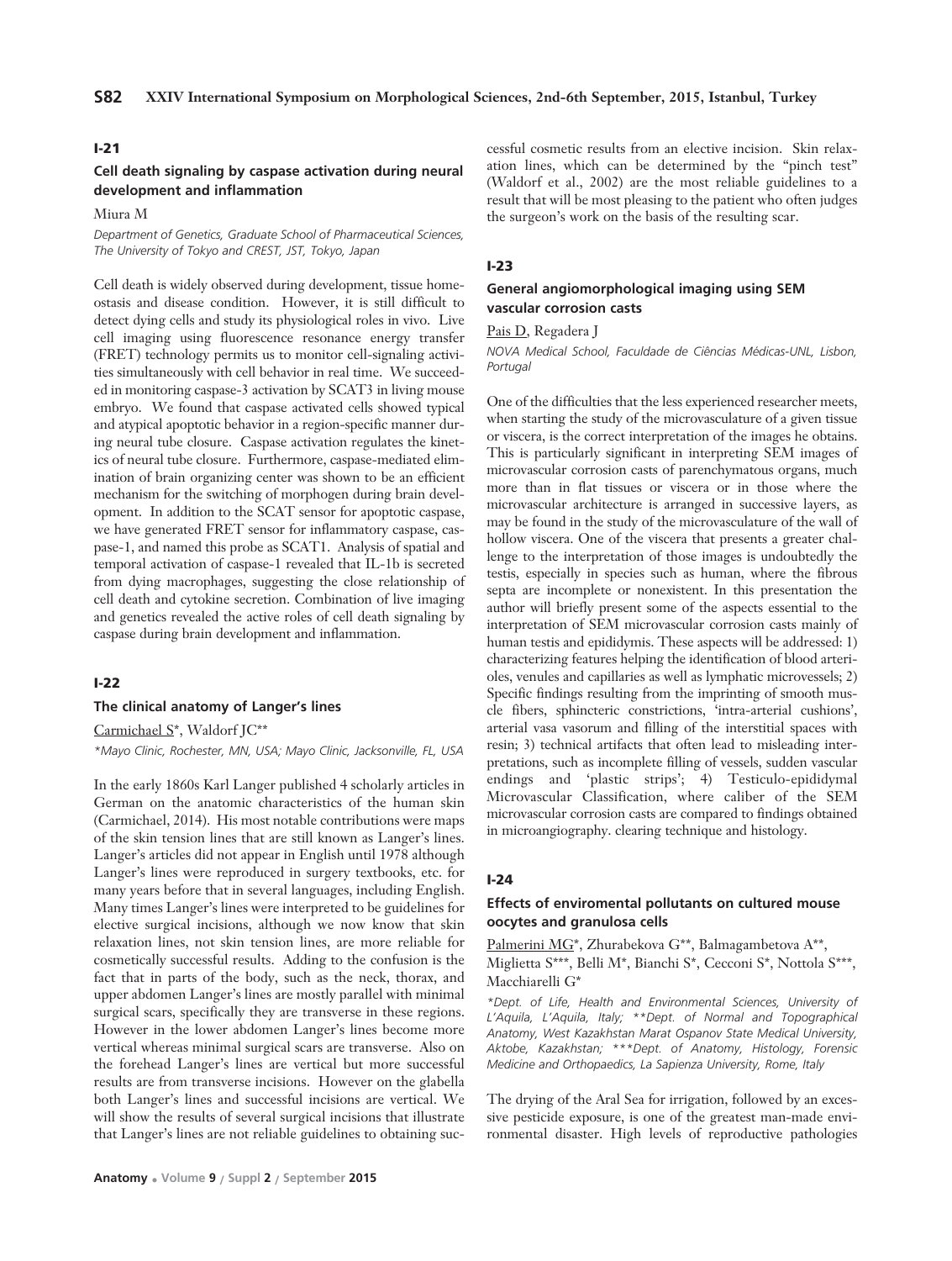have been observed in this region for more than 20 years. The responsible include Hexachlorocyclohexanes, as the herbicide Lindane, and Dithiocarbamates, as the fungicide Mancozeb. We demonstrated the toxic effect of Mancozeb on mouse oocytes characterized by alterations in spindle morphology, a reduction in the formation of male/female pronuclei and a reduced ability to complete meiotic maturation and fertilization. Lindane altered the formation of the first meiotic spindle and polar body extrusion on mouse oocytes in vitro. This was probably due to gap junction inhibition between oocyte and surrounding granulosa cells (GCs). To understand the ultrastructural morphological alterations on GCs after pesticide exposure, increasing dose of Lindane and Mancozeb were tested on GCs collected from prepubertal CD1 mice ovaries and matured in vitro and studied by transmission and scanning electron microscopies (TEM and SEM). Results indicated dosedependent detrimental effects on GCs subjected to Lindane or Mancozed exposure, as per the presence of abundant presence of cell debris, the lost of cell contacts, the decrease of microvilli and cytoplasmic processes. In addition, peripheral aggregation of chromatin under the nuclear membrane, extensive plasma membrane blebbing, abundant GC remnants were also present, but more evident after Lindane exposure. In conclusion, our data showed a different dose-dependent toxicity for Lindane and Mancozeb on GCs, associated to morphological signs of cell death. Since alterations of GCs may be associated to impaired oocyte competence and sterility, these results may be of interest in the studies addressed to the preservation of fertility, both in animals and humans.

# **I-25**

#### **Ovarian reserve markers of women living in the Aral sea area**

Zhurabekova G\*, Balmagambetova A\*, Abdelazim I\*\*, Macchiareli G\*\*\*

*\*Department of Normal and Topographical anatomy, West Kazakhstan Marat Ospanov State Medical University, Aktobe, Kazakhstan; \*\*Department of Obstetrics & Gynecology, Ain Shams University, Cairo, Egypt and Ahmadi Hospital, Kuwait Oil Company (KOC), Kuwait; \*\*\*Department of Life, Health and Environmental Sciences and Center of Electron Microscopies, University of L'Aquila, L'Aquila, Italy*

**Introduction:** Ecological disaster and death of the Aral Sea now create a tense situation in the region lead to high levels of various chemicals, pesticides, and heavy metals in soil, water and air. Ecological disaster resulted in high incidence of congenital abnormalities, nutritional problems during pregnancy and infertility.

**Objectives:** The study comparative prospective study designed to identify the ovarian reserve of women living in the Aral Sea area (Shalkar) included in group I (study group) and compared to women living in Aktobe in group II (control group). Women included in this study were evaluated using trans-vaginal ultrasound (TVS) to detect Antral Follicle Count (AFC) as well as Basal Ovarian Volume (BOV). Followed by hormonal evalua-

tion including; Follicle stimulating hormone (FSH) and Antimullerian hormone (AMH).

**Results:** There was no significant difference between two studied group as regarding biochemical markers of ovarian reserve including; FSH and AMH, while, the number of AFC was significantly reduced in the group of women in Aral Sea region (Shalkar) compared to Aktobe group. In addition, the BOV reduced in women living in Aral Sea region (Shalkar) compared with Aktobe women of same age group. The ovarian reserve as indicated by AFC and BOV reduced in women living in Aral Sea region (Shalkar) compared with Aktobe women of same age group.

**Conclusions:** the results of this study suggests possible environmental effect on ovarian reserve of women living in Aral Sea area. This study, also, concluded that, AFC and BOV is a simple, rapid, non-invasive method for assessment of ovarian reserve.

#### **I-26**

#### **Recent insights in the ultrastructure of human oocyte**

Macchiarelli G\*, Familiari G\*\*, Nottola SA\*\*

*\*Department of Life, Health and Environmental Sciences, University of L´Aquila, L'Aquila, Italy; \*\*Department of Anatomy, Histology, Forensic Medicine and Orthopaedics, Sapienza University, Rome, Italy*

The positive outcome of assisted reproductive technologies (ART) depends on the oocyte quality, in terms of maintenance of full morphofunctional integrity during its complex and long maturation. In fact, the completion of maturation, in the preovulatory period, both in vivo and in vitro, as well as the preservation of cytoplasm, permit the oocyte to become competent for fertilization. The oocyte ultrastructure reflects the developmental competence of this cell that, therefore, has been object of several studies, especially after ART. Since, after completion of its maturation, the human oocyte acquires very peculiar fine structural features, likely influenced by the application of ART, we studied the above changes in human oocytes, from young and aged women, after informed consent, subjected to the most recent ART protocols including, in vitro maturation and or cryopreservation. In this paper, we reviewed by electron microscopy and correlated techniques, the changes of the nucleus, cytoplasm and zona pellucida, occurring in the human oocyte during the final stages of maturation, after ART. We could observe that the human oocyte undergoes a reorganization of its genome, ooplasm and extracellular matrix characterized by neogenesis, modification and redistribution of organelles, membranes and glycoproteins of the ZP. Our analysis showed that the completion of the maturation in the preovulatory period and the absence of cytoplasmic degenerative alterations, make the female gamete competent for fertilization. However, several subcellular aberrations, detectable only by electron microscopy analysis, occur in the oocyte as the consequence of the application of ART protocols (IVM and cryopreservation, especially) and could be responsible for ART failures, or even affecting early embryo development. Electron microscopy observations, associated with other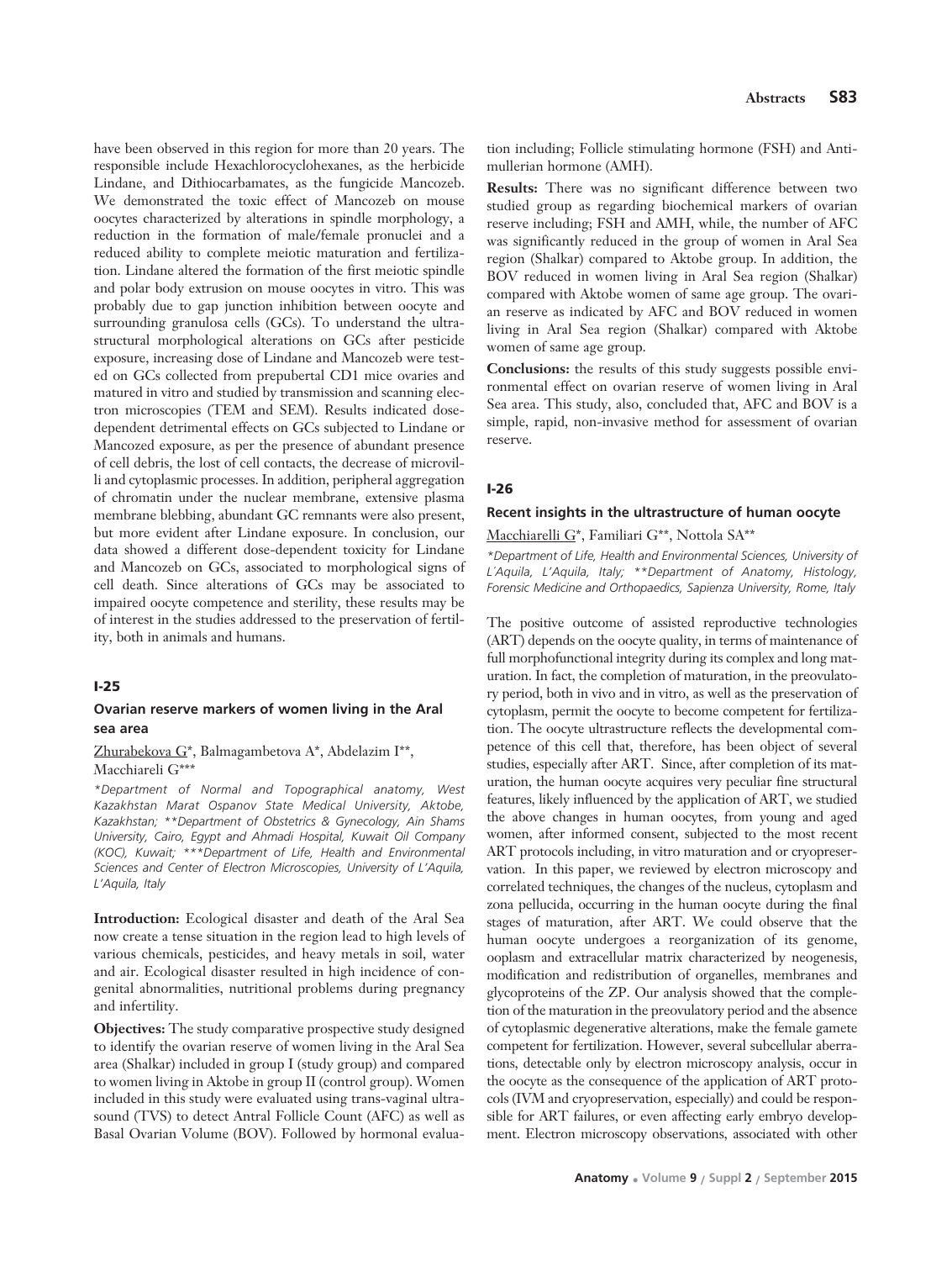morphological studies, and analyzed together with clinical, epidemiological, biological, molecular/ biochemical data, are useful in the assessment of the cell structural integrity, in order to define the proper "oocyte health" state.

#### **I-27**

# **Comparison of calcium and barium microcapsules as scaffolds in the development of artificial dermal papillae**

# Lin C\*, Li Y\*\*, Huang K\*\*\*

*\*Shantou University Medical College, Shantou, Guangdong, China; \*\*1st Affiliated Hospital of Shantou University Medical College, Shantou, Guangdong, China; \*\*\*2nd Affiliated Hospital of Shantou University Medical College, Shantou, Guangdong, China*

Although dermal papilla transplantation is one of the most promising treatments for baldness, lack of dermal papilla with hair-follicle inductive properties still remains a major obstacle. Previously, we developed artificial dermal papilla by enclosing dermal papilla cells within microcapsules. In this study, we used barium and calcium microcapsules as candidates for scaffolding in the development of artificial dermal papilla. We compared both microcapsules in terms of biocompatibility, structural stability, permeability, cell viability, and hair-follicle inductive properties in the short term. Both barium and calcium microcapsules maintained xenogenic dermal papilla cells in an immunoisolate environment and induced the formation of hair-follicle structures. Biocompatibility, permeability and cell viability were better with calcium microcapsules compared with barium microcapsule. Especially, biocompatibility was better for calcium microcapsules compared with barium microcapsules. Calcium microcapsules were assessed for long-term inductive properties with xenotransplantion into Sprague-Dawley rat ears. Before 18 weeks, calcium microcapsules gathered together, with no substantial immune response. After 32 weeks, some microcapsules were near inflammatory cells and were wrapped with fiber. A few large hair follicles were found. The control samples showed no marked changes at the implantation site. Barium microcapsules are advantageous for structural stability. The cells encapsulated in hydrogel barium microcapsules exhibited higher short-term viability compared with the cells encapsulated in calcium microcapsules. Barium microcapsules showed higher mechanical stability compared with calcium microcapsules. Barium microcapsules may be of use in short-term transplantation study. Calcium microcapsules may provide an effective scaffold for the development of artificial DP

# **I-28**

#### **Brain, behaviour and evolution**

Paxinos G *Neuroscience Research Australia, Sydney, Australia*

Pre-Socratic philosphers rejected supernatural explanations for the existence of the physical world and the nature of the soul.

These philosophers rejected gods and magic. Later Hippocartes said that men aught to know that from the brain, and only from it, derive our pleasures, happiness, laughter as well as pain and sorrow. After the long battle to find the seat of the soul, psychology lost its soul in the 1930s. According to Hebb (1958), the mind is the integration of the activity of the neurons of the brain. That is, there is no ghost in the machine. If the relation between brain and behavior is 1 to 1, then there is no need to hypothesize the presence of the soul to understand behavior and modify it. We have constructed two types of brain atlases: histological and MRI. Standard atlases using identical nomenclature enable scientists to navigate seamlessly between the brain of humans and experimental animals to test hypotheses inspired by human considerations and relate data from experimental animals to humans. In the histological atlases, we make use of genes that are responsible for the segmentation of the brain in development (hox genes). Using evidence from transgenic mice and birds we are proposing a new plan for the organization and function of certain brain regions of mammals. The brainstem, for instance, can no longer be considered as a container of haphazardly arranged nuclei (as potatoes in a sac), but instead as regions which co-vary (start and end) with their neighbours. The human brain features many more homologies with the brain of monkey (eg, virtually all areas of the cortex are homologous), of the rat and of the bird than previously thought. Areas which are shown to be homologous are likely to have similar function as for example are 9/46 of the prefrontal cortex which is homologous in human and monkey and is involved in executive processing in working memory in both species. Using MR images in mice and non-human primates we are providing 3D volumes of canonical brains against which transgenic varieties with clinical significance can be compared. Finally, the human brain contains homologous parts to brains of reptiles and conflicts between human societies and the extinctions caused by humans may be in part attributable to this heredity.

#### **I-29**

# **New insights into the role of Olig1 and Olig2 in oligodendroglial differentiation**

Xiao L, Niu J, Mei F

*Department of Histology and Embryology, Third Military Medical University (TMMU), Chongqing, China*

**Objectives:** Oligodendroglial cells undergo rapid transcriptional and dynamic morphological transformation in order to effectively myelinate neuronal axons. We aimed to investigate the regulation role of Olig1 and Olig2, two basic helix-loophelix transcription factors essential for oligodendroglial genesis during later stages of oligodendroglial development.

**Methods:** Using immunocytochemisty, we compared the oligodendroglial differentiation between wide type mice and transgenic mice in which Olig2 is deleted in OPCs and OLs; we also examined the underlying mechanism by using molecular cell biological methods.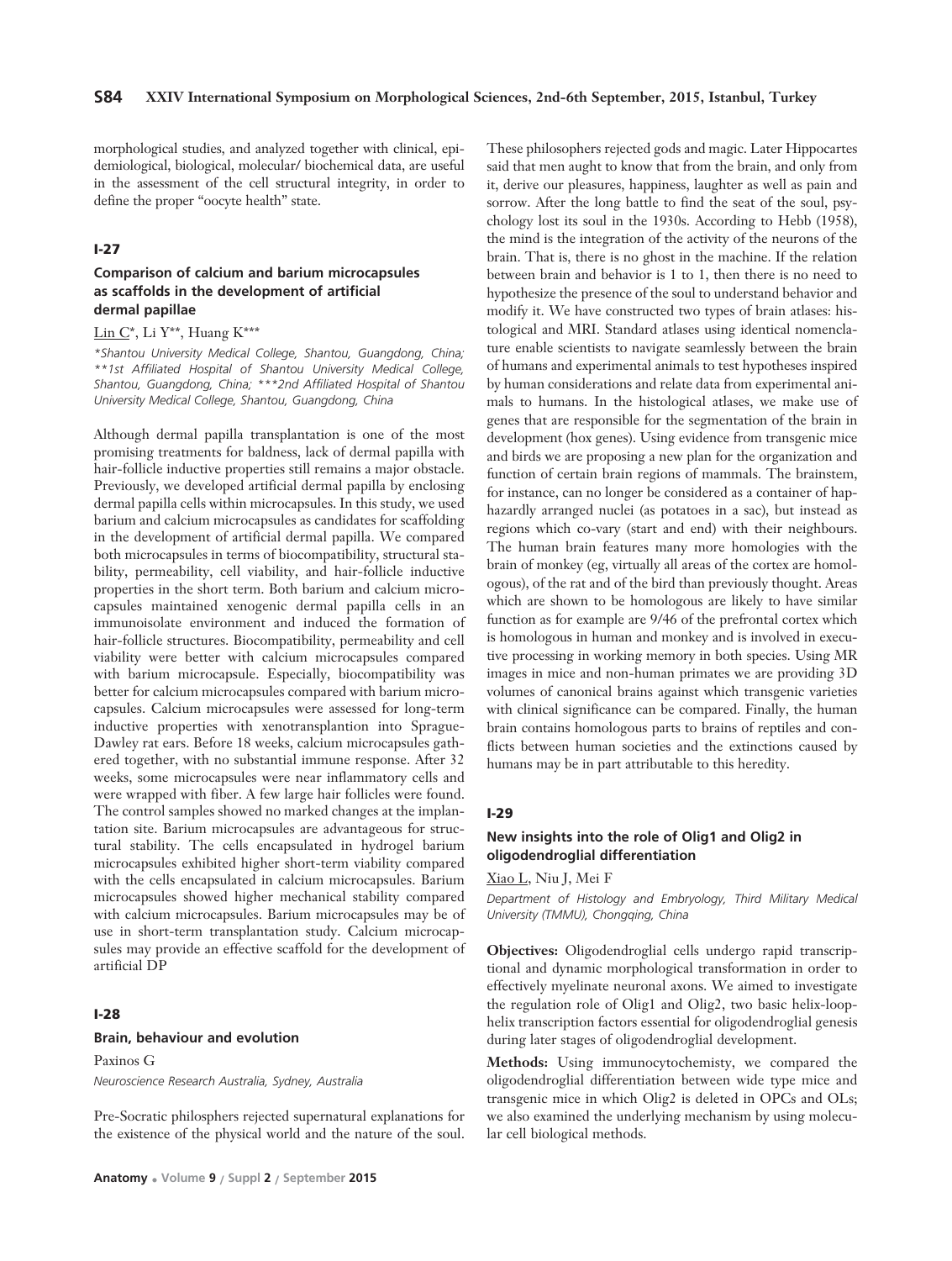**Results:** We found that Olig2 deletion in OPCs dramatically represses OPCs differentiation into OLs and myelination. However, deletion of the Olig2 gene in newly generated OLs significantly enhances the maturation process and accelerates the kinetics of myelination/remyelination. Underlying the differing stage-specific roles for Olig2 is the compensatory expression and function of Olig1. We observed that translocation of Olig1 into the cytosol highly correlates with differentiation of oligodendrocytes and serine 138 in the helix-loophelix domain of Olig1 is phosphorylated and that this form resides in the cytosol. Mutating serine 138 studies indicated that phosphorylated cytosolic Olig1 in membrane expansion and maturation of oligodendrocytes.

# **I-30**

# **Body donations today and tomorrow – a challenge for best practice**

#### Riederer BM

*Platform for Morphology & Department of Fundamental Neurosciences, Faculty of Biology and Medicine, University of Lausanne, Centre des Neurosciences Psychiatriques, University Hospital Canton de Vaud, Lausanne, Switzerland*

There is much agreement that the use of human bodies for teaching and research is still of importance. Yet, not all Universities use dissection to teach human gross anatomy. From a historical point-of-view the concept of body donation has evolved over centuries and there is still a considerable discrepancy between countries regarding the way of acquisition and use of human bodies for education and research. Many countries have well-established donation programs and use more or less or not at all body dissection to teach human gross anatomy. There are those countries that have no donation programs, and use unclaimed bodies only or perhaps a few donated bodies. In several countries a use of cadavers for dissection is unthinkable for cultural or religious reasons. It is of interest to concentrate on successful donation programs and to define what makes these programs successful. On this basis we will look in the future what best practice may look like and how to replace the use of unclaimed bodies for anatomy teaching. From an ethical point of view, countries that need unclaimed bodies of dubious provenance may take advantage of these reports and adopt strategies how to develop successful donation programs. In many countries the act of body donation was guided by laws and ethical frameworks, and has evolved together with a need for medical knowledge and to improve teaching human anatomy. Undoubtedly, also in the future there will be a need for human bodies to assure optimal pre- and post-graduate training, but also to progress biomedical research. Good body donation practice should be applied wherever possible and we should come away from the use of unclaimed bodies of dubious provenance and adopt strategies how to favor settingup successful donation programs.

#### **I-31**

# **Ultrastructural modifications in the organular pattern of human metaphase II oocytes subjected to freeze-thawing**

Nottola SA\*, Borini A\*\*, Levi-Setti PE\*\*\*, Palmerini MG\*\*\*\*, Macchiarelli G\*\*\*\*

*\*Department of Anatomy, Histology, Forensic Medicine and Orthopaedics, Sapienza University, Rome, Italy; \*\*Tecnobios Procreazione, Centre for Reproductive Health, Bologna, Italy; \*\*\*Department of Gynecology and Reproductive Medicine, IRCCS Istituto Clinico Humanitas, Rozzano, Milan, Italy; \*\*\*\*Department of Life, Health and Environmental Sciences, University of L´Aquila, L'Aquila, Italy*

Human metaphase II (MII) oocyte is very susceptible to cryodamage. In this study we evaluated the modifications occurring in the organular pattern of human MII oocytes subjected to freezethawing and examined by light and transmission electron microscopy (TEM) at different time intervals during thawing (beginning, group A; middle, group B; end, group C). Fresh MII oocytes were used as controls. Morphometric and TEM analysis revealed that vacuoles were only occasionally detected in fresh controls. Conversely, vacuoles were numerous in the cryopreserved oocytes of group A and appeared to reach an even larger number in group B oocytes. Mitochondria-smooth endoplasmic reticulum (M-SER) aggregates, large and abundant in fresh controls, significantly decreased in number following freezing, particularly in the oocytes belonging to groups A and B. Mitochondria-vesicle (MV) complexes were instead small and scarce in fresh controls but augmented after freezing, being especially abundant in the oocytes belonging to group B. Vacuoles and MV complexes both diminished in the oocytes belonging to group C, whereas M-SER aggregates increased in number. Cortical granules (CGs) were scarce in all cryopreserved oocytes in respect to those found in fresh controls and gradually diminished as thawing progressed. In conclusion, this study proves that vacuoles, generally regarded as markers of oocyte cryodamage during slow cooling, may form during freezing, but become numerous during thawing, particularly in the middle phase. Significant variations in the number of M-SER aggregates and MV complexes occurred during freeze-thawing, suggesting a dynamic process of transition between these two forms of organelle associations. This study also evidences that a premature CG exocytosis progressively occurs during the whole freezethawing procedure. Thus, all ooplasmic membranes appear significantly concerned by freeze-thawing but, except for CGs, their alterations seem to undergo a partial or, more rarely, an almost complete recovery at the end of thawing.

#### **I-32**

# **Neuropeptide transmitters in health and disease: a translational perspective**

Hökfelt T, Adori C, Barde S, David Xu ZQ

*Department of Neuroscience, Karolinska Institutet, S-17177, Stockholm, Sweden* 

Neuropeptides are in terms of numbers the most abundant type of transmitter in the brain (>100), with a correspondingly large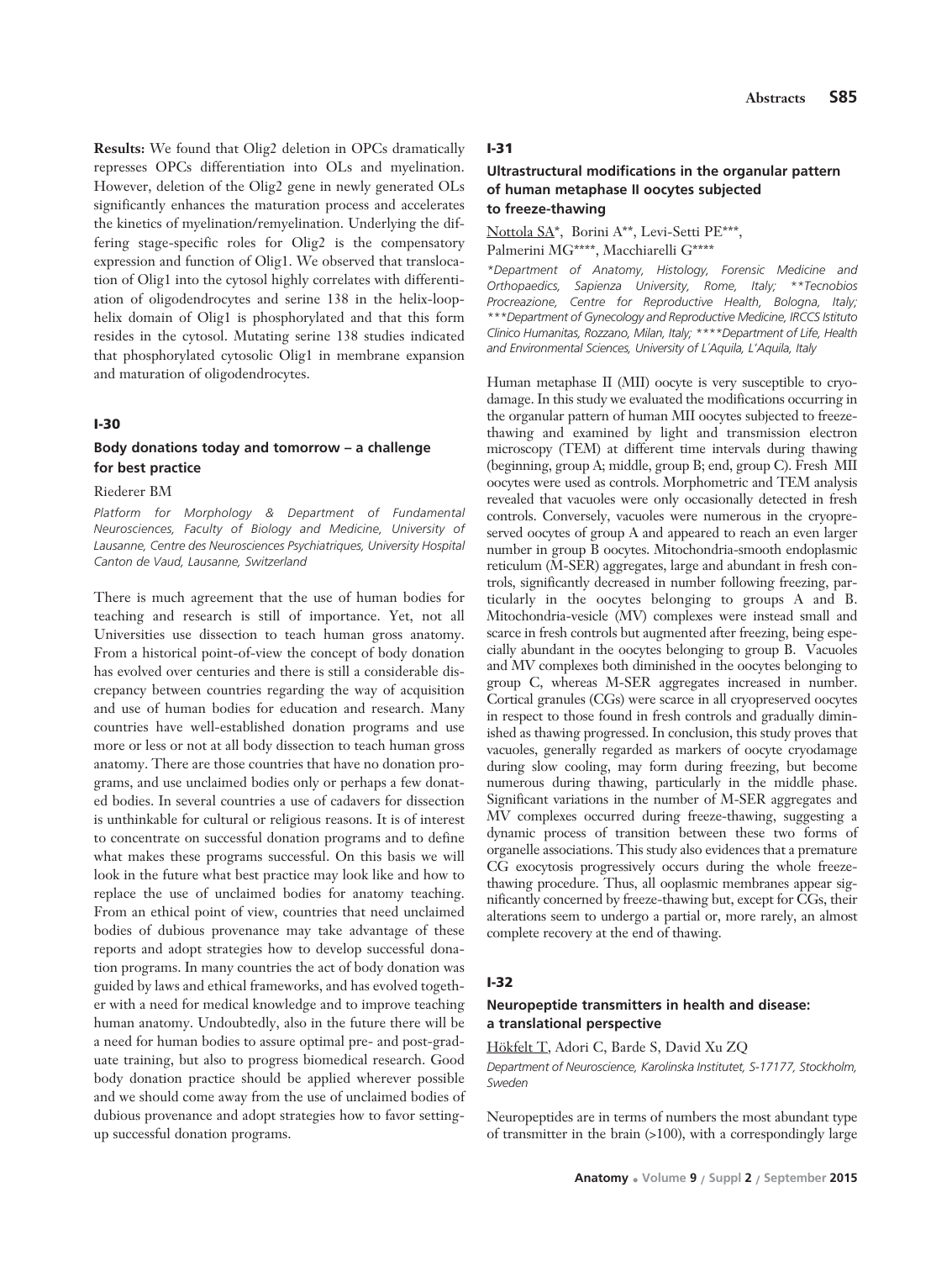number of receptors (>200), virtually always belonging to the 7 transmembrane, G protein-coupled receptor family. Neuropeptides coexist with classic transmitters: for example, in the rat, galanin with noradrenaline (NA) in the locus coeruleus (LC) and with 5-hydroxytryptamnine (5-HT) in the dorsal raphe nucleus (DRN). Galanin exerts its actions via three receptors, GalR1-3. Functionally, neuropeptides seem to be of particular significance, when the nervous system is challenged, such as by injury or stress; and loss of a single receptor may have dramatic consequences. Animal experiments suggest that peptides and their receptors may be associated with various diseases. For example, both GalR1 and GalR2 have been proposed to influence depression-like behavior. However, in order to establish the relevance of these findings for human disease, and for drug development, such results have to be validated by studies on human tissues. To this end we have explored the situation in the human brain, demonstrating distinct species differences: for example, many 5-HT neurons in the DRN synthesize galanin in rat, but none in human; and in human the NA neurons in LC express GalR3 vs. GalR1 and -2 in rats (Le Maitre et al., PNAS 110, E536, 2013). These findings indicate that GalR3 may be a target for development of antidepressants. Interestingly, our recent genetic association study has reported that variants in genes for galanin and its three receptors confer increased risk of depression and anxiety in those who experienced childhood adversity or recent negative life-events (Juhasz et al., PNAS 111, E1666, 2014). Further studies from our laboratory indicate involvement of neuropeptides, including the galanin system, also in Alzheimer's disease. A major advancement in the neuropeptide field is the approval by FDA in the USA of a new type of sleeping pill, suvorexant (Belsomra, from Merck), acting at receptors of the neuropeptide orexin/hypocretin (Yang, Drugs 74, 1817, 2014). Moreover, monoclonal anti-CGRP antibodies have been developed for successful treatment of pain (Dodick et al., Lancet Neurol. 13, 1100, 2014). Taken together, evidence for distinct roles of neuropeptides in nervous system function is accumulating, including progress in development of drugs acting on peptidergic mechanisms for treatment of various diseases.

# **I-33**

# **Electrochemical processing of charged molecules: pathway to engineering of complex tissue structures**

#### Akkus O

*Department of Mechanical and Aerospace Engineering, Biomedical Engineering and Orthopaedics, Case Western Reserve University, Cleveland, OH, USA*

Electrochemical compaction of collagen molecular solutions as dense tissue forms is a method that was invented in the Akkus lab. The process will be presented as an enabling modality which holds significant promise for reconstruction of a wide spectrum of topographically complex systems such as tendons, joint surfaces, craniofacial defects, ears, nose or urogenital forms. Collagen solutions are phase-transformed to mechanically robust shell structures with curviplanar topographies using electrochemically induced pH gradients. The process enables rapid layer-by-layer deposition of collagen-rich mixtures over the entire field simulta-

neously to obtain compositionally diverse multilayered structures. Electrocompaction of collagen molecules by pH gradients increases the in-plane and out-of-plane mechanical properties by one to three orders of magnitude. Cells proliferate, adhere, spread and establish focal adhesions on electrocompacted collagen (ELCOM) at significantly greater rates than on regular collagen hydrogel. The capacity of the method to fabricate nonlinear curved topographies with compositional heterogeneity is demonstrated by sequential deposition of a collagen-hydroxyapatite layer and collagen-GAG layer to obtain a hemispherical shell emulating the bone to soft tissue transition observed in joints. In another demonstration, the complex curved topography of the nasal structure is replicated by the electrochemical compaction method. Cumulatively, reported improvements in the cell-matrix interactions would serve to expedite the population of electrocompactedcollagen scaffolds by cells and improve the associated tissue repair timeline.

#### **I-34**

# **Surgical anatomy for retroperitoneal lymph node dissection**

#### Biasutto SN

*Chair and Institute of Normal Anatomy, Faculty of Medical Sciences, National University of Cordoba, Cordoba, Argentina*

Retroperitoneal lymph node dissection (RLND) is a surgical procedure indicated in certain pelvic tumors (mainly in nonseminoma testicular and some gynecological carcinomas). It extends laterally between both ureters, upward to the renal vessels and downward to the imaginary line passing at the level of the common iliac artery divisions. The main difficulties for the performance of this procedure are the wide extension and the precise anatomical knowledge necessary to avoid injuries and to completely remove lymph node groups. The success is evaluated by the number of lymph nodes removed and the lack of complications. A xifo-pubic incision lets the access to the abdominal cavity and the retroperitoneum approach is done by externally surrounding the ascending and descending colon, including the release of both colonic flexures. Then the posterior parietal peritoneum (with the colon) is moved to the medial line following an avascular cutting plane in such way that it will remain completely free, if RLND is bilateral (with a particular consideration on the inferior mesenteric artery). Lymph-adipose tissue will be removed "in block" with special care on ureters, left spermatic vein, pancreas and lumbar vessels. In this instance, knowing the position of the lymph node groups acquires a particular importance, mainly because of its variations. (We'll describe the different groups, positions and number variations). Lateral Inferior Vena Cava, inter cava-aortic and latero-aortic lymph nodes are very variable in number and position, and its proximity with the lumbar vessels increase the risk of mortality associated to this procedure. Most of these nodes are located immediately below the renal pedicle and this position makes them very difficult to be completely resected and avoid lymphorraghia. This procedure is indicated in some specific circumstances, but the anatomical landmarks may be considered at the time of lymphomas, sarcomas and other retroperitoneal surgical interventions.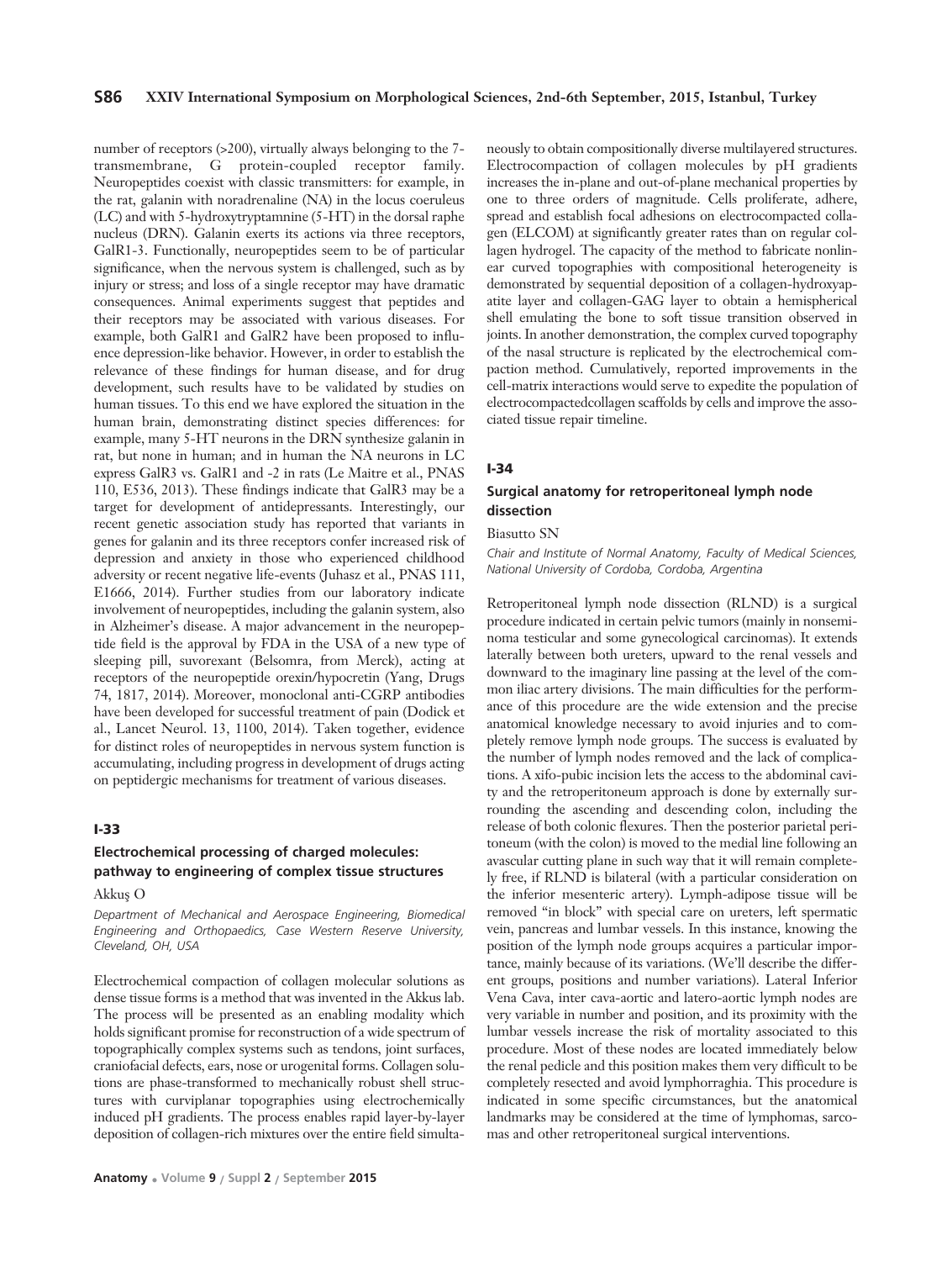#### **I-35**

#### **Mechanical signals and cellular morphology**

Missirlis Y

*Department of Mechanical Engineering and Aeronautics, University of Patras, Patras, Greece*

Mechanical signals are omnipresent in the living body. They are of different modalities and interrogate a variety of cell receptors at various times. They travel from outside the cells, through the membrane, cytoplasm, nuclear membrane all the way to the chromatin in the nucleus to prepare it for its actions. This statement implies that the mechanical signaling is faster than the chemical one, and that such appropriate mechanotransduction expresses relevant genes for cell differentiation, growth and morphogenesis.

# **I-36**

#### **Midline crossing of sensory pathways**

Erzurumlu RS

*Department of Anatomy and Neurobiology, University of Maryland School of Medicine, Baltimore, MD 21201, USA*

In the mammalian brain, the left and the right hemispheres command the opposite sides of the body. Sensory inputs also partially or completely cross in the brain to reach the opposite neocortex. Crossed sensory-motor pathways may have evolutionary significance in escape behaviors of the organism away from danger or predators. During development midline crossing of sensory and motor axonal pathways is governed by a number of molecular signals emitted from the floor or roof plates. These signals attract and/or repel growing axons in temporally and spatially regulated manners. Genetic defects that impair expression of midline signals that traffic axons can lead to aberrant sensory or motor pathways. In this presentation, I will focus on the somatosensory system, particularly the facial/trigeminal system, and present consequences of midline crossing defects along this pathway.

#### **I-37**

#### **Multimodality imaging of the lower extremity arterial disease**

Costa Nuno

*Faculty of Medical Sciences, New University of Lisbon*

Peripheral artery disease (PAD) is underdiagnosed, undertreated and poorly understood by the medical community. Clinical symptoms such as claudication, ischemic rest pain and ulcerations lead to poor quality of life, repeated and longtime hospitalizations and sometimes limb loss or even death. Patients with PAD are initially evaluated with an ankle brachial index (ABI) which is an excellent screening test. Imaging of the lower limb is important to provide additional anatomic information, confirming the location and degree of stenosis prior to vascular revascularization. The characterization of peripheral arteri-

al disease can be made by noninvasive methods: computed tomography angiography (CTA), magnetic resonance angiography (MRA) or duplex-ultrasound (DUS) according to patient characteristics. The high accuracy of this methods, the possibility of post processing imaging replaced the catheter-based angiography as the gold standard. This presentation will review the main imaging modalities in the diagnosis of lower extremity PAD, advantages, disadvantages and recent advances in noninvasive imaging techniques.

#### **I-38**

# **Clinical IVM and possible role in fertility preservation for cancerous patients**

Khalili MA

*Researc and Clinical Center for Infertility, Shahid Sadoughi University of Medical Sciences, Yazd, Iran*

Currently, in vitro maturation (IVM) of GV oocytes is the only choice besides cryopreservation of ovarian tissue for whom ovarian stimulation is not possible due to life circumstances (cancer). These oocytes represent pool of germ cells that can be cryopreserved and be used after patients' recovery from cancer. Therefore, it becomes necessary to optimize both cryopreservation technique as well as IVM condition for GV oocytes in clinical setting. Our recent study showed that only 30.2% of oocytes aspirated from cancerous patients reached maturity after IVM. Furthermore, no oocytes were found in 34.6% of women, and 29.5% of the oocytes were degenerated at the time of aspiration. With aid of Polscope, the meiotic spindle (MS) could be visualized in IVM oocytes. From these matured oocytes, 61.5% oocytes presented a high/positively scoring ZP birefringents. Also, GV appeard more suitable for vitrification than MII oocytes, as indicated by good ultrastructural preservation of important structures that are present only in GVs, like the nucleus and migrating cortical granules (CG). Also, with PI/Hoechst immunostaining technique, the oocyte viability rate was shown to reduce in vitrified GV (56.0%), when compared with fresh samples (86.8%) from infertile cases. In addition, upon supplementation of IVM culture media with GDF-9, as an oocytesecreted growth factor, resulted in 66.1% of maturation rate and 55.3% of good embryo development. However, both stress and apoptosis related genes, as assessed by real time PCR, increased post vitrification of human immature oocytes. The differential expression of these genes profile may be usful to evaluate the outcome of these germ cells after cryopreservation. Furhter investigation should be aimed at optimizing the IVM methodology for patients with malignant diseases.

#### **I-39**

# **The evolutionary logics of networks in motion – from microcircuits to selection of behaviour**

# Grillner S

*Department of Neuroscience, Karolinska Institute, Stockholm*

The basic features of the vertebrate nervous system are conserved throughout vertebrate phylogeny to a much higher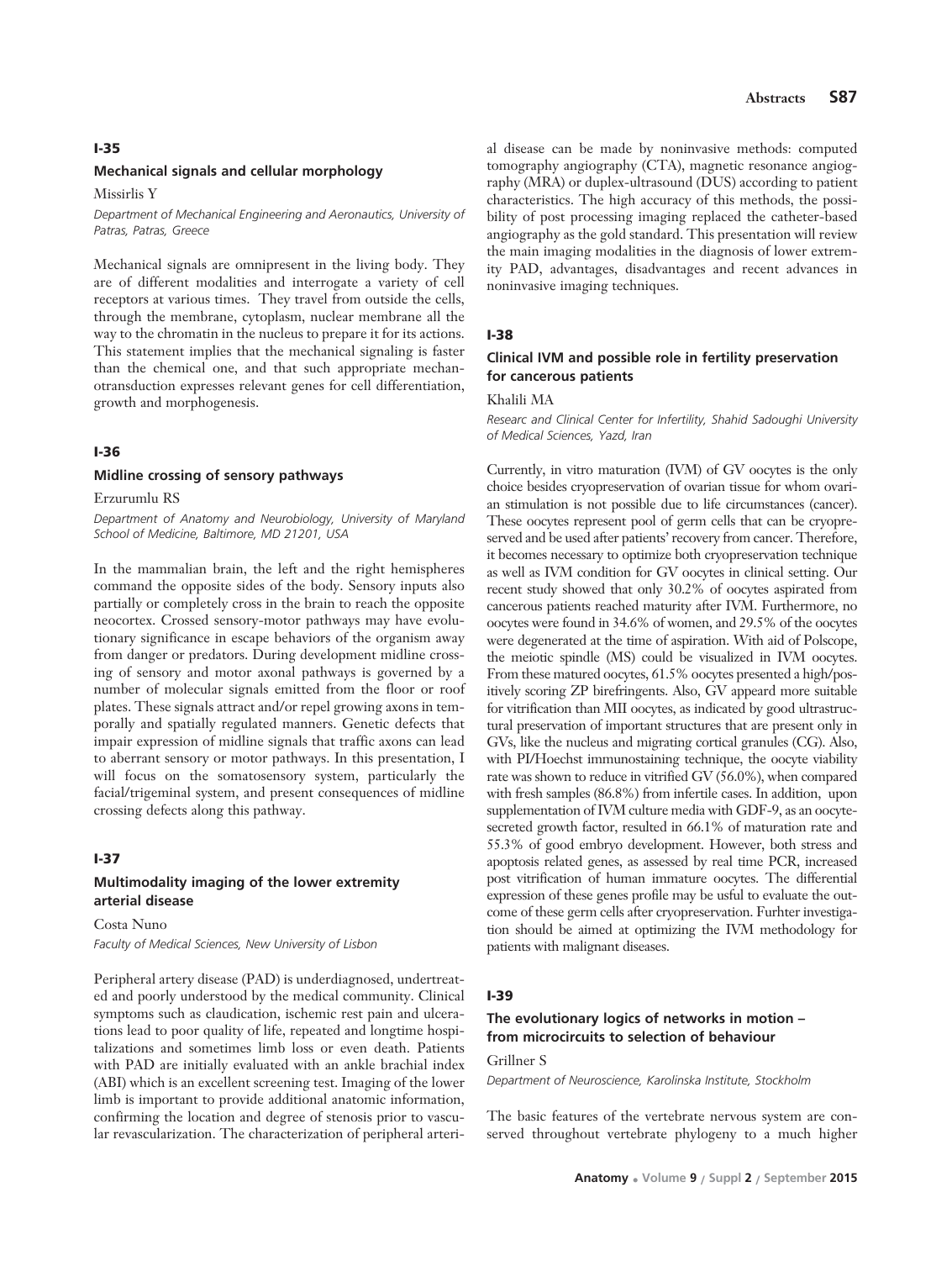# **S88 XXIV International Symposium on Morphological Sciences, 2nd-6th September, 2015, Istanbul, Turkey**

degree than previously thought. In this lecture, we show that not only the organization of the different motor programs underlying eye, orienting, locomotor, and respiratory movements are similarly organized, but also that the basic structure of the forebrain engaged in the control of movement is conserved. In the lamprey," which diverged already 560 million years ago from the vertebrate line of evolution leading up to primates, the basic components of the basal ganglia are similar to those of mammals in considerable detail. Moreover, the properties of the synaptic input are similar as well as transmitters/peptides in the direct and indirect pathway throughout the basal ganglia. The membrane properties of the striatal projection neurons with D1 and D2 receptors, respectively, are also similar, as are those of the pallidal output neurons. Our evidence suggests that the basal ganglia can be subdivided into functional modules controlling different motor programs, like locomotion and eye movements. What has happened during evolution is that the number of modules has increased in parallel with a progressively more complex behavioral repertoire. For value-based decisions, the circuitry through the lateral habenulae to the dopaminergic modulator neurons is also conserved, as well as the relay inhibitory interneurons involved. The habenular input is from a pallidal glutamatergic nucleus in lamprey as well as mammals, and this nucleus in turn receives input from the striosomal compartment within striatum and also from pallium (cortex in mammals). Most recently we have shown that also the efferent projections from pallium (corresponding to the mammalian cortex) are organized in a similar way. This applies to the monosynaptic glutamatergic connections to striatum, thatlamus, tectum, reticulospinal neurons and the rostral spinal cord. All in all, the basic design of the forebrain, brainstem and spinal cord is similar throughout vertebrate phylogeny – and had already evolved at the time the lamprey diverged from the vertebrate line of evolution leading up to mammals and man.

# **I-40**

# **New trends in biomedical imaging of erectile dysfunction**

Pereira JA

Erectile dysfunction (ED) affects more than 300 million men worldwide and nearly 50% of men between ages 45 and 75 years1. ED is a multifactorial disease but penile arterial insufficiency (PAI) is present in more than 55% of the cases1. PAI is believed to result from atherosclerotic disease of the erectile related arteries (ERAs)1. Endovascular revascularization (EVR) of male pelvic arteries, namely the common iliac and internal pudendal arteries has been suggested as a potential therapeutic alternative in PDE5i refractory ED due to PAI. Patient selection is paramount before EVR, excluding ED patients without PAI and including only those with EVR accessible PAI lesions. Until now, patient selection for EVR has been based on Digital Subtraction Angiography (DSA), considered the gold-standard

for characterization of the male pelvic arteries. CT Angiography (CTA) is non-invasive and has shown promising preliminary results in the diagnosis and characterization of PAI-ED. In this presentation we will review the angiographic anatomy of the male pelvic arteries and the different patterns of penile vascularisation. We will also review CTA protocols and assess the technique's role in the evaluation of patients with ED.

#### **I-41**

#### **Peripheral nerve repair and regeneration**

#### Geuna S

*Neuroscience Institute of the Cavalieri Ottolenghi Foundation & Department of Clinical and Biological Sciences, University of Turin Faculty of Medicine, Orbassano, Italy*

Although peripheral nerves have an intrinsic potential for spontaneously regenerating after trauma or disease, the clinical outcome in patients who suffered for a severe nerve lesion is often unsatisfactory. Recently much interest has been dedicated to the perspective of improving peripheral nerve repair and regeneration by means of tissue engineering and, similarly to many other fields of regenerative medicine, great expectations have risen within the general public. However, in spite of the scientific advancements, applications to the patients is still very limited and it appears that to optimize the strategy for the tissue engineering of the peripheral nerves in the clinical view, more basic science research is needed and neuroscientists have to strive for a new level of innovation which will bring together (in a multi-translational approach) different regenerative approaches. In this presentation, the basic concepts of repair and regeneration of peripheral nerves are introduced. In addition, a brief overview of the today's key strategies to peripheral nerve tissue engineering is carried out in order to throw a light on the most promising future perspectives in combining the different approaches for improving posttraumatic recovery in patients. Finally, examples of successful translational research in peripheral nerve repair are provided together with a critical discussion on some of the pitfalls which may arise in this intriguing scientific field.

#### **I-42**

# **Role of integrin-interacting proteins in the control of EMT in cancer and fibrosis**

# Zhang H

*Department of Anatomy, Histology and Embryology, School of Basic Medical Sciences, Peking University Health Science Center # 38 Xue Yuan Avenue, Beijing 100191, China* 

Integrins are transmembrane proteins that link extracellular matrices with cytoskeleton and mediate a variety of biological functions including cell adhesion and migration as well as tumor cell invasion and metastasis. In this report, we identified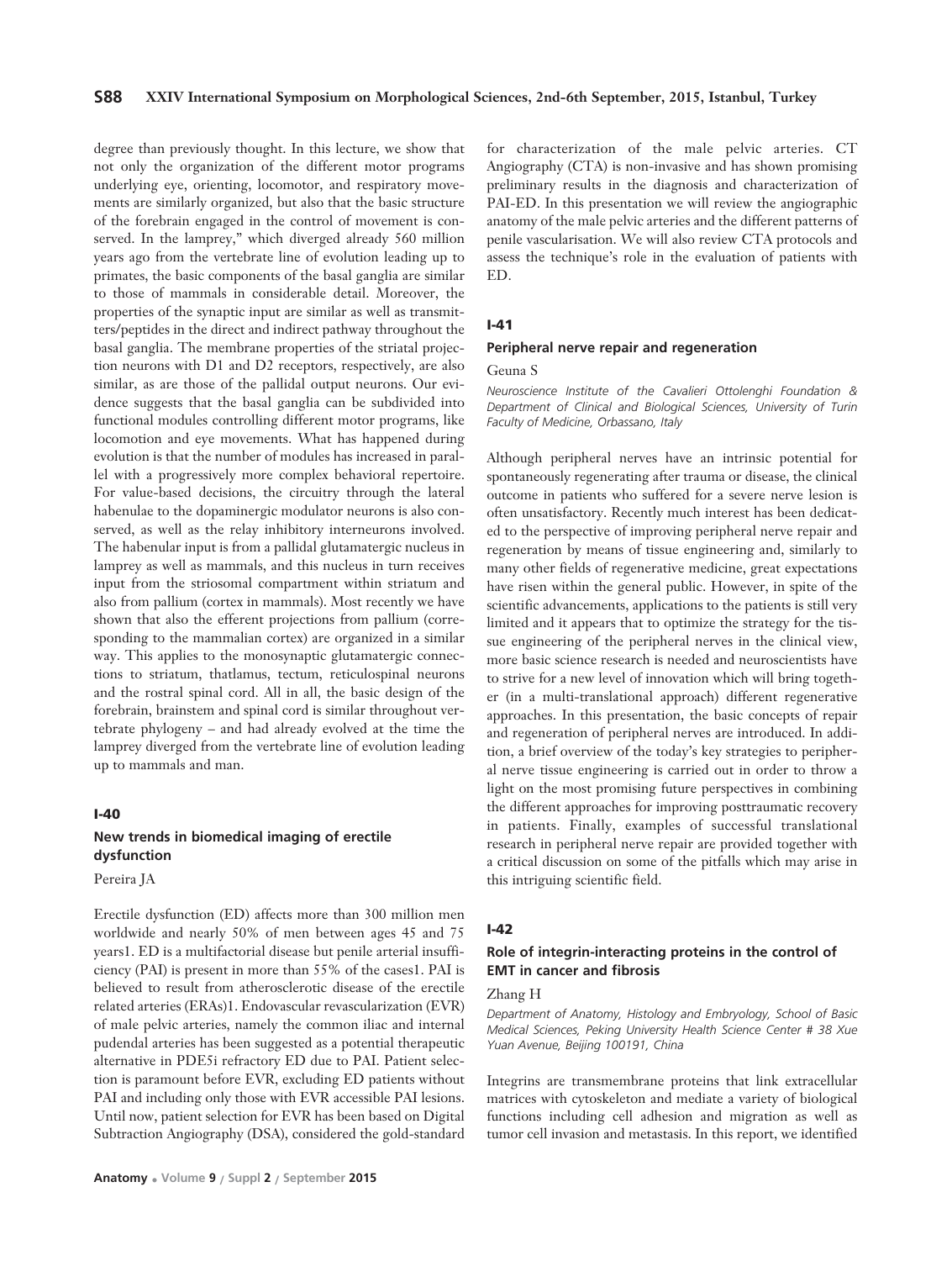a novel role of an integrin-interacting protein Kind-2 in the control tumor metastasis in human breast carcinoma via activation of canonical Wnt/TCF pathway. An array based systematic analyses indicated an overall initiation of tumor invasion and metastasis program including upregulation of key Wnt/TCF signaling targets TCF4, LEF1 and HOXB9 as well as epithelial-mesenchymal transition (EMT) regulatory transcriptional factors Snail, Slug, Twist and Zeb1. The Kind-2/beta-catenin signaling greatly accelerates tumor cell proliferation, migration, and invasion in vitro, and promotes tumor growth and lung-metastasis in mice, demonstrating a role of Kind-2 in cancer progression. On the other hand, we also indentified that Kind-2 is involved in the regulation of TGF-β signaling and promotes renal interstitial fibrosis by inducing EMT. Depletion of Kind-2 in kidney reduces renal interstitial fibrosis in UUO mice including reduced collagen deposition and decreased α-SMA and fibronectin expressions. Overall, our results indicate an important role of Kind-2 in the regulation of tumor metastasis and kidney fibrosis via an EMT program.

# **I-43**

#### **Histopathological changes in animal models of ALS**

Ulupınar E

*Department of Anatomy and Interdisciplinary Neuroscience, Faculty of Medicine, Eskisehir, Eskişehir Osmangazi University, Eskişehir, Turkey* 

Amyotrophic lateral sclerosis (ALS) is a debilitating neurodegenerative disorder for which there is no effective cure. While 5% to 10% of ALS patients have a family history (FALS), remaining patients have no clear family history and are considered as sporadic ALS (SALS). FALS and SALS are clinically indistinguishable displaying muscle weakness, atrophy, and spasticity as a consequence of the loss of both upper and lower motor neurons. Since studying a sporadic disease is very difficult, majority of the research focus on the genetic causes of FALS and the disease models begin with a mutated gene known to cause disease in humans. In some the rodent models, spontaneous or induced mutations of these genes might experimentally induce ALS. In other models, expression of mutated proteins is at low levels; therefore, the gene is often "overexpressed" to make more protein than usual, in order to speed up the disease process. Although no model is a perfect representation of the human disease, each of them offers distinct advantages and insights into disease pathology. In addition, these genetic rodent models play a crucial role in testing and selecting potential therapeutics that can be used to treat ALS and/or other motor neuron disorders. In this talk, I give a systematic overview of the most important genetic rodent models that show motor neuron degeneration by giving a special emphasize to histo-pathological changes. I also present our current research data from a new mouse model displaying progressive upper motor neuron degeneration. By discussing the value and limitations of these different models, I conclude that it remains a challenge to find more and better rodent models based on mutations in new genes causing ALS. Hopefully, in the near

future, effective use of these animal models will provide a unique opportunity to tackle this incurable and fatal human disease both clinically and etiopathologically.

# **I-44**

# **Novel regulators of autophagy and relevance to human diseases**

Gözüacık D

*Department of Molecular Biology, Genetics and Bioengineering Program, Sabanc› University, Tuzla, Istanbul, Turkey*

Autophagy is a cellular stress mechanism characterized by sequestration of bulk cytoplasm, proteins and organelles in double or multimembrane vesicles, and their delivery to and subsequent degradation by the cell's own lysosomal/vacuolar system. This biological phenomenon occurs at low basal levels in all cell types (from yeast to mammals) under non-deprived conditions, performing homeostatic functions like protein degradation and organelle turnover. Autophagy is rapidly upregulated under conditions leading to cellular stress like nutrient or growth factor deprivation, to provide an alternative source of intracellular building blocks and substrates for energy generation. Autophagy dysregulations play a critical role in the pathogenesis and progress of several human health problems, including neurodegenerative disorders (i.e. Parkinson's and Huntington's diseases), degenerative syndromes (i.e. IBMPFD), lysosomal storage disorders (i.e. Gaucher's disease) and cancer. In this speech, results from our recently published and unpublished studies will be presented. \*This work was supported by The Scientific and Technological Research Council of Turkey (TUBITAK) 1001 Grant number: 112T272 and Sabancı University.

# **I-45**

#### **Apoptosis: where it starts? Where it stops?**

#### Vatansever S

*Department of Histology and Embryology, Faculty of Medicine, Celal Bayar University, Manisa, Turkey; Research Center of Experimental Health Science, Near East University, North Cyprus* 

Apoptosis or programmed cell death is very important mechanism in the embryonic development and tissue homoeostasis. Apoptosis is responsible for balancing cell proliferation and maintaining constant cell numbers in tissues undergoing turnover. In addition, during development, apoptosis plays a key role by eliminating unwanted cells from a variety of tissues. While apoptosis observe during normal embryonic development in most of the fetal tissue from blastocyt stage of embryos to birth, it is also triggered from several pathways to obtain integrity of the normal tissues. The fetal human ovary contains millions of germ cells, with a peak number observed at fifth month of pregnancy, however, up until birth, the number of germ cells decreases dramatically. In the ovary, the mechanisms underlying decisions of life or death involve interaction between pro-apoptotic and anti-apoptotic molecules. Apoptosis is found in ovarian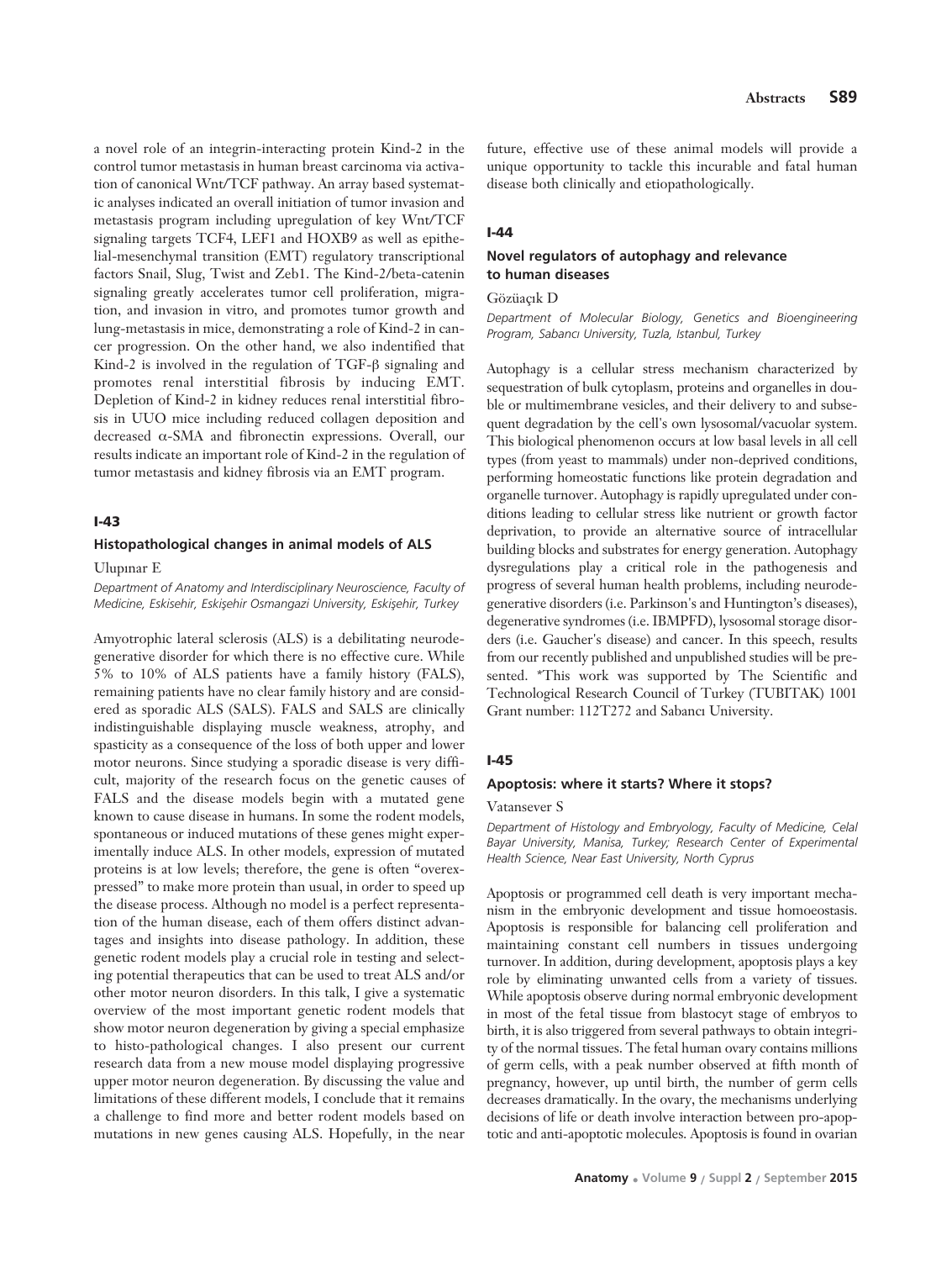# **S90 XXIV International Symposium on Morphological Sciences, 2nd-6th September, 2015, Istanbul, Turkey**

follicles throughout fetal and adult life. During fetal life, apoptosis localized to the oocytes, whereas in adult life, it is detected in granulosa cells of secondary and antral follicles. Many of members of the Bcl-2 family have been isolated in the ovary. Bax, Bcl-2 and Bcl-XL expression is highly restricted to the ovary. In addition, during organogenesis, apoptosis also allows proper development. Apoptosis observe destroying abnormal cells during cellular abnormalities clearing the cells from an injured kidney, brain, lung, bowel, cardiac muscle etc. or after ischemia of any tissues. Apoptosis is induced after chemotherapy and radiotherapy for eliminating the cancer cells. Cancer cells escape apoptotic cell death by avoiding the activation of upstream apoptotic signals and/or by upregulating of inhibitory factors in the apoptotic signal pathway. Many cellular factors involved in apoptotic signaling were discovered and their roles in the regulation of the apoptotic pathway have been elucidated. Apoptosis is initiated when the cells receive negative signaling, such as growth factor withdrawal, DNA damage by oxidants, ultraviolet light etc. Activation of apoptotic signaling is achieved by either an extrinsic or an intrinsic pathway. However, in different cellular condition, different apoptotic signaling molecules secrete and try to repair of the tissue. It is important that which signaling pathway is play a role in tissue, and also, different abnormal cells such as cancer cells can be evaluate with apoptotic pathway.

**Keywords:** Apoptosis, early embryonic development, organogenesis, tissue remodeling, cancer cells.

# **I-46**

# **Initial mechanism of intimal fibrosis in saphenous vein with variocose disease. Immunohistochemical and morphometric quantifications and molecular oxidative stress evaluation**

#### Juan PVM

*Department of Anatomy, Histology and Neuroscience, Faculty of Medicine, Universidad Autónoma de Madrid, Spain*

Chronic Venous Disease (CVD) is a common clinical event with a significant impact on both afflicted individuals and the health care system. A varicose vein affects more than 25 million adults in the United States. Histological features of varicose veins are intimal hypertrophy, subendothelial fibrosis, luminal dilation and a progressive vascular thickening. The aim of this study was the quantification of the immunohistochemical expression of alpha smooth muscle actin (SMA), collagen type I, collagen type III and the distribution of elastic fibers in the intimal layer. In addition we studied oxidative stress mechanisms that can be implied in the evolution of the varicose vein disease. 20 distal and proximal segments of saphenous veins from patients with CVD in CEAP grade 2 were studied. Expression at intimal level of SMA, collagen type I, collagen type III and elastic fibers were quantified by image analysis at histological level, comparing segments. These molecules and NOX-4, COX-2, mPGES y MAC3 were also studied by RT-PCR. Additionally, H2O2 production and NADPH oxidase activity was compared between both proximal and distal saphenous vein segments. Our histological study demonstrated differences between the proximal segment, the most injured segment, that showed a statistical higher expression of total SMA, collagen type I, collagen type III and elastic fibers than in distal segment. As soon as the intimal layer gets thickening, the proportion of SMA and elastic fibers decreased, but the proportion of collagen type I and collagen type III get increased compared to full intimal area. mRNA expression of SMA, collagen type I, collagen type III, elastin, NOX-4 and COX-2 is higher at proximal segment. The increased production H2O2 and NADPH oxidase activity at proximal level with the upregulation of NOX-4 y COX-2 shown that oxidative stress mechanism could be implied in the fibrosis that occurs at first steps in varicose disease.

#### **I-47**

# **Cholinergic brainstem modulation of striatal circuits: multiple levels of synaptic integration**

#### Segovia JM

*Center for Molecular and Behavioral Neuroscience, Rutgers University*

In the brainstem, neurons of the pedunculopontine nucleus (PPN) and the laterodorsal tegmental nucleus (LDT) have been involved in a variety of functions, ranging from the regulation of the waking state to the modulation of reward systems and locomotion. Their projections innervate several regions of the basal ganglia and thalamus following a topographical gradient. Using novel tracing technologies we have mapped the circuits that originate in the cholinergic neurons of PPN and LDT. We recently identified a direct cholinergic projection that innervates wide areas of the striatal complex, where PPN preferentially contact postsynaptic structures in the dorsolateral striatum and LDT mainly innervates the dorsomedial striatum and nucleus Accumbens. Furthermore, we found that the axon collaterals of the striatal-projecting cholinergic neurons innervate the dopaminergic midbrain and the thalamus, both of which in turn project to the striatum. The convergence of the direct and indirect innervation from the cholinergic brainstem in the striatal complex suggests a high level of integration of multimodal information that may shape how striatal circuits operate. I will be discussing our recent optogenetic studies that illustrate this novel neuromodulatory influence and its implications for the striatal function.

#### **I-48**

# **Teaching the anatomical dogma new tricks: challenging common knowledge – a few examples of common knowledge in anatomy that turned out to be inaccurate**

#### Thomas RG

*Texas Tech University Health Sciences Center Paul L. Foster School of Medicine, El Paso, TX, USA*

Science progresses through a process of building upon the accumulated knowledge of previous researchers. Dogma is defined as a principle or set of principles laid down by an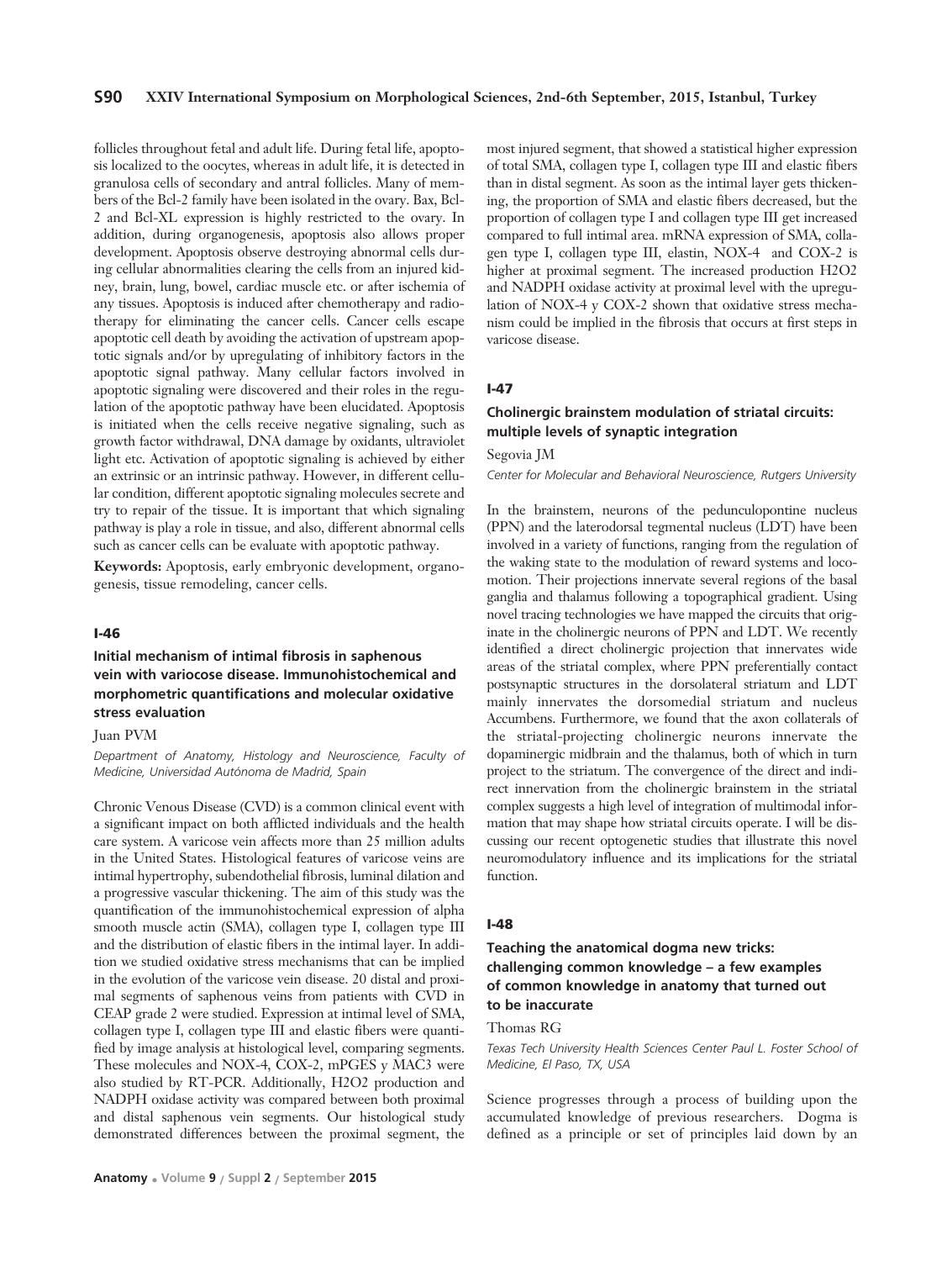authority as incontrovertibly true. In every branch of science, including anatomy, dogma exists, and it is our duty to be on constant vigil to challenge known truths that do not agree with what we observe. Four examples of anatomical dogma that turned out to be inaccurate are presented, two from the realm of embryology and two from gross anatomy. Current embryology texts explain the development of the blood supply of the gut as remodeling of a set of vitelline arteries arising from the dorsal aorta. Despite this common knowledge, however, hindgut arterial supply, the inferior mesenteric artery, arises by a different mechanism. Similarly, most gross anatomists know and teach a story of innervation of the lacrimal gland that involves a communicating branch of the zygomaticotemporal nerve carrying parasympathetic fibers to the lacrimal nerve, and then this nerve completing the course to reach the gland. Again, despite this pattern being shown in the majority of texts, it only occurs a third of the time. Anular pancreas is a very rare congenital anomaly, reported in from 1 in 1,000 to 1 in 10,000 individuals, and yet this very rare congenital anomaly is found in nearly 80% of embryology texts. On the other hand, abnormal development of the pancreatic ducts called pancreas divisum is found in approximately 10% of the population, and yet is mentioned in less than 20% of the embryology texts surveyed. The thoracic splanchnic nerves are commonly depicted as penetrating the diaphragm in three locations distributed craniocaudally. However, the thoracic splanchnic nerves actually usually penetrate the crura of the diaphragm together, passing through a single hiatus, to reach their preaortic ganglia targets.

#### **I-49**

# **3D cell culture platforms for optogenetic treatment of epilepsy**

Sokullu E

*Department of Bioengineering, Faculty of Engineering, ‹zmir Katip Çelebi University, ‹zmir, Turkey*

Optogenetics provides a possible alternative treatment for epilepsy by allowing for the reversible excitation and inhibition of neurons with millisecond time resolution using light-activated ion channels and pumps expressed in target cell populations. Cell activation can be achieved using channelrhodopsin-2 (ChR2), a light-gated cation channel isolated from the algae Chlamydomonas reinhardtii that has been successfully expressed in mammalian neurons. After illumination with blue light, ChR2 opens to allow the passive movement of Na, H, Ca and K ions, causing depolarization of the cell membrane. The light-activated chloride pump, halorhodopsin (NpHR), that is naturally expressed by the halobacterium Natronomonas pharaonis, can cause membrane hyperpolarization and inhibition of action potential firing in neurons after exposure to yellow light. Given that seizure disorders result from excessive neuronal activity, common optogenetic strategies currently being investigated for the treat- ment of epilepsy are to inhibit excitatory neurons using NpHR or to excite inhibitory neurons using ChR2 that is selectively expressed in these cells.

Previously, NpHR expression in the hippocampal formation was shown to provide sufficient inhibition to curtailexcessive hyper-excitability induced by an electrical stimulus burst in organotypic slice cultures. Similarly, optical activation of NpHR in neurons at the site of an epileptic focus transduced using lentiviral gene delivery can attenuate electrographic seizures in a rodent model of focal neocortical epilepsy using open-loop optical stimulation paradigms. Closed-loop control using seizure detection algorithms to apply optical stimulation only at seizure onset has also been shown to be effective to suppress seizures either by temporarily inhibiting pyramidal neurons or through the activation of a sub-population of GABAergic inter-neurons [13-21]. These studies indicate that seizures can be aborted and hyper- excitability suppressed by optical stimulation that could induce either neural activation or inhibition. In this study we prepared Neuron encapsulated 3D – Gels. This platform counteract many difficulties with animal studies by using photopolymerized cell encapsulated structures to trap neurons in close proximity to electrodes, without inhibiting their growth. The use of 3D Gel encapsulation techniques minimizes the fabrication and scaling complexities, improving the device yield. In this study, 3D Gels will be fabricated on glass substrates, with a variety of electrical insulation materials (GELMA). Constant number of neurons are placed into the 3D-Gels with a pressure-driven micropipette. 3D gel environement composed by hydrogel and provide the neurites to extend out of the gels and form synaptic connections with their neighboring neurons. Each 3D gel structure will has its own electrode, which is platinized to increase its capacitance. Long-term cell survival rate is expected and the neurons inside the 3D-Gels will be stimulated, with both current and voltage pulses. Action potentials, both spontaneous and resulting from a current stimulus, will be recorded from neurons comprising the neural networks.

**Keywords:** Epilepsy, Optogenetic, IPS, 3D Cell Culture, Microelectrode Array

#### **I-50**

# **Biotechnology in morphological sciences mapping the nervous system with CLARITY**

Sengül G

*Department of Anatomy, Faculty of Medicine, Ege University, ‹zmir, Turkey*

CLARITY is a newly-developed technique developed by Deisseroth's group in Stanford (K. Chung et al. Nature Methods 10:508-513, 2013), and is considered one of the most important advances for doing neuroanatomy. The method is used to transform an intact tissue into an optically transparent and permeable hydrogel-hybridized form that can undergo immunostaining, in situ hybridization, and high resolution 3-D imaging without damage to the sample. It is designed to provide visualization of long-range cellular projections for threedimensional tissue mapping of a variety of tissue types. Thus far, CLARITY has shown to be a sustainable method for intact tissue imaging of long-range projections, local circuit wiring,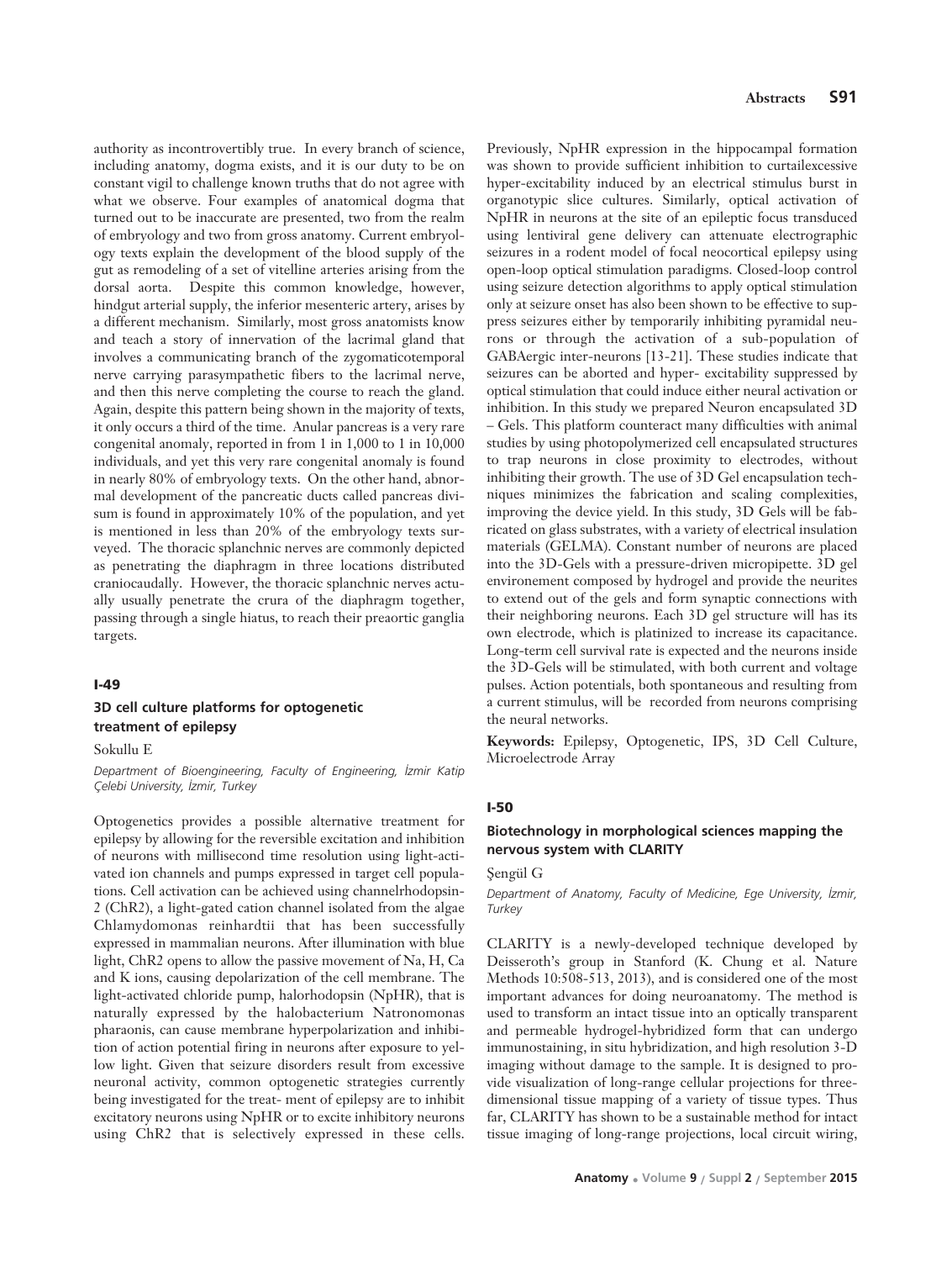cellular relationships, subcellular structures, protein complexes, nucleic acids, and neurotransmitters. Research using CLARITY for the brain, and our first results revealing new information for the spinal cord anatomy will be presented.

# **I-51**

#### **Body donation in Turkey**

# Sehirli ÜS

*Department of Anatomy, Faculty of Medicine, Marmara University, Istanbul, Turkey*

The lack of cadaver in Turkey has been started to be since 1990s due to increase number of medical schools and students, and also the progress in funeral services by municipalities. In previous years, unclaimed bodies were the only source of cadaver in anatomy education. This problem made me to search the ethical and historical aspect of cadaver donation in other countries. The history of the transition from unclaimed bodies to donated bodies in the anatomy education in Europe has shown that the main solution to lack of cadaver is to increase the body donation. An oral presentation about how to solve cadaver problem in Turkey at National Anatomy Congress 2001 was made by myself. This was the first talk about the approach to cadaver donation in Turkish Anatomy Society meetings. In the following years, Turkish anatomists started to discuss how to increase body donation. Many interviews have took place at the media. The body donation information has put on the websites of many medical schools. The documents to be filled to make was prepared. The positive comments about body donation of theologists made great contribution to explain the religious aspect. The funeral ceremonies of the donated bodies were also released to press. A body donation campaign was carried out by Turkish Society of Anatomy and Clinical Anatomy. As a result of all these activities the awareness of the people has started to increase. Unfortunately the number of donated bodies is still not enough to meet the need of anatomy education in Turkey but the number of donation has been increasing year by year. It was not expected to solve all the problems all of a sudden because it is a long term solution.

#### **I-52**

# **Translational research, from cadaver to the operating room, what we have achieved so far**

Loukas M, Tubbs S, Bhusnurmath S, Bhusnurmath B *Departments of Anatomy and Pathology, St. George's University, Grenada, West Indies*

Translational research continues to be an under investigated area of science. One discipline that has had scant attention by

those who practice translational research is gross and clinical anatomy. As a clinicians and anatomists the authors have experienced success with reverse and direct translational research model in various clinical settings, as well as across disciplines. This paradigm identifies surgical, pathological and clinical problems, which are further explored in the anatomy and pathology laboratory in order to investigate ways of answering these issues. The goal of such research is to improve patient care and improve clinical and surgical outcomes, which eventually will improve health care. The authors will review their 20-year experience with identifying common clinical, pathological and surgical issues and addressing their feasible solution. In addition, the authors will correlate translational research in inter and transdisciplinary fashion as well as it the applications in medical education.

#### **I-53**

# **Using biomaterials and 3D culture systems to regulate in vitro cell morphology**

Ürkmez Afi

*Department of Bioengineering, Faculty of Engineering, Ege University, ‹zmir, Turkey*

Traditional two-dimensional (2D) cell culture system was a convenient way to study cell behavior in vitro, but it fails to mimic the in vivo cellular microenvironment in terms of cell-cell communications, cell-extracellular matrix (ECM) interactions, expression of cell surface receptors, cell proliferation characteristics, cell polarity, growth factor synthesis and cell differentiation characteristics, which all play key roles in cell morphology, behavior and functionality. Thus, to develop in vitro culture models and to investigate mammalian cell behavior for basic science, diagnostic and therapeutic purposes, use of different biomaterials and three dimensional (3D) cell culture systems are gaining importance. The extracellular matrix in mammalian tissues is a complex mixture containing glycoproteins, collagens and proteoglycans. This ECM forms structural framework that stabilizes tissues and provides mechanical support for cell attachment; and particularly plays important role in cell functionality and differentiation. 3D substrates used to mimic ECM must exhibit the right chemistry and microstructure on regulating mammalian cell morphology as well as the right mechanical and electrical properties. There are several techniques to produce 3D scaffolds, which need to be selected according to the properties of targeted tissue. Characterisation of cell behavior on these substrates is not trivial, since overwhelming majority of characterization techniques were designed to be used on petri dishes, slides or multi-well plates. High throughput assays are also designed for 2D culture systems. There is an urgent need to modify existing techniques and investigate new technologies to monitor cell behavior in 3D.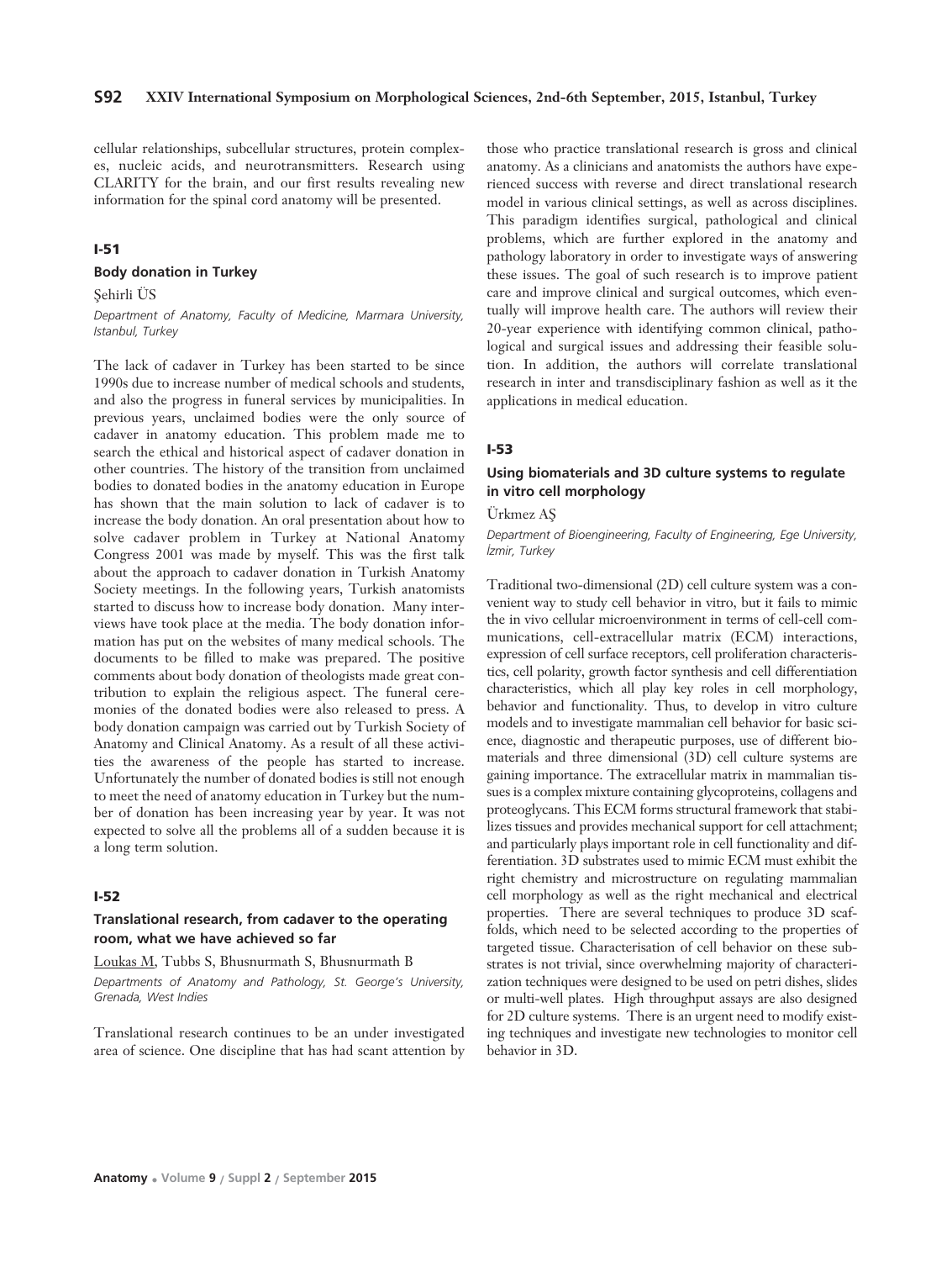# **Oral Presentations (O-01 — O-99)**

# **O-01**

# **A study of the patterns of digito-palmar dermatoglyphics in Esan ethnic group of Edo State, Nigeria**

Ujaddughe MO

*Ambrose Alli University, P.M.B. 14, Ekpoma, Edo State, Nigeria*

This study was carried out to find out the possibility of a unique pattern of palm and fingerprints (Dermatoglyphics) of 192 adults of Esan origin who were at the time of the study residing in Esanland, in the central senatorial district of Edo State, Nigeria. The 192 subjects were selected via a multi-stage sampling technique from the fifty two (52) wards (making up five, five (5) Local Governments) that make up the study area. Their fingerprints were obtained using the Indian ink method, the prints obtained were analyzed for fingerprint types and the palms observed for the angles connecting the triradii at the roots of the fingers (a-index finger, b-middle finger, c-ring finger d-small finger and t-the most proximal triradii in the palm) taken as atd, tad and tda angles. Using the student's t-test, chi square test and ANOVA (Analysis of variance) as statistical tools, the results obtained were analyzed. The results showed that loop pattern had the highest frequency of 61.7 % followed by whorl with 24.9 %, the arch with 12.8 % and then the double whorl 0.6 %. The mean atd angles were 43.49 for males and 44.02 for females, tad angles were 75.11 for males and 74.71 % for females then tda were 61.22 % for males and 61.35% females. This study therefore shows that there is no clear-cut Digito-palmer prints pattern for Esan people, it is rather in conformity with universal findings except for few uniqueness. However digito-palmer prints studies remain relevant in Anthropologic/Genetic studies.

**Keywords:** Dermatoglyphics, esan people, atd, tad and tda angles, palmer and finger prints

#### **O-02**

# **Chlorella vulgaris alleviates lead-induced testicular toxicity better than Zingiber officinale: an ultrastructural study**

#### Hesham NM

*Department of Anatomy, Faculty of Medicine, King Abdulaziz University, Jeddah, Saudi Arabia*

Natural products are studied to combat reproductive alterations of Lead. The current work aim to disclose the efficacy of Chlorella vulgaris and Zingiber officinale to alleviate lead acetate induced toxicity. Sixty adult male Wistar rats were distributed into four groups. Group 1 was considered control, group 2 received 200 mg/l PbAc water, group 3 received 10%

C. vulgaris and 200 mg/; PbAc water, and group 4 received 100 mg/kg of Z. officinale and 200 mg/l PbAc water for 90 days. Testis samples were subjected to ultrastructural examination. It is observed that PbAc caused degenerative alterations in the spermatogenic series in many tubules, with a loss of germ cells and vacuoles inside the cytoplasm and between the germ cells. Mitochondria exhibited ballooning, with lost cristae and widening of the interstitial tissue, destructed nuclear envelopes of primary spermatocytes, and distortion of the axonemes of the mid-pieces of the sperms. With the treatment with C. vulgaris or Z. officinale, there were noticeable improvements in those modifications. It has concluded that both C. vulgaris and Z. officinale represent convincing medicinal components that may be used to ameliorate testicular toxicity in those exposed to lead in daily life with superior potentials revealed by C. vulgaris due to its chelating action.

#### **O-03**

# **Effect of using ethylene glycol and DMSO as anti-freezing agents on the oocyte development to blastocyst in mice**

Mahmoudi R

*Cellular and Molecular Research Center, Yasuj University of Medical Sciences, Yasuj, Iran*

**Objectives:** Cryopreservation of oocytes, which is an interesting procedure to conserve female gametes, is an essential part of reproductive biotechnology. The objective of the present study was to investigate the effects of exposure to combination of cryoprotectants and vitrification on immature mouse oocytes in presence or absence of cumulus cells.

**Methods:** Immature oocytes (germinal vesicles) with and without cumulus cells isolated from ovaries of normal mice (4-6W of age) were either vitrified in conventional straw using 15% ethylene glycol (EG),15% dimethyl sulfoxide (DMSO) and 0.5M sucrose as vitrification solution or exposed to vitrification solution without subjected to liquid nitrogen. After warming, oocytes were investigated for nuclear maturation following in vitro maturation and for developmental capacity to blastocyst following in vitro fertilization. Fresh immature oocytes were used as the control group.

**Results:** Fertilization and development to blastocyst rates in vitrified oocytes with cumulus cells were significantly lower than control group  $(p<0.05)$ , maturation rates in exposure groups were significantly lower than vitrified and control groups (p<0.05). Presence of cumulus cells in all experiments and control groups significantly increased fertilization rate than denuded oocytes (p<0.05). Also in vitrified groups survival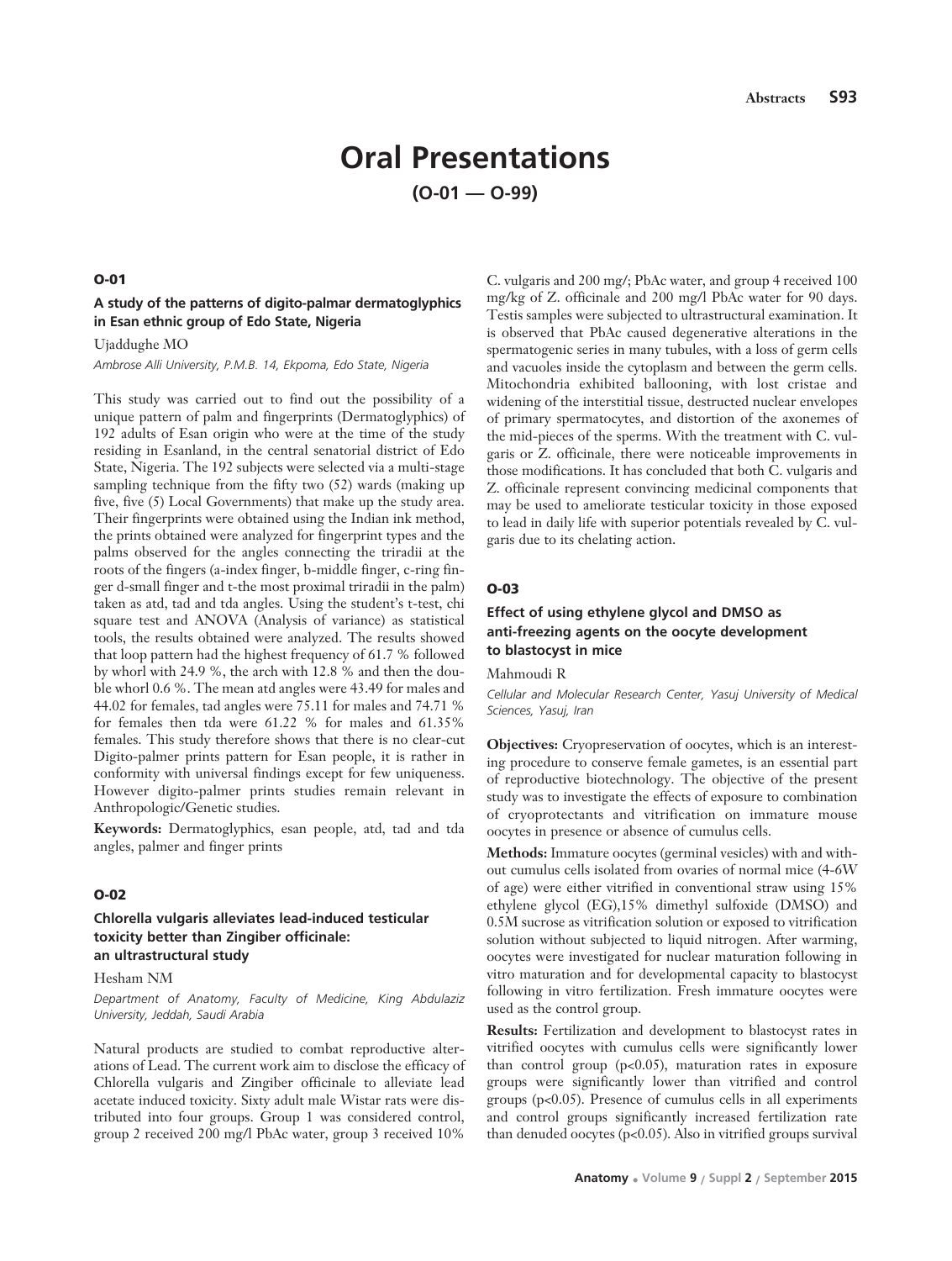rate of oocytes that vitrified with cumulus cells was significantly higher than denuded oocytes (p<0.05).

**Conclusion:** Germinal vesicle stage oocytes in presence or absence of cumulus cells can be vitrified successfully. Exposure to cryoprotectants can be decrease the developmental competence of GV oocytes. Presence of cumulus cells have positive effects on maturation and fertilization rate in IVF procedure.

**Keywords:** Germinal vesicle oocyte, cumulus cells, vitrification, cryoprotectants combination

#### **O-04**

# **The morphology and haemodynamics of vessels in kidney with a single and aberrant renal arteries in norm and in hypertension**

Dgebuadze M

*Department of Human Normal Anatomy, Tbilisi State Medical University, Tbilisi, Georgia* 

Till now debatable is the question about the role of multiple renal arteries in the development of hypertension and biological reliability of such kidney as a graft. Many authors highlight the importance of studying the function of both kidneys separately. Nowadays diagnostic tests for renal artery stenosis, performed for inpatients with hypertension, are based upon concept of the left-right differences in renal blood flow; however, it is still unclear, whether asymmetry of renal haemodynamics is an inborn phenomenon or a result of hypertension. The aim of the present work was to detect the peculiarities of morphology and haemodynamics of vessels in kidney with aberrant renal artery, as well as to study right and left renal blood flow in normo- and hypertensive patients. Using injection, histological, histochemical and morphometric methods superior segments of 12 autopsic kidneys with a single and aberrant renal arteries of healthy people at the age of I period of maturity (from 21 to 35 years of age) were investigated. Using Doppler renal investigation in color duplex scan mode and multislice computed tomographyc angiography, retrospective analysis of angiograms and dopplerograms of right and left renal vasculature (32 kidneys) of normoand hypertensive patients at the same age period were also performed. Our study has revealed evidences of hypovascularity in the segments of autopsic kidneys with aberrant renal artery: statistically significantly were decreased number of glomeruli, as well as mean volume of normal glomeruli; were marked atrophic, hypertrophied, partly or completely hyalinized glomeruli; in the wall of sclerotic and hyalinized vessels, as well as in the area of deposits of excessive amounts of connective tissue, was revealed increasing amount of glycoproteins; in renal medulla are observed avascular zones. In hypertensive patients internal diameter of renal artery is statistically significantly decreased in comparision with the normotensive patients (6.48±0.04 and 6.68±0.03 mm accordingly, p<0.002). Comparisson of multislice computed tomographic angiography data did not show any statistical significant differences between length of right and left renal arteries, as well as between diameters of these arteries. By comparision of results from Doppler investigation of right and left renal arteries asymmetry of renal hemodynamic parameters was not found neither in normotensive patients (Vps – peak sys-

tolic velocity: on right –  $89 \pm 1.5$ , on left –  $91.8 \pm 1.7$  cm/s, p $> 0.1$ ; Ved – end diastolic velocity: on right – 39±4.6, on left – 41.6±5 cm/s, p>0.1), nor in hypertensive patients (RI-resistive index: on right - 0.6±0.009, on left - 0.5±0.009, p>0.1; AT – acceleration time: on right - 0.08±0.05, on left - 0.09±0.03 second, p>0.1). According to morphometric study of glomeruli of autopsic right and left kidneys no significant differences were found.

#### **O-05**

# **Protective effects of thrombomodulin on microvascular permeability after subarachnoid hemorrhage in mouse model**

Yan J\*, Xu T\*, Zhang WG\*, Yang L\*, Zhang Y\*, Lu JF\*, Han H.B\*\*, Zhou CM\*\*, Yan IH\*

*\*Department of Anatomy and Histology, Faculty of Basic Medical Sciences, Peking University, Beijing, China; \*\*Beijing Key Lab of Magnetic Resonance Imaging Technology, Beijing China*

The enhanced vascular permeability is a major early brain injury following subarachnoid hemorrhage (SAH).However, its mechanism is not clear yet. In this work, we explored its potential mechanism and investigated the roles of thrombomodulin (TM) in maintaining microvascular integrity after SAH. SAH models were established in adult male ICR mice (28-32 g, n=185) by endovascular perforation. TM was immediately administered by femoral vein injection following SAH. The brain water content, Evans blue content and neurological functions were evaluated. Brain edema was also detected by Magnetic Resonance Imaging (MRI) (T2 map). The siRNA technique, enzyme linked immunosorbent assay (ELISA), immunofluorescence staining and western blotting were performed to explore the potential mechanism of TM treatment. The number of microthrombus in hippocampus microvessels was also recorded. TM significantly decreased brain water content and Evans blue content, alleviated brain edema and neurological deficits after SAH. The plasma concentration of activated protein C was increased after TM treatment. In addition, the levels of phospho-p38MAPK, phospho-p53, cleaved caspase-3, phospho-NF-κB (p65) were markedly decreased. Additionally, the loss of VE-cadherin and Occludin (markers of vascular integrity) and the number of microthrombus in hippocampus were also reduced. Our results indicated that TM has protective effects on preserving microvascular integrity following SAH partly through preserving endothelial junction proteins and quenching apoptosis/inflammation in endothelial cells via blocking p38MAPK- p53/NF-κB (p65) pathway.

**Keywords:** Microvascular permeability, mouse; subarachnoid hemorrhage, thrombomodulin

# **O-06**

# **Hypothalamic circuits in rapid stress response**

Sivukhina E, Jirikowski GF

*Inst. Anatomie II, FSU Jena, Germany*

The hypothalamo-neurohypophyseal system has a main role in maintenance of homeostasis and regulation of numerous adap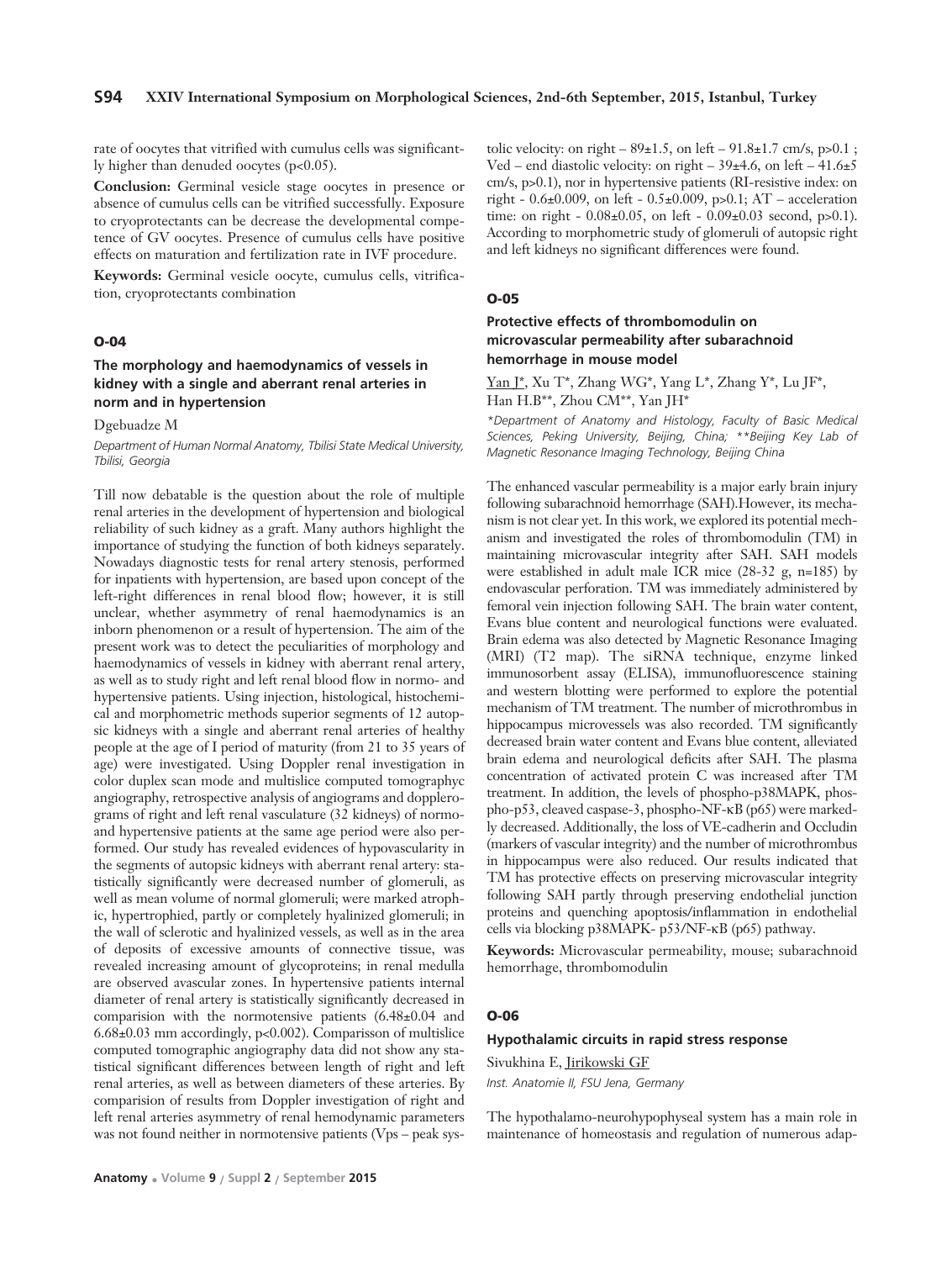tive reactions e.g., response to stress in most mammalian species. The nonapeptides vasopressin and oxytocin are major hormones of this system. Magnocellular vasopressin is known as one of the main physiological regulators of water-electrolyte balance. In addition its role in a control of the hypothalamo-pituitary-adrenal axis has widely been described. The labor inducing and milk ejecting posterior lobe hormone oxytocin has complex actions in systemic and central stress response. The neuroendocrine basis of stress response includes activation of the hypothalamo-pituitary-adrenal axis. Corticotropin-releasing hormone, a central neurohormone of this system, is synthesized by parvocellular neurons of the paraventricular hypothalamic nucleus. The significant role of vasopressin, produced by the same neurons, in a complex mechanism upon stress has been postulated. Glucocorticoids – the end products of the hypothalamo-pituitary-adrenal axis – have both central and peripheral effects. Their availability to target tissues is mainly dependent on levels of corticosteroid-binding globulin. Intrinsic expression of this protein in different brain regions in neurons and glial cells has been recently demonstrated. Regulation of the hypothalamopituitary-adrenal axis and hypothalamo-neurohypophyseal system is highly complex. There may be a significant role of both systems in various chronic health issues in humans including psychiatric, autoimmune and cardiovascular pathologies.

# **O-07**

# **Neuroplastin 65 mediates cognitive functions via excitatory/inhibitory synapse imbalance and ERK signal pathway**

Amuti S\*\*, Wu S\*\*, Liu L\*\*, Li H\*\*, Yuan Q\*

*\*Department of Neurology, Tongji University Faculty of Medicine, Shanghai Tongji Hospital, China; \*\*Department of Anatomy and Neurobiology, Tongji University Faculty of Medicine, Shanghai, China* 

Neuroplastin 65 (NP65) is a brain-specific glycoprotein component of synaptic membrane. It is predominantly located in the forebrain such as the cerebral cortex, amygdala and striatum and hippocampus. Previous studies show that NP65 is implicated in synaptic plasticity, so it was hypothesized to play a role in cognitive functions. To test this hypothesis, we generated NP65 knock-out (KO) mice and found that the null mice exhibited enhanced hippocampus-dependent learning and memory as manifested by Morris water maze test and stepthrough passive avoidance test, but showed anxiety-like behaviors as manifested by open field test and light/dark exploration test. In addition, molecular and cellular studies revealed several alterations including: (1) the enhanced ratio of excitatory to inhibitory synapses; (2) increased expression of NMDA receptors NR2A; (3) enhanced activation of ERK signaling; (4) increased astrocytes in KO mice; (5) lowered number of the mushroom- and bifurcate-shaped dendritic spines in NP65 KO mice. In addition, the maintenance of long-term potentiation (LTP) was impaired while the basal synaptic transmission was normal in KO hippocampal slices. Together, our findings suggest that NP65 may mediate cognitive functions.

#### **O-08**

# **Sexism and anatomy, as discerned in images of anatomy by medical students at Cardiff University and University of Paris Descartes**

Morgan S\*, \*\* , Plaisant O\*\*\* , Lignier B\*\*\*\* , Moxham B\*\*\*\*\* *\*Cardiff University, Cardiff, Wales, UK; \*\*Cardiff Faculty of English, Communication and Philosophy, Cardiff University, Cardiff, Wales, UK; \*\*\*University of Paris Descartes, Sorbonne Paris Cité, Paris, France; \*\*\*\*Laboratoire Evaclipsy, Université Paris Ouest Nanterre La Défense, Paris, France; \*\*\*\*\*Cardiff Faculty of Biosciences, Cardiff University, Cardiff, Wales, UK* 

Contemporary textbooks of anatomy and surface anatomy were evaluated to ascertain whether they are gender neutral. The evidence of this, and previous studies (Morgan et. al., 2014, J. Anat. 224, 352-365), suggests that, both in terms of imagery and text, many textbooks lack neutrality. To further investigate such matters, we provided second year medical students studying at Cardiff University (n=293) and at the Sorbonne Cité Paris Université (n= 142) with a questionnaire inviting them to address the possibility that social/gender factors hinder the dispassionate representation of anatomy. Ethical approval was obtained from both Cardiff and Paris universities. The hypothesis tested is that medical students perceive a gender bias that is reflected in the anatomical images to which they are exposed. Our findings suggest that, while students recognise the importance of gender issues and do not wish to associate with sexism, most are unaware of the possible negative aspects of sexism within the culture of anatomy as discerned in anatomical imagery. In this respect, the findings do not support our hypothesis. We consequently recommend that teachers of anatomy and authors of anatomy textbooks should be aware of the possibility of adverse effects on professional matters relating to equality and diversity issues when using imagery. This study is being complemented by analyses of the reactions of professional anatomists and clinicians to anatomical imagery.

#### **O-09**

# **Confocal microscopy analysis of granulovacuolar degeneration in transgenic mice**

Köhler C, Dinekov M

*Institute II for Anatomy, University of Cologne, Cologne, Germany*

Granulovacuolar degeneration (GVD) is a neurodegenerative change that appears as granule-containing vacuoles in the cytoplasm of neurons. Severe GVD in the hippocampus is a histopathological hallmark of Alzheimer's disease. Granulovacuolar inclusions are present in neurons together with hyperphosphorylated tau and can be labeled with markers of the activated unfolded protein response (UPR), a stress response that becomes activated by the accumulation of unfolded proteins in the endoplasmic reticulum. The relationship between GVD, tau pathology and the UPR is not well understood and only few models for GVD exist. We performed light microscopy immunostaining, immunofluorescence double labeling and confocal microscopy to study the presence of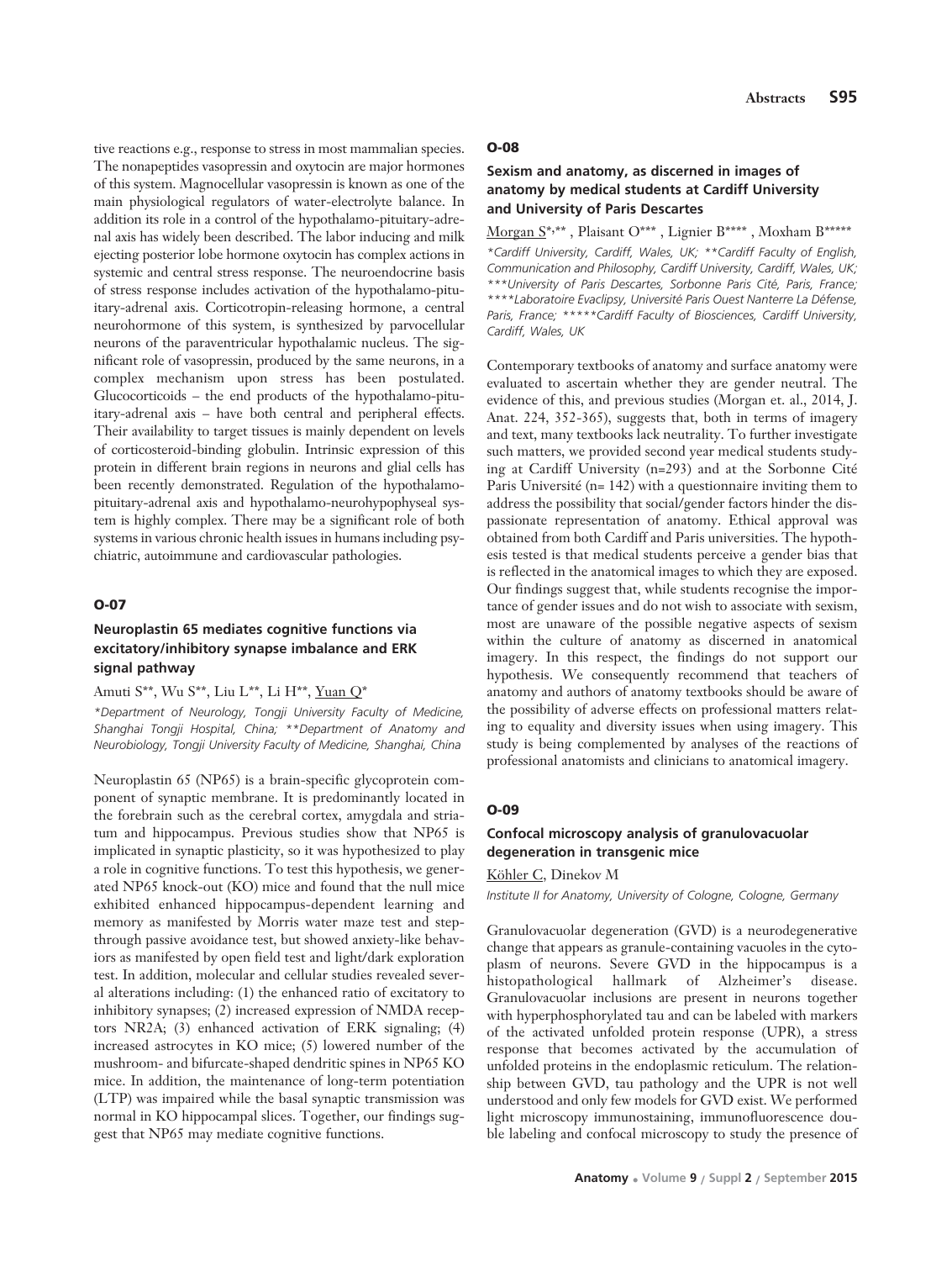# **S96 XXIV International Symposium on Morphological Sciences, 2nd-6th September, 2015, Istanbul, Turkey**

GVD and the UPR in transgenic pR5 mice that express human tau and in mice with an A,-plaque pathology. pR5 mice and non-transgenic littermates were analyzed at 5 weeks (pR5: n=3, non-tg: n=3), 3-4 months (pR5: n=3, non-tg: n=3), 8.5 months (pR5: n=6, non-tg: n=3), 18.5 months (pR5: n=8, non-tg: n=6), 24 months (pR5: n=5, non-tg: n=5), and 28 months (pR5: n=4, non-tg: n=2) of age. Three APPSLxPS1mut mice with an A,plaque pathology were analyzed at 20 months of age. Neurons that developed an advanced stage of tau hyperphosphorylation and early tau fibrillary pathology in pR5 mice displayed inclusions with the morphology of GVD, but we rarely saw GVD in neurons with mature neurofibrillary tangles or early tau hyperphosphorylation. We confirmed the GVD nature of the granulovacuolar inclusions by immunolabeling with established GVD markers. In addition, the granulovacuolar inclusions in pR5 mice were labeled with markers of the activated UPR. We did not find neurons with GVD in mice with an A,-plaque pathology and only exceptionally in very old non-transgenic mice. These findings show that human tau transgenic mice develop GVD and suggest that GVD and the activated UPR accompany neurofibrillary tangle formation in pR5 mice.

#### **O-10**

**The role of antibody receptor TSH (TRAb) and goiter size in Graves' disease patients in Padang, West Sumatra, Indonesia**

Dwitya E

*Department of Internal Medicine, Faculty of Medicine, Andalas University, Padang, Indonesia*

**Objectives:** Graves' disease is an organ-specific autoimmune disease with several clinical manifestations such as hyperthyroidism, diffuse goitre, ophtalmopathy and dermopathy. Expression of thyroid stimulating hormone (TSH) receptor on the surface of thyroid cell plays pivotal role in regulation of thyroid hormone and thyroid gland growth. Thyroid overactivity in Graves' disease were caused by increasing of antibody receptor TSH (TRAb) from stimulation of Th2, thus increased thyroid hormone production, proliferation of thyroid gland, which later became goiter. Recent studies shown that goitre size may related with severity and prognosis of Graves' patients. Aim of this study was to investigated the correlation between antibody receptor TSH (TRAb) and goitre size in Graves' disease patients.

**Methods:** In this cross sectional study, we studied 30 patients with Graves' disease without any history of anti-thyroid medication. Serum were collected from patients to measure TSH receptor antibody using assay method. Goitre size were measured based on WHO classification (Grade I, II and III) and ultrasonography. Data analysis were using SPSS program version 20 (SPSS.Inc)

**Results:** Antibody receptor TSH (TRAb) was found increased in Graves' patients with mean serum TRAb 5.6±3.7 pg/ml. Size of goitre by using WHO Classification were mostly found in grade II and III (40% dan 36.7%) while thyroid volume found less than 10 gram. From our analysis, there is no significant differences occured between level of TRAb with goitre size (p>0.05).

**Conclusion:** There was no significant differences between antibody receptor TSH (TRAb) value and size of goitre in Graves' disease patients, nevertheless, further studies are required to compare the role of TRAb during and after treatment with thyroid enlargement.

**Keywords:** Graves' disease, TRAb, goitre size

#### **O-11**

**Sca-1+Lin-CD117-Mesenchymal stem/stromal cells induce the generation of novel IRF8-controlled regulatory dendritic cells through notch-RBP-J signaling**

Zhao  $RC^*$ , Liu X<sup>\*\*</sup>, Ren S<sup>\*\*</sup>, Ge C<sup>\*\*</sup>, Cheng K<sup>\*\*</sup>, Zenke M\*\*\*, Fan E\*\*\*\*, Keating A\*\*\*\*\*

*\*Institute of Basic Medical Sciences Chinese Academy of Medical Sciences, Faculty of Basic Medicine Peking Union Medical College, Peking Union Medical College Hospital, Center of Excellence in Tissue Engineering Chinese Academy of Medical Sciences, Beijing, People's Republic of China; \*\*Institute of Basic Medical Sciences Chinese Academy of Medical Sciences, Faculty of Basic Medicine Peking Union Medical College, Center of Excellence ‹n Tissue Engineering Chinese Academy of Medical Sciences, Beijing, People's Republic of China; \*\*\*Department of Cell Biology, Institute For Biomedical Engineering, Rhenish-Westphalian Technical University, Aachen University Medical School, Aachen, Germany; \*\*\*\*Beijing Huayuyunsheng Health Technology Co., Ltd. Beijing, People's Republic of China; \*\*\*\*\*Princess Margaret Hospital, Institute of Biomaterials and Biomedical Engineering and Department of Medicine University of Toronto, Toronto, Canada*

Mesenchymal stem/stromal cells (MSCs) can influence the destiny of hematopoietic stem/progenitor cells (HSCs) and exert broadly immunomodulatory effects on immune cells. However, how MSCs regulate the differentiation of regulatory dendritic cells (regDCs) from HSCs remains incompletely understood. In this study, we show that mouse bone marrow-derived Sca-1(+)Lin(- )CD117(-) MSCs can drive HSCs to differentiate into a novel IFN regulatory factor (IRF)8-controlled regDC population (Sca(+) BM- MSC-driven DC [sBM-DCs]) when cocultured without exogenous cytokines. The Notch pathway plays a critical role in the generation of the sBM-DCs by controlling IRF8 expression in an RBP-J-dependent way. We observed a high level of H3K27me3 methylation and a low level of H3K4me3 methylation at the Irf8 promoter during sBM-DC induction. Importantly, infusion of sBM- DCs could alleviate colitis in mice with inflammatory bowel disease by inhibiting lymphocyte proliferation and increasing the numbers of  $CD4(+)CD25(+)$  regulatory T cells. Thus, these data infer a possible mechanism for the development of regDCs and further support the role of MSCs in treating immune disorders.

#### **O-12**

# **The neuroprotective effect of a triazine derivative in an Alzheimer's rat model**

Hassanzadeh G\*, Alipour F\*\*, Oryan S\*\*, Sharifzadeh M\*\*\*, Karimzadeh F\*\*\*\*, Kafami L\*\*\*\*\*, Irannejad H\*\*\*\*\*\*, Amini M\*\*\*\*\*\*\*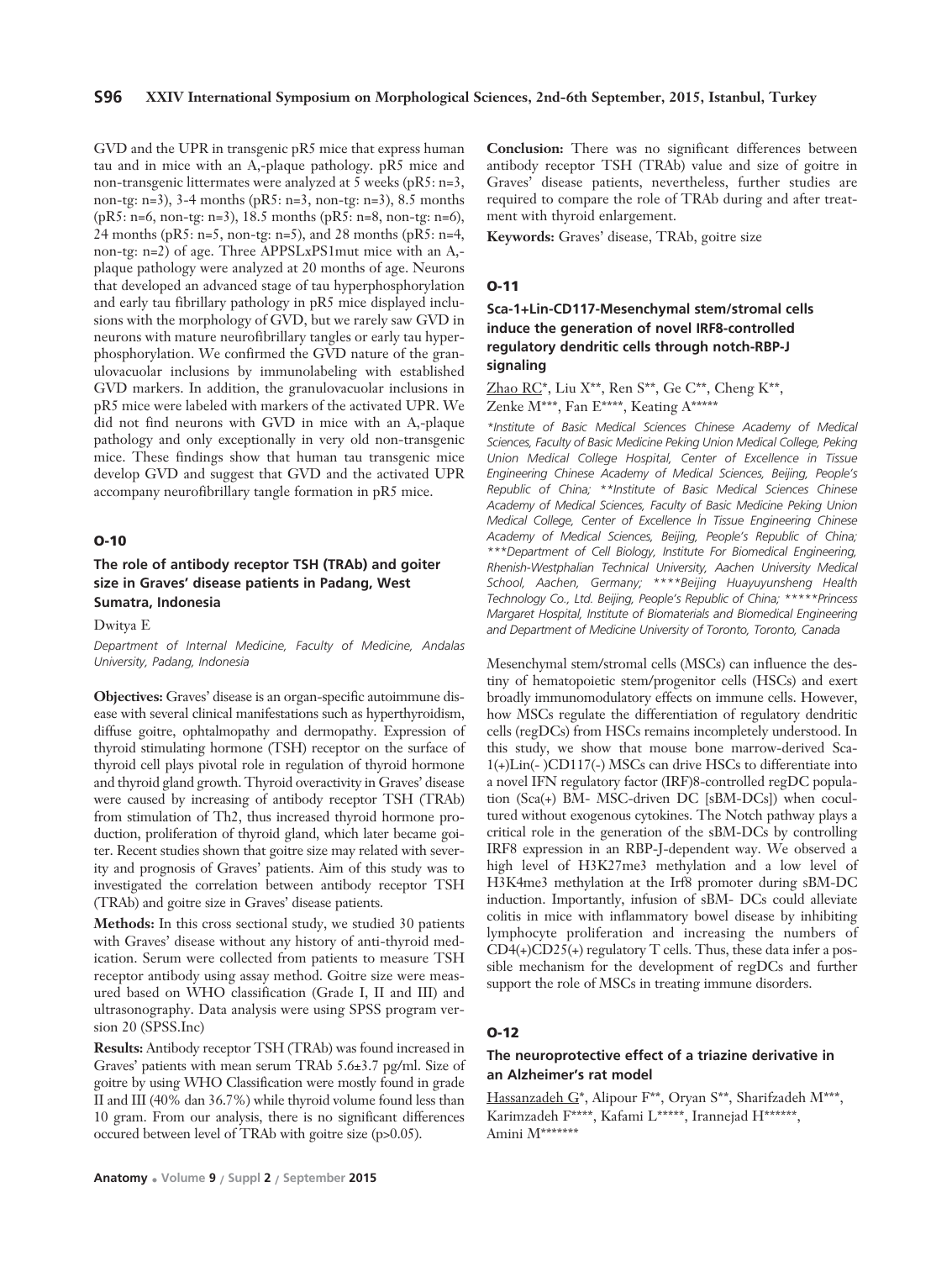*\*Department of Anatomy, Faculty of Medicine, Tehran University of Medical Sciences, Tehran, Iran; \*\*Department of Animal Physiology, Faculty of Biological Sciences, Tehran University of Medical Sciences, Tehran, Iran; \*\*\*Department of Pharmacology and Toxicology, Faculty of Pharmacy, Tehran University of Medical Sciences, Tehran Iran; \*\*\*\*Department of Neuroscience, Faculty of Advanced Medical Technology, Tehran University of Medical Sciences, Tehran, Iran; \*\*\*\*\*Department of Pathobiology, Faculty of Medicine, Alborz University of Medical Sciences, Alborz, Iran; \*\*\*\*\*\*Department of Medicinal Chemistry, Faculty of Pharmacy, Mazandaran University of Medical Sciences, Mazandaran, Iran; \*\*\*\*\*\*\*Department of Medicinal Chemistry, Drug Design & Development Research Center, Tehran University of Medical Sciences, Tehran, Iran*

**Introduction:** Alzheimer's disease (AD) is the most prevalent neurodegenerative disorder. It is characterized by formation of amyloid plaques and neurofibrillary tangles in the brain, degeneration of the cholinergic neurons and neural cell death.

**Objectives:** This study was aimed to investigate the effect of a triazine derivative, C16H12Cl2N3S, on learning in an Alzheimer's rat model.

**Methods:** Animals were divided into seven groups; each group contained seven animals. Control group: animals received no surgery and treatment; saline group: animals received normal saline after recovery; sham group: animals received 10% DMSO after recovery; STZ group (Alzheimer's model) : animals received streptozotocin (STZ) in four and six days after recovery; T5, T10 and T15 groups: animals were treated with triazine derivative, C16H12Cl2N3S, at doses of 5, 10 and 15 μM, respectively. All drugs were injected intracerebroventricular. The spatial learning and histological assessment were performed in all groups.

**Results:** Animals in STZ group had more deficits in spatial learning than the control group in Morris water maze. C16H12Cl2N3S improved spatial learning significantly compared to STZ group. The CA1 pyramidal layer thicknesses in STZ group were reduced significantly compared to control group. C16H12Cl2N3S increased the CA1 pyramidal layer thickness in T15 group compared to STZ group.

**Conclusion:** Current findings suggest C16H12Cl2N3S may have a protective effect on learning deficit and hippocampal structure in AD.

**Keywords:** Triazine, learning, Alzheimer's disease

#### **O-13**

# **The effect of atrovastatin on apoptosis of hippocampal CA1 pyramidal cells following transient global ischemia in male rat**

#### Faghani M\*, Ejlali F\*, Movaseghi S\*\*, Molladost H\*

*\*Anatomical Sciences Department, Faculty of Medicine, Guilan University of Medical Sciences, Rasht, Iran; \*\*Department of Anatomical Sciences, Faculty of Medicine, Islamic Azad University of Medical Sciences, Tehran, Iran*

**Introduction:** CA1 hippocampus is one of the most sensitive parts of the brain to ischemia. Atorvastatin has antioxidants property and can prevent cell damage consequent cell death by omitting free radicals and component resulted from cell damage.

**Objectives:** Evaluating the protective effect of atorvastatin on hippocampal CA1 cells following transient global ischemia in male rat

**Methods:** This experimental study was conducted on a total of 24 male adult NMRI rats weighting 250-300 g with average age of 8-10 weeks. They were randomly divided into four groups: control, sham, vehicle and treatment. For production ischemia reperfusion model, common carotid artery in both side were blocked for 20 minute. First dose atorvastatin (10 mg/kg) in treatment group was administrated after 6 hours flowing ischemia reperfusion, then 24, 48 and 72 hours intraperitoneal. After four days, all rats were killed, and the brain were dissected and processed for nissl histological staining. The numbers of CA1 healthy pyramidal cells were considered. The results were analyzed by analysis of variance (ANOVA) and Tukey's tests.

**Results:** Our data showed that there was no significant difference in number viable pyramidal cell and apoptotic cells in CA1hippocampus in sham and Atrovastatin treated groups but the number of viable pyramidal cell and apoptotic cells between ischemic group and sham group was significantly diffrent  $(p<0.05)$ .

**Conclusion:** These finding reveals using atorvastatin 10 mg/kg after transient ischemia reperfusion, decrease severity of damage and cell death in CA1hippocampus cells.

#### **O-14**

#### **Quantification of cortical neurons: a neuroanatomical myth in neuroanatomy**

Aguirre JFG\*,\*\* , Parra JED\*\*\*, De Mejía FR\*\*

*\*Universidad Autónoma De Manizales, Departamento De Ciencias Basicas Biológicas, Caldas, Colombia; \*\*Universidad Autónoma De Manizales, Caldas, Colombia; \*\*\*Universidad De Caldas, Departamento De Ciencias Basicas, Universidad Autónoma De Manizales, Colombia* 

**Objectives:** The objective was to analyze whether there was a definite number of cerebral cortical neurons for humans.

**Methods:** Data was examined for the total number of brain neurons in the literature related to the field of neuroscience. This suggested that the human cerebral cortex has a large number of neurons whose value changes with the life cycle due to several factors that lead to have an indefinite number.

**Results:** an analysis based on the literature showed the main factors influencing the total number of cortical neurons such as neurogenesis, apoptosis during life cycle, gender and pathological conditions. The inconsistent assessment of the number of neurons in the human cortex has been discussed by several authors, emphasizing that the values that have been displayed in the literature are presumably uncertain and are based on the views of some authors or the conceptions of others without carrying out replicable scientific studies. The above described has exhibited variable and inconsistent values in different texts about this issue. It has been concluded that the total number of cortical neurons varies due to diverse factors that play a role in determining the number of neurons in the human cerebral cortex.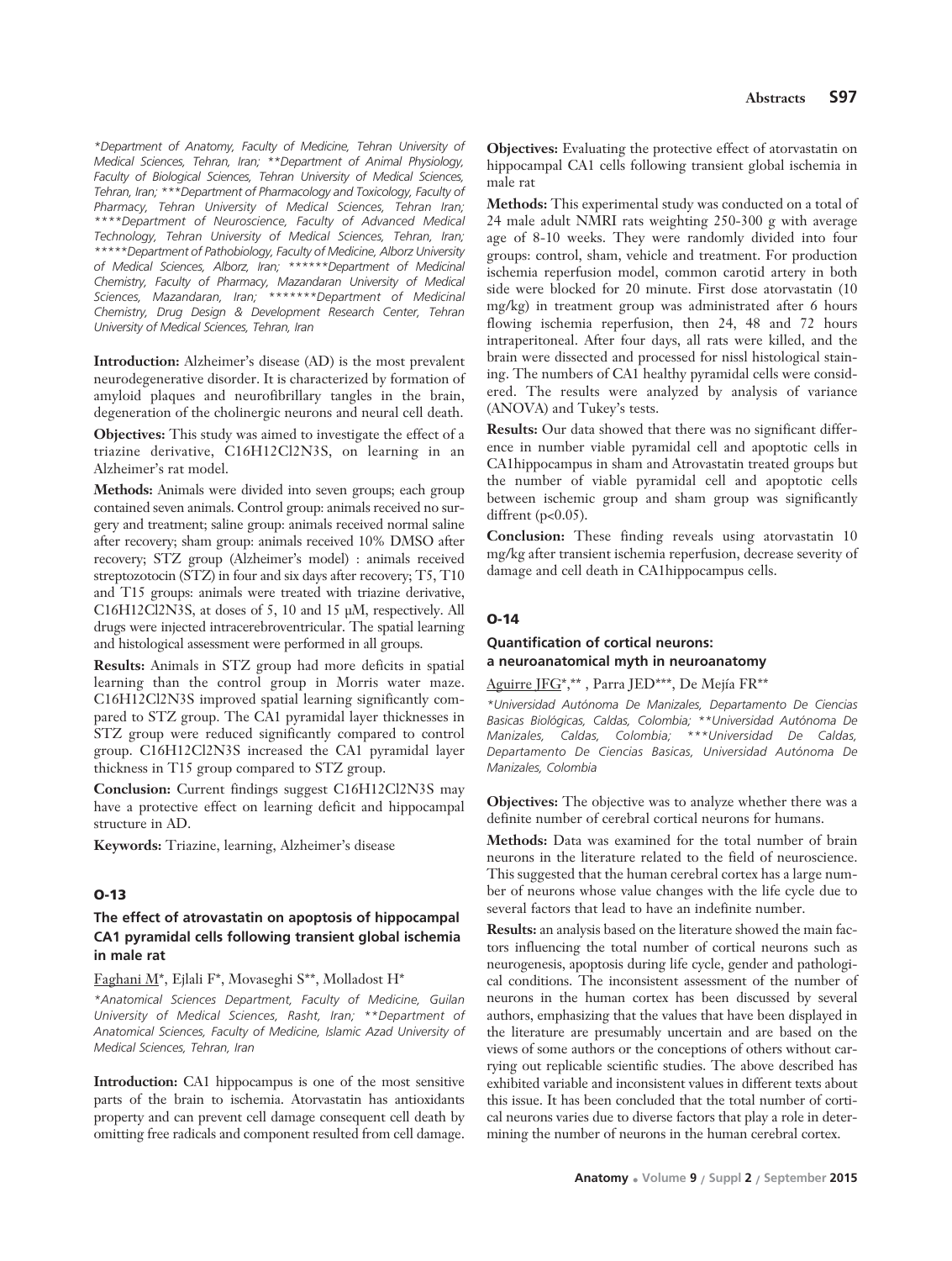#### **O-15**

# **Relationship between consentration of alkaline phosphatase with bone destruction in periodontal disease patients**

Kasuma N\*, Darwin E\*\*

*\*Department of Oral Biology, Faculty of Dentistry University of Andalas, West Sumatera, Indonesia; \*\*Department of Histology, Faculty of Medicine University of Andalas, West Sumatera, Indonesia* 

Periodontitis is a chronic inflammatory process which affect connective tissues surrounding the tooth (gums, periodontal ligaments,and alveolar bone) leading to attachment loss. Periodontitis may progress to bone destruction and tooth loss if it is left untreated. Clinical characteristics of periodontal disease include bleeding and friable gums, gingival recession, deepening pockets surrounding the tooth (indicating loss of anchoring attachments), and eventual tooth loosening. Alkaline phosphatase is a hydrolase enzyme, which is synthesized and secreted by polymorphonuclear neutrophils during inflamation and by osteoblast during bone formation and also by periodontal ligament fibroblast during periodontal regeneration. Creating a local bone environment of alkalinity to help bone mineralization. Acute infection causes bone destruction mechanism. Chronic periodontal inflammation increase levels of acid and alkaline phosphataseand by all products from bacteria and the destruction of tissues that support the teeth. When the inflammation spread along the transeptal fribres, it will shows a resorption of the alveolar bone crest. Due to the severity of the periodontal inflammation and bone turnover rate will increase ALP concentration. In severe periodontitis, the increasing bone turnover intensifies bone destruction by osteoclast. The purpose of this study is to examine the relationships between consentration of alkaline phosphatase with bone destruction in periodontal patients disease. This research involved 60 people with 20 healthy samples, 20 mild gingivitis samples, and 20 mild periodontitis samples. To see a normal distribution, Kolmogorov Smirnof Test is used (p>0.05). Post-hoc Bonferroni test is taken to test the differences each variables. Conclussion of this research is there are significant differences in the levels of Alkaline Phosphatase on the terms.

#### **O-16**

# **Effect of tryptophan on testosterone, estradiol and luteinizing hormone levels and on Leydig cells in male rats**

Darwin E\*, Putri A\*\*, Aryaneta Y\*\*

*\*Department of Histology, Faculty of Medicine, Andalas University, Padang, West Sumatra, Indonesia; \*\*Biomedic Programe, Faculty of Medicine, Andalas University, Padang, West Sumatra, Indonesia*

**Introduction:** Tryptophan is an essential amino acid found in many plant and animal proteins, that can be synthesized into serotonin and be converted to melatonin. Since tryptophan is the precursor of serotonin, its dietary amount has important effects on stress, mood, memory, and male sexual behavior. Melatonin is a hormone that regulates diurnal rhythms and influences the immune, gastro intestinal and reproductive systems.

**Objectives:** To determine the effect of tryptophan on testosterone, estradiol, luteinizing hormone levels and the number of Leydig cells in rats.

**Methods:** Male Rattus norvegicus were divided into four groups of seven rats, one served as control and three as treatment (P) groups. The treatment groups were given14 days intraperitoneal injection of 40, 50 and 60 mg/kg BW tryptophan for groups P1, P2, and P3. Blood was collected at day 15 to determine the level of testosterone, estradiol, and luteinizing hormone, and testis were excised and processed histopathologically to determine the number of Leydig cells

**Results:** Testosterone level of P1, P2 and P3 were no difference from control (12.95±1.55 nmol/l, 11.03±0.54 nmol/l, 13.57±1.79 nmol/l and 13.78±2.33 nmol/l), respectively). Estradiol level was significantly higher in P2 than control (10.17±0.85 pg/dl and 8.65±0.74 pg/dl respectively). Meanwhile, there was no difference between P1 and P3 from control (9.87±1.01 pg/dl, 8.08±0.53 pg/dl and and 8.65±0.74 pg/dl respectively). The level of luteinizing hormone was significantly lower in P1, P2 and P3 than control (3.78±0.29 nmol/l, 3.32±0.35 nmol/l, 2.96±0.28 nmol/l and 5.60±0.30 nmol/l respectively). The number of Leydig cells was significantly lower in P3, but no difference between P1 and P2 from control (17.66±0.81%, 21.00±1.09%, 19.66±1.03%, and 22.50±1.22% respectively).

**Conclusion:** Higher dose of tryptophan in the diet led to an increase of serotonin and melatonin, which led to an effect on the level of estradiol and luteinizing hormone. However, there were no effect on testosterone and on the number of Leydig cells.

#### **O-17**

# **Uric acid induces glomerulosclerosis, tubular injury and renal fibrosis through transforming growth factor' 1 elevation and fibroblast expansion**

# Romi MM\*, Arfian N\*, Tranggono U\*\*, Sari DCR\*

*\*Department of Anatomy, Faculty of Medicine, Universitas Gadjah Mada, Yogyakarta, Indonesia; \*\* Department of Surgery, Faculty of Medicine, Universitas Gadjah Mada, Yogyakarta, Indonesia*

Uric acid (UA) is an independent factor of cardiovascular diseases and induces renal damage. Transforming Growth Factor β1 (TGFβ1) is well known as a profibrotic factor in kidney and associated with fibroblast expansion. Here, we elucidate TGFβ1 modulation of hyperuricemia induced renal fibrosis in mice. Hyperuricemia is induced in Swiss Background mice (3-4 month, 30-35 gram, n=21) using intraperitoneal injection of 125 mg/kg of uric acid daily. NaCl injection was used in control mice. Mice were sacrificed in 7 (UA7) and 14 days (UA14) injection. Uric acid and creatinine serum is measured from retro-orbital blood serum before renal harvesting. Paraffin section is made, deparaffinized, then stained for Periodic Acid Schiff (PAS) and Sirius Red for glomerulosclerosis, tubular injury and fibrosis quantification. We extracted RNA and made cDNA, then run Reverse Transcriptase PCR (RT-PCR) for nephrine, podocine, MCP-1 and ICAM-1. PDGFR, immunostaining was done for quantification of fibroblast number. TGF,1 was measured using ELISA. p<0.05 was used as significant difference during data analysis. Injection of UA induced significant elevation of uric acid and creatinine level after 7 and 14 days followed by significant increase of glomerulosclerosis and tubular injury score in uric acid group compared to control (p<0.05). Both UA7 and UA14 groups also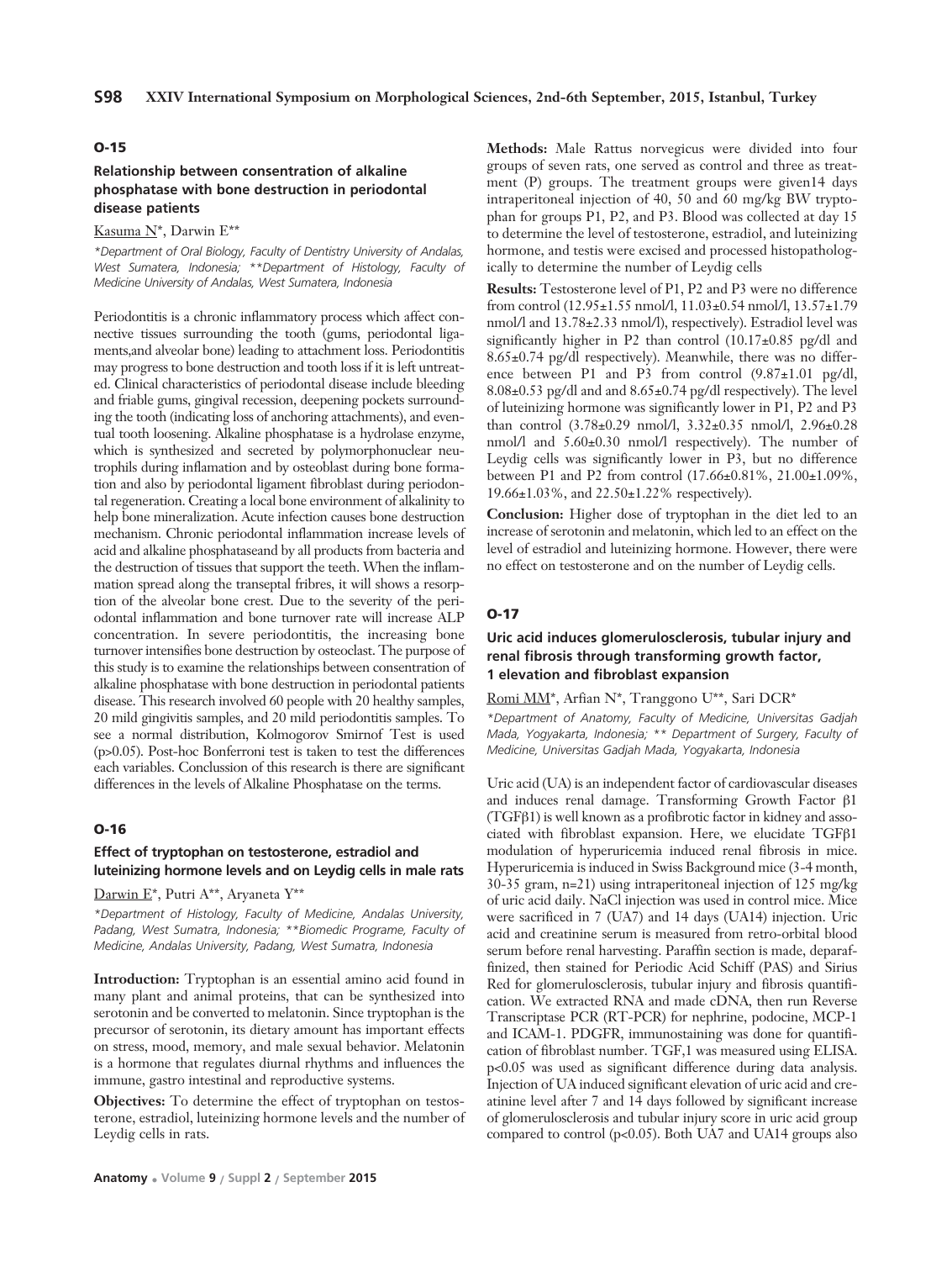had higher fibrosis with significant increase of fibroblast cell number. Prolonged UA injection induced severe injury as shown by higher fibrosis and glomerulosclerosis in UA14 compare to UA7 group (p<0.05). RT-PCR measurement revealed reduction of nephrine and podocine (p<0.05 vs control) and up-regulation of MCP-1 and ICAM-1 expression (p<0.05 vs control). UA7 and UA14 also had higher TGF,1 level compare to control ( $p<0.05$ ). In conclusion, UA induced glomerulosclerosis, tubular injury and renal fibrosis with reduction of podocytes function and elevation of inflammatory mediators. TGF,1 and fibroblast expansion might modulate hyperuricemia induced renal fibrosis.

#### **O-18**

# **The role of student surgical interest groups and surgical olympiads in anatomical and surgical undergraduate training in Russia**

Dydykin S\*, Kapitonova M\*\*

*\*Sechenov First Moscow State Medical University, Moscow, Russia; \*\*MARA University Of Technology, Jalan Hospital, Selangor, Malaysia*

Traditional department-based surgical interest groups for students in Russian medical schools have proven to be useful tools for student-based selection of specialty training. They also form a nucleus for initiating research activities among undergraduate students. In Russia, the Departments of Topographical Anatomy and Operative Surgery play an important role in initiating student-led research and providing learners with advanced, practical surgical skills. In tandem with department-led activities, student surgical interest groups prepare learners through surgical competitions, known as "Surgical Olympiads," which have been conducted in many Russian centers on a regular basis since 1988. Surgical Olympiads stimulate student interest in the development of surgical skills before graduation and encourage them to choose surgery as their postgraduate specialty. In student scientific interest groups, students have a chance to select their future specialty and begin practical skills training at the age of 19-20 years, rather than 24-25 years of age as in other countries. This arrangement allows students to master practical surgical skills at an earlier, more pliant age, which may result in higher quality surgical training in Russia Many of the participants in these surgical Olympiads have become highly qualified specialists in general surgery, orthopedic surgery, neurosurgery, urology, gynecology, and emergency medicine. The present article emphasizes the role of student interest groups and surgical Olympiads in clinical anatomical and surgical undergraduate training in Russia.

#### **O-19**

# **Maternal transplantation of epidermal neural crest stem cells provides prenatal therapy in entorhinal cortex of methylazoxymethanol exposed mice**

Omidi A, Kashani IR, Akbari M *Tehran University of Medical Sciences, Tehran, Iran*

**Objectives:** Malformations of cortical developmOents (MCDs) are one of the most usual causes of neurological dis-

orders. The goal of the current study was to quantify the morphological changes in the entorhinal cortex in the mice that exposed in utero to methylazoxymethanol (MAM) and then received EPI-NCSCs prenatally.

**Methods:** The young mice were divided into four groups, each including 5 animals and following intervention was performed during in utero life: group I: control animals which received NaCl; group II: sham animals which received vehicle; group III: MAM-exposed animals which received intraperitoneal (ip) injection of MAM (25 mg/kg maternal body weight); group IV: MAM-exposed animals which received EPI-NCSCs. 30 days after birth, the brain tissues were removed. Then cresyl violet staining and also immunohistochemistry for NeuN, a mature neuronal marker was performed. The thickness of entorhinal cortex, number and mean cell volume of this area of cortex were estimated using stereological methods.

**Results:** Remarkable reduction in the thickness of the entorhinal cortex and mean cell volume of mature neurons was observed following ip injection of MAM as compared to control mice. But the number of neurons in the entorhinal cortex was not statistically significant difference among groups. In prenatal stem cell- treated animals, there was a significant increase in the width of entorhinal cortex. Moreover, the mean cell volume of NeuN-immunostained cells was significantly higher in the entorhinal cortex of stem cell transplanted mice in comparison with those of MAM- exposed mice.

**Conclusion:** Prenatal administration of EPI-NCSCs prevents the reduction in the entorhinal thickness following in utero exposure to MAM. As a result, EPI-NCSCs may provide clinically applicable source of stem cell in transplantation treatment of MCDs.

**Keywords:** Malformation of cortical development, epidermal neural crest stem cells, entorhinal cortex

#### **O-20**

# **Anatomy learning comics for the interested laypeople and students**

Chung MS, Chung BS

*Department of Anatomy, Ajou University Faculty of Medicine, Suwon, Republic of Korea* 

The laypeople who are interested in their health as well as the students who are going to take the anatomy course are recommended to know anatomy at basic level. For them, the comics might be an optimum educational media, thanks to its familiarity and simplicity. However, existing comics, drawn by cartoonists ignorant of anatomy, are not proper for the target readers. The objective of this study was to promote the laypeople and students to understand anatomy without other's assistance. Based on the teaching experience for three decades, anatomy comics were elaborated in a simple style. Title of comics was named after two main characters, "Anna & Tommy". The comics, which were arranged by the systems, delivered anatomical knowledge in concise and interesting manner. Because the comics were logical, memorable, and comprehensible, its educational effect was expected to be enhanced. Actually the evalua-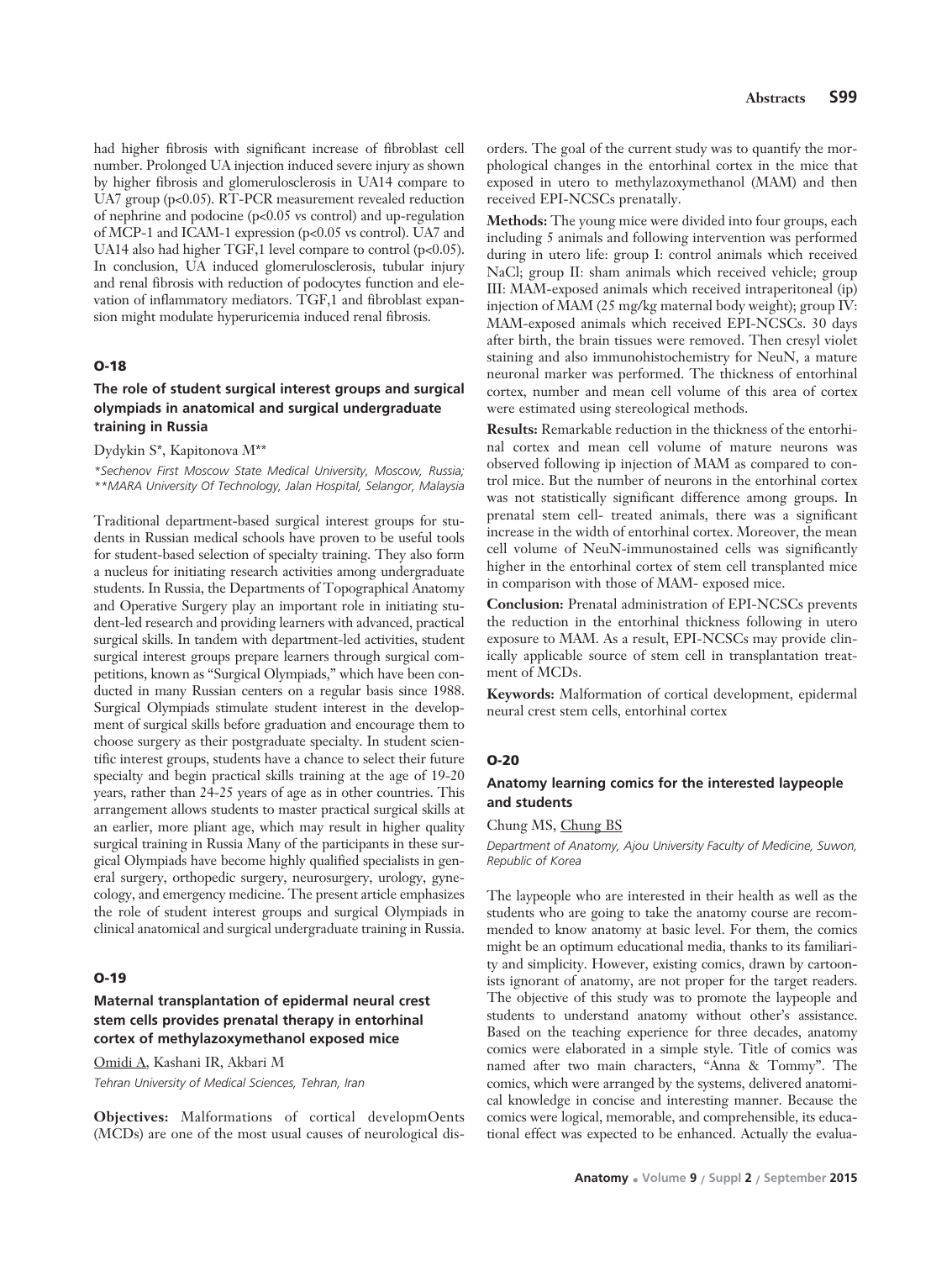#### **S100 XXIV International Symposium on Morphological Sciences, 2nd-6th September, 2015, Istanbul, Turkey**

tion by the medical students indicated the usefulness of the comics as a learning material. On the authors' homepage (anatomy.co.kr), the comics could be watched online or downloaded to be printed with no charge. Moreover, other entertaining anatomy comic strips (Dr. Anatophil), made by the same team, complemented the learning comics.

#### **O-21**

# **Surgical anatomy of the left triangular ligament and 'fibrous appendix' of the liver**

Mirilas P, Demesticha T, Skandalakis P

*Department of Anatomy and Surgical Anatomy, University of Athens Medical School, Athens, Greece*

**Objectives:** To reexamine the left triangular ligament (LTL) and distinguish from the so-called 'fibrous appendix of the liver' or 'appendix fibrosa hepatis' (atrophied hepatic tissue at the left liver edge containing remnants of hepatic tissue).

**Methods:** Dissection, measurements and transillumination of LTL in 24 human cadavers (16 males and 8 females, 79+8.6, y.o). Histologic examination followed, by dividing LTL in proximal, middle, and distal parts.

**Results:** LTL had an average length of 11.2 cm (range 7-17.5 cm), with no significant difference between genders. LTL was mostly triangular in shape, attached to the superior surface of the left liver edge, but also extending in its posterior (more often) or anterior surface. In transillumination, LTL adjacent to the liver contained liver-like tissue and vessels, then just vessels, while distally seemed empty. Histologic examination revealed that capillaries, arteries, veins and nerves were common findings in proximal, middle and distal LTL (24/25 specimens). The proximal part contained bile ducts in 20 specimens and liver tissue in 4; in contrast, these were absent in the middle and distal parts. No histo-morphologic distinction between proximal LTL and 'fibrous appendix' of the liver was possible.

**Conclusions:** We agree with others who did not report any 'fibrous appendix' of the liver; in truth, this is the proximal LTL. The latter commonly contains liver tissue and bile ducts, and the middle and distal LTL vessels. Therefore, LTL is of surgical significance in mobilization of left liver lobe. To avoid leakage, transection between ligations is advised, especially in proximal LTL.

#### **O-22**

# **Radiological investigation of brain volume changes in migraine disease**

Palancı Ö\*\*, Kalaycıoğlu A\*, Eyüpoğlu İ\*, Çakmak VA\*\*\*\*, Acer N\*\*\*\*\*

*\*Department of Anatomy, Faculty of Medicine, Karadeniz Technical University, Trabzon, Turkey; \*\*Department of Anatomy, Bayburt Vocational Faculty of Health Services, Bayburt University, Bayburt, Turkey; \*\*\*Department of Radiological, Faculty of Medicine, Karadeniz Technical University, Trabzon, Turkey; \*\*\*\*Department of Neurology, Faculty of Medicine, Karadeniz Technical University, Trabzon, Turkey; \*\*\*\*\*Department of Anatomy, Faculty of Medicine, Erciyes University, Kayseri, Turkey*

**Introduction:** Migraine is a neurological disease which is characterized by headache attacks accompanied by neurological and gastrointestinal symptoms. In most of the cases neurological examination of migraine patient appears normal and Magnetic Resonance Imaging (MRI) shows no evidence that explain migraine headaches. In literature, there exist some studies that tried to observe volume changes of brain structures by using MRI. In these studies brain white matter and gray matter volume measurements take the first places.

**Objectives:** In those studies, there were no study that examine volumes of whole brain structures. In our study, we intended to compare volume measurements of migraine patients with control people by using brain parcellation with MR T1 images.

**Methods:** 6 migraine patients (2 males, 4 females) and 6 controls (4 males, 2 females) with no neurological history are included in this study. Brain parcellation maps are prepared by using MriStudio software and then volumes of brain regions are obtained. Statistical analysis is done by using SPSS 15.0 version.

**Results:** We observed statistically significant volume decrease at right hypothalamus and right occipital sulcus in migraine patients compared to control group (p<0.05). In addition to these two brain region volumes, there appeared volume decrease also in other brain regons (p>0.05).

**Conclusion:** Using MriStudio we found evidence of structural some brain area changes in patients with migraine. As a matter of fack, a we should been in mind that, the number of subjects in the current study is relatively small and these findings need to be confirmed in future studies.

#### **O-23**

# **Anthropometric characteristics of craniums in residents of Qazvin, Iran and Gazi Khan, Pakistan: a comparative study**

Pour AH, Sadar M, Hassanzadeh G, Alaghbandha N,

Dehbashipour A, Abbasi M, Zeidi OH

*Department of Anatomy, Tehran University of Medical Sciences (TUMS), Tehran, Iran* 

**Objectives:** The purpose of present study is to compare anthropometric characteristics of the adult cranium between Iranian and Pakistani residents in two specific areas where people have special characteristics in the features of their heads and faces.

**Methods:** This cross-sectional investigation was performed on 300 adult inhabitants of Qazvin, Iran and 356 residents of Dera Ghazi Khan, Pakistan. Participants were selected randomly and did not have any physical deformities or any previous history of trauma. Measurements were performed in an anatomical position on the cephalic length, cephalic breadth, and auricular height.

**Results:** Cephalic length, cephalic breadth and auricular height in females from Qazvin were significantly higher than those of DG Khan ( $p<0.05$ ). According to the findings, 82% of males and 58% of females from Qazvin were megacephalic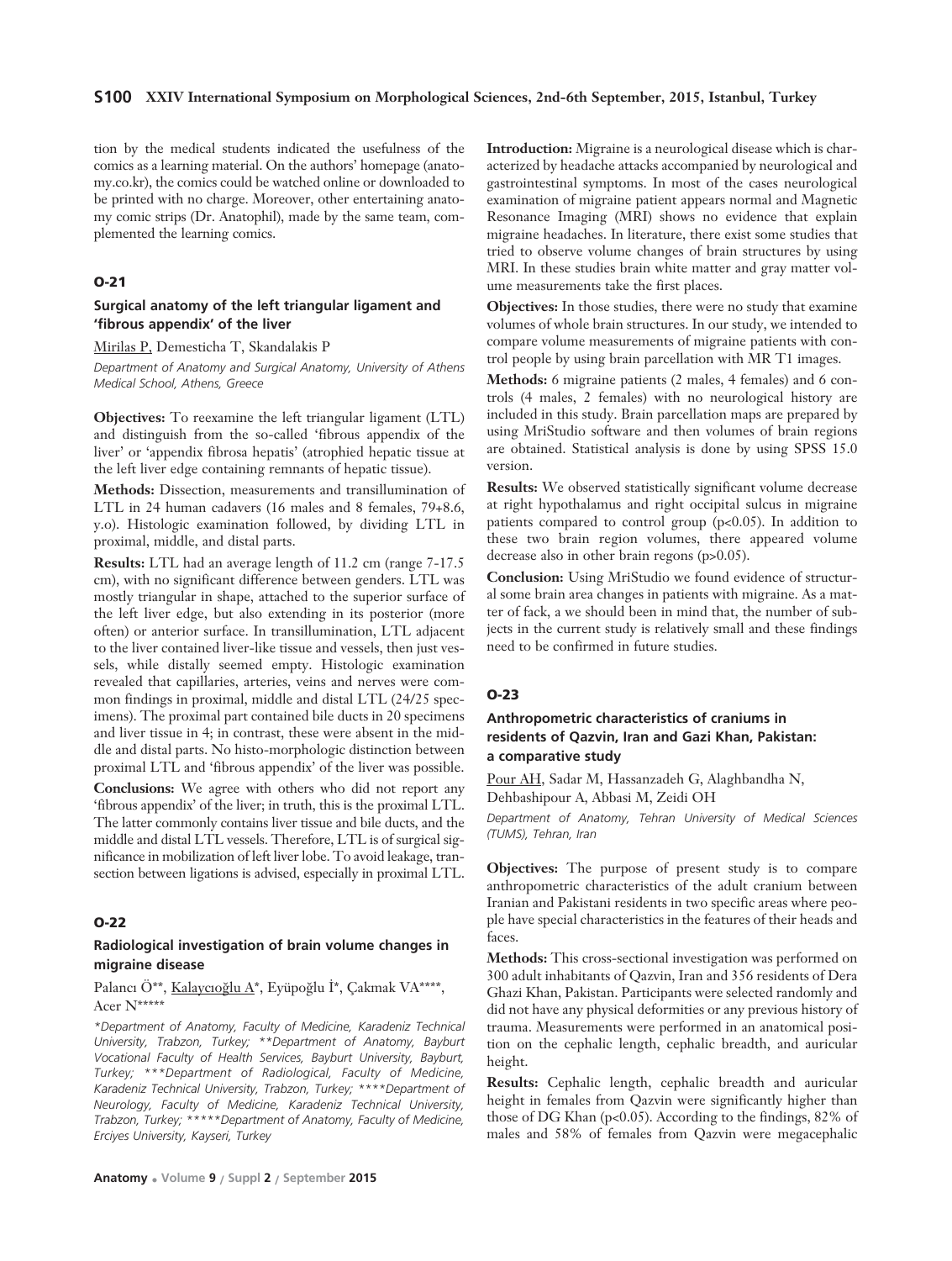while 25% of males and only 1% of females of DG Khan were megacephalic. The prominent cranium form in males from DG Khan was mesocephaly (41%), whereas it was microcephaly (85%) in females from DG Khan. The mean cephalic index was as follows: Qazvin males (88.19±5.78) and females (86.54±3.23); DG Khan males (84.11±3.7) and females (85.27±6.09). For DG Khan residents, the cranial capacity was 1348.4 $\pm$ 122 cm<sup>3</sup> for males and 1189.3 $\pm$ 180.5 cm<sup>3</sup> for females. At the same time, the brain weight was 1395.5±126.2 g in males and 1230.9±186.8 g in females.

**Conclusion:** This study shows the existence of differences in cranium dimensions between residents of Qazvin, Iran and DG Khan, Pakistan as well as in different regions of each country.

**Keywords:** Skull, anthropometry, Iran, Pakistan

#### **O-24**

# **Anthropometric features of body index in natives of Qazvin, Iran**

Saberi K\*, Sabbaghziarani F\*, Hassanzadeh G\* , Alaghbandha N\*\*, Dehbashipour A\*\*

*\*Department of Anatomy, Faculty of Medicine, Tehran University of Medical Science, Tehran, Iran; \*\*Faculty of Medicine, Qazvin University of Medical Science, Qazvin, Iran* 

**Introduction:** The purpose of the present study was to evaluate anthropometric characteristics of weight, sitting & standing height, cormic index and Body Mass Index(BMI) in the adult residents of Qazvin, Iran.

**Methods:** In this cross-sectional study, 300 adult inhabitants aged 18-55 years (180 males and 120 females) of Qazvin, Iran were evaluated. The participants were selected randomly and without any physical deformities or any previous history of trauma. Measurements were performed in an anatomical position.

**Results:** Their mean±SD weight was 72.64±11.03 and 66.53± 9.48 kg, mean±SD standing height was 171.41±5.33 and 158.24± 5.2 cm, mean±SD sitting height was 90.22±4.04 and 86.24±2.45 cm, mean±SD cormic index was 52.51±2.07 and 54.52±1.57 cm and mean±SD BMI was 24.67±3.2 and 26.57±3.64 in males and females, respectively.

**Conclusion:** The result of the present study showed that the mean dimensions of weight, sitting height and BMI parameters were higher than the most of other accomplished studies.

**Keywords:** Cormic Index, BMI, Anthropometry, Iran

# **O-25**

# **Determination of stature from forearm length in medical students**

Navid S, Mokhtari T, Hassanzadeh G *Tehran University of Medical Sciences, Tehran, Iran* 

**Introduction:** Stature is important for skeletal remains identification in unknown individuals. Body segments can be used for prediction of stature. In the present study, anthropometric relationships between forearm length and stature were evaluated between medical students.

**Methods:** This cross-sectional study was investigated on 100 medical students (50 males and 50 females and aged 19-25) of Tehran University of Medical Sciences. Participants were chosen randomly and they did not have any deformities or any previous history of disease. Measurements were performed in an anatomical position.

**Results:** The results showed that there was a significant relationship between the length of forearm and stature (P=0.0001). According to the results, the length of the forearm in the population was 26.63±2.89 cm and the length of males forearm 28.42±1.73 cm was longer than the length of females forearm 24.84±20.72 cm. The correlation between the stature and forearm height was significant in the population (r=0.638, p=0.0001), and in addition in males (r=0.427, p=0.002). However, that was not significant in the females (r=0.14, p=0.325).

**Conclusion:** The results showed that there was a reliable relationship between the length of forearm and stature between medical students and this relation was reliable in the males, too.

**Keywords**: Anthropometry, forearm, body segment, stature

#### **O-26**

# **Implications of fibre orientation of the Achilles tendon on surgical rupture and repair**

Blyth P, Sanders R

*Department of Anatomy, University of Otago, Dunedin, New Zealand* 

**Objectives:** The Achilles tendon is the most commonly ruptured tendon. Common descriptions portray simply a spiral arrangement of its fibres. Spiraling has implications for blood supply, diagnosis and surgical treatment. To further characterise this spiraling, a morphological study was undertaken.

**Methods:** 15 tendons from 12 embalmed cadavers, donated under the Human Tissue Act 2008, were excised. Tendons were cleaned and 11 predetermined (5 gastrocnemius and 6 soleus) fibres per specimen were identified and pins placed at 1cm intervals using a standardized photographic setup. The protocol allowed for fibres that either sunk deep into the tendon or passed from anterior to posterior. Photographs were analysed, and pin location measured using ImageJ software. Fibre locations were normalised for tendon width, and the degree of spiraling calculated. Repeat measurements were performed.

**Results:** The mean gastrocnemius and posterior soleus fibre lengths were 190 mm±40 mm, and anterior soleus 83± 39mm. The >5000 measurements revealed significant variation in spiraling between specimens. The most lateral fibres of anterior soleus had the largest range of spiraling of 226° with a mean (range) of 68 (0-226°), The most lateral aspect of gastrocnemius had the smallest range of 90°, with a mean of 55° (range 6-98). There was little consistency of fibre spiraling within par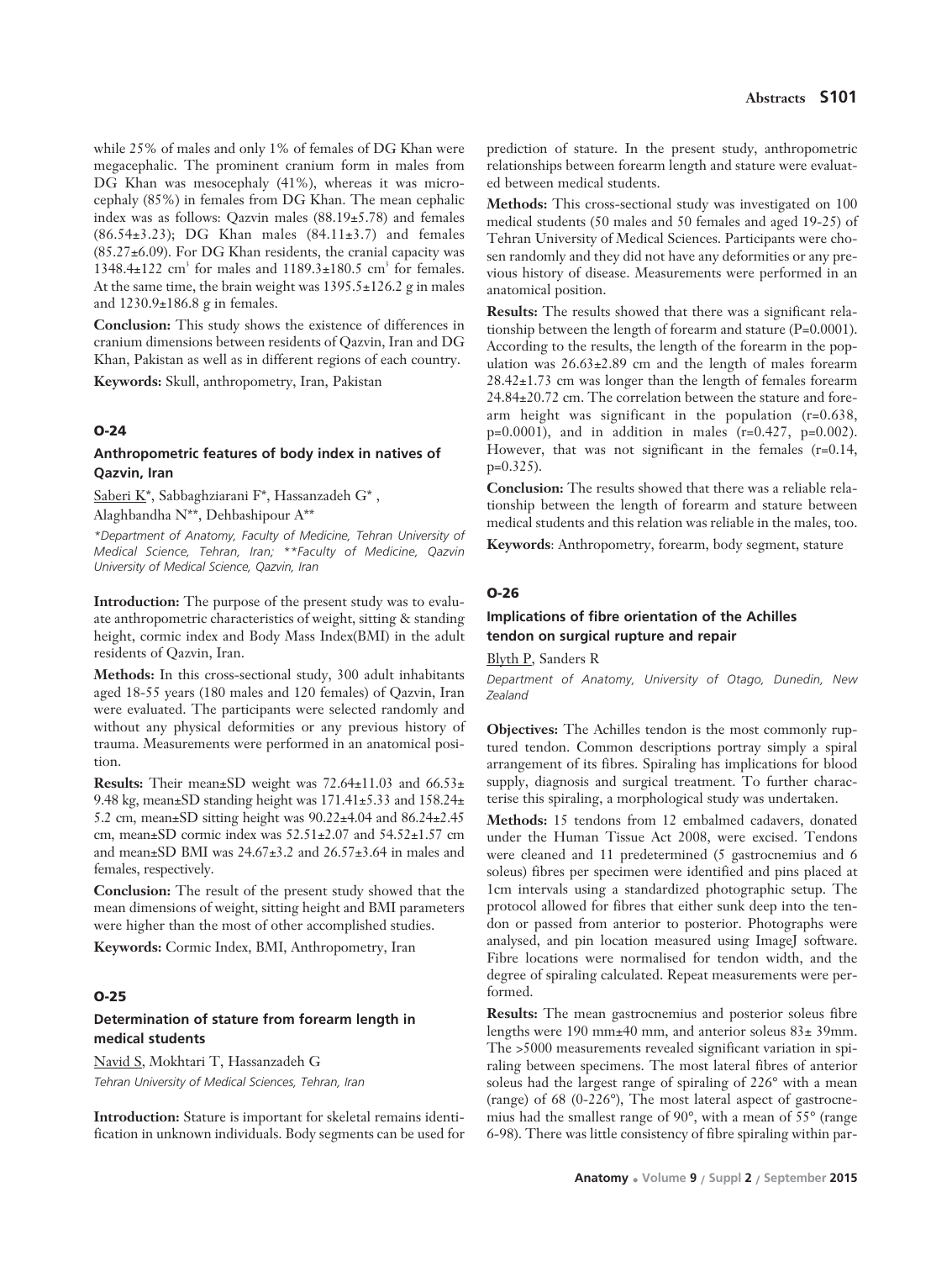ticular tendons, with specimen 10 having the closest range of spiraling 21° to 88°.

**Conclusion:** This study shows the large amount of variation between and within tendons. No two tendons were similar enough to suggest a classification system that could be used to stratify risk of rupture. It was not possible to predict which quadrant of a tendon belonged to which muscle portion. Therefore imaging of partial tears must be able to track the fibre to the musculo- tendinous junction. Similarly it is not possible to give assurances of which portion of the tendon belongs to which muscle within the surgical field at repair.

**Keywords:** Achilles, orthopaedics, surgery

# **O-27**

# **Time-course changes in PCNA and DCX expression in the juvenile and adult Japanese quail brains**

Nkomozepi P\*, Mazengenya P\*\*, Manger P\*\*, Ihunwoa\*\* *\*University of Johannesburg, Johannesburg, South Africa; \*\*University of the Witwatersrand, Johannesburg, South Africa*

Neurogenesis is a multi-step process that involves progenitor cell proliferation, differentiation, migration and cell death. Most avian studies focused on the song system in songbirds. The objective of this study was to qualitatively and quantitatively assess changes in neurogenesis with post-hatching age in the Japanese quail brain. Cell proliferation and differentiation were investigated in the quail brains using immunohistochemistry for proliferating cell nuclear antigen (PCNA) and doublecortin (DCX) respectively. Quails were euthanized by an overdose of euthanase and perfusion fixed with 4% paraformaldehyde at post hatching ages 3-12 weeks. Brains were carefully removed, fixed overnight in 4 % paraformaldehyde, cyroprotected in 30% sucrose before being sectioned at 50μm on a cryostat at -22 ?C.Free-floating sections (1 in 5 series) were immunohistochemically processed for PNCA (1:500) and DCX (1:300). Another series of sections were Nissl stained for anatomical orientation. We report here preliminary qualitative results obtained from brains of juvenile (3-5 weeks) quails. PCNA-ir cells were observed mainly in the ventricular zones of the olfactory bulbs, telencephalic ventricular zones, cerebellum, periventricular zones of third and fourth ventricles and the optic tectum. In the olfactory bulb and telencephalic ventricular zones, PCNA-ir cells were mostly concentrated at the ventral and dorsal regions. DCX-ir cells were mostly concentrated in the olfactory bulb, parenchyma of the telencephalon, diencephalon, optic tectum and cerebellum. In the telencephalon, DCX-ir cells were scattered throughout the nidopallial, hyperpallial, mesopallial and entopallial areas but most frequently near the external surface. DCX-ir cells near the ventricular zones were mostly small and bipolar cells whereas those observed in the pallial areas were mostly multipolar. DCX-ir cells were also observed in the hippocampus and medial striatal areas. In conclusion, cell proliferation appears to be restricted to the ventricular zones whereas neuronal recruitment is more widespread in the telencephalon.

#### **O-28**

# **Broad distribution of LYVE-1-expressing endothelial cells and reticular cells with special reference to the reticulo-endothelial system (RES)**

Zheng M, Kishimoto A, Iwanaga T

*Hokkaido University Graduate Faculty of Medicine Laboratory of Histology and Cytology, Sapporo, Hokkaido, Japan*

**Objectives:** LYVE-1, a receptor molecule for hyaluronic acid, is selectively expressed in the lymphatic endothelium, hepatic sinusoidal endothelial cells and some macrophage lineages. However, our preliminary examination showed more broad distribution of LYVE-1 in endothelial cells of several organs. The present study aimed to identify such LYVE-1-expressing endothelial cells at light and electron microscopic levels.

**Methods:** Mice were used and perfusion-fixed for immunohistochemistry using LYVE-1 antibody and F4/80 antibody. We carried out in situ hybridization analysis using 33P- or fluorescein-labeled oligonucleotide probes for LYVE-1 and hyaluronidase mRNAs. Although quantitative analysis was not done, images on X-ray films for mRNA expression gave useful information concerning the comparative intensity of expression.

**Results:** Immunohistochemical study revealed more broad distribution of LYVE-1 in the endothelium of the lung, adrenal gland, spleen, and heart of mice. In addition, reticular cells in the medulla of the lymph node intensely expressed LYVE-1. These cells are largely classified as reticulo-endothelial system (RES) for eliminating foreign particles. The LYVE-1-immunoreactive cells were topographically associated with a dense distribution of macrophages in each tissue: Kupffer cells, alveolar macrophages in the lung, macrophages within both sinusoidal lumen and parenchyma of the adrenal gland, macrophages in the splenic red pulp, and macrophages in auricular wall. Ultrastructually, the immunogold particles for LYVE-1 were localized on the plasma membrane of all cell types. Abundant expression of hyaluronidase mRNA was detectable in some organs possessing LYVE-1-expressing endothelial and reticular cells: the liver, lung, adrenal cortex, and medulla of the lymph node. However, macrophages but not RES cells were a predominant cell type for the expression of hyaluronidase, as shown in the lymph node.

**Conclusion:** LYVE-1 is a novel marker substance of RES. Function of the LYVE-1-expressing cells may be uptake of hyaluronate circulating in blood and lymph and subsequent degradation in relay with adjacent macrophages.

#### **O-29**

# **Volume calculation of midbrain structures in Parkinson's patients with Diffeomap software**

Ocak H<sup>\*</sup>, Palancı O\*\*, Kalaycıoğlu A\*\*\*, Acer N\*\*\*\*, Yeğinoglu G\*\*\*

*\*Hacettepe University, Medical Faculty, Department of Anatomy, Ankara, Turkey; \*\*Department of Anatomy, Bayburt Vocational Faculty of Health Services, Bayburt University, Bayburt, Turkey; \*\*\*Department of Anatomy, Faculty of Medicine, Karadeniz Technical University, Trabzon, Turkey; \*\*\*\* Department of Anatomy; Faculty of Medicine, Erciyes University, Kayseri, Turkey*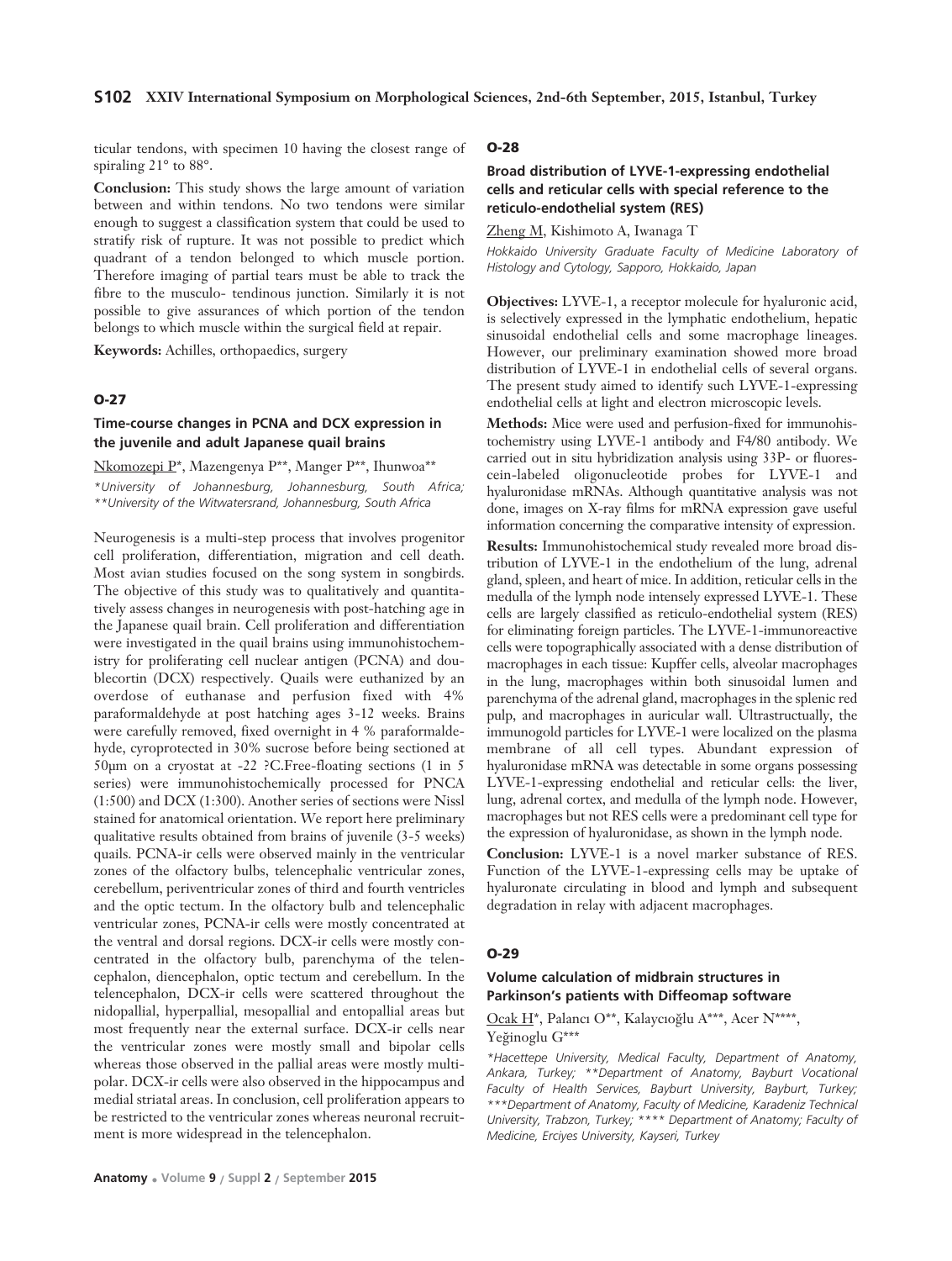Parkinson is a disease related with mainly dopamine decrease in some brain structures that result with some symptoms such as rigidity, bradikinesia, tremor and etc. Magnetic Resonance Imaging (MRI) is an imaging method which has been gaining more and more attention with development of new softwares and analyzing tools. In our study, we intended to compare volumes of midbrain structures in 5 Parkinson patients (1 female, 4 males) with 5 control people (1 female, 4 males) who have no neurological history. Processing of MRI data was performed by using Diffeomap Software. Brain parcellation maps were prepared with MriStudio Software. Then we obtained volumes of brain regions. Statistical analysis was done by using SPSS 15.0 version. We observed statistically significant volume decrease at red nucleus and cerebellar peduncles in Parkinson patients compared to control group (p<0.05). In addition to these two brain regions, there existed volume decrease also in other brain regions but this decrease was not statistically significant (p>0.05). Evaluation of Parkinson and other neurological diseases will be easier as these types of studies are performed. For having more reliable results, more studies are required with larger data sets.

#### **O-30**

# **Pre- and para-proliferative features of ductular reaction following biliary obstruction**

Makaridze D\*\*, Kordzaia M\*, Kakabadze M\*, Kordzaia D\*

*\*Al. Natishvili Institute of Morphology, Iv. Javakhishvili Tbilisi State University, Tbilisi, Georgia; \*\*Iv. Javakhishvili Tbilisi State University, Tbilisi, Georgia*

Recent studies confirm that Ductular reaction" (DR) in rodent livers, following common bile duct ligation (CBDL), except the "typical bile duct proliferation", contains "atypical" ones: "progenitor/stem cells proliferation" and "hepatocytes transdifferentiation into biliary epithelial cells". We studied interrelationship between typical-atypical components of DR considering CBDL terms. 54 male Wistar rats (150-200 g) subjected to CBDL were studied on 6th, 12th hours and 2nd - 7th days after intervention. Control and 8 target groups were created according to experimental terms; 4 rats' livers from each group were studied histologically, immunohistochemically (CK7, CK19, OV6, NCAM, AE1AE3 and Ki67) and by immunoblotting analyses. The microcorrosion casts of vascular and biliary systems of next 2 animals per each group were studied by Scanning Electron Microscopy. We revealed that early DR (1st-2nd days after CBDL) could not be result of proliferation: CBDL derived biliary pressure leads to widening subtle bile ductules manifested by appearance of new ductular profiles in different areas of liver lobules ("Pre-proliferative" stage). At 3rd-7th days the "Proliferative" stage of DR is manifested: cholangiocytes, hepatocytes, also stem/progenitor cells (but with lesser extent) proliferate. Proliferated cholangiocytes and hepatocytes participate in creating neoductules; proliferating progenitors differentiate to biliary cells lineage. Along with pre- and proliferative stages of DR, develops biliary transdifferentiation of hepatocytes, manifested on 12th h and remaining at all studied terms from CBDL. In the first 24 hours processes coinside with significant increase of cytokeratins (37%) with molecular weight 56 and 40 Kda corresponding to cholangiocite-specific cytokeratins CK19 and CK7 ("Para-proliferative" stage). Thus, DR following CBDL is characterized by "Pre-proliferative", "Proliferative" and "Para-proliferative" features interfering in time. Ductular profiles revealed in different areas of liver lobules may be resulted from widening of existed ductules as well as developing of proliferation and/or transdifferentation processes; Intralobular biliary network could be considered as plastic and suitable to remodeling.

#### **O-31**

# **Histopathologic features of adverse reactions to facial dermal fillers**

Galuza A\*, Markovs J\*, Jursevic E\*\*, Krumina D\*, Knipse G\* *\*Department of Anatomy and Histology, Faculty of Medicine, University of Latvia, Riga, Latvia; \*\*Clinic of Aesthetic Medicine, Riga, Latvia*

**Introduction:** Over the past years, there has been an increase in number of biodegradable cosmetic dermal filler injections. Early or delayed side effects can occur with any dermal filler, but the role of immunocompetent cells in development of unfavorable results is not specified.

**Objectives:** To evaluate the facial tissue histopathological reactions after injections of biodegradable cosmetic fillers Restylane (hyaluronic acid), Radiesse (calcium hydroxylapatite CaHA) and autologous fat (AF), during development of late side effects.

**Methods:** Tissues obtained during corrective surgeries 4–8 months after biodegradable filler injections for lip countouring purposes were histologically examined. Research included 12 patients who complained about long-term bruising, swelling, lip contour irregularity and nodules in lip mucosa. Tissue sections were stained with hematoxylin – eosin, Giemsa and immunohistochemically investigated for CD68, CD31 and CD4.

**Results and Conclusions:** Granulomatous inflammation plays important role in the case of late complications after injections of biodegradable fillers. In all 12 cases CD68 positive foreign body gigant cells (FBGC) and structural changes that indicates chronic inflammation – CD31 positive high endothelial venules and lymphoplasmacytic infiltrate – were found. After injections of Radiesse, histology slides demonstrated CaHA microspheres surrounded by epithelioid histiocytes, FBGC, lymphocytic infiltratrate and fibrous tissue. After injections of Restylane, FBGC with vacuoles and increased amount of mast cells were found, which indicates allergic nature of the inflammation. Increased amount of CD4 positive dendritic cells were observed in mucosa. That suggests activation of immunocompetent cells, which are not directly involved in formation of inflammation focus. Following AF injections lipogranulomas with numerous CD 68 and CD 31 positive lipophages and occasional FBGC around free lipids were observed. We believe that by placing too much AF is hindered grafts blood supply and additional free lipids will be released from necrotic adipocytes. If any filler's quantity exceeds macrophages ability to eliminate it, despite the biocompatibility, foreign body reaction will occur.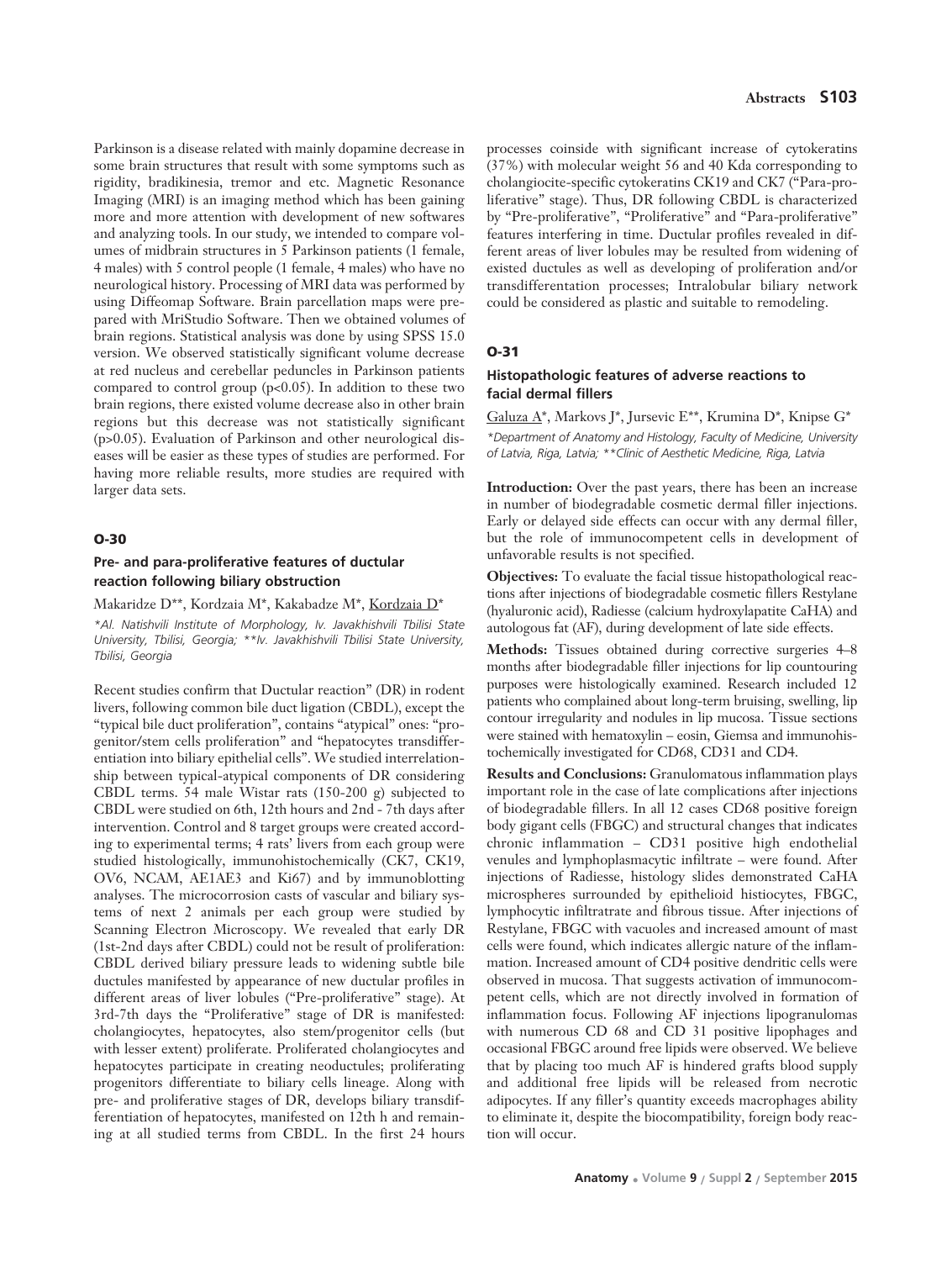# **O-32**

# **Gross variations of groove for superior petrosal sinus in humans**

#### Aguirre JFG\*,\*\*, Parra JED\*\*\*

*\*Universidad Autónoma De Manizales, Departamento De Ciencias Basicas Biológicas; \*\*Universidad Autónoma De Manizales, Caldas, Colombia; \*\*\*Departamento De Ciencias Básicas Biológicas. Universidad Autónoma De Manizales Departamento De Ciencias Básicas. Universidad De Caldas, Colombia; Departamento De Ciencias Básicas. Universidad De Manizales, Caldas, Colombia*

**Introduction:** Classical anatomical descriptions considered the groove for the superior petrosal sinus, as a constant area, present on the upper edge of the petrous temporal bone. However anatomical scans allow us to infer that this anatomical region can present a wide variety in terms of their frequency, length and anatomical way.

**Objectives**: To describe the morphology of the groove for the superior petrosal sinus of human, identifying anatomic variations that may arise.

**Methods:** Gross anatomy of 48 adult human skulls was assessed, after which the groove is marked by dough molds, the length was measured and the respective photographic records were taken of the structure.

**Results:** Three varieties of presentation of the groove for the superior petrosal sinus were found Type I: lateral variety, with an overall frequency of 45.7%, being this the most common. Type II: medial variety, with a frequency of 33.2%. Type III: selection, if the groove takes a journey along the entire upper edge of the petrous temporal frequency of 14.6%, there was finally no groove in 6.25% of cases. The groove for the superior petrosal sinus is a structure with a significant anatomical variation, which allows us to suggest indirectly, the variations that can present the superior petrosal sinus. The knowledge of these anatomical variations have relevance in the fields of neuroanatomy and neurosurgery.

# **O-33**

# **Satellite glial cells promote regeneration of the nerve injury in vivo**

Yi XN, Zhang QP, Zhao JH, Zhang X.F *Department of Anatomy, Hainan Medical College, Haikou, China*

**Objectives:** To study the influence of satellite glial cells on nerve regeneration and the role of Slit1 protein in this process, in vivo.

**Methods:** Satellite glial cells were proliferated via drug stimulation. Sciatic nerve crush model, together with fluorescence gold retrograde tracer, immunofluorescence and thermal radiation experiment were used to observe the influence of satellite glial cells on nerve regeneration; the role of Slit1 protein in the process of nerve regeneration was detected via immunofluorescence and Western blotting.

**Results:** Satellite glial cells can be stimulated to proliferate by drugs in vivo; comparing with control group, the number of

nerve fibers and the function of nerve regeneration were significantly increased at nerve injury 14 d, p<0.05; after nerve injury, Slit1 protein was increased, peaked at 14d; comparing with no injection of Slit1 protein, Injection of Slit1 protein can significantly promote the restoration of nerve fiber function,  $p < 0.05$ .

**Conclusion:** Satellite glial cells can promote nerve regeneration and Slit - Robo signaling pathways play a role in this process.

#### **O-34**

# **Comparative effect of apple, date and balsamic vinegar's on liver histopathology in rats under high fat diet**

Mohammadghasemi F\*, Abbasi M\*\*, Aghajaninasab M\*\*\*, Atrkarroshan Z\*\*\*\*, Rudkhaneei K\*\*\*\*\*

*\*Cellular&Molecular Research Center, Faculty of Medicine, Guilan University of Medical Sciences, Rasht, Iran; \*\*Student Research Center, Guilan University of Medical Sciences, Rasht, Iran; \*\*\*Biochemistry Department, Faculty of Medicine, Guilan University of Medical Sciences, Rasht, Iran; \*\*\*\*Biostatistic Department, Faculty of Medicine, Guilan University of Medical Sciences, Rasht, Iran; \*\*\*\*\*Student Research Center, Guilan University of Medical Sciences, Rasht, Iran*

**Objectives:** Obesity is considered as a risk factor for various chronic diseases. One of the ways for reducing of obesity is change in diet regime. We were aimed to Compare effect of apple, date and balsamic vinegar on obesity and liver histopathology in rats under high fat diet.

**Methods:** Male Wistar rats (n=40) were divided into 5 groups: control, high fat diet (HFD), HFD & apple vinegar (AV), HFD & date vinegar (DV), HFD & balsamic vinegar (BV). Control group received 16.6% Kcal per day, and groups 2-5 received high fat diet (HFD) 51.6% Kcal per day containing canola oil. After 4 months groups 3-5 in addition to HFD received apple, date or balsamic vinegar (0.51 mg/kg) for 6 weeks orally through their water. In the end of experiment rats were dissected and evaluations were made by photometry and histochemistry for study of serum liver enzymes of alanine aminotransferase (ALT), aspartate aminotransferase (AST) and alkaline phosphatase (ALP), serum glucose level and study of liver histopathology respectively. The data were analyzed with ANOVA and Tuckey post hoc test. A value of p<0.05 was considered significant.

**Results:** All types of vinegars significantly reduced animals weight compared to HFD ( $p<0.02$ ). No significant differences were recorded in experimental groups in ALT level. Just apple vinegar reduced AST, ALP  $(p<0.05)$  and glucose level  $(p<0.01)$ significantly compared to HFD. However treatment with all kinds of vinegars in groups 3-5 significantly reduced fibrosis around central vein, steatosis and inflammatory cell numbers in liver tissue compared to HFD ( $p<0.05$ ).

**Conclusion:** This study showed that daily receiving of apple, date and balsamic vinegar with the same concentration induces weight loss and ameliorates histopathology of liver in obese rats. However Apple vinegar is more effective in comparison to date and balsamic vinegar.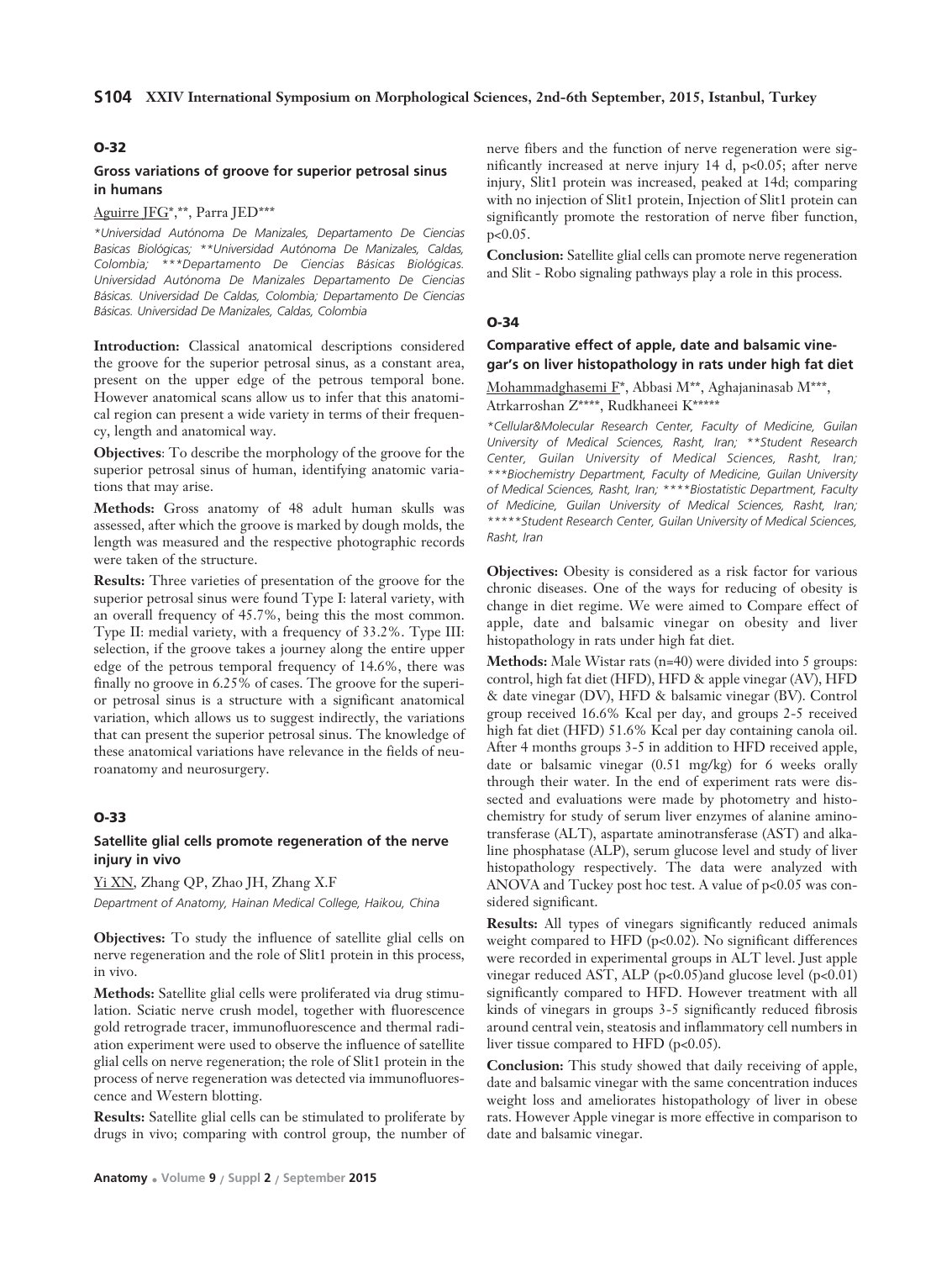# **Morphometric evaluation of long bones of the Caspian horse by radiography**

Nazhvani SD\*, \*\*, Taravat S\*\*, Khafi SA\*\*, Jalali Y\*\*,

Hassanpour A\*\*

*\*Department of Surgery, Faculty of Veterinary Medicine, Shiraz University, Shiraz, Iran; \*\*Department of Surgery, Faculty of Veterinary Medicine, Shiraz University, Shiraz, Iran*

**Objectives:** The Caspian horse is a small indigenous breed of north of Iran. A morphometric study was contacted to determine the size of different long bones by radiographic evaluation.

**Methods:** 10 Caspian horse of both sex (5 under 10 and 5 more than 10 years old) were used in this study. Radiographs were obtained from all the long bones in Anterior posterior and lateral view in standing position. The various dimensions of the bone were measured manually by ruler and cullies. The data was analyzed by Spss.

**Results:** The measurements of length, width of the tibia bone showed no significant difference between young and adult horses and also between anterior posterior and lateral radiographic views. Similar results were obtained from the other bones such as metatarsal bone, Radial bone, and Metacarpal bone.

**Conclusion:** In conclusion there was no differences between radiologic morphometric evaluation of the young and old Caspian horses. This horse is not a pony but a small breed of horse specific to the north of Iran, The Caspian area south of Caspian sea, therefore the clinical relevance of this morphometric study can be used for identification of this horse and it's authenticity.

**Keywords:** Caspian horse, morphometric study, long bone, radiography.

#### **O-36**

# **Innervation pattern of the masseter muscle by Sihler technique: a descriptive cadaver study**

Hernandez JM, Hernandez R\*, Lemus J\*, Aguilar W\*\*, Cordova R\*, Sandoval M\*, Rosa A\*, Cisternas M\*, Hernandez A\*

*\*Human Anatomy Program, University of Chile, Santiago, Chile; \*\*Human Anatomy and Developmental Biology Program, Faculty of Medicine, University of Chile Santiago, Santiago, Chile* 

**Objectives:** While it's true that messeter's muscle anatomy has been widely described in the classical anatomy texts, different variables underlying the muscle's innervation have not been precisely demonstrated yet The objective of this study is to characterize the innervation pattern of the masseter muscle given by the maseter nerve using the Sihler technique. This anatomical technique, different from the conventional, allows to evaluate the intramuscular nerve distribution in the three dimensions of space. This is possible since muscle tissue's transparency is achieved after violet staining of the intramuscular nerve branch-

es, which allows an easy identification of neural structures without structural disruption caused by anatomical dissection. Innervation pattern of the masseter muscle is essential for understanding several clinical procedures, such as, facial paralysis surgery and botulinum toxin treatment.

**Methods:** Anatomical dissection of eigth masseter muscles in the right side of the parotid-masseteric region in preserved human cadaver was performed. The muscles were submitted to Sihler staining method and then observed under stereomicroscope and transillumination. A standardized photographic protocol was performed, arbitrarily dividing the muscle in 9 topographical zones for analysis, the pattern of innervation was characterized by computer software.

**Results:** The masseter muscle is innervated by a single main trunk corresponding to masseteric nerve, whose passage has a well-defined direction and sense, that is, from posterior to anterior and from superior to inferior between the surface and deep portion of the muscle. Additionally collateral branches that communicate within it, branching toward the terminal portion were observed.

**Conclusion:** There is a common pattern of innervation to the muscles studied, being small variations between them. The surgical approach suggested in the topographic zone  $N^{\circ}4$ , since the total samples the main trunk passed through this region. In addition it is proposed as an ideal for the application of botulinum toxin the topographical zone Nº5 and 8, because these areas are densely innervated.

# **O-37**

# **Quantitative morphology of the subcortical structures in ADHD using an atlas-based analysis: a diffusion tensor imaging study**

Acer N\*, Dolu N\*\*, Zararsız G\*\*\*, Doğan M.S\*\*\*\*, Gümüş K\*\*\*\*\*, Özmen S\*\*\*\*, Kara AY\*\*\*\*\*\*\*, Per H\*\*\*\*\*\*\*

*\*Department of Anatomy, Faculty of Medicine, Erciyes University, Kayseri, Turkey; \*\*Department of Physiology, Faculty of Medicine, Erciyes University, Kayseri, Turkey; \*\*\*Department of Biostatistics, Faculty of Medicine, Erciyes University, Kayseri, Turkey; \*\*\*\*Department of Radiology, Faculty of Medicine, Erciyes University, Kayseri, Turkey; \*\*\*\*\*Department of Biophysics, Faculty of Medicine, Erciyes University, Kayseri, Turkey; \*\*\*\*\*\*Department of Child Psychiatry, Faculty of Medicine, Erciyes University, Kayseri, Turkey; \*\*\*\*\*\*\*Department of Pediatrics, Faculty of Medicine, Erciyes University, Kayseri, Turkey*

**Objectives:** To examine brain diffusion characteristics in pediatric patients with attention deficit hyperactivity disorder (ADHD) using diffusion tensor imaging (DTI) and an atlasbased anatomical analysis of the whole brain and to investigate whether these images have unique characteristics that can support functional diagnoses.

**Methods:** The institutional ethic board approved this study. Seventeen children with ADHD and ten control subjects (all age-matched) underwent MRI scans. The written informed consent was obtained from the parents of each patient. Morphometric analysis was performed using MriStudio software. The diffusion images were normalized using a linear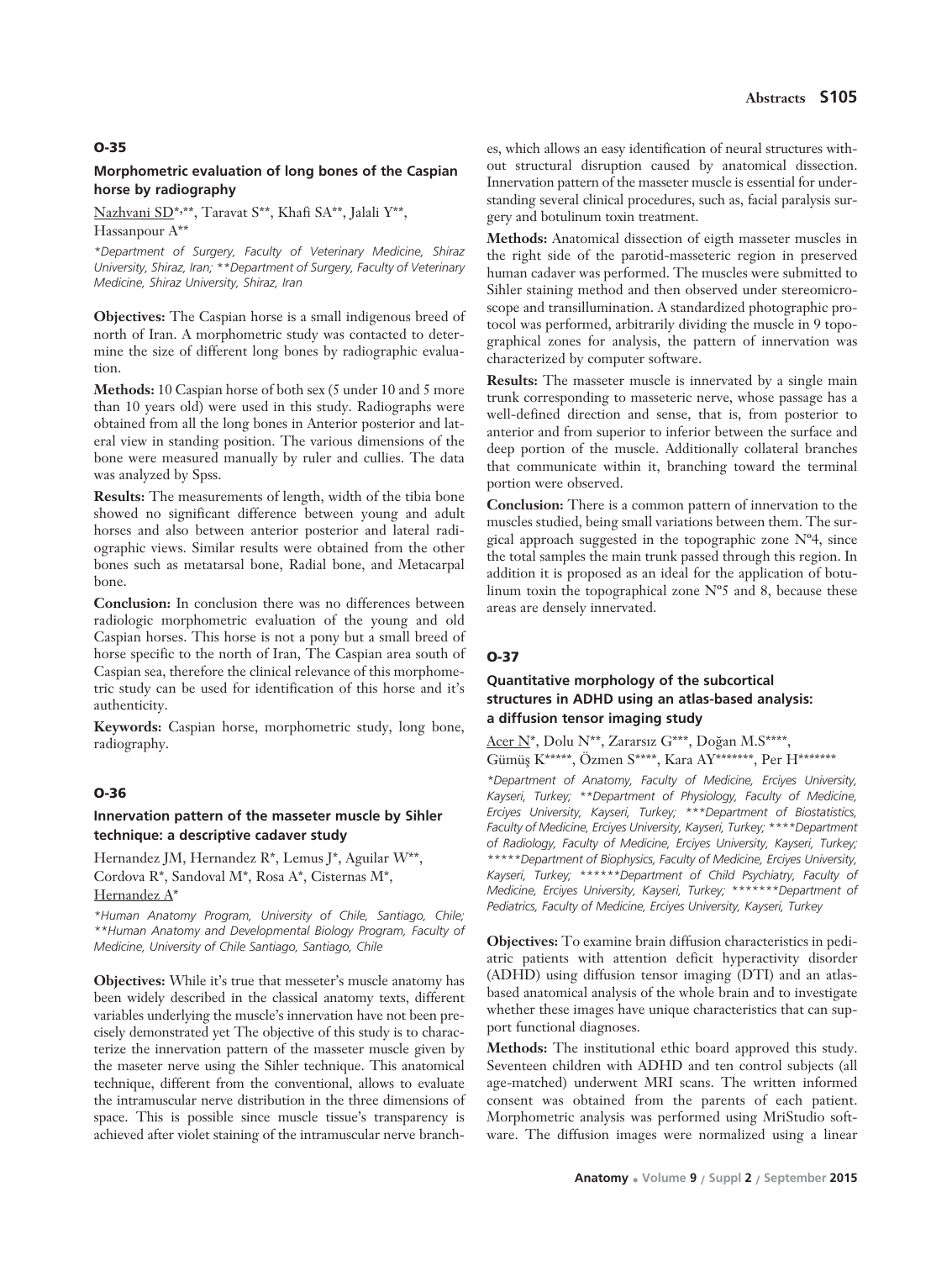#### **S106 XXIV International Symposium on Morphological Sciences, 2nd-6th September, 2015, Istanbul, Turkey**

transformation, followed by large deformation diffeomorphic metric mapping. For 189 parcellated brain regions, the volume, fractional anisotropy (FA), mean diffusivity (MD), axial diffusivity (AD), and radial diffusivity (RD) were measured.

**Results:** Children with ADHD were found to have increase in the body of lateral ventricle volumes compared to the control. Increased MD was found in the deep gray matter, amygdala, thalamus, substantia nigra, and also the cerebellum left and right side. Increased RD was found in the deep gray matter, caudate, thalamus, substantia nigra and hippocampus left and right side compared to the control. Significant elevated FA were found in bilateral splenium of corpus callosum in ADHD patients.

**Conclusion:** Children with ADHD display abnormal diffusion characteristics and anatomical features compared to healthy controls. DTI can provide sensitive information on integrity of white matter (WM) and intra-WM structures in ADHD.

**Keywords:** ADHD, Diffusion tensor imaging, Atlas based analysis, MriStudio

This work is funded by the Scientific and Technological Research Council of Turkey (TUBITAK) 1002 Project (114S149).

#### **O-38**

# **Effect of forced swimming in different temperatures on ovary**

Mohammadghasemi F\*, Ebrahimi H\*\*

*\*Cellular&Molecular Research Center, Faculty Of Medicine, Guilan University of Medical Sciences, Rasth, Iran; \*\*Student Research Center, Guilan University of Medical Sciences, Rasht, Iran*

**Objectives:** Physical activity as a stressor inhibits female reproductive functions. We investigated whether water temperature and chronic swimming is effective on mouse ovary.

**Methods:** Adult female mouse (N=42) were randomly divided into 7 groups: 1-controls 2-cold water (10°C) with swimming 3 cold water (10 $^{\circ}$ C) without swimming 4- luke warm water (23 $^{\circ}$ C) with swimming 5- luke warm water (23°C) without swimming 6 warm water (36°C) with swimming 7- warm water (36°C) without swimming. All animals in swimming groups were submitted to forced swimming in a pool for 5 minutes daily for 5days/week during two weeks. However the groups of 3.5 and 7 were just standing on a raised platform inside the water in pool without swimming for the same time and duration. Ovarian tissue were evaluated for study of apoptosis using terminal deoxynucleotidyl transferase (TdT) dUTP nick-end labeling (TUNEL) assay. Serum FSH and estradiol level were assayed using an enzymelinked immunosorbent assay (ELISA). The data were analyzed with ANOVA and Tuckey post hoc test. A value of p< 0.05 was considered significant.

**Results:** In all experimental groups Serum FSH and estradiol level were reduced significantly compared with the controls (p<0.05) except in cold water (10  $^{\circ}$ C) and luke warm water (23) °C) groups without swimming (groups 3&5). Apoptotic index in granulose cells in controls were a few (3.9±0.02). Warm water with and without swimming increased significantly the index of apoptotic cells compared with the controls.

**Conclusion:** This study indicates chronic swimming in any temperature disturbs secretion of FSH and estradiol hormones in adult mice. Additionally warm water itself with or without swimming is associated with increased apoptotic index in granulose cells. These alterations may be associated with subfertility or infertility in female mice. Chronic immersion in cold and luke warm water itself has no adverse effects on abovementioned parameters in mouse ovary.

#### **O-39**

#### **Carotid arteriography and jugular veinography in equine head**

Nazhvani SD\*, \*\*, Hassanpour A\*\*, Khafi AA\*\*

*\*Department of Surgery, Faculty of Veterinary Medicine, Shiraz University, Shiraz, Iran; \*\*Department of Surgery, Faculty of Veterinary Medicine, Shiraz University, Shiraz, Iran*

**Objectives:** Angiography in normal state would reveal normal pattern of the vessels in an organ and the angiography in pathologic conditions would show the diseased situation of the vessels to detect abnormalities. The purpose of this study was to show the normal angiogram of the head and brain in the horse to be used for the future angiographic study of the brain or skull or head of the equine species.

**Methods:** Five horses were euthanized due to incurable disease conditions, their heads were collected fresh. The carotid artery and jugular vein were dissected and catheterized. Contrast media was injected and radiographs were obtained in lateral and dorsoventral positions.

**Results:** The arteriogram were remarkable and showed arterial supply of the different parts of the head, to name the auricular, palpebra, occular, lingual, linguofacial, facial, laryngeal, glandular, occipital and brain branches. There were vascular anastomoses such as major palatine arterial anastomose were clear on both sides.

**Conclusion:** Normal vascular angiogram is helpful to compare the diseased situation in pathologic conditions and to diagnose the abnormalities. There are fewer occasions for the use of cerebral angiography in the horse, but it is indicated as an aid to the differential diagnosis of some abnormalities of the central nervous system.

#### **O-40**

# **Effects of exogenous estrogen treatment on hippocampal neurogenesis of diabetic ovariectomized adult rats**

Jameie B\*, Mehdinejadiani S\*\*, Soleimani M\*\*\*, Kerdari M\*, Jalilipoor M\*\*\*\*, Hayat P\*\*\*\*\*

*\*Department of Medical Basic Sciences, Faculty of Allied Medicine, Iran University of Medical Sciences, Tehran, Iran; \*\*Department of Anatomy, Faculty of Medicine, Tehran University of Medical Sciences, Tehran, Iran; \*\*\*Department of Medical Basic Sciences, University of Social Welfare and Rehabilitation, Tehran, Iran; \*\*\*\*Medical School, Tehran University of Medical Sciences; \*\*\*\*\*Cellular&Molecular Research Center, IUMS, Tehran, Iran*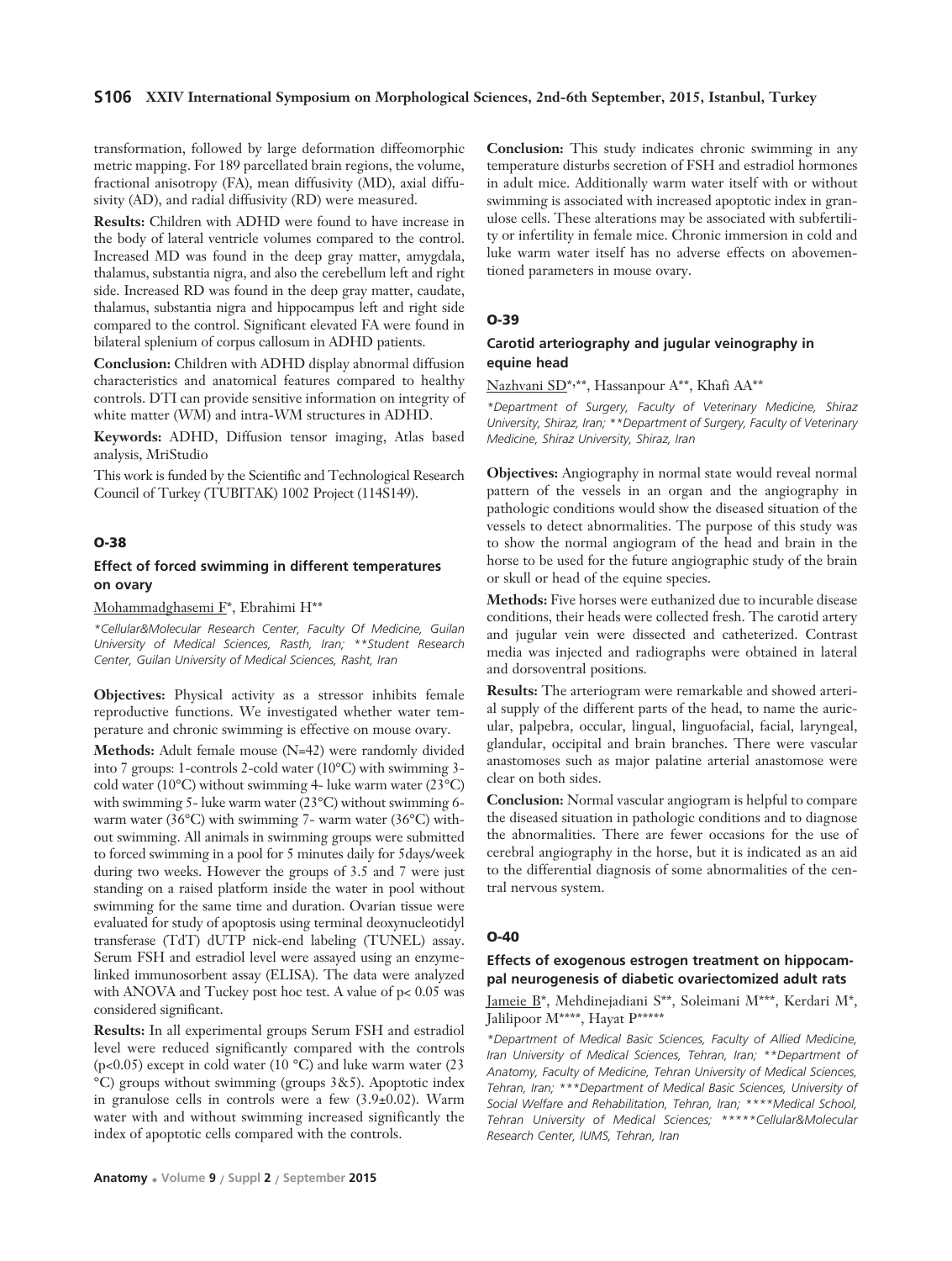**Objectives:** Diabetes Mellitus (DM) is the most important metabolic diseases. The incidence of DM is prone to increase. Vasculopathy, retinopathy, central and peripheral neuropathy are the most important reported complications of disease. Cognitive dysfunction with sex dependent dominancy was also reported in DM. Regarding cognitive dysfunction in DM and with attention to the role of hippocampus in cognitive processing and its ability in neurogenesis it might be affected by DM. Neuroprotective effects of female sex steroids are reported elsewhere. In order to answer the question of whether female sex steroid are able to suppress the effects of DM on neurogenesis of dentate gyrus (DG) in diabetic ovariectomized rat hippocampus the present study designed.

**Methods:** Sprague-Dawley adult female rats were used in this study. The animals randomly was divided in 8 groups including; control, diabetic (Diab), ovariectomy (OVX), Diab+OVX, estrogen treated (E2; Diab+OVX+E2), surgical and vehicle sham. Intrapritoneal injection of STZ, subcutaneous injection of E2 and routine bilateral surgery were used respectively to induce diabetes, estrogen treatment and OVX. Nissl staining, Brdu immunohistochemistry (IHC) and western blotting were used in this study. Statistical analysis was done and the results presented in mean±SD, p<0.05 considered significant.

**Results:** Brdu IHC showed that the neurogenesis significantly decreased in OVX, Diab and OVX-Diab groups (Pv<0.05) in comparison with control and sham groups. Western blotting showed significant increase of Bax and decrease of Bcl2 proteins of trial groups comparing to control. Estrogen treatment significantly improved neurogenesis in animals of Diab+OVX+E2 group. The neurogenesis impairment was more "sever" in OVX + Diab animals than OVX and Diab ones merely.

**Conclusion:** Based on our data, cognitive dysfunction caused by DM is related to hippocampal neurogenesis reduction and might improve under the influence of ovarian steroidal hormone therapy.

**Keywords:** Diabetes mellitus, ovarian steroidal hormones, cognitive function, neurogenesis

#### **O-41**

# **Effects of total light deprivation on hippocampal neurogenesis and memory of adult rats: a sexual dimorphism study**

Jameie B\*, Moosavi M\*\*, Soleimani M\*\*\*, Jalilipoor M\*\*\*\*, Kerdari M\*\*\*\*\*, Mehraeein F\*\*\*\*\*\*, Nasirneghad F\*\*\*\*\*\*\*

*\*Department of Medical Basic Sciences, Faculty of Allied Medicine, Iran University of Medical Sciences, Tehran, Iran; \*\*Department of Anatomy, Faculty of Medicine, Tehran University of Medical Sciences, Tehran, Iran; \*\*\*Department of Medical Basic Sciences, University of Social Welfare and Rehabilitation, Tehran, Iran; \*\*\*\*Faculty of Medicine, Tehran University of Medical Sciences; \*\*\*\*\*Department of Physiology, Faculty of Medicine, Iran University of Medical Sciences, Tehran, Iran C Sciences, Faculty of Allied Med, Iran University of Medical Sciences, Tehran, Iran; \*\*\*\*\*\*Department of Anatomy, Faculty of Medicine, Iran University of Medical Sciences, Tehran, Iran; \*\*\*\*\*\*\*Department of Physiology, Faculty of Med, Iran University of Medical Sciences, Tehran, Iran*

**Objectives:** Hippocampus is well-known for its role in memory processing and learning. It is also identified as a unique area in mammalian nervous system for its ability of neurogenesis. Many factors influence the neurogenesis process in hippocampus, subsequent deficiency in memory and learning may happen. Light is one of the factor that insert powerful effects on hippocampus structure and function. There might be sexual dimorphism in neurogenesis following certain intervention. Due to importance of neurogenesis, effect of light-dark cycle and also sex dependent differences of memory and learning deficiency in human cases, we decided to study the possible sex dependent neurogenesis under changes of dark-light cycle in hippocampus of adult rats that received two months of total light deprivation (2mTLD).

**Methods:** Forty male and female adult Wistar rats that received two months of TLD were used in this study. The animals randomly divided in four groups. To study possible sexual differences in neurogenesis male and female rats separated. TLD started one week prenatally and continued for seven weeks later. Nissl staining, BRDU IHC and Morris Water Maze (MWM) were used respectively for studying cell density, neurogenesis in dentate gyrus (DG) and evaluation of spatial memory. The results subjected to statistical analysis and presented in Mean± SD. The (p<0.05) considered significant.

**Results:** BRDU IHC showed significant decrease in neurogenesis following 2mTLD in both sexes with more severity in male compared to female rats but not in animals of control groups. Results of Nissl staining and MWM also confirmed the Brdu findings.

**Conclusion:** Based on our findings we believe that sex dependent reduction in neurogenesis following TLD might be acceptable reason for sex dependent differences of cognitive disorders under similar situation.

**Keywords:** Neurogenesis, Sexual dimorphism, Light deprivation, steroid neuroprotection

#### **O-42**

# **Neuroethics: neuroscience for ethics or ethics for neuroscience**

Jameie B\*, Jameie M\*\*

*\*Department of Medical Basic Sciences, Faculty of Allied Medicine, Iran University of Medical Sciences, Tehran, Iran; \*Department of Anatomy, Faculty of Medicine, Shahid Beheshty University of Medical Sciences, Tehran, Iran* 

In the late 1960s, a new field of philosophical and moral enquiry began to grow. Bioethics, as it soon came to be called, quickly expanded and developed its own association, journals, professional, conferences, degree programs and experts. Neuroethics, a recently modern field of bioethics is founded on the decades of challenges of ethical items related to mind and behavior. Generally speaking, neuroethics has two aspects; one is concerned with ethical, legal and social policy implications of neuroscience and another one is for neuroscience research itself. Rapidly growth of neuroscience in the last century put more demand on neuroscience to answer and explain the nature of many critical individual and social human behaviors especially for the ones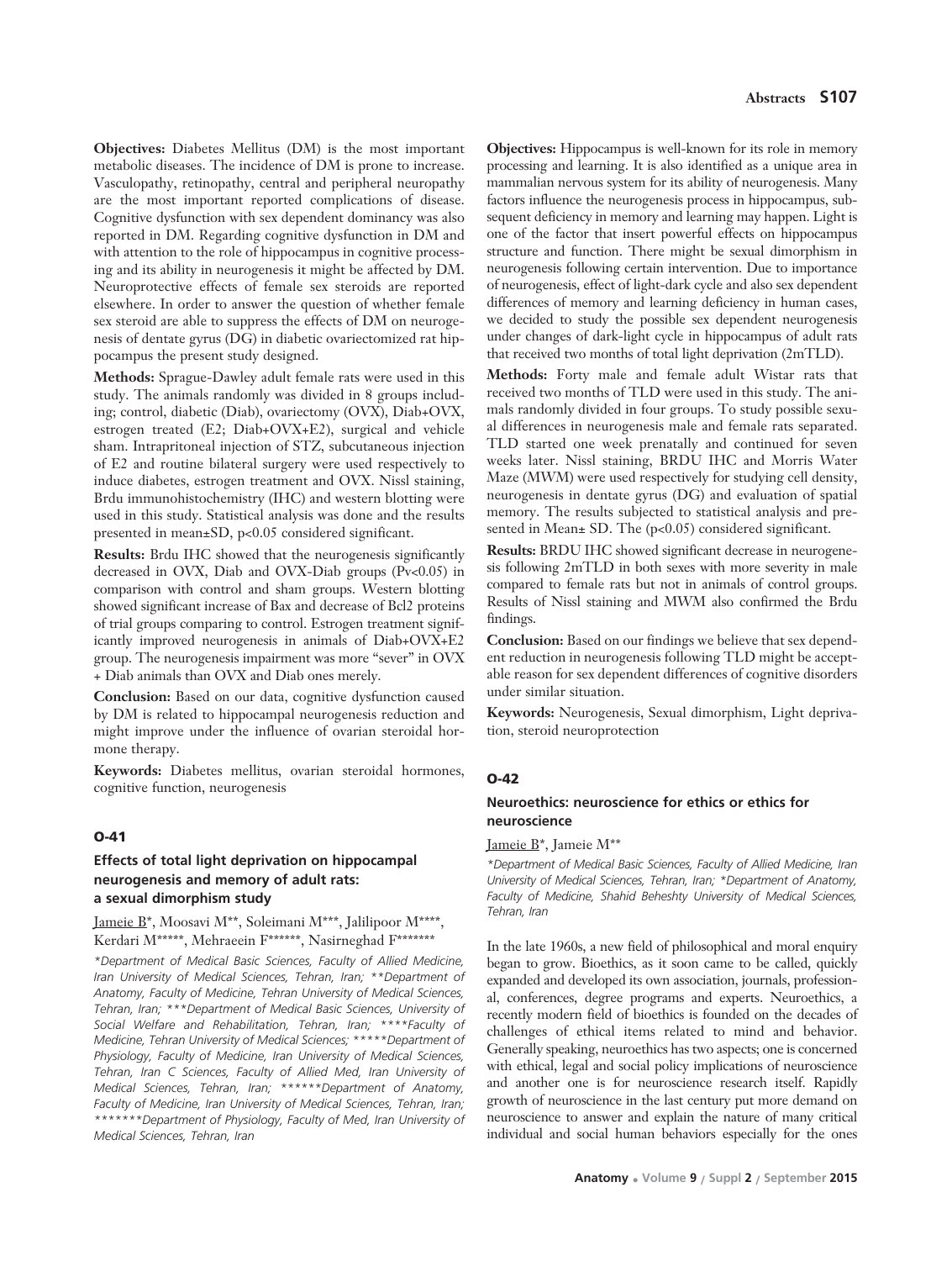which categorized as psychopathic behaviors that may need forensic and legal intervention. Increasing the rate of crimes in different societies has encountered neuroscience with the problem of responsibility and interpreting the nature of crimes, an intersection field between judgment and science. During the last recent years, Neuroscience, as a new field of study and research has been added to educational curriculum of some of the Iranian Anatomy Department and its graduates are gradually joining to academic and research centers. Despite this rapid growth, it seems that the place and importance of neuroethics is neglected and it needs more attention on this very important and implicational aspect of neuroscience. As conclusion, neuroethics should consider as the responsibility of neuroscience for human rights and society.

**Keywords:** Bioethics, neuroethics, social and individual behaviors, criminal behaviors

#### **O-43**

# **Neuroprotective effect of coenzyme Q10 in chronic constriction injury-induced neuropathic pain the rat**

Jameie B\*, Janzadeh A\*\*, Nasirneghad F\*\*

*\*Department of Medical Basic Sciences, Faculty of Allied Medicine, Iran University of Medical Sciences, Tehran, Iran; \*\* Department of Physiology, Faculty of Medicine, Iran University of Medical Sciences, Tehran, Iran*

**Introduction:** Oxidative stress contributes to neuropathic pain. Coenzyme Q10 (CoQ10) is used for the treatment of neurodegenerative diseases. However, there is no report regarding the therapeutic effect of CoQ10 on neuropathic pain.

**Objectives:** The present study investigated the effects of CoQ10 on pain alleviation in animals with chronic constriction injury (CCI) of the sciatic nerve.

**Methods:** Wistar male rats were randomly allocated to four groups. Nerve injury was induced by four loose ligatures around the sciatic nerve. CoQ10 (200 mg/kg) or vehicle were daily injected intraperitoneally for 10 days. Behavioral tests were performed before nerve injury and on fifth and tenth days after injury. Radiant heat, Randall Selitto test, and Von Frey filaments were used to assess the pain threshold. At the end of the experiment, the animals were perfused transcardially. Lumbar spinal cord was removed and prepared for Nissl staining. Analysis of variance (ANOVA) and Mann-Whitney were used for statistical analysis. P-value below 0.05 was considered statistically significant.

**Results:** Reduction in pain threshold and the number of neurons in dorsal horn of the spinal cord after nerve injury (p≤0.001) were resulted. Injection of CoQ10 and vehicles increased the pain threshold ( $p \le 0.001$  and  $p \le 0.01$ ) and prevented cell loss in neuropathic rats compared with injured animals with no treatment (p<0.05). Significant differences observed between animals that had received coQ10 compared with vehicle treated ones (p<0.05).

**Conclusions:** CoQ10 abolished neuropathic pain in CCI rats. Prevention of cell loss might be attributed to the analgesic effect of CoQ10. Hence, it might be used as a therapeutic intervention for neuropathic pain.

**Keywords:** Chronic constriction injury, sciatic nerve, pain; coenzyme Q10

# **O-44**

# **The significance of dentition in maintaining the morphology of the human adult mandible**

Hutchinson E\*, Farella N\*\*, Kramer B\*

*\*Faculty of Anatomical Sciences, Faculty of Health Sciences, University of the Witwatersrand, Johannesburg, South Africa; \*\*Discipline of Orthodontics, Department of Oral Sciences, Sir John Walsh Research Institute, Faculty of Dentistry, University of Otago, Dunedin, New Zealand*

Edentulism negatively affects both the masticatory performance and the morphology of the mandible, influencing dietary intake and the general biomechanical loading on the edentulous bone. However, little is known about the focal areas of change in the human mandible during the transition from the dentate state to full edentulism. Thus this study investigated changes in the morphology of skeletonized human mandibles across the various states of the dentition, which included fully dentate, partially edentulous and edentulous mandibles. In total, 498 mandibles between the 20th and 80th years of life were sourced from the Raymond A. Dart Collection of Human Skeletons. A series of twelve linear measurements of the mandible were derived from digitized landmarks located on its external surface. Data analysis included conventional statistics namely a two-way ANOVA, MANOVA and MANCOVA as well as geometric morphometrics and comparisons across the various states of the dentition. The measures of the mandible significantly conformed to those of an edentulous individual, namely a short alveolar height (-0.4 mm, p<0.00) and mandibular body length (-4 mm, p<0.005) as well as an enlarged gonial angle (+40, p<0.001) when compared to dentate individuals. While the significantly obtuse mental angle  $(+4.70, p<0.000)$ and broader bicondylar width (+3.8 mm, p<0.000) conformed to the edentulous group, the taller ramus height (+1.6mm, p<0.000) did not. The onset and progression of edentulism thus significantly alters the morphology of the mandible and hence will impact on its biomechanical functioning.

#### **O-45**

# **Combined therapeutic effects of low power laser (980nm) & CoQ10 on neuropathic pain in adult male rats**

Jameie B\*, Masoumipoor M\*, Kerdari M\*, Soleimani M\*\*

*\*Department of Medical Basic Sciences, Faculty of Allied Med, Iran University of Medical Sciences, Tehran, Iran; \*\*Department of Medical Basic Sciences, Faculty of Allied Med, University of Social Welfare and Rehabilitation, Tehran, Iran*

**Objectives:** Neuropathic pain (NP) is one of the most suffering medical conditions that often fail to respond to certain pain therapy. Although its exact etiology is still unknown the role of reactive oxygen species (ROS) and oxidative stress were explored by many researchers. Neuropathies either central or peripheral lead to painful condition as well as social and economic isolation, thus various therapies were used to treat or reduce the pain. Laser therapy and antioxidant drugs have sep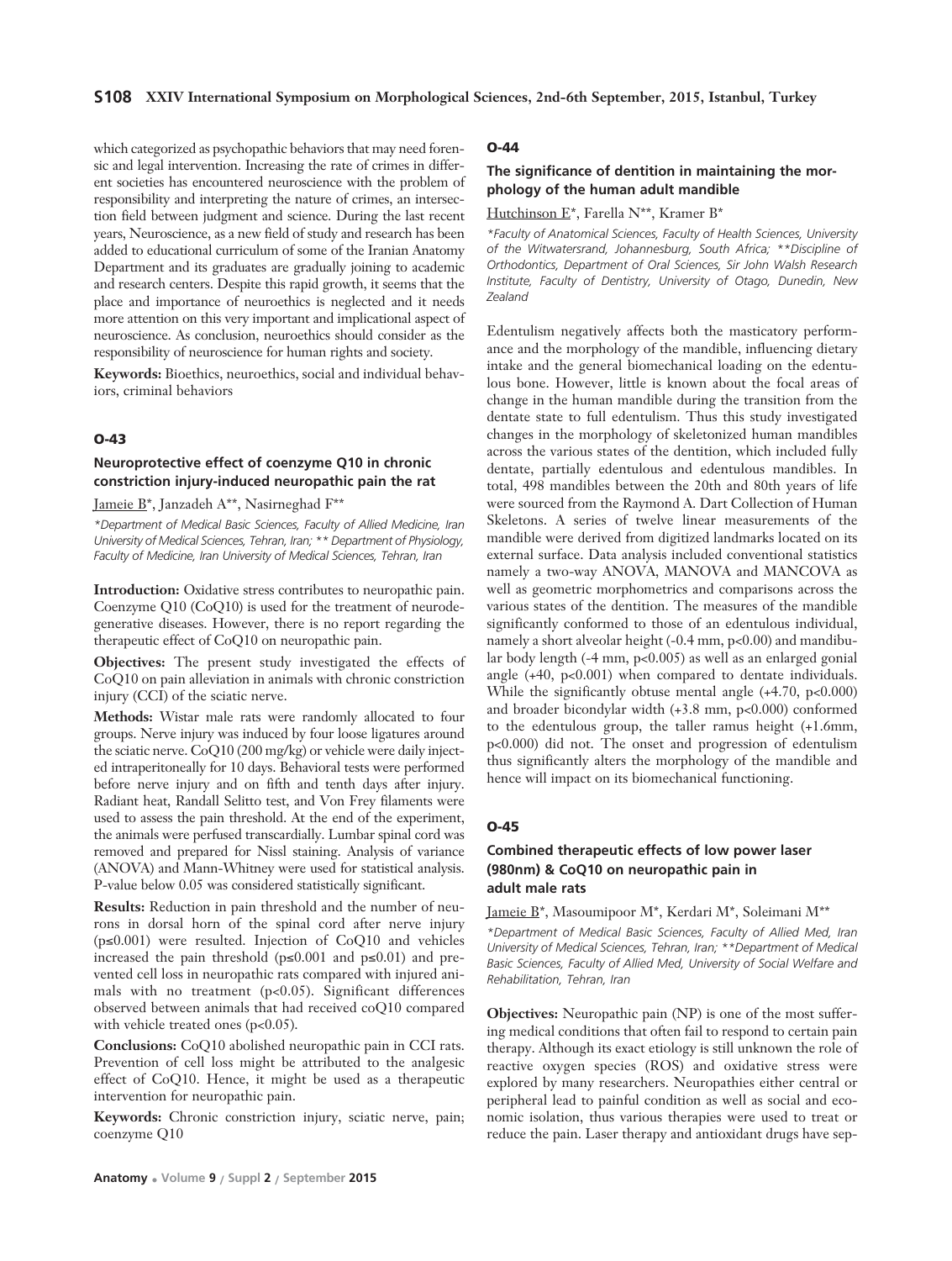arately considered as treatment for NP, but the combination of them have not been used yet. In order to study the combination effects of Low Level Laser Therapy (LLLT) and Coenzyme Q10 (CoQ10) the present study was designed.

**Methods:** Sixty adult male rats (230-320g) were used in this experimental study that divided into six groups (n=10). Chronic constriction injury (CCI) was used to induce neuropathic pain. The CoQ10 or vehicle, a low level laser of 980nm was used for two consecutive weeks. Thermal and mechanical paw withdrawal thresholds were assessed before and after surgery on 7th and 14th days.

**Results:** As we expected CCI decreased the pain threshold, whereas CoQ10 administration for two weeks increased mechanical and thermal threshold. The same results obtained for laser therapy using the CCI animals. Combination of laser 980nm with CoQ10 also showed significant differences in CCI animals.

**Conclusion:** Based on our findings the combination of CoQ10 with LLLT showed better effects than each one alone. In this regard we believe that there might be cellular and molecular synergism in simultaneous use of CoQ10 and LLLT on pain relief.

**Keywords:** Low level laser therapy, neuropathic pain, chronic constriction injury, coenzyme Q10

#### **O-46**

# **Effects of coenzyme Q10 on the ratio of TH1/TH2 in experimental autoimmune encephalomyelitis model of multiple sclerosis in C57BL/6**

Soleimani M\*, Jamei SB\*\*, Barati M\*\*\*, Mehdizadeh M\*\*\*\*, Kerdari M\*\*\*\*\*

*\*Department of Basic Sciences, University of Social Welfare and Rehabilitation Sciences, Tehran, Iran; \*\*Department of Anatomy, Faculty of Medicine, Iran University of Medical Sciences, Tehran, Iran; \*\*\*Department of Pharmaceutical Biotechnology, Shahid Beheshti University of Medical Sciences, Tehran, Iran; \*\*\*\*Cellular and Molecular Research Center, Iran University of Medical Sciences, Iran \*\*\*\*\*Department of Medical Basic Sciences, Faculty of Allied Medicine, Iran University of Medical Sciences, Tehran, Iran*

**Objectives:** Multiple sclerosis (MS) is known as a progressive central nervous system inflammatory disease. Certain factors, such as interleukins, inflammatory cells, and oxidative stress are supposed to involve in MS etiology. Because of the important role of oxidative stress, antioxidant therapy for MS has received more attention. Although coenzyme Q10 (CoQ10) acts as an antioxidant, there is a lack of enough research on its effects on MS. Therefore, the present research was designed.

**Methods:** C57BL/6 female adult mice (n= 30) were used in this study. The animals were randomly divided into trial and control groups. To induce MS, routine procedure for experimental autoimmune encephalomyelitis (EAE) was used, and scoring was performed based on clinical signs. By detecting score one, CoQ10 administration was started (10 mg/kg/three weeks). By using ELISA and real-time PCR, the brain levels of TNF- $\alpha$ , IL-10, IL-4, and IL-12 were studied. Statistical tests were used to analyze the data and the Pvalue less than 0.05 was considered to be significant.

**Results:** Clinical symptoms in EAE animals were significantly decreased (p<0.05) as compared to control ones. In addition, the level of the TNF- $\alpha$  was significantly decreased following CoQ10 administration versus IL-10. The ratio of TH1/TH2 interleukins in treated animals was significantly less than that in non-treated animals (p<0.01).

**Conclusion:** Regarding the effect of CoQ10 on IL-4, IL-10, IL-12, and TNF-· in EAE, our finding is similar to different studies. For example, Premkumar et al (2007) reported that CoQ10 suppressed the production of inflammatory mediators such as IL-6 that is similar to what we found for TNF-α. Following CoQ10 administration, IL-4 (TH2) remained unchanged but the expression of IL-10 (TH2) was increased significantly. Our result regarding IL-10 was similar to what reported by Zhou et al (2007). Our findings showed that CoQ10 is capable of suppressing

#### **O-47**

# **Vitamin D3 influence the Th1/Th2 ratio in C57BL/6 in model of experimental autoimmune encephalomyelitis**

Soleimani M\*, Jameie SB\*\*, Keradi M\*\*\*

*\*Department of Basic Sciences, University of Social Welfare And Rehabilitation Sciences, Tehran, Iran; \*\*Department of Anatomy, Faculty of Medicine, IUMS, Tehran, Iran; \*\*\*Department of Medical Basic Sciences, Faculty of Allied Medicine, Iran University of Medical Sciences, Tehran, Iran*

**Objectives:** Multiple Sclerosis (MS) is known as a progressive inflammatory disease in CNS. Cytokines belong to Th1 or Th2 family and inflammatory cells, play significant role in pathophysiology of MS. Thus any treatment supposed to influence the relation between Th1 to Th2 cytokines expression. Although it is so long time that vitamin D3 prescribed as a therapeutic supplement of MS, it is not clear that how much it may affect the Th1/Th2 ratio. In order to answer this question the present research designed.

**Methods:** Thirty C57BL/6 adult female mice were used. The animals randomly divided into trial and control groups. Experimental Autoimmune Encephalomyelitis (EAE) modeling for MS and clinical scoring as cited by others were used. Based on scoring and step of the disease vitamin D3 application (5 mg/kg) started and continued for three weeks.

**Results:** Levels of TNF-α, IL-10, IL-4 and IL-12 in the brain were determined by using ELISA and RT-PCR. Significant decrease of clinical symptoms in trial group which received vitamin D3 was seen comparing to control animals  $(p<0.05)$ . The level of the TNF- $\alpha$  but not IL-10 significantly decreased following vitamin D3 administration. By comparing the level of Th1 and Th2 Interleukins and counting the ratio of them we found that in treated animals the ratio was significantly less than non-treated (p=0.01).

**Conclusion:** Based on our findings, vitamin D3 could suppress the inflammatory process involve in MS, Whether it has clinical value needs more research in human clinical trials.

**Keywords:** EAE, vitamin D3, Th1/Th2 ratio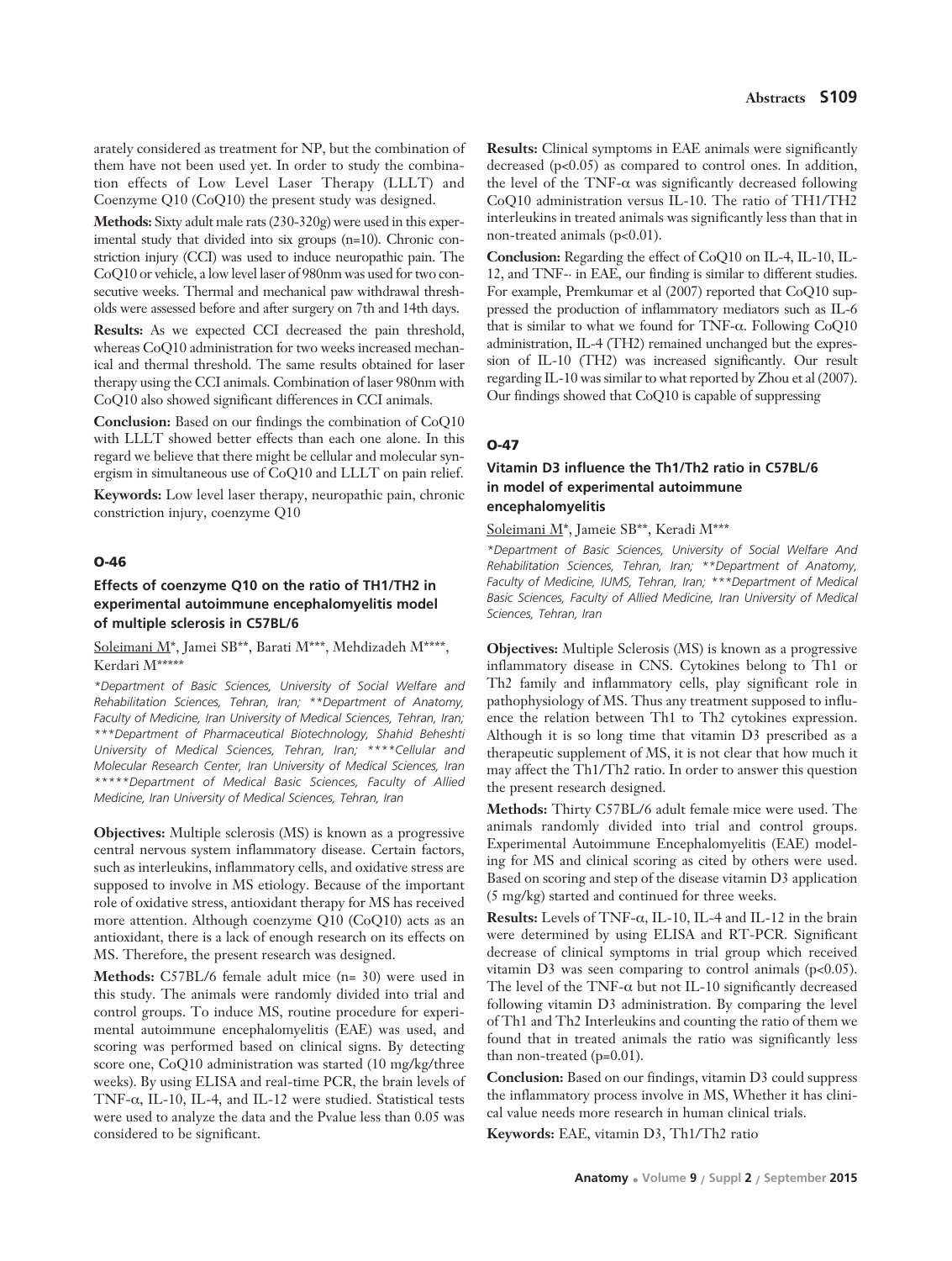#### **O-48**

# **Method of housing and transfer and experimental autoimmune encephalomyelitis: an experimental study on C57BL/6**

# J<u>ameie SB</u>\*,\*\*, Soleimani M\*\*\*, Kerdari M\*

*\*Department of Medical Basic Sciences, Faculty of Allied Medicine, Iran University of Medical Sciences, Tehran, Iran; \*\*Department of Anatomy, Faculty of Medicine, IUMS, Tehran, Iran; \*\*\*Department of Basic Sciences, University of Social Welfare and Rehabilitation Sciences, Tehran, Iran*

**Objectives:** Multiple Sclerosis (MS) is an autoimmune inflammatory demyelinating disease of human central nervous system. Although experimental autoimmune encephalomyelitis (EAE) is the most commonly used method to induce MS, there are unexpected results in the modeling outcomes, which led to inappropriate clinical score scaling. Recent studies focused on the possible factors that may affect the final outcome of EAE modeling. Some of these factors were observed and discussed in our experiment on C57BL/6 model. The present research was carried out to find the possible effects of environmental factors, including transfer, handling, housing, and dark-light cycle on EAE modeling scoring.

**Methods:** Twenty female mice (C57BL/6) were used that divided into two groups (n=10) by random. The routine method of MS induction in mammals was used in both groups. Following induction, animals of group one were placed in a separated room with the least local translocation and handling, whereas animals of the second group were placed in the same room as the other animals with normal local allocation as others. The animals were observed and scored using routine clinical scoring for EAE.

**Results:** Our data showed that the EAE induction in group one was significantly more successful than group two (with the mean score>3).

**Conclusion:** Although the EAE is still a scientific method to induce MS in rodents, it requires more attention to environmental factors that might influence the result. The mechanisms of these factors are unknown, but it seems that the role of housing environment should be take into consideration.

**Keywords:** Housing, experimental autoimmune encephalomyelitis, animal

#### **O-49**

#### **Every anatomist can and should contribute to better anatomical nomenclature**

#### Kachlik D\*, Musil V\*\*, Baca V\*

*\*Department of Anatomy, Third Faculty of Medicine, Charles University in Prague, Praha, Czech Republic; \*\*Department of Health Care Studies, College of Polytechnics Jihlava, Jihlava, Czech Republic \*\*Centre of Scientific Information, Third Faculty of Medicine, Charles University in Prague, Czech Republic; \*\*Institute of Information Studies and Librarianship, Faculty of Arts, Charles University in Prague, Czech Republic*

Terminologia Anatomica was a huge step forward in the Latin anatomical nomenclature. From 1998 further effort was done by FCAT, FICAT but mainly by FIPAT (Federative International

Programme on Anatomical Terminology). 17 years after publication of the newest revision of the Latin anatomical nomenclature (TA) revealed several weak points of the nomenclature. They cover terminological (grammatical) discrepancies (in adjectives, in concordant and non-concordant attributes and in synonyms), anatomical discrepancies, multiplication of terms, abundant synonyms for one structure, identical terms for different structures. But the weakest point are missing terms, concerning systemic and topographic anatomy. This fact opens space for every anatomist to contribute to amelioration of TA. Any expert on certain anatomical structure can recommend the precise and easy terms of until now not officially denominated structures, providing an article or results of a study with short discussion to any member of FIPAT. This contribution should evoke such activity among all anatomist throughout the world. Supported by Charles University Grant 236070/IPUK/2015.

#### **O-50**

# **Johannes Jessenius and his book on public dissection performed in 1600**

#### Kachlik D\*, Musil V\*\*, Baca V\*, Stingl J\*\*\*

*\*Department of Anatomy, Third Faculty of Medicine, Charles University in Prague, Praha, Czech Republic; \*\*Department of Health Care Studies, College of Polytechnics Jihlava, Jihlava, Czech Republic \*\*Centre of Scientific Information, Third Faculty of Medicine, Charles University in Prague, Czech Republic; 4Institute of Information Studies and Librarianship, Faculty of Arts, Charles University in Prague, Czech Republic \*\*\*Department of Anatomy, Third Faculty of Medicine, Charles University in Prague, Praha, Czech Republic*

Johannes Jessenius (Ján Jesenski) was an interesting and complicated personality of mannerism Central Europe. He was a polymath, physician, anatomist, teacher, philosopher and politician. He was born in Breslau (now Wroclaw in Poland) in 1566, his family stemming from Upper Hungary (now Slovakia), he studied in Germany (Leipzig, Wittenberg) and Italy (Padua). He was a dean and rector of the medical faculty in Wittenberg but then he met Tycho Brahe and craved for the emperor's court. In 1600, he performed a public dissection in Prague and published a detailed book describing it (Anatomiae, Pragae, anno M.D.C. abs se solenniter administratae historia (History of the Dissection Done By Him Solemnly in Prague A.D. 1600)" to gain the emperor's attention. Although he did not achieve his personal goals, he moved to Prague and worked as a mere physician, later as a court physician in Vienna. Finally he was twice elected rector of Prague university. Unfortunately, he joined the Czech protestant side in politics and after the battle at Bílá hora (8.11. 1620), the protestant side was defeated, Jessenius was arrested and beheaded (21.6. 1621).

#### **O-51**

#### **Anatomy of the radial grooves for the first extensor compartment of the wrist on 3D reconstructed CT images**

Gürses  $\dot{A}^*$ , Türkay R<sup>\*\*</sup>, İnci E<sup>\*\*</sup>, Örs S<sup>\*\*</sup>, Önal Y\*\*\*, Özel S\*\*\*\*,Vural M\*\*\*\*\*

*\*Department of Anatomy, ‹stanbul Faculty of Medicine, ‹stanbul University, ‹stanbul, Turkey; \*\*Department of Radiology, ‹stanbul*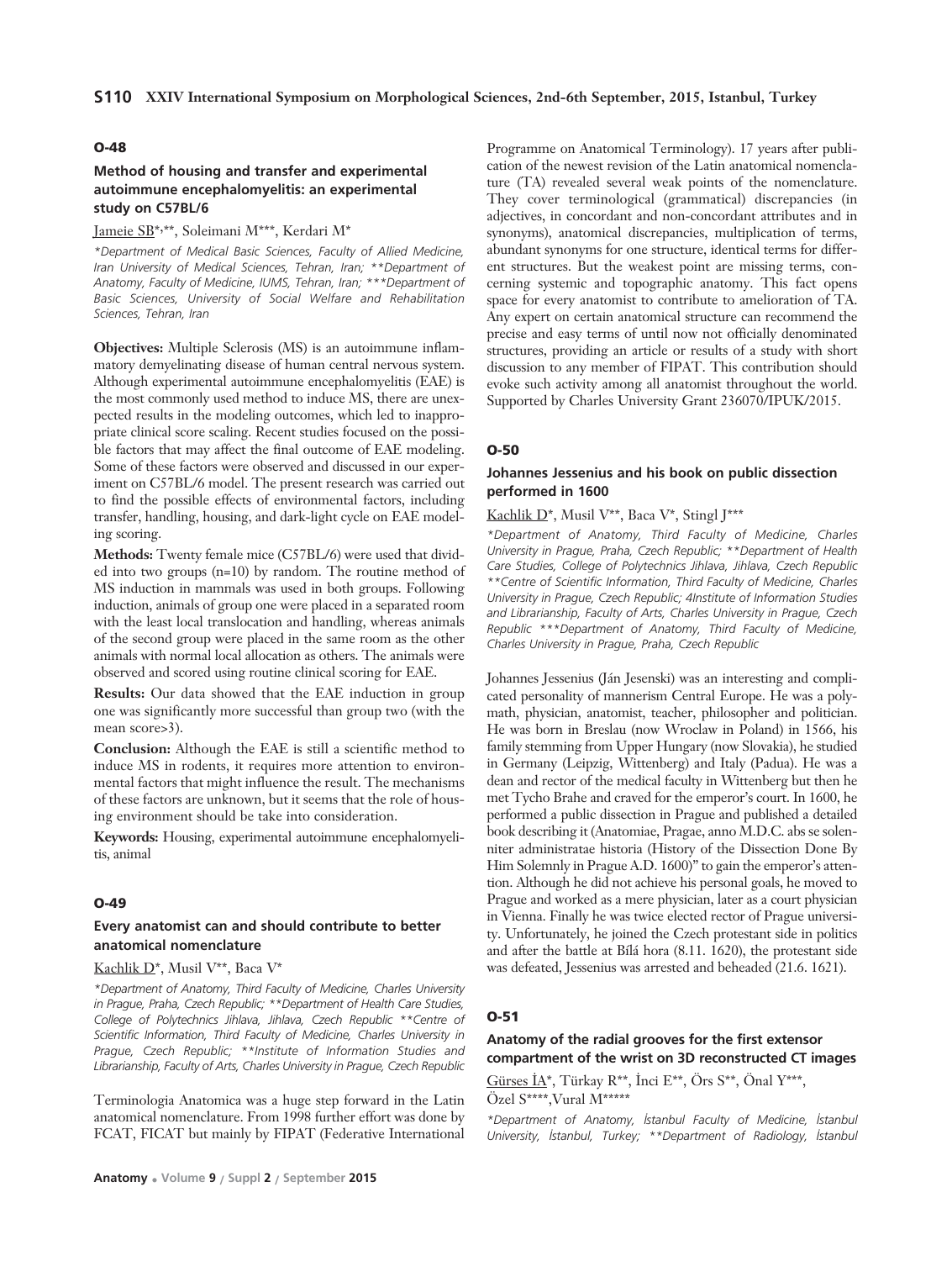Bakırköy Dr. Sadi Konuk Training and Research Hospital, İstanbul, Turkey; *\*\*\*Department of Radiology, ‹stanbul Faculty of Medicine, ‹stanbul* University, *Istanbul, Turkey*; \*\*\*\*Department of Biostatistics and Medical *Informatics, ‹stanbul Faculty of Medicine, ‹stanbul University, ‹stanbul, Turkey; \*\*\*\*\*‹stanbul Physical Medicine and Rehabilitation Training Hospital, ‹stanbul, Turkey*

**Objectives:** De Quervain tenosynovitis affects the first extensor compartment of the wrist. Although the compartment is a fibro-osseous canal, presence of a septum and/or tendon variations are usually attributed as a cause for tenosynovitis. Recently, the osseous part of the compartment is gaining importance. We aimed to investigate the anatomy of tendon grooves at the distal radius with CT.

**Methods:** We investigated wrists of 244 patients (72 women and 172 men) that undergone CT evaluation. We investigated the presence of a bony ridge at the floor of the compartment and measured the width of the groove on 3D reconstructed images.

**Results:** We observed a bony ridge (Type I) on 58 (23.8%) and a single groove (Type II) on 186 (76.2%) wrists. The average width was  $12.52\pm1.3$  mm for men and  $11.5\pm1.4$  mm for women, respectively. The width of the groove was significantly smaller in women. Type I groove was present on 24 (33.3%) wrists among women and 34 (19.8 %) wrists among men. The presence of a Type I groove was statistically associated with women.

**Conclusion:** We found that a bony ridge was more frequent in women. This difference may have a role on the high frequency of de Quervain disease among women. The first extensor compartment is a fibro-osseous canal and knowledge on both aspects of this anatomic structure has importance in the management of de Quervain disease.

#### **O-52**

### **Right-left and sex dependant differences of hippocampus and amygdala sizes and their relation to the clinical symptoms in schizophrenics: a comparative brain segmentation study**

Elfaki A\*, Ali TO\*\*, Osman A\*\*\*, Güdek MA\*, Gölpınar M\*, Sahin B\*

*\*Department of Anatomy, Faculty of Medicine, Ondokuz May›s University, Samsun, Turkey; \*\*Department of Anatomy, Faculty of Medicine, National Ribat University, Burri 55 Khartoum, Sudan; \*\*\*Department of Psychiatry, Faculty of Medicine, International University of Africa, Khartoum, Sudan*

**Introduction:** The hippocampus and amygdala are believed to be central to the cognitive deficits associated with the Schizophrenia.

**Objectives:** In the present study, the volumes and volume fractions of the hippocampus and amygdala have been examined depending on the right and left sides and sex in the schizophrenics and control. We also evaluated the relation between the quantitative data and their relation to the clinical symptoms.

**Methods:** 88 control and 57 schizophrenics were participated in the study. Structural magnetic resonance imaging was performed and the DICOM images were evaluated using auto-

matic brain segmentation software (BrainSuite). The volume and volume fraction of the region of interest were evaluated.

**Results:** The mean volumes of right hippocampus and total hippocampi (2.07 and 3.83 cm<sup>3</sup>) were smaller in schizophrenics than that of the controls  $(2.30 \text{ and } 4.25 \text{ cm}^3)$ ,  $(p \le 0.05)$ . The mean volume of right amygdala was also smaller in schizophrenics when compared to the controls  $(0.57 \text{ and } 0.65 \text{ cm}^3)$ , (p≤0.05). There were no differences for the other volumes. Female patients tend to have significant negative correlation between; the volume of hippocampus and negative symptoms and the volume of amygdala and positive symptoms (p<0.05).

**Conclusion:** There is a significant association between chronic schizophrenic female and reduced volume in the right hippocampus and amygdala. Our findings indicate that the size of hippocampus and amygdala shows sex and side differences in the schizophrenics.

#### **O-53**

#### **Mirtazapine affects the ion channels and neuropeptides levels in diabetic neuropathy**

Bektur NE, fiahin E, Dönmez DB, Baycu C

*Department of Histology and Embryology, Faculty of Medicine,* **Eskisehir Osmangazi University, Eskisehir, Turkey** 

Type 1 diabetes mellitus is a form of diabetes that results from autoimmune destruction of insulin- producing β-cells. Diabetic neuropathies are nerve damaging disorders associated with diabetes mellitus. Despite significant advances in glucose monitoring and insulin therapy, people with both type 1 and type 2 diabetes still spend significant portions of the day with hyperglycemia, placing them at risk for the development of diabetic complications including peripheral diabetic neuropathy. A new generation of safer antidepressants with a better tolerability and fewer side effects are increasingly used for treating chronic pain. Mirtazapine is a nonadrenergic and specific serotonergic antidepressant drug. However the mechanism of the analgesic properties of antidepressants are poorly understood (Shaul et al. 2002). We aim that how mirtazapine affect the ion channels and neuropeptides levels in diabetic neuropathy. So 55 mg/kg streptozotocin (STZ) in 0,1 M citrate buffer injected the rats (Xiaofeng et al. 2012) and 4 weeks later, 20 mg/kg mirtazapine administrated by oral gavage for 2 weeks. We quantified mechanical and thermal nociception using thermal plantar, cold plate and Randall-Selitto Paw Pressure Test. We isolated lumbal dorsal root ganglions and medulla spinalis and expressions in the spinal cord and DRG were quantified with western blot and immunohistochemistry analysis. Our results show that the pain thresholds are decreased in diabetic neuropathy, exhibited both mechanical and thermal hypersensitivity (Zhang et al., 2013). Levels of ASIC1, TRPV1, STT, NPY and SP levels, which are increased by diabetic neuropathy (Khomula et al., 2013), are restored by mirtazapine in DRG and medulla spinalis. Mirtazapine administration to the diabetic neuropathy may be worth considering as a new candidate for the treatment of diabetic neuropathy.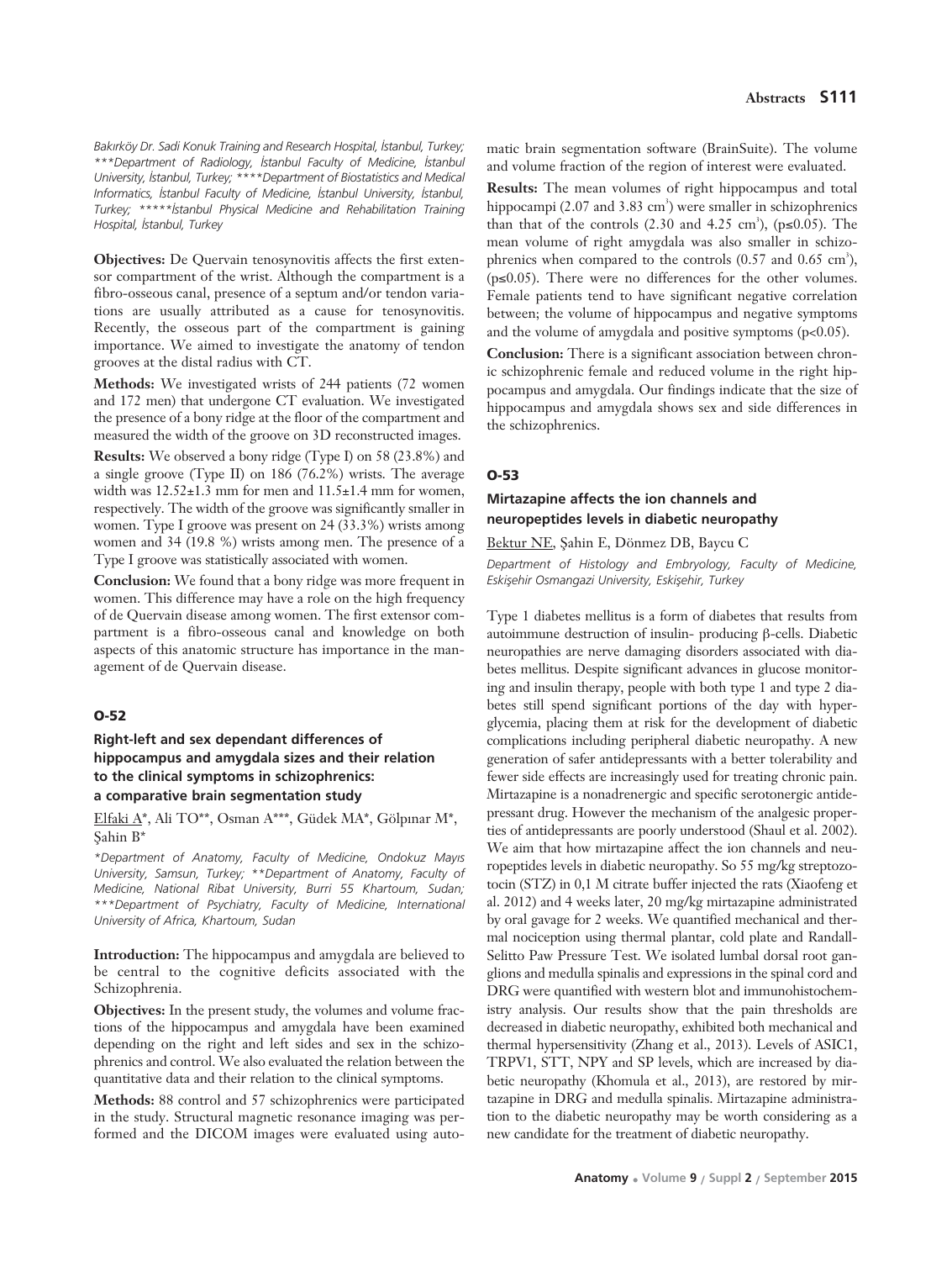#### **O-54**

#### **Effects of streptozotocin induced diabetes mellitus on hippocampal volume in rats**

#### Onur  $S^*$ , Akdoğan İ\*, Yonguç GN\*\*, Özdemir MB\*

*\*Department of Anatomy, Faculty of Medicine, Pamukkale University, Denizli, Turkey; \*\*Department of Anatomy, Faculty of Medicine, Dokuz Eylül University, Denizli, Turkey*

Diabetes Mellitus is a chronic disease that affects many organs and it causes neuronal damage in central nervous system. Also hippocampus is one of these structures. The aim of this study is to evaluate hippocampal volume alterions in streptozotocin induced diabetic rats. In this experiment, we used 18 adult Wistar rats, 4 months old, were divided in to three groups: Control (C), Sham (S) and Diabetes (D). In group D, diabetes was induced by intraperitoneally injection of 60 mg/kg streptozotocin dissolved in saline. In group D, at the 3rd and 10th days after streptozotocin injection, blood glucose levels of rats were above 300 mg/dl. Six rats were selected randomly from each group and decapitated. Hippocampal volume in rats was estimated by Cavalieri Method that a stereological method. Left hippocampal volumes estimated in C group 2.26 mm?, S group 2.24 mm<sup>3</sup>, D group 1.73 mm<sup>3</sup> meanly. Right hippocampal volumes estimated in C group 2.26 mm<sup>3</sup>, S group 2.17 mm<sup>3</sup>, D group 1.73 mm<sup>3</sup> meanly. The results showed that in D group the hippocampal volume where less than C and S group both left and right hippocampal volumes (p<0.05). According to the present results, it has been shown to reduce hippocampal volume in streptozotocin induced diabetic rats.

**Keywords:** Hippocampal volume, streptozotocin, diabetes mellitus, stereology, Cavalieri method

#### **O-55**

### **Association between the number of pregnancies and bone mineral density in postmenopausal women: is less better?**

Gürlek YS\*\*, Gürlek B\*\*\*, Kalaycıoğlu A\*

*\*Department of Anatomy, Karadeniz Technical University Faculty of Medicine, Trabzon, Turkey; \*\*Department of Anatomy, Karadeniz Technical University Institute of Health Sciences, Trabzon, Turkey; \*\*\*fiAR Hospital Gynecology and Obstetrics Clinic, Rize, Turkey*

**Objectives:** The aim of the study was to analyze the bone mineral density of postmenopausal women and elucidate the association between the number of pregnancies and postpartum breast-feeding with bone mineral density.

**Methods:** The study was included 121 postmenopausal individuals aged between 47-80. Participants with metabolic diseases (Turner syndrome, anorexia nervosa, hiponadizm, Cushing's syndrome, inflammatory bowel disease ), on treatment for osteoporosis (Vitamin D, hormone replacement therapy, etidronate, alendronate, risedronate on, bisphosphonates such as ibandronate, selective estrogen receptor modulators, strontium ranelate, calcitonin and fluorides) and who has a history of previous hysterectomy were excluded. Bone mineral density was measured with Dual-Energy X-Ray Absorptiometry from L1- L4 vertebras. OneWay ANOVA test was used to determine the

association between the number of pregnancy and the bone mineral density T-Scores. PostHocTests and Tukey HSD were used to find the group that causes the difference. Participants were divided into three groups (0-2 children, 3-5 children and 6+ children) based on number of completed pregnancies.

**Results:** There was 28 patients in 6+ group, 67 patients 3-5 group and 26 patients in 0-2 group respectively. Our results demonstrated that 6+ pregnancies group has significantly lower bone mineral density T-Score than both 3-5 pregnancy group (p=0.014) and 0-2 pregnancy group (p=0.001). There was no difference between the groups who has 3-5 and 0-2 pregnancies  $(p>0.05)$ 

**Conclusion:** Participants who has more than 6 children have significantly lower T-Scores than the other groups. This can be secondary to various factors such as hormonal changes during the pregnancy and the loss of minerals during breast-feeding period. Our results showed that number of pregnancies is another important factor that has a critical impact on bone strength and should be considered for screening postmenopausal osteoporosis.

**Keywords:** Postmenopausal osteoporosis, bone mineral density, pregnancy

#### **O-56**

#### **The effect of growth hormone on the 6-OHDA model of Parkinson's disease**

Kirazli  $\ddot{O}^*$ , Arman A\*\*, Gülhan R\*\*\*, Özkanm\*, Şehirli ÜS\*

*\*Department of Anatomy, Faculty of Medicine, Marmara University, istanbul, Turkey; \*\*Department of Medical Genetics, Faculty of Medicine, Marmara University, İstanbul, Turkey; \*\*\*Department of Pharmacology and Clinic Pharmacology, Faculty of Medicine, Marmara University, ‹stanbul, Turkey*

Parkinson's disease (PD) is a progressive neurodegenerative disorder characterized by motor and cognitive dysfunction, mood disturbances mainly due to the loss of dopamine neurons in nigrostriatal pathway. Growth hormone (GH) shows functions through GHR. Both GH and GHR exist in different regions of the brain. This shows that GH-GHR signaling may play an important role for function of the brain. In recent studies, in animals and humans, a positive effect of GH has been shown on brain reparation following brain injury. In this study we examined the effect of GH treatment in 6-hydroxydopamine (6- OHDA) model of PD. Adult male Sprague-Dawley rats (n=8) were used in the experiments. Following right medial forebrain bundle (MFB) injection of 6-OHDA, animals were divided in saline control (n=4) and GH treatment (n=4) groups and they received GH (0.15 mg/kg/day, s.c.) or saline for 3 weeks. Motor behavior of the animals was tested by apomorphine (0.25 mg/kg, i.p.) rotation test at the end of 3 weeks. Subsequently, the rats were deeply anesthetized and transcardiacly perfused to remove brains for immunohistochemistry staining. Thyrosine hydroxylase (TH) positive neurons were semi-quantitavely evaluated in all animals. Following 3 weeks of GH or saline treatment, rotational behavior of GH treatment group was dramatically decreased compared to control saline group (1.4 turn/min versus 9.9 turn/min). In accordance with the rotational data, unilateral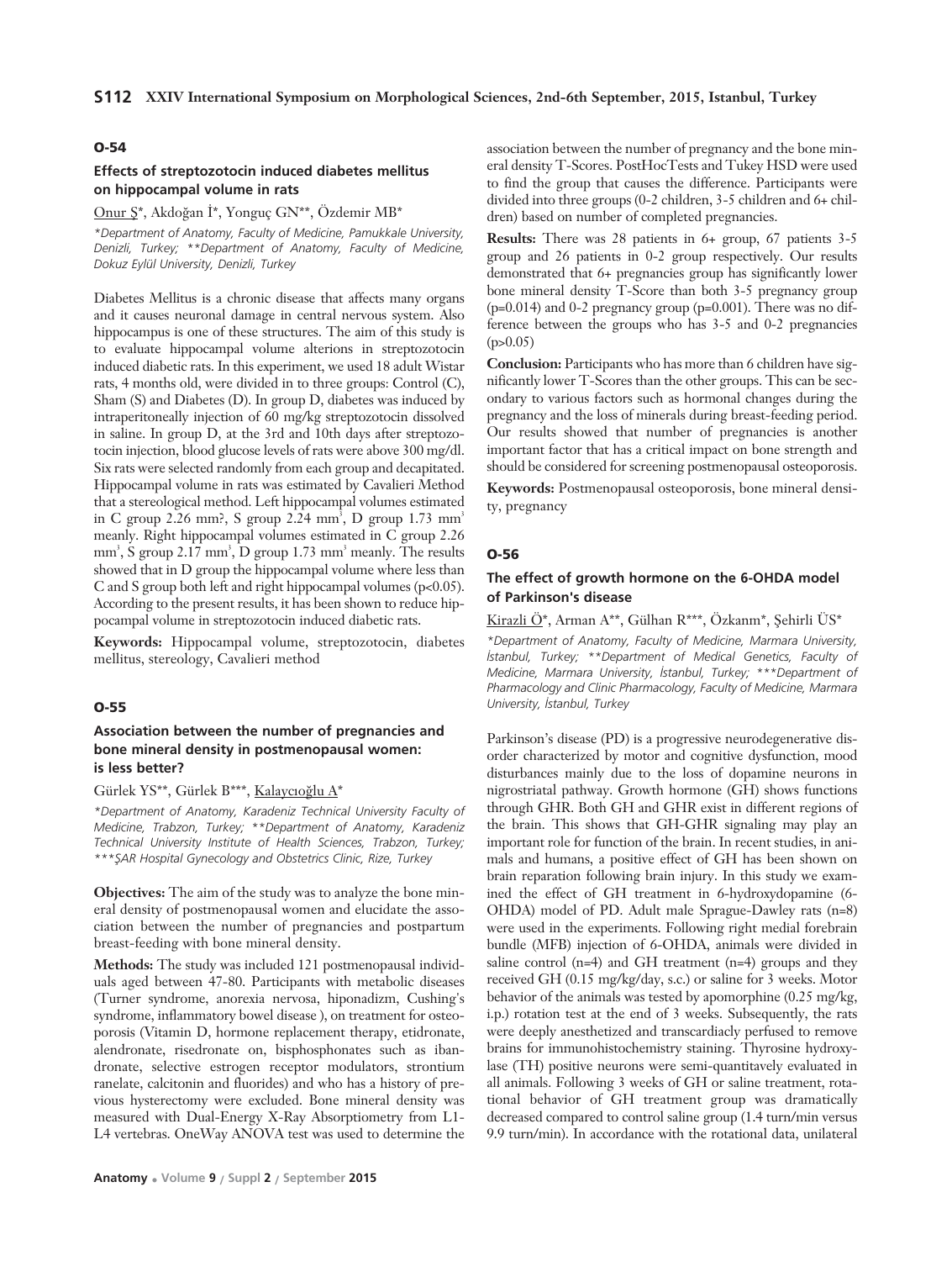MFB lesions of 6-OHDA resulted in significant loss of TH immunoreactivity in the striatum of the control group. In contrast, the GH treatment group did not show a homologous loss of TH immunoreactivity in the striatum. Early GH treatment showed a neuroprotective effect in 6-OHDA model of PD, prevented loss of dopaminergic innervation in the striatum and corrected motor impairment of the animals. Further studies are needed to evaluate its long term effects.

#### **O-57**

### **Differentiation of bone marrow mesenchymal stem cells to germ cells by sertoli cells conditioned medium**

Rastegar T\*, Hajian M\*, Baazm M\*\*

*\*Department of Anatomical Sciences, Faculty of Medicine, Tehran University of Medical Science, Tehran, Iran; \*\*Department of Anatomical Sciences, Faculty of Medicine, Arak University of Medical Science, Tehran, Iran* 

**Objectives:** Sertoli cells are responsible for differentiation of germ stem cells to spermatozoa by secreting some factors in vivo. Mesenchymal stem cells could differentiate into germ cells under appropriate conditions. This study investigated differentiation of bone marrow derived mesenchymal stem cells (BMSCs) to germ line cells using Sertoli cells conditioned medium.

**Methods:** Mesenchymal stem cells were isolated from the bone marrow of adult male mice and cultured for 7 days until 80% confluence. On the other hand, Sertoli cells were enriched using lectin coated plates, cultured for 48 hours and collected medium. Mesenchymal stem cells cultured using Sertoli cells conditioned medium.

**Results:** We have found that conditioned medium prepared from adult sertoli cells supports the differentiation of BMSCs into putative germ cells. BMSCs cultured with Sertoli cells condition medium, expression of meiotic and post-meiotic genes was observed (Mvh, ID4, Piwil2) by RT-PCR and protein expression of germ-cell-specific marker Scp3 identified by immunocytochemistry. Gel Electrophoresis of PCR showed expression Mvh, ID4, Piwil2 transcripts in BMSCs differentiated to germ like cells while expression of these molecular marker didn't observed in control cells (p≤0.05) .

**Conclusion:** Sertoli cells conditioned medium may allow induction of BMSCs to germ cells for treatment of male infertility.

**Keywords:** Bone marrow mesenchymal stem cells, sertoli cell conditioned medium, differentiation, germ cell

### **O-58**

### **Protective effect of pentoxifylline on male Wistar rat testicular germ cell apoptosis induced by 3.4-methylenedioxymethamphetamine**

Sharifi ZN\*, Movassaghi S\*\*, Nouri M\*\*\*

*\*Department of Anatomy, Faculty of Medicine, Tehran Medical Sciences Branch, Islamic Azad University, Tehran, Iran; \*\*Department*

*of Anatomy, Faculty of Medicine, Tehran Medical Sciences Branch, Islamic Azad University, Tehran, Iran; \*\*\*Department of Medical Sciences, Shahrood Branch, Islamic Azad University, Shahrood, Iran*

**Objectives:** 3.4 methylenedioxymethamphetamine (MDMA) is one of the methamphetamine derivatives that is prevalent in young individuals. A growing number of young people are consumers of drugs such as MDMA which can affect their reproductive capability. Apoptosis is a main mechanism for male infertility. Pentoxifylline (PTX) increases cAMP intracellularly and reduces tumor necrosis factor-α. This study aimed to investigate the effect of PTX administration on MDMA that induces apoptosis in testis of male Wistar rats.

**Methods:** Thirty male Wistar rats weighing 250-300 g were randomly divided into five groups: control group, the group received MDMA (7.5 mg/kg, three times at every two hours), first experimental group received PTX (100 mg/kg Just in the time of the third injection of MDMA), second experimental group received PTX (100 mg/kg a week before MDMA administration) and group received saline. Two weeks after interventions, testes were removed and prepared for H&E staining, TUNEL and western blot techniques.

**Results:** In first and second experimental groups, the mean testicular biopsy score was increased significantly compared with the MDMA group. The number of TUNEL-positive cells/ tubule was increased significantly in MDMA and saline groups. A significant difference was revealed in the mean number of TUNEL-positive cells between the rats treated with PTX before MDMA administration and MDMA group. Expression of active caspase-3 was significantly increased in the MDMA group.

**Conclusion:** Pentoxifylline can significantly reduce the severity of lesions in the testis following administration of MDMA.

#### **O-59**

### **The neuroprotective effect of propofol on CA1 area of male Wistar rat hippocampus following transient global ischemia/reperfusion**

#### Movassaghi S\*, Sharifi N\*\*, Farhangi D\*\*\*

*\*Department of Anatomy, Faculty of Medicine, Tehran Medical Sciences Branch, Islamic Azad University, Tehran, Iran; \*\*Department of Anatomy, Faculty of Medicine, Tehran Medical Sciences Branch, Islamic Azad University, Tehran, Iran; \*\*\*Young Researchers and Elite Club, Tehran Medical Sciences Branch, Islamic Azad University, Tehran, Iran*

**Objectives:** Cerebral ischemia is a major problem in the world and its subsequent reperfusion makes cell death or apoptosis. CA1 pyramidal cells of hippocampus are highly vulnerable to ischemic results. Lives of patients are threatened by cerebral ischemia and its neurological injury. Recent studies reported that propofol has neuroprotective effect on neuron but it needs more studies. The goal of this study is to evaluate the neuroprotective effects of propofol on CA1 pyramidal cells of hippocampus

**Methods:** The male rats (n=18) were randomly divided into the 3 groups: Control group, IR- induced group, Propofol-treated group. Propofol (40 mg/kg) was administrated intraperitoneally for 1h before the induction of ischemia. Global Cerebral ischemia was induced by clamping the bilateral common carotid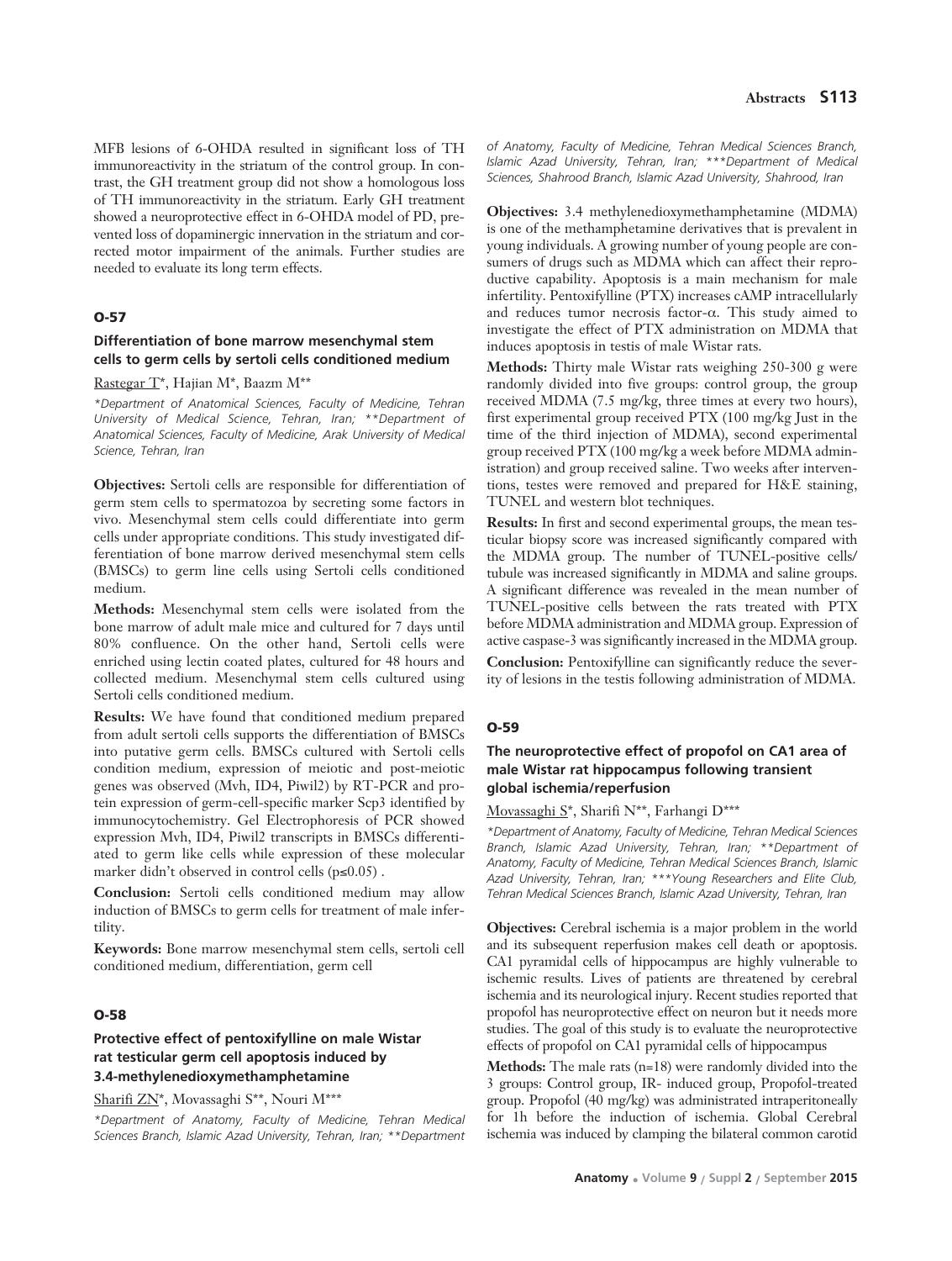arteries for 20 min. Brains were removed and prepared for H&E staining, TUNEL and western blot techniques.

**Results:** Data showed that propofol limited apoptosis and caspase-3 activities in rats' hippocampi. There were no significant differences between the number of apoptotic bodies in the CA1 region of the hippocampus in the control and propofol -treated groups. The results revealed that ischemia significantly increased caspase-3 levels in the hippocampus (p<0.05); however, the level of caspase-3 in propofol -treated rats was less than the ischemic group.

**Conclusion:** Ischemia makes apoptotic cells and morphologic impairments, while administration of propofol can significantly decrease cell death and protect neurons against ischemic injury in CA1 region of Hippocampus

#### **O-60**

### **Morphometry of the anterolateral brainstem as a guide for surgical approaches to intrinsic brainstem lesions**

Koçer İB, Oner M, Ertürk M, Şengül G

*Department of Anatomy, Faculty of Medicine, Ege University, ‹zmir, Turkey*

**Objectives:** Surgery of the brainstem is challenging due to the complexity of the area with cranial nerve nuclei, the reticular system, extrapyramidal nuclei and ascending and descending fibers located here. Safe entry zones are required to reach the intrinsic lesions of the brainstem.The study gives detailed measurements for anatomical landmark zones of the ventrolateral surface of the human brainstem related to previously defined safe entry zones such as the peritrigeminal area, the pontomedullary sulcus between the exit of the rootlets of facial and glossopharyngeal nerves or the anterior aspect of crus cerebri lateral to the oculomotor nerve.

**Methods:** 53 whole brainstems and 34 midsagittal brainstems from the cadaver collection of Ege University, Faculty of Medicine, Department of Anatomy were measured using a stainless caliper with an accuracy of 0.01 mm. Thirteen parameters were measured in the anterolateral brainstem area.

**Results:** Pontomesencephalic sulcus - bulbopontine sulcus distance was measured as 26,94 mm, sulcus basillaris - lateral side of pons (CN V) distance as 17.23 mm, transverse length of the pyramis 5.42 mm, vertical length of the pyramis as 21.36 mm, lateral mesencephalic sulcus as 12.73 mm, distance of the lateral mesencephalic sulcus to the oculomotor nerve as 13.85 mm, distance of CN V to the upper tip of pyramis 17.58 mm, olivary body (transverse length) at midpoint 5.21 mm, the olivary body vertical length 14.77 mm, the thickness of superior colliculus 4.36 mm, the thickness of inferior colliculus 5.06 mm, the length of tectum 14.50 mm, and the length of the interpeduncular fossa as 11.26 mm.

**Conclusion:** Profound anatomical knowledge and careful analysis of preoperative imaging are mandatory before surgery of the brainstem

#### **O-61**

### **Identifying the best position to reach the longest drill depth for anchor insertion in arthroscopic repair of slap lesion: a 3D reconstruction study**

İsmailoğlu AV\*, Kocaoğlu B\*\*, Bayramoğlu A\*, Yıldız YZ\*\*\*, Karahan M\*\*

*\*Department of Anatomy, Faculty of Medicine, Ac›badem University, ‹stanbul, Turkey; \*\*Department of Orthopedics and Traumatology,* Faculty of Medicine, Acıbadem University, İstanbul, Turkey; *\*\*\*Department of Anatomy, Cerrahpafla Medical Faculty, ‹stanbul University, ‹stanbul, Turkey*

**Introduction:** During drilling of glenoid rim and anchor insertion to repair SLAP (superior labrum anterior to posterior) lesion, perforation of glenoid wall might occur. Perforation may lead to injury of the suprascapular nerve as reported previously.

**Objectives:** The purpose of this study was to identify axis of the longest drill depth that passing through 12.00 o'clock in relation with acromion and coracoid process to avoid the risk of the suprascapular nerve injury.

**Methods:** Sectra IDS7 multi-touch screen visualization table, a commercially available 3D reconstructor of CT&MR images, was used to reconstruct CT images in 3D. 87 shoulder girdles from 85 individuals were included. Coraco-acromial line (CA), extended between the posterior tip of coracoid process and the antero-lateral corner of acromion, was drawn to represent coracoacromial arch. Just under and parallel to CA line, a transvers section was obtained at 12.00 o'clock. The longest drill depth without penetrating glenoid wall and its axis according to CA line were determined in that transverse plan. CA line is divided into three parts as one third posterior (1/3-P), one third middle (1/3- M) and one third anterior (1/3-A) to determine practically axis of the longest drill depth.

**Results:** Totally five different the longest drill depth axis position was found. 7 of 87 axes were next to the tip of acromion (1), 4 of 87 axes were in the middle of  $1/3-P(2)$ , 35 of 87 axes were at intersection of 1/3-P and 1/3-M (3), 27 of 87 axes were in the middle of 1/3-M (4), 12 of 87 axes were at intersection of 1/3-M and 1/3-A (5). Average of the longest drill depth was measured as 35.8 mm.

**Conclusion:** In conclusion, the best position to reach the longest drill depth for anchor insertion is the intersection point of the one third posterior and two thirds anterior parts of CA line.

#### **O-62**

#### **Topographical anatomy of cricothyroid membrane and its relation with invasive airway access**

Develi S, Yalçın B, Yazar F

*Department of Anatomy, Gülhane Military Medical Academy, Ankara, Turkey* 

**Objectives:** Cricothyroidotomy is a surgical procedure performed through the skin and cricothyroid membrane to maintain airway during life-threatening emergency conditions. As a result of this procedure, complications such as bleeding, laryn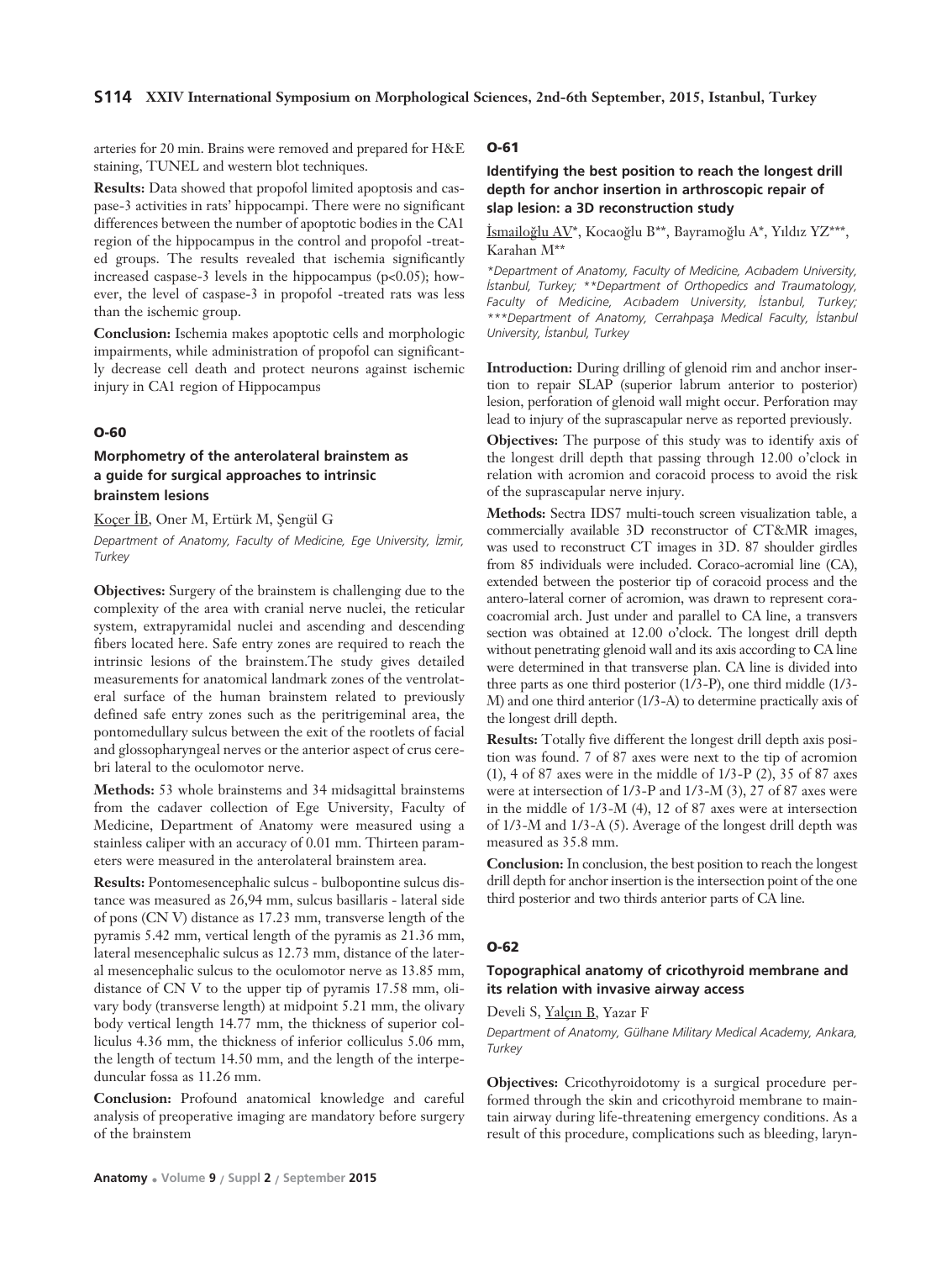geal stenosis might be seen. In this study we aimed to identify the anatomic structures located on the membrane and describe if there is a safe area on the membrane for this procedure.

**Methods:** 10% formaldehyde fixed 30 larynx specimens in the department of Anatomy were dissected for this study.

**Results:** Cricothyroid artery, cricothyroid vein, a common vein formed by cricothyroid veins, pyramidal lobe of thyroid gland and lymph nodes were observed on the membrane. Cricothyroid membrane was divided into four quadrants and the most common locations of these anatomic structures on the membrane were examined. Cricothyroid artery and cricothyroid vein were located on the upper half of the membrane, common vein was found in the midline and coursing to the thyroid gland, lobus pyramidalis and lymph nodes were located on the left side of the midline.

**Conclusion:** As a result; anatomical structures mostly located on the upper half and lower left quadrant of cricothyroid membrane. Thus, lower right quadrant of the membrane seemed to be safer for invasive procedures such as needle cricothyroidotomy or other cannulation techniques. If needle punction or cannulation is performed through the lower right quadrant of cricothyroid membrane, fewer anatomic structures will be damaged and complications due to degradation of the vascular supply of this region might be seen lesser.

#### **O-63**

### **Coordinated multiple use of fresh frozen cadavers**

Akca P\*, Aktekin M\*\*

*\*Department of Anatomy, Faculty of Medicine, Ac›badem University, ‹stanbul, Turkey \*\*Department of Orthopedics and Traumatology,* Faculty of Medicine, Acıbadem University, İstanbul, Turkey

**Introduction:** Using fresh frozen human cadavers in surgical training has several advantages such as real tissue quality and handling. Fresh frozen cadavers are used in courses of various surgical departments in our university. Also, finding embalmed cadavers for undergraduate anatomy education is a hard process in our country.

**Objectives:** Here, we aimed to present the process of coordinated multiple use of fresh frozen cadavers in both the graduate and undergraduate anatomy education.

**Methods:** Two fresh frozen lower extremities were used in three separate surgical hip arthroscopy courses. Thus, the legs had the thawing-freezing process for three times. After the third surgical course, we embalmed them with formalin and kept them in formalin tanks.

**Conclusion:** In countries such as ours, providing cadaver for anatomy education has always been a great problem. On the other hand, fresh frozen cadavers can be obtained for graduate education by several clinical associations. After their usage for this sort of education, cadavers can be embalmed and kept for long term anatomy education, which can be termed as 'coordinated multiple cadaver use'. We presented here that after three times usage of fresh frozen cadavers, it is still possible to use them as embalmed cadavers. We also discussed the criterion for effective protection of the cadavers and for protection from infections.

#### **O-64**

### **Prevalence of Chiari type I malformation: a retrospective study from cervical MRI**

 $Öktem H^*$ , Dilli A\*\*, Soysal H\*, Kürkcüoğlu A\*, Yazıcı C\*\*\*, Pelin C\*

*\*Department of Anatomy, Baflkent University, Ankara, Turkey; \*\*Department of Radiology, D›flkap› Y›ld›r›m Beyaz›t Training and Research Hospital, Ankara, Turkey; \*\*\*Department of Biostatistics, Baflkent University, Ankara, Turkey*

**Objectives:** Chiari malformation is characterized by the caudal herniation of cerebellar tonsils from foramen magnum to cervical canal in radiographical images. Type I Chiari malformation is the herniation of cerebellar tonsils more than 3 mm and does not give any symptoms up to adulthood. In this study our objective was to assess the prevalence of Chiari Type I malformation in male and females.

**Methods:** In this retrospective study cervical MR images of 2480 male and female patients aged between 18-70 years old were examined. All the MR images were available in the archive of MR imaging center of Dışkapı Yıldırım Beyazıt Education and Research Hospital between the years 2013- 2015. Type I Chiari malformation is defined as an inferior displacement of the cerebellar tonsils more than 3mm below the opisthion-basion line. The patients with intracranial lesions, hydrocephalus and craniotomy were excluded.

**Results:** Chiari Type I malformation prevalence was 3.3% in females and 0.7% in males. We observed that Chiari Type I malformation was associated by syringomyelia in 0.5% of the female patients and in 0.2% of the males. In the present study syringomyelia associated Chiari Type I malformation was not observed as much as it was reported in the literature (0.7%). On the other hand it was observed that the incidence of Chiari tip I malformation was relatively higher in the patients with scoliosis (15.4%). The ratio of this alignment was also more in females (11.4%) than in males (4%).

**Conclusion:** In the present study the prevalence of Chiari Type I malformation has been evaluated on a large sample. This preliminary study will enlighten the authors for the later studies on this subject.

**Keywords:** Chiari Tip I malformation, cervical MRI, syringomyelia, scoliosis

#### **O-65**

### **The effect of high fat diet on the adrenal gland morphology**

Topal F\*, Aydar Y\*\*, Peker H\*\*, Yücel F\*\*, Ortadeveci A\*\*, Peker S\*\*\*

*\*Bilecik fieyh Edebali University, Health Services Vocational School, Bilecik*  $\&$  Eskişehir Osmangazi University, Institute of Medical Sciences, Eskişehir, Turkey; \*\*Department of Anatomy, Faculty of Medicine, Eskişehir Osmangazi University, Eskişehir, Turkey; \*\*\*Department of Histology and *Embriyology, Faculty of Veterinary Medicine, Uluda¤ University, Bursa, Turkey*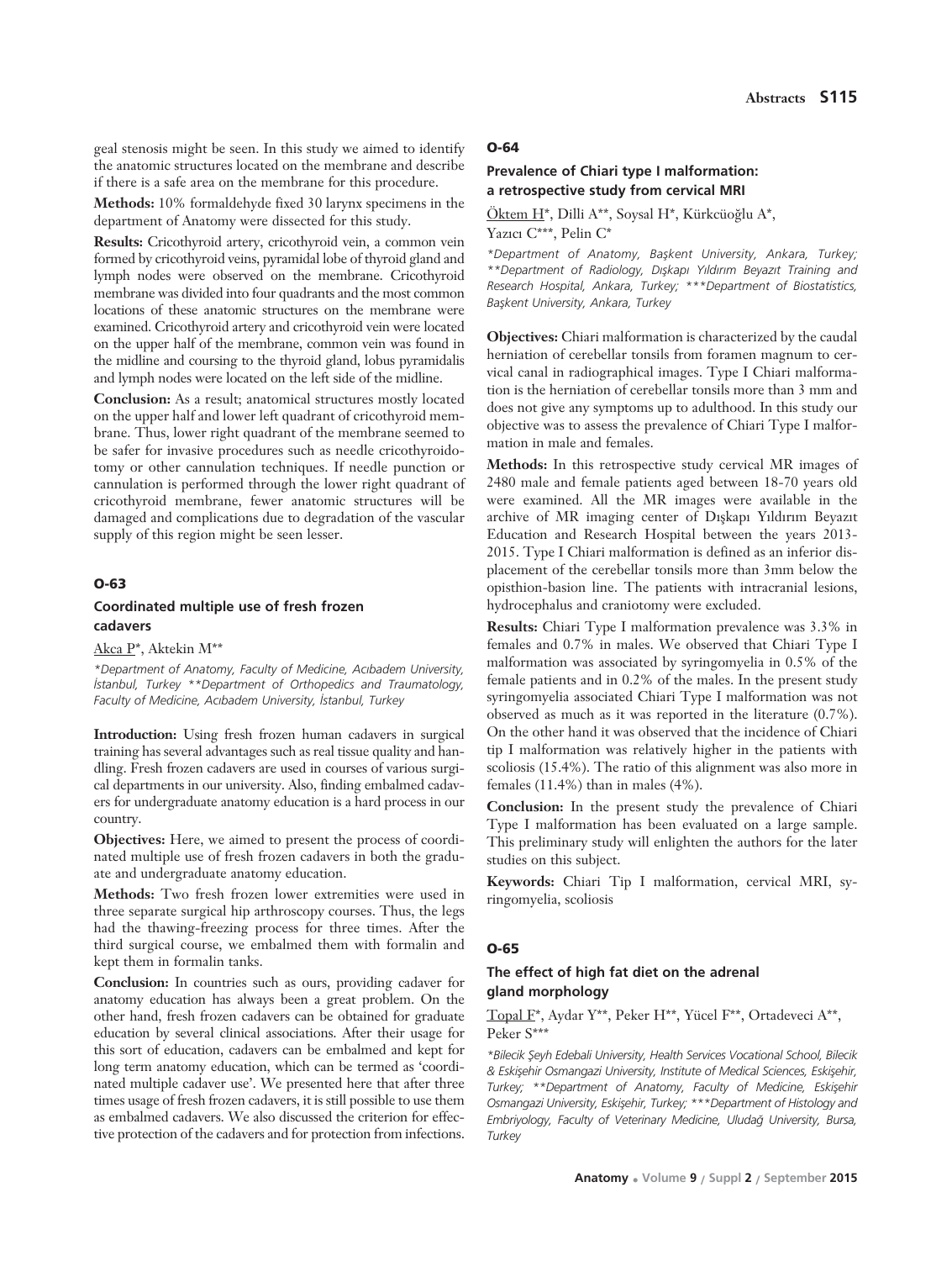#### **S116 XXIV International Symposium on Morphological Sciences, 2nd-6th September, 2015, Istanbul, Turkey**

**Objectives:** The diet containing high amount of fat stimulates development of obesity. The incidence of obesity and obesityassosiated pathologies continues to increase with profound adverse effects on health status in the developed countries. Obesity is shown to poorly affect physiology of the adrenal gland. However, the effect of obesity on the morphometrical parameters of the adrenal gland has not been well studied. We aimed to investigate the effect of high fat diet on the morphometrical parameters of the adrenal gland.

**Methods:** We fed the mice with either high-fat diet (60% kcal from fat, Altromin, Germany ) or low-fat diet (10% kcal from fat; Altromin, Germany) for nine weeks. Unbiased stereological methods were used to evaluate the adrenal gland morphology. The mice were anasthesized by intraperitoneally injection and killed with cervical dislocation. Tissue samples were processed by routine and standard paraffin embedding and were serially sectioned in 5μ thickness. Then, every seventh section was saved and stained with Crossman's triple stain. The sections were evaluated using Cavalieri's method and volume fraction approach. We calculated total volume of adrenal gland, ratio of cortex to medulla volume (Vv), the volume of zona glomerulosa, zona fasciculata, zona reticularis (Vv), total number of cromaffin cells, number of cromaffin cells per  $1 \mu m^3$ volume and mean diameter of cromaffin cells.

**Results:** The weight of adrenal gland (p=0.01), body weight and intraperitoneal adipose tissue (p=0.001) in the obese mice significantly increased when compared with the control group. No changes were observed in the total volume of adrenal gland, ratio of cortex to medulla volume (Vv), the volume of zona glomerulosa, zona fasciculata, zona reticularis (Vv), the number of cromaffin cells and mean diameter of cromaffin cells. However, number of cromaffin cells per 1μm3 volume in the obese mice considerably increased compared with the control group  $(p=0.015)$ .

**Conclusion:** The present results suggest that obesity causes accumulation of adipose tissue in the adrenal gland.

### **O-66**

#### **The effect of oxytocin and kisspeptin-10 on ovary and uterus of ischemia/reperfusion injured rats**

Aslan M<sup>\*</sup>, Akkaya H<sup>\*\*</sup>, Şahin S<sup>\*\*\*</sup>, Yılmaz B<sup>\*\*\*\*</sup>, Şentürk GE\*\*\*\*\*

*\*Faculty of Medicine, Bahçeflehir University, Göztepe, ‹stanbul, Turkey; \*\*Experimental Research Center, Faculty of Medicine, Yeditepe University, ‹stanbul, Turkey; \*\*\* ‹stanbul Zeynep Kamil Women Health Hospital, Üsküdar, ‹stanbul, Turkey; \*\*\*\*Department of Physiology,* Faculty of Medicine, Yeditepe University, *Istanbul*, Turkey; *\*\*\*\*\*Department of Histology and Embryology, Faculty of Medicine, Bahçeflehir University, ‹stanbul, Turkey*

Ischemia/reperfusion (I/R) injuries result in damage to endothelial and parenchymal cells, accompanied by reactions of granulocytes and macrophages. Oxytocin (OXY), a nonapeptide, produced in the paraventricular and supraoptical nuclei of the hypothalamus, stimulates uterine contraction during parturition and myoepithelial cells during suckling. OXY has been used as a pro-

tective antioxidant. Kisspeptin (metastin) is a 145 amino acid protein which plays a key role in the central control of reproductive functions and onset of puberty. This study investigated the effects of Kisspeptin and oxytocin on I/R injured ovary and uterus of female rats. Sprague Dawley rats were separated into five groups. Group 1, is sham-operated control group; Group 2, rats were subjected to 45 min ischemia followed by 45 min reperfusion. Group 3, OXY administration (i.p.) 30 min prior to I/R applied rats; Group 4, Kisspeptin administration (i.p.) 30 min prior to I/R applied rats; Group 5, OXY and Kisspeptin administration (i.p.) 30 min prior to I/R. After application ovary and uterus were removed and stained with Hematoxylen and Eosin for histopathological observations. Histopathologic scoring was compared using an analysis of variance (ANOVA) statistical test. Histopathological results show that stromal and granulosa cells in ovary, endometrial cells in uterus were damaged in I/R group when compared to control group. The cellular damage of ovary and uterus were reduced in OXY and Kisspeptin administered I/R group when compared to only Kisspeptin injected I/R group and I/R group. There is no significant difference between OXY and OXY+Kisspeptin injected I/R groups. In consequence, Kisspeptin cannot act as an antioxidant, whereas oxytocin can play an important role in protecting ovary and uterus from ischemia/reperfusion injury.

#### **O-67**

### **Vitamin D attenuates kidney fibrosis via reducing fibroblast expansion, inflammation and epithelial cell apoptosis**

Arfian N\*, Muflikhah K\*\*, Soeroyo SK\*\*, Sarı DCR\*, Tranggono U\*\*\*, Romi MM\*

*\*Department of Anatomy, Embryology, Anthropology, Faculty of Medicine, Universitas Gadjah Mada, Yogyakarta, Indonesia; \*\*Department of Physiology, Faculty of Medicine, Universitas Gadjah Mada, Yogyakarta, Indonesia; \*\*\*Department of Surgery, Faculty of Medicine, Universitas Gadjah Mada, Yogyakarta, Indonesia* 

**Objectives:** Kidney fibrosis is the common final pathway of Chronic Kidney Diseases (CKD) that is characterized by myofibroblast formation, inflammation and epithelial architecture damage. Vitamin D is known as a renoprotective agent although the precise mechanism is not well understood. This study is to elucidate effect of Vitamin D in fibroblast expansion, inflammation and apoptosis in kidney fibrosis.

**Methods:** We performed Unilateral Ureteral Obstruction (UUO) model in male Swiss background mice (3 months, 30- 40 grams) to induce kidney fibrosis. The mice (n=25) were divided into five groups: UUO, oral Vitamin D treatment with dose: 0.125 mg/kg (UUO+VitD-1), 0.25 mg/kg (UUO+VitD-2) and 0.5 mg/kg (UUO+VitD-3) and Sham operation (SO) with ethanol 0.2% supplementation. We sacrificed the mice in day14 after operation, harvested the kidney, made paraffin section for histology analysis and kept in RNA Later solution for protein and RNA extraction. Tubular injury and fibrosis were quantified based on PAS and Sirius Red (SR) stainings. Immunostaining was done for examination of myofibroblast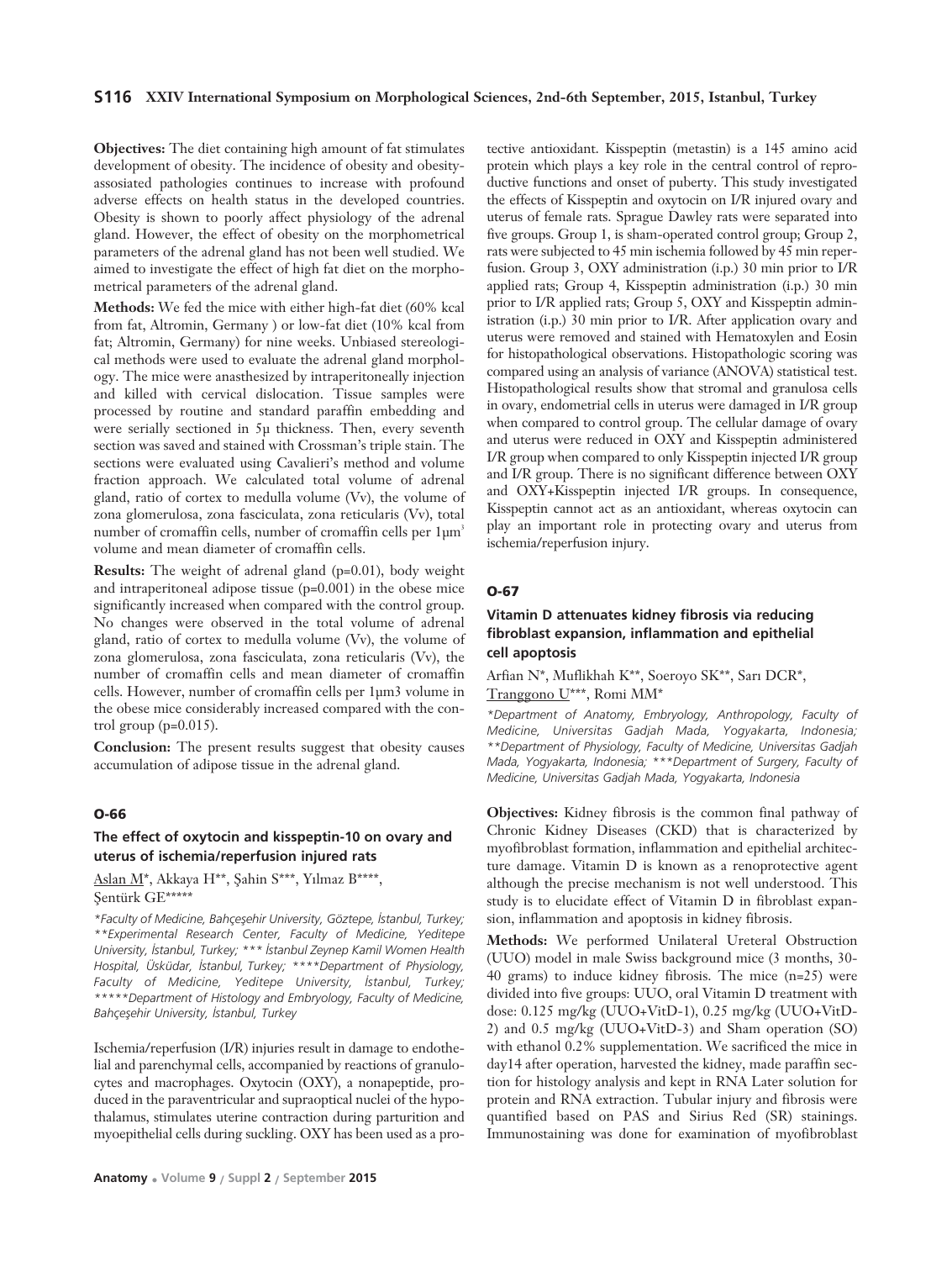( $\alpha$ SMA), fibroblast (PDGFR,), TLR4 and apoptosis (TUNEL). Reverse Transcriptase PCR (RTPCR) was done for measuring MCP-1, ICAM-1, TLR4, and Collagen1 expression. TGFβ1 level was quantified using elisa.

**Results:** We observed significant lower of fibrosis (p<0.001). tubular injury score (p<0.001) and myofibroblast area (p<0.001) in group treated with Vitamin D compare to UUO group. Those findings were similar to measurement of TGF,1 level and fibroblast quantification. Meanwhile, we didn't find any significant difference among Vitamin D treated groups. Concerning the dose independent effect, we only compared the UD- 1 group and found that UUO+VitD-1 had significant lower of epithelial cell apoptosis by TUNEL assay. RT PCR analysis showed significant lower expression of collagen1 as well as inflammation mediator expression (MCP-1, ICAM-1, TLR4) in UD-1 group.

**Conclusion:** Vitamin D reduces kidney fibrosis through inhibition of fibroblast activation and ameliorate epithelial cell architecture.

#### **O-68**

### **Morphologic changes in ovarium of mice fed with high fat diet**

Peker H\*, Topal F\*\*, Ortadeveci A\*, Yücel F\*, Aydar Y\*, Peker S\*\*\*

*\*Department of Anatomy; Faculty of Medicine, Eskiflehir Osmangazi University, Eskisehir, Turkey; \*Bilecik Şeyh Edebali University, Health* Services Vacotional School, Bilecik & Eskişehir Osmangazi University, *Institute of Medical Sciences, Eskişehir, Turkey; \*\*\*Department of Histology and Embriyology, Faculty of Veterinary Medicine, Uluda¤ University, Bursa, Turkey*

**Objectives:** Increased food consumption rich in fat and carbonhydrate and sedantery lifestyle have seriously increased the rates of obesity and obesity -assosiated diseases in developed countries. Obesity causes many diseases such as metabolic sendrome, cardiovasculer disease, demantia in addition to impaired reproductive system functions in both sexes. Female mice with diet-induced obesity (DIO) exhibit infertility and thus can serve as a model for human polycystic ovary syndrome (PCOS). The aim of present study was to examine how ovarium is affected by diet-induced obesity.

**Methods:** The effects of high fat diet (HFD) on ovarium morphology in mice fed with HFD were investigated using unbiased stereological methods. The ovarium of mice fed with HFD (Altromine, C1090-60, Germany) for nine weeks, were compared with that of mice fed with standart chow diet (Altromine, C1090-10, Germany). The mice were anasthesized and killed by cervical dislocation. Stereologic parameters were obtained from the ovarium removed from the mice in dioestrous cycle. The samples were processed through routine and standard paraffin embedding and were serially sectioned in 5μ thickness then, every tenth section was saved, stained with Crossman's triple stain for counting and measuring. In all sampled sections mean follicle diameters (primordial, primary, secondary, tertier) , total ovarium volume, cortex to medulla ratio (Vv), ovum to cell ratio in secondary follicule were examined in all sampled sections.

**Results:** The present results showed that weight of ovarium (p=0.009) and amount of intraperitoneal adipose tissue (p=0.001) and the body weight (p=0.01) markedly increased in obese mice when compared with these control groups. Morever, follicule diameters (primordial, p=0.000; primary, p=0.001; secondary, p=0.000; tertier, p=0.000) were significantly increased in obese mice. Cortex to medulla ratio (Vv) (p=0.000) and ovum to cell ratio in secondary follicule (p=0.002) were also considerably different between experimental and the control grups.

**Conclusion:** The present findings indicate that obesity adversely affects overall ovarium morfology.

#### **O-69**

**Improvement of memory performance after Centella asiatica (Gotu kala) ethanol extract treatment associates with upregulation of brain-derived neurotrophin factor (BDNF), TrkB and ERK1/2 signaling in chronic electrical stress model in rats**

Sarı DCR\*, Ar-Rochmah M\*\*, Juananda D\*, Tranggono U\*\*\*, Romi MM\*, Emoto N\*\*\*\*, Arfian N\*

*\*Department of Anatomy, Embryology, Anthropology, Faculty of Medicine, Universitas Gadjah Mada, Yogyakarta, Indonesia; \*\*Department of Neurology, Faculty of Medicine, Universitas Gadjah Mada, Yogyakarta, Indonesia; \*\*\*Department of Surgery, Faculty of Medicine, Universitas Gadjah Mada, Yogyakarta, Indonesia; \*\*\*\*Division of Cardiovascular, Department of Internal Medicine, Graduate Faculty of Medicine, Kobe University, Kobe, Japan; Department of Clinical Pharmacy, Kobe Pharmaceutical University, Kobe, Japan*

Impairment of hippocampus function as a memory processing occurs due to stress. Gotu kola (Centella asiatica L.) is known to improve memory, intelligence and neural protection although the precise mechanism is not well understood. Mitogen Activated Protein Kinase (MAPK) is a group of transcription factor that involves in physiology and pathology of nervous system. This study aimed to investigate the effects of ethanol extracts of Gotu kola toward MAPK (p38 protein, ERK1/2, and JNK) expression as downstream signaling of Brain-Derived Neurotrophin Factor (BDNF) and its association with memory retention in the rat hippocampus after administration of electrical stress. We performed chronic electrical stress model in 20 male Sprague Dawley rats (1 month old, 100–120 grams), then rats were divided into four groups: normal control group (KN) which received distilled water, and three treatment groups receiving oral gotu kola ethanol extracts in oral doses of 150mg/kgBW (P1), 300mg/kg BW(P2), and 600 mg/kgBW (P3) four weeks. Memory retention was assessed with the Morris water maze. Hippocampus is harvested, then extracted for protein and RNA analysis. MAPK proteins (p38, ERK1/2, JNK) were measured using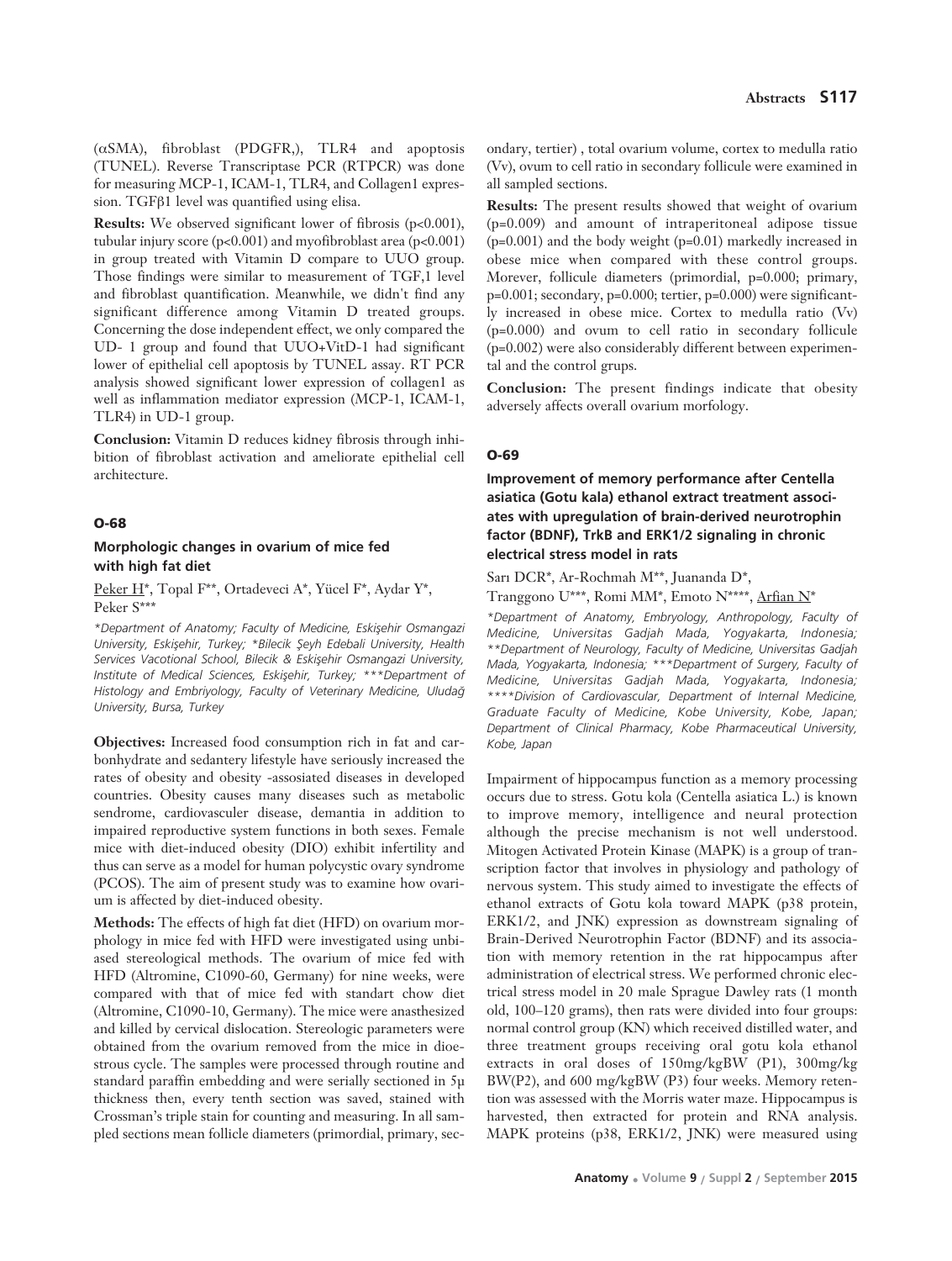#### **S118 XXIV International Symposium on Morphological Sciences, 2nd-6th September, 2015, Istanbul, Turkey**

western blot, meanwhile BDNF and TrkB receptor were analyzed with Real Time PCR (RTPCR). We observed an increased of memory performance after treatment with Gotu kala in P3 group significantly as shown by significant elevation of probe test after treatment compare to before treatment. This finding associated with significant elevation of BDNF and TrkB mRNA level in P3 group compare to control. Westernblot analysis showed significant upregulation of MAPK pathway especially ERK1/2 in P3 group (p<0.05) compare to control. Here, we revealed contribution of BDNF signaling trough TrkB and ERK1/2 pathway in amelioration of memory performance after Gotu kala treatment in electrical stress model.

#### **O-70**

### **Neural mechanisms underlying time perception and reward prospect**

Apaydın N\*, Üstün S\*\*, Kale E\*\*\*, Çiçek M\*\*, Özgüven HD\*\*\*\*

*\*Department of Anatomy and Ankara University Brain Research Center, Faculty of Medicine, Ankara University, Ankara, Turkey; \*\*Department of Physiology and Ankara University Brain Research Center, Faculty of Medicine, Ankara University, Ankara, Turkey; \*\*\*Faculty of Engineering and Ankara University Brain Research Center, Ankara University, Ankara, Turkey; \*\*\*\* Department of Psychiatry and Ankara University Brain Research Center, Faculty of Medicine, Ankara University, Ankara, Turkey*

With the present functional magnetic resonance imaging (fMRI) study, we sought to elucidate the neural processes that are shared and distinct between brain regions responsible for time perception and reward prospection. Participants were 20 young adults (age 19–36, mean 25 years), 7 men and 13 women. All were right handed. The methods and procedures used in the study had approval from the Ankara University Institutional Review Board. We employed a temporal attention task in which observers had to extrapolate the velocity of an occluded moving object in reward vs. no-reward sessions. On each trial, the target displayed on the left side of the screen and moved toward right side becoming "invisible" in the center of the screen under an occluding surface and the velocity of the target was slightly increased or decreased in this invisible period. After the period of invisible motion, the target reappeared and participants were asked to make perceptual judgments whether it reappeared slightly too early or too late compared with its predicted velocity. Before the fMRI procedure, the participants were informed that they would be rewarded for each correct answer in reward sessions and they gained 1.5 TL (0.5?) per correctly done trial. Inside the scanner, the participants performed four 7-minute runs, yielding a total of 128 trials in each session. Two of the runs were rewarded and 2 were non-rewarded. Accordingly, fMRI images were acquired using a 3-T scanner with a 32-channel head-coil array. The most prominent activations associated with time perception included the bilateral prefrontal cortex (middle frontal gyrus),inferior parietal lobule and left middle temporal gyrus. And the most

**Anatomy • Volume 9 / Suppl 2 / September 2015**

prominent activations associated with reward as compared with no-reward sessions included the left caudate nucleus. In addition to the main effects, the results revealed a significant interaction between the 2 factors in the left insula and bilateral posterior cingulate cortex.

#### **O-71**

### **The need of vertical integration of anatomy education in medical schools**

Songur A, Ekinci S, Gülsarı Y, Gönül Y, Turamanlar O *Department of Anatomy, Faculty of Medicine, Afyon Kocatepe University, Afyonkarahisar, Turkey* 

In many studies, it is stated that medical students' anatomy knowledge decrease with time and "the negligence of vertical integration in anatomy teaching" is counted among the reasons. In this study, we tried to draw attention to the need of vertical integration of anatomy education in medical schools with the questionnaire. The study was conducted with 3rd – 6th grade students, practicing physicians, research fellows, specialist and lecturers from medical schools of Afyon Kocatepe, Pamukkale and Namik Kemal universities. The participants are asked to answer 16 questions with 5 options, prepared as a Likert test. 344 volunteers attended the study. 90% of them are medical students, 6% of them are practicing physicians or research fellows, %1 of them are specialists and 3% of them are lecturers. The majority of participants responded positive for the questions "there must be repeat lessons of 1st and 2nd grade at lessons in 4th and 5th grades" (by 45%), "practice hours of anatomy must be increased" (by 59%), "anatomy can be made easier for me to learn with clinic knowledge" (by 85%), "along with theoretical and practical anatomy courses, students must be given radiologic and cross sectional anatomy lessons" (75%). Anatomy education given in the first years is usually forgotten in the following years because it relies on memorization. Therefore, a reminder lessons in clinic internships will be useful in terms of vertical integration. We also think it will be useful to update the curriculum, by making minor changes in it regarding the method, content and clinic relation of the anatomy education (appropriate with the vertical and horizontal integration). We think it is necessary to prepare a standard for anatomy, compatible with the one that is planned to be made according to National Core Education Program (UCEP-2014) in undergraduate medicine education.

#### **O-72**

### **Effect of herbal extract of the Viola odorata on morphogenesis of mice**

Mehrannia K\*, Vardasbi S\*\*, Kazemzadeh S\*, Shayan M\*\*\*

*\*Department of Anatomy, Faculyt of Medicine, Tehran University, Iran; \*\*Department of Biochemistry, Faculyt of Medicine, Tehran University, Iran; \*\*\*Shahid Beheshti University of Medical Sciences Faculty of Medicine, Tehran, Iran*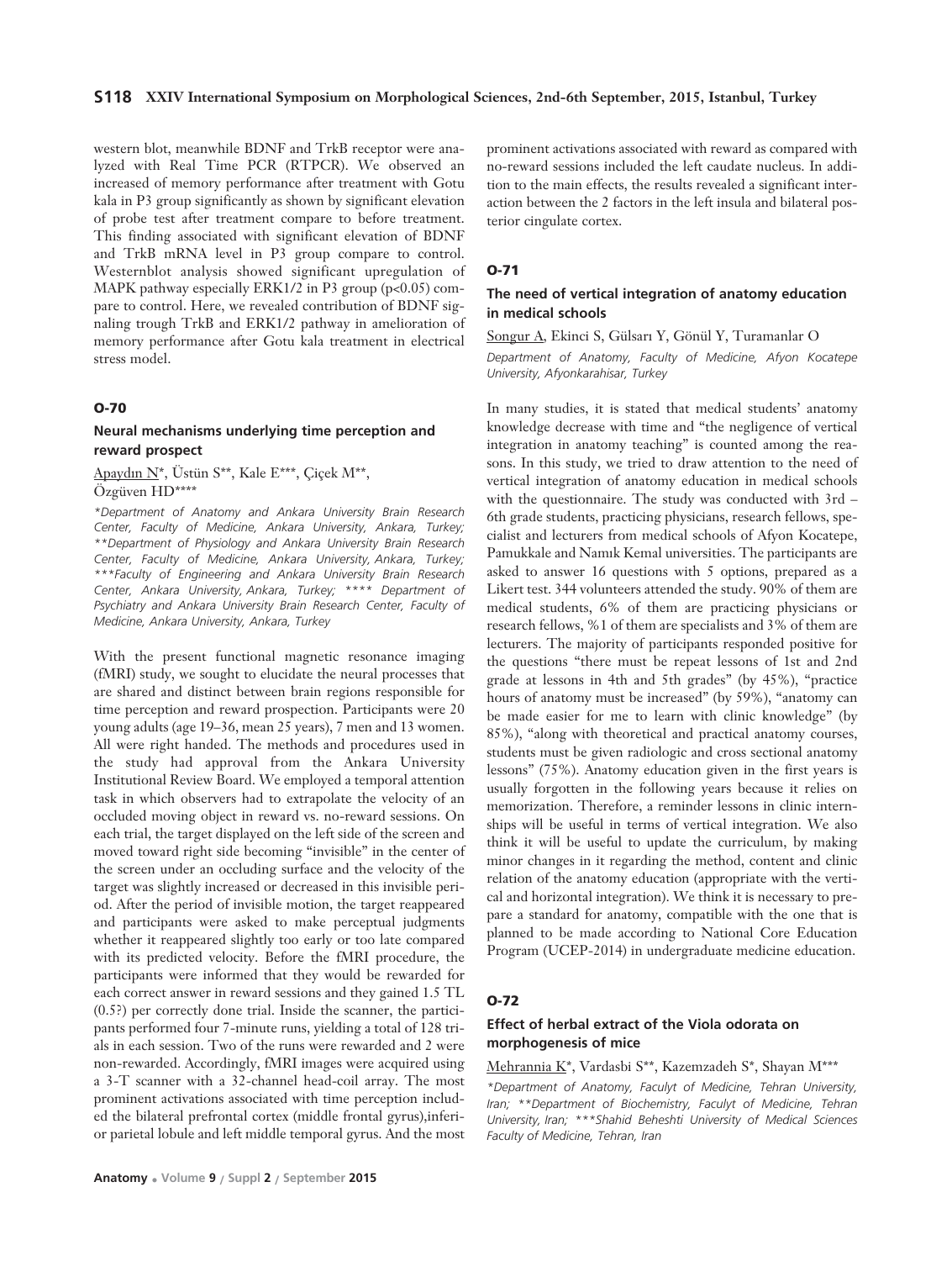The Viola odorata is a species of the genus viola, native to America and Australia. The herb has been used in our country from past till now but recently prescribed in migration encouraged us study effect of this herb and survey the probably teratogenic effect on morphogenesis of mice. In this study four group of adult mice Balb/c female received herbal extract daily in four concentration. 2.5, 12.5 and 25 mg in 0.25 ml distilled water by oral gavage. The control group only received distilled water (0.25 ml) in gastrulation period (6-15 pregnancy). After killing maternal mice the fetuses were first studied microscopically regarding gross anomalies and then histologically and clearing method to survey malformation in organ and skeletal system. We didn't see any malformation in low dosages but we saw bleeding in abdominal region and around the heart and respiratory system in upper dosage. Comparing this result with control group indicated that the high dosage of this herb maybe has the ability to produce malformation.

#### **O-73**

### **Investigation of the effects of aging on the expression of aquaporin 1 and aquaporin 4 protein in heart tissue**

Bıçakçı H\*, Sarsılmaz M\*, Ocaklı S\*\*, Uysal M\*\*, Sapmaz Hİ\*\*\*, Acar T\*\*\*, Demirtaş İ\*, Açıkgöz R\*

*\*Department of Anatomy, Faculty of Medicine, fiifa University, ‹zmir, Turkey; \*\*Department of Anatomy, Faculty of Medicine,* Gaziosmanpaşa University, Tokat, Turkey; \*\*\*Department of Histology and Embryology, Faculty of Medicine, Gaziosmanpaşa *University, Tokat, Turkey* 

**Objectives:** Fluid loss occurs in all tissues with aging. This fluid loss, may be related with changes in the intensity and functions of aquaporin (AQP) which are the water channel proteins facilitating the passage of water and some small rigid molecules in tissue. Especially the presence of AQP 1 and AQP 4 has been indicated in human heart and the studies have been focused on these two aquaporin. It has been reported that the AQP 4 mostly exist in muscle cells while the cardiac AQP 1 mostly exist in micro-vascular vessels. For this purpose, the present study is aimed to research the effects of the aging on AQP 1 and AQP 4 on the heart tissue.

**Methods:** In this study, 14 Balb/C type white mice (50-80 gr) were used. Animals were divided into two equal groups. Group I was arranged as two months young animals group (n=7) and Group II as eighteenmonths old animals group (n=7). The heart tissue was removed and half of it was used for western blotting application while the other half was used for immunohistochemical and histopathological evaluations. Density of AQP1 and AQP4 was determined by western blot method. After routine histological procedures, AQP1 and AQP4 were stained immunohistochemically. Also hematoxylin-eosin (H&E) were stained and all sections were examined under the light microscope. Findings: In this study, the expression of AQP1 and AQP4 were shown with western blot and immunohistochemistry in hearts of young and old mice. With either method, increased AQP1 and AQP4 expression was determined in heart tissue with aging.

**Conclusion:** Increased AQP1 and AQP4 levels in the heart tissue may be correlated with the maintenance of water and electrolytes balance which decreasing with aging.

**Keywords:** Mice, heart, aging, aquaporin 1and aquaporin 4

#### **O-74**

### **Evaluation of eyeball and orbit in relation to gender and age: preliminary results**

Özer CM\*, Öz İİ\*\*, Şerifoğlu İ\*\*, Büyükuysal MÇ\*\*\*, Barut Ç\* *\*Department of Anatomy, Faculty of Medicine, Bülent Ecevit University, Zonguldak, Turkey; \*\*Department of Radiology, Faculty of Medicine, Bülent Ecevit University, Zonguldak, Turkey; \*\*\*Department of Biostatistics, Faculty of Medicine, Bülent Ecevit University, Zonguldak, Turkey*

The orbital aperture is the entrance to the orbit in which most important visual structures, as the eyeball and the optic nerve are found. It is vital not only for visual system but also for the evaluation and recognition of the face. Eyeball volume is essential for diagnosing the microphthalmos or buphthalmos in several eye disorders. The length of the optic nerve is necessary in the decision of the right scissors for the enucleation. Therefore, the aim of this study is to evaluate eyeball volume, orbital aperture and optic nerve dimensions in a Turkish population sample according to sex and body side for a morphologic description. Paranasal sinus CT scans of 198 individuals (83 females, 115 males) aged between 5–74 years were evaluated retrospectively. Dimensions of orbital aperture, axial length and volume of eyeball, diameter and length of intra-orbital part of optic nerve were measured. CT examinations were performed on Activion 16 CT Scanner (Toshiba Medical Systems, 2008 Japan). The CT measurements were calculated by using OsiriX software in personal computer. All parameters were evaluated according to gender and right/left sides. Statistically significant difference between genders was found with respect to axial length of eyeball, optic nerve diameter, dimensions of orbital aperture on both sides and right optic nerve length. Furthermore certain statistically significant side differences were also found. There were statistically significant correlations between age and axial length of eyeball, optic nerve diameter, and transverse length of orbital aperture on both sides for the whole study group. In this study we determined the certain morphometric parameters of orbit. These outcomes may be helpful to develop a database to determine normal orbit values for Turkish population so that quantitative assessment of orbital disease and orbital deformities will be evaluated both for preoperative planning and for assessing postoperative outcomes.

#### **O-75**

#### **Morphometry of the petrous bone as a guide for suboccipital retrosigmoid surgical approach**

İlhan P\*, Kayhan B\*, Erturk M\*\*, Şengül G\*\*

*\*Department of Neuroscience, Faculty of Medicine, Ege University, ‹zmir, Turkey; \*\*Department of Anatomy, Faculty of Medicine, Ege University, ‹zmir, Turkey*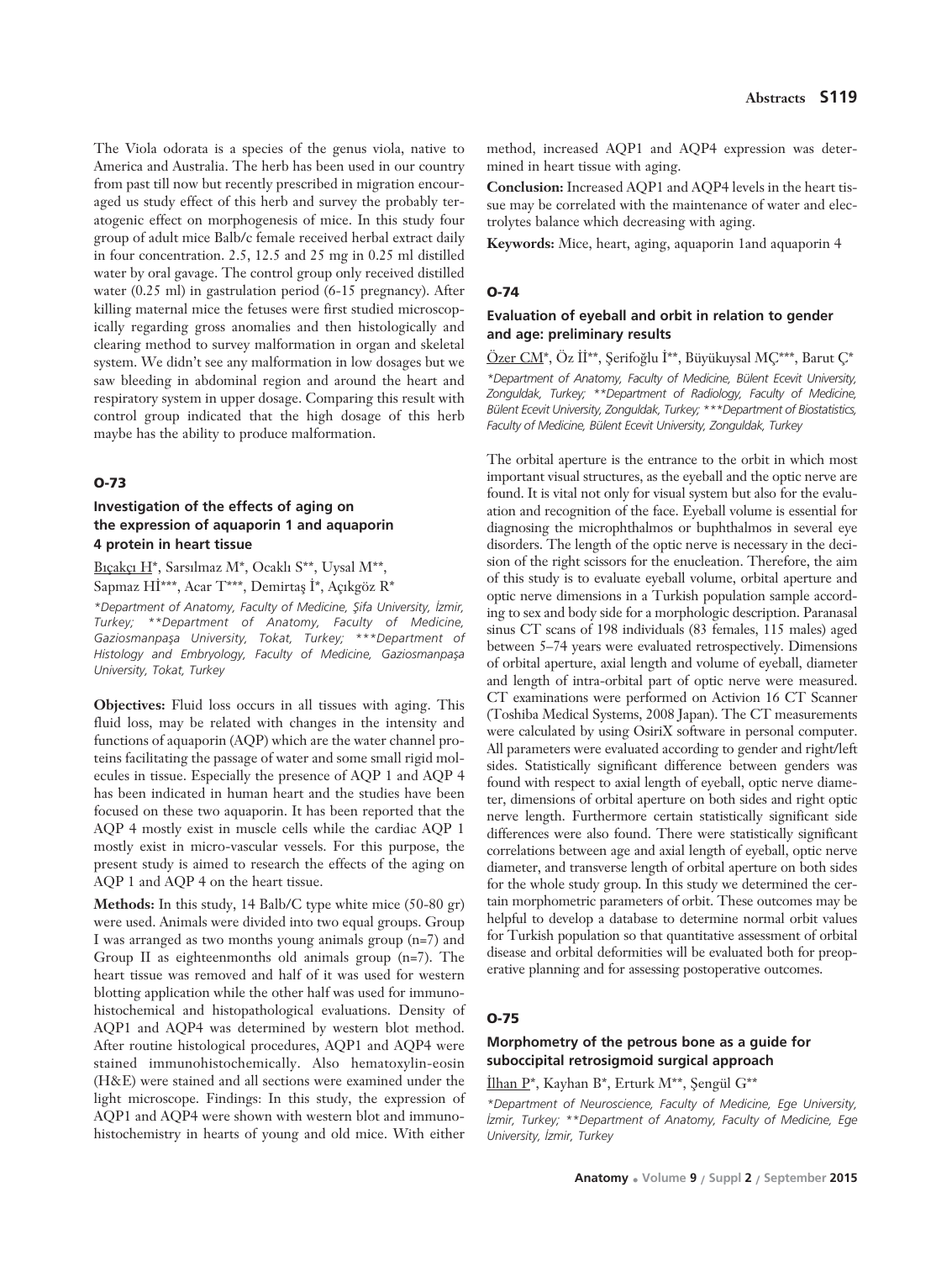#### **S120 XXIV International Symposium on Morphological Sciences, 2nd-6th September, 2015, Istanbul, Turkey**

**Objectives:** The surgical anatomy of the temporal bone, specifically the posterior surface of the petrous bone, is important for suboccipital retrosigmoid and retrosigmoid transmeatal approaches in the removal of acoustic neuromas protruding from the internal acoustic meatus. We aimed to provide morphometry of this region to establish anatomical guidelines for safe removal of lesions here.

**Methods:** We performed morphometric analysis of 217 (123 left side, 94 right side) temporal bones from the bone collection of Ege University, Faculty of Medicine, Department of Anatomy and measured ten different parameters using a stainless steel caliper with an accuracy of 0.01 mm.

**Results:** The distance between the uppermost point on posterior wall of the sigmoid sulcus and the lateral wall of internal acoustic meatus was measured 41.07±2.37 mm, distance between the mid-point of upper margin of internal acoustic meatus and the superior border of petrous bone 4.72±0.85 mm, distance between the opening of vestibular aqueduct and the lateral edge of internal acoustic meatus 10.29±1.25 mm, distance between the midpoint of upper margin of jugular foramen (corresponds to highest point of jugular bulb) and the level of lower margin of internal acoustic meatus (ILIAM) 9.81±1.44 mm, distance between ILIAM to the lateral margin of the trigeminal impression 8.05±1.58 mm, distance between ILIAM to petrosal sulcus 5.36±1.11 mm, distance between the subarcuate fossa to ILIAM 4.46±0.95 mm, and distance between the arcuate eminence and ILIAM 16.25±1.76 mm. Vertical and horizontal diameters of the internal auditory meatus were measured 3.86±0.71 mm and 5.80±0.94 mm, consequently.

**Conclusion:** This study provides anatomical guidelines for safe removal of the lesions in the petrous bone posterior surface region during suboccipital retrosigmoidal surgical approaches.

#### **O-76**

#### **3D analysis of facial mask in the sitting, standing and supine body positions**

Özsoy U, Şekerci R, Ögüt E

*Department of Anatomy, Faculty of Medicine, Akdeniz University, Antalya, Turkey* 

**Objectives:** The head and body position is an important issue to acquire reliable data in cephalometric analysis. Medical imaging techniques require various body positions. Gravity causes changes in facial soft tissue and acts in different directions according to the position of the head during imaging. The aim of this study is to evaluate the effect of positional changing in facial soft tissue.

**Methods:** Facial masks of 70 Caucasian subjects (35 male, 35 female) were scanned in the sitting, standing and supine body positions. The differences in the positions were compared by using Root Mean Square (RMS), Mean Absolute Deviation (MAD) and Mean Signed Distance (MSD).

**Results:** RMS, MAD and MSD values of the sitting/standing comparison were significantly lower than the sitting/supine and standing/supine. There were no significant differences between the sitting/supine and standing/supine (p <0.0001).

**Conclusion:** Our results demonstrated a significant change in the facial soft tissue caused by the body position. More similar measurements were acquired between sitting-standing body positions comparison than sitting-supine or standing-supine.

#### **O-77**

#### **Investigation of the effects of glutamate stress in a model central nervous system cell line on graphene oxide sheets**

Kayhan B<sup>\*</sup>, Taşdemir Ş<sup>\*\*</sup>, Çoruk P<sup>\*</sup>, Görgün C<sup>\*\*\*</sup>, Şendemir Ürkmez A\*\*,\*\*\*, Şengül G\*,\*\*\*\*

*\*Department of Neuroscience, Institute of Health Sciences, Ege University, ‹zmir, Turkey; \*\*Department of Bioengineering, Faculty of Engineering, Ege University, ‹zmir, Turkey; \*\*\*Department of Biomedical Technologies, Graduate Faculty of Natural and Applied Sciences, Ege University, ‹zmir, Turkey; \*\*\*\*Department of Anatomy, Faculty of Medicine, Ege University, ‹zmir, Turkey* 

**Objectives:** Graphene, a monolayer of sp2-bonded carbon atoms, is a quasi–two-dimensional (2D) material with unique electrical and chemical properties. In terms of the biomedical applications of graphene and graphene oxide (GO), nervous system would be an ideal breakthrough model, because neural cells are electro-active. Glutamate is one of the important neurotransmitters in the central nervous system (CNS) and it plays a vital role in neural pathways. Extreme glutamate concentrations may cause excitotoxicity, which is defined as the pathological process by which nerve cells are damaged or killed by excessive stimulation. The aim of this work is to investigate whether culture of CNS neurons on GO has any neuroprotective effect toward glutamate stress.

**Methods:** B35 neuroblastoma cells were grown in DMEM F12 containing 10% fetal bovine serum. Graphene oxide powder was coated onto glass slides as a thin film. B35 cells were cultured on graphene oxide (GO) sheets. Cultivated cells on glass slides were used as the control group. After 24 hours of cell culture, L-glutamic acid induced excitotoxicity was applied on B35 cells on both surfaces. After 24 hours of post-stress culture, morphologies of cells were examined by scanning electron microscopy (SEM). Cell viability was measured by MTT assay and toxicity was shown by LDH assay.

**Results:** The effects of glutamate stress on cell viability were visible as early as 1 hour on both surfaces. The cell viability of B35 cells on GO sheets was higher than on glass slides, and cells recovered from the stress within 6 hours on GO surfaces while viability on glass surfaces was lower than 50% after 24 hours. Cell morphology and toxicity measurements also supported this observation.

**Conclusion:** We demonstrated that glutamate is toxic to B35 cells above the concentration of 100mM. The culture on GO increases the resistance to glutamate stress on B35 cells, and helps fast recovery. This study aimed to show the potential use of GO, with the increasing knowledge about the role of glutamate, as a therapeautic biomaterial helping the treatment for excitotoxicity induced neurodegenerative diseases.

**Keywords:** Glutamate stress, B35 cell line, graphene oxide, excitotoxicity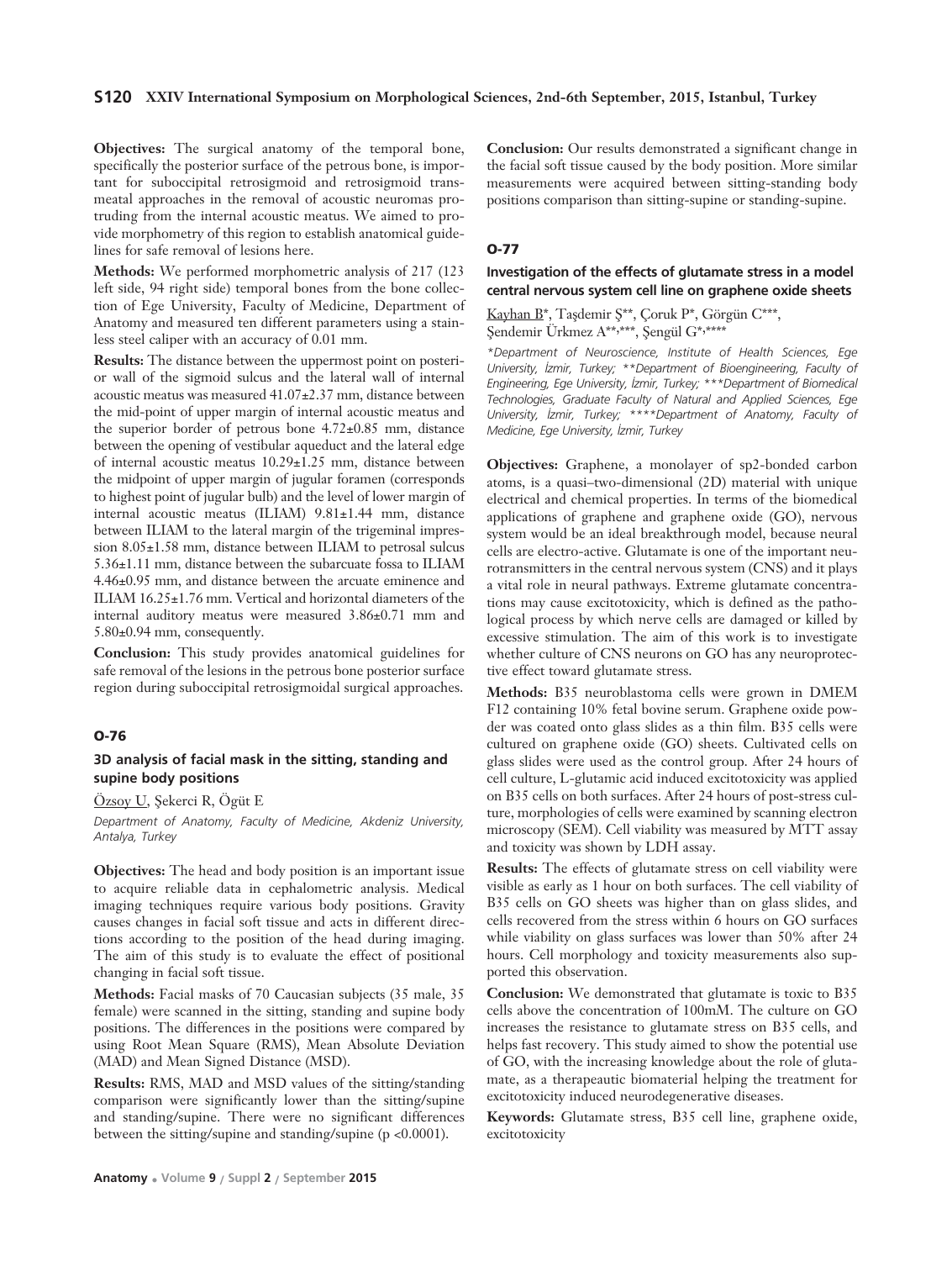#### **O-78**

#### **Investigation of the effects of hypoxia on SH-SY5Y cells on graphene oxide sheets**

 $\text{Ilhan P*},$  Görgün C\*\*, Kayhan B\*, Taşdemir Ş\*\*\*, Şengül G,\*,\*\*\*\*\*, Şendemir Ürkmez A\*\*,\*\*\*

*\*Department of Neuroscience, Institute of Health Sciences, Ege University, ‹zmir, Turkey; \*\*Department of Biomedical Technologies, Graduate Faculty of Natural and Applied Sciences, Ege University, izmir, Turkey;* \*\*\* Department of Bioengineering, Faculty of *Engineering, Ege University, ‹zmir, Turkey; \*\*\*\*Department of Anatomy, Faculty of Medicine, Ege University, ‹zmir, Turkey* 

**Objectives:** In the central nervous system (CNS), neurons are highly sensitive to the availability of oxygen. If oxygen availability is decreased, neurons can degenerate, leading to injury and cell death. Hypoxia is involved in several CNS pathologies, including stroke, head trauma, neoplasia, vascular malformations and neurodegenerative diseases. The human neuroblastoma SH-SY5Y cell line is a well-studied cellular model of neuronal differentiation *in vitro*. Graphene is one of the most attractive nanostructured materials. Due to its unique electrical properties, graphene and graphene oxide are considered in potential treatments for regulating neural cell behavior in CNS degeneration. The aim of this study is using graphene oxide (GO) sheets as a scaffold, seeding SHSY5Y cells on it and differentiating them with and without retinoic acid, and evaluating the effects of graphene oxide on neuronal behavior under hypoxic stress conditions.

**Methods:** Graphene oxide powder was coated onto glass slides as a thin film. SHSY5Y neuroblastoma cell line was cultured in DMEM- HG with 10% fetal bovine serum (FBS), and seeded on graphene oxide sheets. Cells seeded on glass slides were used as the control group. 10 μM retinoic acid was used for neuronal differentiation. Cells were incubated at hypoxic (3%  $O<sub>2</sub>$ ) and normoxic (21%  $O<sub>2</sub>$ ) conditions in an hypoxia chamber for five days. Cell viability was shown by MTT test. Cell morphologies were examined by scanning electron microscopy (SEM) and actin staining.

**Results:** According to MTT results our cells are more resistant to hypoxia on GO sheets. Actin staining and SEM images indicated more distinct cytoskeletal organization and more neurite formation on GO.

**Conclusion:** The study demonstrates that GO may have potential use in therapy of hypoxia induced neurodegenerative diseases.

#### **O-79**

### **Evaluation of relationship between prevalence of palmaris longus muscle and handedness**

Karacan K, Akcaalan M, Baylan H

*Department of Anatomy, Faculty of Medicine, Sakarya University, Sakarya, Turkey*

**Objectives:** Palmaris longus (PL) is a fusiform flexor muscle of forearm with a short belly and a long tendon that crosses over

superficially flexor retinaculum. It flexes wrist and tenses palmar aponeurosus. The absence of PL prevalence varies from 0.6% to 63.91% in literature. The existence of PL on right hand is more common than the existence of PL on left hand. Thus, we aimed to determine the prevalence of PL in Turkish population and the relation of PL absence with gender and handedness in this study.

**Methods:** 1050 students of Sakarya University between ages 18-28 participated in the study (525 males, 525 females). After completing a questionnaire including handedness, the volunteers were examined on their both hands by using some standart tests to find out PL absences. Pearson chi-square and Fischer's exact tests were used for required statistics in SPSS 20 software.

**Results:** 937 subjects were right-handed (89.2%), 70 subjects were left-handed (6.6%) and 43 subjects were ambidextrous (4.1%). The presence of bilateral PL was found in 653 subjects, while the absence of bilateral PL was found in 186 subjects. The absence of PL on right and left hand was detected respectively on 108 (10.3%) and 103 (9.8%) subjects. Left-handedness was more common in males (7.2%) than in females (6%). PL was absent unilaterally and bilaterally in 397 (37.8%) subjects.

**Conclusion:** The study showed that our population has similar prevalence of PL absence with literature. Moreover, there was no statistical correlation between absence of PL and gender or handedness.

#### **O-80**

### **Morphometric analysis of iliocaval region related to lumbar vertebra and aortic bifurcation on multidetector computed tomography**

Keskinöz EN\*, Salbacak A\*\*, Akın D\*\*\*, Kabakçı ADA\*\*\*, Yılmaz MT\*\*\*, Çiçekçibaşı AE\*\*\*, Özbek O\*\*\*\*

*\*Department of Anatomy Faculty of Medicine, Ac›badem University, ‹stanbul, Turkey; \*\*Department of Anatomy, Faculty of Medicine, Ordu University, Ordu, Turkey; \*\*\*Department of Anatomy, Faculty of Medicine, Necmettin Erbakan University, Konya, Turkey; \*\*\*\*\*Department of Radiology, Meram Faculty of Medicine, Necmettin Erbakan University, Konya, Turkey*

The aim of this study is measuring the value of morphometric data such as distance and location of the inferior vena cava (IVC) and comparing these with demographic values. The study was performed on the Multidetector Computed Tomography (MDCT) images for various medical resasons of 200 cases (100 male and 100 female) that ranged in age from 50 to 84 years. The morphometric data were obtained from the coronal, sagittal and axial images. As a result of the assesments, the distance of IVC to 1st lumbal vertebra (L1) and 2nd lumbal vertebra (L2) were measured as (2.65 cm and 1.81 cm) in males and (2.11 cm and 1.42 cm) in females with a high level of significance between the sexes; the distance of IVC to iliocaval region, 3rd lumbal vertebra (L3) and 4rd lumbal vertebra (L4) were measured as (0.65 cm, 1.05 cm and 0.69 cm) in males and (0.49 cm, 0.91 cm and 0.55 cm) in females with significance between the sexes. The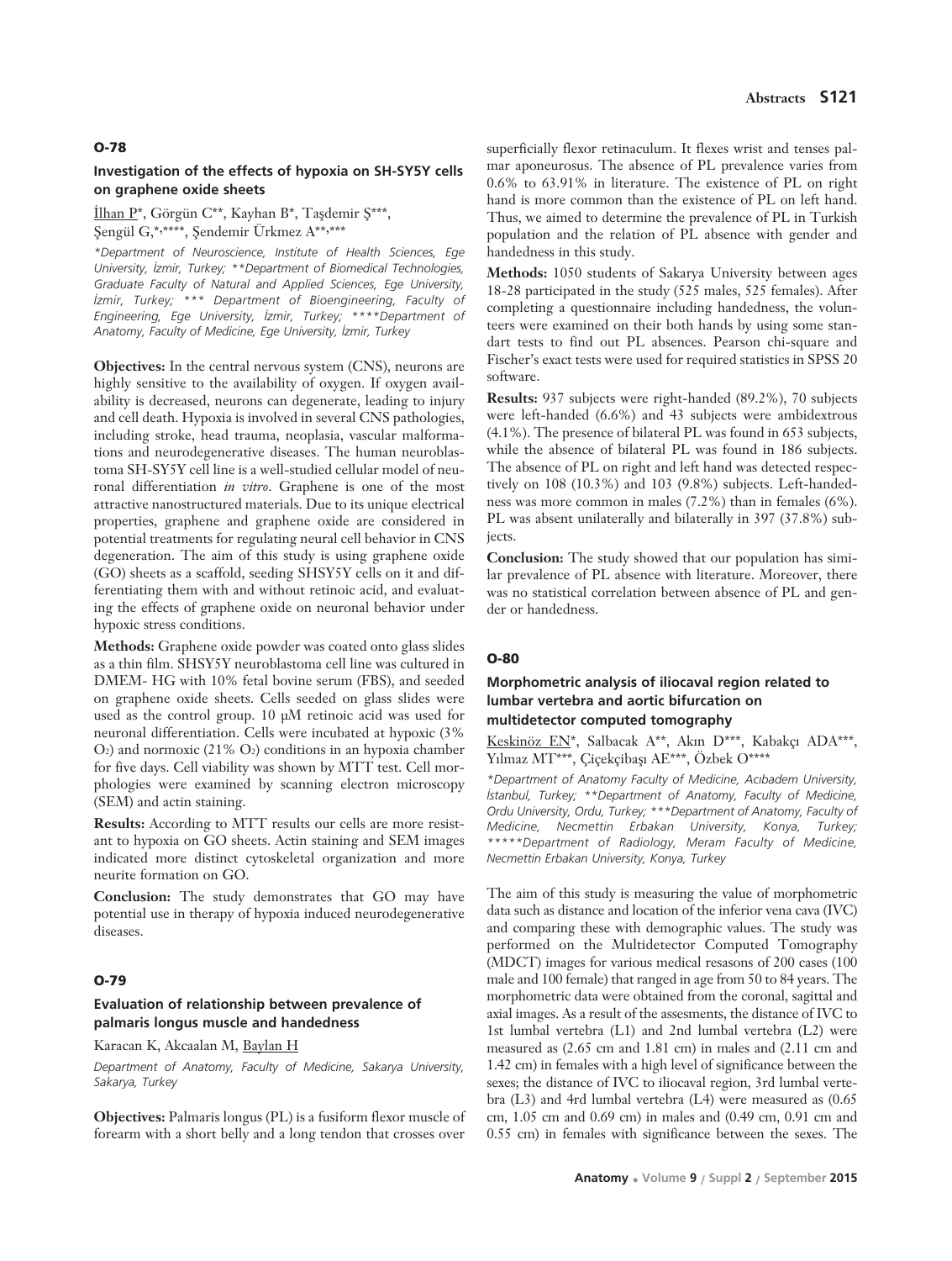average distance of IVC to promontorium was measured as 6.2 cm. The confluence level of IVC was detected 46 % in males, 39 % in females and average 42.5% in all individuals at level of lower third of L4. It was measured that IVC located on the right side of the abdominal aorta in all cases, iliocaval region was at right side of vertebral column in 73.5% and located below the aortic bifurcation (AB) in 97% of the cases. The vertical distance of iliocaval region to AB was measured as 20.8 mm in males and 19.3 mm in females and negative correlation between the genders based on age was detected. We believe that the obtained results will contribute to the radiologist and surgeons during planning of new surgery and magnetic resonans imaging.

#### **O-81**

### **The effects of maternal hypothyroidism on the immunoreactivity of cytochrome p450 aromatase in the postnatal rat testes**

Yıldırım AB\*, Özdamar S\*, Kaymak E\*, Sakalar C\*\*, Sezen S\*\*

*\*Department of Histology Embryology, Faculty of Medicine, Erciyes University, Kayseri, Turkey; \*\*Department of Medical Biology, Faculty of Medicine, Erciyes University, Kayseri, Turkey*

Hypothyroidism is that thyroid hormone is produced less and it occurs in approximately 2.5% of pregnancies. Mother hypothyroidism negatively affects newborns. Today, thyroid hormones are known to affect spermatogenesis and male infertility. Estrogen is very effective in male gonadal function. Aromatase is the enzyme that converts androgens to estrogens. For men the aromatase deficiency can cause infertility. However, there is not enough information about the interaction between thyroid hormones and aromatase. In this study, it is aimed to investigate the effect of maternal hypothyroidism on offspring testicular morphology and cytochrome-P450-aromatase (P450arom) immunreactivity. 18 Wistar albino pregnant rats were divided into three groups, namely A, B and C groups. Hypothyroidism was induced by adding drinking water which contains %0.01 of propyl thiouracil (PTU). Hypothyroid mothers Group A: given PTU for 21 days during pregnancy (between gestational day 0-21), hypothyroid mothers Group B: given PTU for 21 days prior to pregnancy, control mothers Group C: given only water. Hypothyroid and control group mothers pups at postnatal day (PND) 15 and 60 were sacrificed. To determine immunreactivity intensity of P450arom and mRNA levels by RT-PCR were performed in the testis tissues. Structure of seminiferous tubule were evaluated by hematoxylin-eosin staining. Furthermore, it has been detected that there is an increase in P450arom immunoreactivity and P450arom mRNA levels in testiculars of PND 15 pups of group A and B when compared to the control group while there is a reduction in aromatase immunoreactivity with an increase in P450arom mRNA levels in testiculars of PND 60 pups of group A and B when compared to the control group. As a result of the research, it has been observed that while maternal hypothyroidism increases P450arom immunoreactivity in offspring testicular cells in immature period, it decreases P450arom mmunoreactivity in mature period. In this case, it is determined that the testicular development and spermatogenesis process are affected negatively.

### **O-82**

### **The anatomical relationship between the myofibriles of accessory iliac – psoas muscle and the femoral nerve**

Unat F\*, Sirintürk S, Cagimni P, Pınar Y, Gövsa F, Chatzio¤lu GN

*Department of Anatomy, Faculty of Medicine, Ege University, ‹zmir, Turkey*

**Objectives:** Compression of the femoral nerve in the iliac fossa has been reported as a consequence of several pathologies. Besides, this may be as a result of aberrant muscular band of iliac and psoas muscles. The purpose of this research is to introduce aberrant muscle band of accessory iliac – psoas muscles and the femoral nerve as detailed.

**Methods:** Fifty semipelvis of human cadavers (14 female, 36 male specimens), (8 female and 26 male specimens as bilaterally) were dissected in the Department of Anatomy at the University of Ege.

**Results:** Three left and one right specimens have accessory psoas muscle. Four left and seven right specimens were determined as posterior accessory iliac muscle. Also one left specimen has both posterior and middle iliac muscle. In this specimen, accessory muscle was attached to anterior face of quadratus lumborum muscle with aponeurosis band. Additionally, the accessories muscles relationship with the nerve bundles of femoral nerve was determined.

**Conclusion:** These important variation may lead to an explanation about deviation of bundles and the migration of femoral nerve along the process of muscle coursing. It may be defective attachments of the myofibriles during fetal life. Especially aberrant fibers or accessory muscles in the pelvis may cause to compression onto femoral nerve especially following hip replacement and during pregnancy. The knowledge of the possible variations of the iliopsoas muscle complex and the femoral nerve may also give surgeons confidence during pelvic surgery.

**Keywords:** Iliac muscle, psoas major muscle, femoral nerve

#### **O-83**

#### **Multidetector computed tomography (MDCT) study of inferior vena cava related to lumbar vertebra**

Keskinöz EN\*, Salbacak A\*\*, Akın D\*\*\*, Kabakçı ADA\*\*\*, Yılmaz MT\*\*\*, Cicekcibası AE\*\*\*, Özbek O\*\*\*\*

*\*Department of Anatomy Faculty of Medicine, Ac›badem University, ‹stanbul, Turkey; \*\*Department of Anatomy, Faculty of Medicine, Ordu University, Ordu, Turkey; \*\*\*Department of Anatomy, Faculty of Medicine, Necmettin Erbakan University, Konya, Turkey; \*\*\*\*\*Department of Radiology, Meram Faculty of Medicine, Necmettin Erbakan University, Konya, Turkey*

Inferior vena cava (IVC) is under the risk during the anterior surgical approach. This study was performed on 200 cases (100 male and 100 female) that ranged in age from 50 to 84 years to investigate the morphometric values such as diameter, angle, height, width of the IVC and compare these with demographic values such as gender, height, body weight and age based on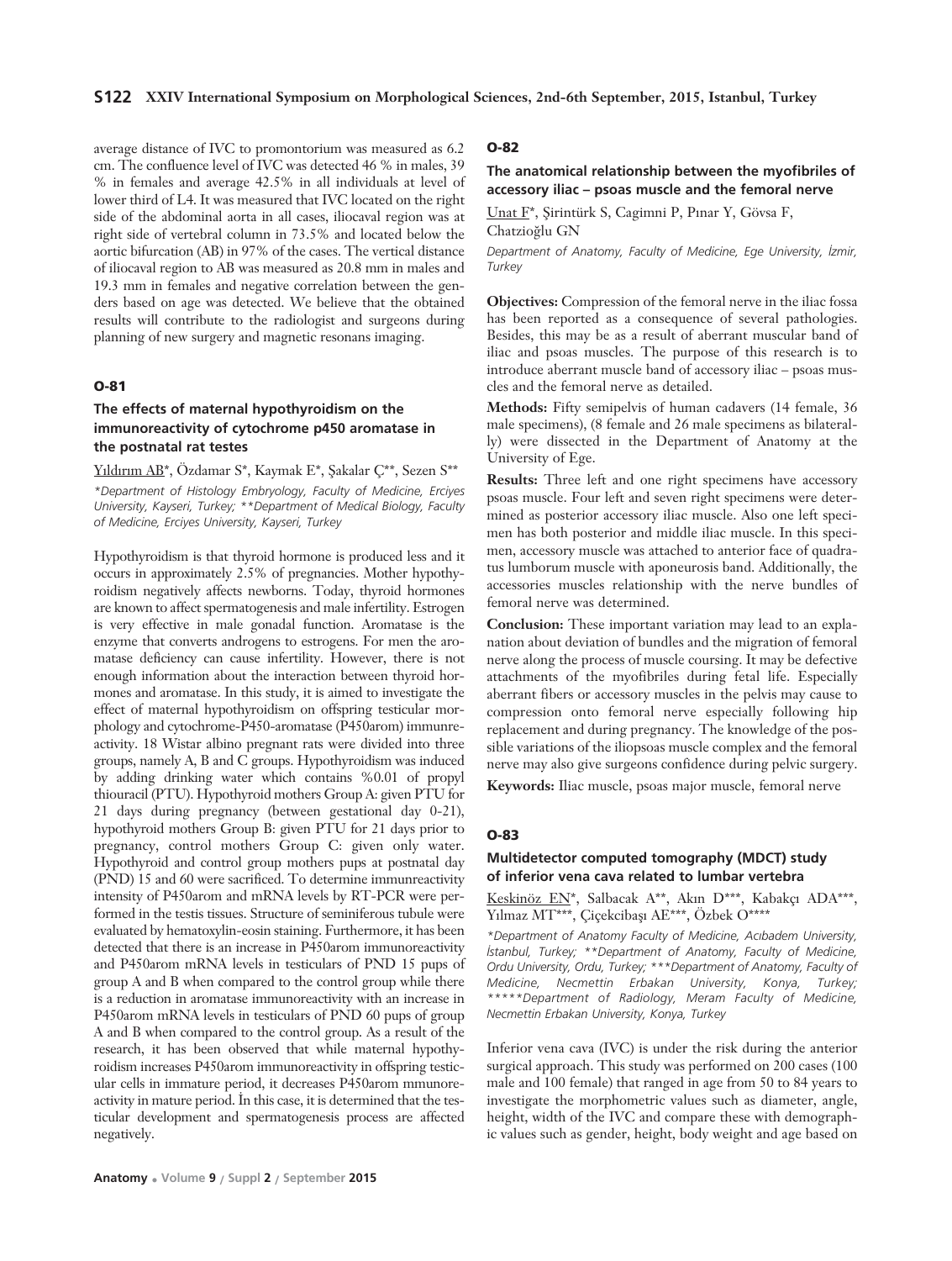Multidetector Computed Tomography (MDCT) images. As a result of the assesments, the transvers and anteroposterior diameter of the iliocaval region was mesured, respectively 29.9 mm and 16.2 mm. The iliocaval angle of the IVC was 60° in all individuals (56.53° in males and 64.01° in females), and the average height of angle of the ilioacaval region of IVC was as 23.3 mm. The the lordosis angle was measured as 45.64° in males and 52.14° in females a high level of significance between the sexes. The width of the right common iliac vein, 1 cm below the iliocaval region, was measured as 14.1 mm in males and 13.1 mm in females; the width of the left common iliac vein, 1 cm below the iliocaval region, was measured as 17.3 mm in males and 15.8 mm in females. The width of IVC 1 cm and 2 cm above iliocaval region were measured as, respectively 22.7 mm and 21.0 mm. Hence, the detailed knowledge about the morphological values of IVC may be significant both surgeons and radiologist during magnetic resonans imaging and interventional procedure.

#### **O-84**

#### **Using social media in anatomy education**

Yücel K\*, Kaspar EÇ\*\*, Özdemir S\*\*\*, Aydıner İE\*\*\*\*, Çelik B\*\*\*\*\*, Gergin S\*

*\*Department of Anatomy, Faculty of Medicine, Yeditepe University, ‹stanbul, Turkey; \*\*Department of Biostatistics and Medical Informatics, Faculty of Medicine, Yeditepe University, ‹stanbul, Turkey; \*\*\*Department of Medical Education, Faculty of Medicine, Yeditepe University, ‹stanbul, Turkey \*\*\*\*First Year Medical Student, Faculty of Medicine, Yeditepe University, ‹stanbul, Turkey; \*\*\*\*\*Second Year Medical Student, Faculty of Medicine, Yeditepe University, ‹stanbul, Turkey*

**Objectives:** In the era of social media, it is now possible to be at where your students are and provide education anywhere, anytime. Here we present different social media and Web 2.0 tools used in anatomy education as well as feedback of our students.

**Methods:** The survey was prepared by Google Docs and sent to 336 healthcare students via Whatsapp. 302 students from four classes (82 first year medical students, 60 second year medical students, 58 first year pharmacy students, and 102 first year nursing and second year dietitian students) answered to our survey with a mean age of 20.1±1.2 and a response rate of 90%. We used Likert-type items in our survey.

**Results:** The tools used in anatomy education were as follows: 1) Wordpress Blog, 2) Whatsapp group, 3) E-Lab Blog, 4) On- line video lectures, 5) Twitter class, 6) YouTube videos and 7) online games in the blog, 8)Lab demonstration videos, 9) Vine Lab, 10) Mp3 lectures; lecturing each sentence in the class notes , 11) Answers to questions at Whatsapp moved to a blog as mp3 files, 12) Skype classes. E-Lab was the mostly used tool by the students, followed by Whatsapp group and lab demonstration videos. According to the students the greatest contribution to the learning process was from E-lab and online lectures, as well as having the blog. However, sharp differences among classes existed (p<0.05). The main reason for not using the online tools was lack of time. Students liked the easy access to the materials and to the instructor, and also online lectures. Too many options and requirement of too much time were the disadvantages reported. Some complained about the irrelevant messages in the Whatsapp groups.

**Conclusion:** The social media strategy in education should be customized according to students' needs and requirements.

#### **O-85**

### **The relationship of white/grey substances areas with sex and age: human autopsy study**

Aydın AG\*, Dereli AK\*\*, Acar K\*\*, Adıgüzel E\*

*\*Department of Neuroscience, Institute of Health Sciences, Pamukkale University, Denizli, Turkey; \*\*Department of Forensic Science, Faculty of Medicine, Pamukkale University, Denizli, Turkey*

Corpus callosum is the biggest part of the fiber groups form the interhemispheric connectivity between cortical neurons. Corpus callosum morphology may be affected by neurodegeneration/ demyelination or vice versa. White matter of telencephalon is important for its functions. The corpus callosum morphology may provide information about the telencephalon physiology. So, we investigated the relation between midsagittal surface area of corpus callosum and cerebral cortical thickness, and the effect of sex, age and handedness on this relationship in post mortem autopsy materials. Total 18 brains (13 male, 5 female; ranging in age 14 -81 years) obtained from forensic autopsy material were included for study. The brain hemispheres were divided by midsagittally cutting after weighting. Then the hemispheres were coronally cut at interval of 2 cm. The photos were taken from medial surface of hemispheres for corpus callosum, and same directed surfaces of the brain slices for white and grey matter of hemispheres. SHTEREOM<sup>®</sup> software was used for measurement of the corpus callosum, white and gray substances' areas on the photographs. Mean area of corpus callosum, grey substance, white substance were  $11+/-2.1$ ; 136  $+/-23.1$ ; 178.6 $+/-36.3$  cm<sup>2</sup> consecutively. Average Brain Weights were 1411.1+/-133.1 gr. There was no statistically significant differences between two sexes about area of the corpus callosum, white and grey substances of the brain. There were statistically significant differences between sex and brain weight (Male: 1448.5+/- 38.1; female 1314+/-49.2; p=0.03). There was a positive relation between area of white substances and brain weight (r=0.67, p=0.02) and also negative relation between age and area of grey substances (r=-0.53, p=0.02; Pearson correlation). As a result, average brain weights of females are lower than those of males. And also the white substances is positively contributed the brain weights, and the area of grey substances decreases with age.

**Keywords:** Corpus callosum, human brain, postmortem, stereology

#### **O-86**

#### **Proximal femoral focal deficiency**

Karaca L, Keleş P, Kara A, Kantarcı M

*Department of Anatomy, Faculty of Medicine, Atatürk University, Erzurum, Turkey*

**Objectives:** This study aims to charaterize the short femur and describe typical findings of proksimal focal femoral deficiency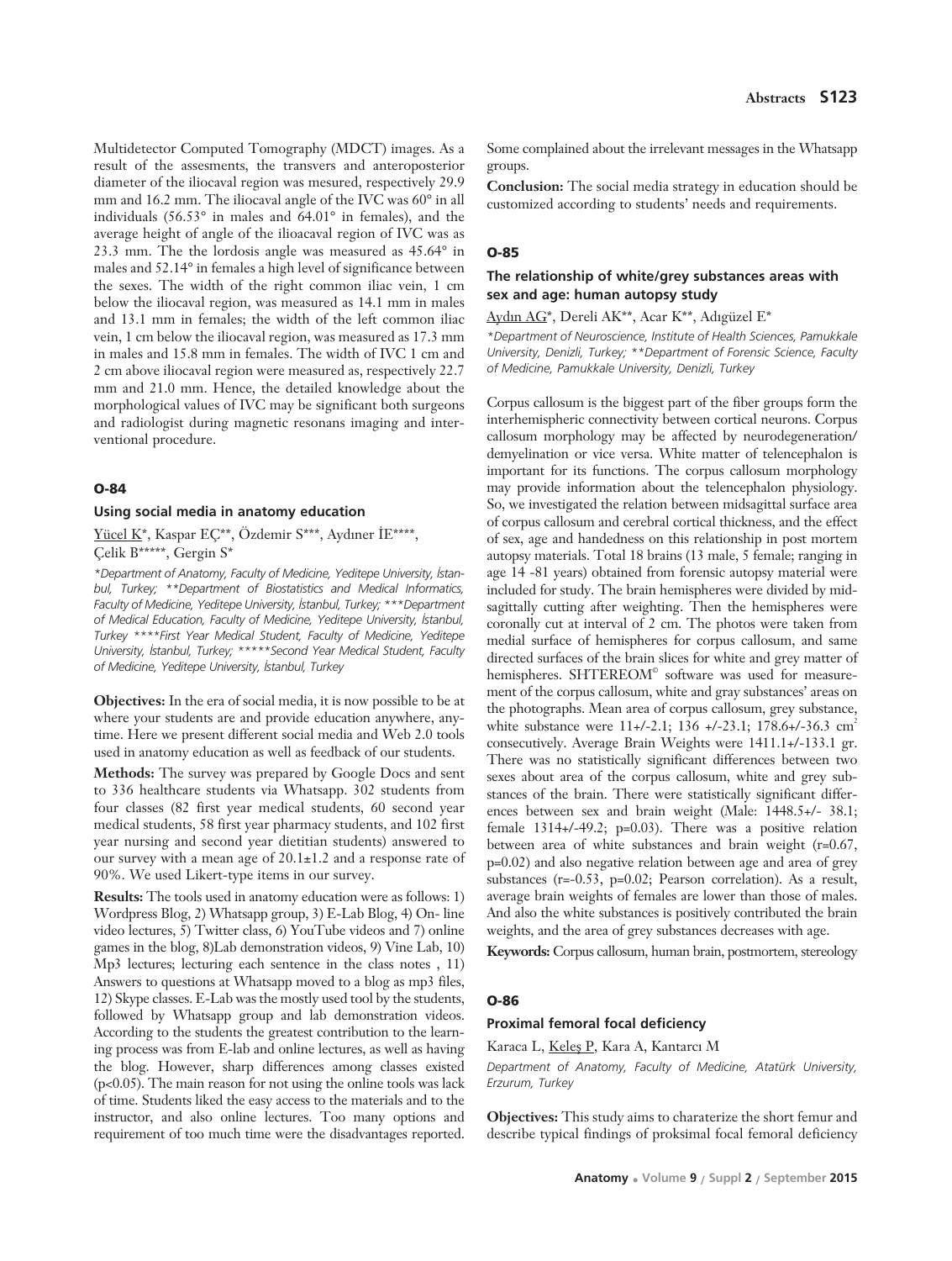#### **S124 XXIV International Symposium on Morphological Sciences, 2nd-6th September, 2015, Istanbul, Turkey**

**Methods:** In this report, an asimetric short femur lenght was found, during a routin second trimester ultrasonogrphic examination of a twentieth week pregnant woman. There wasn't any other sonographic anomalies. After the premature birth on thirtyfifth week, on an anteroposterior direct radiographic examination, the left femur was clearly hypoplasic with regard to the right femur. (A) At the same image, left acetabulum was shallow and displasic. At the systematical and genetic examination of the new born, we couldn't find any anomalies. Two years after the birth, on the serial radiographic evaluations, new bone mineralisation areas observed on the proximal femur region. (B; C) On the following evaluations, the mineralisation was progressing, and, femoral head was ossificated.

**Results:** In second trimester, some ultranonographic biometric measurements should be obtained to assess fetal anatomy and detect the presence of any fetal anomalies. Femur lenght measurement is one of the biometric assessments. Short femur lenght on second trimester sonography, could represent a normal varient, or could be a marker of congenital malformation, skeletal dysplasia, fetal growth restriction. Also it may indicate inaccurate pregnancy dating. If there isn't these manners, it could be regarded as an isolated short femur lenght. We report a case of izolated short femur lenght at child. Proximal focal femoral dysplasia should be considered in the differential diagnosis when a short femur is discovered.

### **O-87**

### **An exoteric narrative of an esoteric disorder: on the anatomical codes of the temporomandibular joint diseases**

Balcıoğlu HA

*Department of Anatomy, Faculty of Dentistry, ‹stanbul University, ‹stanbul, Turkey*

Widely acknowledged as being the most complicated joint in human body, temporomandibular joint has been introduced, in an esoteric manner, to promise disorders that are highly unlikely to be overcome. Debates between the camps of rehabilitative approaches concerning how temporomandibular joint disorders should be managed is typically focused around attempts to overcome the symptoms other than to evaluate the pathogenetic mechanisms offered by certain anatomical key points. In and of itself the process of how the practitioner thinks about clinical problem solving may not be important to him or her, however, it may turn out to be a poisoned chalice. Therefore, assessment of temporomandibular joint disorders should not be based simply on an expostulation to the former occlusionist thinking or old-fashioned prosthetic based prescriptions, but on a solid clinical anatomy knowledge. The goal of the presentation is to investigate the rationale behind the claim that evident superiority in anatomical knowledge is incompatible with failed treatment of temporomandibular disorders. Outline of the lecture will be as follows: starting with some general remarks about temporomandibular joint and its disorders, the above-mentioned arguments will be presented. After that, from a certain scientific point of view, neither theoretically nor practically but rather exoterically, attention will be devoted to the unique anatomical features of the effected joint, that will point out the best practice guide for the treatment.

#### **O-88**

### **The effects of different calcium concentration on osteocytes like MLOY4 cell**

Dönmez BO\*, Jung HJ\*\*, Younesi M\*\*, Akkuş O\*\*

*\*Department of Nutrition and Dietetics, Antalya Faculty of Health, Akdeniz University, Antalya, Turkey; \*\*Department of Mechanical and Aerospace Engineering, Case Western Reserve University, Orthopaedic Bioengineering Laboratories, Cleveland, OH, USA*

Osteocytes, which are the most abundant cells in bone and they are embedded in bone matrix. Osteocytes is one of the most important cell to regulate both bone modeling and remodeling and they can be send signals for regulate bone metabolism. Osteocytes produce some of the most important factors like receptor activator of nuclear factor Kappa-B ligand (RANKL) that plays a role for osteoclasts to remove bone and some cytokines like inteleukin 1, (IL-1β) increase RANKL activitiy in osteocytes. Also IL-1β and tumor necrosis factor alpha (TNF α) are produced by osteocytes as pro-inflammatory cytokines. The aim of the study is to show which calcium concentration is prompt signal system for cytokines. In the present study, different calcium concentration was used on MLOY4 cells. After calcium treatment at 30th minutes and 24th hours, the number of live-dead cells was counted, production of nitrit oxide was measured with nitrit oxide kit and some cytokines levels were measured with ELISA. While amount of calcium increased, number of dead cells were increased. These result with together knowledge of the calcium mechanism on the MLOY4 cells may play important role of the relationship of calcium and cytokines production.

#### **O-89**

### **The localization of the supratrochlear, supraorbital and zygomaticotemporal nerves: an alternative measurement to use in migraine treatment**

Gilan İY\*, Tezer MS\*\*, Aktekin M\*\*\*, Özcömert VB\*\*\*\*

*\*Department of Anatomy, Faculty of Medicine, Mersin University, Mersin, Turkey; \*\*Department of Otorhinolaryngology, Faculty of Medicine, Mersin University, Mersin, Turkey; \*\*\*Department of Anatomy, Faculty of Medicine, Acibadem University, ‹stanbul, Turkey; \*\*\*\*Department of Biostatistics, Faculty of Medicine, Mersin University, Mersin, Turkey*

**Objectives:** Treatment of migraine using injections of Botulinum toxin (Botox), and surgical decompression of the trigger points have been shown to reduce or eliminate migraines in patients who are incompletely treated by traditional medical management. This study was performed to suggest a different and more practical detection parameter for the locations of the supraorbital (SON), supratrochlear (STN), and the zygomaticotemporal (ZTN) nerves.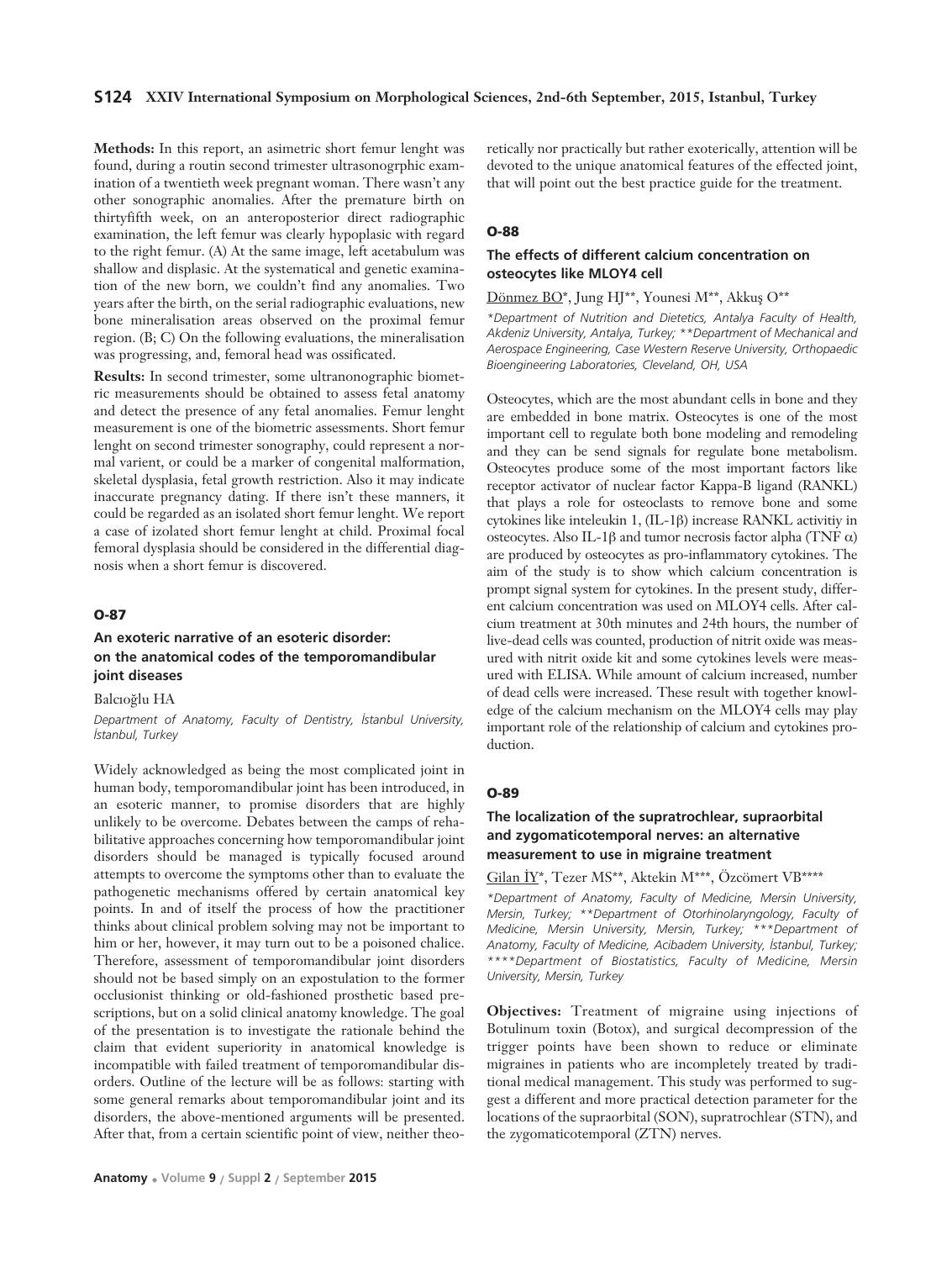**Methods:** 11 embalmed and 5 fresh frozen cadavers were used in this study. Distances between the exit points of SON and STN and several reference points such as midline and the medial and lateral canthi were measured. The distance between the ZTN and the lateral canthus and lateral orbital margin were also measured. Additionally, the angles between a horizontal line passing through both canthi and the exits of the SON and STN were determined. Similarly, the angle between the ZTN and the lateral canthus were measured.

**Results:** We found statistically significant differences between male and female subjects in the STN-lateral canthus distance on both sides. Also, there are statistically significant differences between fresh frozen and embalmed cadavers in the STN-lateral canthus distances on the right as well as left side, angle of STNmedial canthus on the left and angle of ZTN-lateral canthus on the right. In addition, we calculated the averages of all datas.

**Conclusion:** In the present study, we determined the exit points of SON and STN from the orbit and defined the angles between their exits and the medial and lateral canthi. Thus, we provide an easier parameter for the detection of the exits of the SON and STN. Similarly, the exit of ZTN through the temporal fascia was determined and the angle between its exit and the lateral orbital margin was provided. These data may be helpful for surgeons particularly in forehead lift operations and in migraine treatment as well as in local surgical interventions.

#### **O-90**

### **Creating three dimensional anatomy atlases by using augmented reality technique**

### Kapakin S

*Department of Anatomy, Faculty of Medicine, Atatürk University, Erzurum, Turkey* 

Augmented Reality rapidly spreading in all areas of the life is a state of art technology in which real world is enriched by computer generated contents (auditory and visual files) and made stunning. It is obvious that computer generated contents have a lot of advantages to clasical anatomy atlases. Firstly, this technique provides three-dimensional imaging of any organ. Secondly, it enables students, researchers, and surgeons to perceive spatial position and neighbourly relationship of any organ. Finally, it allows to make simulations of surgical procedures. The aim of this study is to define the notion of the augmented reality and examine potential uses in anatomy atlases. Three fundamental components of the augmented reality technology are the head mounted display, tracking system and mobile computer. The camera connected to computer captures the images in traditional way. When the camera detects the marker in the image, captures the information encoded in it and it sends this information to the computer. The computer decode information and projects 3D objects on the marker. It appears as if 3D objects were parts of the real world. The computer can pursue the size and movements of the 3D objects. The augmented reality makes lectures more attractive. It makes boring lectures funny. It makes hard topics easier to learn. It provides easy access to course material which is difficult to obtain. It improves quality of education. Augmented reality enables a mobile technology user to interact with virtual computer generated contents embedded within the physical anatomy atlases. Augmented Reality can be valuable for both teaching anatomy and learning anatomy. Physical learning environment are replaced with online learning environments through Augmented Reality technology.

**Keywords:** Anatomy, atlas, augmented reality (AR)

#### **O-91**

### **Virtual reality modeling language (VRML) form of the rat cerebral ventricular system**

Kapakin S

*Department of Anatomy, Faculty of Medicine, Atatürk University, Erzurum, Turkey* 

The rat cerebral ventricular system keeps the brain healthy. This study was conducted to reconstruct the rat cerebral ventricular system three-dimensionally and generate VRML form of it. Images obtained from the atlas titled "The Rat Brain in Stereotaxic Coordinates" by Paxinos and Watson (2005) were used to reconstruct the rat cerebral ventricular system. Surfaces were rendered by using Surfdriver 3.5 software. These models were subjected to different processes in 3D-Doctor software for creating the VRML form of them. The components of the rat cerebral ventricular system were similar to that of the human cerebral ventricular system. There were one central ventricle (the third) associated with two lateral ones (first and second) and a caudal one (fourth). But fourth ventricle had lateral extensions paralel to lateral ventricles. The total volume and surface area of the rat cerebral ventricles were calculated to be  $52,6645$  mm<sup>3</sup> and  $262,2931$  mm<sup>2</sup> using 3D-Doctor software. The present study has defined enigmatic and complicated morphology of the rat cerebral ventricular system, which has clinical significance in diagnosis, treatment and surgical intervention. It can be possible to detect morphological changes in the rat cerebral ventricular system. Clinicians can follow up diseases altering the shape and size of the rat cerebral ventricular system.

**Keyword:** Rat, rat cerebral ventricular system, VRML

#### **O-92**

### **The ankle bones: three dimensional reconstruction, photorealistic imaging and physical biomodeling**

### Kapakin S

*Department of Anatomy, Faculty of Medicine, Atatürk University, Erzurum, Turkey* 

There are 7 bones in ankle complex of the foot. The ankle bones are positioned so as to provide stability and movement for foot. The motion of the ankle bones takes place on all three axes X, Y & Z. It is complicated and it is not fully clarified. To understand the shape, neighbourly relationships and mobility of the ankle bones are extremely important in terms of surgical interventions. The goal of this study is to create tangible hard copies of the ankle bones with rapid prototyping and use them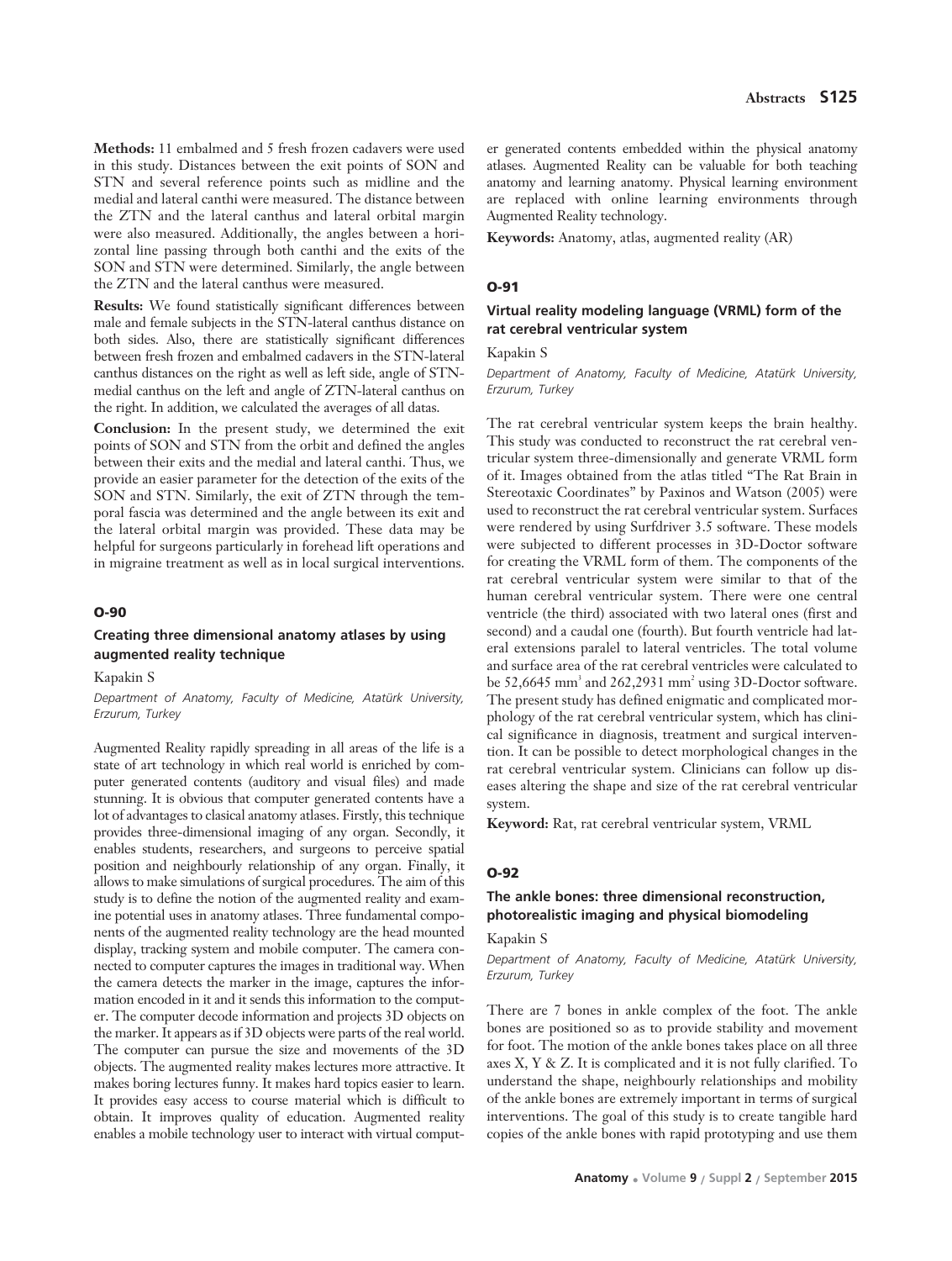#### **S126 XXIV International Symposium on Morphological Sciences, 2nd-6th September, 2015, Istanbul, Turkey**

in surgical applications. In the study, the Visible Human Male Dataset was used. High resolution color anatomical cryosections were preferred because these images have higher quality than the others. The Surfdriver software package is applied to the anatomical cryosectional images to reconstruct the ankle bones as three-dimensional DXF (data exchange file) models. These models are post-processed in Cinema 4D software for virtual reality modelling language (VRML) and STL (Standard Triangulation Language) formats. Solid replicas are manufactured in a rapid prototyping machine by using the STL format. This technique was reliable enough to manufacture the ankle bones. It enabled us to reveal structural neighborly relations formed amoung the bones in detail during movements made by ankle bones on X, Y, and Z axes. The volumes of the calcaneus and talus were 85,190,6815 mm<sup>3</sup> and 51779,1205 mm<sup>3</sup> the surface areas of the calcaneus and talus were 13195,3927 mm2 and 8821,7834 mm<sup>2</sup> respectively. The surgeons can use these implants as a medical device to replace missing bones. They can practice on these custom made implants prior to surgery. These implants provides surgeons to be ready for undesirable conditions in the surgery.

**Keywords:** Ankle bones, rapid prototyping, implant

### **O-93**

### **The effects of single dose ketamine application on the hippocampal volume of prenatally stressed juvenile rats**

Aydın Ö\*, Polat E\*, Aydın EG\*\*, Ulupınar E\*\*\*

*\*Department of Interdisciplinary Neuroscience, Faculty of Medicine, Eskişehir Osmangazi University, Eskişehir, Turkey; \*\*Department of* Pharmacology, Faculty of Medicine, Eskişehir Osmangazi University, *Eskişehir, Turkey; \*\*\*Department of Anatomy, Faculty of Medicine,* **Eskişehir Osmangazi University, Eskişehir, Turkey** 

Stress exposure during gestation can exert a major impact on brain development and thereby contribute to the pathogenesis of depression. Since depressive disorders are prevalent and disabling with high economic burden for society, it has a major impact on public health. Ketamine, in contrast to delayed action of antidepressants, offers a unique antidepressant property with rapid onset of response and high rate of responders. The aim of this study was to investigate both behavioral and morphological effects of single dose ketamine application in prenatally stressed juvenile rats. In experimental groups, pregnant Sprague-Dawley rats were immobilized between gestational day 14 and 21, for 3 hours. At postnatal day 40, offspring from both gestationally stressed (n=16) and control dams (n=16) were received a single dose of ketamine (10 mg/kg, i.p.) or equal volume of saline. Effects of stress exposure were evaluated behaviorally by sucrose preference, forced swim, open field and modified tail suspension tests. Following intracardiac perfusion, brains were dissected and embedded in paraffin. Nissl-stained sections were used to calculate the volume of hippocampal subfields by using Cavalieri volume estimation method. Our results showed that depressive-like behavior, anhedonia and endurance of animals were not affected from the applied stress protocol. In addition, volumes of the dentate

gyrus and pyramidal cell layer of CA1-3 were similar in the experimental and control groups. Ketamine application did not significantly alter those parameters. Current results suggest that prenatally stressed animals were resistant to depression at this specific period of their development. Their tendency to develop depression at later ages and individual responsiveness of animals to rapid-acting antidepressant treatments need to be addressed by future studies.

**Keywords:** Hippocampus, Cavalieri volume estimation, prenatal stress, ketamine

#### **O-94**

### **Activation of neurons in the medial prefrontal cortex of prenatally stressed rats was not altered by single dose ketamine injection**

Polat E\*, Aydın OÖ\*, Aydın EG\*\*, Ulupınar E\*\*\*

*\*Department of Interdisciplinary Neuroscience, Faculty of Medicine,* Eskişehir Osmangazi University, Eskişehir, Turkey; \*\*Department of Pharmacology, Faculty of Medicine, Eskisehir Osmangazi University, *Eskisehir, Turkey; \*\*\*Department of Anatomy, Faculty of Medicine,* **Eskisehir Osmangazi University, Eskisehir, Turkey** 

**Objectives:** Despite widely clinical usage of N-methyl-Daspartic acid (NMDA) receptor antagonist ketamine as an anesthetic agent, its rapid antidepressant effect only recently has been reported. Its effectiveness has been shown in adult stress models, but relatively little is known in prenatal stress models. Prefrontal cortex (PFC) is one of the two brain regions containing the largest concentrations of glucocorticoid receptors and an important target for investigation of stress-related alterations. In this study, we examined the effects of single dose ketamine injection on the activation of neurons located in the medial prefrontal cortex of prenatally stressed juvenile rats.

**Methods:** Pregnant Sprague-Dawley rats were immobilized in wire-meshed cylinders at their last week of pregnancy, for 3 hours. Half of the animals from stressed group (n=8) received a single dose of ketamine injection (10 mg/kg, i.p.) and the others (n=8) received similar amount of serum physiologic injections. Similar treatments protocols were applied to control groups (n=16) which were not stressed during their pregnancy period. At postnatal day 40, after stimulation by forced swimming for 6 minutes, animals were perfused to investigate the immediate gene expression by c-fos immunohistochemistry.

**Results and Conclusion:** The density of activated neurons in the medial PFC of prenatally stressed animals was not significantly different than those of control groups. Application of single dose ketamine injection did not cause a significant alteration in the number of c-fos expressing neurons. These results suggest that stressful stimuli might evoke only minimal changes in the immediate gene expression during the stress hypo-responsive period, possibly to protect the rapidly developing brain from the impact of elevated glucocorticoids.

**Keywords:** Prefrontal cortex, c-fos, prenatal stress, ketamine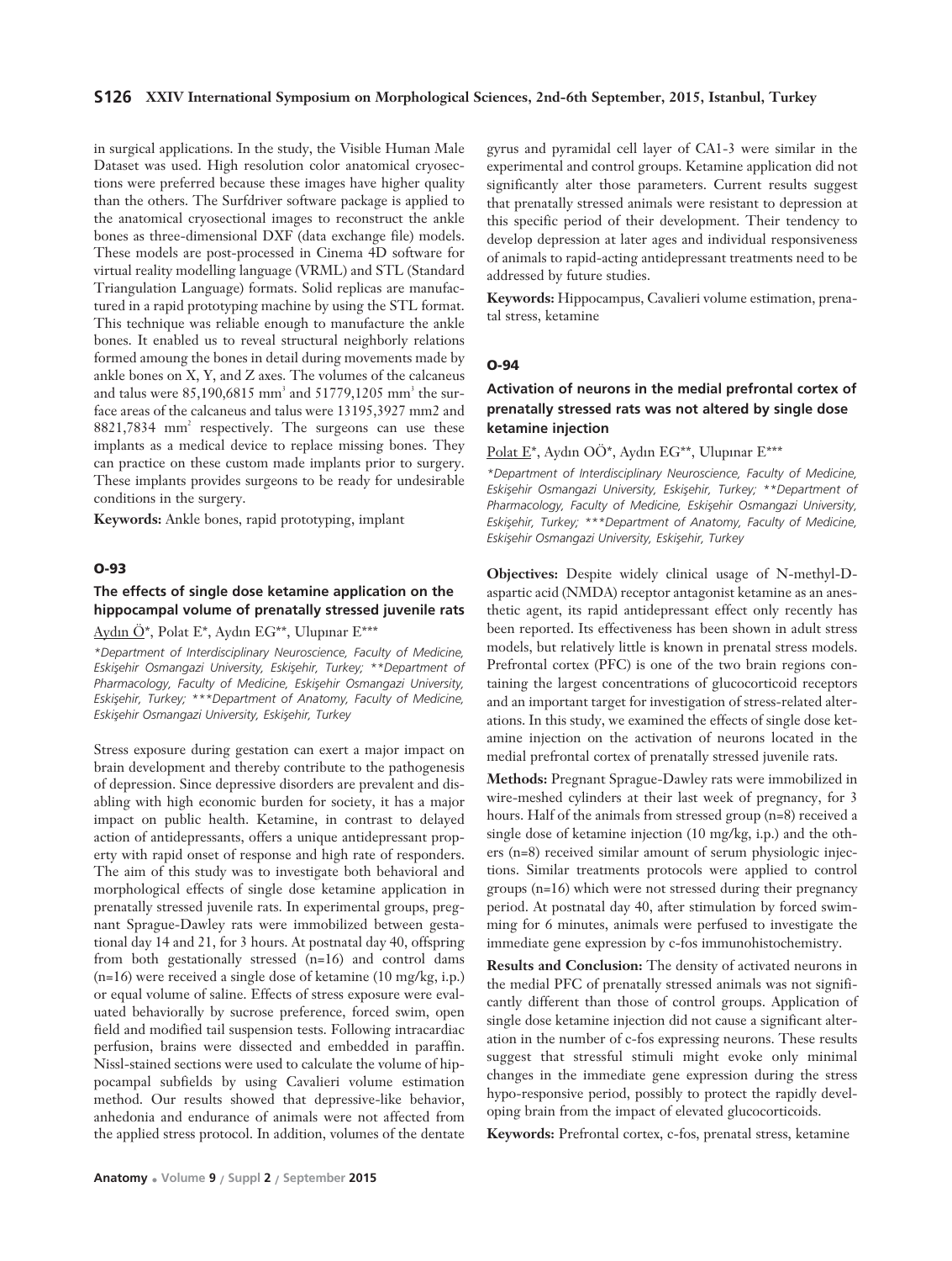#### **O-95**

### **Evaluation of the relationship between metatarsophalangeal, metatarsocuneiform and naviculocuneiform joint angles**

### Tuğtağ Demir B\*, Üzel M\*\*, Gümüşalan Y\*, Çağlar V\*\*\*

*\*Department of Anatomy, Faculty of Medicine, Fatih University, ‹stanbul, Turkey; \*\*Department of Orthopaedics and Traumatology,* Faculty of Medicine, Kahramanmaraş Sütçü İmam University, Kahramanmaraş, Turkey; \*\*\*Department of Anatomy, Faculty of *Medicine, Nam›k Kemal University, Tekirda¤, Turkey*

First metatarsophalangeal (MTP) and first metatarsocuneiform (MC) joints are the key structures in a variety of disorders, including osteoarthritis associated with hallux limitus and rigidus, hallux varus, severe hallux abductovalgus, recurrent hallux valgus, and rheumatoid foot deformity. But function of the first naviculocuneiform (NC) joint has long been the subject of discussion, debate and controversy. In this study, investigation of the effects of the tendons of peroneus longus and tibialis anterior muscles as well as the association of those interactions with the metatarsophalangeal, metatarsocuneiform and naviculocuneiform joints was aimed. While the foot was located in anatomical position, the angles for metatarsophalangeal, metatarsocuneiform and naviculocuneiform joints in the metatarsal and sagittal planes were photographed after inserting 8-10 cm long needles. These angles were calculated by using Corell Draw 5.00. In the horizontal plane, it was found that the angle for metatarsophalangeal joint was between 4.5°- 10° in females and 3,8°-9,9° in males and the angle for metatarsocuneiform joint was between 5.1°-12.6° in females and 2.7°- 12.3° in males. Similarly, the angle for naviculocuneiform joint was measured between 2.1°-9.4° in females and 3°-11.4° in males. Intermetatarsal angle varied between 6° -11.2° in males and 5.5°-11° in females. Angle of the first MTP joint is directly deformed in hallux valgus and hallux varus cases. However, this abnormality indirectly affects MTC and NC joints as well and leads to the deformation of the medial longitudinal arch and causes foot pains. Normal values of the angles of those joints should be kept in mind since evaluation of patient's foot deformity will be based on these results. Hence, the severity of patient's foot deformity will be assessed according to the results of those analyses in deciding the conservative or surgical treatment.

#### **O-96**

### **The foot architecture and biomechanics from viewpoint of shoe design**

#### Durgun B

*Department of Anatomy, Faculty of Medicine, Çukurova University, Adana, Turkey*

This presentation aims to review and analyze the foot architecture and biomechanics with emphasis on the shoe design. The foot has an architecture which provide to perform its dual static and dynamic role. The foot architecture evolved to provide: (1) mechanisms to limit the deviation of the center of mass during locomotion and thereby minimize the expenditure of energy; (2) a base of support of sufficient dimensions for the stability necessary to maintain the upright position without excessive muscular activity; (3) mechanisms for flexibility to absorb the shock of the body weight and for accommodation to uneven terrain; (4) rigidity of the foot when it acts as a lever in the push-off period of stance. The foot is presented in all its complexity as an integrity with its different bones, joints, ligaments and muscles. This complex integrity is analogous to architecture of vaults and arches. The bones as "key stone", the ligaments as "metal staples" and muscles as "tie beams" or as "suspension bridge", all play an important role in biomechanics. They respond to cyclical demands for flexibility and resilience, the foot having to either absorb or transmit dynamic forces. The slight mobility of foot arches when weight is applied to and removed from the foot makes walking and running more economical in terms of energy. When the muscles are fatigued by excessive exercise by standing for long periods by being overweight or by illness, the muscular support gives way, the ligaments are stretched, and pain is produced. Shoe comfort has by far the highest priority for males and females, and high pressures under the foot are directly related to discomfort. Therefore the perfectly suited shoes should be designed to support the arches of foot, to decrease the plantar surface area, and to minimize the pressure due to body weight.

**Keywords:** foot, foot anatomy, foot biomechanics, shoe design

#### **O-97**

### **Effect of morphine-induced CPP on the number of neurons containing serotonin 5-HT2A receptors in adult male rats' hippocampus**

#### Mohamadi R\*, Jameie SB\*\*, Jahanshahi M\*\*\*

*\*Department of Anatomy, Faculty of Medicine, Shahid Beheshti University of Medical Sciences, Tehran, Iran; \*\*Department of Anatomical Sciences, Faculty of Medicine, Iran University of Medical Sciences, Tehran, Iran; \*\*\*Department of Anatomy, Golestan Neuroscience Research Center, Golestan University of Medical Science, Gorgan, Iran*

**Objectives:** The conditioned place preference (CPP) is a standard preclinical behavioral model used to study the rewarding and aversive effects of drugs. Morphological alterations of the hippocampus due to opium were reported in humans and animals. Therefore, this study was done to determine the CPP effects on the number of neurons containing serotonin 5- HT2A receptors in the rats' hippocampus by immune-fluorescent technique.

**Methods:** 56 male Wistar rats weighted average 200-220 g was used. For behavioral tests, rats distributed into eight groups [Control, Control-saline, Sham morphine (2.5, 5, 10 mg/kg) and CPP groups (2.5, 5, 10 mg/kg)]. The rats in sham and CPP groups were received morphine at different doses for three days by subcutaneous injection and control-saline group received saline (1 ml/kg) and then Conditioned Place Preference test in them were investigated. 48 hours after behavioral testing animals were decapitated under chloroform anesthesia and their brains fixed and after tissue processing,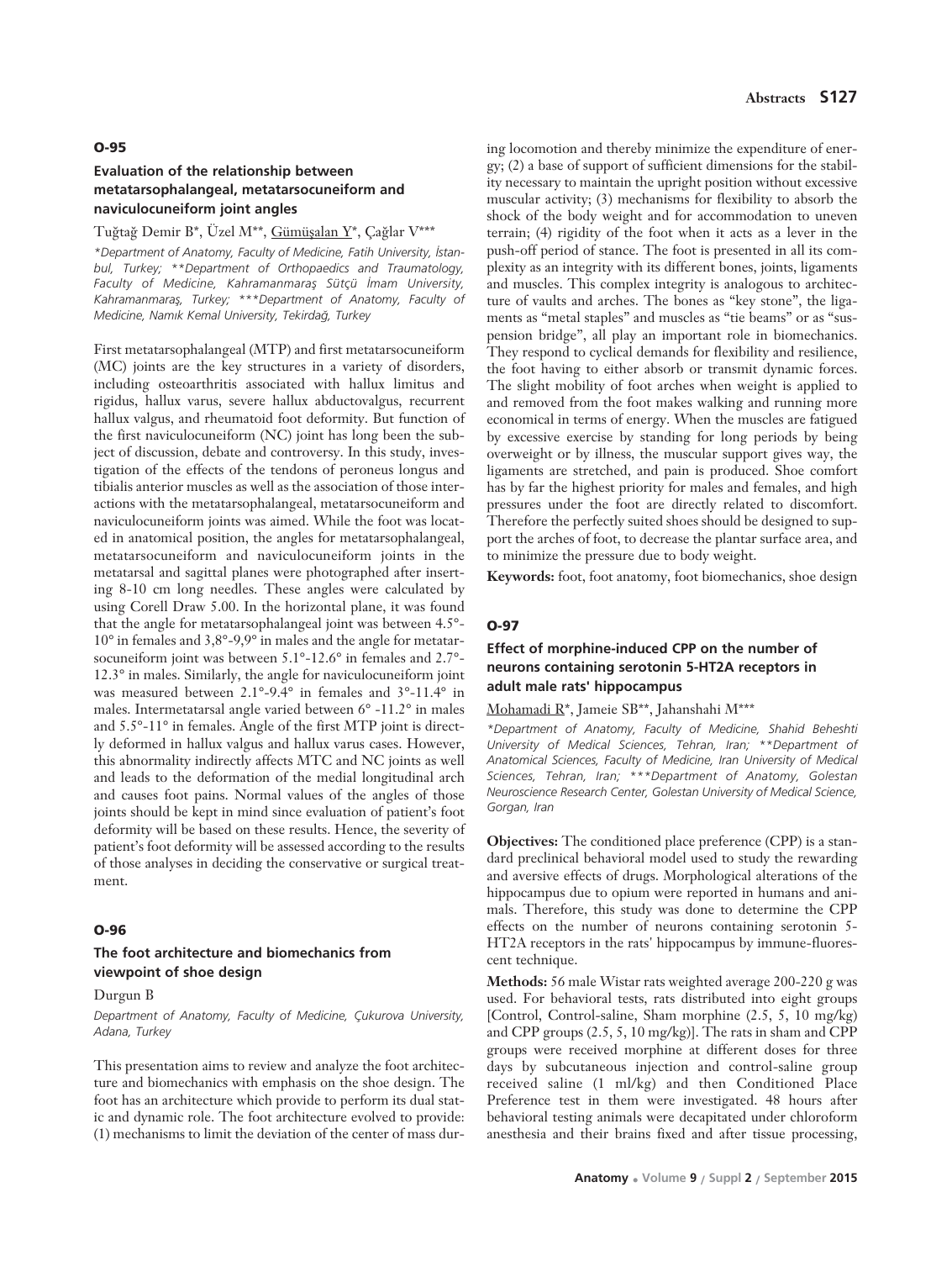#### **S128 XXIV International Symposium on Morphological Sciences, 2nd-6th September, 2015, Istanbul, Turkey**

sections were stained with immune-fluorescent techniques for 5-HT2A receptors. The density of 5-HT2A receptor containing neurons was measured in all hippocampal areas and their significance was compared among groups  $(p<0.05)$ .

**Results:** Our data showed that morphine injection lonely, and CPP phenomenon increased 5-HT2A receptor neurons in all hippocampal areas compared to controls. The differences between CPP groups and sham-morphine groups were significant too. On the other hands, the CPP groups had more 5-HT2A receptors than the sham-morphine groups, and also the shammorphine groups had more 5-HT2A receptors than the controls.

**Conclusion:** We concluded that the phenomenon of conditioned place preference induced by morphine can cause a significant increase in the number of neurons containing serotonin 5- HT2A receptor in a hippocampus compared to controls.

### **O-98**

**Morphological characteristics of stromal and glandular components of adenomyosis and adenomyosis development stages, focused on stroma invasion theory**

Kim A

*Faculty of General Medicine, Asfendiyarov Kazakh National Medical University, Almaty, Kazakhstan*

**Introduction:** Adenomyosis is a common condition in women of middle age. This myometrial lesion has ectopic endometrial glands and stroma invading myometrium. The aims of this study were to evaluate the features of stromal and glandular components in case of adenomyosis and to define the stage of adenomyosis, depending on the depth of invasion the stromal and glandular components. Indeed, morphological research would allow understanding what components play a role in the beginning of the process of invasion.

**Objectives:** We analyzed morphological features of stromal and glandular components in case of adenomyosis in 20 patients (35-50 years old), who were diagnosed with adenomyosis at the Research Center for Obstetrics, Gynecology and Perinatology of the Republic of Kazakhstan.

**Methods:** We analyzed surgical material of patients who underwent hysterectomy during 2013 and 2014. Tissues were stained by hematoxylin and eosin stain (HE).

**Results:** In the myometrium we observed adenomyosis foci, including two components: the stromal and glandular. Stromal component was characterized by the presence of fibers and spindle-shaped cells. In different parts of myometrium stromal components varied in size (from single fibers to massive fields of stromal component). And in cases of massive stromal component, there were no glands. Glandular component was characterized by presence of various shapes and sizes of gland, predominantly in medium caliber, with proliferating epithelium and surrounded by varying size of stroma.

**Conclusion:** The pattern of growth of stromal component suggests that in cases of adenomyosis, invasion of myometrium starts with stromal component then glands follow after storm, and this confirms the invasive theory of endometriosis.

#### **O-99**

### **Topographical distribution of cholinergic brainstem axons in the thalamus and their relationship with the thalamostriatal systems**

Hacıoğlu Bay H\*, Dautan D\*\*, Bolam P\*\*, Huerta-Ocampo I\*\*, Segovia JM\*\*

*\*Department of Anatomy, Faculty of Medicine, Marmara University, ‹stanbul, Turkey, \*\*Department of Pharmacology, Medical Research Council Anatomical Neuropharmacology Unit, University of Oxford, United Kingdom*

**Objectives:** A Cre-driver rat-line has here been used to identify thalamic nuclei as targets of the cholinergic brainstem. A second aim of this study was to find out which thalamic nuclei host the thalamostriatal neuron bodies and influence the activity of the striatum as a result of the cholinergic impact from the brainstem proposed as an indirect route from cholinergic brainstem to the striatum.

**Methods:** Three groups of ChAT::Cre + rats received single injections of adeno-associated virus serotype2 (AAV2) into the rostral part of the PPN (PPNr), the caudal part of the PPN (PPNc) or the LDT. Three further groups received double injections of AAV2 virus as above and also a Fluoro-Gold injection in the dorsal striatum for the PPNr&PPNc injections and in the ventral striatum for the LDT injections. A fluorescent Nissl immuno stain used to show the borders of thalamic nuclei and outlined with Paxinos and Watson, 2007 as a guide. Cholinergic axons were mapped after Anti-GFP immunohistochemistry according to Dautan et al. (2014). No further stain was needed for the FG labelled neurons and all the FG labelled neuron bodies were marked. The density of the cholinergic axons also the number and the size of the varicosities in each thalamic nucleus were calculated from confocal images with the ImageJ programme.

**Results:** We observed a high correlation between striatal-projecting thalamic regions and dense cholinergic innervation from the cranial to caudal brainstem, with a motor to limbic gradient. These results coincide with the topographical organisation of the direct brainstem cholinergic projections to the striatal systems, where PPNr targets dorsolateral striatum and LDT targets nucleus accumbens, suggesting the convergence of a direct and an indirect cholinergic brainstem pathway to the corresponding functional regions of the striatum.

The EM level of the study is still in process.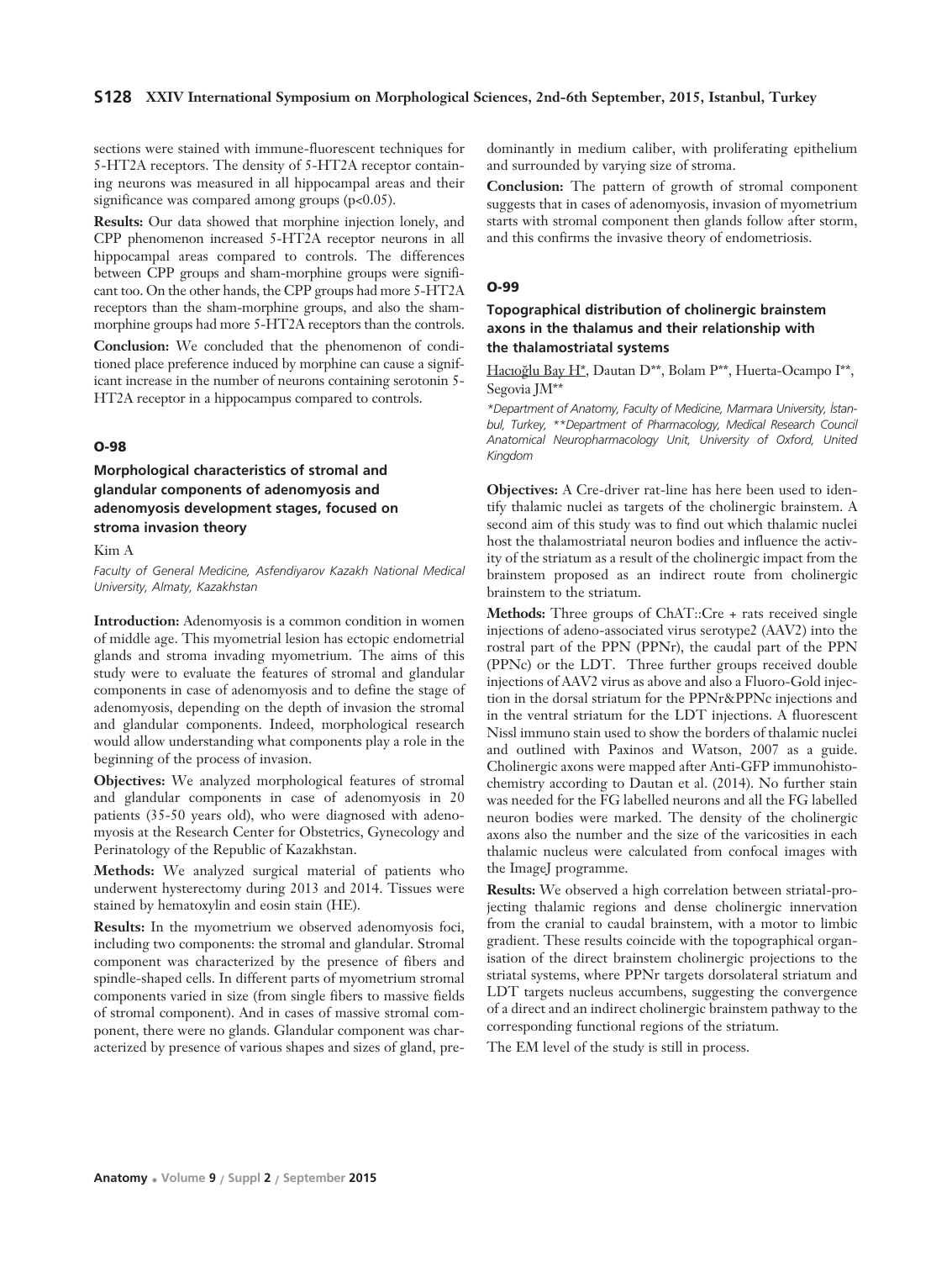# **Poster Presentations (P-1 — P-327)**

#### **P-1**

### **Neurons from the adult human dentate nucleus**

Maric D\*, Milosevic N\*\*, Grbatinic I\*\*\*, Smiljenic D\*, Krstonosic B\*

*\*Department of Anatomy, Faculty of Medicine, University of Novi Sad, Novi Sad, Serbia; \*\*Department of Biophysics, Faculty of Medicine, University of Belgrade, Belgrade, Serbia; \*\*\*Laboratory of Digital Image Processing, Faculty of Medicine, University of Belgrade, Serbia*

**Objectives:** Although many relevant findings regarding to the structure, morphology and cytoarchitectural development of the dentate nucleus have been presented so far, very little qualitative and quantitative information has been collected on neuronal morphology in the adult human dentate nucleus.

**Methods:** The neurons were labelled by Golgi staining from thirty human cerebella, obtained from medico-legal forensic autopsies of adult human bodies and free of significant brain pathology. Two-dimensional digital image of each dentate neuron was recorded by a digital camera connected to a light microscope.

**Results:** The soma and dendritic field size of the human dentate neurons were qualitatively analyzed initially, and these cells were classified into two main class: the small and the large multipolar neurons. Taking into account the shape of the cell body, number of the primary dendrites, shape of the dendritic tree and their position within the dentate nucleus, three subclasses of the large multipolar neurons has been recognized. The results pointed out that the small multipolar neurons represent a unique cell class of the dentate nucleus, having in mind that they have significantly different soma size, dendritic field size and dendritic branching pattern than the large multipolar neurons. As for three subclasses of the large neurons, they can be considered as distinct cell classes since they have different soma size and dendritic branching pattern.

**Conclusion:** The hypothesis concerning the classification of neurons from the human dentate nucleus has so far been qualitatively confirmed in foetuses and premature infants. From this point of view, this study represents the first qualitative analysis and classification of the large multipolar neurons in the dentate nucleus of the adult human, as well as the first quantitative analysis of the cell types in the human dentate nucleus.

**Keywords:** Cell classification, cluster analysis, dentate nucleus, human, neuron types

#### **P-2**

#### **Histo-morphological changes in bruises in human**

Petrova I, Milenkova L, Kostovska N, Mitevska E, Gerasimovska Z

*Institute For Histology and Embryology, Faculty of Medicine, Skopje, Macedonia*

**Introduction:** Histological structure of normal skin includes intact blood vessels and absence of inflammatory cells in the dermis and hypodermis. When a bruise occurs there is extravasation of blood and influx of inflammatory cells in the layers of the skin.

**Objectives:** The objective of this study was to determine the histo-morphological changes in skin when a bruise is formed.

Methods: Total of 20 samples of human skin were divided in 2 groups, the first one includes samples with normal skin and the second one samples with bruised skin. The skin tissue was processed with usual hematoxylin-eosin and special Perl`s Prossian blue method of dyeing and assessed with light microscopy for qualitative histo-morphological analysis.

**Results:** Qualitative histo-morphlogical analysis demonstrated presence of wide fibrous septa in the bruised skin as result of bleeding. Also there was presence of neutrophils and macrophages in the bruised skin. These changes were located exactly in the area of bruising, in the connective and adipose tissue of dermis and hypodermis.

**Conclusion:** When a bruise is formed, there is not just bleeding in the tissue. There is a large cascade of reactions in the body attempting to resume the tissue damage. In that manner the immune response is activated, delivering neutrophils and macrophages into the bruise, which phagocyte erythrocytes and hemoglobin. Detecting these cells and pigments with specific histological methods of dyeing we can further discuss about the age of bruises.

**Keywords:** Bruises, histo-morphological changes, human skin

#### **P-3**

### **Prompt response of the lymphoid tissue in Wistar rats' lungs after single dose dexamethasone application**

Mitevska E, Gerasimovska Z, Petrova I, Kostovska N, Milenkova L

*Institute for Histology and Embryology, Faculty of Medicine, Skopje, Macedonia* 

**Objectives:** The work was made to determine the eventual reaction of lymphoid tissue in the Wistar rats' lungs after application of single high dose of dexamethasone.

**Methods:** 24 female Wistar rats were divided into two groups, each one comprising 12 animals: control group that was given physiological solution and experimental group that was administered dexamethasone of 3 mg/kg bw. Substances were applied once, intramuscularly, 24 hours before the animals were sacrificed. Paraffin sections of the lungs were stained according to the methods: hematoxylin-eosin, Van-Gieson and Masson.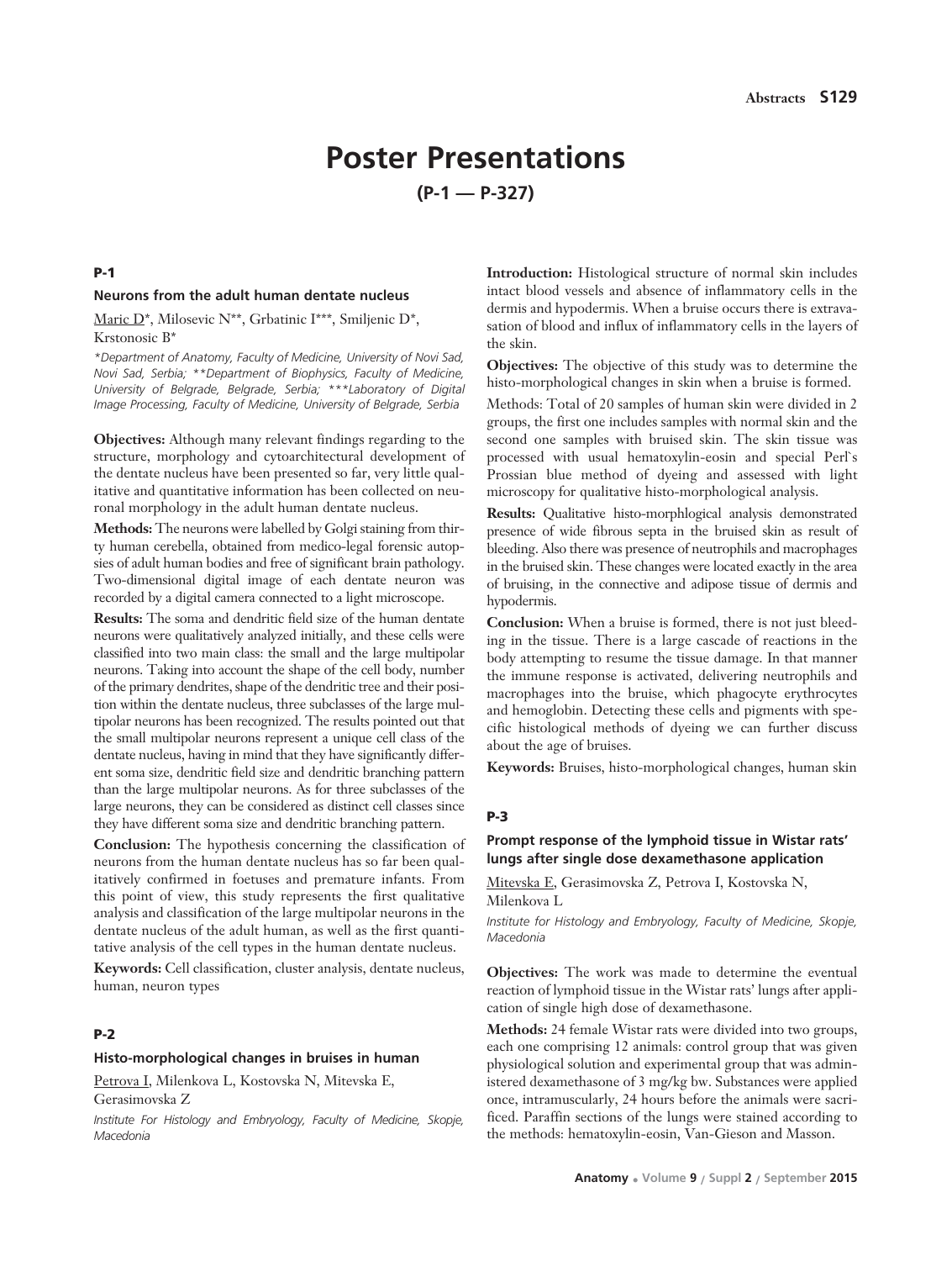**Results:** Histological analysis of the mucous associated lymphoid tissue of the lungs conducting airways has shown that there was reduced infiltration with lymphocytes in lamina propria of the mucosa of bronchi and bronchioles, after dexamethasone application. Lymph follicles near the bronchi and bronchioles were smaller and had lower lymphocyte density, but present germinal centers. It was noted that there was a reduction in the accumulations of lymphocytes in the adventitia of conducting airways blood vessels in the lungs. The presence of lymphocytes in the lungs interstitial connective tissue was also reduced.

**Conclusion:** The results of the work showed that the single administration of high-dose dexamethasone causes prompt response of lymphoid tissue in terms of reduction of lymphocyte cell population in the Wistar rats' lungs.

### **P-4**

### **Reactive changes of lymphoid tissue in the intestines wall after application of single high dose of dexamethasone**

Gerasimovska Z, Mitevska E, Petrova I, Milenkova L, Kostovska N

*Institute For Histology and Embryology, Faculty of Medicine, Skopje, Macedonia*

**Objectives:** The aim of our work was to determine the eventual alteration of lymphoid tissue in the Wistar rats' intestines wall after application of single high dose of dexamethasone.

**Methods:** The experiment was performed on 24 female Wistar rats divided into two groups, each one comprising 12 animals: control group that was given physiological solution and experimental group that was administered single high dose of dexamethasone of 3 mg/kg bw, intramuscularly. Paraffin sections of the intestines were stained according to the methods: hematoxylin-eosin, Van-Gieson and Masson.

**Results:** Histological analysis of the intestines in the control group of rats has shown that intestines mucous associated lymphoid tissue was consisted of solitary and aggregated lymph follicles (Peyer's plates) that most commonly include 2-3 lymph follicles. Lymph follicles had distinct germinative centers with lymphoblasts as well as clear cortex of mature lymphocytes. After application of a single high dose dexamethasone, lymph follicles in Peyer's plates and their germinative centers were with smaller dimensions in comparison with those in the control group of rats. Some of the lymph follicles have lost the regular nodulation that was replaced with diffusely distributed lymphoid tissue without germinative centers. The density of lymphocytes present in the lamina propria of the intestine mucosa was reduced.

**Conclusion:** The results showed that single high dose of dexamethasone causes alteration of lymphoid cell potential in the intestines wall in terms of its reduction.

### **P-5**

### **The O-linked N-acetylglucosamine containing epitope H (O-GlcNAcH) is present in the hypertrophic and absent in the resting/reserve chondrocytes in the ossification centers of human embryos**

Zibis A, Nikoalou M, Nikolaou G, Arvanitis D *Department of Anatomy, University of Thessaly, Medical School, Larissa, Greece*

**Objectives:** Epitope H contains an O-linked N-Acetylglucosamine residue in a specific conformation and / or environment recognized by the igM mouse monoclonal antibody H (mabH). The epitope H is present in several types of cells and in several polypeptides. The post-translational modification of serine and threonine residues of polypeptides by the addition of the sugar moiety N-Acetylglucosamine (O-GlcNAc) occurs in many nuclear, cytoplasmic and mitochondrial proteins which are involved in cell processes such as transcription, translation, protein compartmentalization, proteasomal degradation, competition with phosphorylation which influence cell division, differentiation, development, apoptosis, resistance to stress and are engaged in major diseases such as cancer, diabetes mellitus, cardiovascular and neurodegenerative diseases. Chondrocytes in the ossification centers pass from the resting/reserve state after multiplication to the hypertrophic state before their final death. The transition of chondrocytes to the hypertrophic state takes place under the induction of several biochemical properties characteristic for the hypertrophic status eg. Production of collagen X etc.

**Methods:** In the present work, we examined immunohistochemically the expression of (O-GlcNAcH) in the chondrocytes of the ossification centers of the long bones of the extremeties, of the ribs and the vertebrae in twenty human embryos of different ages using the indirect immunoperoxidase method and the monoclonal antibody H.

**Results:** 3n all cases examined, the hypertrophic chondrocytes in the ossification centers showed strong cytoplasmic staining for the O-GlcNAcH, whereas the resting/reserve chondrocytes remained unstained.

**Conclusion:** The O-GlcNAcH can be considered a biological marker for the hypertrophic chondrocytes of the ossification centers and further isolation and characterization of the polypeptide/s bearing the epitope H (O-GlcNAcH) might shed more light into the investigation of the role of O-GlcNAc in endochondral ossification.

### **P-6**

#### **Integration of donor mesenchymal stem cell-derived neuron-like cells into host neural network in rat spinal cord transected**

Zeng YS

*Department of Histology and Embryology, Zhongshan Faculty of Medicine, Sun Yat-sen University, Guangzhou 510080, China*

Functional deficits following spinal cord injury primarily attribute to neural cell death and loss of connectivity. Therefore, we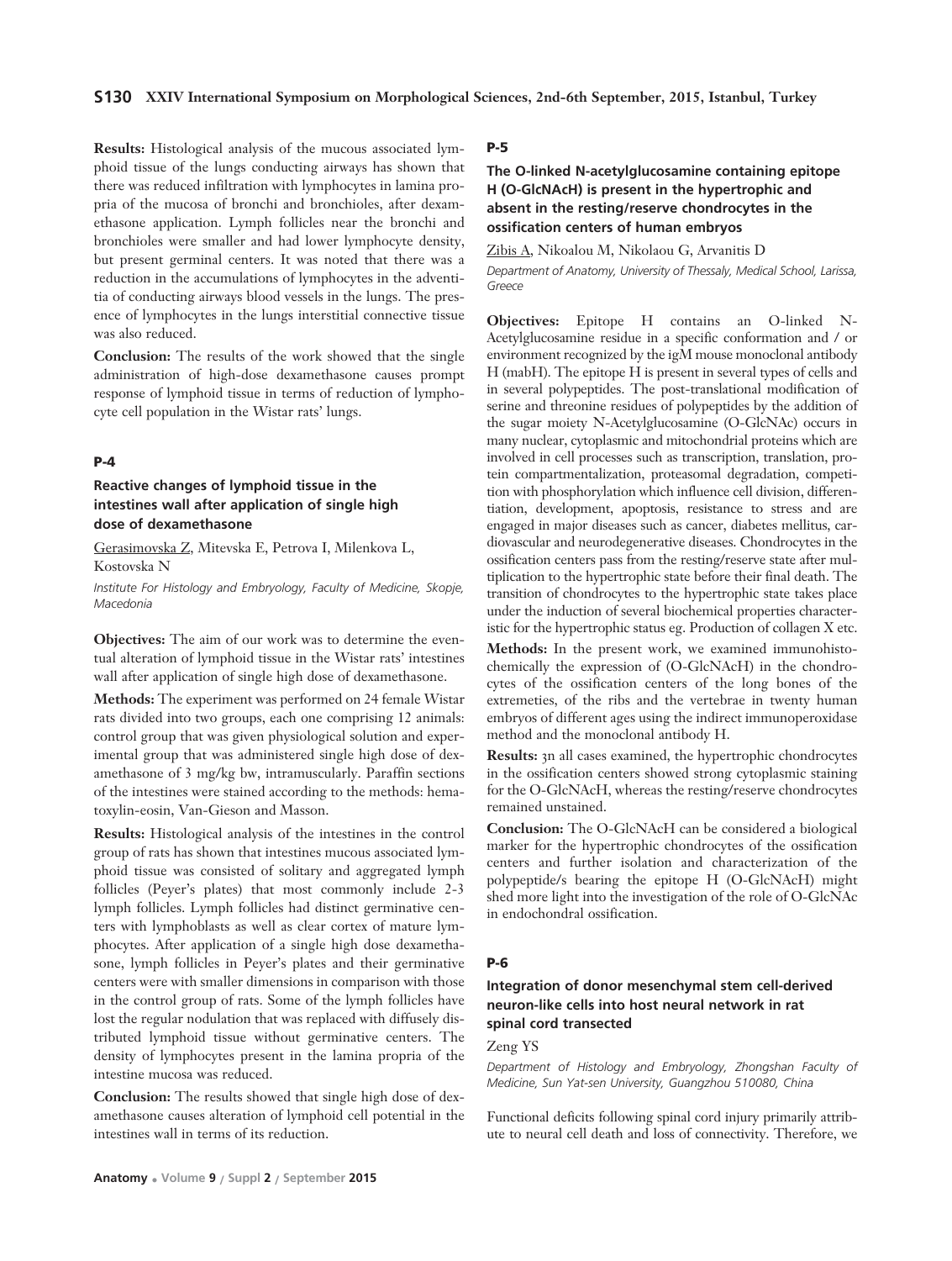designed tissue engineered neural networks acting as bridges to rebuilt signal connection between the cut ends of the ruptured spinal cord. Rat bone marrow-derived mesenchymal stem cells (MSCs) with genetically enhanced expression of TrkC were induced into neuron-like cells after cocultured with Schwann cells overexpressing neurotrophin-3 in a gelatin sponge scaffold for 14 days. The formation of MSC-derived neural networks was confirmed by electron microscope and recording of spontaneous postsynaptic currents by whole-cell patch clamp. Then, this neural network scaffold was grafted acutely into rats with removal of 2-mm spinal cord tissue. Eight weeks later, MSC-derived neuron-like cells of the grafts maintained their synaptic connection or formed new connection with regenerative axons. Although biotinylated dextran amine labeled fibers of corticospinal tract only formed a few connections with MSC-derived neuron-like cells in the grafts, 5-HT labeled fibers formed much more connections. Furthermore, a part of these connections were confirmed to be synaptic connections by double-labeled immunoelectron microscope. Animals with neural networks scaffold transplantation resulted in higher BBB score and were improved cortical motor evoked potential. These findings indicate that MSC-derived neuron-like cells resulting from NT-3/TrkCinduced differentiation can partially integrate into host neural network in rat spinal cord transected.

### **P-7**

### **Decreased efferents of mesencephalic raphe nuclei to striatum in animal model of streptozocin-induced diabetes**

Mokhtari T\*, Hassanzadeh G\*, Ghorbani R\*\*, Bayat M\*\*\*, Zendedel A\*, Mohammadi Y\*, Barzroodi M\*\*\*

*\*Department of Anatomy, Tehran University of Medical Sciences, Tehran, Iran; \*\*Department of Anatomy, Kermanshah University of Medical Sciences, Kermanshah, Iran; \*\*\*Department of Anatomy, Arak University of Medical Sciences, Arak, Iran* 

**Introduction:** Diabetes mellitus is a metabolic disease which affects the brain as well as other organs. Connection of mesencephalic raphe nuclei to striatum is important, and reduction of these projections can play a negative role in regulatory connection between them…

**Objectives:** The main objective of this study was to determine the effects of diabetes on projections of mesencephalic raphe nuclei to striatum of rats…

**Methods:** Forty eight male adult Wistar rats were divided into four groups (1.control, 2. two-month diabetic rats, 3. fourmonth diabetic rats and 4. six-month diabetic rats). HRP was injected into the dorsal and ventral striatum separately and after perfusion with normal saline, fixation, and postfix solutions, the brains were sectioned coronaly (40 μm). Frozen sections were reacted with TMB and counterstained with 1% neutral red.

**Results:** This study showed reduction of labeled neurons in both mesencephalic raphe nuclei following induction of diabetes. After injection of HRP to ventral striatum this reduction was prominent in DR nucleus in comparison to median raphe

projections to ventral striatum affected by diabetes more than that of those to dorsal striatum.

**Conclusions:** Diabetes mellitus decreases the projections of mesencephalic raphe nuclei to striatum.

**Keywords:** Diabetes mellitus, mesencephalon, raphe nuclei, corpus striatum, streptozocin

#### **P-8**

### **Could Melissa officinalis extract restore streptozotocin-induced spatial memory impairment in rats?**

Sabbaghziarani F\*, Rasapour S\*\*, Mortezaee K\*, Oryan S\*\*, Sharifzadeh M\*\*\*, Khanavi M\*\*\*, Hassanzadeh G\*

*\*Department of Anatomy, Faculty of Medicine, Tehran University of Medical Sciences, Tehran, Iran; \*\*Faculty of Biological Sciences, Khwarizmi University, Tehran, Iran; \*\*\*Department of Pharmacology, Faculty of Pharmacy, Tehran University of Medical Sciences, Tehran, Iran*

**Introduction:** Alzheimer disease is a progressive and irreversible neuropsychiatric disorder. Melissa officinalis improves anxiety and clinical dementia symptoms caused by AD; therefore, the purpose of the present study was to evaluate the effect of Mellisa extract on spatial memorydeficit induced by STZ in MWM examination of male Wistar rats.

**Methods:** In the present study, 112 male Wistar rats (220-270 g) were used. Spatial learningdeficit was induced by bilateral ICV injection of STZ (3 mg/kg) via cannula; then, the Melissaextract in different doses administrated by gavage; and Morris Water Maze for measurement ofspatial learning parameters was performed.

**Results:** The results of this study demonstrated that gavage of the 200 mg/kg of Melissaofficinalis in combination with STZ, followed by significant reduction in two parameters: Timeand Distance.

**Conclusion:** Totally, the data indicate possible therapeutic value of M. officinalis extract onspatial learning improvement.

**Keywords:** STZ, Melissa officinalis, spatial memory

#### **P-9**

### **Aquaporin 4 (AQP4) is expressed in the stomach, small and large intestine of the pig**

Arciszewski M\*, Arciszewski MB\*, Matysek M\*, Szalak R\*, Sienkiewicz W\*\*

*\*Department of Animal Anatomy and Histology, Faculty of Veterinary Medicine, University of Life Sciences, Lublin, Poland; \*\*Department of Animal Anatomy, Faculty of Veterinary Medicine, University of Warmia and Mazury in Olsztyn,Olsztyn, Poland* 

The water channel aquaporin-4 (AQP4) is a protein widely expressed on plasma membrane of a variety of epithelial cells. In this study we investigated the expression of AQP4 in the gastrointestinal tract of the pig using immunohistochemical staining. We found no presence of AQP4 in the different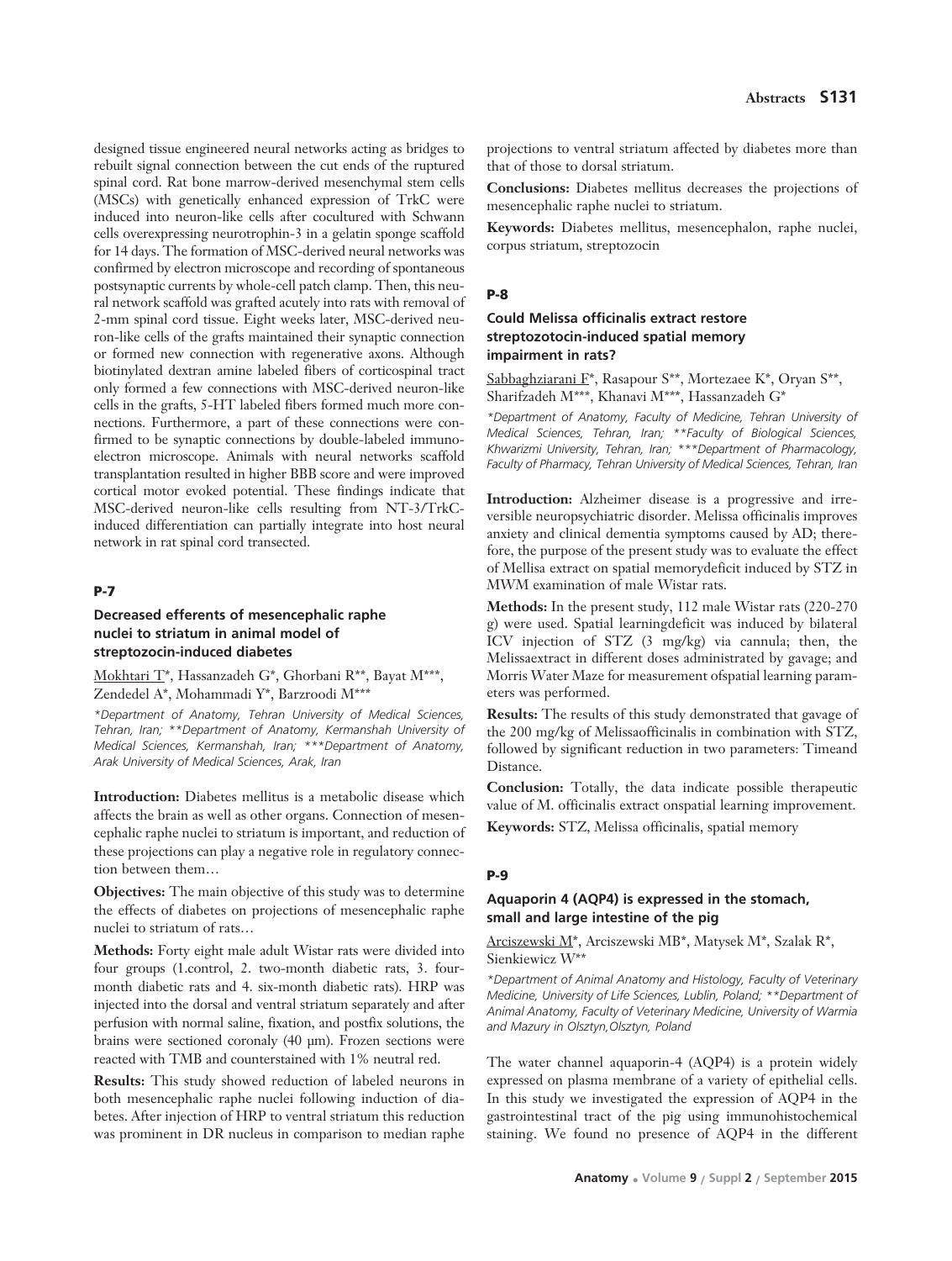#### **S132 XXIV International Symposium on Morphological Sciences, 2nd-6th September, 2015, Istanbul, Turkey**

regions of the pig stomach. In the porcine small intestine moderate immunoreactivity to AQP4 was detected in enterocytes (along the villi and in the bottom of the crypts), duodenal Brunner's glands and in enteric ganglia in cells lying in close vicinity to myenteric as well as submucous neurons. In superficial epithelial cells of the colonic mucosa as well as of cecal and colonic glands a very strong immunoreactivity to AQP4 was found. Both in the large intestine's myenteric and submucous ganglia AQP4-positive cells surrounding enteric neurons were observed. We concluded that AQP4 expression in the porcine gastrointestinal tract showed some species-dependent differences in relation to other species. Based on the presented distribution pattern of AQP4, it is likely that in the pig the aquaporin plays a role in mucous (but not acid) secretion and intestinal absorptive processes.

#### **P-10**

### **Promastigotes of different species of Leishmania exhibit distinguishable morphology by scanning electron microscopy**

Fernandes MF<sup>\*\*</sup>, Pires GA<sup>\*</sup>, Rodrigues A<sup>\*\*</sup>, Mateus DS<sup>\*\*</sup> Bolas AV\*\* , Pedrosa ARS\*\*, Passero LF\*\*\*, Gomes GS\*\*

*\*CIISA-FCT-Faculty of Veterinary Medicine, University of Lisbon, Portugal; \*\*Unidade De Ensino E Investigação De Parasitologia Médica, Global Health and Tropical Medicine, Instituto De Higiene E Medicina Tropical, Universidade Nova De Lisboa, Portugal; \*\*\*Laboratório De Patologia De Moléstias Infeciosas, Faculdade De Medicina Da Universidade De São Paulo, Brazil*

**Introduction:** Leishmaniasis is a mammal parasitic disease caused by protozoan of genus Leishmania transmitted by sand flies. During the life cycle Leishmania presents two morphological stages, the amastigote in mammalian host and the promastigote in sand fly. Clinically may present visceral, cutaneous or mucocutaneous manifestations depending on the infective species. Under optical microscopy Leishmania species present identical morphological features, being indistinguishable. Therefore, Leishmania classification has been focused on geographical distribution, clinical manifestations and biomolecular analysis. Thus, this study aims to characterize parasites of the genus Leishmania using scanning electron microscopy (SEM).

**Methods:** Leishmania species that cause cutaneous leishmaniasis (L. amazonensis, L. guyanensis and L. shawi) and zoonotic visceral leishmaniasis (L. infantum) were assessed. Metacyclic–liked promastigotes of axenic cultures were fixed, contrasted, dried, coated with gold palladium and mounted on stubs. Parasites were then observed by SEM at low (3500×), medium (5000×) and high (>7500×) magnification and the images captured by photography.

**Results:** Axenic Leishmania promastigotes have distinguishable morphologies by SEM. On the third day of growth, promastigotes of different species showed variation in size, flagellum development and in the density of exosomes on the surface of the cell membrane. L. amazonensis promastigotes were smaller than the other species and L. infantum presented fewer vesicles on the surface than L. amazonensis or L. guyanensis. L. guyanensis flagellum evidenced a greater length than the other species. In turn L. shawi promastigotes exhibited spiral groves covering the entire body of the cell.

**Conclusions:** Promastigotes of different species of Leishmania do not differ by optical microscopy, however by SEM parasites exhibit different morphological characteristics. These characteristics might be associated with virulence, infectivity, parasite differentiation and also can reflect adaptations to diverse sand flies.

This work was supported by the Portuguese Foundation for Science and Technology (PTDC/CVT/113121/2009) and São Paulo Research Foundation (FAPESP 2013/16297-2).

### **P-11**

#### **3D Canine hepatocyte culture system modeling the Leishmania infantum liver infection**

Rodrigues A\*\*, Pires GA\*, Mateus DS\*\*, Bolas AV\*\*, Fernandes MF\*\*, Pereira M\*\*, Da Fonseca IP\*, Gomes GS\*\* *\*CIISA-FCT-Faculty of Veterinary Medicine, University of Lisbon, Lisbon, Portugal; \*\*Unidade De Ensino E Investigação De Parasitologia Médica, Global Health and Tropical Medicine, Instituto De Higiene E Medicina Tropical, Universidade Nova De Lisboa, Lisbon, Portugal*

**Introduction:** Implementation of culture systems that can mimic the liver are useful tools to better understand the dynamics of Leishmania infection. Canine leishmaniosis is a zoonotic disease caused by L. infantum, a protozoan parasite transmitted by sand flies. The liver constitutes a preferential target organ for the parasite. However, it remains the less studied organ, as it is very difficult to assess and has a complex metabolism. This work aimed to establish and characterize a 3D canine hepatocyte culture to be used in L. infantum infection studies.

**Methods:** Liver samples from healthy stray dogs captured and euthanized by official entities were collected. Hepatocytes were isolated by a two-step perfusion technique and separated in a Percoll® gradient. Cells were cultured in a spinner vessel and generation of cell aggregates was followed by optical, confocal and scanning electron microscopy. After 72 h, virulent L. infantum promastigotes were added to culture. Results: Twostep perfusion technique followed by a Percoll® gradient separation proved to be an effective way to isolate viable hepatocytes. The 3D culture system was successfully established. After 72 h in a spinner vessel, hepatocytes constituted several cell aggregates with visible extracellular matrix. The addition of L. infantum showed that the parasite is attracted to hepatocytes but does not penetrate the cells, although remaining attached to them.

**Conclusions:** The 3D canine hepatocyte model allowed cells to recreate their natural tissue distribution and environment, as well to stimulate the production of extracellular matrix. This 3D culture system proved to be useful in the study of L. infantum infection, as for the first time, there are evidences of a close interaction of the parasite with hepatocytes.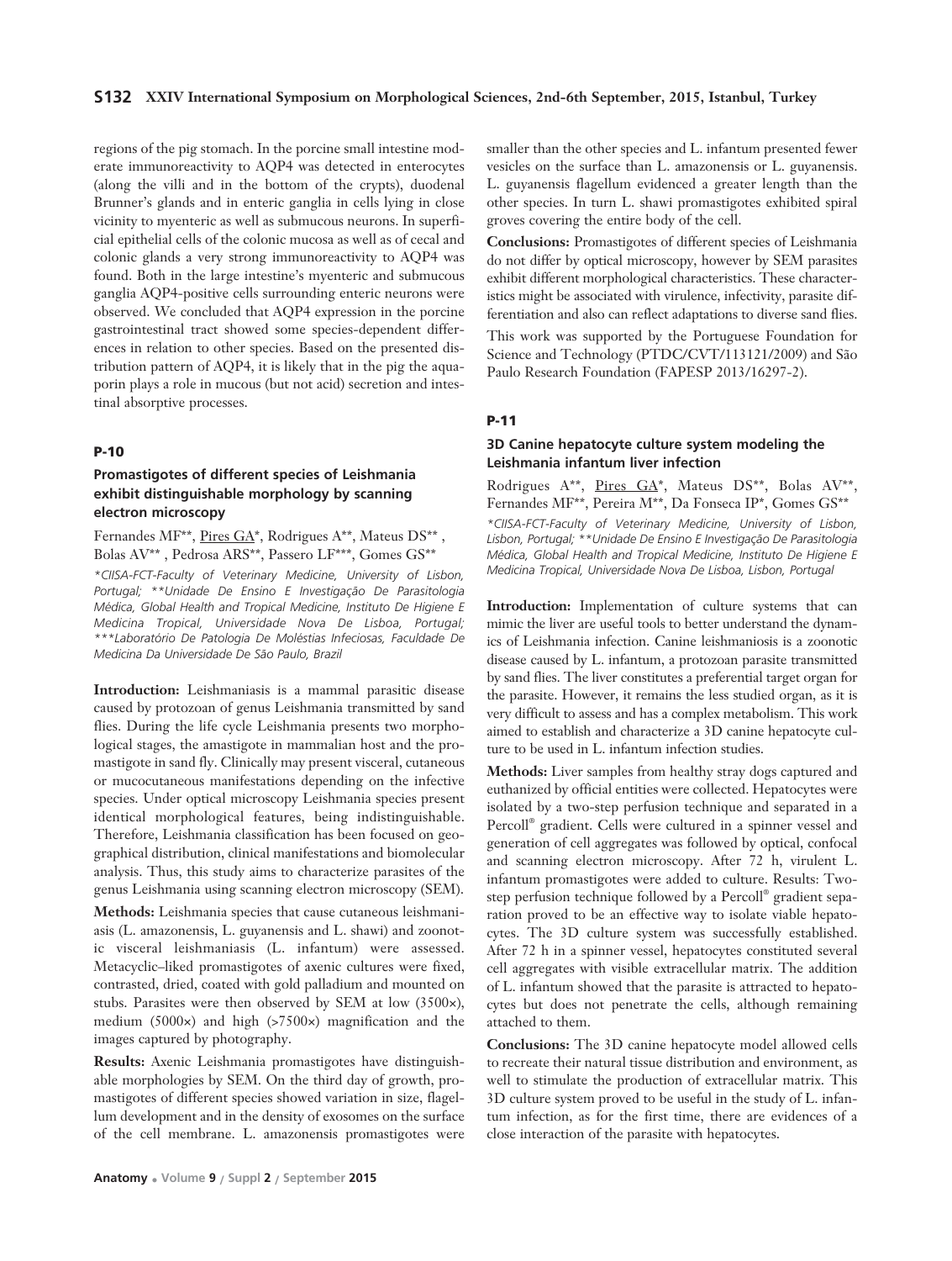Work supported by the Portuguese Foundation for Science and Technology (FCT) and European Union (FEDER) - project PTDC/CVT/118566/2010. Armanda Rodrigues holds PhD scholarship SFRH/BD/73386/2010 from FCT.

#### **P-12**

### **Leishmania infantum does not induce neutrophil extracellular traps in dogs**

Pereira M<sup>\*\*</sup>, Pires GA<sup>\*</sup>, Bolas AV<sup>\*\*</sup>, Camara M<sup>\*\*\*</sup>, Mateus DS\*\* , Rodrigues A\*\*, Santos M\*, Da Fonseca IP\*, Gomes G\*\*

*\*CIISA-FCT-Faculty of Veterinary Medicine, University of Lisbon, Lisbon, Portugal; \*\*Unidade De Ensino E Investigaçao De Parasitologia Médica, Global Health and Tropical Medicine, Instituto De Higiene E Medicina Tropical, Universidade Nova De Lisboa, Lisbon, Portugal; \*\*\*Évora City Council, Municipal Veterinary Office, Évora, Portugal*

**Introduction:** Leishmania infantum causes severe disease in humans and dogs. Canids are the main reservoir maintaining parasite transmission cycle. L. amazonensis, L. shawi and L. guyanensis found in Central and South America cause human cutaneous leishmaniosis. After parasite introduction into mammal dermis through the bite of sand fly, neutrophils are the first cells recruited to the inoculation site. Beyond its classical role as phagocytic cells, neutrophils are able to fight pathogens outside the cell by releasing Neutrophil Extracellular Traps (NET), limiting their spread, reducing its virulence or eliminating them completely. Previous studies have demonstrated that Leishmania induce the release of NET by human neutrophils. Thus, this study investigated whether neutrophils extracellular activity can be modulated by Leishmania.

**Methods:** Neutrophils isolated from peripheral blood of healthy dogs and from peritoneal exudate of BALB/c mice were incubated with L. infantum promastigotes. Mice neutrophils were also exposed to L. amazonensis, L. shawi or L. guyanensis. Phorbol 12-myristate 13-acetate (PMA), an inductor of NET, was added to parallel cultures. NET releasing were observed under a scanning electronic microscope and photographed. Results: L. infantum, L. amazonensis, L. shawi and L. guyanensis induced mouse neutrophils to release NET. However, when exposed to L. infantum dog neutrophils did not produce NET despite the exuberant NET formation observed in PMA stimulated cultures. These results indicate that L. infantum exerts a different effect on dog neutrophils, preventing NET release.

**Conclusions:** When in the presence of different species of Leishmania, mouse neutrophils maintain the ability of release NET, promoting extracellular parasite capture and infection control. However, L. infantum modulates negatively NET formation in dog neutrophils, favouring parasite spreading and survival and contribute in making the dog a good reservoir.

Study supported by the Portuguese Foundation for Science and Technology (FCT, PTDC/CVT/113121/2009 and PTDC/ CVT/118566/2010). M. Pereira holds a FCT-PhD scholarship (SFRH/BD/77055/2011).

#### **P-13**

### **Localization of fast blue- and DiI-labelled efferent sympathetic neurons projecting to the thymus of the pig**

Siembida AZ\*,\*\* Kulik P\*\*\*, Arciszewski M\*\*\*

*\*Department of Animal Anatomy and Histology, Faculty of Veterinary Medicine, University of Life Sciences, Akademicka, Lublin, Poland; \*\*University of Life Sciences, Faculty of Veterinary Medicine, Department of Animal Anatomy and Histology, Lublin, Poland; \*\*\*Department of Animal Anatomy and Histology, Faculty of Veterinary Medicine, University of Life Sciences, Akademicka, Lublin, Poland* 

It has been postulated that autonomic nervous system is functionally interconnected with both hormonal and lymphatic systems. Thymus is one of the most important primary lymphoid organs playing a role in developing of the juvenile's immune system mainly by maturation, development and migration of T-cells (T lymphocytes). However, till now no studies concerning autonomic innervation of the thymus of higher mammals (including the pig) have been undertaken. Therefore, in the present work retrograde tracing technique of Fast Blue (FB) and DiI was used to investigate the sources of sympathetic efferent supply to the porcine thymus. After FB injection into right cranial lobe of the thymus the presence of FB-positive neurons was found in unilateral cranial cervical ganglion (CCG) (82.8±3.0% of total FB-positive neurons) as well as middle cervical ganglion (MCG) (17.2±3.0%). No presence of FB was detected in contralateral CCG, MCG as well as in both left and right cervicothoracic ganglion (CTG), Th2-Th14 sympathetic chain ganglia and coeliac-mesenteric ganglion. Injection of DiI into the left cranial lobe of the thymus resulted in the presence of retrograde tracer in neurons of unilateral CCG (80.4±2.3% of total amount of DiI-labeled neurons),  $MCG (18.4\pm1.9\%)$  and CTG (1.2 $\pm$ 0.8). No DiI-labelled sympathetic neurons were found in contralateral CCG, MCG and CTG and Th2-Th14 sympathetic chain ganglia and coeliacmesenteric ganglion. The distribution patterns of sympathetic neurons projecting to the porcine thymus, usefulness of FB and DiI in neuroanatomical experimental studies as well as the role of biologically active substances in regulation of thymus function(s) were discussed.

#### **P-14**

### **Nuclear morphometry of the steatotic hepatocytes and hepatocyte stimulated steatotisc with infrared laser**

Cornejo R\*, Silva H\*, Matamala F\* *\*Universidad De La Frontera, Temuco, Chile*

A total of 24 female rats, aged 4 months and weighing approximately 250 grams, and they given a solution of 40% alcohol dissolved in water, leading to alcoholic multivesicular steatosis and 12 of rats was given and infrared laser with dose of  $8$  J/cm<sup>2</sup> during 15 days. The rats were then killed and samples of steatosis and stimulated and were taken and processed for examination by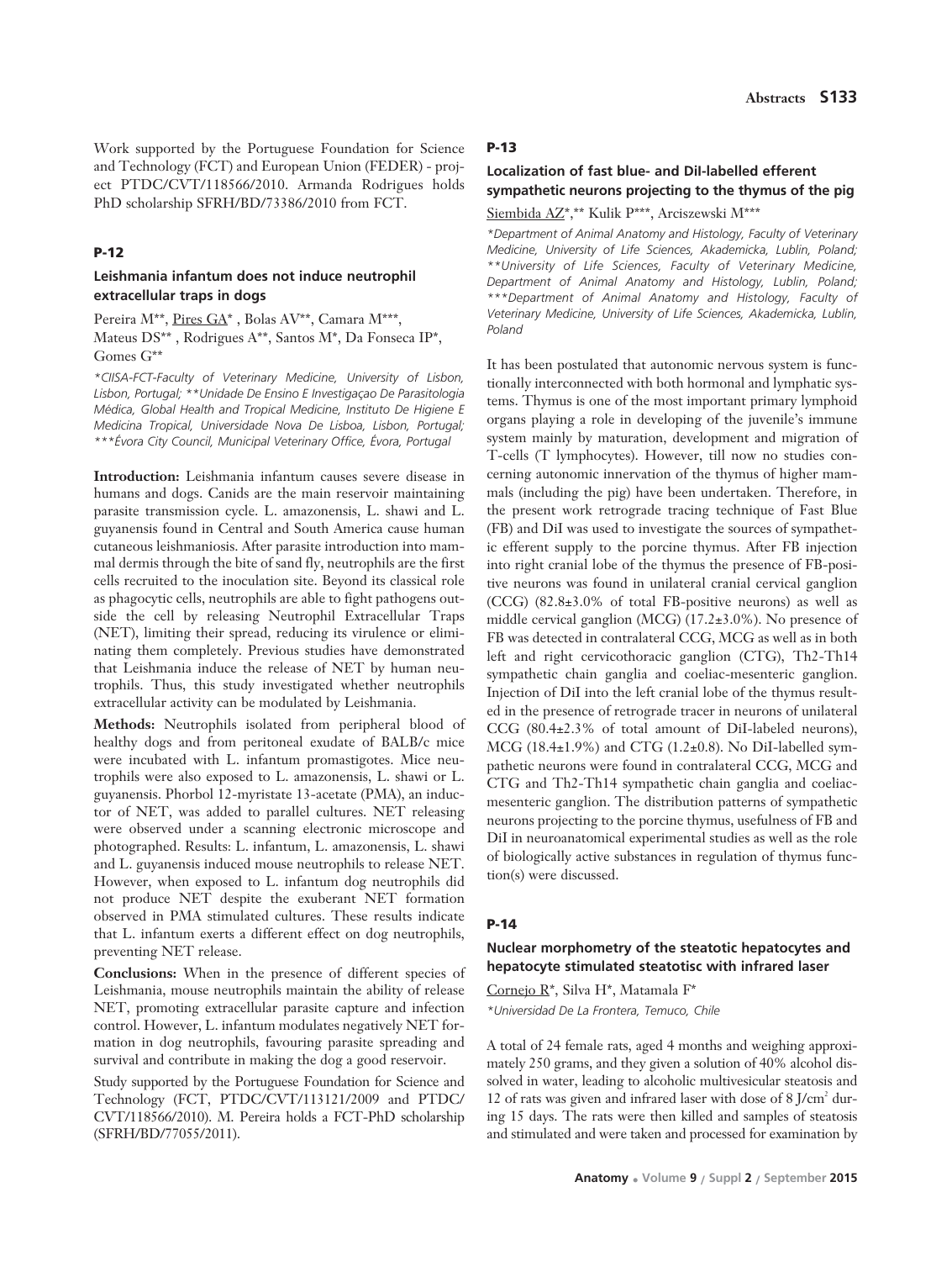transmission electron microscope. Transmission electron microscope microphotographs steatotic hepatocytes and stimulated steatotic were btained with final magnification of 9,500 X. They were subjected to morphometric studies to determine the volumetric fractions and areas the following components: cellular and nuclear area, volumetric fractions of nucleus, nucleolus, eu and heterochromatin, nucleocytoplamic ratio of each cell type was determined. Analysis of the results between alcoholic hepatocytes and stimulate alcoholic shows that noticeable differences exist in all the cell components quantified. It is concluded that the effects of the stimuli of laser infrared provoke in the hepatocytes, a drastic transformation of their ultrastructure and morphology. This finally leads to functional variations, representing the effects produced by this stimulate in the hepatocytes. Palabras Clave: esteatosis, alcohol, morfometria, hepatocito

**Keywords:** Steatosis, alcohol, morphometry, hepatocytes

#### **P-15**

### **The microenvironment of the thymus of the Egyptian water buffalo (Bos bubalis)**

Zidan M

*Department of Histology and Cytology, Faculty of Veterinary Medicine, Alexandria University, Egypt* 

Understanding morphological features of the immune system is the first step to assessing its function. The thymus is the central lymphoid organ which is essential for development of T cells from their progenitor and is essential for development of other lymphoid organs. Many studies have been published on the structure of the thymus of different species but not, the Egyptian water buffalo, therefore this study described the basic structure of the thymus of the buffalo Egyptian water buffalo. Specimens from the thymus of 10 male buffalo calves (45-60 days old) were studied by light and transmission electron microscopes. A thin connective tissue capsule and trabeculae enclosed the thymus and divided it into lobules and sublobules. Adipose tissue was found between the lobules. Each lobule was formed from peripheral dark cortex and central lighter medulla. Several characteristic extensions of the medulla into the cortex were prominent. The epithelial reticular cells showed variable morphological appearance and form a meshwork with its long cytoplasmic processes. The cortex appeared darkly stained in contrast to lighter medulla. The cortex was rich in thymocytes supported with reticular epithelial cells. Groups of cortical thymocytes were enclosed within nurse cells. The cortical capillary was enveloped with reticular epithelial cells forming blood thymic barrier. The medulla had fewer thymocytes supported with epithelial reticular cells. Different shapes and numbers of Hassall's corpuscles were prominent. Few apoptotic lymphocytes were observed free or within the macrophage. This study may be a base for farther immunological and physiological studies as will as the possible age related involution.

### **Protective effects of melatonin against mitochondrial injury in a mouse model of multiple sclerosis**

Rajabi Z\*, Kashani IR\*, Akbari M\*, Hassanzadeh G\*, Mohseni A\*, Eramsadati MK\*, Rafiee K\*\*, Beyer C\*\*, Kipp M\*\*\*, Zendedel A\*

*\*Department of Anatomical Sciences, Faculty of Medicine, Tehran University of Medical Sciences, Tehran, Iran; \*\*Department of Biochemistry, Faculty of Medicine, Tehran, University of Medical Sciences, Tehran, Iran; \*\*Faculty of Medicine, Institute of Neuroanatomy, RWTH Aachen, University, Aachen, Germany*

**Introduction:** Multiple sclerosis (MS) is the most prevalent inflammatory demyelinating disease of the central nervous system. Besides other pathophysiological mechanisms, mitochondrial injury is crucially involved in the development and progression of this disease. Mitochondria have been identified as targets for the peptide hormone melatonin.

**Objectives:** In the present study, we sought to evaluate the impact of oxidative stress on mitochondrial density and enzyme transcription during experimentally induced demyelination and the protective influence of melatonin.

**Methods:** Adult male mice were fed with cuprizone for 5 weeks which caused severe demyelination of the corpus callosum (CC). Animals were simultaneously treated with melatonin by daily intra-peritoneal injections.

**Results:** Melatonin exposure reversed cuprizone-induced demyelination and axon protection. Transmission electron microscopy demonstrated significantly increased mitochondrial numbers and slightly increased mitochondrial size within CC axons after cuprizone exposure. Melatonin antagonized these effects and, in addition, induced the expression of subunits of the respiratory chain complex over normal control values reflecting a mechanism to compensate cuprizone-mediated down-regulation of these genes. Similarly, melatonin modulated gene expression of mitochondrial fusion and fission proteins. Biochemical analysis showed that oxidative stress induced by cuprizone was regulated by melatonin.

**Conclusion:** The data implicate that melatonin abolishes destructive cuprizone effects in the CC by decreasing oxidative stress, restoring mitochondrial respiratory enzyme activity and fusion and fission processes as well as decreasing intra-axonal mitochondria accumulation

#### **P-17**

### **Anatomically-anthropological study of cranial capacity from prehistoric to recent times at area of present-day Bosnia**

Hadžihalilović AS\*, Kulenović J\*, Kulenović A\*, Busuladžić A\*\*\*, Hasanović A\*

*\*Department of Anatomy, Faculty of Medicine, University of Sarajevo, Bosnia & Herzegovina; \*\*Department of Neurology, Public Institute General Hospital "Prim. Dr. AbdulahNaka*š*", Sarajevo, Bosnia and Herzegovina; \*\*\*Department of History-Archeology, Faculty of Philosophy, University of Sarajevo, Bosnia & Herzegovina*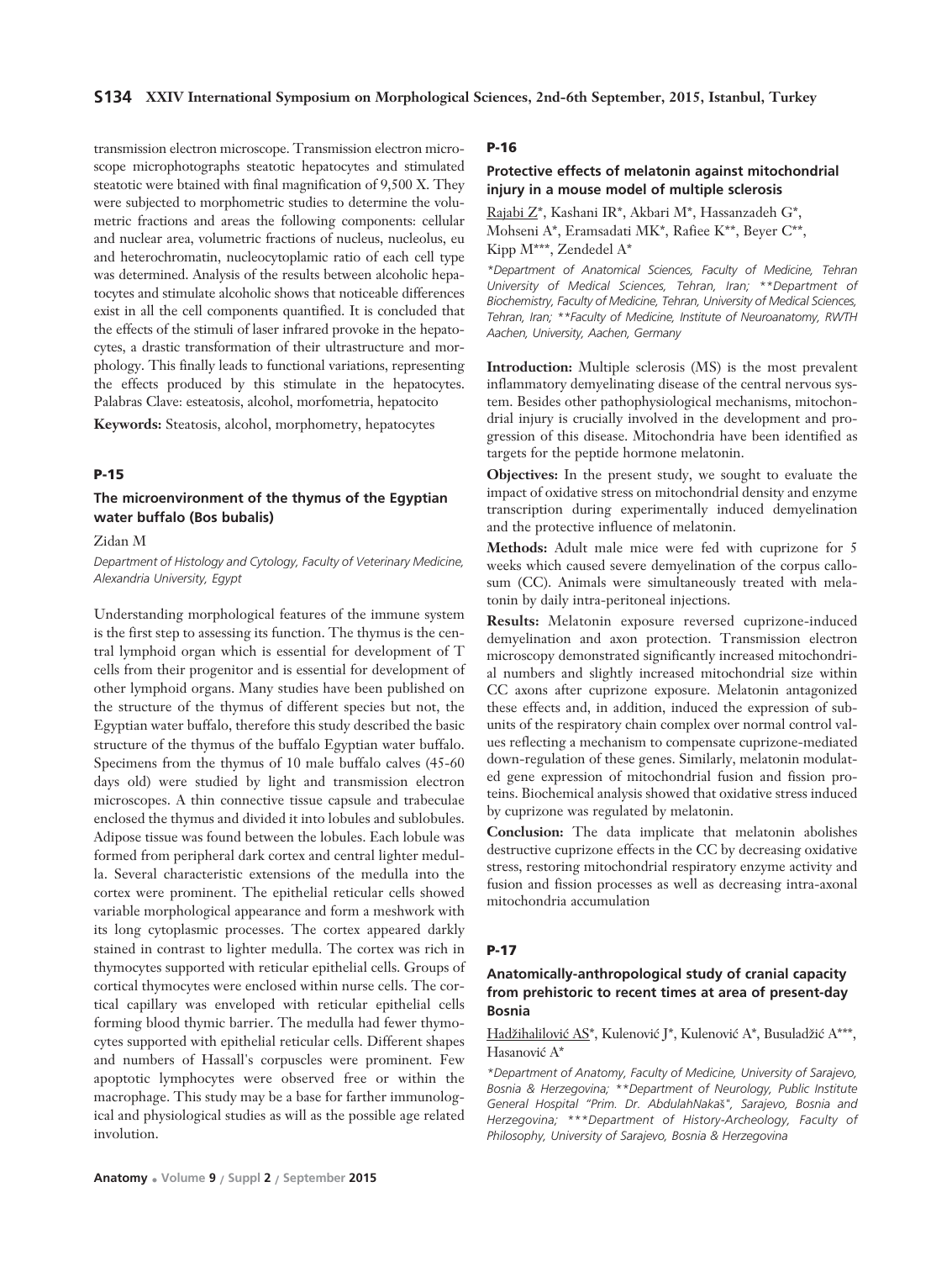**Objectives:** The development of bipedal position anatomically changes the entire skeleton, not only the legs and pelvis, but also the spine, feet and the skull. By assesment of changes using the appearance of the skull and calculations of its volume we are able to track changes of brain volume and intelligence development as part of human evolution.

**Methods:** The research was conducted on a specimen of 196 macerated and degreased skulls, 82 of which belong to the osteological collection of the Department of Archeology – Chair of Prehistory, Antique Period and The Middle Ages – of the State Museum of Bosnia and Herzegovina in Sarajevo. From the osteological collection of the department of Anatomy of the Medical Faculty in Sarajevo, a total of 114 skulls have been examined, 57 of which were skulls of male gender and 57 of female gender. We estimated cranial capacityon each of the examined skulls applying craniometrical method.

**Results:** Regardless the period that was questioned, we proved the highest variability in the category of cranial capacity. It is actually a natural sequence due to the impact of all three linear dimensions (length, width and height) of the skull at its formation.

**Conclusions:** Cranial capacity shows a growing tendency going to younger period of time from which the skull encouraged, except for a slight decline during the Middle Ages.

**Keywords:** Skull, cranial capacity, craniometry, prehistoric skull, antic period skull, middle ages skull, recent period skull

### **P-18**

#### **Expression of calretinin in the claustrum and endopiriform nucleus of the chinchilla**

Matysek M, Szalak R, Arciszewski MB

*Department of Animal Anatomy and Histology, Faculty of Veterinary Medicine, University of Life Sciences, Akademicka, Lublin, Poland*

Claustrum (Cl) and endopiriform nucleus (EN) are telencephalic structures, reciprocally connected with the cerebral cortex. Calretinin (CR) is calcium-binding protein (CaBP) widely present in the central nervous system (CNS) and regulating many important cellular processes. In the present study the localization and the distribution pattern of neurons expressing CR were studied in the chinchilla Cl/EN. Formalin-fixed, paraffin-embedded mature chinchilla brains were cut into 10μm sections. Sections were immunohistochemically stained with antibodies raised against calretinin (CR) according to the peroxidase-antiperoxidase (PAP) method. Stained slides were subjected to histomorphometric analysis. Immunoreactivity for CR was observed within neurons in the nucleus, cytoplasm and neuronal processes. Numerous and evenly distributed CR-immunoreactive (ir) neurons were commonly found in EN. In Cl CR-ir neurons were relatively scarce and predominantly localized in the marginal zone. The vast majority of CR-ir neurons in Cl were oval or round in shape, however CR-ir fusiform perikarya were also occasionally found. Numerous CR-ir round and oval bipolar cells were detected in EN, however a substantial numbers of CR-ir pyramidal, fusiform and multipolar in shape neurons were also present. The present study revealed for the first times the distribution patterns and cellular localization of CR in Cl and EN of

the chinchilla. In conclusion, the chinchilla can be used as an animal model to study CaBP-related functional disorders of the mammalian forebrain.

### **P-19**

### **Immunoreactivity to calcium/calmodulin-dependent protein kinase II (CaMKII) in the hippocampus of the chinchilla**

Mozel S, Matysek M, Szalak R, Arciszewski MB

*Department of Animal Anatomy and Histology, Faculty of Veterinary Medicine, University of Life Sciences, Akademicka, Lublin, Poland* 

Calcium/calmodulin-dependent protein kinase II (CaMKII) is well known regulator of excitatory synaptic transmission playing a role in neurotransmitter release. The expression of CaMKII is widely found in neurons of the central nervous system (CNS), mainly in the forebrain. The hippocampus plays important role in memory shaping, formation of addiction and in the pathogenesis of many diseases of the CNS. In the present study immunohistochemical technique (peroxidase-antiperoxidase method) was used to study the localization, distribution pattern and morphology of CaMKII-immunoreactive (IR) neurons in the chinchilla hippocampus. Formalin-fixed, paraffin-embedded mature chinchilla brains were cut into 10 μm sections. Sections were immunochistochemically stained with antibodies raised against CaMKII according to the peroxidase-antiperoxidase method. Stained slides were subjected to histomorphometric analysis. In neurons of the pyramidal layer and granular layer positive immunoreaction to CaMKII was noted in neuroplasm (but not in neuronal nucleus). CaMKII-IR neurons were found in pyramidal layer of the hippocampus from CA1 to CA4 fields as well as in the granular layer of the dentate gyrus (DG). In the CA1-CA4 fields immunoreactivity to CaMKII was observed in neurons of different shapes including pyramidal, fusiform, oval, round, multipolar cells. In the granular layer of DG single CaMKII-IR neurons oval and round in shape were occasionally found. In neurons of the pyramidal layer of the hippocampus and granular layer of DG the intensity of CaMKII immunoreaction generally ranged from weak (+) to moderate (++), whereas only scarce neurons showing intense (+++) immunoreaction to CaMKII were found. The present study revealed relatively moderate expression of CaMKII in neurons of the hippocampus and DG in chinchilla. The obtained results suggest that CaMKII in chinchilla hippocampus may play a similar role(s) to those previously described in other species.

#### **P-20**

### **Variations of sinoatrial and atrioventricular nodal arteries of the cardiac conduction system**

Hasanović A, Kulenović A, Hadžihalilović AS

*Department of Anatomy, Faculty of Medicine, University of Sarajevo, Bosnia & Herzegovina*

**Objectives:** The objective of the study was to determine angiographically the origins of the sinoatrial and atrioventricu-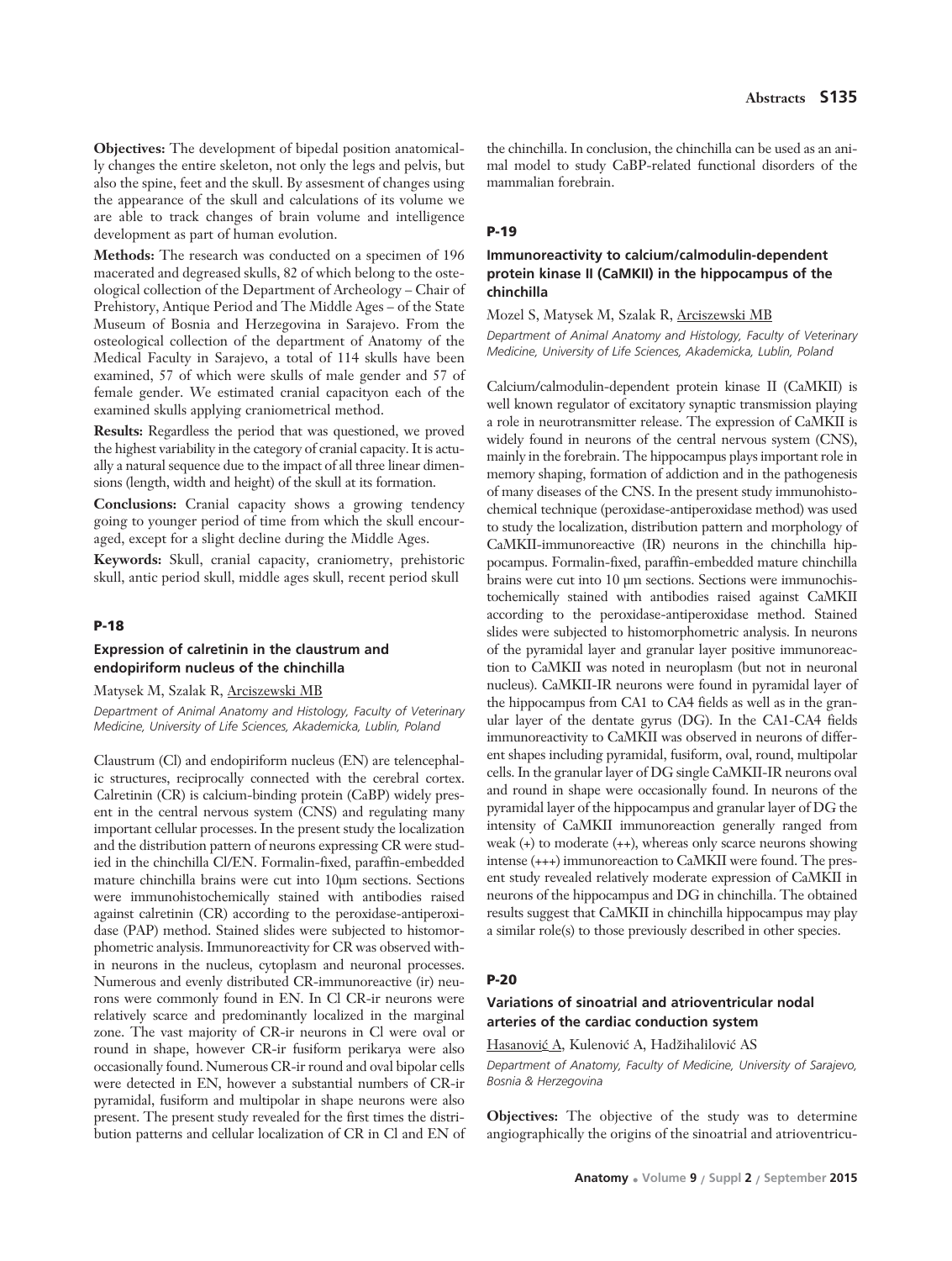#### **S136 XXIV International Symposium on Morphological Sciences, 2nd-6th September, 2015, Istanbul, Turkey**

lar nodal arteries and the correlation with the coronary dominance in patients with coronary disease.

**Methods:** The study included 200 patients (70 females, 130 males, mean age 55 years) who underwent coronary angiography in Heart Centre of the Clinical Center University of Sarajevo in period from July 2013 to July 2014, either for the symptoms of chest pain, angina pectoris etc. Coronary angiography was performed in the right and left anterior oblique position. The origin of sinoatrial and atrioventricular nodal artery was observed and correlated with the arterial dominance.

**Results:** In the present study 110 patients (55%) of our 200 patients had the right coronary dominance, 40 patients (20%) had the left coronary dominance and in 50 patients (25%) were detected coronary codominance. The sinoatrial (SA) nodal artery originated from the right coronary artery (RCA) in 110 patients (55%), in 80 patients (40%) from the circumflex branch (CX) of the left coronary artery (LCA), and in 10 of cases (5%) from the both coronary arteries (RCA-CX). The atrioventricular (AV) nodal artery originated from the RCA in 150 (75%) patients, in 50 patients (25%) from the CX branch, and in none of the cases was this node supplied by both coronary arteries. There were statistically significant differences between the origin of the nodal arteries in relationship to the type of dominance of coronary arteries, in favor atrioventricular nodal artery.

**Conclusion:** Knowledge of variation in the blood supply of conducting system may help cardiac surgeons, particularly during surgical correction of certain valvular disorders and congenital malformations of the coronary arteries.

**Keywords:** Sinoatrial nodal artery, atrioventricular nodal artery, coronary angiography

### **P-21**

### **Index by Dancmajer's analysis dermatoglyphic pattern on the finger**

Macut ND\*, Malobabic S\*\*, Mandic P\*, Filipovic T\*, Saranovic M\*

*\*Department of Anatomy, Faculty of Medicine, University of Pristina and Kosovska Mitrovica, Serbia; \*\*Department of Anatomy, Faculty of Medicine, University of Belgrade, Serbia* 

**Objectives:** Demonstrate some phenotype (dermatoglyphic) features of Serbs and Montenegrins, and comparative findings demonstrate biological closeness of the Yugoslav peoples.

**Methods:** As materials we have used prints digitopalmarnih dermatoglyphics, in subjects from 14 to 20 years. Overall there was 297 respondents, of which 230 Serbs, (113 men and 117 women) and 67 Montenegrins (35 men and 32 women) .For taking fingerprints We used standard method-taking prints using color (link method). When we want to emphasize the proportion obtained tread on the toes, there are many different values expressed as indices. Index by Dacmajr-in reflects the relationship arcs and coils.

**Results:** We observed a significant difference between the sexes as well as between groups. The index ratio of the total number of pattern on the left hand between the Serbs and Montenegrins is 45.20%: 33.98% and 28.95% on the right: 15.50%.The total number of pattern both hands in both sexes the index stood at 36% for the Serbs, and 23% for Crnogorce. Our data differ significantly from data from areas of Montenegro (N. Boljeviç), where the relationship of the Montenegrins and Albanians was 17% 80: 14.90%.

**Conclusion:** Different populations differ in the number and type of patterns. Based on the analysis of dermatoglyphics can be praite migration, isolated populations, as islands, reserves, because due to genetic "drift" may differ from the general population from which they arise.

**Keywords:** Man, leather, patterns of the fingers.

#### **P-22**

### **Study on variant anatomy of sciatic nerve and their clinical implications**

Ikiz ZAA, Bilge O, Üçerler H, Çelik S, Boduc E

*Department of Anatomy, Faculty of Medicine, Ege University, ‹zmir, Turkey*

Although the classical description, sciatic nerve and piriformis muscle variations are relatively common. The variations of piriformis muscle, sciatic nerve and its branches have clinical importance during surgical interventions and some other clinical approaches. The aim of present study was to present these variations and discuss their clinical importances. Twenty six formalin fixed adult male cadavers with no evidence of lower limb surgery or pathology were used for this study. The anatomical relationship between the sciatic nerve and and the piriformis muscle, and division level of sciatic nerve was observed and recorded. In 44 of 52 lower limbs, the sciatic nerve exited the pelvis as a single branch through the infrapiriform foramen with no variation (84.62%). In 12 of 52 gluteal regions or lower limbs, division variations of sciatic nerve was determined (23.08%). In 8 of 12 high divisions were observed in gluteal regions (15.38%). In one left side lower limb and three right side lower limbs, the common peroneal nerve and the tibial nerve entered deep gluteal region via the greater sciatic foramen below piriformis muscle separately (7.69%). Two separate nerve divisions passed above and through (or below) the piriformis muscle and then combined together to form common peroneal nerve while tibial nerve passing below the piriformis muscle in 4 lower limbs (7.69%). In 4 of 12, high division occured in the 1/3 upper portion of the thigh unilaterally (3.85%). The sciatic nerve separation into two divisions was above the piriformis and continued distally as two peripheral nerves. The division of sciatic nerve in the popliteal fossa was seen in two lower limbs (3.85%). The clinical importance of these anatomical variations of the sciatic nerve around the piriformis muscle or in the thigh was discussed for piriformis syndrome, palsy after total hip arthroplasty, intramuscular injections in gluteal region and failed popliteal nerve block.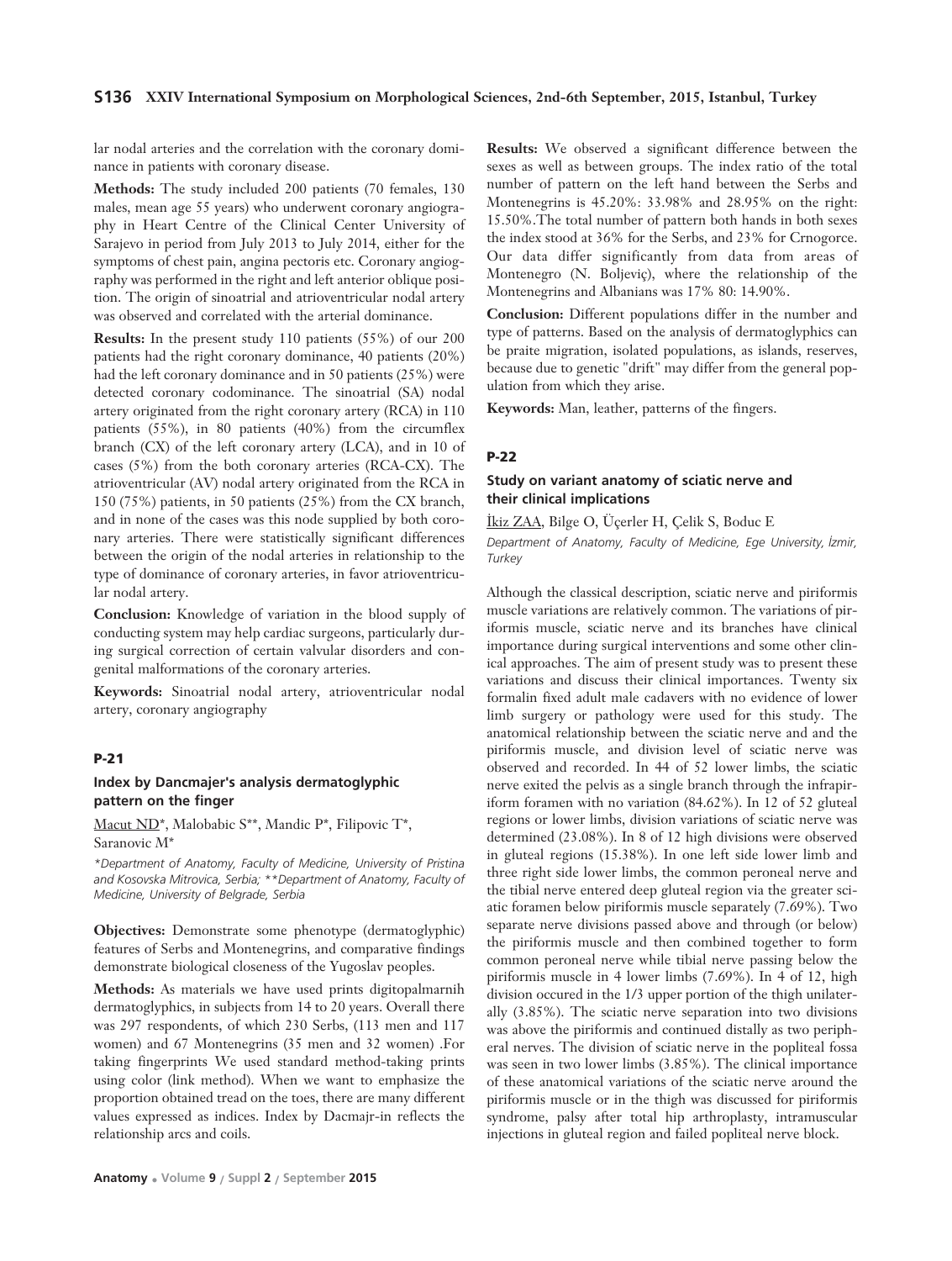#### **P-23**

#### **Predictor models based on dermatoglyphic features in patients with schizophrenia**

## Popova FA\*, Mantarkov M\*\*, Sivkov S\*, Akabaliev V\*\*

*\*Department of Anatomy, Histology and Embryology, Faculty of Medicine, Medical University of Plovdiv, Plovdiv, Bulgaria; \*\*Department of Psychiatry and Medical Psychology, Faculty of Medicine, Medical University of Plovdiv, Plovdiv, Bulgaria* 

**Introduction:** Over the last years a tendency of using biological markers in mental disorders has been observed, focusing on early prenatal brain damages and caused by the influence of a certain static agent. An important approach to the neurodevelopmental etiology of mental disorders is the assessment of dermatoglyphic patterns in patients with schizophrenia.

**Objectives:** The aim of this study was to determine the predictor dermatoglyphic features of independent contribution to the membership status "schizophrenia patient – control subject".

**Methods:** The study included 141 patients with schizophrenia (76 males, 65 females) and 120 mentally healthy subjects (54 males, 66 females) of Bulgarian origin. Fingerprints were obtained using an ink method and were read with light (6D) magnification in accordance with the methods given by Cummins, Midlo. The data were analyzed with SPSS 17.0 using logistic regression.

**Results:** Differences between the patients and control groups were statistically significant for five dermatoglyphic features in males and two in females that made significant contribution to the prediction of the patient-control status in a step-wise logistic regression model.

**Conclusions:** The logistics model defines a set of dermatoglyphic features that well enough distinguish patients with schizophrenia from healthy controls and thereby contributes to the validation of dermatoglyphics as biological markers in the development of schizophrenia.

**Keywords:** Dermatoglyphics, schizophrenia, logistic regression, predictor models

#### **P-24**

### **Slit1 expression in satellite glial cells is induced by neuronal contact**

Zhao JH, Dong X, Zhang XF, Zhang HY, Zhang QP, Luo G, Ma ZJ, Yi XN *Department of Anatomy, Hainan Medical College, Haikou, China* 

Slit is known to be an axon guidance factor, but the pattern and significance of Slit1 expression in satellite glial cells (SGCs) of the dorsal root ganglion (DRG) is unclear. In this study, we hypothesized that Slit1 expression in SGCs may be affected by neuronal contact. Immunofluorescence double labeling technique was applied to the neuron-SGC co-culture and DRGs from sciatic nerve crush (SNC) models. The results showed

that all SGCs wrapped around the neuronal soma at 12 hours; a part of SGCs still wrapped around the neuronal soma, while the others had separated at 24 hours, and all SGCs were off neuronal soma at 72 hours in the neuron-SGC co-culture. Slit1 was no or weakly expressed in SGCs with no neuronal soma contact by immunofluorescence. However, Slit1 was strongly expressed in SGCs which surround neurons soma. In SNC animal models, Slit1 only expressed in SGCs that surrounded living neuronal soma not in those whose parent neurons died. Combining with our another research result that Slit1 expression was up-regulated in the SGCs which wrapped around the injured neuronal soma in vivo, we confirmed that neuronal soma affect Slit1 expression in SGCs and the damage signal may raise its expression. Because Slit1 associated with nerve regeneration, our results imply that Slit1 expression up-regulation in SGCs, possibly facilitate post-injury nerve regeneration.

#### **P-25**

### **Anatomic study and clinical significance of the extraforaminal ligaments at the cervical level**

Ding Z, Shi B

*Anatomical Institute of Minimally Invasive Surgery, Southern Medical University, Guangzhou, China* 

**Introduction:** A dissection-based study of 6 embalmed cadavers.

**Objective:** To identify and describe the EFLs in relation to the area of the cervical intervertebral foramina (IVF) and to evaluate their clinical significance. Summary of Background Data. EFLs between the lumbar spinal nerves and the tissues surrounding the intervertebral foramens have been well established. However, rare research work has been undertaken to describe the local anatomy of the extraforaminal part of the cervical spine, detailed anatomic studies of the EFLs of cervical nerves have not been performed.

**Methods:** Eighty-four cervical IVFs from 6 adult embalmed cadavers were studied, and the existence and type of the EFLs were identified. The morphology, quantity, origin, insertion, and the spatial orientation of the EFLs in the cervical region were observed, and the length, width, or diameter and thickness of the ligaments were measured with a vernier caliper.

**Results:** The EFLs could be found from the second cervical to the first thoracic spinal nerve. These ligaments could be divided into 2 types: Radiating ligaments, which connected the nerve root sleeves radiated to the transverse processes, the wall of the IVF and even the adjacent nerve root through the small transverse foramen; Transforaminal ligaments (TFLs ), which originated from the anteroinferior margin of cranial transverse process and inserts in the superior margin of the anterior tubercle of caudal transverse process crossing the spinal nerve ventrally.

**Conclusion**: Between the cervical spinal nerves and nearby structures, there are two types of the EFLs. The radiating lig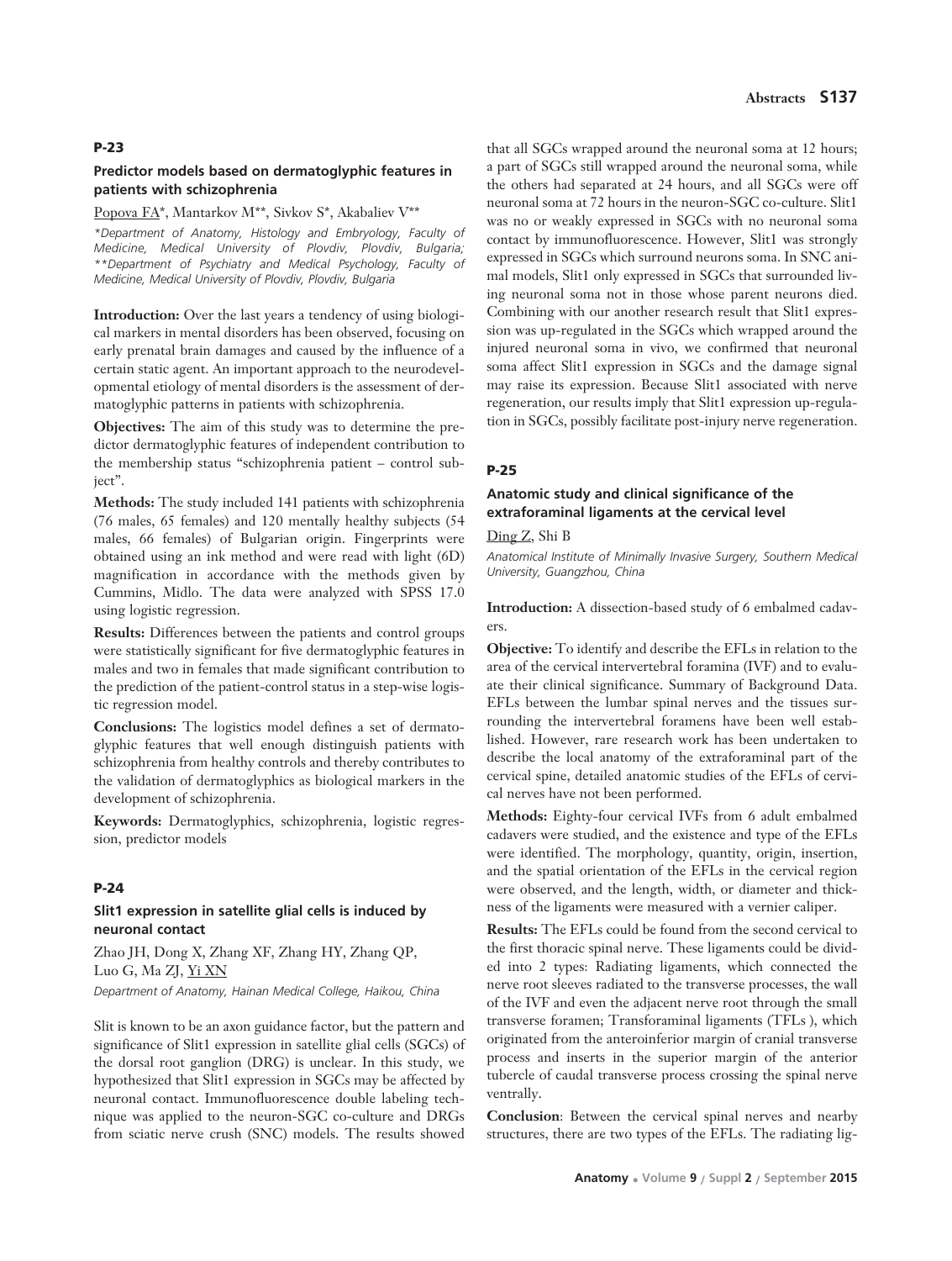aments may serve as a protective mechanism against traction and play an important role in the positioning of the nerves in the intervertebral foramen. However, in all probability, the transforaminal ligaments may be the underlying cause of the cervical radiculopathy.

#### **P-26**

### **Infrared laser effect on GAP-43 expression in compression-related injury rat sciatic nerve**

Matamala F\*, Paredes M\*\*, Lafuente L\*\*, Iturriaga D\*\*, Montiel E\*\*, Cornejo R\*\*

*\*Laboratorio De Biotecnologia Animal Departamento De Ciencias Bàsicas Facultad De Medicina. Universidad De La Frontera; \*\*Universidad De La Frontera, Temuco, Chile* 

**Objectives:** Laser irradiation of biological tissue is being studied for the terapeutic purposes. As a hypothesis it is proposed that treatment of previously injured sciatic nerve axon compression with infrared laser induces increased GAP-43 expression.

**Methods:** 24 Sprague Dawley rats weighing 300 g were used. And divided into four groups: intact nerve, irradiated nerve, damages irradiated nerve and damages unirradiated nerve. After application of anesthesia the nerve was surgically isolated and compressed with a pressure clamp controlled by exerting a constant force of 40N for 3 minutes on a 10 mm. Twenty-four hours post-injury, the sector corresponding to the nerve pathway was irradiated transcutaneously with a gallium arsenide laser (904 nm; 10 mW) at an energy density of 2 and 10 J/cm<sup>2</sup>. This treatment was applied for 10 min/day for 10 consecutive days. Once the treatment was complete, the rats were euthanized at 17 and 24 days post-injury. The nerve was extracted and sectioned in distal and proximal portions at the injury site and frozen immediately at -80ºC until processing for RNA extraction... Total RNA was extracted from the distal and proximal portions of the injured nerve using the "AxyPrep Multisource Total RNA Miniprep Kit" (Axygen Biosciences, USA) following the manufacturer's instructions. The statistical significance of the differences in the values of GAP-43 transcriptional expression between control and treatments was evaluated by Student's test

**Results:** The data showed GAP-43 expression in the all the samples of nerves treated with infrared low energy laser. From the quantitative point of view the expression levels of the nerves treated with low energy laser increased the level of the transcripts more than 2000 times compared to the control, reaching máximum values around 5000 times.

**Conclusion:** The low intensity laser stimulates transduction pathways associated with GAP-43 expression (Stadler 2000). The potential therapeutic applications of low energy laser irradiation is discussed.

**Keywords:** Infrared Laser, GAP-43, Real-time qPCR, Sciatic nerve

**Anatomy • Volume 9 / Suppl 2 / September 2015**

#### **P-27**

### **Evaluation of morphologic and morphometric characteristic of foramen transversarium on 3-dimensional multidetector computed tomography angiography (MDCTA)**

Tellioğlu AM\*, Durum Y\*\*, Gök M\*\*, Karakaş S\*, Polat AG\*, Karaman CZ\*\*

*\*Department of Anatomy, Faculty of Medicine, Adnan Menderes University, Ayd›n, Turkey; \*\* Department of Radiology, Faculty of Medicine, Adnan Menderes University, Ayd›n, Turkey*

**Objectives:** Foramen transversarium which is in the cervical vertebra, transmits the vertebral artery and ven, accompanied by a plexus of sympathetic nerves. The aim of this study is to investigate the size and variations of foramen transeversarium. To study the anatomical variation of vertebral artery entering the transverse foramen of cervical vertebrae.

**Methods:** 141 (90 male, 51 female) patients images, whose ages between18-79 (mean 52.7) were analyzed. As a result, 987 cervical spine (C1-C7) and 1974 foramen transversarium were evaluated individually. Every single foramen transversarium's anterior-posterior (AP) and transverse diameters were measured bilaterally from multidetector CT images (80-Row detector 160 slice CT System). The absence of TF as agenesis, a diameter of less than 2 mm was considered to be hypoplastic. Double foramina and incomplete double foramina and their side was also noted. We evaluated the levels at which the vertebral arteries entered the transverse foramina.

**Results:** The most frequent variation was the duplication of TF, which was noted in 88 (8.91%) cervical vertebrae in total. Agenesia of TF was seen in 37(3.74%), hypoplasia of TF was seen in 26 (2.63%) cervical vertebrae. The vertebral artery in 4 (1.84%) cases in this study entered into the transverse foramen of the 5th cervical vertebra from both sides. In 4 (1.84%) cases, the vertebral artery entered into the transverse foramen of the 7th cervical vertebra. Only in 1 (0.45%) case, the vertebral artery entered into the transverse foramen of the 4th cervical vertrebra. The 6th cervical vertebra was the most common site of the entry, the vertebral artery entered the transverse foramen of the 6th cerevical vertebra in remaining 209 (95.87%) cases.

**Conclusion:** We believe that determination of foraminal variations could be an important guide for surgeons and radiologist in the diagnosis and treatment.

**Keywords:** Foramen transversarium, morphometry, 3-dimensional multidetector computed tomography angiography (MDCTA)

#### **P-28**

### **Intensified expression of monocarboxylate transporter (MCT1) in the filopodia of growing endothelial cells in the brain**

Kishimoto A, Zheng M, Iwanaga HT, Iwanaga T

*Laboratory of Histology and Cytology, Hokkaido University Graduate Faculty of Medicine, Hokkaido, Japan*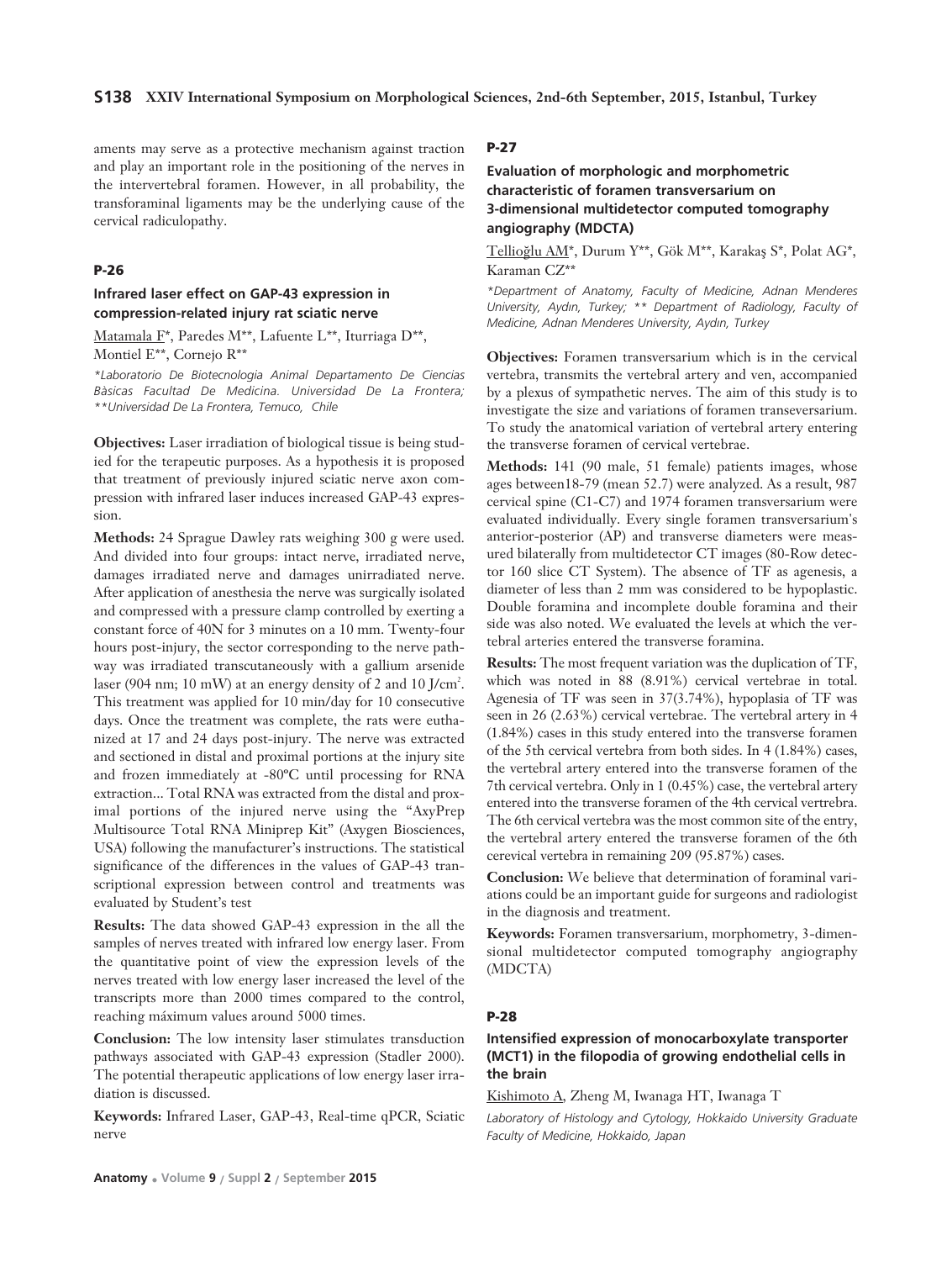Endothelial cells of the brain during developmental stage express more intensely monocarboxylate transporter (MCT1) than GLUT1 for the uptake of monocarboxylates such as lactate and ketone bodies derived from milk and circulating in blood. The present immunohistochemical study characterizes blood vessels expressing MCT1 in the brain of neonatal mice at light and electron microscopic levels. At the growing tips of blood vessels, many long filopodia were immunolabeled with MCT1 antibody; they often projected radially with distance longer than 30 micro meter. Immunostaining for GLUT1 was difficult to label such long and fine filopodia in the same specimens. SEM observation revealed detailed morphology of growing blood vessels: fine filopodia covered entirely the outer surface of endothelium as well as the tips of growing blood vessels. These vessels were associated with pericytes immunoreactive for smooth muscle actin but growing tips were devoid of pericytes. The MCT1-expressing filopodia were not visible after weaning (20 days after birth). In contrast, the vascular endothelium changed to show an intense immunoreactivity for GLUT1 after weaning. Double staining of MCT1 and GLUT1 in blood vessels was also carried out in other tissues of neonates, and the staining results were compared with those in adult tissues. The functional significance of MCT1 expression in the growing blood vessels is discussed concerning the development of blood vessels in the brain.

### **P-29**

#### **Macroscopic and microscopic alterations in TNBSinduced colitis adult female rats**

### Karaboğa İ\*, Karaca T\*\*, Demirtas S\*\*

*\*Department of Histology and Embryology, Faculty of Medicine, Trakya University, Edirne, Turkey; Faculty of Health, Nam›k Kemal University, Tekirda¤, Turkey; \*\*Department of Histology and Embryology, Faculty of Medicine, Trakya University, Edirne, Turkey* 

**Objectives:** The present study was aimed to evaluate microscopic and macroscopic changes in 2, 4, 6- trinintrobenzene sulfonic acid (TNBS)-induced colitis in female Wistar rats.

**Methods:** In this study, 16 adult female Wistar rats were used. Rats divided two groups randomly; control group (n=8) and colitis group (n=8). Experimental colitis was induced by intraclonic administration of 2,4,6-trinitrobenzene sulfonic acid (TNBS). 25 mg/kg of TNBS (diluted %50 v/v ethanol, totally 1 ml) under anaesthesia with ketamine (50 mg/kg) and xylazine (10 mg/kg) for sixty second was applied. Control animals received only rectal saline for same time. During the study, the weights and feces status were recorded as a marker of clinical condition. The animals were sacrified fifteenth day after TNBS administration under anaesthesia. Macroscopic examination was performed according to McCaferty et al. (1994). For microscopic examination, colon tissues were stained hematoxyline-eosin and histopathologic features were scored according to Obermeier et al. (1999). Besides, body and colon weights were determined at the end of the experimental period.

**Results:** Body weights of colitis group reduced when compare with control groups. Increased colonic weight was observed in

colitis group. Macroscopic and microscopic damage score was observed higher in colitis group compared with the control group. Meanwhile, histopathological changes clearly observed in colitis group such as epithelial degenerations, Goblet cells loss, inflammatory cell infiltration, oedema and ulcerations in colonic mucosa and submucosa.

**Conclusion:** In the present study evaluated morphological and histopathological changes of ulcerative colitis model in TNBSincuced rats. This TNBS-induced chemical model is cited by many studies as an important experimental model of ulcerative colitis, which is characterized by an acute inflammatory response, followed by thickening of the colon wall, ulcerations and immune cell infiltration.

#### **P-30**

### **Expression of vascular endothelial growth factor (VEGF), transforming growth factor (TGF-b) and vascular density in hyperthyroidism-induced pregnant Wistar rats**

Demirtas S\*, Karabacak R\*, Çiçek AÇ\*, Karaboğa İ\*\*, Karaca T\*

*\*Department of Histology and Embryology, Faculty of Medicine, Trakya University, Edirne, Turkey; \*\*Department of Histology and Embryology, Faculty of Medicine, Trakya University, Edirne, Turkey;* Faculty of Health, Namik Kemal University, Tekirdağ, Turkey

**Objectives:** Hyperthyroidism is a medical condition that results from an excess of thyroid hormone in the blood. This study was designed to investigate the expression of VEGF, TGF-B and vascular density in maternal rat adrenal glands with hyperthyroidism in late gestation.

**Methods:** Twelve mature female Wistar albino rats with the same biological and physiological features were used for this study. Rats were divided into control and hyperthyroidism groups. Hyperthyroidism was induced by daily subcutaneous injections of L-thyroxine (250 μg/kg) for 21 days. After thyroxin administration for 21 days, vaginal smears were taken from each animal, and animals in the oestrus phase were placed in a cage attached to another cage with male rat. All females were met with males (ratio 1:1;n = 6). In the next morning, the animals who were seen spermatozoa in their vaginal smear and it was considered day-zero of pregnancy. At the twentieth day, animals were sacrified. The tissues were stained immunohistochemically with Anti-CD 31, Anti-VEGF and Anti-TGF-B. Immunohistochemical stain density respectively graduated as 0; none, +; weak, ++; moderate, +++; high.

**Results:** VEGF, TGF-B and CD31 expressions were increased statistically in maternal hyperthyroid group compared with control group. Immunoreactivity has detected especially on zona glomerulosa and zona fasciculata.

**Conclusion:** VEGF is a signal protein produced by cells that stimulates vasculogenesis and angiogenesis and CD31 is known to have various roles in vascular biology including angiogenesis. TGF-Bs can act as local mediators of the various actions of steroid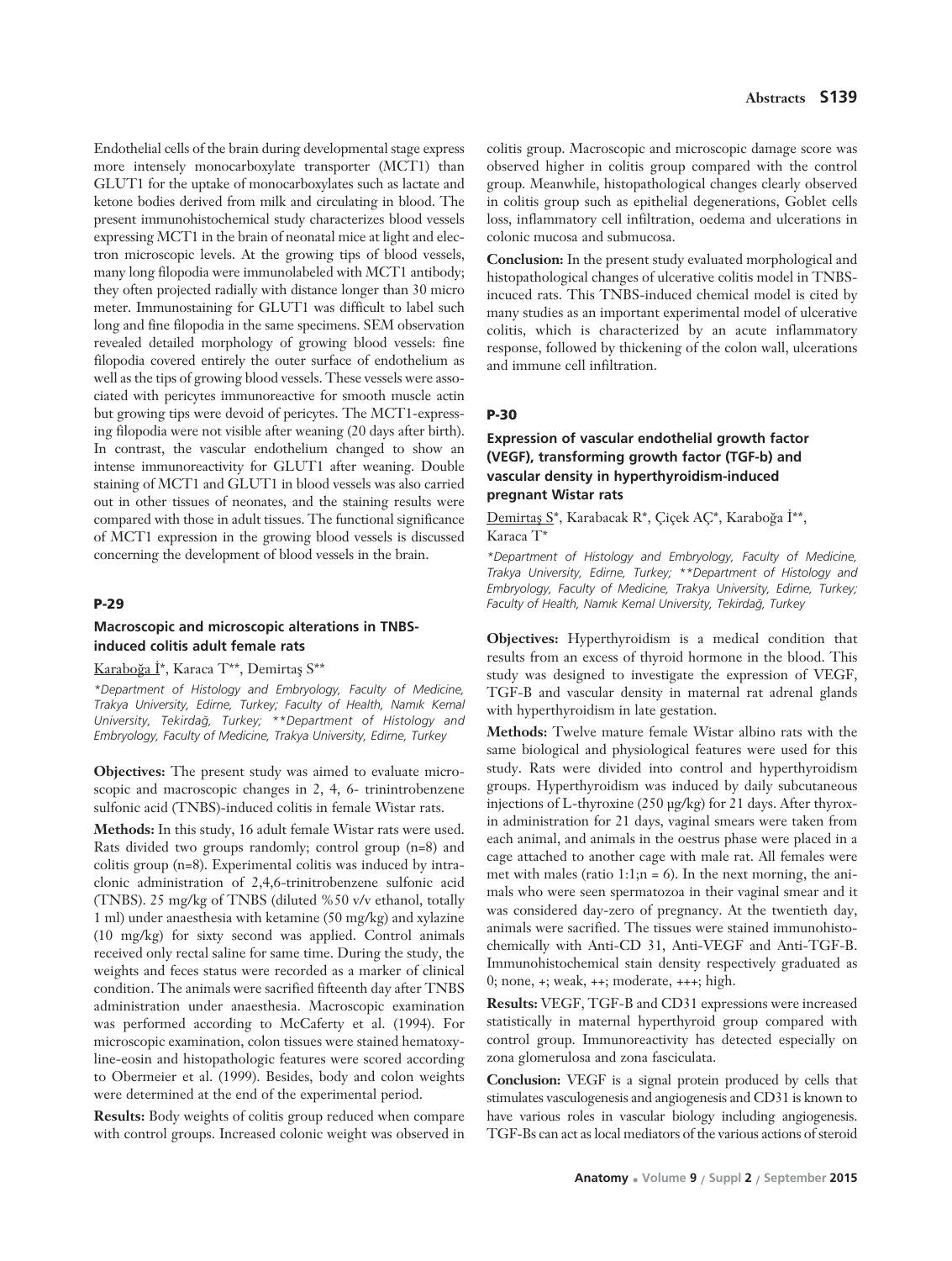hormones such as steroids, retinoids, androgens, etc. Therefore, it is proposed that TGF-B is bifunctional regulator of cell growth and adrenocortical differentiation. It is known that thus proteins play a potent role of vascularization and differentiation of adrenal cortex tissue. This study shows that hyperthyroid stimulates VEGF, TGF-B and CD31 expression on adrenal cortex.

### **P-31**

### **The protective effect of erdostein in experimental ovarian ischemia-reperfusion injury**

Çiçek AÇ\*, Uğurel V\*\*, Demirtaş S\*, Cemek M\*\*\*, Karaca T\*

*\*Department of Histology-Embryology, Faculty of Medicine, Trakya University, Edirne, Turkey; \*\*Department of Obstetrics and Gynecology, Faculty of Medicine, Trakya University, Edirne, Turkey; \*\*\*Department of Bioengineering, Faculty of Chemical and Metallurgical Enginnering, Y›ld›z Technical University, ‹stanbul, Turkey* 

**Objectives:** To investigate the protective effect of erdosteine, an anti-apoptotic and anti-oxidant agent, on torsion–detorsion induced histopathological changes in experimental ovarian ischemia-reperfusion (IR) injury.

**Methods:** A total of 18 female Wistar albino rats were used. Animals were divided into three groups: Control (sham operation), IR (torsion-retorsion), and IR+Erdosteine (torsion/retorsion plus Erdosteine). The IR+Erdosteine group received the erdosteine for seven days before the induction of torsion/retorsion, (orally, 10 mg/kg/days). IR and IR+Erdosteine were exposed to right unilateral adnexal torsion for 3h. After a 3-h period of ischemia, re-laparotomy was performed, and the right ovaries were surgically excised. Then, the rats were euthanized by a high dose of anaesthetic. At the end of experiment, Intracardiac blood samples were collected for biochemical analysis. The ovaries tissues were collected and ?xed with 10% neutral buffered formalin. Paraffin sections were stained H&E, anti-PCNA and TUNEL.

**Results:** The IR group were severe acute inflammation, polynuclear leukocytes and macrophages, also degenerative cells, stromal oedema and haemorrhage. Treated of erdosteine in rats significantly retained degenerative changes in the ovary. PCNA positive cells were detected in the oocytes, follicle epithelium, theca follicle, and stromal cells in all groups. PCNA positive cell numbers were significantly decreased IR and IR+Erdosteine groups compared with control rats. However, its numbers were significantly increased IR+erdosteine group compared with IR group. TUNEL positive cell numbers were significantly increased IR group compared with control and IR+Erdosteine groups. In erdosteine treated group, TUNEL positive cells were seen to a significantly lesser degree than IR group (p<0.05).

**Conclusion:** Present study demonstrates the protective effect of erdosteine treatment against to ovary I/R injury in rats. Erdosteine treatment decreased IR injury in an experimental rat ovarian torsion model. This protective effects is likely to protect against IR by avoiding scavenging of free radicals, release of oxidant free radicals, and through prevention of proinflammatory processes.

### **P-32**

#### **Comparative and corralative evaluation of dynamic and static balance with anthoropometric measurements**

Uzun A\*, Şahin B\*, Özdemir F\*, Kabadayı M\*\*, Gölpınar M\*, Nahir M\*, Birinci MC\*\*

*\*Department of Anatomy, Faculty of Medicine, Ondokuz May›s University, Samsun, Turkey; \*\*Faculty of Yaflar Do¤u Sport Sciences, Ondokuz May›s University, Samsun, Turkey*

**Introduction:** Anthropometric parameters is one of the most important factors affecting the human balance system.

**Objectives:** The aim of this study is to describe and correlate between dynamic and static balance as opened and closed eyes performance in anthropometric measurements (height, weight, body mass index, thigh, leg, foot, lower limb length, foot width and height, sitting height) and foot base area.

**Methods:** The study included 37 volunteer male students of Ondokuz Mayıs University. Taking measurements of the isokinetic balance measurement instrument (CSM brand Prok tecnobody) was used. The dynamic balance and static balance test were applied in double-leg stance position. The data was analysed using independent sample t test and pearson correlation test; p value at 0.05 or less was accepted as significant difference.

**Results:** The average track error in dynamic balance test was 25.05±14.11%. The static balance test scores in static balance as opened and closed eyes were 13.02±7.56 and 10.51±3.31 in subjects. There was no significant difference in static balance between opened and closed eyes (p>0.05). The dynamic balance was negative correlated with height  $(r=-0.30, p<0.05)$ , right (r=-0.35, p=0.01) and left (r=-0.31, p=0.03) thigh length, respectively. The static balance test as closed eyes was negative correlated with the height  $(r=-0.43, p=0.01)$ , weight  $(r=-0.29, p=0.01)$ p=0.04), leg (r=-0.30, p=0.04) and foot (r=-0.37, p=0.01) length, foot width  $(r=-0.30, p=0.04)$  and sitting height  $(r=-0.40,$ p=0.01), respectively.

**Conclusion:** The human height and thigh length affect the dynamic balance negatively and height, weight, leg and foot length, foot width and sitting height have a negative effect on static balance as closed eyes but anthropometric measurements have no correlation with static balance as opened eyes.

#### **P-33**

### **Quercetine ameliorates methotrexate induced renal damage, apoptosis and oxidative stress in rats**

Erboğa M\*, Aktaş C\*, Erboğa ZF\*, Dönmez YB\*, Gürel A\*\*

*\*Department of Histology and Embryology, Faculty of Medicine, Nam›k Kemal University, Tekirda¤, Turkey; \*\*Department of* Biochemistry, Faculty of Medicine, Namik Kemal University, Tekirdağ, *Turkey*

**Introduction:** Methotrexate (MTX) is not only used as a chemotherapeutic agent for the treatment of cancer types.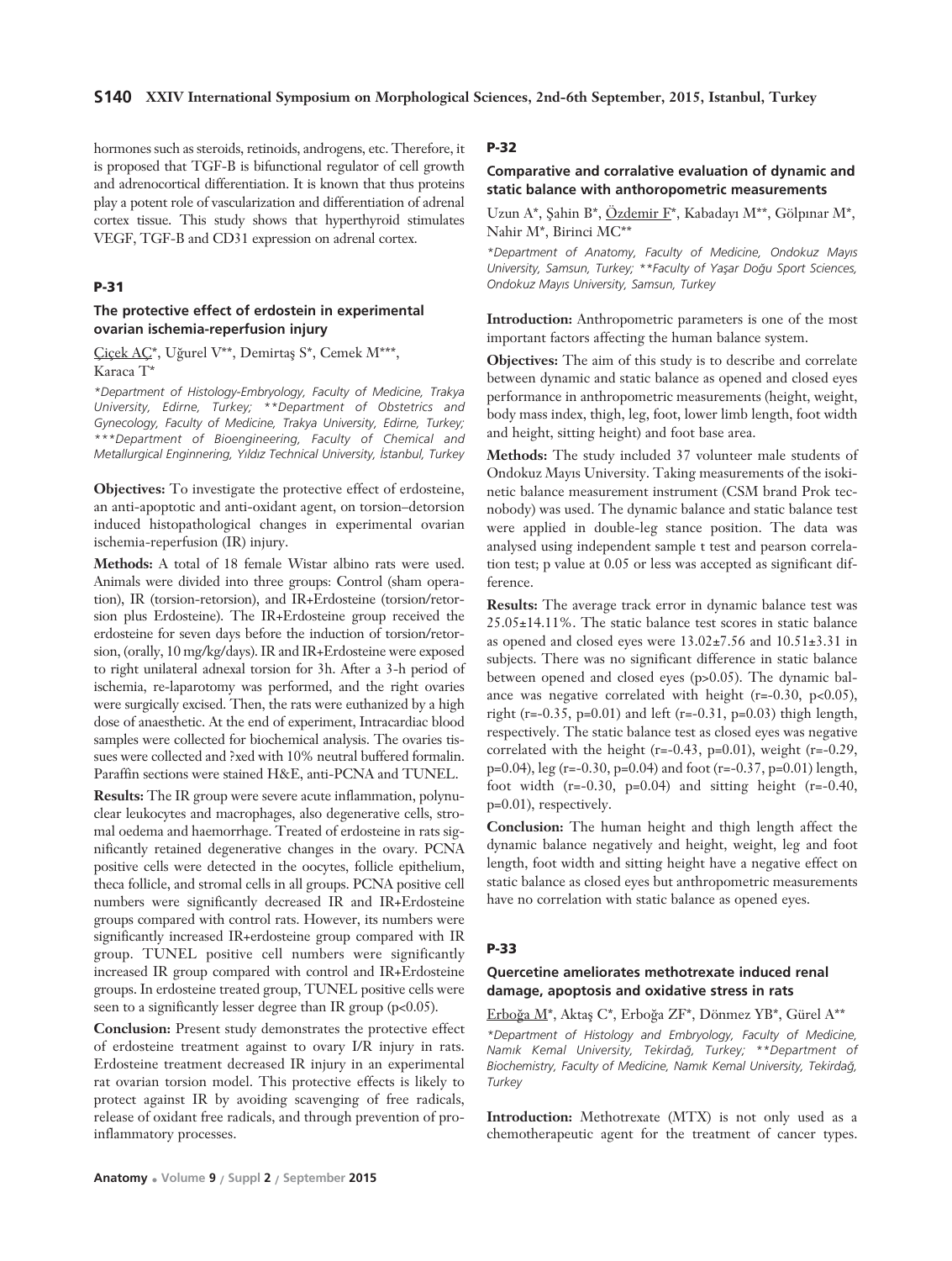Despite this wide range of indications, MTX therapy is associated with a number of adverse reactions, particularly pneumonia, nephrotoxicity, and hepatotoxicity.

**Objectives:** In the present study, the protective and therapeutic effects of quercetin (QE) on renal injury induced by MTX have been examined. Methods: A total of 24 male rats were divided into the following 3 groups: control group, MTX group, and MTX+QE (15 mg/kg) group. Rats in MTX group received 20 mg/kg of single dose of MTX, while those in MTX+QE group received 20 mg/kg of single dose MTX, in addition to 15 mg/kg of QE administered 30 minutes prior to MTX and in the following 5-day period as a single daily dose. At the end of the experimental period, kidney tissues were removed for histopathological, apoptotic and biochemical assessments.

**Results:** Light microscopic examination showed a disruption of the renal structure in rats in MTX group in the form of tubular degeneration and dilation, with shedding of the tubular epithelial cells into the lumen. QE treatment was associated with less marked degenerative changes. Furthermore, QE treatment resulted in decreased the number of apoptotic cells. Biochemical assessments showed significantly higher MDA levels in MTX group as compared to control and MTX+QE groups, with no significant differences between MTX+QE and controls in this regard. SOD, GSH-Px and CAT levels showed a significant decrease in MTX group as compared to controls. QE was associated with elevated levels of SOD, GSH-Px, and CAT enzyme levels, which were reduced by MTX.

**Conclusion:** Our results demonstrate that oxidative stress plays an essential role in MTX-induced renal toxicity in rats. The findings of this study show that QE is capable of reducing MTXinduced renal oxidative injury through its antioxidant and antiapoptotic effects, which were evaluated both biochemically and histologically.

### **P-34**

### **Thymoquinone ameliorates cadmium-induced nephrotoxicity, apoptosis and oxidative stress in rats is based on its antioxidant properties**

Erboğa M<sup>\*</sup>, Kanter M<sup>\*\*</sup>, Aktaş C<sup>\*</sup>, Şener Ü\*\*\*, Erboğa ZF<sup>\*</sup>, Dönmez YB\*, Gürel A\*\*\*\*

*\*Department of Histology and Embryology Faculty of Medicine, Nam›k Kemal University, Tekirda¤, Turkey ; \*\*Department of Histology and* Embryology, Faculty of Medicine, *İstanbul Medeniyet University*, İstan*bul, Turkey; \*\*\*Department of Physiology, Faculty of Medicine, Nam›k Kemal University, Tekirda¤, Turkey; \*\*\*\*Department of Biochemistry, Faculty of Medicine, Nam›k Kemal University, Tekirda¤, Turkey*

**Introduction:** Cadmium (Cd), an environmental and industrial pollutant, generates free radicals responsible for oxidative stress. Cd can also lead to various renal toxic damage such as the proximal tubules and glomerulus dysfunction. Thymoquinone (TQ) is the main constituent of the essential oil obtained from black seeds (Nigella sativa) and has various pharmacological effects.

**Objectives:** The aim of the present study was to examine the

nephroprotective, antioxidant and anti-apoptotic effect of the TQ against Cd- induced renal nephrotoxicity.

**Methods:** A total of 24 male Wistar albino rats were divided into three groups: control, Cd-treated and Cd-treated with TQ; each group contain 8 animals. The Cd-treated group was injected subcutaneously with CdCl2 dissolved in saline in the amount of 2 ml/kg/day for 30 days, resulting in a dosage of 1 mg/kg Cd. The rats in TQ treated groups were given TQ (50 mg/kg body weight) once a day orally together with first Cd injection during the study period.

**Results:** The histopathological studies in the kidney of rats also showed that TQ markedly reduced the toxicity of Cd and preserved the normal histological architecture of the renal tissue. Immunohistochemical analysis revealed that TQ significantly decreased the Cd-induced over expression of nuclear factor-κB in renal tissue. Furthermore, TQ treatment resulted in decreased the number of apoptotic cells. TQ significantly suppressed lipid peroxidation, compensated deficits in the antioxidant defenses [reduced superoxide dismutase, glutathione peroxidase and catalase activities] in renal tissue resulted from Cd administration.

**Conclusion:** These findings suggest that the nephroprotective potential of TQ in Cd toxicity might be due to its antioxidant and anti-apoptotic properties, which could be useful for achieving optimum effects in Cd-induced nephrotoxicity.

**Keywords:** Cadmium, thymoquinone, nephrotoxicity, apoptosis, rats

#### **P-35**

### **The immunohistochemical analysis of SPARC and VEGF in uterine and placenta tissues of hyperthyroid rats**

Karabacak R, Karaca T

*Department of Histology and Embryology, Faculty of Medicine, Trakya University, Edirne, Turkey*

**Introduction:** Hyperthyroidism is defined with high blood level of thyroid hormone. As for reproductive system, hyperthyroidism causes various complications such as miscarriage and pre-eclempsia. In addition, SPARC is a matricellular protein to regulate the organization of extracellular matrices and cell-matrix interactions. It binds directly to VEGF which the expression level also changes in hyperthyroidism, in addition to various growth factors.

**Objectives:** In our study, we aim to contribute to the underlying mechanism of the complications because of hyperthyroid during pregnancy in different stages.

**Methods:** Twenty four female rats are divided into four groups (control 5thday, control 20thday, hyperthyroid 5thday and hyperthyroid 20thday; n=6 for each). L-thyroxine were administered to animals for 21 days to establish hyperthyroid and then mate with male rats to develope pregnancy. With vaginal smear analysis, the pregnancy were identified. In the 5thday and 20thday of pregnancy, the animals were sacrificed; the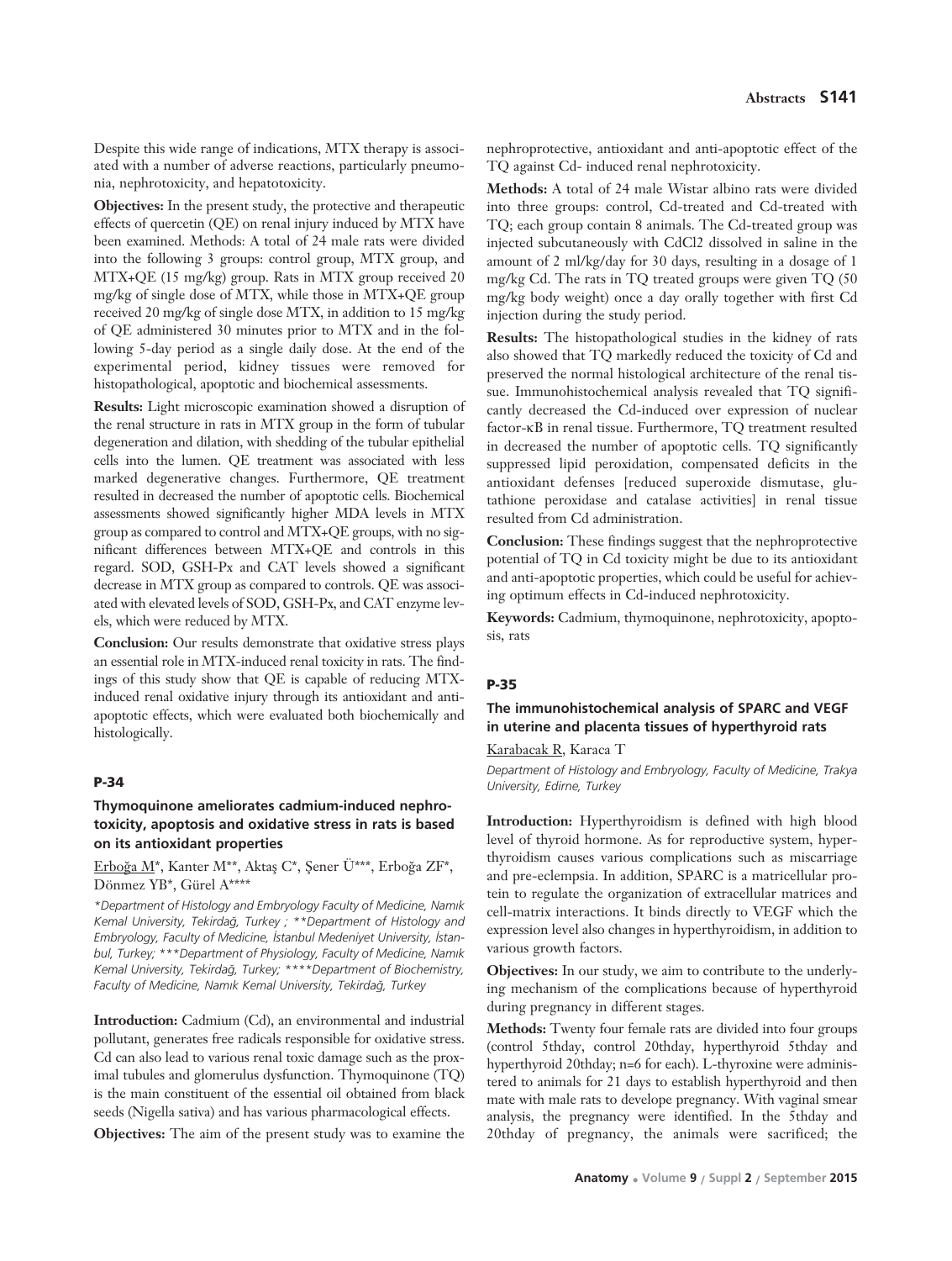immunoreactivity of SPARC and VEGF protein expression were analysed in placenta and uterine tissues. 20thday placenta sections were analysed by counting the number of positive cells per mm2 whereas 5thand 20thday uterine sections were analysed with semiquantitative scoring system as described. The intensity of staining with antibodies was subjectively scored; 0=nonreactivity; +=weak, individualized cell reactivity in ≤25% of magnified area; ++=mild to moderate reactivity in ≤50% of magnified area;  $+++$ =strong reactivity in  $\leq$ 75% of islets; and  $+++$ =very strong reactivity in >75% of magnified area.

**Results:** As a result, we observed that the expression of SPARC and VEGF decrease in 5th day and 20th day uterine tissues and placenta of hyperthyroid groups comparing to control groups. The results were statistically evaluated.

**Conclusion:** In conclusion, SPARC and VEGF are two of underlying proteins of the complications of hyperthyroid in uterine and placenta tissues during pregnancy. Understanding the interactions between them and the downstream and upstream mechanisms contributes the treatments to prevent fertility dysfunctions because of hyperthyroidism.

#### **P-36**

#### **The soleus muscle with three heads**

Durmaz MT, İkiz ZAA, Çelik S *Department of Anatomy, Faculty of Medicine, Ege University, ‹zmir, Turkey*

Classically the soleus arises from the posterior surface of the head of the fibula, the soleal line and the middle third of the medial border of the fibula; some fibers also arise from a tendineus arch between the tibial and fibular origins of the muscle that arches over the popliteal vessels and tibial nerve. The fibers end in an aponeurosis which covers the posterior surface of the muscle, and gradually becoming thicker and narrower. It joins with the tendon of the gastrocnemius, and forms with the tendocalcaneus. The gastrocnemius and soleus together form a muscular mass which is occasionally described as the triceps surae; its tendon of insertion is the tendo calcaneus (Tendo Achillis), the common tendon of the gastrocnemius and soleus is the thickest and strongest in the body. If an accessory head is present, its lower and inner part usually ends in the calcaneal tendon. During routine dissection, the variation in the soleus muscle was observed. The soleus muscle of the cadaver had three origins. The lateral and medial parts combined together to form tendo calcaneus downwards. The intermediate part mostly originated from the posterior head of the fibula and joined the lateral and medial parts of the muscle in the middle one third of the leg. Tendineus arch was between the tibial and fibular origins of the muscle that arches over the popliteal vessels and tibial nerve. The innervation and arterial patterns were normal. The soleus muscle with three heads has clinical importance for surgeons and radiologists since anatomical relationship between the tibial nerve and muscles may be the reason of entrapment of the tibial nerve. In addition, exis-

tence of such variation of the soleus may complicate surgical repair and diagnostic procedures.

#### **P-37**

### **A pilot study of neo-angiogenesis and invasion of small cell lung cancer cell line (NCI-H146) using chicken embryo chorioallantoic membrane**

Preisegolaviciute L, Valančiūtė A, Mozuraitò R

*Department of Histology and Embryology, Lithuanian University of Health Sciences, Kaunas, Lithuania* 

**Introduction:** Small cell lung carcinoma is a frequent neoplasm of cancer and has a high rate of metastasis with poor prognosis. Neoangiogenesis of tumors is particularly important in prognosis and treatment. Commercial cell line NCI-H146 was used for studying tumor associated neoangiogenesis on chicken embryo chorioallantoic membrane (CAM).

**Objectives:** To evaluate invasion of small cell lung cancer cell line (NCI-H146) into the CAM, neo-angiogenesis and mitotic activity of the cells using two tumor models.

**Methods:** NCI-H146 cell line was grafted onto the CAM on embryonic day 7. Tumor cells (1 million cells in 10 μl growth medium) were incorporated with either matrigel or I type rat tail collagen (10 μl) and drop onto absordable gelatin sponge  $(3x3 mm<sup>2</sup>)$ . Formed tumor cells  $(20 \text{ pl})$  were then grafted on CAM. After 3rd, 4th and 5th day of cell grafting histological and imunohistochemical evaluation was made. Tumor cells were visualized using Ki67, vimentin and cytokeratin.

**Results:** Cells of H146 cell line mixed with type I rat tail collagen appeared as visible tumor on CAM, forming clear spoked wheel pattern of neoangiogenesis. Neo-angiogenesis starts at the second day after tumor cell grafting and is strongly expressed on 5th day of tumorigenesis. Angiogenesis of H146 cells inoculated with matrigel was not as strong. Thickness of CAM and its epithelium is increased under the tumor transplant and on the distinct sides as well. Using Ki67 marker of proliferation, mitotic figures in the tumor are seen. Angiogenesis was shown macroscopically using stereomicroscope each day after tumor transplant. No statistical assessment was yet performed.

**Conclusion:** H146 cell line formed tumor on CAM using type I collagen. H146 cells expressed strong neo-angiogenic reaction in the CAM and invaded the tumor. H146 cells induced thickness of CAM and its upper epithelium. Ki67 showed strong proliferative trace of tumor cells. Regarding to strong angiogenesis induced by tumor cells, further studies with antiproliferative drugs are going to be performed in the future.

#### **P-38**

**Histological effects of linear alkylbenzene sulphonanic acid (LABSA) on ovary tissue of zebrafish (Danio rerio)**

Öztürk B, Isel Z, Fidan B, Günes S, Alsaran M, Akbulut C, Genç H, Zengin M, Yön ND *Sakarya University*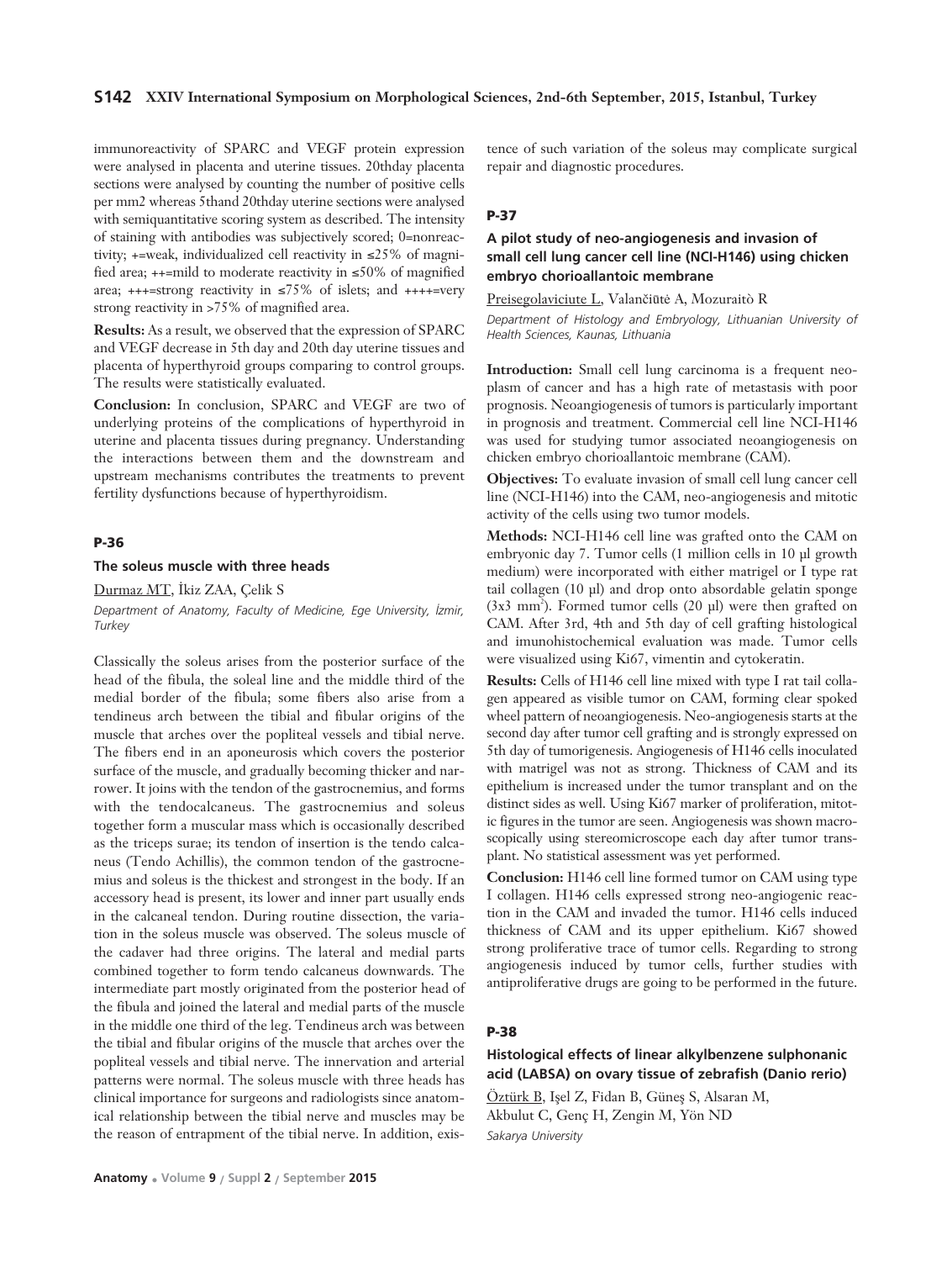Linear alkylbenzene sulphonanic acid (LABSA) is surface active agent which widely used in synthetic laundry detergent formulation and household cleaning products. They are discharged into the environment via industrial/household or launderette effluent into waterways. They affect the aquatic environment and aquatic organisms. In our study, examination the histopathological effects of LABSA on ovary tissue of zebrafish were aimed. Sexually mature zebrafish were maintained under standardises laboratory conditions (28°C±1°C and 14h/10h light dark cycle). We created one control and two (0.5 mg/L, 1 mg/L) experiment groups concerning their different LABSA doses. After 48 h adaptation, different concentrations of LABSA were added to the aquarium. After exposure, on the fifth day of the study zebrafish individuals were anaesthetized with ice water and intestine tissues were dissected. For the histological analysis, tissues were fixed with 10% neutral buffered formalin for 24h. Fixed tissue was dehydrated with ascending series of ethanol (70%-100%) and embedded in the parafin wax and sectioned transversely at 5 μm thickness and stained with Hematoxylin-Eosin staining. In control group normal ovary histology was observed. Primary oocytes, cortical alveolus stage oocytes, vitellogenic oocytes and mature oocytes were monitored clearly. In 0.5 mg/L exposure group, openings between zona radiata and vitelline envelope were detected Disintegration were monitored at follicle epithelium. Integration of cortical alveoli were also monitored at cortical alveolus stage oocytes. Degenerations were detected at primary oocyte nucleus. Vacuolization were observed in the oocyte structures. In 1 mg/L exposure group, increase in the number of degenerated and atretic oocytes were detected. Integration of cortical alveoli were also monitored at this group too. Significantly decrease in the number of primary oocyte were monitored. Deformation were observed at cortical alveoli structure. Degeneration and shrinking nucleus were also detected. As a result, LABSA has led to a deterioration in fish ovary tissues. In this study, statistical methods were not used.

#### **P-39**

### **Histological effects of tribenuron methyl on gill tissue of zebrafish (Danio rerio)**

Öztürk B, Saş E, Alsaran M, Güneş S, Akbulut C, Yön ND *Sakarya University*

**Introduction:** Tribenuron methyl is an herbicide that used to control dicots in cereals and fallow land. It is applied as a spray and it access to the soil directly and transferred to the roots. **Objectives:** Pesticides access aquatic ecosystems via ground waters and affect water quality and aquatic life.

**Methods:** After one-week adaptation period adult zebrafish individuals divided into four groups (n=10) as one control and 3 experimental groups (40 mg/l, 80 mg/l, 120 mg/l). For investigating the effects of tribenuron methyl, gill tissues were dissected after 5 days of the exposure. Tissues were fixed with 10% neutral buffered formalin and a routine histological process was applied. The sections were stained with Hematoxylin-Eosin and results were evaluated with the light microscope.

**Results:** In the control group, normal gill histology was observed. Primary lamellae, secondary lamellae, epithelial cells and mucous cells monitored. Mucous cells were detected at the edge of primary lamellae. Secondary lamellae, separated from central primary lamellae which supported by cartilage and connective tissue were detected clearly. In 40 mg/L exposure group, hyperplasia at and vacuolization were detected at primary lamellae structure compared with control group. Hyperplasia at secondary lamellae and pillar cells and hypertrophy at mucous cells was monitored. In 80 mg/L exposure group; fusion at the apical side of gill tissue was monitored. Vacuolization and hyperplasia were detected at the connective tissue of primary lamellae. Dysmorphism and total fusion at secondary lamellae and vacuolization at pillar cells was observed in 120 mg/L exposure group, fusion at the apical side of gill tissue was monitored similarly with 80mg/L exposure group. Hyperplasia and total fusion at secondary lamellae, vacuolization at secondary epithelium, hyperplasia and dysmorphism at pillar cells were detected. As a result, tribenuron methyl has led to a deterioration in fish gills tissues. In this study, statistical methods were not used.

#### **P-40**

### **Histological effects of tribenuron methyl on ovary tissue of zebrafish (Danio rerio)**

Öztürk B, Öztürk C, Alsaran M, Güneş S, Akbulut C, Yön ND

*Sakarya University* 

**Introduction:** Examination the histopathological effects of tribenuron methyl on ovary tissue of zebrafish were aimed.

**Objectives:** Tribenuron methyl is an herbicide that used to control annual and perennial dicots in cereals and fallow land. It is generally applied as a spray and it access to the soil directly and transferred to the roots. Pesticides access aquatic ecosystems via ground waters and affect water quality and aquatic life.

**Methods:** After one week adaptation period adult zebrafish individuals divided into four groups (n=10) as one control and 3 experimental groups (40 mg/l, 80 mg/l, 120 mg/l). For investigating the effects of tribenuron methyl, ovary tissues were dissected after 5 days of the exposure. Tissues were fixed with 10% neutral buffered formalin and routine histological process was applied. The sections were stained with Hematoxylin-Eosin and results were evaluated with the light microscope.

**Results:** In the control group, normal ovary histology was observed. All oocyte stages were monitored clearly. In all exposure groups, decrease in the number of primary oocytes was observed. In 40 mg/L exposure group, openings between zona radiata and vitelline envelope were detected. Disintegration was monitored at follicle epithelium. Fusion at cortical alveoli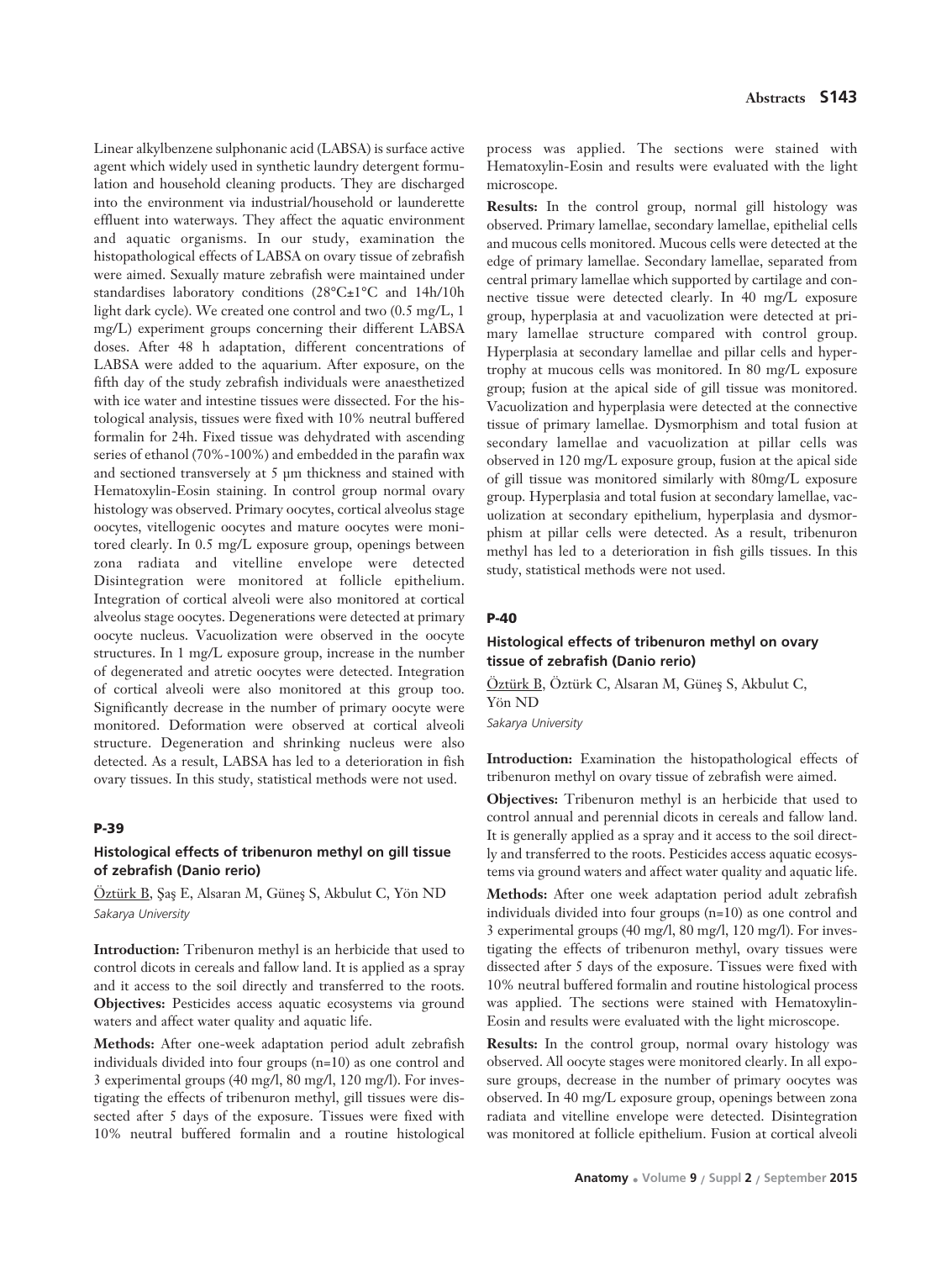was also monitored at cortical alveolus stage oocytes. In 80 mg/L exposure group, shrinking oocytes were detected. Integration at cortical alveoli was also monitored. In 120 mg/L exposure group, the increase in the number of degenerated and atretic oocytes was detected. Deformation was observed at cortical alveoli structure. As a result, tribenuron methyl has led to a deterioration in fish ovary tissues. In this study, statistical methods were not used.

### **P-41**

### **Histological effects of linear alkylbenzene sulphonanic acid (LABSA) on liver tissue of zebrafish (Danio rerio)**

Öztürk B, Güneş S, Alsaran M, Akbulut C, Genç H, Zengin M, Yön ND

*Sakarya University*

Linear alkyl benzene sulphonanic acid (LABSA) is surface active agent which widely used in synthetic laundry detergent formulation and house hold cleaning products. They are discharged into the environment via industrial/househ old or launderette effluent into water ways. They affect the aquatic environment and aquatic organisms. Inourstudy, examinationthe histopathological effects of LABSA on liver tissue of zebrafish were aimed.Zebrafish are maintained at standardized conditions of 27 °C±1 °C temperature, 95% dissolved oxygen saturation, 61% moisture and photoperiod (12:12-h light: dark). We created one control and two (0.5 mg/L, 1 mg/L) experiment groups concerning their different LABSA doses. After 48 h adaptation, different concentrations of LABSA were added to the aquarium. After exposure, on the fifth day of the study zebrafish individuals were anaesthetized with ice water and intestine tissues were dissected. For the histological analysis, tissues were fixed with 10% neutral buffered formalin for 24h. Fixed tissue was dehydrated with a scending series of ethanol (70%-100%) and embedded in the parafin wax and sectioned transversely at 5 μm thickness and stained with Hematoxylin-Eosin staining. In control group normal liver histology was monitored. Parenchyma cells, hepatocytes and their cytoplasm were observed clearly. Sinusiodis and nuclei were easily monitored. In the 0.5 mg/L exposure group, degeneration, contraction at vacuoles in hepatocyte cytoplasm, hypertrophy and increase in the number of hepatocyte cells were detected. Further more some Kupffer cells were observed more elliptical form. In 1 mg/L exposure group, vacuoles in hepatocyte cytoplasm were reduced to almost nothing. Hypertrophy and increase in the number of hepatocyte cells were also monitored at this group too. Decrease in the number of Kuppfer cells were observed. Also changes in cell shape, vascular and sinusoidal degeneration and steatozis were detected. As a result, LABSA has led to a deterioration in fish liver tissues. In this study, statistical methods were not used.

#### **P-42**

#### **Anatomical description of arterial segments in the Mazama gouazoubira kidney**

Pereira KF\*, Martins TMM\*, Santos AQ\*\*, Pereira DKS\*, Cardoso JR\*\*\*, Malysz T\*\*\*\*, Lima FC\*

*\*Human and Comparative Anatomy Laboratory. Federal University of Goiás – Regional Jataí, Jataí – GO, Brazil; \*\*Wild Animal Teaching and Researching Laboratory. Federal University of Uberlândia, Uberlândia – MG, Brazil; \*\*\*Wild Animal Researching Laboratory. Federal University of Goiás, Goiânia - GO, Brazil; \*\*\*\*Human and Comparative Anatomy Laboratory, Federal University of Rio Grande Do Sul, Porto Alegre – RS, Brazil*

**Introduction:** The brocket deer (Mazama gouazoubira - Fischer, 1814) is a deer that lives in South America, particularly in Brazil and nearby countries such as Uruguay and Argentina. Brazil in regions with predominantly savannah vegetation, fields and barns, this ruminant has as part of its fauna. This species is frugivorous, not presents branching horns and has ungulate hoof.

**Objectives:** This study aimed to describe the topography, wraps and renal arterial segments of brocket deer.

**Methods:** Used two specimens of M. gouazoubira, one female and one male, collected in the BR-364 highway, near Jataí-Goiás. Through dissection, the skin was completely removed and later scored the arteries of animals with homogenized stained latex red later the animals were fixed in a formaldehyde solution 10%. Sequentially through a ventral access block was removed from the animal gut and kidneys disjoint this block.

**Results and Conclusion:** The kidneys were found arranged in parallel. The right kidney located at the level of the vertebrae L1-L3 and the left kidney at the level of vertebrae L2-L4 were presented rounded with smooth convex faces without lobation, wrapped sequentially by a thin fibrous capsule, the renal fat and fascia capsule. Medial to each kidney, the adrenal glands were. Renal artery forked in the hilar region in the cranial and caudal artery sectoral also observed in ovine and crab-eating raccoon, and one of these sectoral arteries (cranial and caudal) originated five main segments directed to the ventral region and the dorsal region each kidney, these segments are again bifurcated arterial segments totaling 14. The kidneys of brocket deer resemble the kidneys of other ruminants in general, and to carnivores. So its morphology, topography and renal arterial segments and consequently the anatomicosurgical territories of the species studied have been shown to be unique.

### **P-43**

### **Effect of oral administration of Salvia rhytidea extract on histomorphometric changes of the hippocampus following experimental ischemia-reperfusion in rat**

### Tadjalli M, Haghjou R

*Department of Anatomical Science, Faculty of Veterinary Medicine, Shiraz University, Shiraz, Iran*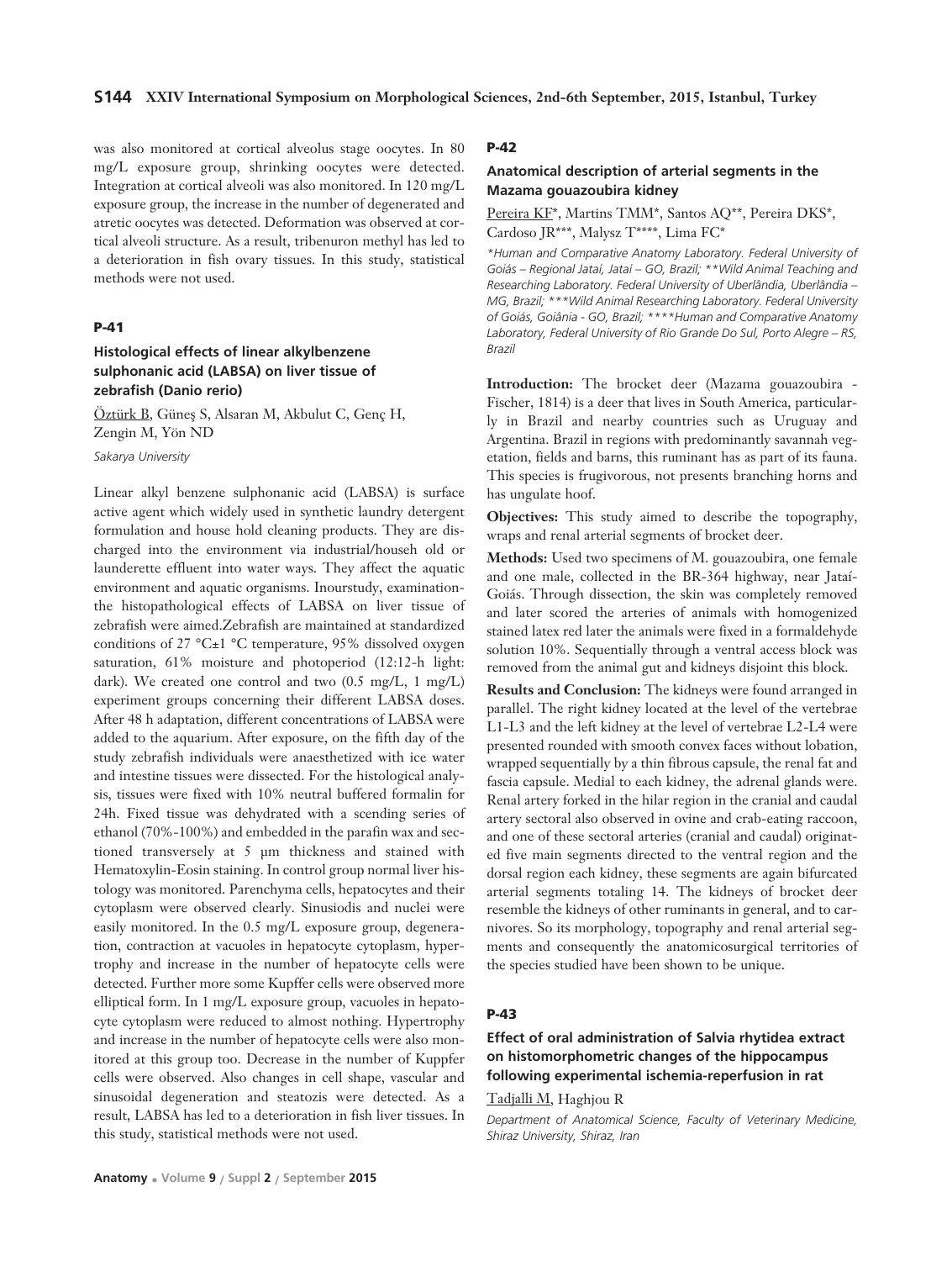**Objectives:** The Salvia is one of the membranes of the Laminaceae family that its pharmacologic effects is associated to Phenolics. According to its antioxidative effect, it can remove the free O2 radicals which produced during ischemia reperfusion.

**Methods:** 35 adult male rats were randomly divided into 7 groups of 5 rats: Group1 (control -):. Group 2 (control +): Cerebral ischemia. Group 3 (sham): Manipulation of the left common carotid and the left vertebral arteries. Groups (4, 5, 6 and 7): Cerebral ischemia induced by the left common carotid and the left vertebral arteries occlusion. Group 4 received 3.2 mg/kg aquaous and alcoholic salvia extract 2 h after ischemia. group 5 received 50 mg/kg silymarin drug, 2 h after ischemia. Group 6 received aquaous and alcoholic salvia extract (3.2 mg/kg) 72, 48, 24 and 0 h before ischemia. group 7 received silymarin drug (50 mg/kg), 72, 48, 24 and 0 h before ischemia. 24 h following reperfusion, the rats were euthanized, and after blood collection, samples of the cerebrum were obtained. By using routine histological technique, the sections were stained by H&E. The measurement of the thickness of the layers and cell count in cerebral cortex and different regions of hippocampus were accomplished

**Results:** Following cerebral and hippocampal ischemia, the superoxide dismutase enzyme (SOD) activity and thickness and neuronal cells of cerebral cortex and thickness of all layers of CA1 and CA2 regions of hippocampus and pyramidal cells of these 2 regions of hippocampus decreased. But pretreatment with Salvia rhytidea extract and silymarin did not change these factors. But administration of salvia extract and silymarin after ischemia, does not affect improving the thickness, neuronal cell numbers and SOD enzyme activity.

**Conclusion:** Therefore pretreatment with Salvia rhytidea extract similar to silymarin drug improves the cerebral and hippocampal injuries following ischemia.

**Keywords:** Salvia extract, histomorphometric study, silymari, hippocampus

#### **P-44**

### **Chondroitin sulfate proteoglycan expression in the lesioned goldfish spinal cord**

#### Takeda A, Funakoshi K

*Department of Neuroanatomy, Faculty of Medicine, Yokohama City University, Yokohama, Japan*

Chondroitin sulfate proteoglycans (CSPGs) upregulated in the scar are a major inhibitory factor for regenerating axons after the central nervous system injury in mammals. In contrast to mammals, spontaneous nerve regeneration beyond the scar frequently occurs after spinal cord injury in fish. However, the mechanism allowing the axons to pass the scar is not clear. Here we examined the expression of CSPGs with immunohistochemistry for CS-56 antibody in the lesioned spinal cord of the goldfish. One week after the spinal hemisection, many CS-

56 immunoreactive cells were observed just around the fibrous scar. Some CS-56 cells appeared doubly positive for glial fibrillary acidic protein (GFAP), although the majority of them were distinct from the GFAP immunoreactive glial processes. CS-56 immunoreactivity is not observed in the extracellular matrix (ECM). The regenerating axons positive for acetylated tubulin run among the CS-56 cells to enter the fibrous scar. CS-56 immunoreactivity is not found in or around the lesion site 2 weeks after hemisection and thereafter. On the other hand, NG2-immunoreactive deposits were observed 3 weeks after the hemisection, but not within 1 to 2 weeks after the hemisection, suggesting that CS-56 cells negative for NG2. NG2 immunoreactivity were present mainly in the fibrous scar, but also in the surrounding glial tissue at a significantly lower level. The present findings suggest that the cellular structure expressing CSPGs does not make an impenetrable barrier for regenerating axons in the goldfish. It is possible that the lack of intense deposition of CSPGs in the ECM allows regenerating axons to pass among the CSPG cells. Alternatively, CSPGs might not play an inhibitory role for regenerating axons.

#### **P-45**

### **Navigational area of the cranio-orbital foramen and its significance in orbital surgery**

Çelik S\*, Kazak Z\*\*, Özer MA\*, Gövsa F\*

*\*Department of Anatomy, Faculty of Medicine, Ege University, ‹zmir, Turkey; \*\*Department of Anatomy, Faculty of Dentristy, K›r›kkale University, K›r›kkale, Turkey* 

**Objectives:** The cranio-orbital foramen (cOF) is located on the lateral wall of the orbit. It is a potential source of hemorrhage during deep lateral orbital dissection, since it functions as an anastomosis between the lacrimal artery and the middle meningeal artery. The aim of this study was to guide and facilitate the surgical procedures in the orbit, so as to determine a navigational area and the precise location of the cOF and to standardize certain anatomical marks.

**Methods:** The navigational area of the cOF and topographical features were studied in 75 craniums with presented cOF. 33 bilateral main cOFs, 41 (18 on the right, 23 on the left) unilateral main cOFs at the main cranium and 19 accessory cOFs were studied for their navigational features on the orbit. The distances between the cOF and the fronto-zygomatic suture, supraorbital notch, lateral angle of the superior orbital fissure (SOF) and Whitnall's tubercle were measured via flexible ruler and photogrammetrically.

**Results:** The mean distance of the cOF from the fronto-zygomatic suture, supraorbital notch, lateral angle of the SOF and Whitnall's tubercle was 26.3, 37.3, 92 and 27.1 mm, respectively. For the navigational area signs of the cOF, areas of the orbit that form the transversal and vertical lines are generated on the reference points.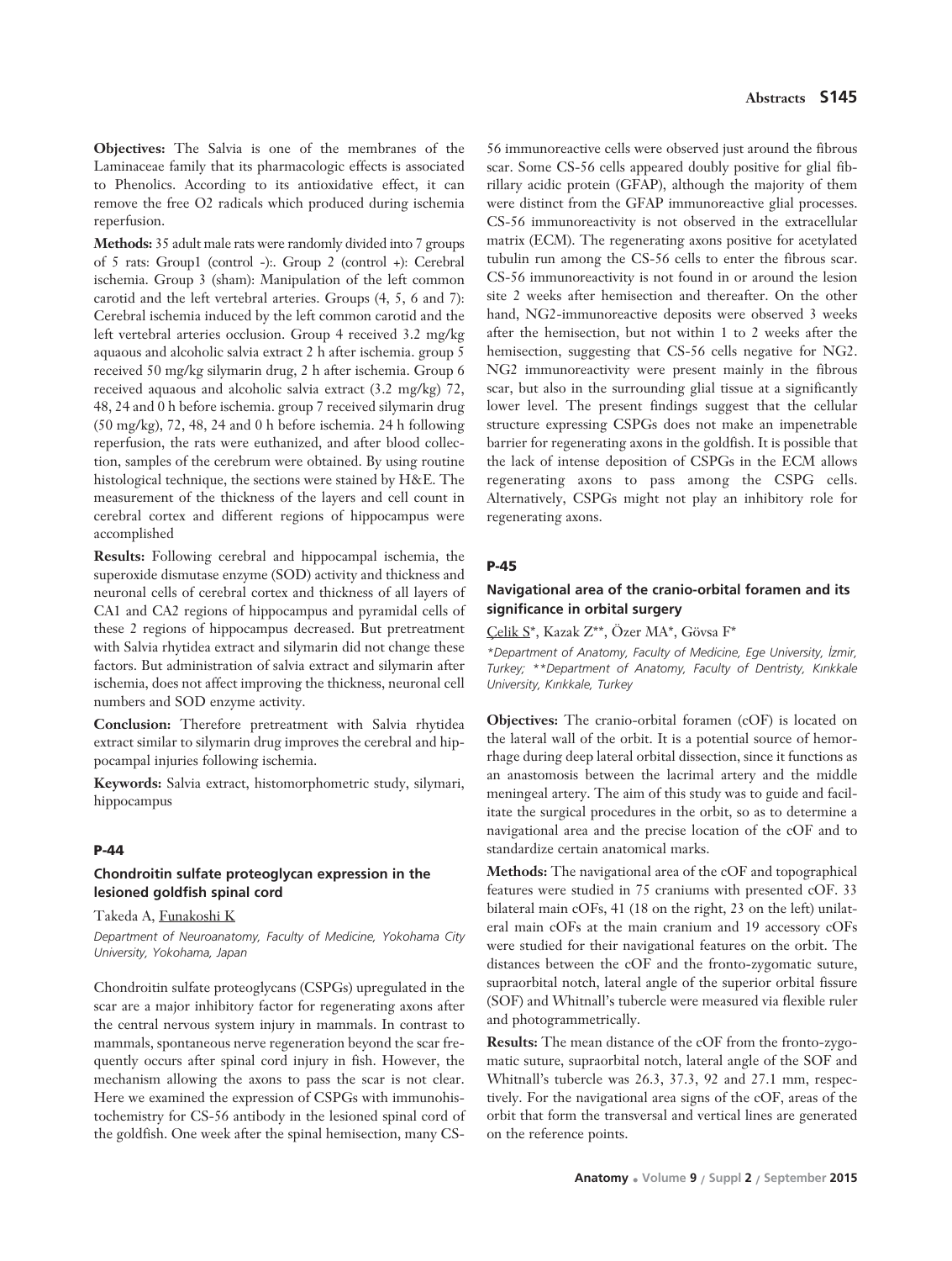#### **S146 XXIV International Symposium on Morphological Sciences, 2nd-6th September, 2015, Istanbul, Turkey**

**Conclusion:** Whilst the upper outer area of the orbit contains a potential bleeding risk, the bottom section of the outer column is identified as safe for the surgical operations of the lateral orbital wall. The fronto-zygomatic suture and Whitnall's tubercle are recommended as the most reliable navigational landmarks for identifying the cOF. Hence, the transversal and vertical orientation of the cOF should be mastered by the surgeons reconstructing the anterior base of the skull and the orbit.

### **P-46**

#### **Coronary arterial anatomy of the one-humped camel (Camelus dromedarius)**

Tadjalli M, Ghazi SR

*Department of Anatomical Science, Faculty of Veterinary Medicine, Shiraz University, Shiraz, Iran*

**Objectives:** To study the detailed coronary anatomy of camels and compare them with that of horses and cattle.

**Methods:** Seven normal hearts from one humped camels (Camelus dromedaries) of either sex were collected fresh from the abattoir. The pericardium was incised and the coronary arteries in all the hearts were exposed and cannulated. They were then flushed with heparinized saline solution several times. The following techniques described by Hildebrand (1968) were employed to study the details of the distribution of these arteries. 1-Injection for subsequent corrosion. 2- Coloured latex injection.

**Results:** The results indicated that the left and right coronary arteries of camel heart originated from left and right aortic sinus respectively. The left coronary artery divide into interventricularis paraconalis branch and left circumflexe branch. The ramus collateralis proximalis in camels separates off some distance away from the origin of the ramus interventricularis paraconalis, as in horses, whereas it separates off very quickly in cattle. The ramus collateralis distalis has two branches in camels, whereas the left distal ventriculi ramus does not branch. The ramus angularis is also absent but the left distal atrii ramus is present.

**Conclusion:** In camels, there is a bilateral coronary supply, the right coronary artery being the larger. The left coronary artery follows the same pattern as that in horses. It differ with that of the cow and dog which have left coronary supply.

#### **P-47**

### **Morphology of skeletal muscle-derived mesenchymal stem cells from humans and rats and their possible application in regenerative medicine**

Varga I\*, Miko M\*, Polak S\*, Danisovic L\*

*\*Institute of Histology & Embryology, Faculty of Medicine, Comenius University in Bratislava, Slovakia; \*\*Institute of Medical Biology and Clinical Genetics, Faculty of Medicine, Comenius University in Bratislava, Slovakia* 

Skeletal muscle contains populations of myogenic cells (satellite cells) which are capable of differentiation into myoblasts and to a population of multipotent stem cells also referred as multipotent muscle–derived stem cells. The aim of this study was to isolate and culture in vitro human and rat muscle–derived stem cells and perform morphological analysis of their ultrastructure. Muscle-derived stem cells were isolated from biopsy specimens of femoral muscle of humans and rats. The cells were cultured in Dulbecco's modified Eagle's minimal essential medium supplemented with 10% fetal calf serum and gentamycin. When they reached 80% confluence, they were sub-passaged up to the third passage. Cells from the last passage were prepared for TEM analysis. Expression of alphaactin and desmin was confirmed by immunohistochemistry. Moreover, the phenotypic characterization was performed. TEM analysis showed typical ultrastructural morphology of mesenchymal stem cells. We didn´t find remarkable differences in ultrastructural morphology of stem cells between humans and rats. Cells from both sources had large euchromatic nuclei. Nuclei were irregular with deep cleft and contained well developed nucleoli of compact type. Dilated cisterns of rough endoplasmic reticulum were present in cytoplasm. In certain parts of the cytoplasm there were aggregates of granules of glycogen (in human cells) and lipid droplets (in rats). Under plasma membrane were localized numerous small endocytotic vesicles, caveolae. Cells expressed alpha-actin and desmin. The results of phenotypic characterization showed that almost all analyzed cells were CD34 and Sca-1 positive and CD45 negative. Muscle-derived stem cells exhibited characteristics typical for mesenchymal stem cells. After analysis of their differentiation potential they could be used in tissue engineering and regenerative medicine. The study was supported by Grant of Slovak Research and Development Agency No. APVV-0434-12.

#### **P-48**

### **Scanning electron-microscopic study of the lingual papillae in newborn lambs**

#### Tadjalli M

*Department of Anatomical Science, Faculty of Veterinary Medicine, Shiraz University, Shiraz, Iran*

**Objectives:** To study the tongue papillae of the newborn lamb by scanning electron-microscopy.

**Methods:** Tongues were collected from 6 newborn lambs (1 to 5 days) immediately after slaughter. The samples were collected from the dorsal surface fo apex, body and torus linguae of the tongue. The samples were rinsed with 0.1 M phosphate buffer (pH 7.4) and prefixed in 4% glutaraldehyde solution, washed with 0.1 M phosphate buffer and post fixed with 1% osmium tetroxide. After dehydration through a graded ethanol series and infiltration by hexamethyl disilazan, the specimens were mounted on aluminum stubs and coated with gold- palladium. The specimens were observed at various angles under a scanning electron-microscope (Stereoscan 360).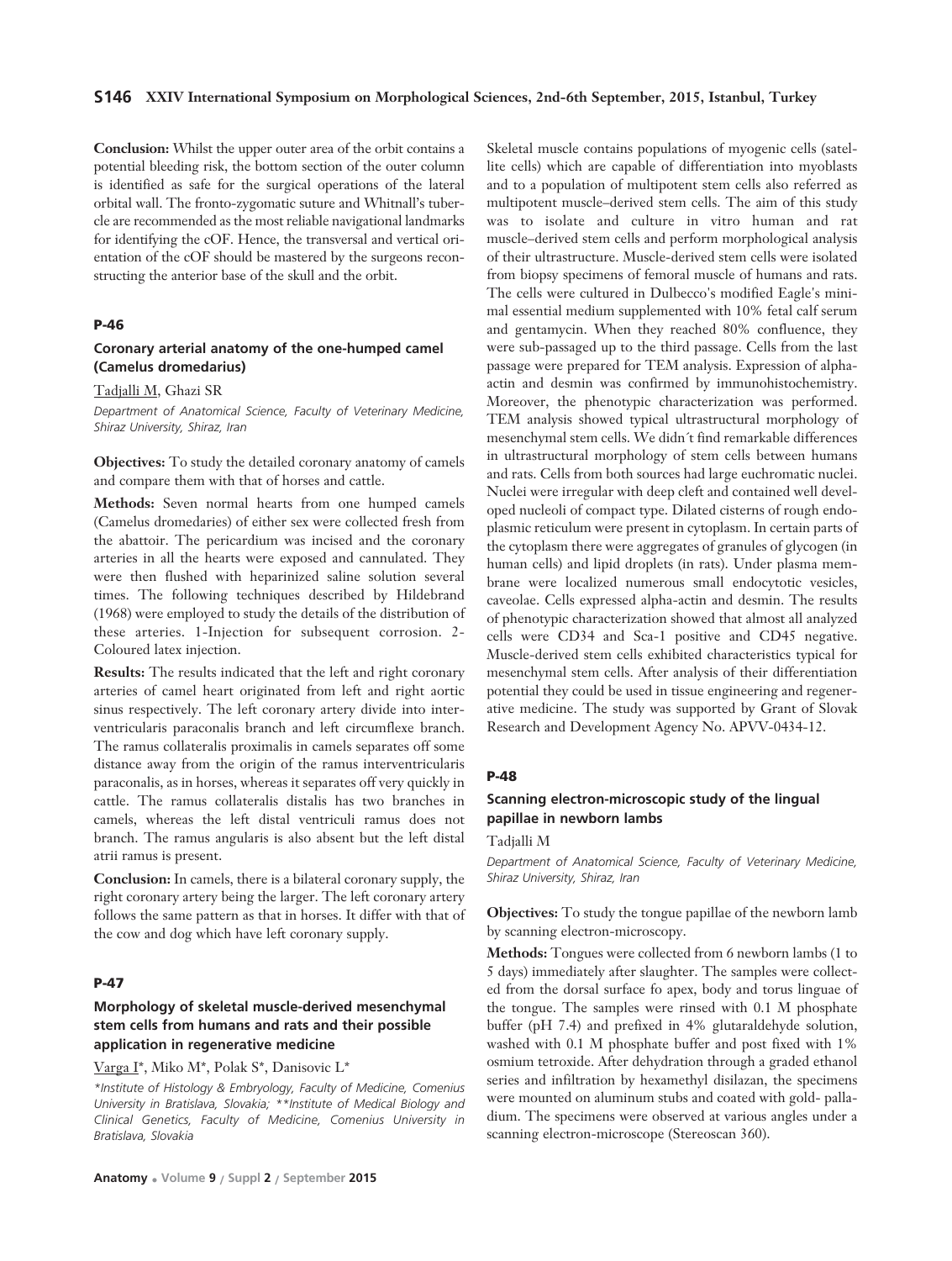**Results:** The rose bud shaped filiform papillae had a primary papillae and 6 to 8 slender secondary papillae. The convex surfaced fungiform papillae were raised above the lingual mucosa. The conical papillae had a sharp tip and were arranged regularly. Lenticular papillae revealed a hempisphere protrusion appearance. The circumvallate papillae were round to oval shaped and were characterized by a papillary groove and a thick annular pad or valium of lingual mucosa.

**Conclusion:** These findings indicated that the tongue of the lamb is similar to that of the other ruminants.

#### **P-49**

## **Immunocytochemicals melanocytic markers expression on nevos and melanomas of human skin biopsies**

Molina B\*, Paredes M\*\*\*, Vasconcello A\*\*\*, Pellon M\*\*\*, Navarrete F\*\*\*, Quilaqueo N\*\*\*

*\*Universidad De La Frontera, Dpto De Ciencias Basicas, Facultad De Medicina, Temuco, Chile; \*\*Universidad De La Frontera; \*\*\*Universidad De La Frontera, Temuco, Chile* 

Melanoma is a kind of skin cancer that surges when melanocytes turn to a malign pathway as a consequence of several exogenous as well as endogenous physicochemial and cell environmental factors. Histopathological diagnostic is generally based on a traditional biopsy, nevertheless this method does not allow to distinguish different cell lines involved in tumour development, for such a reason to complete this task it is needed the use of several molecular markers expressed at the cell surface. On this respect the protein HMB45 was one of the first markers to be studied. This marker allows the differentiation between melanocytic nevus and melanoma and also to discriminate between active, inmature and intraepidermic melanocytes. Notwithstanding, give negative results on quiescent melanocytes. Another marker is the Calcium binding protein (S-100) isolated from bovine brain. It possesses 18 isoforms and each one of them has a characteristic tissue expression, it has been usefull as a marker for studies on primary melanoma and also to study their subsequent metastasis. A third marker protein is MART-1, which is expressed on cell surfaces and it is usefull as a melanocytes tumour marker, but is also found on benign nevus. The objective of this work was to evaluate the immunohystochemical expression of S100, MART-1 and HMB-45 on biopsies samples and to evaluate their cell expression on the hystopathological diagnostic. To achieve this task it was employed Anti-s100, MAT-1, HMB45 antibodies on 40 human skin biopsies by the ABC-DAB detection method. The results obtained represent a sustained association between S100, SMAR-1, HMB-45 on characterization of pathological states of tumoral cells. S100 marker is clearly expressed on the nevum cells, specially the on round cells and the on fusiformes cells and finally in multinucleated atypical cells. Expression level for MART-1 was somewhat scarce, together at fibroblasts and macrophage demarcation. HMB

#### **P-50**

# **Quantitative inmunohistochemical study of estrogen receptor in endometrial tissue from high and low prolificacy sheep breeds**

Paredes M\*, Vasconcellos A\*\*, Cisternas C\*\*

*\*Research Laboratory Animal Biology, Faculty of Medicine, Universidad De La Frontera, Temuco, Chile; \*\*Reproductive Biotechnology Center, CEBIOR, Universidad De La Frontera, Temuco, Chile*

The association of genetic, nutritional and environmental conditions directly affects the fertility of ewes. There are high fertility sheep breeds (Texel, Suffolk) and other standard fertility breeds as (Romney, Araucana). Animal reproduction is modulated by sex hormones that act by binding to specific receptors. In sheep, alpha (ER-a) estrogen receptor is widely distributed in the reproductive system, modulating several mechanisms associated with reproductive system function. One factor possibly related to the difference in fertility between sheep breeds, is the differential expression level of these receptors in the reproductive system. In the present study a quantitative comparison of the immunohistochemical expression of ER-α was carried out in pre-pubertal sheep endometrium in high fertility (Texel breed) versus low fertility (Araucana breed), by measuring the immunohistochemical integrated optical density in specific areas of the endometrium. Results indicate a significant difference between ER-α expression in endometrium of Texel breed and Araucana breed, and registered higher levels in all areas of evaluated Texel breed prepubertal. This differential expression suggests a posible link between  $ER-\alpha$  expression intensity and fertility in the breeds studied in this work.

**Keyword:** Alpha estrogen receptor, prolificity, Texel, Criolla araucana

Support: Proyecto DIUFRO DI12-0027, Universidad de La Frontera

#### **P-51**

## **Congenital atlantoaxial fusion in camel (Camelus dromedarius): a case report**

Paryani MZ\*, Raad SB\*

*\*Department of Basic Sciences, Faculty of Veterinary Medicine, Karaj Branch, Islamic Azad University, Karaj, Iran*

The skeleton of a camel aged above 6 years old, which used for the students of anatomy has an anomaly in cervical vertebrae. The skeleton of this camel were cleaned and prepared using appropriate techniques. The vertebral column in this camel was studied and showed malformation in cervical region. The normal vertebral formula is C7, T12, L7, S5 and in this case there is no difference in the number of vertebrae, but a fusion was seen between atlas and axis. This fusion shows remnant fused between caudal arch of the atlas and cranial arch and odontoid process of axis. In order to the classification of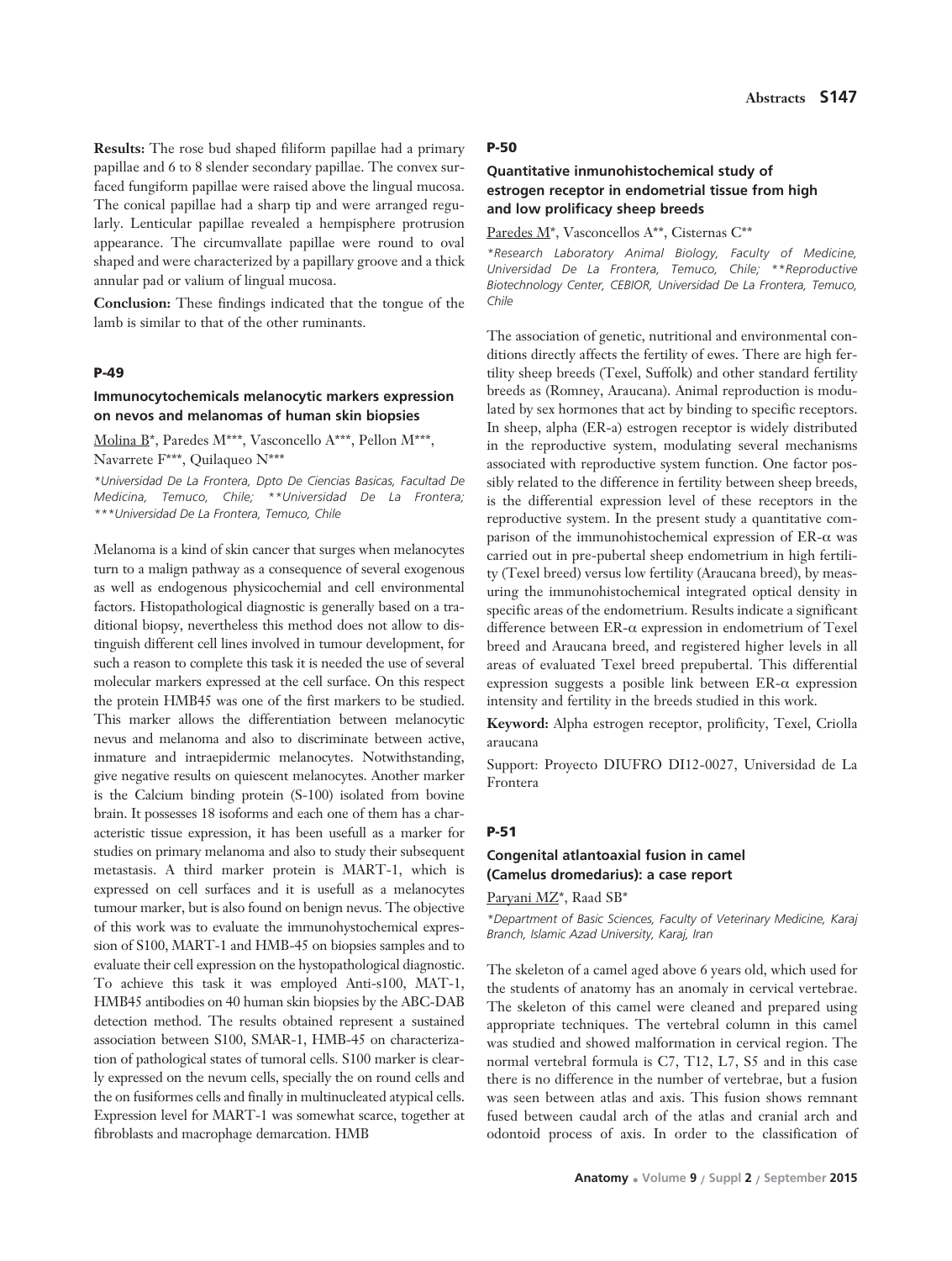### **S148 XXIV International Symposium on Morphological Sciences, 2nd-6th September, 2015, Istanbul, Turkey**

atlantoaxial fusions into three groups, this form belong to the complete fusion between these two vertebrae. To my knowledge, There are no more reports regarding this type of fusion in vertebral column of the camel.

**Keywords:** Anatomy, vertebrae, cervical, camel, atlantoaxial fusion

### **P-52**

# **Role of accumbens BDNF in heroin-induced conditioned-place preference and naloxone precipitated withdrawal in rats**

Li YX, Liang WM *Guizhou Medical University, Guiyang, China*

**Objectives:** Heroin dependence is a major public health problem in worldwide. BDNF was previously shown to be involved in cocaine reward and relapse. The goal of this research is to explore the role of BDNF in the rat nucleus accumbens (NAc) in heroin-induced conditioned-place preference and naloxone precipitated withdrawal.

**Methods:** We developed a lentiviral-mediated gene transfer approach to knockdown (LV-siBDNF) or overexpress (LV-BDNF)BDNF in the nucleus accumbens (NAc). Behavioral experiments consisted of heroin-induced conditioned-place preference (CPP) and withdrawal syndromes observation.

**Results:** LV-BDNF-treated rats display suppressed heroininduced CPP, and blocked CPP reinstatement. In contrast, LV-siBDNF-treated rats display enhanced heroin-induced CPP, and increased CPP reinstatement. The withdrawal score of LV-BDNF-treated rats was significantly lower than LVsiBDNF-treated rats.

**Conclusion:** These results indicate that BDNF plays an important role in heroin reward in the mesolimbic dopaminergic pathway in rats and suggest that a key threshold range of BDNF levels is associated with impaired heroin abuse.

## **P-53**

# **The relationship between the proximal femoral morphometric measurements and hip osteoarthritis**

Karabulut Ö\*, Karabulut Z\*\*, Hatipoğlu EŞ\*,

İskenderoğlu AY\*, Keskin İ\*

*\*Department of Anatomy, Faculty of Medicine, Dicle University, Diyarbak›r, Turkey; \*\*Private Fizyopolitan Physiatry Branch Center, Diyarbak›r, Turkey*

**Objectives:** To evaluate if the morphology of the femoral head and neck, was a risk factor for radiographic hip osteoarthritis.

**Methods:** The study group included 25 female and 25 male patients with hip osteoarthritis (OA). The patients were enrolled at age 40 years or greater. The control subjects were 20 female patients with lumbago. Postero anterior (PA) pelvic radiographs of all patients were taken. We calculated body mass index for each subject. Dual x-ray absorptiometry (DXA) was carried out for femoral neck bone mineral densiy (BMD) and intertrochanteric bone mineral density measurements in all subjects. Femoral neck length, femoral neck width, the acetabular angle and femoral head-neck shaft angles were measured geometrically from the PA pelvic radiographs.

**Results:** The radiographic hip osteoarthritis cases had significantly higher body mass index and higher bone mineral density than control subjects (p<0.05). In radiographic measurements we detected 10 hips with small osteophytes and 40 hips with definite osteophytes. Definite osteophytes were more frequently recorded in male hip joints compare to female hip joints. Femur heads were closer to acetabulum than that of the distance in a normal hip in 22 cases. Reduced joint space was significant for severe hip OA. Anterosuperior segment of femur neck had a compression effect on anterosuperior segment of acetabulum. Femur neck diamaters were relatively wide when compared with femur head diamaters. We determined reduction in the femoral head-neck shaft angle and increase in acetabular angle measurements in all OA subjects. Bone sclerozis and trabecular bone changes were existing in 20 OA subjects.

**Conclusion:** Assesment of the proximal femur morphology helps the early identification of radiographic osteoarthritis of the hip.

## **P-54**

## **The morphological assesment of talocalcaneal joint in rheumatoid arthritis, based on MRI**

Karabulut Ö\*, Keskin İ\*, İskenderoğlu AY\*, Hatipoğlu EŞ\*, Karabulut Z\*\*

*\*Department of Anatomy, Faculty of Medicine, Dicle University, Diyarbak›r, Turkey; \*\*Private Fizyopolitan Physiatry Branch Center, Diyarbak›r, Turkey* 

**Objectives:** To analyse the architecture of the talocalcaneal joint in rheumatoid arthritic feet, using magnetic resonance (MR) imaging.

**Methods:** Our study group included 20 female patients affected by romatoid arthritis (RA) and 10 control subjects who applied with traumatized feet. Coronal and sagittal T1-weighted turbo spin echo sequences were carried out for the morphological evaluation of talus, calcaneus, navicular and cuboid bones. The bones affected by rheumatoid arthritis were measured with regard to standard parameters and analysed by comparing with the images of control subjects. Paired t-tests were used for statistical analysis.

**Results:** All RA patients in our study group had subtalar synovitis and tenosynovitis with the existence of pain. Bone marrow edema with hypointense areas and bone erosion were detected in all MR images of affected ankles. The images demonstrated tissue loss in cortex of all measured bones. The talocalcaneal (subtalar) joint space was narrowed and degener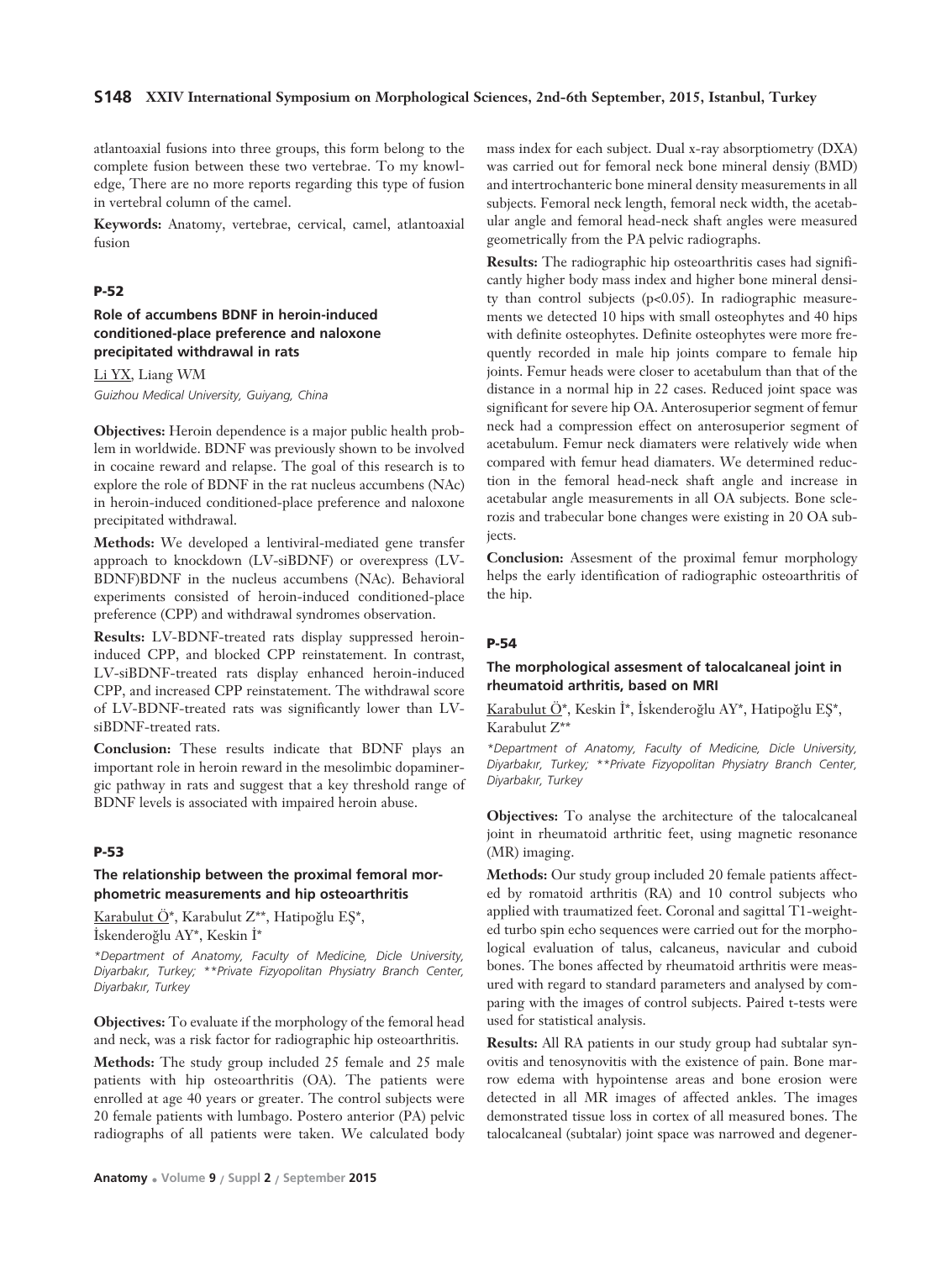ated. Both of the joint spaces formed by talus and calcaneus with the cuboid bone were narrowed evidently. There was a volume increase in hypointense synovial membrane. When the tendon structures were analysed, a homogeneous and hypointense thickening was marked in tendon sheath. 8 RA patients had feet with normal consruction but 12 RA patients had feet with complete abnormal construction.

**Conclusion:** Therefore the evaluation of MR imaging findings could be detected earlier than the complete structure abnormalization in affected joints, these analyses were valuable in terms of early diagnosis of the disease. Such an extensive analysis that contains examining of whole tissues in the joint formation will shed light on the differantial diagnosis and the therapy process of the disease.

#### **P-55**

## **Histopathological effects of linear alkyl benzene sulfonic acid (LABSA) on zebrafish (Danio rerio) gills**

Öztürk  $B^*$ , Güneş S\*, Alsaran M\*, Akbulut C\*, Genç H\*, Zengin M\*, Yön ND\* *Sakarya University* 

Linear alkyl benzene sulfonic acid is one of the most important raw materials in detergent production process. It is widely used in in industry as the active component of synthetic detergents, being frequently found in domestic cleaning products. Once used and disposed, linear alkyl benzene sulphonic acid (LABSA) can enter natural water sources by discharge of domestic sewage and industrial waste. In this study, investigation the histological effects of LABSA on gill tissue of zebrafish was aimed. Zebrafish were maintained under the standardized conditions at 28ºC±1 oC. The light / dark cycle was 14h/10h. In the study, two dose groups (0.5 mg/L, 1mg/L LABSA) and one control group were determined. After 48 hours of adaptation LABSA were added to the aquarium. For the histological analysis, at the end of 5 days, gill tissues were dissected. Tissues were fixed with 10% neutral buffered formalin fluid for 24 h. Tissues were dehydrated and embedded in the parafin wax and sectioned at 5 μm thickness and stained with Hematoxylin Eosin. The samples were evaluated by examining under the light microscope. In control group normal gill histology was observed. Primary lamellae, secondary lamellae, epithelial cells and mucus cells monitored. Mucus cells were detected at the edge of primary lamellae. Secondary lamellae, seperated from central primary lamellae which supported by cartilage and connective tissue were detected clearly. In the 0.5 mg/L LABSA exposure group, opening at central vena was detected. Thinning was observed in epithelium of primary lamellae. Dysmorphism, hyperplasia and hypertrophy were monitored at secondary lamellae. Aneurism was observed at secondary lamellae. In 1 mg/L LABSA exposure group, increase in diameter of central vena was detected. Thickening at the epithelium of central vena was observed. Dysmorphism, thickening and deformation were monitored at secondary lamellae. As a result,

LABSA has led to a deterioration in fish gills tissues. In this study, statistical methods were not used.

### **P-56**

## **Determination of the density of neovascularization in invasive front in skin squamous cell carcinoma, with varying degrees of histological differentiation**

Mazhenkovska LK\*, Janevska V\*\*, Basheska N\*\*\*, Crvenkova S\*\*\*\*, Petrushevska G\*\*, Spasevska L\*\*, Milenkova L\*, Kostovska N\*

*\*Institute of Histology and Embryology, Faculty of Medicine, "Ss. Cyril and Methodius" University, Skopje, Republic of Macedonia; \*\*Institute of Pathology, Faculty of Medicine, "Ss. Cyril and Methodius" University, Skopje, Republic of Macedonia; \*\*\*Department of Histopathology and Clinical Cytology, University Clinic Of Radiotherapy and Oncology, Faculty of Medicine, "Ss. Cyril and Methodius" University, Skopje, Republic of Macedonia; \*\*\*\*University Clinic of Radiotherapy and Oncology, Faculty of Medicine, "Ss. Cyril and Methodius" University, Skopje, Republic of Macedonia*

**Introduction:** Angiogenesis is a process of formation of new blood vessels from the existing normal capillaries. Tumors with higher angiogenesis activity belong to the category of very aggressive tumors. Aim of this paper is determination of the density of the blood vessels, i.e. neovascularization in the invasive front of the tumor stroma in skin squamous cell carcinoma (SCC) in relation to the healthy skin and the ratio of the density of the blood vessels in the skin SCC with a different degree of histological differentiation.

**Methods:** The material is consisted of operational materials from 30 patients with skin SCC. Neoplasms were classified according to the degree of histological differentiation (G). Histological sections of the invasive front of the neoplasms, the tumor tissue and the surrounding healthy skin were stained immunohistochemically using specific primary monoclonal antibodies SMA and CD34 and analyzed by light microscopy. The density of the blood vessels in the skin SCC in relation to the dermis of the healthy skin was determined, and the density of the blood vessels in neoplasms in relation to the degree of histological differentiation(G).

**Results:** The histological analysis has shown high statistical difference in the density of the blood vessels in the invasive front of skin SCC compared to the healthy skin (Mann-Whitney U, p=0.0000001). The difference found in the density of neovascularization in the neoplasms with different degree of differentiation (G1, G2, G3) is statistically significant for (Kruskal-Wallis, p=0.0003).

**Conclusion:** The density of the neovascularization changes considerably compared to the healthy skin. Depending on the degree of histological differentiation of the neoplasms, the found differences in the density of the blood vessels are statistically significant and there is positive correlation between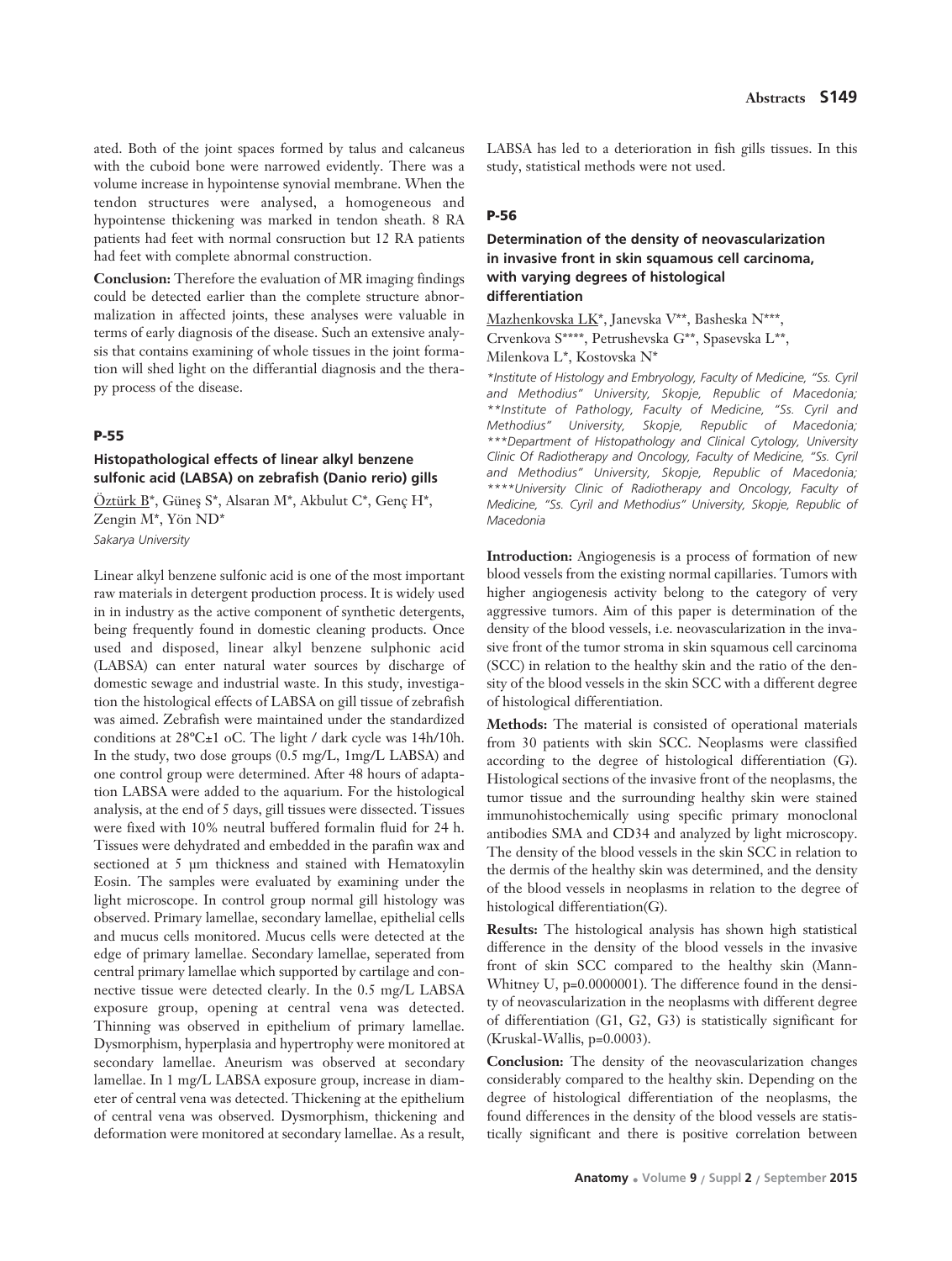them. The increase of vascularity in the invasive front of the neoplasm in a higher grade cancers suggest about its possible role in the progression of neoplasm.

## **P-57**

## **Weight of the liver, spleen and kidneys regard to ethnic groups and body mass index in chilean individuals over 60 years old**

Torrez J\*, RiquelmeN\*\*, Torrez F\*\*, Binvignat O\*, Olave E\* *\*Universidad De La Frontera, Temuco, Chile; \*\*Universidad Mayor, Santiago, Chile*

Several factors can influence the weight of the thoracic and / or abdominal viscera. In order to know the average weight of the liver, spleen and kidneys and of Chilean individuals, the information in these organs from 218 necropsies on fresh male cadavers between 2009-2013 was obtained, considering her ethnicity (Mapuche and non-Mapuche), age and body mass index (BMI). Data of bodies without apparent injury or disease of these viscera were studied. The subjects were divided in three groups of age, 60-69 (l), 70-79 (II) and 80-89 (III). In non-Mapuche individuals, in the group I the liver weighed 1.679 g, the spleen 121 g, the right kidney 151 g and the left kidney 153 g; in group III these organs weighed 1.388 g, 93 g, 142 g and 137 g, respectively. In Mapuche individuals, the weight of these organs was lower. Regarding BMI, considering the total number of individuals, the weight of liver was 1.156 g in the low weight group, in the normal group was 1.391 g and in the overweight group was 1,581 g; the spleen weighed 75 g, 98 g and 108 g; the right kidney 103 g, 137 g and 151 g, and the left kidney 109 g, 136 g and 153 g, respectively. These results are compared with other population groups in the world and are a contribution to morphological knowledge of the abdominal viscera.

**Keywords:** Anatomy, abdomen, weight viscera, body mass index

#### **P-58**

#### **Morphological characteristics of recurrent artery of Heubner**

Papazova M\*, Dodevski A\*, Lazarova D\*, Zhivadinovik J\*, Matveeva N\*, Petrovska S\*\*, Zafirova B\*

*\*Institute of Anatomy, Medical Faculty, "Ss. Cyril and Methodius University", Skopje, Republic of Macedonia; \*\*Institute of Medical Physiology and Anthropology, Medical Faculty, "Ss. Cyril and Methodius University", Skopje, Republic of Macedonia*

**Introduction:** Cerebral circulation, especially arterial, in recent decades has attracted the interest of anatomists and clinicians. Recurrent artery of Heubner is the largest and most constant perforating branch of anterior cerebral artery (ACA). The aim of this study was to determine the morphological and topographic characteristics of the Heubner artery.

**Methods:** The investigations of anatomical characteristics of the recurrent artery of Heubner are made on 133 human brains without cerebrovascular pathology, from both sexes at age from 23 to 68. Brains were fixed in a 10% solution of formaldehyde, and the obtained material was analyzed using a stereoscopic light microscope.

**Results:** Of the brains examined, 94% of the brains had a recurrent artery of Heubner while in 6% of the brains we could not identify the artery. The recurrent artery of Heubner was present as a single vessel in 76% of cases, as a double vessel in 24% of cases. It originated from the junction of the ACA and the anterior communicating artery in 60%, this was the most common type, from the A2 segment of the ACA in 21% of the specimens, and from the A1 segment of the ACA in 19%. The length of the recurrent artery of Heubner is in range from 14 to 46 mm, with mean value of 24 mm. The diameter of the artery is in range from 0.9 to 2.8 mm, with a mean value of 1.3 mm.

**Conclusion:** Detailed anatomical knowledge of the recurrent artery of Heubner is important when considering vascular surgery in the area of the anterior portion of the circle of Willis since improper clip placement can result in occlusion producing neurological deficits.

**Keywords:** Recurrent artery of Heubner, brain, anatomy, origin, diameter

#### **P-59**

## **Comparison of preoperative temporal bone CT with intraoperative findings in patients with chronic otitis media**

Madan G\*, Turamanlar O\*, Bucak A\*\*, Acay MB\*\*\*, Yıldız E\*\*, Gönül Y\*, Yusuf Gülsarı\*

*\*Department of Anatomy, Faculty of Medicine, Afyon Kocatepe University, Afyonkarahisar, Turkey; \*\*Department of Otolaryngology, Faculty of Medicine, Afyon Kocatepe University, Afyonkarahisar, Turkey; \*\*\*Department of Radiology, Faculty of Medicine, Afyon Kocatepe University Afyonkarahisar, Turkey* 

The aim of our study was to investigate the diagnostic confidence level of the presurgical 160-slice CT findings compared with perioperative observational findings about anatomic variations in the structure of the facial canal, lateral semicircular canal and dural plate. 55 patients admitting with middle ear pathology to Afyon Kocatepe University Department of Otolaryngology were included in the study and the mean age was 42 (±15.55) . Preoperative images of the temporal bone of the patient was obtained by tomography Toshiba Aquilion One (Toshiba Medial System, Oktavana, Japan). In determining of the facial nerve canal dehiscence sensitivity 52%, specificity 88%, positive predictive value 73%, negative predictive value 75%, in determining of the dehiscence in the tympanic segment sensitivity 50%, specificity 89%, positive predictive value 71%, negative predictive value 76%, in determining of the lateral semicircular canal dehiscence sensitivity 71%, specificity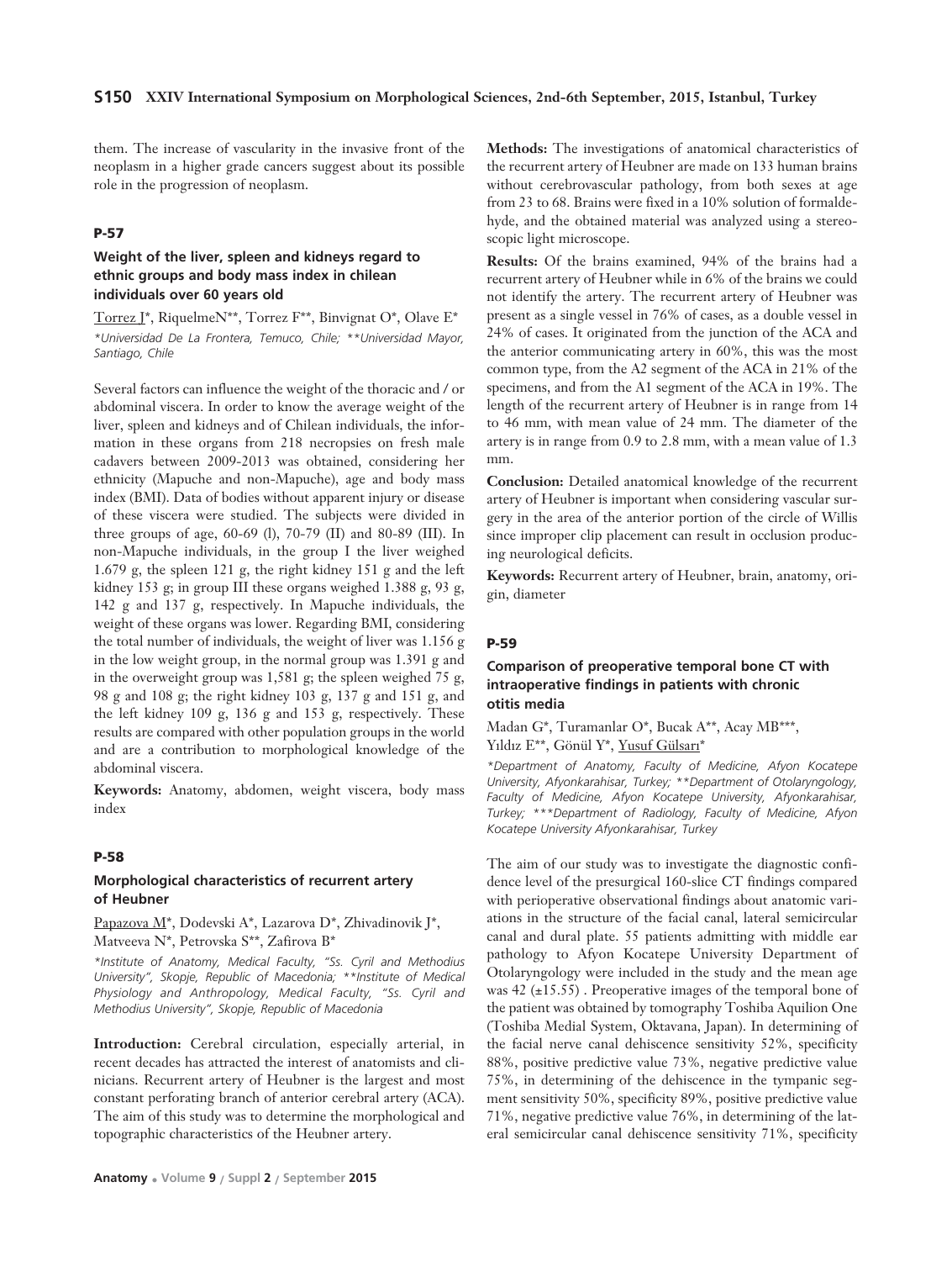96%, positive predictive value 71%, negative predictive value 96% and to detecting the presence of dural plate defect Sensitivity 100%, specificity 96%, positive predictive value 50%, negative predictive value of 100% were found. In determining the presence of dehiscence of the facial nerve canal and the tympanic segment by HRCT were observed moderate compatible with surgery. In determining the lateral semicircular canal dehiscence and the presence of defect of the dural plate were observed a good level compatible with surgery.

### **P-60**

## **Culturing of primary chondrocytes and chondrosarcoma cells type SW 1353, in vitro**

Dontchev V\*, Hayvazov E\*\*, Vasev S\*\*, Konstantinov S\*\*\*, Momekov G\*\*\*, Ilieva J\*\*\*, Stefanova E\*, Landzhov B\*

*\*Department of Anatomy and Histology, Faculty of Medicine, Medical University of Sofia, Bulgaria;\*\*Department of Orthopaedics and Traumatology, Hospital; \*\*\*Department of Pharmacology, Pharmacotherapy, Toxicology, Faculty of Pharmacy, Medical University of Sofia, Bulgaria;*

Chondrocytes are highly differentiated cells. They are surrounded by extracellular matrix which contain collagen type 2 and proteoglycans. Removed from their environment and cultured in vitro, cells reducing their differentiation and change the type of secreted collagen. Primary chondrocytes grown after trypsinization in DMEM with supplement. Then the cells have been fixed, observed and described. Part of the same cells were treated immunocytochemically for secretion of collagen and histochemically for the release of proteoglycans. Was used antibodies agains collagen 1 and 2. For demonstration of proteoglycans was applied toluidine blue in solution. Human chondrosarcoma cells from cell line SW 1353 also have been cultivated, and treated just the same way as the primary chondrocytes. Aim of the study was to cultivate cells with characteristics of chondrocytes, which in a subsequent stage can be incorporated in three-dimensional structure which can be developed to become the basis of implant for restoration of damaged articular cartilage. For this purpose, we are cultivating and using two biological models, namely: 1/culturing of autologous primary chondrocytes and 2/culturing chondrosarcoma cells of a cell line SW 1353. Basic idea was to compare the parameters of both cell models. Both types of cells have the potential for formation of cartilage tissue. They synthesize collagen type 2, but the secretion of chondrosarcoma cells is relatively constant over time, whereas in primary chondrocytes, it reduces significantly in result of cell passage and age of the cultures. In cultures of chondrosarcoma cells prove more proteoglycans. Ultimately, in order to assess which of the two models is promising, must be performed experiments to generate threedimensional structure of chondrocytes and its implantation.

The article was written as a result of research grant to the Council for Medical Science, Medical University - Sofia, under Contract No. 30/2012

#### **P-61**

### **Absence of right posterior communicating artery**

fiekerci R\*, Sindel M\*, Özgür Ö\*\*, Aytaç G\*, Sindel T\*\* *\*Department of Anatomy; Faculty of Medicine, Akdeniz University, Antalya, Turkey \*\*Department of Radiology; Faculty of Medicine, Akdeniz University, Antalya, Turkey* 

In human anatomy, the left and right posterior communicating arteries are arteries at the base of the brain that form part of the circle of Willis. The posterior communicating artery, embryologically, belongs to the anterior circulation, representing the "caudal ramus" of the internal carotid artery (ICA). The posterior communicating artery (PCoA) is a principal collateral circulation pathway and the source of numerous penetrating arteries that supply the ventral lateral and dorsomedial thalamic nuclei, as well as the lateral aspect of the thalamic pole, tuber cinereum, mamillary bodies, and cerebral peduncle. During routine cadaver dissection for undergraduate students, we found absence of right posterior communicating artery in a male cadaver, about 55 years age. The anomalies of the posterior communicating artery (PCoA) have been described by many researchers. The posterior communicating artery is sometimes absent, or the branch representing it fails to join the posterior cerebral on the right side in 4.5%, on the left side in 6.5% and on both sides in 1.5%. Some authors have explained the absence of PCoA due to lack of formation of anastomosis between the ICA and basilar artery in the developmental stage. They stated that in the embryo this artery attains its maximum size by the time the primitive trigeminal artery disappears. In cases which the trigeminal artery remains, the PComA becomes narrow and in a few cases it might even disappear. Angiograpichally when the PCoA couldnt seen it usually is assumed that hypoplasia of the artery. But this case showed us it could be agenesis. A small or absent ipsilateral posterior communicating artery is a risk factor for ischemic cerebral infarction in patients with internal carotid artey occlusion.

### **P-62**

## **Histological effects of mancozeb on intestinal tissue of zebrafish (Danio rerio)**

Öztürk B\*, Güneş S\*, Alsaran M\*, Kaymak G\*, Kayhan FE\*\*, Akbulut C\*, Yön ND\*

\*Sakarya University; \*\*Marmara University

Mancozeb is a synthetic pesticide which has been used since 1967. It has been used to hinder the growth of fungi and plants against damage. Pesticides access aquatic ecosystems via groundwaters and affect water quality and aquatic life. In our study, examine the histopathological effects of mancozeb on intestine tissue of zebrafish was aimed. Zebrafish were raised in a computer-controlled incubation chamber, and received 14 hours of daylight and 10 hours of darkness everyday. After one week adaptation period zebrafish divided into four group  $(n=10)$  as one control and 2 experimental groups (5 ppm, 7.5) ppm). For investigating the effects of mancozeb, intestine tis-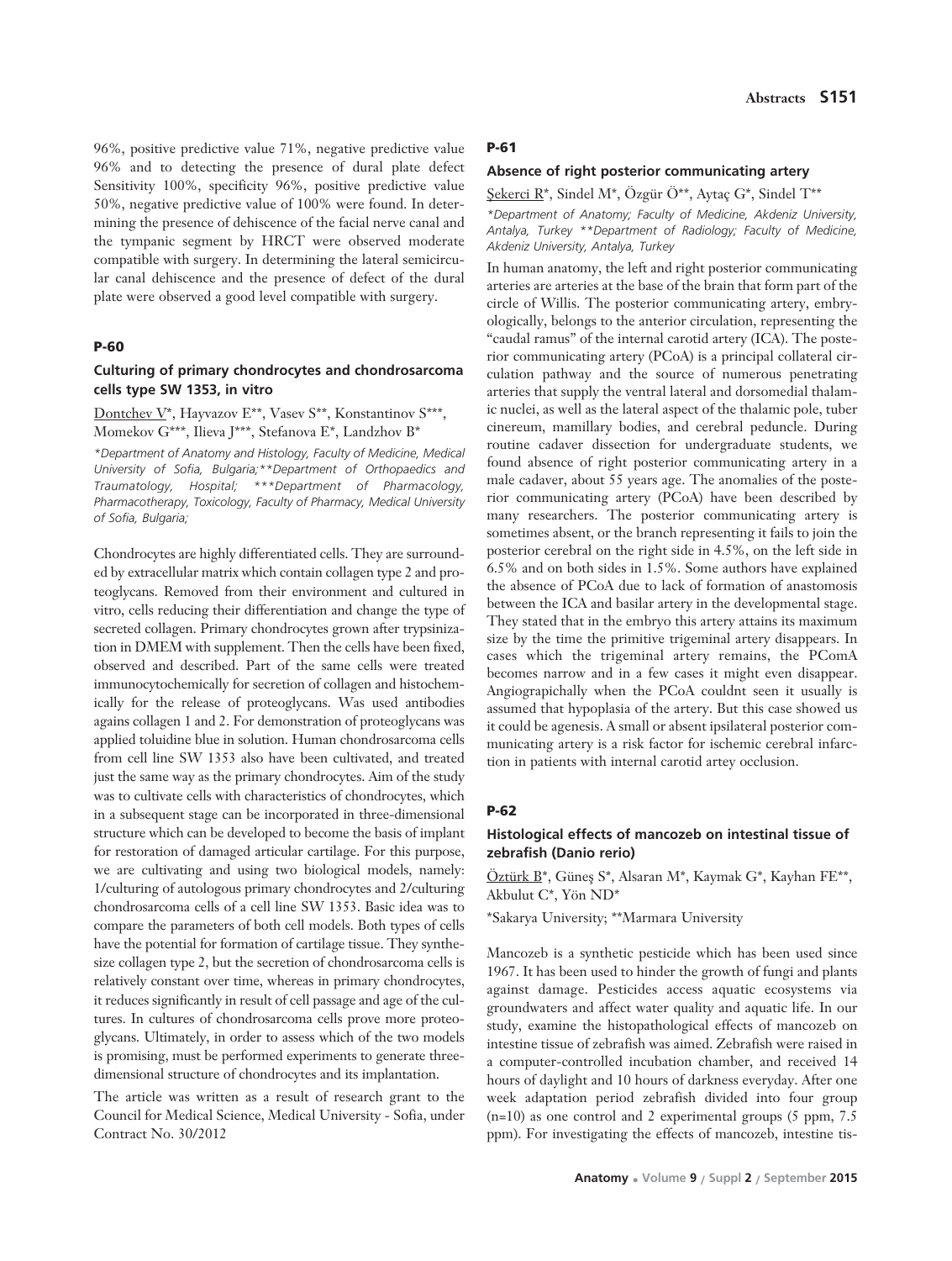## **S152 XXIV International Symposium on Morphological Sciences, 2nd-6th September, 2015, Istanbul, Turkey**

sues were dissected after 5 day of the exposure. Tissues were fixed with 10% neutral buffered formalin and dehydration were carried out in an ascending series of ethanol. After tissues were cleared in xylene, embedded in paraffin wax and cut into 5 μm sections on a microtome. The sections were stained with hematoxylin (H&E) and results were evaluated with light microscope. In control group normal intestine histology was observed. Serosa, submucosa and mucosa layers were monitored clearly. In 5 ppm exposure group, degeneration at villi structure and increase in the number of goblet cells were detected. Depending on the increased number of leukocytes enteritis was monitored. Degeneration and expansion in villi structure were also observed. In 7.5 ppm exposure group, severe degenerations were detected compared with other groups. Mucus accumulation and expansion in muscular layer were monitored. Enteritis and increase in the number of goblet cells were also detected at this group too. Integration and plethora at villi structure were observed. As a result, mancozeb has led to a deterioration in fish intestine tissues. In this study, statistical methods were not used.

## **P-63**

## **Double popliteal vein with double adductor hiatus: a case report**

Candan B, Öztürk K, Sulak O, Albay S

*Department of Anatomy, Faculty of Medicine, Süleyman Demirel University, Isparta, Turkey*

**Objectives:** The purpose of this study is to determine variation in popliteal vein and its components.

**Methods:** During routine dissection of the lower limb a variant popliteal vein was observed in the left popliteal fossa of a 39 year old male cadaver.

**Results:** Lower extremities of embalmed cadavers were dissected, with the knees fixed in the extended position. The dissection was carried out for undergraduate medical students in the Department of Anatomy. After removal of the skin, superficial fascia and adipose tissue, the gastrocnemius, soleus and hamstring muscles were reflected to expose the arteries and veins within the popliteal fossa. We have found the popliteal vein is formed by a medial (MV) and lateral vein (LV) in left side. MV received the vein of medial head of gastrocnemius and combined vein (CV) which consisting of the fibular and posterior tibial veins (this vein received the anterior tibial vein) and this MV located in the superficial according to LV. CV giving a small communicating branch to the LV. MV is divided into two branches. The first branch was course along adductor magnus and it received the inferior gluteal vein, veins of the semimembranosus and semitendinosus then it passed from the accessory adductor hiatus (on adductor minimus) which was located in more above normal adductor hiatus. The other branch which was thicker than first branch drained into the LV. The first branch of the MV and LV were united and formed femoral vein on adductor longus. Distance between the

midpoint of the popliteal fossa and first and second adductor hiatus is 17.5 cm and 30 cm respectively.

**Conclusion:** We believe that this report may provide detailed information for anatomists and surgeons performing procedures in the popliteal region.

**Keywords:** Popliteal vein, adductor hiatus, variation, popliteal fossa

#### **P-64**

## **The effect of hyperbaric oxygen therapy on Fos expression in spinal cord neurons following spinal cord injury**

Ertürk M\*, Keser A\*\*, Sengül G\*, Dağcı T\*\*, Aydın F\*\*\*

*\*Department of Anatomy, Faculty of Medicine, Ege University, ‹zmir, Turkey; \*\*Department of Physiology and Center for Brain Research, Faculty of Medicine, Ege University, ‹zmir, Turkey; \*\*\*Neoks, Center for Hyperbaric Treatment, ‹zmir, Turkey* 

We investigated the effect of hyperbaric oxygen (HBO) therapy on Fos protein expression in spinal cord neurons in rats with neuropathic pain induced by spinal cord injury (SCI). Rivlin and Tator clip method was used to produce SCI at T9-T11 in Sprague-Dawley rats (n=16) divided into four groups. 1.Control (SCI, no HBO), 2. Preoperative HBO (HBO five days before SCI), 3. Postoperative HBO (HBO just after SCI for five days), 4. Pre- and postoperative HBO (HBO five days before SCI and after SCI for five days). Rats received HBO at 2.80 ATA 60 min daily. Fos immunohistochemistry was used to localize neurons involved in nociception following SCI and HBO therapy in spinal cord segments 1 cm proximal and 1 cm distal to SCI. HBO applied preoperatively, postoperatively and pre- and postoperatively significantly increased Fos expression in the spinal cord. The increase corresponded with the duration of HBO therapy. In all groups, Fos expression was mostly in laminae 1-2, followed by 3-4, and 7-8. This is the first study showing the effect of HBO therapy on Fos expression in rats with SCI. In a previous study, we found that HBO decreased nNOS following SCI (Dayan et al., 2012). Nitric oxide is involved in nociception. In this study, we expected a decrease in Fos following HBO therapy in SCI accordingly; however, this was not the case, suggesting the increase in Fos is not related to pain, but possibly to mechanisms related to neuroprotection.

#### **P-65**

## **Comprehensive evaluation philtral morphology in Turkish young adults**

Bagheri H, Sirintürk S, Gövsa F, Pınar Y, Özer MA

*Department of Anatomy, Faculty of Medicine, Ege University, ‹zmir, Turkey* 

**Objectives:** A study of the morphology and aesthetic preferences of philtral complex will provide a database that will serve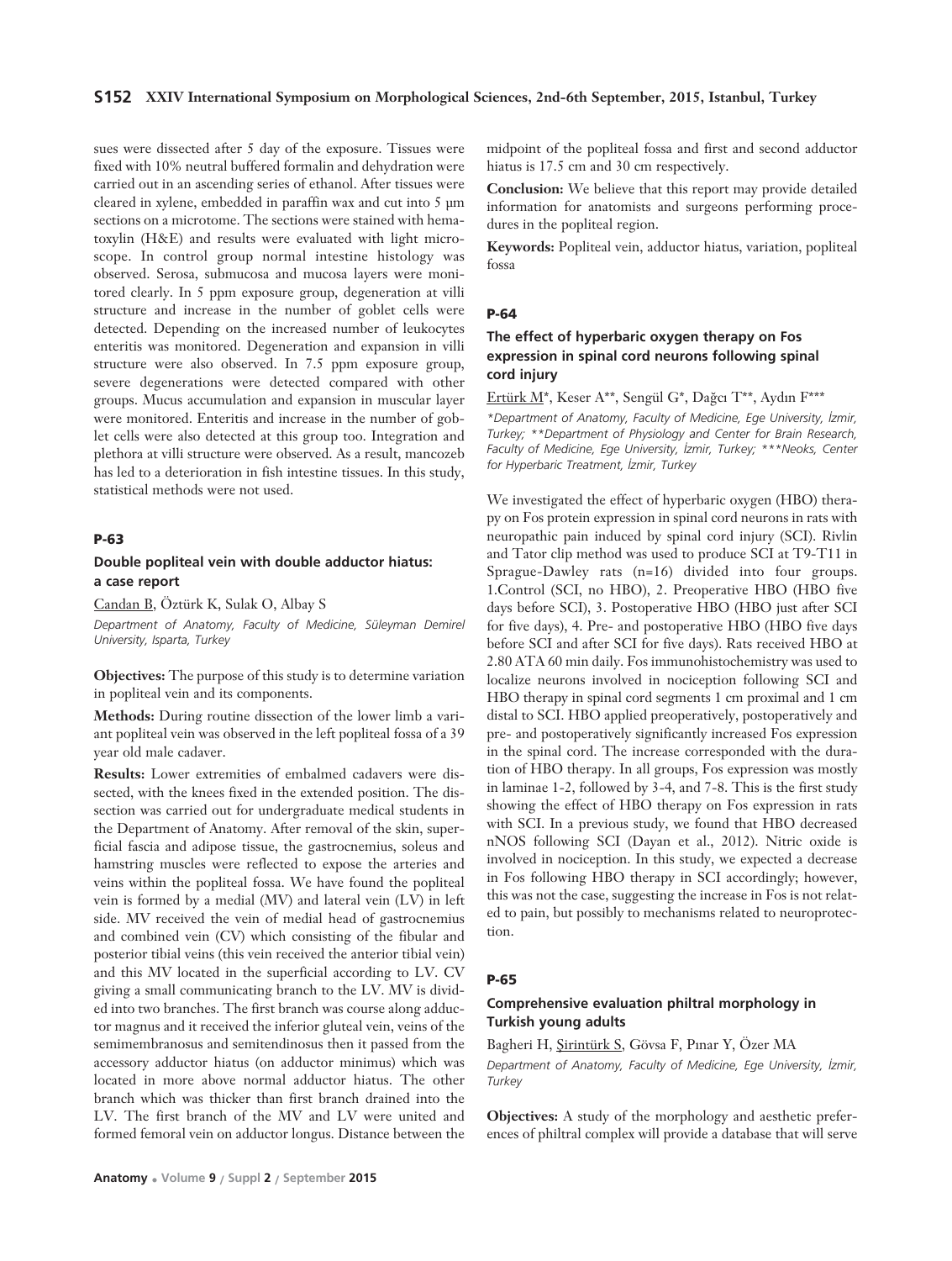as a guide for reconstruction. While philtral column contributes to facial beauty, the relative influence of this feature to whole facial appeal has not yet been established.

**Methods:** Standard photographs of the philtral column were obtained from Turkish two hundred young adults participated in this study. The shape of the philtral column was grouped into 4 distinct types as shown in Uemura's classification. A: parallel type, B: triangulat type, C: concave type, D: unclear type.

**Results:** Among young adults; in men, the incidence of the philtral column types was classified as 27% in A, 26% in B, 33% in C, and 14% in D. In women, the incidence of the philtral column types was seen as 28% in A, 28% in B, 24% in C, and 20% in D. There were significant gender differences in the aesthetic rankings of philtral columns shapes.

**Conclusion:** To obtain an optimally natural philtral construction accompanied by a symmetrical lip in cleft surgery, it is critical to take into consideration both the geometric features of the philtral morphological features of the philtrum as objective criteria. These results suggest that the comprehensive evaluation of philtral morphologic features by three-dimensional analysis is a useful means of identifying the ideal parameters in philtral construction in cleft surgery.

### **P-66**

## **The protective role of chrysin on harmful effects of formaldehyde on the development of kidney in rat fetuses; a histopathologic study**

Cuglan S\*, Yıldız A\*\*, Sapmaz HI\*\*\*, Vardı N\*\*, Köse E\*, Ekinci N\*\*\*\*

*\*Department of Anatomy, Faculty of Medicine, ‹nönü University, Malatya, Turkey; \*\*Faculty of Medicine, Department of Histology-Embriology, ‹nönü University, Malatya, Turkey; \*\*\*Department of* Anatomy, Faculty of Medicine, Gaziosmanpaşa University, Tokat, *Turkey; \*\*\*\*Faculty of Medicine, Department of Anatomy, Karabük University, Karabük, Turkey*

**Objectives:** In this study, we aimed to determine possible harmful effects of formaldehyde exposure on the kidney of fetuses. In addition, potential protective role of chrysin (CH) against these effects.

**Methods:** 58 female rats were divided into 6 groups and were tried to become pregnant. 10 rats which were not pregnant excluded from the experiment. It was administered every other day during 7-20 days of pregnancy to group I intraperitoneally (i.p.) saline, group II by gavage 20 mg/kg CH, group III i.p. 0.1 mg/kg FA, group IV i.p. 1 mg/kg FA, group V i.p. 0.1 mg/kg FA and by gavage 20 mg/kg CH and group VI i.p. 1 mg/kg FA and by gavage 20 mg/kg CH. CH was applied one day before application. Fetuses obtained by caesarean section. Histological staining was performed to determine the impact on the kidney development in fetuses. Leica DFC-280 stained preparations were examined with a study microscope. Statistical analysis was performed.

**Results:** The number of mature glomeruli in the FA groups were found to be significantly decreased compared to control group  $(p<0.05)$ . In terms of changes in the number of immature glomeruli, difference between FA-1 groups and control group was found statistically significant (p<0.05). The number of mature glomeruli in FA groups treated with CH was higher than FA groups. This increase was found statistically significant (p<0.05). Also, the number of total glomerul in FA-1 group was significantly reduced compared to control groups (p=0.01). The total number of glomeruli in FA-1 + CH group were found to be significantly increased compared with the FA-1 group (p=0.02).

**Conclusion:** It was determined that low dose FA exposure leads to histological damages on the development of the kidney of the rat fetuses. CH reduced these effects on the kidney significantly.

**Keywords:** Formaldehyde, Chrysin, Rat fetus, Kidney

#### **P-67**

## **The osteoclastic activity using local platelet-rich plasma (PRP) injection on the tooth movement in rats: a histomorphometrical study**

Kovan A\*\*, Cumbul A\*, Uslu Ü\*, Bölükbaşı BÇ\*\*

*\*Department of Histology and Embryology, Faculty of Medicine, Yeditepe University, ‹stanbul, Turkey; \*\*Department of Orthodontics, Faculty of Dentistry, Marmara University, ‹stanbul, Turkey*

**Objectives:** Platelet-rich plasma (PRP) is an autologous platelets. PRP does not cause direct differentiation of cells. It increases the response to morphogenic factors that induce differentiation of progenitor cells. These factors, some of which are thought to stimulate healing of bone and soft tissue [1]. This study was to histomorphometrically and clinically evaluate the effect of local PRP injection on tooth movement.

**Methods:** 24 Sprague-Dawley rats were subjected to moderate concentration PRP injection. Tooth movement was performed on the upper first molars using a 40-g nickel titanium closed coil spring activated across the span from the central incisors to the first molar on both sides of the rats [2]. PRP injection was done on the right side (mPRP-E) and the left side was kept as a splithmouth orthodontic tooth movement control (mPRP-C). Our study has three groups on days 3, 7 and 21. After the experimental days, the animals were sacrificed in ethics and two upper jaws were dissected. The samples were received in 10% neutral formaldehyde in 0.1 M phosphate buffered saline (pH=7.4) for fixation, then submitted to histological evaluation. Paraffin blocks were sectioned to 10 μm. Physical fractionators and systematic sampling methods were used and stained with the tartrate resistant acid phosphatase (TRAP, an osteoclast marker). Histomorphometric analysis was used to quantify TRAP activity between the roots of first molar under a stereological station.

**Results:** The mean osteoclastic activities for mPRP-E/mPRP-C Trap+/mm2 on day 3, 7, 21 were 16.81±2.27/14.05±0.46, 22.94± 0.68/33.64±1.02, and 7.97±0.91/14.59±0.44 respectively. On day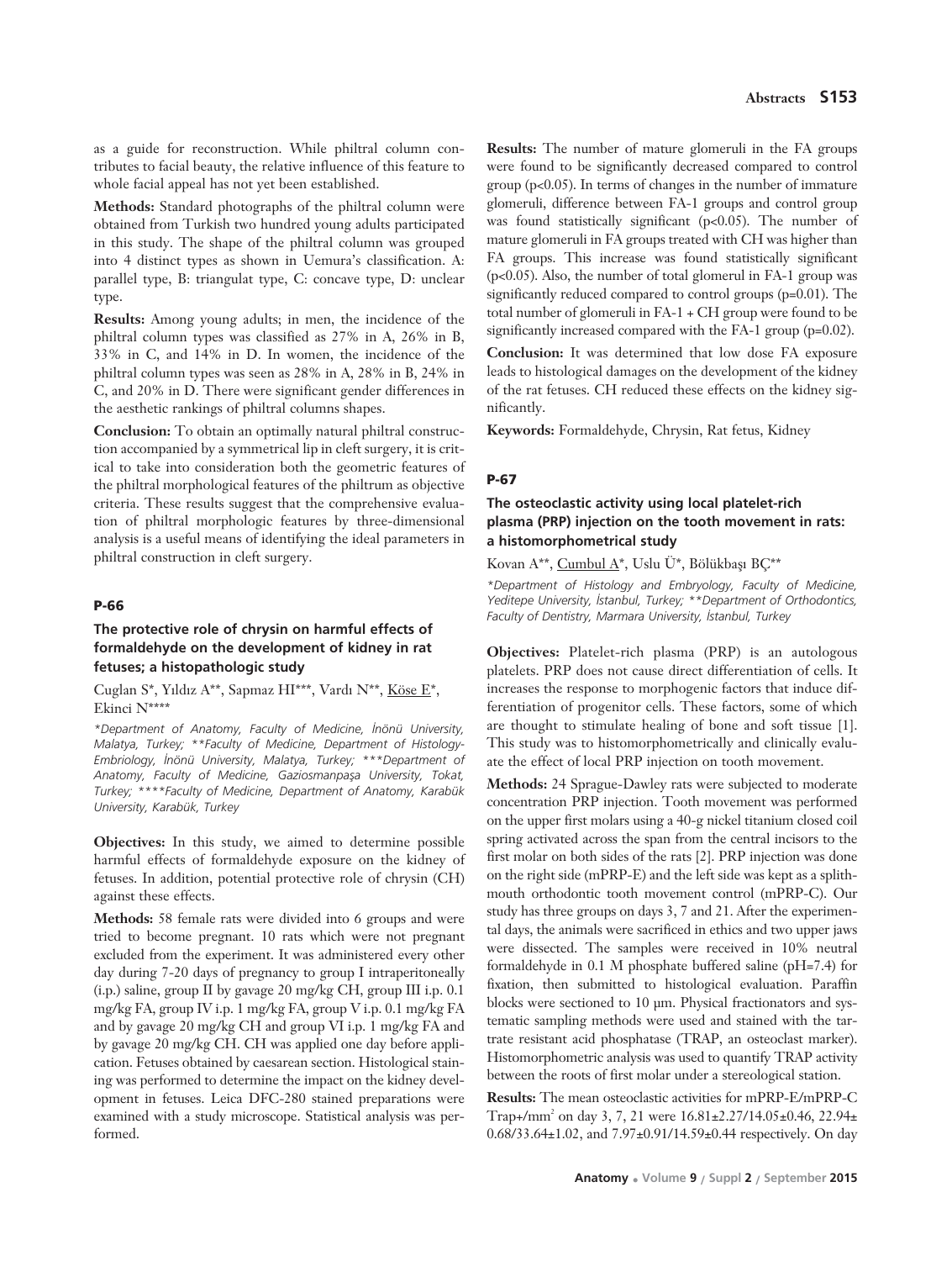3 osteoclastic activity of mPRP-E was higher than mPRP-C (p=0.044). On day 21 the osteoclastic activity within the roots of molar of the mPRP-E was lower than mPRP-C (p=0.0001).

**Conclusion:** The results suggested that use of PRP could increase the osteoclastic activity. It could decrease the percentage of alveolar volume on paradental tissues. It provides the bone remodeling during the orthodontic tooth movement.

#### **P-68**

## **Computerized analysis of anatomic landmarks bony palate for palatine nerves block anesthesia**

Cagimni P\*, Gövsa F\*, Özer MA\*, Kazak Z\*\*

*\*Department of Anatomy, Faculty of Medicine, Ege University, ‹zmir, Turkey; \*\*Faculty of Dentistry, K›r›kkale University, K›r›kkale, Turkey*

**Objectives:** Greater palatine nerve block anesthesia (GPNA) is used in oral surgeries, periodontics and donor of soft tissues graft. Investigation of the computerized dimensional anatomic location of the greater palatine foramen (GPF) is important for the greater palatine nerve block anesthesia and indicate site to collect palatal donor tissue. This study aim was to provide standards for anatomic structures in the oral cavity that can be easily referred to in GPNBA.

**Methods:** 120 bony palates were examined to detect the position of the GPF and lesser palatine foramina (LPF) related to adjacent anatomical landmarks. The GPFs were assessed regarding position, diameter and distances to the midline maxillary suture (MMS) and to alveolar ridge (AR).

**Results:** The perpendicular distance of the GPF to the midline sagittal suture was  $16.2\pm1.6$  mm on the right and  $16\pm1.6$  mm on the left side. The mean distance from the posterior palatal border was consistent 4.2 mm on the right and 3.9 mm on the left side. In the greater majority of the skulls (78%), the GPF were between proximal-distal surfaces of the 3rd maxillary molar. A single LPF was observed in 41% of the skulls, two LPF were observed 33% of the skulls bilaterally and five LPF were rare (2%). The commonest position of LPF was at the junction of the palatine bone and the inner lamella of the pterygoid plate (84%).

**Conclusion:** Whenever the third molar is erupted, it could be used as landmark for successful GPNA block anesthesia. Our resaults can help clinicans localize the palatine foramina in patients with and without maxillary molars and to predict the depth of a needle to anaesthetise the maxillary nerve with greater success when performing surgical procedures in hard and soft palate.

#### **P-69**

## **Impaired presynaptic neurotransmitter release and synaptic plasticity in inducible inositol 1, 4, 5-triphosphate 3-kinase a-overexpressing transgenic mice**

## Choi B, Kim JY, Lee HW, Kim H

*Department of Anatomy, College of Medicine, Korea University, Seoul, Korea* 

Inositol 1,4,5-trisphosphate 3-kinase A (IP3K-A) is a brain specific enzyme whose expression is regulated by altered neuronal activities such as learning and seizure. IP3K-A is known to control dendritic spine formation via modulation of actin or tubulin cytoskeletons. Our previous study showed that IP3K-A null mice exhibited defects in some forms of learning, impaired synaptic plasticity such as long-term potentiation, and changed actin dynamics in hippocampus. To further explore the function and mechanism of IP3K-A on the neuronal plasticity, we generated transgenic (Tg) mice whose expression of IP3K-A was inducible in the forebrain region including hippocampus using Tet-on system. As a result, IP3K-A Tg mice showed defects in spatial memory (WT, n=11;  $Tg$ , n=10) and higher efficacy of evoked synaptic transmission at CA1 synapses than wild type (WT) mice. In electrophysiology data, IP3K-A Tg mice showed enhanced early phase long-term potentiation and reduced metabotropic glutamate receptor-dependent long-term depression (WT, n=20 cells; Tg, n=18 cells). Interestingly, however, there was no change in dendritic spine density or synaptic molecule level in IP3K-A Tg mice. Instead, IP3K-A Tg mice had increased number of synaptic vesicles at CA1 synapses. Our data suggest that IP3K-A might regulate hippocampal CA1 synaptic plasticity by modulating presynaptic release process in hippocampus, rather than by changing cytoskeletons.

#### **P-70**

# **The role of dextrose solutions used for prolotherapy and platelet rich plasma in cell morphology and gene expression levels**

Çoban ZD\*, Karasimav Ö\*\*, Güran Ş\*

*\*Department of Medical Biology, Gülhane Military Medical Academy, Ankara, Turkey; \*\*Department of Sports Medicine, Gülhane Military Medical Academy Ankara, Turkey* 

**Objectives:** Dextrose solutions used in prolotherapy are the standart applications in regenerative medicine. Platelet rich plasma (PRP) applications are generally used in alternative and complementary medicine. In our study, the effect of these treatments were studied in cellular and molecular levels.

**Methods:** We used healthy fibroblast cell culture for this study. We composed 7 groups: one for control; 5 for 5%, 10%, 15%, 20% and 25% dextrose solutions and one for PRP solution. All groups were examined and photographed for morphological changes during 24 hours. Then the cells were harvested for RT-PCR. The gene expression levels of PDGFA, PDGFB, VEGFA, IGF for wound healing and Caspase 3, BAX and BCL-XL for apopitosis were analyzed.

**Results:** In 5% and 10% dextrose groups, the cells died and separated from the flask surface within 24 hours but in 15%, 20% and 25% dextrose groups the cells remained intact in flasks. In PRP group, because of platelets, nothing can be observed in microscopy. Due to RT-PCR results, all of the solution groups were statistically different from control group. But 25% dextrose and PRP groups had the most augmented levels.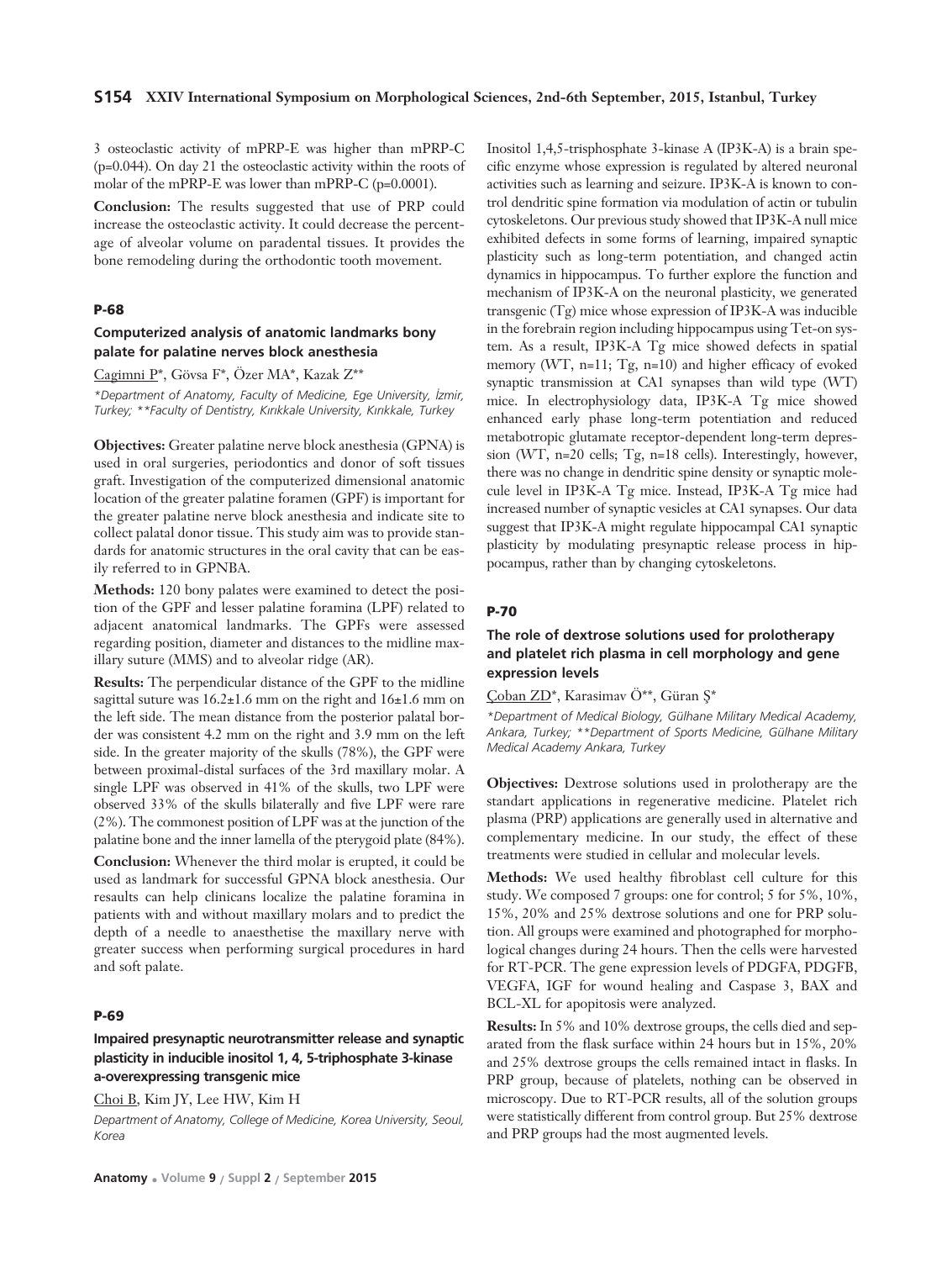**Conclusion:** Due to our results, 5% and 10% dextrose solution caused cell death, but the cells remained alive in 15%, 20% and 25% dextrose solutions. The intracellular effects of prolotherapy and PRP solutions occured over the genes; PDGFA, PDGFB, VEGFA, IGF which have important roles in wound healing. They also triggered the apoptosis pathway over the genes; Caspase 3, BAX and BCL-XL.

### **P-71**

## **The cytotoxic effect of folic acid on prostate cancer cells**

#### Çoban ZD\*, Babayiğit MA\*\*, Güran Ş\*

*\*Department of Medical Biology, Gülhane Military Medical Academy, Ankara, Turkey \*\*Department of Public Health, Gülhane Military Medical Academy, Ankara, Turkey* 

**Objectives:** This study aims to investigate the cytotoxic effect of folic acid at supra-physiological doses on cancer cells in association between normal cells and the stem cells.

**Methods:** The cultures cell of prostate cancer (ATCC® PC3), mesenchymal stem cells (ATCC® Bone Marrow-Derived Mesenchymal Stem Cell) and gingival fibroblasts (ATCC® HGF-1) were used for this study. The cells were treated with the supraphysiological doses of folic acid (10 mM, 1 mM, 100 μM and 10 μM). Cell proliferation rates were examined by MTT assay.

**Results:** The mean absorbance values of control group was found as 1.69±0.1 in gingival fibroblasts, while 1.4±0.08 for 10 mM, 1.82±0.1 for 1 mM, 1.79±0.1 for 100 μM, and 2.07±0.09 in 10 μM folic acid treated groups, respectively (p<0.001). In mesenchymal stem cells, mean of control group was 1.62±0.07, whereas cells treated with folic acid by 10 mM was 1.24±0.1, 1 mM was 1.56±0.07, 100 μM was 1.71±0.1 and 10 μM was 1.67±0.1 (p<0.001). In prostate cancer (PC3) cells treated with folic acid, antitumor (cytotoxic) effect have been determined. Compared to the control group (1,51±0.1), PC3 cells treated with 10 mM folic acid was  $0,28\pm0.05$  (p<0.005). The other concentrations had no statistically significant differences with control group  $(1.3±0.1$  for 1 mM,  $1.82±0.1$  for 100 μM and 1.77 for 10 μM, respectively, p>0.005).

**Conclusion:** Due to our results, the supra-physiological doses of folic acid inhibit cancer cell proliferation whereas these doses do not inhibit normal and stem cell proliferation. There is a need for further research on this topic.

## **P-72**

## **Molecular view to the effect of centaury oil on wound healing**

Coban ZD\*, Yener M\*\*, Benli A.S\*\*, Amanov K\*\*, Altaylı E\*, Demir H\*, Kılıçarslan Ö\*, Çavana E\*\*\*, Güran Ş\*

*\*Gülhane Military Medical Academy, Department of Medical Biology, Ankara, Turkey; \*\*Gülhane Military Medical Academy, School of Medicine, Ankara, Turkey; \*\*\*Gülhane Military Medical Academy, Ankara, Turkey* 

Centaury oil (the extract of Hypericum perforatum L.) is traditionally used for the treatment of wounds in Turkey. It has analgesic and anti- inflamatuar properties beside wound healing effect. There are many studies about the positive effect of this extract on wound healing in literature. But there is no mention about the animal studies that show which pathways are involved in. In our study the effect of Hypericum perforatum in early stages (first 7 days) and late stages (second 7 days) of wound healing was showed on the mice (mus musculus) by creating sterile sutures on their back. We evaluated the wound healing stages of scars with an updated methodology of Toledo- Piza at al. Due to our results, Hypericum perforatum has positive effects on the surface of the wounds in early stages but has no effect on late stages. This information is explained as Hypericum perforatum can be useful if it is used in the first week of the wound. In addition, the gene expression profiles of VEGFA, VEGFB, VEGFC, PDGFB and FGF2 genes which have roles in wound healing via angiogenesis, were studied by RT-PCR method. As a result, the gene expression levels of VEGFA, VEGFB, VEGFC and FGF2 were increased in early stages of wound healing but only VEGFA gene expression level was increased in late stages. The gene expression findings were corralate with morphological findings in both early and late stages of wound healing. Our findings are important for exploring the effect of Hypericum perforatum on angiogenesis via VEGFA, VEGFB, VEGFC and FGF2 genes in early stages of wound healing.

#### **P-73**

## **Embryonic stem cell (ESC) differentiation pathway on ion implanted surfaces**

Sokullu E\*, Öztarhan A\*\*, Dağcı T\*\*\*, Keser A\*\*\*, Gözen O\*\*\*, Şengül G\*\*\*, Ertürk M\*\*\*\*

*\*Department of Bioengineering, ‹zmir Katip Çelebi University, ‹zmir, Turkey; \*\*Department of Electric and Electronics Eng., ‹zmir University, ‹zmir, Turkey; \*\*\*Department of Physiology, Faculty of Medicine, Ege University İzmir, Turkey; \*\*\*\*Department of Anatomy, Faculty of Medicine, Ege University, ‹zmir, Turkey* 

Embryonic Stem Cells (ESCs) are cells which potentially maintain a normal karyotype infinitely on culture in vitro, and can differentiate into any cell type. In literature, their differentiation ability into neural lineages has been evaluated, both in vitro and *in vivo*. This differentiation pathway may serve as an *in-vitro* model for the study of early human neurogenesis. Furthermore it may enable development of in-vitro models of neurodegenerative disorders. Another use of ESCs may a source of neural cells for transplantation and gene therapy. All these potential applications promote attention to ESCs and their model experiments for in vitro studies. In this research work, we have evaluated ESCs' growth capacity on C- and Auion implanted surfaces. For this aim, we have evaluated and compare two types of treatment effects on the surfaces. The resulting materials are promoting cell attachments and also providing appropriate environments for co-culture studies.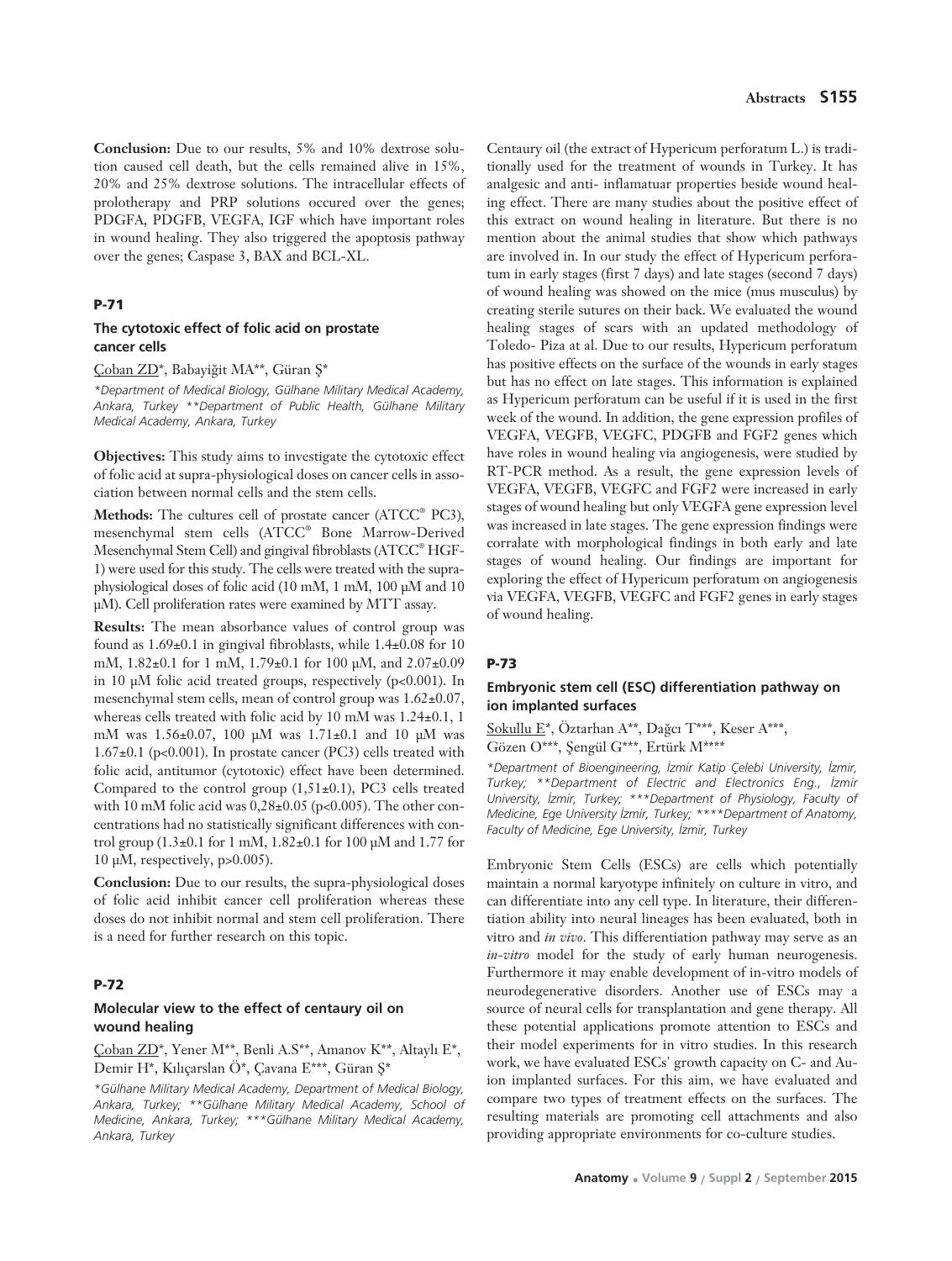## **P-74**

# **Anti-apoptotic and anti-oxidant effects of caffeic acid phenethyl ester on cadmium-induced testicular toxicity in rats**

Dönmez YB\*, Erboğa M\*, Kanter M\*\*, Aktaş C\*, Erboğa  $ZF^*$ , Aktas E\*\*\*, Gürel A\*\*\*\*

*\*Department of Histology and Embryology, Faculty of Medicine, Nam›k Kemal University, Tekirda¤, Turkey; \*\*Department of Histology and Embryology, Faculty of Medicine, Istanbul Medeniyet University, Istanbul, Turkey; \*\*\*Department of Nutrition and Dietetics, Faculty of Health Sciences, Karabük University, Karabük, Turkey; \*\*\*\*Department* of Biochemistry, Faculty of Medicine, Namık Kemal University, Tekirdağ, *Turkey* 

**Introduction:** Cadmium (Cd) is a serious environmental and occupational contaminant and may represent a serious health hazard to humans and other animals. Cd is reported to induce the generation of reactive oxygen species, and induces testicular damage in many species of animals. Caffeic acid phenethyl ester (CAPE) is an active component of honeybee propolis extracts and has been used for many years as a folk medicine.

**Objectives:** The aim of the present study was to investigate the anti-apoptotic effects of CAPE on Cd-induced apoptosis in rat testes. Methods: A total of 40 male Wistar albino rats were divided into four groups: control, CAPE alone, Cd-treated, and Cd-treated with CAPE; each group consisted of 10 animals. To induce toxicity, Cd (1 mg/kg body weight) was dissolved in 2 ml normal saline and subcutaneously injected into rats. The rats in CAPE treated group was given a daily dose of 10 μmol/kg body weight of CAPE by using intraperitoneal injection. This application was continued daily for a total of 30 days.

**Results:** The mean seminiferous tubule diameter, mean testicular biopsy score values and serum testosterone levels were significantly decreased in Cd-treated groups were compared to the control and CAPE alone groups. Furthermore, the CAPEtreated animals showed an improved histological appearance and serum testosterone levels in Cd-treated group. Our data indicate a significant reduction in the number of TUNEL positive cells in testis tissues of the Cd-treated group with CAPE therapy. Moreover, CAPE significantly suppressed lipid peroxidation, compensated deficits in the antioxidant defenses [reduced superoxide dismutase, glutathione peroxidase and catalase activities] in testes tissue resulted from Cd administration.

**Conclusion:** These findings suggest that the protective potential of TQ in Cd toxicity might be due to its antioxidant and anti-apoptotic properties, which could be useful for achieving optimum effects in Cd-induced testicular toxicity.

**Keywords:** Cadmium; CAPE; testicular toxicity; apoptosis, oxidative stress

# **P-75**

## **Thymoquinone as a nephroprotective agent against doxorubicin-induced renal toxicity in rats**

Dönmez YB\*,\*\*, Erboğa M\*\*, Aktaş C\*\*, Erboğa ZF\*\*, Aktaş E\*\*\*, Gürel A\*\*\*\*

*\*Department of Histology and Embryology, Faculty of Medicine, Nam›k Kemal University, Tekirda¤, Turkey; \*\*Department of Histology and Embryology, Faculty of Medicine, Istanbul Medeniyet University, Istanbul, Turkey; \*\*\*Department of Nutrition and Dietetics, Faculty of Health Sciences, Karabük University, Karabük, Turkey; \*\*\*\*Department of* Biochemistry, Faculty of Medicine, Namık Kemal University, Tekirdağ, *Turkey* 

**Introduction:** Doxorubicin (Dox) is among the most widely used anticancer drugs for solid tumors. In animal experimental models DOX action resulted in acute toxicity followed by chronic progressive toxicity mainly affecting heart and kidney. Thymoquinone (TQ) is the main constituent of the essential oil obtained from black seeds (Nigella sativa) and has various pharmacological effects.

**Objectives:** The aim of this study was to examine the nephroprotective, antioxidant and anti-apoptotic effect of the TQ against Dox-induced renal toxicity.

**Methods:** A total of 40 male Wistar albino rats were divided into four groups: control, TQ alone, Dox-treated and Dox-treated with TQ; each group contain 10 animals. The rats in TQ alone group was given TQ (50 mg/kg body weight) once a day orally for 10 days. To induce nephrotoxicity, DOX (30 mg kg/body weight) was injected intraperitoneally by a single dose and the rats were sacrificed after 48 h. The rats in the Dox-treated with TQ group were given a daily dose of 1 ml ACE for 10 days.

**Results:** The histopathological studies in the kidney of rats also showed that TQ markedly reduced the toxicity of Dox and preserved the normal histological architecture of the renal tissue. Immunohistochemical analysis revealed that TQ significantly decreased the Dox-induced over expression of nuclear factor-κB in renal tissue. Furthermore, TQ treatment resulted in decreased the number of apoptotic cells. TQ significantly suppressed lipid peroxidation, compensated deficits in the antioxidant defenses [reduced superoxide dismutase, glutathione peroxidase and catalase activities] in renal tissue resulted from Dox administration.

**Conclusion:** These findings suggest that the nephroprotective potential of TQ in may represent a novel therapeutic approach for the prevention of DOX-induced nephrotoxicity through anti-oxidant, and anti-apoptotic effects which could be useful for achieving optimum effects in Dox-induced nephrotoxicity.

**Keywords:** Doxorubicin; thymoquinone; nephrotoxicity; apoptosis, oxidative stress

## **P-76**

## **Baddeley's working memory model**

## Dönmez D, Taşkınalp O

*Faculty of Medicine, Department of Anatomy, Trakya University, Edirne, Turkey*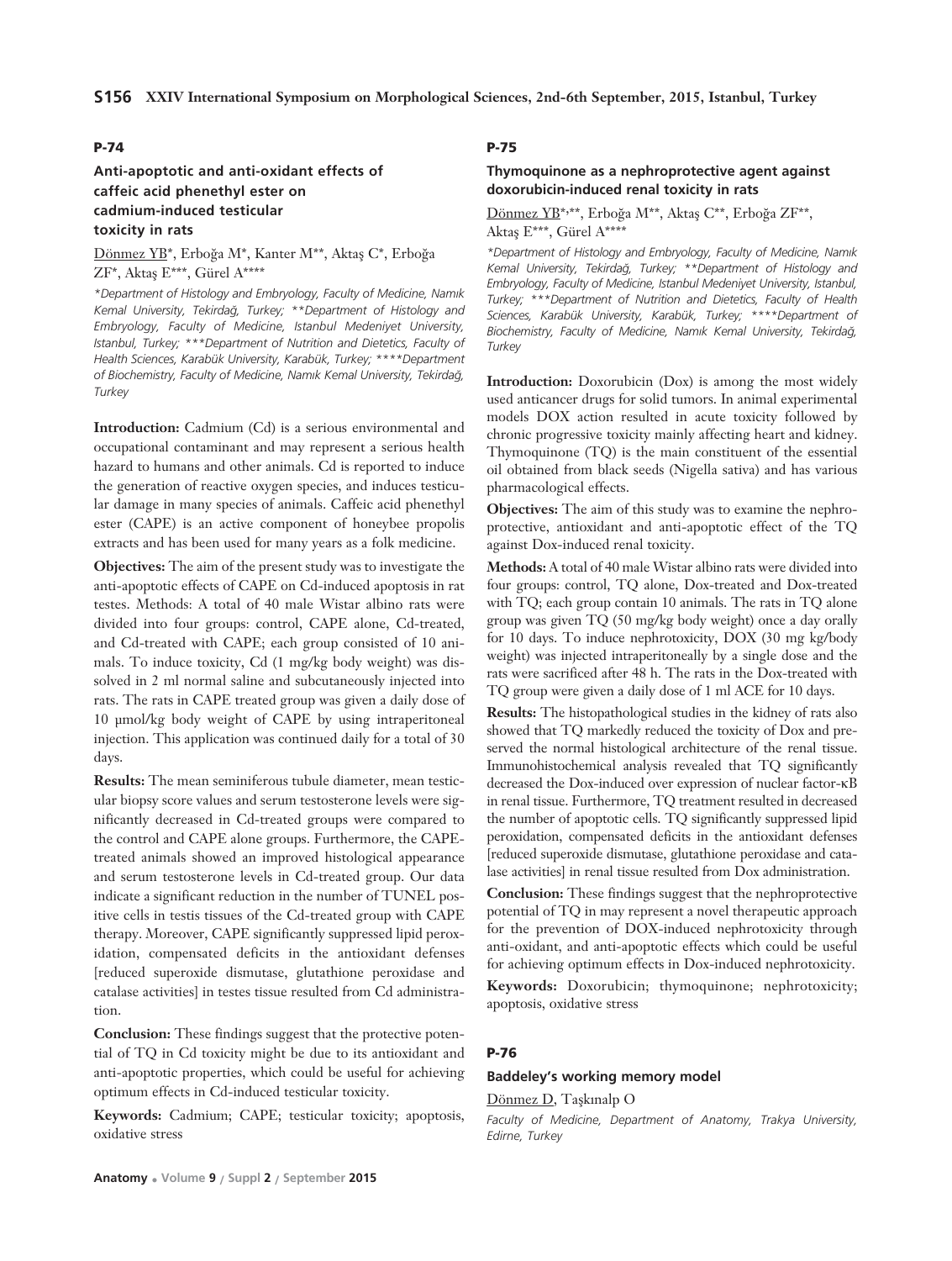Memory is the process of keeping information that the power of hiding in mind consciously: the events, learned topics and their relationship with the past. The informations transfer with synapses that have some components: dendrites, axons, synaptic cleft and neurotransmitter transporter. Changes in the synaptic strength can be short-term, lasting seconds to minutes, or long-term lasting hours (long term potention- LTP). Learning and memory are believed to result from long-term changes in synaptic strength. The storage of informations is the important and unilluminated topic that a matter of investigation for decades. There are three storage models for memory: William James (1890), Atkinson, Shiffrin (1968), Baddeley, Hitch (1974) Baddeley model is a model for short-term memory. It has three components to explain how to work shortterm memory: central executive, visuo-spatial sketchpad, phonological loop. Central executive: manages all system. It also separates the informations to subsystems. Visuo- spatial sketchpad: working like navigation. In 2000, Baddeley updated his model, added new component that called ''episodic buffer'' which is bridge long-term and short-term memory. In conclusion, the memory models promote each other. But, they are not enough by themselves. The models have to investigate extensively to obtain clear knowledge.

## **P-77**

## **Investigation of the protective effect of acetylsalicylic acid against central nervous system damage caused by rotenone**

### Köse E\*, Ekici S\*\*, Karademir Z\*\*, Tanbek K\*\*\*, Polat A\*\*\*\*, Parlakpınar H\*\*\*\*\*

*\*Department of Anatomy, Faculty of Medicine, ‹nönü University, Malatya, Turkey; \*\*6. Class Student, Faculty of Medicine, ‹nönü University, Malatya, Turkey; \*\*\*Department of Physiology, Faculty of Medicine, ‹nönü University, Malatya, Turkey; \*\*\*\*Karabük University, Karabük Education and Research Hospital, Karabük, Turkey; \*\*\*\*\*Department of Pharmacology, Faculty of Medicine, ‹nönü University, Malatya, Turkey*

**Objectives:** Rotenone has been used an insecticide and piscicide that as a mitochondrial toxin. Recently, it has been used for central nervous system (CNS) damage modelling. In our study, protective effect of the acetylsalicylic acid against CNS damage modelling with rotenone was investigated.

**Methods:** For this purpose, 28 Wistar albino female rats diveded into 4 groups. Group I: Control; Group II (Rotenon): s.c. 3 mg/kg rotenone for 7 days; Group III (ASA): p.o. 10mg/kg ASA for 7 days; Group IV (ASA+ rotenon): 10mg/kg ASA applied before (30-45 minutes) s.c. 3 mg/kg rotenone injection for 7 days. At the end of the experiment, all rats were sacrificied by high-dose anesthesia and cerebrum and cerebellum tissues removed for biochemical examination (MDA, GSH, SOD, TOS, TAS, OSI).

**Results:** Biochemically, in the cerebrum tissues, MDA, TOS and OSI levels increased in the group II (only treated rotenone)

when compared to control group. In addition, the levels of these markers of group IV (treated with ASA+rotenone) decreased when compared group II. The cerebrum GSH levels of the only rotenone treated group decreased when compared to control. In the cerebellum tissues, SOD levels of the only rotenone treated groups, decreased when compared to control group. However, TAS levels incresed in the group II when compared to control. There were no statistically significance for other biochemical markers for cerebellum.

**Conclusion:** It can be concluded that, rotenone caused an oxidative injury in the cerebrum tissues. And also, ASA, which has anti-inflammatory and antioxidant properties, shows beneficial effects on cerebral damage due to oxidative stres induced by rotenone.

**Keywords:** Rotenone, CNS damage, acetylsalicylic acid

### **P-78**

# **Effects of selenium and melatonin on cadmium-induced damage in rat lungs**

Candan İA, Bayram D, Özgöçmen M

*Department of Histology and Embryology, Faculty of Medicine, Süleyman Demirel University, Isparta, Turkey* 

**Objectives:** Cadmium (Cd) is a metal that is highly toxic to humans. Cd exposure has been associated with lung cancer incidence in a population living in a Cd-polluted area. Melatonin (MLT) is the major secretory product of the pineal gland. It has been shown to possess chemotherapeutic potential in human cancers and to be capable of modulating several signal transduction pathways associated with cell survival, proliferation, apoptosis and invasion. Selenium (Se) is an essential trace element for antioxidant enzymes. A detoxification mechanism underlying Cd-Se effect hasn´t yet been entirely clarified, but it may include beneficial antioxidative effect of Se and the formation of a Cd-Se complex. Our study performed to determine the protective effects of melatonin, selenium and their combination against cadmium induced oxidative damage in rat lungs.

**Methods:** Study was composed of 40 female rats were equally divided into five groups, group 1 (control), group 2 (Cd, 2 mg/kg by gavage), group 3 (Cd+MLT, 2 mg/kg Cd by gavage, 3 mg/kg MLT ip ), group 4 (Cd+Se, 2 mg/kg Cd by gavage, 1mg/kg Se ip.), group 5 (Cd+MLT+Se, 2 mg/kg Cd by gavage, 3 mg/kg MLT, 1 mg/kg Se ip.). After 1 month, rats were killed then lungs were excised for histopathological and immunohistochemical analyses.

**Results:** When control group was compared with other groups, we found significant histopathological findings such as; hemorrhagic areas, mononuclear cell infiltrations, bronchioles degeneration, alveolar dilatation and vascular congestion. We found that Se was more protective effects against cadmiuminduced oxidative damage than MLT. When we applied combine treatment, we found slight protective effect against cad-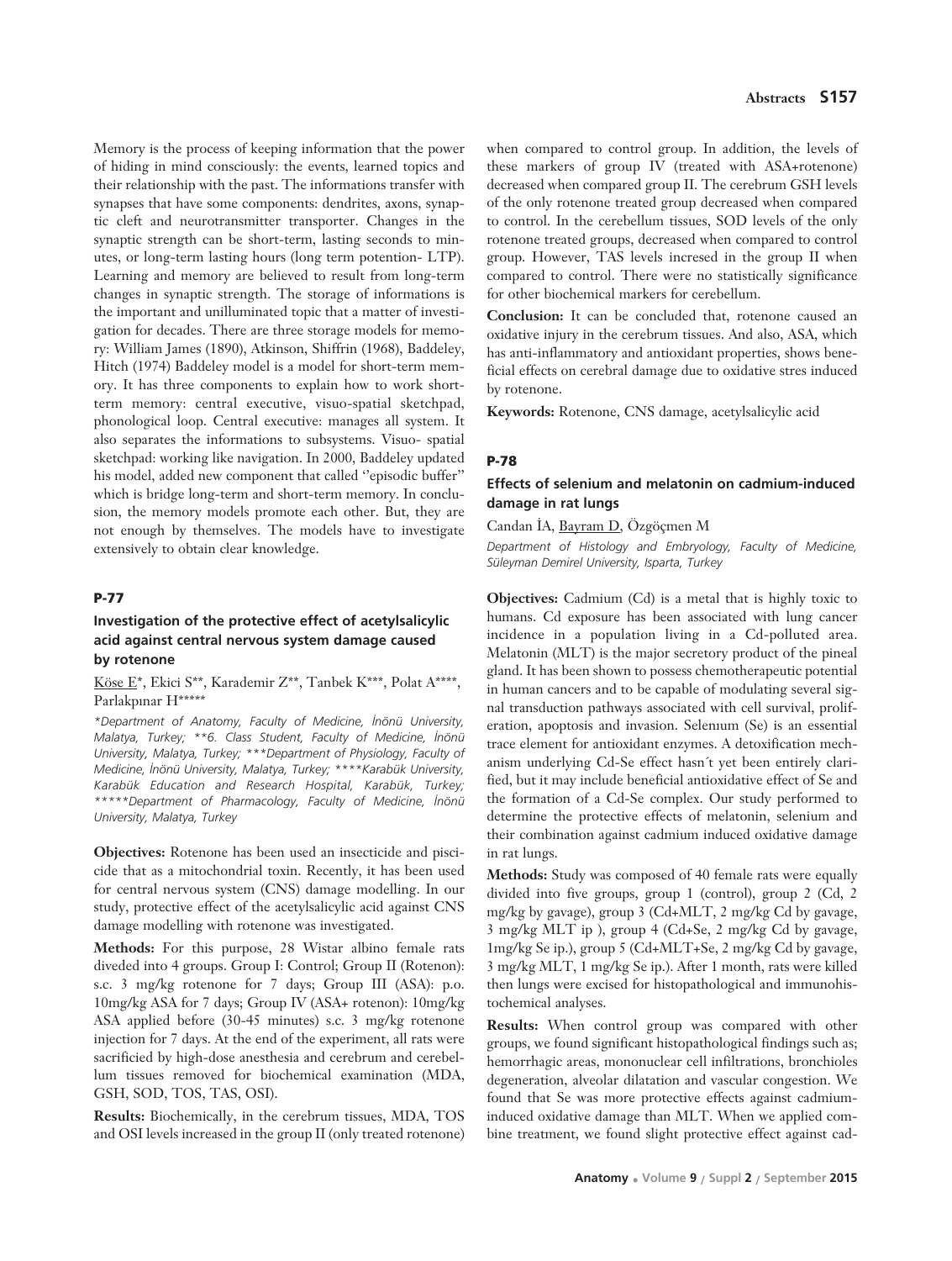### **S158 XXIV International Symposium on Morphological Sciences, 2nd-6th September, 2015, Istanbul, Turkey**

mium-induced damage. Immunohistologically, intense staining was observed in the cadmium while weak staining was observed in the MLT and SE groups.

**Conclusion:** In conclusion, cadmium caused significant structural changes in rat lungs. Our findings suggest that SE may be more protective effect than MLT.

**Keywords:** Cadmium, melatonin, selenium, oxidative damage, lung

### **P-79**

### **The role of alpha lipoic acid as an antioxidant on smoking-induced skin damage**

Baş F<sup>\*\*</sup>, Bayram D<sup>\*</sup>, Arslan B<sup>\*\*</sup>, Armağan İ<sup>\*</sup>, Yeşilot S<sup>\*\*\*</sup>, Ciçek E\*\*\*\*, Yorgancıgil E\*\*\*\*\*

*\*Department of Histology and Embryology, Faculty of Medicine, Süleyman Demirel University, Isparta, Turkey; \*\*Department of Family Medicine, Faculty of Medicine, Süleyman Demirel University, Isparta, Turkey; \*\*\*Department of Pharmacology, Faculty of Medicine, Süleyman Demirel University, Isparta, Turkey; \*\*\*\*Department of Biochemistry, Faculty of Arts and Sciences, Süleyman Demirel University, Isparta, Turkey; \*\*\*\*\*Faculty of Medicine, Süleyman Demirel University, Isparta, Turkey*

**Objectives:** Smoking causes structural and compositional changes on the skin. These changes link to carcinogenic, oxidative and inflammatory reactions. Smoking increases degradation of collagen and elastic fibres, forming the basic skin structure. This way it contributes to premature skin aging and wrinkle formation. Exposed to cigarette leads to the formation of reactive oxygen species and the generation of bioactive molecules that can damage skin cells. This investigation was carried out to study possible effects of Alpha Lipoic Acid (ALA) on smoking- induced rat skin injury.

**Methods:** 28 Spraque-Dawley female rats were divided to three groups: control group (n=8), smoking group (n=10; 12 cigarettes/day, 8 weeks) and smoking+ALA group (n=10; 12 cigarettes/day+100 mg/kg ALA, 8 weeks). The concentration of carbonmonoxide in the cigarette smoke condensates was 310-380 ppm. Experiment group animals were sacrificed under anesthesia with 10%ketamine+2%xylasine at the end of second mounth and then skin examples were taken from the epigastric area. Histochemical (Hematoxylin-Eosin and Masson's trichrome, immunohistochemical (TNF-α) and biochemical analysis were performed on these skin tissues. Histological findings were performed semi- quantitative evaluations.

**Results:** Histologically, skin were distinguished normal structure in the control group. In the smoking group, collagen bundles and hair follicle degradation/reduction, sweat gland degeneration, mononuclear cell infiltration in dermis were encountered. In ALA-treated group, all of these changes were improved. Collagen bundles structures were appearanced more regular than the smoking group. Immunohistologically, intense staining was observed in the smoking group, while very weak staining was observed in control group, weak staining was

observed in the ALA-treated group. Biochemically, MDA levels and protein carbonylation in the control and ALA-treated groups were lower, While it was observed higher in smoking group. CAT activity was observed higher than control group in experiment groups.

**Conclusion:** Smoking showed significant structural changes in rat skin. All the results suggest that ALA may be protective effective against smoking- induced skin damage.

**Keywords:** Alpha Lipoic Acid; smoking; skin damage; reactive oxygen species

#### **P-80**

### **The accessory pectoral muscle variation during cadaver dissection: a case report**

Onur  $S^*$ , Akdoğan I\*, Güngör A\*\*

*\*Department of Anatomy, Pamukkale University, Faculty of Medicine, Denizli, Turkey; \*\*Department of Neuroscience, Pamukkale University, Institute of Health Science, Denizli, Turkey* 

The pectoralis muscle variation have described in literature many times. However an accessory muscle of pectoral region have described in a case report. During cadaver dissection on a 77-year-old male cadaver, a accesory pectoral muscle was detected under the pectoralis major muscle on the left pectoral region. It was in mediolateral position and parallel to the pectoralis major muscle. The accesory pectoral muscle which is shape trigonal was approximately 15 cm in length and 5 cm in widest diamater. The origin of the muscle started from the 5th and 6th ribs at costo-chondral junction. From the origin it travelled supero-laterally and inserted by fusing with tendon of pectoralis major muscle. This accessory muscle was found only on left side. Muscular variations and their identification are important for procedure through the dissection planes in breast reconstruction surgery and also this would shed a light on the outcomes of the surgery.

**Keywords:** Accessory pectoral muscle, pectoralis major, variation

#### **P-81**

# **Protective role of alpha lipoic acid against polychlorobipheniyl (Aroclor 1254)-induced testicular toxicity in rats**

## Gules O, Eren U

*Department of Histology-Embryology, Faculty of Veterinary Medicine, University of Adnan Menderes, Ayd›n, Turkey* 

The present study was aimed to investigate the antioxidant, biochemical and histological effects of alpha lipoic acid (ALA) against polychlorinated biphenyl (PCB)-induced testicular toxicity in male rats. Group I (control) rats weren't administered any chemicals for 30 days. Group II (sham) rats were administered with corn oil (2 ml/kg body weight (bw)/day) for 30 days.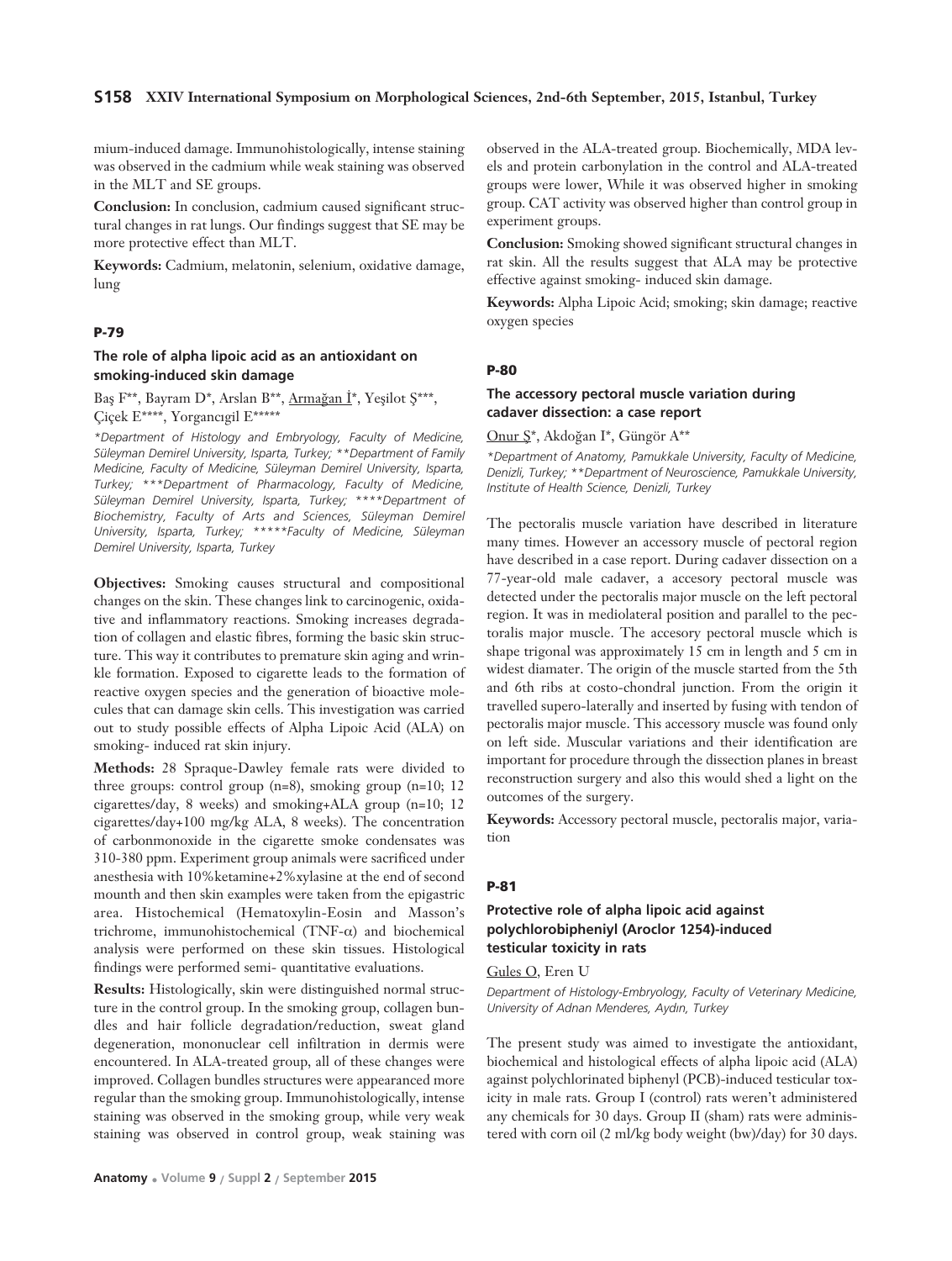Group III (PCB) rats were treated with Aroclor 1254 (5 mg/kg bw/day) for 30 days. Group IV (ALA) rats were administered with ALA (25 mg/kg bw/day) for 30 days. Group V (ALA+PCB) rats were treated with ALA (25 mg/kg bw/day) 24 hours prior to the administration of Aroclor 1254 (5 mg/kg bw) for 30 days. Body and testis weights, total oxidant status (TOS) and total antioxidant status (TAS) levels in serum and testis samples, serum testosteron levels, heme oxygenase-1 (HO-1) band (Western blot) and staining intensity, histological appearance, histological alterations, apoptotic cells, seminiferous tubule diameter (STD) and seminiferous epithelium height (SHE) at stage VII-VIII and stage XII-XIV, incidences of stage XIV tubules and count of abnormal spermatozoa were investigated. TOS level in serum and testis, number of apoptotic cells, sub-basal vacuolization, desquamation of germinal cells in epithelium, germ cells across to tubular lumen, capillary congestion, HO-1 staining density and count of abnormal spermatozoa were significantly increased in PCB group. Moreover in PCB group, STD were decreased at stage VII-VIII and stage XII-XIV tubules. TOS level in serum and testis, sub- basal vacuolization, desquamation of germinal cells in the epithelium, germ cells across to tubular lumen, capillary hyperemia and apoptosis were significantly decreased in ALA+PCB groups. These findings suggested that ALA has protective role against PCB-induced testicular toxicity.

**Keywords:** Polychlorinated biphenyl, Aroclor 1254, alpha lipoic acid, histomorphometry, TUNEL, heme oxygenase-1, testosterone, total oxidant status, total antioxidant status, abnormal spermatozoa

#### **P-82**

# **The effect of vitamin E on kidney in bisphenol A-exposed rats**

#### $Y_1$ ldız  $M^*$ , Güleş Ö\*\*, Boyacıoğlu M\*\*\*, Kum Ş\*\*

*\*Gynecology-Obstetrics and Pediatrics Hospital, Ayd›n, Turkey; \*\*Department of Histology and Embryology, Adnan Menderes University, Ayd›n, Turkey; \*\*\*Department of Pharmacology and Toxicology, Adnan Menderes University, Ayd›n, Turkey* 

In the present study, we were aimed to determine the protective effects of vitamin E on the kidney in bisphenol A (BPA) exposed rats. A total of 30 three-month-old adult male Wistar albino rats were randomly divided into 5 groups consisting of 6 animals each. Group I (control) rats weren't administered any chemicals. Group II (sham) rats were administered with corn oil (0,5 ml/day) for three weeks. Group III (BPA) rats were treated with bisphenol A (10 mg/kg/day) for three weeks. Group IV (Vitamin E) rats were administered with vitamin E (300 IU/kg/day) for three weeks. Group V (Vitamin E+BPA) rats were treated with both vitamin E (300 IU/kg/day) and bisphenol A (10 mg/kg/day) for three weeks. At the end of experimental period, the animals were sacrificed and right kidneys of the rats were removed. Kidney samples were fixed in 10 % neutral buffered formalin. The tissue sections that obtained after routine tissue processing were stained by Crosman's triple stain for histomorphometrical analysis. Also, superoxide dismutase (SOD) and malondialdehyde (MDA) levels were measured in kidney tissue. In the study, it was determined that the number of corpusculum renis, widths of proximal tubule, distal tubule, ascending limb of Henle's loop, collecting duct and SOD level significantly decreased in BPA group compare with the control group. Besides, the number of corpusculum renis, widths of ascending limb of Henle's loop, collecting duct and SOD level significantly increased in Vitamin E+BPA group compare with BPA group. On the other hand, MDA level significantly increased in BPA group compare with control group and it significantly decreased in Vitamin E+BPA group compare with BPA group. It was concluded that vitamin E has some protective effects on the kidney in bisphenol A- induced toxicity.

**Keywords:** Bisphenol A, vitamin E, histomorphometry, kidney, rat

### **P-83**

# **Investigation of Vaccinium myrtillus's antioxidant effects in experimental diabetic rat model**

Savaş HB\*, Türkkan A\*\*, Yavuz B\*\*, Yiğit A\*\*\*, Uz E\*, Bayram NA\*\*\*\*, Kale B\*\*\*\*\*

*\*Department of Medical Biochemistry, Faculty of Medicine, Süleyman Demirel University, Isparta, Turkey; \*\*Faculty of Medicine, Süleyman Demirel University, Isparta, Turkey; \*\*\*Department of Medical Genetic, Faculty of Medicine, Süleyman Demirel University, Isparta, Turkey; \*\*\*\*Department of Medical Biology and Genetic, Faculty of Medicine, Süleyman Demirel University, Isparta, Turkey; \*\*\*\*\*Department of Internal Medicine, Faculty of Medicine, Süleyman Demirel University, Isparta, Turkey* 

**Objectives:** Vaccinium myrtillus is a species of shrub with edible fruit of blue color, commonly called "bilberry", or blueberry. It has much in common with the American blueberry (Vaccinium cyanococcus) but it is also common in Turkey. This project was aimed to investigate the effects of Viscum myrtillus (VM) which believed has therapeutic properties for several disease including diabetes, and for this purpose a common format conventionally used, particularly in Turkey, on lipid peroxidation and antioxidant system, in experimental diabetic rat model induced by streptozotocin (STZ).

**Methods:** 32 Sprague-Dawley adult male rats were divided into 4 groups with 8 rat, respectively as follows: control, STZ, VM, VM + STZ. STZ citrate buffer (0.1 M, pH 4.5) contains 55 mg / kg after preparation so that to create a diabetes model, a single dose was administered intraperitoneally to rats. (Deliorman et al. 1995). VM extract relevant groups; 100 mg/ kg 1 times / day by gavage. Catalase (CAT) which is an antioxidant enzyme, activity was studied according to the method of Aebi. Lipid peroxidation product that malondialdehyde (MDA) content were studied by spectrophotometric method according to Draper and Hadley method. Protein determination was performed using the supernatant and the extract of tissue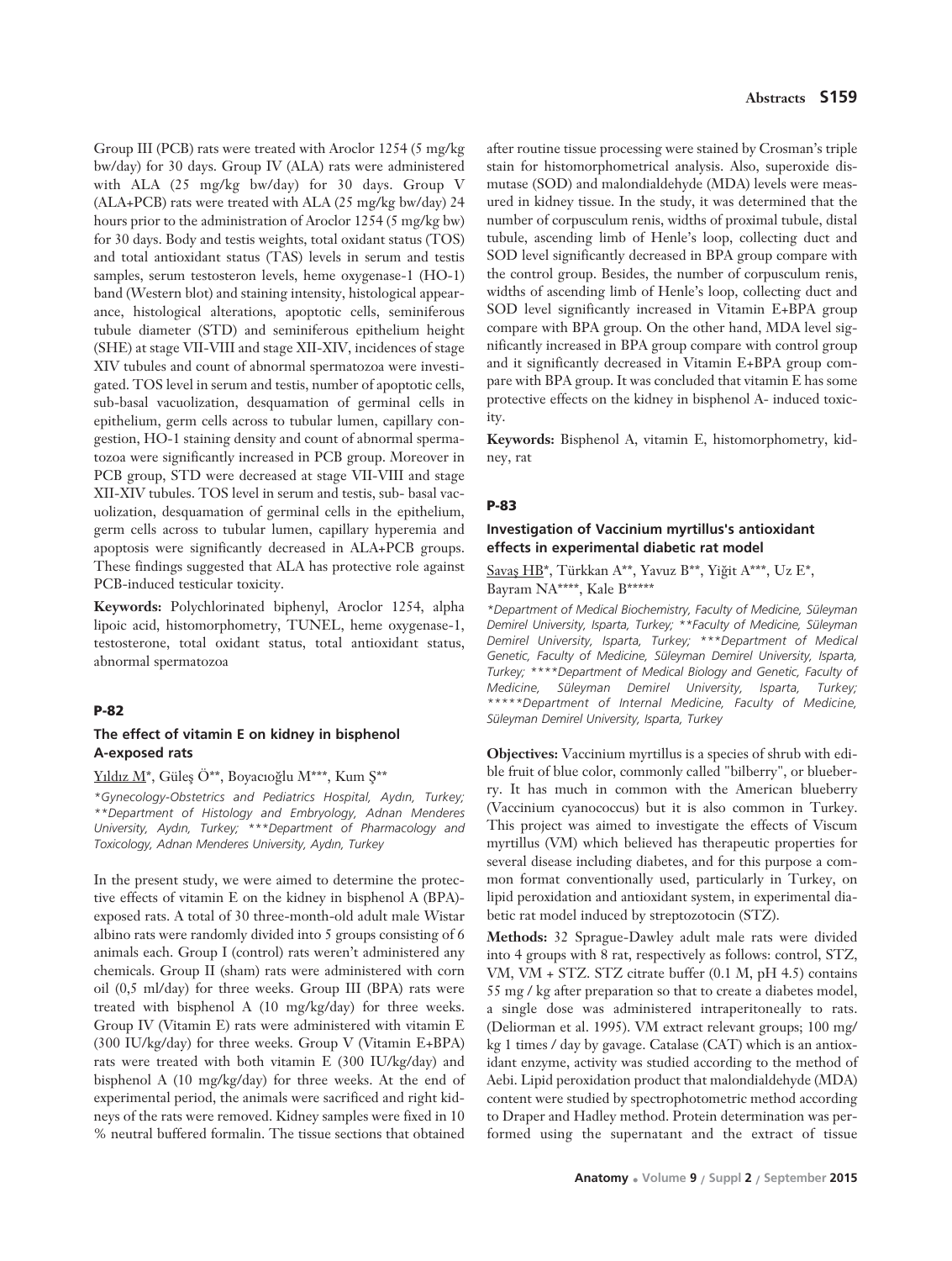#### **S160 XXIV International Symposium on Morphological Sciences, 2nd-6th September, 2015, Istanbul, Turkey**

homogenates by the method of Lowry. Data was assessed by ANOVA test and <0.05 was regarded as statistically significant.

**Results:** Application of VM increased in liver catalase activity was significantly in diabetic rats which were created by the application STZ (p<0.05).

**Conclusion:** Oxidative stress increases in diabetic rats. Giving of Vaccinium myrtillus to diabetic rats to reduce oxidative stress will be useful for the general condition of the rats. Further studies are needed for the treatment to reduce oxidative stress in diabetic rats.

**Keywords:** Vaccinium myrtillus, diabetes, MDA, CAT, antioxidant

#### **P-84**

## **The prophylactic effects of viscum album in streptozotocin-induced diabetic rats**

Türkkan A\*\*, Savaş HB\*, Yavuz B\*\*, Yiğit A\*\*\*, Uz E\*, Bayram NE\*\*\*\*, Kale B\*\*\*\*\*

*\*Department of Medical Biochemistry, Faculty of Medicine, Süleyman Demirel University, Isparta, Turkey; \*\*Faculty of Medicine, Süleyman Demirel University, Isparta, Turkey; \*\*\*Department of Medical Genetic, Faculty of Medicine, Süleyman Demirel University, Isparta, Turkey; \*\*\*\*Department of Medical Biology and Genetic, Faculty of Medicine, Süleyman Demirel University, Isparta, Turkey; \*\*\*\*\*Department of Internal Medicine, Süleyman Demirel University, Isparta, Turkey*

**Objectives:** Viscum album is a species of mistletoe in the family Santalaceae, commonly known as European mistletoe, common mistletoe or simply as mistletoe (Old English mistle). It is native to Europe and Turkey. This project was aimed to investigate the effects of Viscum Album (VA) which believed has therapeutic properties for several disease including diabetes, and for this purpose a common format conventionally used, particularly in Turkey, on lipid peroxidation and antioxidant system, in experimental diabetic rat model induced by streptozotocin (STZ).

**Methods:** 32 Sprague-Dawley adult male rats were divided into 4 groups with 8 rat, respectively as follows: Control, STZ, VA, VA + STZ. STZ citrate buffer (0.1 M, pH 4.5) contains 55 mg / kg after preparation so that to create a diabetes model, a single dose was administered intraperitoneally to rats. (Deliorman et al. 1995). VA extract relevant groups; 100mg / kg 1 times / day by gavage. Catalase (CAT) which is an antioxidant enzyme, activity was studied according to the method of Aebi. Lipid peroxidation product that malondialdehyde (MDA) content were studied by spectrophotometric method according to Draper and Hadley method. Protein determination was performed using the supernatant and the extract of tissue homogenates by the method of Lowry. Data was assessed by ANOVA test and <0.05 was regarded as statistically significant.

**Results:** Giving of VA has a significant decrease in renal MDA levels was significantly in diabetic rats which were induced by the application STZ ( $p<0.05$ ).

**Conclusion:** Oxidative stress increases in diabetic rats. Giving of Viscum Album to diabetic rats to reduce oxidative stress will be useful for the general condition of the rats. Further studies are needed for the treatment to reduce oxidative stress in diabetic rats.

**Keywords:** Viscum Album, diabetes, MDA, CAT, antioxidant. Note: This project was made with the support by TÜBİTAK 2209 19198011303600 project number, 2013/2 term

#### **P-85**

## **Carnosine effects to the number of Purkinje cells in cerebellum following exposure to 900 MHZ electromagnetic field**

Arslan A\*, Acer N\*, Ocak H\*\* , Sönmez MF\*\*\*, Kesici H\*\*\*\*, Ertekin T\*, Akargöl S\*, Dağdelen U\*\*\*\*\*, Saracoğlu ÖG\*\*\*\*\*

*\*Department of Anatomy, Faculty of Medicine, Erciyes University, Kayseri, Turkey; \*\*Department of Oral and Maxillofacial Surgery, Faculty of Dentistry, Erciyes University, Kayseri, Turkey; \*\*\*Department of Histology and Embryology, Faculty of Medicine, Erciyes University; \*\*\*\*Department of Histology and Embryology, Faculty of Medicine, Department of Electrical and Electronic Engineering, Gaziosmanpafla University, Tokat, Turkey; \*\*\*\*\*Erciyes University Faculty of Engineering, Kayseri, Turkey*

The application of carnosine in medicine has been discussed since several years. In studies have shown that the neuroprotective properties of carnosine. In the last few years, studies have indicated that electromagnetic field (EMF) emitted by mobile phones could affect the brain activity. In the presented study, the effects on the number of Purkinje cells in the cerebellum of 16-weeks old female rats were investigated carnosine and following exposure to 900 MHz EMF. Four groups of rats, a control group (KG), sham group (SG), electromagnetic field exposed and injected carnosine (EMF+CG) and an electromagnetic field exposed group (EMFG), were used in this study. SG was placed in the exposure assembly but not exposed to EMF. EMFG group rats were exposed to 900 MHz EMF (1 h/day for 20 days) in an exposure assembly. EMF+CG group rats were exposed to 900 MHz EMF 1 h/day for 28 days and injected 2 mg and 20 mg carnosine, carnosine was injected intraperitoneally before 30 minutes ago. The CG wasn't placed into the exposure assembly but it was exposed to EMF, only injected SF intraperitoneally during the study period. The specific energy absorption rate (SAR) varied between 0.008. At the end of the experiment, all of the female rats were sacrificed and the number of Purkinje cells was estimated using a stereological counting tecnique. Histopathological processes were also done on sections of the cerebellum.

**Results:** Showed that no significant difference between EMF and (EMF+CG) EMF and injected 2 mg carnosine. In addition total number of Purkinje cells in the cerebellum of (EMF+CG) EMF injected 20 mg carnosin was higher than EMF group. Therefore, it is suggested that exposure to 900 MHz EMF leads to decreases of Purkinje cell numbers and Carnosine administration increases the number of Purkinje cells in the rat cerebellum.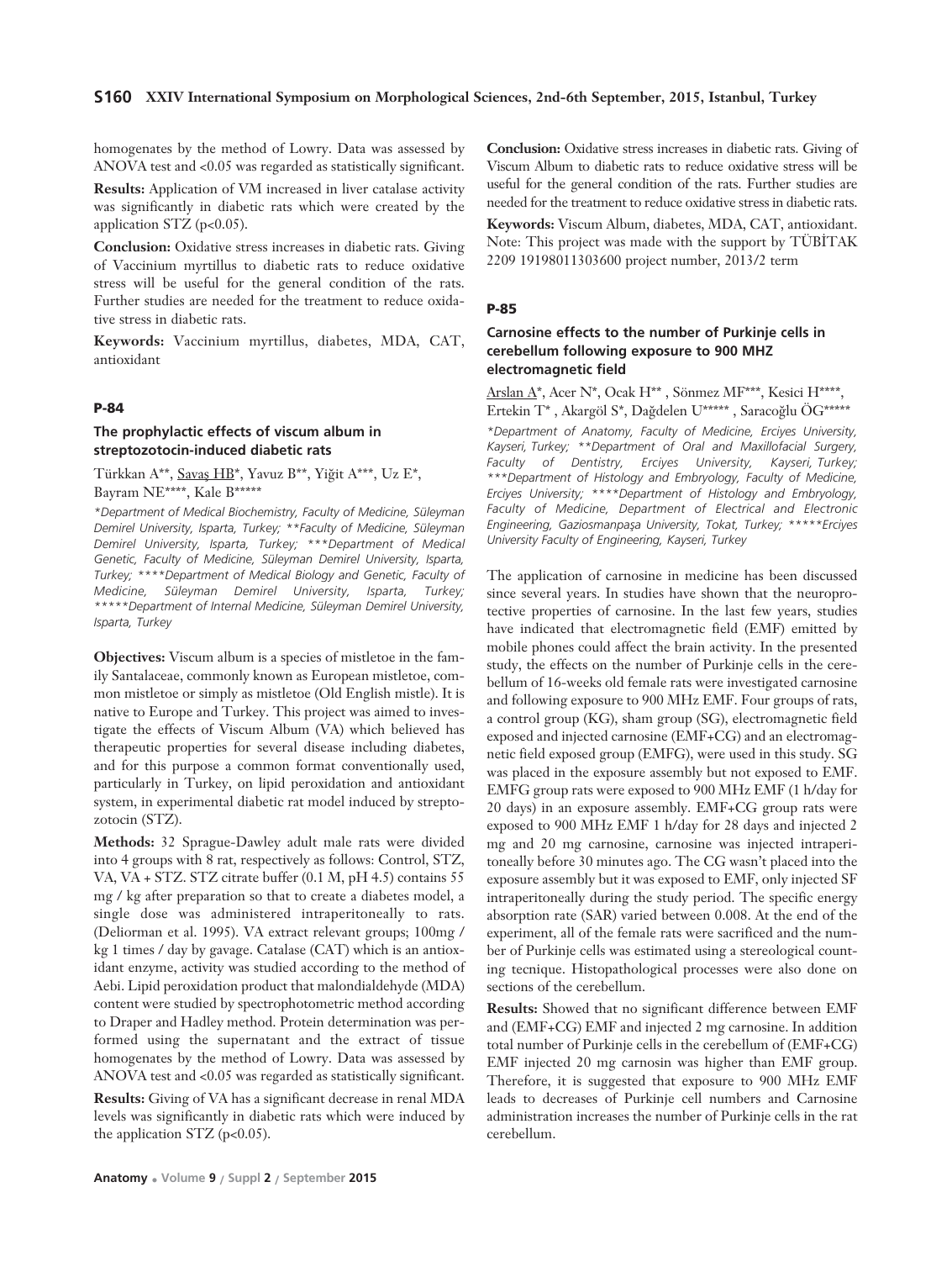## **Abstracts S161**

### **P-86**

## **Quantitative evaluation of normal aqueductal cerebrospinal fluid flow using phase-contrast cine MRI according to age and sex**

## Öner Z\*, Kahraman AS\*\*, Köse E\*\*\*, Öner S\*\*\*\*

*\*Department of Anatomy, Faculty of Medicine, ‹nönü University, Malatya, Turkey; \*\*Department of Radiology, Faculty of Medicine, ‹nönü University, Malatya, Turkey; \*\*\*Department of Anatomy,* Faculty of Medicine, İnönü University, Malatya, Turkey; *\*\*\*\*Department of Radiology, Faculty of Medicine, Karabük University, Karabük, Turkey*

**Objectives:** The aim of this study was cerebrospinal fluid (CSF) flow quantification in the cerebral aqueduct using phase-contrast cine magnetic resonance imaging (MRI) according to both sexes and three different age groups to obtain normative data.

**Methods:** 72 volunteers with no cerebral pathology were included in this study. Subjects were divided into three age groups: 20-34 years, 35-49 years and ?50 years including equal gender groups. CSF flow's quantitatively evaluation was performed with images that were obtained by 1.5 T MR unit from cerebral aqueduct level on the semi-axial plan. Between groups, peak velocity (cm/s), average velocity (cm/s), forward volume (mL), reverse volume (mL), net forward volume (mL), and average flow over range (mL/min) values of current flowing through aqueduct and average aqueductal areas were compared.

**Results:** There were no statistically significant differences in CSF flow parameters among different age groups and between sexes (p>0.05). There was a statistically significant difference in average cerebral aqueduct area between the age group of ≥50 years and the other age groups (p=0.002). The average aqueductal area was higher in the age group of ≥50 years.

**Conclusion:** Normal aqueductal CSF flow parameters evaluated with phase-contrast cine MRI don't show a significant difference by age and sex. We have achieved the lower and upper values of these parameters would be useful in future clinical studies. The size of aquduktal area may also be explained by atrophy-dependent ventricular system dilatation in the elderly.

#### **P-87**

## **Anti-inflammatory, antioxidant and anti-apoptotic effects of interleukin-18 binding protein pretreatment on remote organ kidney damage induced by hepatic ischemia reperfusion injury**

Gönül Y\*, Özsoy M\*\*, Koçak A\*\*\*, Özkeçeci ZT\*\*, Karavelioğlu A\*\*\*\*, Bozkurt M.F\*\*\*\*\*, Çartıllı O\*, Keleş İ\*\*\*\*\*\*, Koçak H\*\*\*\*\*\*\*, Çelik S\*\*\*\*\*\*\*\*

*\*Department of Anatomy, Faculty of Medicine, Afyon Kocatepe University, Afyonkarahisar, Turkey; \*\*Department of General Surgery, Faculty of Medicine, Afyon Kocatepe University, Afyonkarahisar, Turkey; \*\*\*Department of Histology and Embryology, Faculty of Medicine, Dumlup›nar University, Kütahya, Turkey; \*\*\*\*Department of Children Surgery, Faculty of Medicine, Afyon Kocatepe University, Afyonkarahisar, Turkey; \*\*\*\*\*Department of Pathology, Faculty of Veterinary Medicine, Afyon Kocatepe University, Afyonkarahisar, Turkey; \*\*\*\*\*\*Department of Urology, Faculty of Medicine, Afyon Kocatepe University,*

*Afyonkarahisar, Turkey; \*\*\*\*\*\*\*Department of Medical Biochemistry,* Faculty of Medicine, Dumlupinar University, Kütahya, Turkey; *\*\*\*\*\*\*\*\*Department of Medical Biochemistry, Faculty of Medicine, Afyon Kocatepe University, Afyonkarahisar, Turkey* 

**Objectives:** We aimed to investigate the relationship between liver ischemia and reperfusion (I/R) achieved by pringle maneuver and kidney damage in an experimental rat model and to reveal whether interleukin 18 binding protein (IL-18BP) pretreatment.

**Methods:** A total of 21 Wistar albino rats were included in this study. Animals were equally and randomly seperated into three groups as follows: Sham (n=7), (I/R) group (n=7) and IR + IL-18BP group (n=7). In study groups, clamps were removed after 60 minutes of ischemia process and livers were perfused for two hours. After sacrification, serum aspartate aminotransferase (AST), alanine aminotransferase (ALT) and lactate dehydrogenase (LDH) activities and serum urea (URE) and creatinine (CRE) levels were determined in serum samples. Pro-inflammatory cytokine levels including tumor necrosis factor (TNF)-α, interleukin (IL)- 6, IL-1β, interferon (IFN)-γ, total protein, total oxidant status (TOS), total antioxidant status (TAS) and oxidative stress index (OSI) were measured in kidney tissue homogenate samples. In histopathological examinaiton, collected tissue samples were processed, stained and examined under light microscope.

**Results:** Renal TOS, OSI, IL-18 levels, serum AST, ALT, LDH activities and CRE levels were significantly lower in IR+IL-18BP groups, when compared with the I/R group (p<0.05). Beside this, TAS levels were remarkably higher in I/R+IL-18BP group, when compared to I/R group ( $p<0.05$ ). In immunohistochemical analysis, there was a statistically significant difference between the sham and I/R groups (p=0.04) and between the I/R and I/R+IL18BP groups (p=0.026) in terms of apoptotic signal staining degree.

**Conclusion:** Acute kidney injury (AKI) may develop after pringle maneuver intervention. It has also been demonstrated that IL-18BP pretreatment may have anti-inflammatory, antioxidant and anti-apoptotic effects against this damage.

#### **P-88**

## **The effects of IL-18BP on mRNA expression of inflammatory cytokines and apoptotic genes in renal ischemia reperfusion injury**

Gönül Y\*, Genç A\*\*, Ahsen A\*\*\*, Bal A\*\*\*\*, Hazman Ö\*\*\*\*\*, Toktaş M\*\*\*\*\*\*, Ulu MS\*\*\*, Özdinç Ş\*\*\*\*\*\*\*, Songur A\*

*\*Department of Anatomy, Faculty of Medicine, Afyon Kocatepe University, Afyonkarahisar, Turkey; \*\*Department of Physiology, Faculty of Medicine, Afyon Kocatepe University, Afyonkarahisar, Turkey; \*\*\*Department of Nephrology, Faculty of Medicine, Afyon Kocatepe University, Afyonkarahisar, Turkey; \*\*\*\*Department of General Surgery, Faculty of Medicine, Afyon Kocatepe University, Afyonkarahisar, Turkey; \*\*\*\*\*Department of Biochemistry, Faculty of Science and Arts, Afyon Kocatepe University, Afyonkarahisar, Turkey; \*\*\*\*\*\*Department of Anatomy, Faculty of Medicine, Turgut Özal University, Ankara, Turkey; \*\*\*\*\*\*\*Department of Emergency, Faculty of Medicine, Afyon Kocatepe University, Afyonkarahisar, Turkey*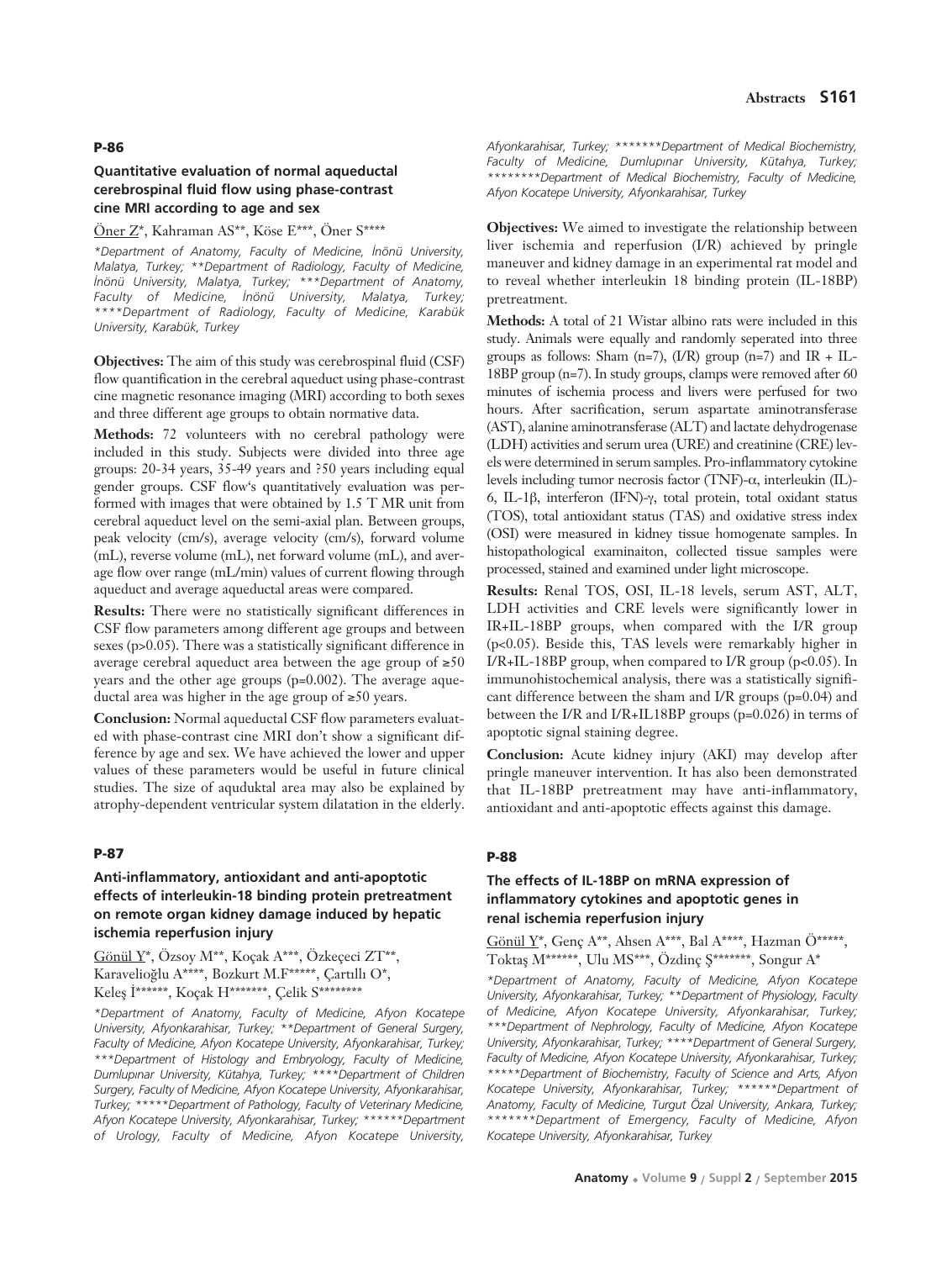Aortic ischemia–reperfusion (IR) damage, which is related to aortic cross-clamping, is frequently observed during the surgery of abdominal aorta (AA) and is considered not only in lower extremities but also in remote tissues and organs. IL-18BP has a well-known antioxidant properties and anti-inflammatory effect. In the present study we aimed to assess these effects of IL-18BP in preventing kidneys from this kind of damage. Thirty adult male Wistar albino rats were randomized to three groups: sham laparotomy, IR and IR+ IL-18BP. We applied 30 min infrarenal aortic occlusion then 2 hour reperfusion. We investigated the tissue and serum levels of cytokins, oxidative stress parameters. Additionally ure, creatinin levels, histopathological kidney evaluation, mRNA expression levels of inflammatory cytokines and apoptotic genes were investigated. We have found that; Urea and creatinin, tissue and serum levels of TNF-α, IL-6, IL-18, IFN-γ and TOS, oxidative stress index (OSI) were significantly lower in IR+ IL-18BP group than IR group. Moreover, mRNA expression levels of inflammatory cytokines and apoptotoc genes were clearly depressed in IR+IL-18BP pretreatment group. This improvements were demonstrated with total score of histopatological damage (TSHD). As a result we demonstrated IL-18BP can preclude renal damage in infrarenal AIR models of rats by showing antioxidant, antiapoptotic and antienflamatuar effects.

#### **P-89**

## **Effects of electromagnetic radiation exposure on bone mineral density, thyroid nodule and oxidative stress index in electrical workers**

Kunt H\*, Şentürk İ\*\*, Gönül Y\*\*\*, Ahsen A\*\*\*\*, Korkmaz M\*\*\*\*\*, Hazman Ö\*\*\*\*\*\*, Bal A\*\*\*\*\*\*\*, Genç A\*\*\*\*\*\*\*\*, Songur A\*\*\*

*\*Department of Science Teacher, Faculty of Education, Dumlup›nar University, Kütahya, Turkey; \*\*Department of Orthopedics and Traumatology, Faculty of Medicine, Afyon Kocatepe University, Afyonkarahisar, Turkey; \*\*\*Department of Anatomy, Faculty of Medicine, Afyon Kocatepe University, Afyonkarahisar, Turkey; \*\*\*\*Department of Nephrology, Faculty of Medicine, Afyon Kocatepe University, Afyonkarahisar, Turkey; \*\*\*\*\*Department of Radiology, Faculty of Medicine, Dumlup›nar University, Kütahya, Turkey; \*\*\*\*\*\*Department of Biochemistry, Faculty of Science and Arts, Afyon Kocatepe University, Afyonkarahisar, Turkey; \*\*\*\*\*\*\*Department of General Surgery, Faculty of Medicine, Afyon Kocatepe University, Afyonkarahisar, Turkey; \*\*\*\*\*\*\*\*Department of Physiology, Faculty of Medicine, Afyon Kocatepe University, Afyonkarahisar, Turkey* 

In the literature, there are publications reporting that many diseases increase in those who live near high voltage electric transmission lines (HVETL) or are exposed professionally. However, it was not investigated whether HVETL affect bone metabolism, oxidative stress and prevalence of thyroid nodule. To search this effect, DEXA bone density measurements, serum FT3, FT4, RANK, RANKL, osteoprotegerin (OPG), alkaline phosphatase (ALP), Phosphor (P), Total antioxidant capacity (TAC),Total oxidant capacity (TOA), Oxidative stress

Index (OSI) levels were analyzed. Bone mineral density levels of L1-L4 vertebra and femur were observed significantly lower in the electrical workers. ALP, P, RANK, RANKL, TOA, OSI and anteroposterior diameter of the left thyroid lobe (LAPD) levels in the study group were significantly higher when compared with the control group whereas OPG, TAS, FT4 levels were detected significantly lower (p<0.05). Consequently, replacement of construction-destruction balance in the bone metabolism towards destruction of electrical workers employed in HVETL and in relation to this, decrease in OPG levels whereas increase in RANK and RANKL levels were observed. These data, consistent with previous studies reporting that long term electromagnetic field exposure causes disorders in many organs and systems, set to think that affects bone and thyroid metabolism and also increases oxidative stress index by increasing the total oxidant capacity and decreasing the antioxidant capacity.

#### **P-90**

## **Evidences of attenuation of remote organ kidney injury induced by hepatic ischemia reperfusion with Pringle maneuver following interleukin-18 binding protein pre-treatment**

Gönül  $Y^*$ , Kazandı S\*, Koçak A\*\*, Ahsen A\*\*\*, Bal A\*\*\*\*, Karavelioğlu A\*\*\*\*\*, Hazman Ö\*\*\*\*\*\*, Turamanlar O\*, Kokulu S\*\*\*\*\*\*\*, Yüksel S\*

*\*Department of Anatomy, Faculty of Medicine, Afyon Kocatepe University, Afyonkarahisar, Turkey; \*\*Department of Histology and Embryology, Faculty of Medicine, Dumlup›nar University, Kütahya, Turkey; \*\*\*Department of Nephrology, Faculty of Medicine, Afyon Kocatepe University, Afyonkarahisar, Turkey; \*\*\*\*Department of General Surgery, Faculty of Medicine, Afyon Kocatepe University, Afyonkarahisar, Turkey; \*\*\*\*\*Department of Children Surgery, Faculty of Medicine, Afyon Kocatepe University, Afyonkarahisar, Turkey; \*\*\*\*\*\*Department of Biochemistry, Faculty of Science and Arts, Afyon Kocatepe University, Afyonkarahisar, Turkey; \*\*\*\*\*\*\*Department of Anesthesia and Reanimation, Faculty of Medicine, Afyon Kocatepe University, Afyonkarahisar, Turkey*

**Objectives:** Liver ischemia/reperfusion (IR) injury occurs in case of occlusion of the portal vein, especially during major resection surgeries and liver transplantation. Liver damage is not the only result of hepatic IR and distant organs such as heart, lung and kidneys can also be affected. We aimed to investigate the considerable effect of Interleukin-18 Binding Protein (IL-18 BP) against acute kidney injury induced by hepatic IR.

**Methods:** A total of 24 male Wistar albino rats were included in this study. Animals were equally and randomly seperated into three groups as follows: I- Sham group, II- IR group (1 hr ischemia and 4 hr reperfusion) and III- IR+IL-18BP group (50 μg/kg IL-18BP was intraperitoneally administered 30 minutes before surgery). Blood, liver and kidney samples were collected for histopathological and biochemical [hepatic and renal function parameters, nitric oxide (NO), malondialdehyde (MDA)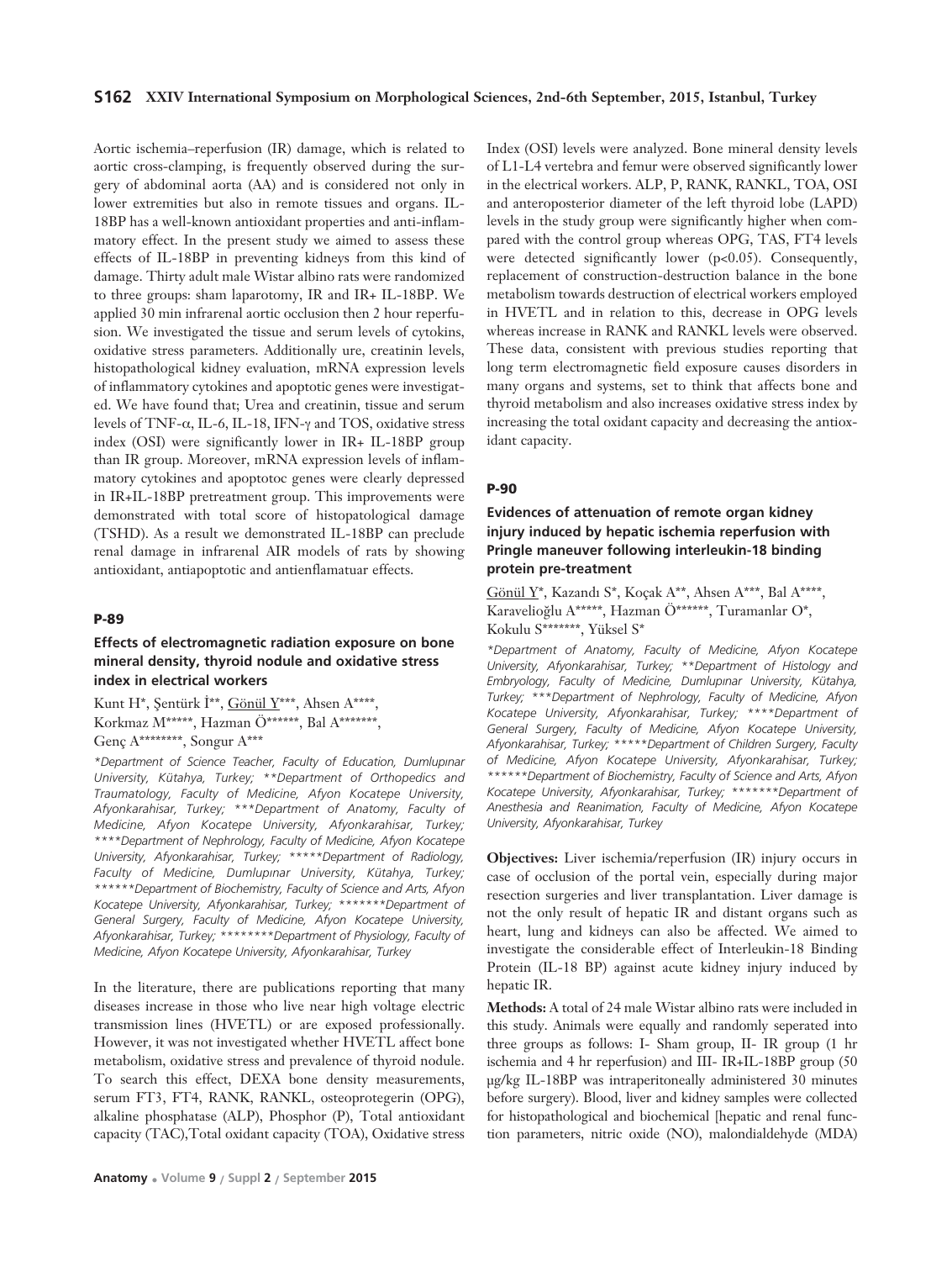and glutathione (GSH) levels)] analysis. Also, pro- inflammatory cytokines including tumor necrosis factor-α (TNF-β), interleukin-1, (IL-1,) and interleukin-6 (IL-6) levels were measured in kidney tissues.

**Results:** IL-18 BP has improved liver and kidney functions in acute kidney damage, restored structural changes, exhibited anti-inflammatory effects by decreasing pro-inflammatory cytokines and regulated the oxidative stress parameters by antioxidant effect.

**Conclusion:** Current study would be the first to evaluate the protective, antioxidant and anti-inflammatory effects of IL-18BP on renal damage induced by hepatic IR. Our results may contribute to reveal the full mechanism underlying acute kidney injury induced by liver IR and thereby can represent an important step for the current transplantation surgery practice.

**Keywords:** Liver, ischemia/reperfusion, IL-18BP, kidney, injury

## **P-91**

#### **Histology in examination of three-dimensional cultures**

Mokry J, Hrebikova H, Cizkova D, Chvatalova J, Pisal R

*Department of Histology and Embryology, Medical Faculty in Hradec Kralove, Charles University in Prague, Hradec Králové, Czech Republic*

The cell culture became an invaluable tool for studying cell behaviour, development, function, gene expression, toxicity of compounds and efficacy of novel drugs. Although most results were obtained from cell cultivation in two-dimensional systems, in which cells are grown in a monolayer, three-dimensional cultures are more promising as they correspond closely to the native arrangement of cells in living tissues. In our study, we focused on three types of three-dimensional in vitro systems used for cultivation of one cell type. Cell morphology, their spatial distribution inside of resulting multicellular structures and changes in time were analysed with histological examination of samples harvested at different time periods. In multilayered cultures of WRL 68 hepatocytes grown on semipermeable membranes, the cells were tightly apposed, showed features of cell differentiation. After 6 weeks in vitro, the the cells accumulated in 8-9 layers; the number of viable cells decreased while eosinophilic cells with condensed chromatin and karyorrhexis increased in numbers. Eosinophilic cells expressed M30 neoepitope confirming that cells were dying by apoptosis. They were of different sizes and bizzare shapes whereas negative cells were oval or polyedric. Non-passaged neurospheres generated by proliferation of neural progenitor cells showed similar features including cell differentiation as well as cell death from the second week in vitro. After one and two months of cultivation the neuropheres were still viable, showed similar microscopic features with characteristic zonal distribution. Biogenic scaffolds composed of extracellular matrix of the murine tibial anterior muscle were colonized with C2C12 myoblasts in vitro. Although the recellularized scaffolds did not reach high cell densities comparable with the former systems they supported well cell anchorage and migration without any signs of cell regression. This work was supported by Prvouk P37/06.

### **P-92**

## **Localization of p62 and NBR1 in cathepsin D - deficient neurons**

Yamaguchi J\*, Nanao T\*, Shibata M\*\*, Uchiyama Y\*

*\*Department of Cellular and Molecular Neuropathology, Juntendo University, Tokyo, Japan; \*\*Department of Neuroanatomy, Kagoshima University Graduate Faculty of Medicine and Dental Sciences, Kagoshima, Japan* 

Cathepsin D deficiency is known to induce autophagy and accumulate abnormal lysosomes called granular osmiophilic deposits in mouse brain neurons. Dysfunctional lysosomes contain undigested materials that are substrates for cathepsin D, while they are often found within autophagic vacuoles with double membranes. Here we show the localization of p62 and NBR1, adapter proteins for selective autophagy, in neurons. Immunoreactivity for p62 and NBR1 was diffuse in the perikarya of neurons in wild-type mouse brain, while punctate immunoreactivity was localized only in somatodendrites but not in axons and their terminals of neurons in cathepsin Ddeficient brains. This localization pattern of p62 and NBR1 was confirmed in primary cultured neurons obtained from the cerebral cortex of wild-type and cathepsin D-deficient mouse embryos at embryonic day 16 or 17, while the amino-terminal specific domains of these proteins were responsible for the polarized localization. We further examined the intraneuronal target components of p62 and NBR1; they were co-localized with LC3 and ubiquitin in neuronal cell bodies, while immunoreactivity for p62 and NBR1 were co-localized with those for ubiquitin on the limiting membrane of dysfunctional lysosomes. These results suggest that the limited localization of p62 and NBR1 contributes to the selective autophagy in the somatodendrites of neurons.

#### **P-93**

## **The investigation of the role of KCBJ11 gene in the development of gestational diabetes**

Bozkurt S\*, Arıkoğlu H\*, Baldane S\*\*, İşcioğlu F\*\*\*

*\*Department of Medical Biology, Faculty of Medicine, Selçuk University, Konya, Turkey; \*\*Department of Endocrinology, Faculty of Medicine, Selçuk University, Konya, Turkey; \*\*\*Department of Statistics, Faculty of Science, Ege University, ‹zmir, Turkey*

**Objectives:** Gestational Diabetes Mellitus (GDM) is impaired glucose tolerance at any level, which began during pregnancy or was noticed for the first time during pregnancy resulting in varying degrees of hyperglycemia and predispose to the development of Type 2 Diabetes Mellitus (T2DM). In this study, we aimed to scan the KCNJ11 gene encodes Kir6.2 channel pro-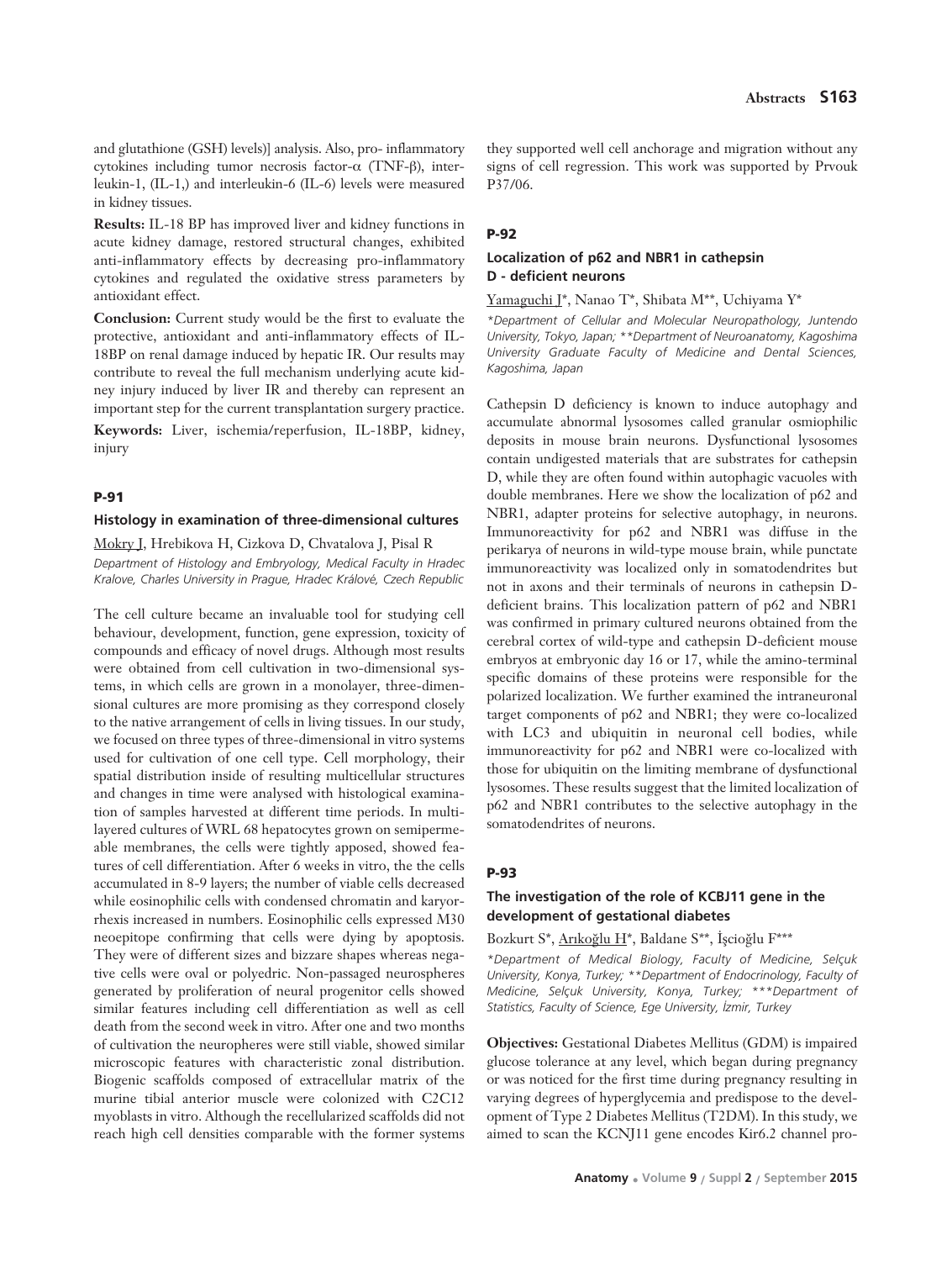#### **S164 XXIV International Symposium on Morphological Sciences, 2nd-6th September, 2015, Istanbul, Turkey**

tein, thought to make susceptible to GDM which is important determinant of T2DM transition, and to evaluate the associations with the disease by determining the single nucleotid polymorphisms (SNP).

**Methods:** Seventy four pregnant diagnosed as GDM and 49 healthy pregnant for control group from Department of Endocrinology Faculty of Medicine Selçuk University were included in our study. The whole coding region of the KCNJ11 gene was amplified by Polymerase Chain Reaction (PCR) and was evaluated by two-way DNA sequencing analysis. In statistical analyzes, p<0.05 was considered significant.

**Results:** In our study, 5 of the 15 SNPs reported in the literature were determined. We did not find any new SNP specific to our population. No significant association was determined between SNP E23K, A190A, I337V with GDM under additive, dominant and recessive models (p>0.05). Statistical analysis could not be performed for L267L and L270V polymorphisms because of their low frequency.

**Conclusion:** No association was determined between GDM and the polymorphisms in KCNJ11 which have shown in the genetic basis of T2DM in many populations until today. With this study for the first time the effect of KCNJ11 gene on genetic basis of GDM was investigated and presented a basic work for subsequent studies.

#### **P-94**

## **Protective effects of urtica dioica on testicular torsion/detorsion-induced ischaemia-reperfusion injury in rats**

Aktaş C\*, Erboğa M\*, Topçu B\*\*, Erboğa ZF\*, Dönmez YB\* *\*Nam›k Kemal University, Faculty of Medicine, Department of Histology and Embryology, Tekirda¤, Turkey; \*\*Nam›k Kemal University, Faculty of Medicine, Department of Biostatistics, Tekirda¤, Turkey*

**Introduction:** Testicular torsion/detrorsion is a urologic emergency that requires immediate surgical intervention to prevent testicular damage. Testicular torsion/detrorsion is identified as a typical case of ischemia-reperfusion (I/R) injury. Urtica dioica L. (UD) is a multipurpose herb in traditional medicine for which some anti-oxidative and anti-inflammatory properties have been identified.

**Objectives:** The aim of this study was to investigate the protective effect of UD on testicular torsion/detorsion-induced I/R injury. Methods: A total of 24 Sprague Dawley male rats were divided into three groups: control, I/R and I/R treated with UD; each group contain eight animals. Testicular torsion was created by rotating the left testis 720° in a clockwise direction. The ischaemia period was 4 h and orchiectomy was performed after 4 h of detorsion. UD (2 ml/kg, i.p.) was administered only once, 30 min prior to detorsion.

**Results:** To date, no histopathological changes on testicular torsion/detorsion-induced I/R injury in rats by UD treatment have been reported. Spermatogenesis and mean seminiferous tubule diameter were significantly decreased in I/R groups were compared with the control group. Furthermore, UD treated animals showed an improved histological appearance in I/R group. It was also observed that treatment with UD increased the activity of proliferating cell nuclear antigen (PCNA), which decreased as a result of I/R, and this treatment also reduced the number of TUNEL-positive cells.

**Conclusion:** We believe that further preclinical research into the utility of UD may indicate its usefulness as a potential treatment on testes injury after I/R in rats.

**Keywords:** Ischemia and reperfusion, thymoquinone, testis, apoptosis, oxidative stress

### **P-95**

## **Protective effects of curcumin on formaldehyde induced hepatotoxicity and oxidative stress in rats**

Aktas C\*, Bali İ\*\*, Yıldırım O\*\*\*, Gelincik İ\*\*\*\*, Bali C\*\*\*\*\*, Emir S\*\*, Turan CB\*\*\*\*\*\*, Erboğa M\*\*\*\*\*\*\*, Aktaş C\*\*\*\*\*\*\*, Gürel A\*\*\*\*\*\*\*\*

*\*Nam›k Kemal University, Faculty of Medicine, Department of Histology And Embryology, Tekirda¤, Turkey; \*\*Nam›k Kemal University, Faculty of Medicine, Department of General Surgery, Tekirda¤, Turkey; \*\*\*‹nönül University, Faculty of Medicine, Department of Internal Medicine, Malatya, Turkey; \*\*\*\*Nam›k Kemal University, Faculty of Medicine, Department of Pathology, Tekirda¤, Turkey; \*\*\*\*\*Baskent University, Faculty of Medicine, Department of Anesthesiology and Reanimation, Ankara, Turkey; \*\*\*\*\*\*Nam›k Kemal University, Faculty of Medicine, Department of Anesthesiology and Reanimation, Tekirda¤, Turkey; \*\*\*\*\*\*\*Nam›k Kemal University, Faculty of Medicine, Department of Histology and Embryology, Tekirda¤, Turkey; \*\*\*\*\*\*\*\*Nam›k Kemal University, Faculty* of Medicine, Department of Biochemistry, Tekirdağ, Turkey

**Introduction:** Curcumin (Cur), a polyphenolic antioxidant derived from the turmeric root has undergone extensive preclinical development, showing remarkable efficacy in wound repair, cancer and inflammatory disorders. Formaldehyde (FA) is a colorless toxic chemical. It is used as a disinfectant in medicine, in addition to its use as a fixative in anatomy, pathology, and histology laboratories.

**Objectives:** The aim of this study was to investigate the protective effect of Cur on FA induced hepatotoxicity and oxidative stress. A total of 21 Sprague dawley male rats were divided into three groups: control, FA and FA treated with Cur. FA and FA + Cur treated groups received i.p injection of 10 mg/kg FA for 30 days. The rats in the Cur-treated group were given Cur (100 mg/kg) once a day intra gastric for 30 days starting with FA administration. Liver tissues and blood samples were collected for histopathological and biochemical analysis.

**Results:** In FA group, a significant increase in MDA, NO and XO levels was observed in liver tissues and a significant decrease in the levels of CAT, SOD and GSH-Px activities in liver tissues was determined when compared with control group. In addition, a significant decrease in MDA, NO and XO levels was observed in curcumin treated rats and a significant increase was determined in the levels of CAT, SOD and GSH-Px activities in liver tissues, when compared with FA group. FA caused significant increases in TNF, YKL-40, IL-6, TGF-β, periostin levels in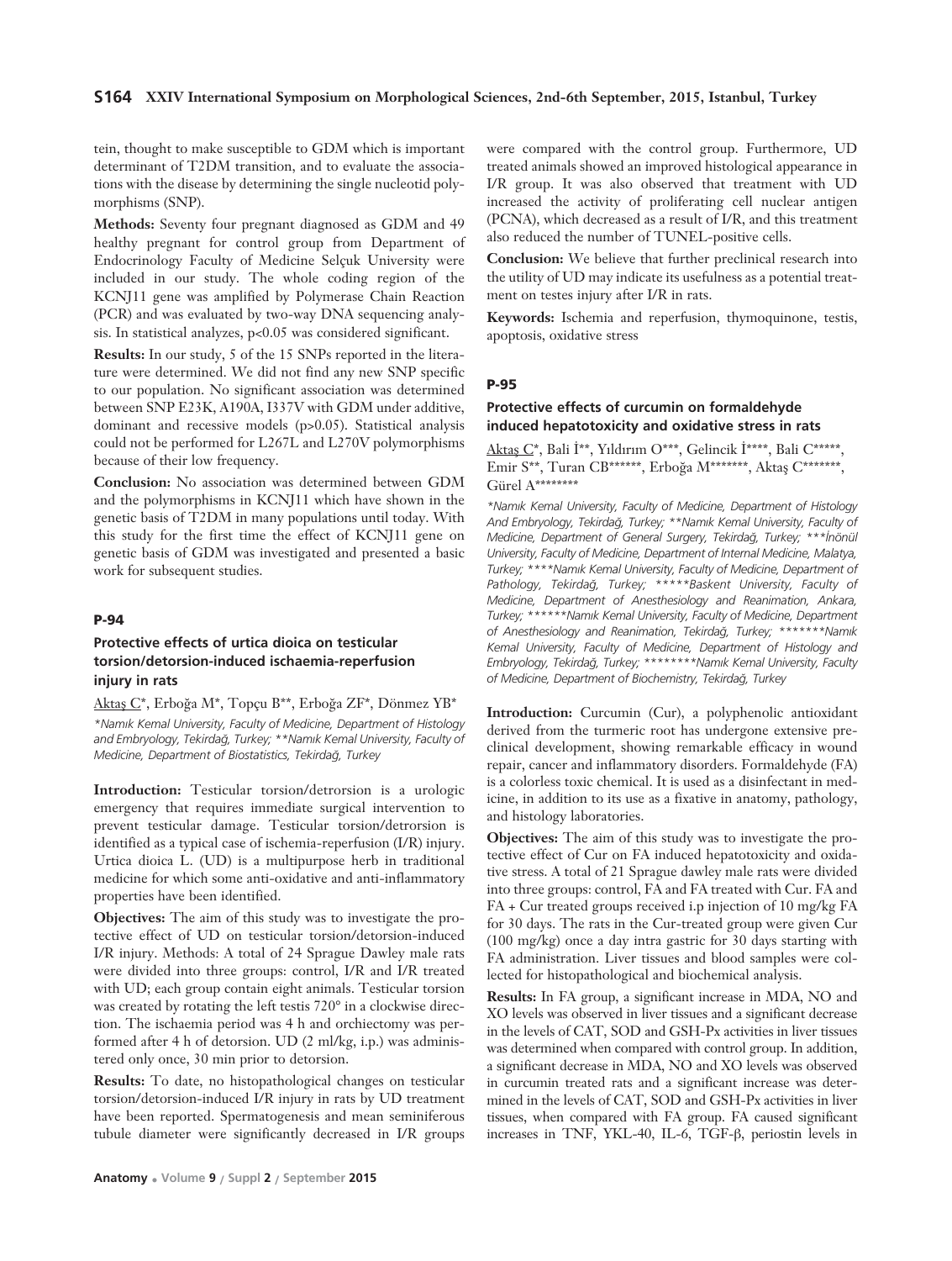plasma. In the FA group, degeneration in hepatocytes, cytoplasm vacuolization, cytoplasm losses and hypertrophic hepatocytes were observed. The Cur treated rats in the FA group showed an improved histological appearance and serum TNF, YKL-40, IL-6, TGF-β, periostin (p küçük harf) levels.

**Conclusion:** It was concluded that Cur treatment might be beneficial in preventing FA-induced hepatotoxicity and oxidative stress in liver tissue damage, therefore, shows potential for clinical use.

### **P-96**

# **Effect of calcium dobesilate on the expression of vascular endothelial growth factor (VEGF) in a rat model of ovarian hyperstimulation syndrome (OHSS)**

Aktaş C\*, Kanter M\*\*, Tulubas F\*\*\*, Topçu B\*\*\*\*

*\*Nam›k Kemal University, Faculty of Medicine, Department of Histology and Embryology, Tekirda¤, Turkey; \*\*‹stanbul Medeniyet University,* Faculty of Medicine, Department of Histology and Embryology, İstanbul, *Turkey; \*\*\*Nam›k Kemal University, Faculty of Medicine, Department of Biochemistry, Tekirda¤, Turkey; \*\*\*\*Nam›k Kemal University, Faculty of Medicine, Department of Biostatistics, Tekirda¤, Turkey* 

**Introduction:** Ovarian hyperstimulation syndrome (OHSS) resulting from supraphysiological stimulation of the ovaries, usually during ovulation induction by gonadotropins. vascular endothelial growth factor (VEGF), also referred to as vascular permeability factor, is a potential mediator in the development of OHSS. Calcium dobesilate (CaD) is considered a vasoprotective drug.

**Objectives:** To date, no examinations of the protective effects of CaD on OHSS have been reported. Our aim was to investigate the effects of calcium dobesilate on vascular permeability and the expression of VEGF in a rat model of OHSS.

**Methods:** The immature female rats (21 days) were randomly allocated to six groups, including Control-1, Control-2, Control-3, Control-3 + CaD, OHSS, OHSS + CaD. Ovaries from rats in each of the all groups were removed and weighed. The ovaries from one side were of each rat were used for VEGF analysis by specific ELISA kits, and the other ovary was used for immunohistochemically analysis of VEGF, oestrogen and proliferating cell nuclear antigen (PCNA). Oestrogen concentrations in serum and ovary tissue were determined and VEGF concentration in the serum and abdominal fluid were determined by specific ELISA kits.

**Results:** We have demonstrated that there was an increase in vascular permeability and OHSS developed by measurement of hematocrit and evans blue. CaD significantly protected vascular permeability. The HSCORE of PCNA, estrogen, VEGF and VEGF levels in peritoneal fluid, serum and ovarian tissues in ovary tissues significantly increased in OHSS groups. Treatment of CaD markedly decreased the reactivity of VEGF in OHSS.

**Conclusion:** The present study shows that the CaD protect vascular permeability reducing the expression of VEGF in experimentally induced OHSS. This is the first study which

shows for preventive effects of CaD in OHSS. Therefore, we believe that further extensive studies supporting our results will contribute to the find an effective method to treat and prevent this disease and support the clinical managements.

**Keywords:** OHSS, VEGF, Calcium dobesilate

### **P-97**

## **Morphological study of the muscle content in persian leopard (Panthera pardus saxicolor) esophagus**

Sadeghinezhad J\*, Ashgriz N\*, Babaei M\*, Hamid N\*, Memarian I\*\*

*\*Department of Basic Sciences, Faculty of Veterinary Medicine, University of Tehran, Tehran, Iran; \*\*Pardisan Park, Tehra, Iran*

The esophagus shows different morphological features especially for the muscle content in different species. The Persian leopard is a carnivore belonging to the felidae family and constitutes the largest leopard subspecies. We carried out this study with the aim of providing information on the morphological features of the muscle fibers of the esophagus in Persian leopard. Two Persian leopards with severe injuries were used in this investigation. After euthanizing, esophagus of each animal was removed. The samples were collected and fixed in 10 % neutral buffered formalin. The tissues were routinely processed for light microscopy and embedded in paraffin. The paraf?n-embedded blocks were cut into 6 μm sections and stained using hematoxylin and eosin (H&E) and Masson's trichrome The wall of the Persian leopard esophagus was composed of the typical layers seen in other species. Muscularis mucosa which was a smooth muscle appeared from the caudal half of the esophagus. Tunica muscularis with internal circular and external longitudinal muscle layers which were separated with connective tissue have been seen in the beginning of esophagus. From the beginning of the second half of the esophagus, smooth muscle fibers were observed between the internal circular striated muscles and then gradually increased to completely constituted the inner muscle layer in four fifth part of the esophagus. Finally in gastroesophageal junction, the longitudinal muscle was also substituted with smooth muscle and the smooth muscle of the esophagus continued to the stomach. This study which is the first description of the histological features of the esophagus of the leopard draws attention to the different morphological profiles of esophagus among different species.

### **P-98**

## **The effects of omega-3 on the renal parenchyma unilateral ureteral obstruction in rat**

Fırat F\*\*, Kesici H\*, Karaca Zİ\*, Kesici E\*\*\*, Karaca MO\*\*\*\*, Aslan H\*

*\*Department of Histology and Embryology, Faculty of Medicine, Gaziosmanpasa University, Tokat, Turkey; \*\*Department of Urology, Tokat State Hospital, Tokat, Turkey; \*\*\*Department of Physical Medicine and Rehabilitation, Faculty of Medicine, Gaziosmanpasa University, Tokat, Turkey; \*\*\*\*Department of Anesthesiology and Reanimation, Niksar State Hospital, Tokat, Turkey*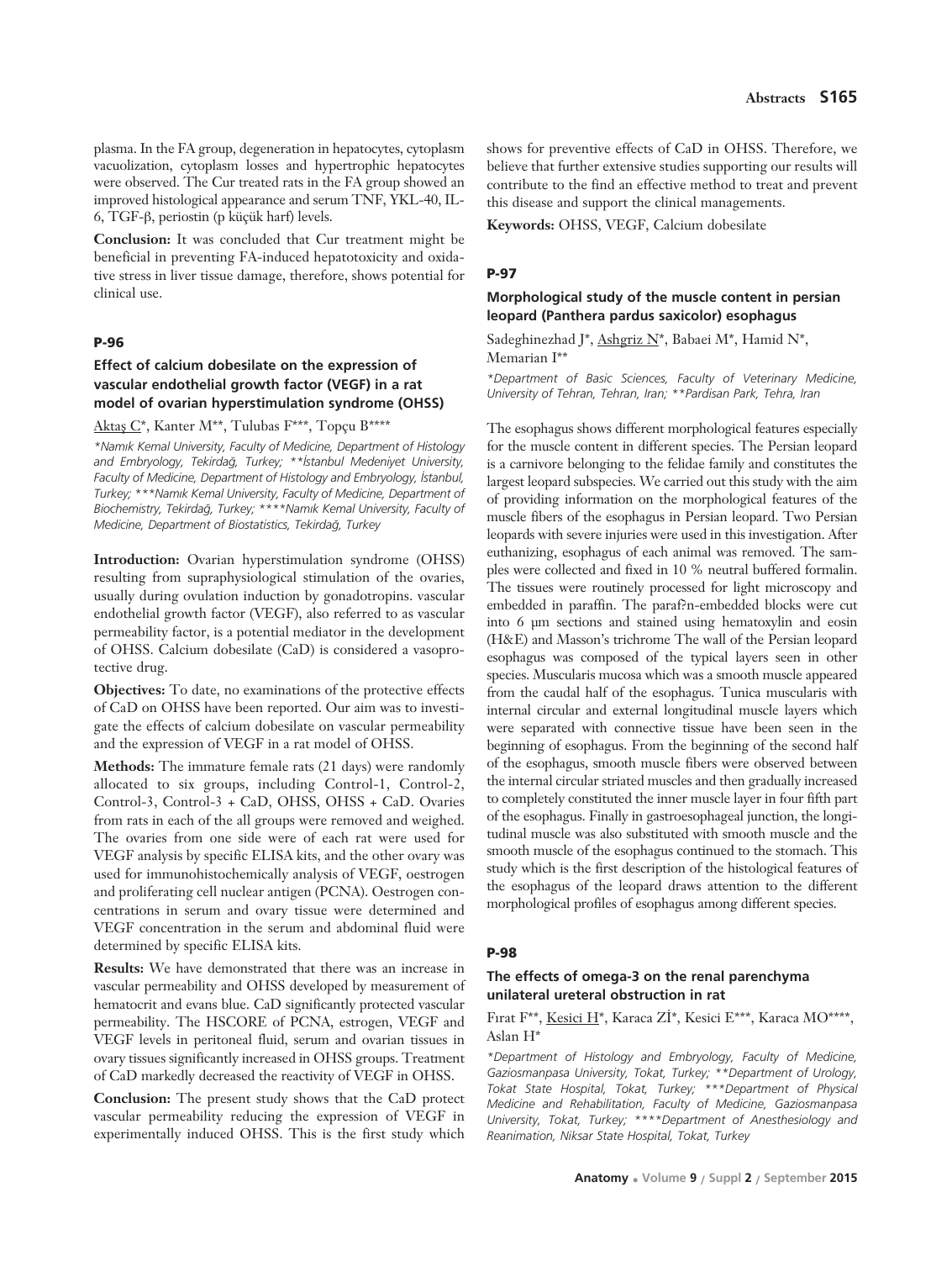**Objectives:** Partial Unilateral Ureteral Obstruction (PUUO), is a common clinical urology practice. Ureteral obstruction, which may occur due to compression of the ureter from inside or outside. In adults, stones, ureteropelvic junction obstruction and ureteral strictures are the most common cause PUUO. In our study, created as a result of unilateral ureteral obstruction in rats aimed to investigate the effect of omega 3 on oxidative damage and apoptosis in the systemic circulation and renal tissue.

**Methods:** After local ethics committee approval study, weights ranging from 280-330 g 5-6 months total of 24 male Wistar albino rats were used. The rats were divided into 3 groups. The first group includes nephrectomy was performed in the control group. The second group consisted of partial ureteral obstruction group held for 28 days. The third group, formed after partial urethral obstruction, is the group given the omega-3 in 5 ml dose orally for 28 days. Once created ureteral obstruction, nephrectomy specimen and systemic serum from malondialdehyde (MDA), superoxide dismutase (SOD), carbonic protein (PC) and nitric oxide (NO) levels were evaluated. Furthermore, histological, cell counts in kidney tubular and glomerular diameter, was evaluated in terms of parameters such as apoptosis rate.

**Results:** It was detected that serum SOD, MDA and Creatinine levels were significantly higher in group 2 when compared to the control group (p<0.05). It was observed that omega 3 decreased the SOD, MDA and Creatinine levels closer to the level of the control group. Histopathological damage was not seen in Group 1, and bax, bcl2 and caspase3 immunoreactivity was found to be minimal. Histopathological damage was seen in the Group2 and Group3, and bax, bcl2 and caspase3 immunoreactivity was found to be higher.

**Conclusion:** This study showed us that an anti-inflammatory, antioxidant, anti-apoptotic agents as omega-3 fame kidney damage that occurs due to partial ureteral obstruction can be used in clinical practice for the prevention of thought.

#### **P-99**

### **Evaluation of adrenal glands volume in acromegalic patients: a stereologic study**

Kızılkan N\*, Tabur S\*\*, Kervancıoğlu S\*\*\*, Savaş E\*\*\*\*, Korkmaz H\*\*, Erbağcı H\*\*\*\*\*

*\*Department of Anatomy, Faculty of Medicine, Gaziantep University, Gaziantep, Turkey; \*\*Department of Endocrinology, Faculty of Medicine, Gaziantep University, Gaziantep, Turkey;\*\*\*Department of Radiology, Faculty of Medicine, Gaziantep University, Gaziantep, Turkey; \*\*\*\*Department of Internal Medicine, Faculty of Medicine, Gaziantep University, Gaziantep, Turkey;\*\*\*\*\*Department of Anatomy, Faculty of Medicine, Zirve University, Gaziantep, Turkey* 

It is known that visseromegaly is a common clinical feature of acromegali due to the growth-promoting chronic effects of growth hormone (GH) on many tissues. It is also acknowledged that growth hormone-insulin- like growth factor (IGF) system plays an important role in the regulation of adrenocortical function. The aim of this study was to evaluate adrenal gland volume

in acromegalic patients. Nine acromegalic patients (4 males, 5 females) were included in this study. For control group nine normal patients(6 males, 3 females) were included. All of adrenal gland volume were measured with computerized axial tomography (CT). Measurements were made in 1.25 mm CT sections of adrenal gland with Cavelier Principle (as stereologic method). To compare the two implementation groups, for continuous variables Mann Whitney U test (for non-normal data), was used. Mean and standard deviations were given as descriptive statistics. All analyses were performed in SPSS for windows version 22.0. A two sided P value<0.05 was defined as statistically significant. Mean values; in acromegalic patients:  $17.95 \text{ cm}^3$  ( $\pm 5.78$ ), in control group 22.56 cm<sup>3</sup> ( $\pm$ 11.36) There was no significant difference between groups according to volume of adrenal glands (p=0.372). The study will continue by adding new acromegalic patients. Cortisol and IGF levels of the patients will be mesured for evaluation of the adrenal function.

#### **P-100**

### **Investigation of effect of BQ123 on testis in rats after ischemia-reperfusion injury**

Karaca Zİ\*, Kesici H\*, Karaca MO\*\*, Kesici E\*\*\*,

Erdemir F\*\*\*\*, Aslan H\*

*\*Department of Histology and Embryology, Faculty of Medicine,* Gaziosmanpaşa University, Tokat, Turkey; \*\*Department of *Anesthesiology and Reanimation, Niksar State Hospital, Tokat, Turkey; \*\*\*Department of Physical Medicine and Rehabilitation, Faculty of Medicine, Gaziosmanpaşa University, Tokat, Turkey; \*\*\*\*Department of Urology, Faculty of Medicine, Gaziosmanpasa University, Tokat, Turkey* 

**Objectives:** Testicular torsion occurs more commonly during puberty newborn and is an emergency situation. As a result of this event, and the time depending on the degree of torsion from ischemia progressing to necrosis, histopathological changes occur in testis. Torsion, constituting while ischemia period, detorsion, constitutes reperfusion period. In our study, we aimed to evaluate the effectiveness of BQ-123 on the tissue damage after testicular torsion which is a very common pathological condition especially in children. Since our research conducted using stereological technique, has a different significance.

**Methods:** In our study, male rats into three groups consisting of five rats (Group I, Group II, Group III) were separated. Spermaticus funiculus in rats' has been reached with a cut left inguinoscrotal incision. After the separation of the left spermatic cord and testis in first and second group, the left testis was rotated 720 degrees for 120 minutes. A single dose BQ-123 (1.6 mg / kg) were given tail vein 30 minutes before detorsion to the rats of third group. One week later the rats were sacrificed. Spermatogonia and spermatocyte cells which is in the seminiferous tubules of rats, were examined by optical fractionation method.

**Results:** When we compared spermatogonia and spermatocytes cells in testicular tissue of groups, the average number of cells in the second group were found to be more than the first group and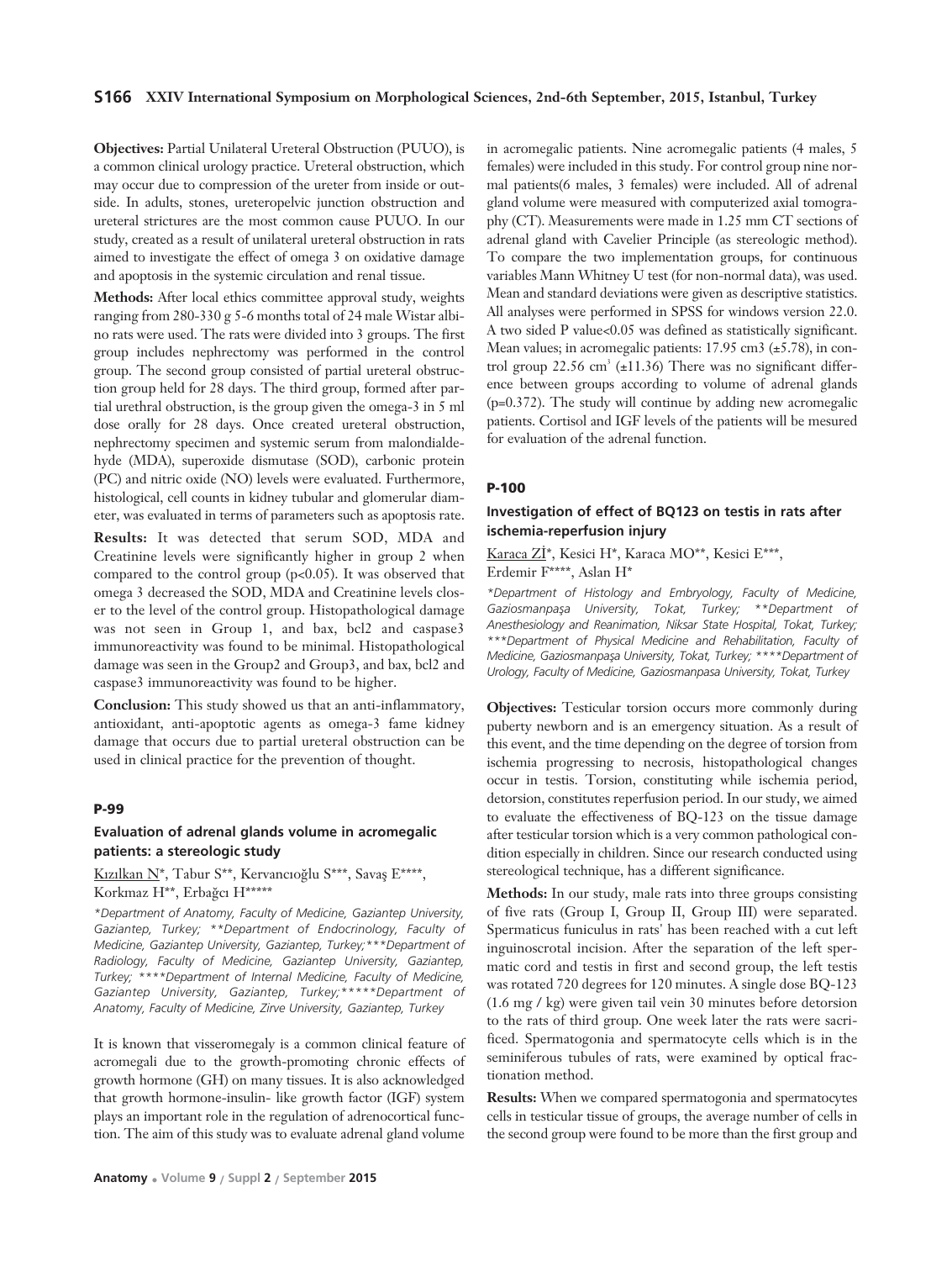this was considered statistically significant. Group III and Group I in comparison to the average number of cells in Group I and found less was considered significant (p<0.001). Group III and Group II compared to the average number of cells in Group III in cell number was higher but not significantly.

**Conclusion:** Consequently, testicular torsion applications with BQ-123 in the seminiferous tubules, in the spermatogonia and spermatocytes, and both cells have been shown to reduce damage both.

**Keywords:** Testicular torsion, BQ-123, ET antagonist, optical fractionator

#### **P-101**

## **Morphological and topographical anatomy of nutrient foramina in human patella bones and their surgical importance**

O¤uz N, Gürçay S, Önder M

*Department of Anatomy, Faculty of Medicine Akdeniz University, Antalya, Turkey*

**Objectives:** To study the morphology and topography of nutrient foramina and to determine the foraminal index of the Patella bones.

**Methods:** In our study, 50 os patella obtained from the bone collection of Department of Anatomy, Akdeniz University, Faculty of Medicine were evaluated. The bones had gross morphologic deformities were excluded from the study. The dominant NF determined and the bones were macroscopically observed under the stereomicroscope according to the number, location and direction of the NF. The total patella length (TL; maximum distance from proximal to distal end of the bone) and the distance from the proximal end of the bone to the NF (DNF) were measured.

**Results:** According to measurements of TL and DNF at left and right patella averages were 3.97±0.24 / 3.78±0.49 and 2.12± 0.50 / 9.089±0.48 respectively. The mean foraminal index for the patella bones were 57.25% for the right patella, whereas the left patella of the foraminal index were %52.42.

**Conclusion:** The study has provided additional information on the morphology and topography of nutrient foramina in patella bone. The knowledge about these foramina is useful in certain surgical procedures to preserve the circulation.

**Keywords:** Nutrient foramina, foraminal index, morphology, patella

### **P-102**

## **Gastrosplenic trunk and anatomic variations of the hepatic arterial system**

Fazlıoğulları Z\*, Gün C\*, Nayman A\*\*, Koplay M\*\*, Uysal İİ\*

*\*Department of Anatomy, Faculty of Medicine, Selçuk University Konya, Turkey; \*\*Department of Radiology, Faculty of Medicine, Selçuk University, Konya, Turkey*

**Objectives:** The celiac trunk and superior mesenteric artery are the two widest vessels arising from the ventral aorta. The celiac trunk then branches into the left gastric artery, the common hepatic artery and the splenic artery. Four primitive ventral branches which are associated with each other branch from the abdominal aorta during embryogenesis. Developmental variations of the celiac trunk and superior mesenteric artery appear as a result of over growth or regression of these primitive branches during development.

**Case Report:** A celiac trunk variation was detected in CT angiography evaluation of a 65-year old male patient who referred our hospital because of abdominal pain. Common hepatic artery branches from the abdominal aorta by oneself in the case. Left gastric artery and splenic artery branch from the abdominal aorta in a single root (gastrosplenic trunk) concurrently. In addition to these variations, an accessory right hepatic artery branches from the superior mesenteric artery. In the sagittal section measurments; a gastrosplenic trunk originated 43.44 mm below the hiatus aorticus and a common hepatic artery originated from aorta just in the right side of this trunk. Superior mesenteric artery branches from the abdominal aorta as 45.13mm below hiatus. In the coronal section, diameter of common hepatic artery was measured as 3.21mm; length and diameter of gastrosplenic trunk were measured as 11.28mm and 4.20 mm, respectively.

**Conclusion:** Variations of the celiac trunk are reported within a range of 11% and 37.5%. Gastrosplenic trunk variation is observed approximately by 7% whereas the most common variation of the hepatic artery is branching of the hepatic artery from superior mesenteric artery. Recognition of anatomic variations of the celiac trunk and hepatic artery is important for liver transplantation, laparoscopic surgery, radiological abdominal procedures and clinical conditions such as penetrating abdominal traumas.

**Keywords:** Celiac trunk, gastrosplenic trunk, common hepatic artery, CT angiography, variation

### **P-103**

## **Brain tissue plasticity in high fat diet fed and fasting rats**

Yay A\*, Gölgeli A\*\*, Yalçın B\*, Yazgan K\*\*, Keklik E\*\*, Başaran KE\*\*, Hatipoğlu N\*\*\*

*\*Department of Histology, Faculty of Medicine, Erciyes University, Kayseri, Turkey; \*\*Department of Physiology, Faculty of Medicine, Erciyes University, Kayseri, Turkey; \*\*\* Department of Pediatric Endocrinology, Faculty of Medicine, Erciyes University, Kayseri, Turkey*

In this study, we investigated changes of some cell groups especially wall and the base of the 3rd ventricle which are suggested that associated with hypothalamus hunger and satiety centers depending on the short- and long-term alteration in metabolism in rats. This work was supported by TUBİTAK Project No: 114S009. In the study, 36 male Wistar albino rats were used. The rats fed with high-fat diet (n=12), the rats formed starvation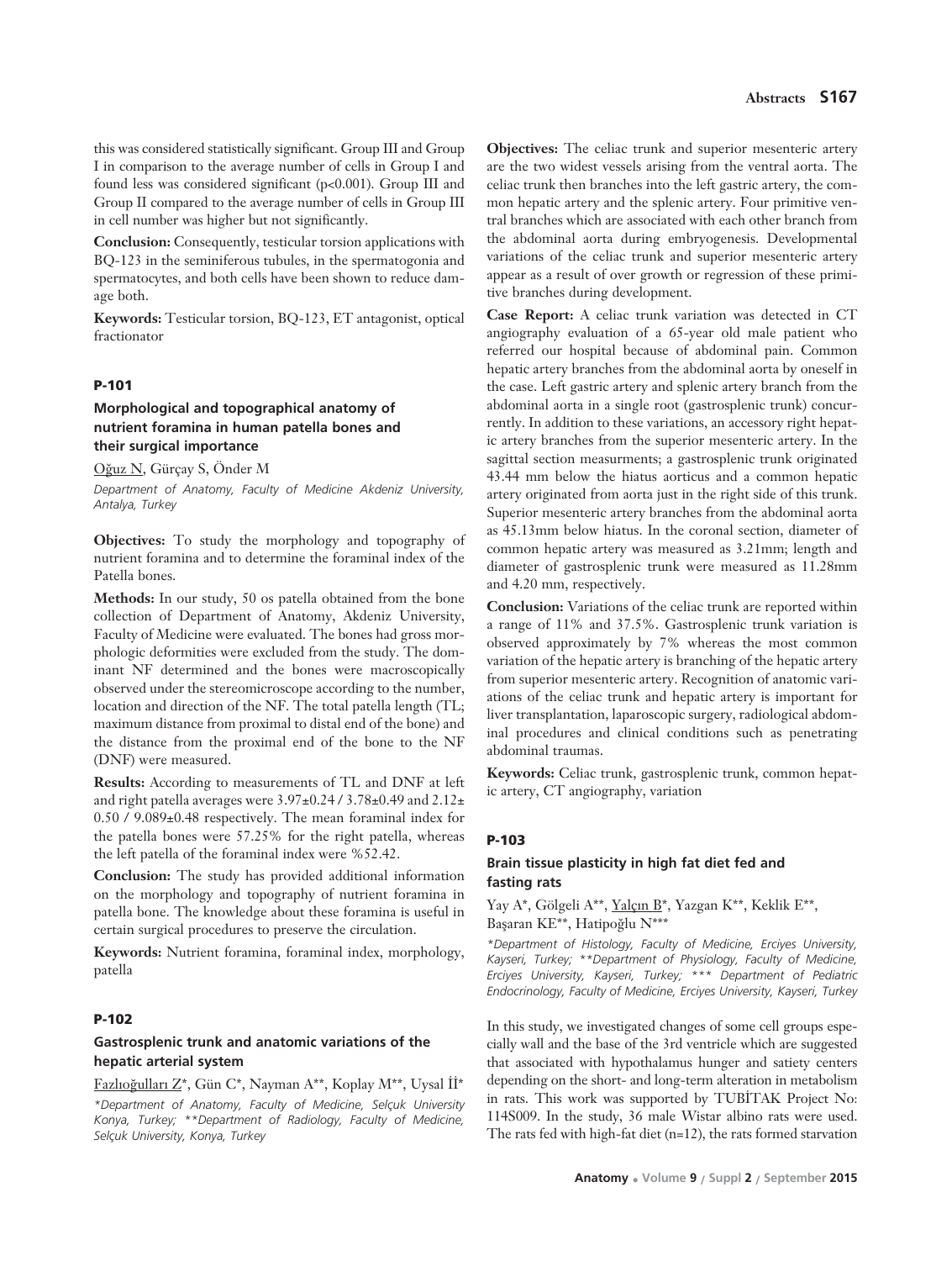### **S168 XXIV International Symposium on Morphological Sciences, 2nd-6th September, 2015, Istanbul, Turkey**

models (n=12) and the control grup (n=12) normal feding during 14 weeks. At the end of the study, brain tissues removed from rats which are decipitated divided into two hemisphere and routine tissue follow-up were done. Obtained each tissue sections were stained with hematoxylin-eosin. To determine of immunoreactivity intensity of MAP-2 and vimentin, immunohistochemical staining method and immunofluoresan method for nestin immunofluoresan immunoreactivity was performed in the brain tissues. In the both cases which changes of the metabolism, a high-fat diet and starvation, MAP-2, vimentin and nestin immunoreactivity intensity was increased compared to the control group in the section of the choroid plexus. The immunoreactivity intensity of MAP-2 and vimentin significantly increased in the high-fat diet fed group compared to the control group, while nestin immunoreactivity was not significantly different. MAP-2, vimentin and nestin immunoreactivity intensity was higher than other groups in the starvation group (p<0.001). Changes in metabolizm caused to increase of MAP-2 and vimentin, particularly in starvation models. Nestin is used as an embriyonic stem cell marker and adult neurogenesis marker. Increase in expression of this protein may be a sign to neurogenesis in chroid plexus. Although high-fat diet increase the expression of nestin, this is not significant as a starvation model. This result reinforces to understand of the relation between high-fat diet and neurogenesis.

### **P-104**

## **The ameliorating effect of Saint John's wort on 5-fluorouracilinduced ileum and colon**

## Bülbül N\*, Aykaç A\*\*, Cetinel S\*, Şehirli A.O\*\*\*

*\*Department of Histology and Embryology, Faculty of Medicine, Marmara University, ‹stanbul, Turkey; \*\*Department of Biophysic, Faculty of Medicine, Near East University, Lefkosia, Turkish Republic of Northern Cyprus; \*\*\*Department of Pharmacology, Faculty of Pharmacy, Marmara University, ‹stanbul, Turkey* 

**Introduction:** 5-Fluorouracil is a commonly used chemotherapeutic agent for cancer treatment. However, it has some side effects including ileitis and colitis. St. John's Wort (SJW) is an herbal medicine that is used for therapy of mild depression mainly besides it has antioxidant, anti-inflammatory, and antibacterial properties.

**Objectives:** The aim of this study is to investigate the possible preventive effect of Saint John's Wort against ileitis and colitis which are induced by 5-Fluorouracil.

**Methods:** Female Sprague Dawley rats (220-300 g) were used in the study and three experimental groups (n=5): Group (1) –saline treated control group, Group (2) 5-fluorouracil (5-FU) treated group, and Group (3) 5-FU + Saint John's Wort treated group. Following 150 mg/kg dose of 5-FU, either saline or Saint John's Wort (300 mg/kg) were administered in each day during 4 days. After decapitation, ileum and colon tissues of the intestine were removed for histopathology. The ileum and colon tissues were fixed in 10% formaldehyde, then processed routinely for light microscope. Apoptotic injury (cas-3,cas-9, bcl 2/bax) was shown via Western Blot method. Data were analyzed statistically.

**Results:** In the colon and ileum tissues, the control groups demonstrated regular epithelial and glandular morphology with abundance of goblet cells. In the colon tissue, 5-FU treatment degenerated the glands prominently and had led to epithelial disorganization along with a high degree of accumulation of leukocytes in lamina propria. The SJW treatment appeared to have reduced the degeneration of glands and concentration of leukocytes. In the ileum, there was degeneration with severe desquamation in the epithelium, and accumulation of leukocytes in the lamina propria, SJW treatment led to a moderate regeneration in the epithelium and glands. Western Blot method results confirmed histology.

**Conclusion:** Treatment with SJW ameliorated the tissue degeneration by reducing the glandular hyperplasia and congestion besides epithelial reorganization.

#### **P-105**

## **Effects of the monosodium L-glutamate BMI and visceral organs in male and female rats**

Yazgan K\*\*, Gölgeli A\*\*, Yalçın B\*

*\*Department of Histology and Embryology, Faculty of Medicine, Erciyes University, Kayseri, Turkey; \*\* Department of Physiology, Faculty of Medicine, Erciyes University, Kayseri, Turkey*

The prepared food in the most commonly used food additive, monosodium L-glutamate (MSG) is thought to cause obesity by increasing the desire to eat. Body mass index (BMI), obesity is the most frequently used method of identification. BMI = weight (kg) / height (m<sup>2</sup>) is calculated by formula. Cholesterol and triglycerides in obesity can lead to increased liver damage. In our study, long-term use of monosodium L-glutamate in male rats BMI and visceral organs (heart, liver, kidney) were investigated in weight in female and male rats. Wistar albino adult rats were used in this study. The control group and MSG in male and female was formed four groups including 10 animals. MSG is added to drinking water provided take for 12 weeks, in a week three days. MSG calculated joined 0,5 liters drinking water 250 mg / kg will have based total weight animals in cage. Study of body weight before and at the end of the experimental group were measured heights, intracardiac blood glucose received, triglycerides and cholesterol. The heart, liver and kidney weights were weighed abdominal opening. Data were analyzed with the Mann- Whitney-U test IBM statistic program. The BMI values were significantly reduced by the use of MSG in both sexes at the end (p<0.05). When were evaluated between body weight and liver weight was observed the groups was significantly reduced in MSG groups  $(p<0.05)$ . Blood chemistry analysis increased glucose and cholesterol levels in MSG group and the male MSG group is significantly higher than female MSG group (p<0.05). Long time using did not cause obesity in MSG consumption in drinking water. But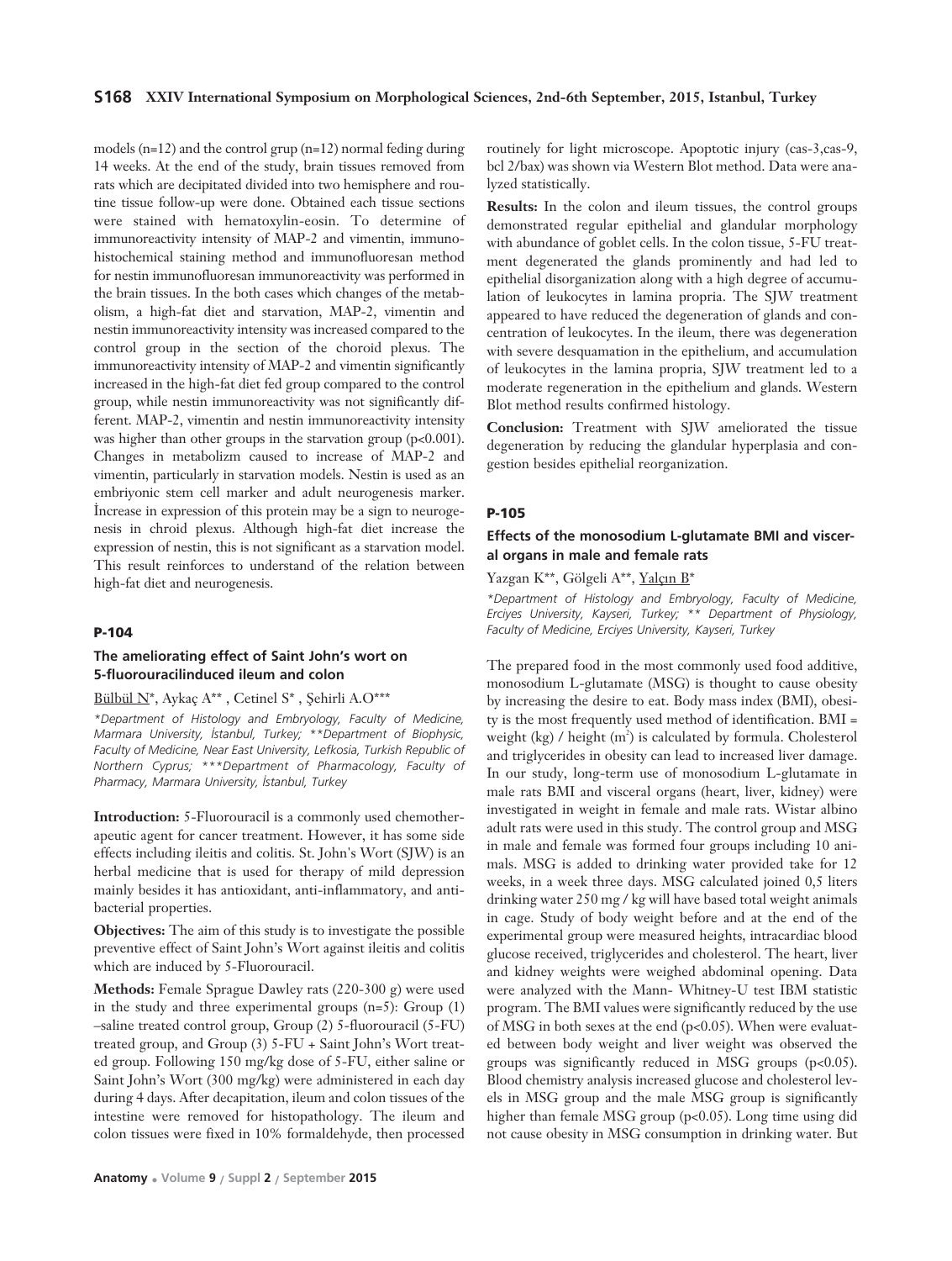### **P-106**

## **Morphometric investigation of the orbitofrontal cortex**

Güner N, Kafa İM

*Department of Anatomy, Faculty of Medicine, Uludag University, Bursa, Turkey*

The frontal lobe is one of the main four lobes of the brain of the mammalians. The orbitofrontal cortex, which is located ventrally to aspect of thee frontal lobes, is involved in the cognitive processing of decision-making and it is a key system in the regulation of emotional, behavioral, endocrine, and innate immunological responses to stress. Thus, we aimed to investigate this important brain region morphologically. Twenty six adult, male, fixed brain hemispheres were used in this study, which are obtained from the brain collection of Anatomy Department of the Uludag University. We measured twelve parameters, including the length of the frontal fissure, length of the orbitofrontal cortex, width of orbitofrontal cortex, length of the olfactory sulcus, length of the gyrus rectus, width of the gyrus rectus and other important and predefined areas. We also investigated all sulci, which are located in the orbitofrontal region limits in the terms of length, ramification and varieties. Cerebral hemispheres were photographed from the ventral aspect digitally and images transferred to computer. Measurements were performed on these digital images using ImageJ software after the carefully calibration which is done for the accuracy and precision of the study. Then, we compared of right and left cerebral hemispheres for acquired measurements. Our results showed that no significant differences between the right and left hemispheres, which are indicating that the orbitofrontal cortices are mostly symmetrical between right and left sides. We believe that these findings including the sulcal features may contribute to our understanding regarding to the morphological features of the orbitofrontal cortex.

#### **P-107**

# **The effect of estrogen treatment on eccentric exercise-induced damage in rat kidneys**

Gerek  $Z^{**}$ , Malkoç İ\*, Parlak SN\*\*\*

*\*Department of Anatomy, Faculty of Medicine, Atatürk University, Erzurum, Turkey; \*\*Department of Physical Education and Sports Sciences, Physical Education and Sport Academy, Atatürk University, Erzurum, Turkey; \*\*\*Department of Embryology and Histology, Faculty of Medicine, Atatürk University, Erzurum, Turkey*

**Objectives:** The aim of this study was to examine the effects of anabolic steroids on eccentric exercise-induced kidney tissue, using biochemical and histological methods.

**Methods:** Sprague Dawley male rats (n=36) were equally divided into the estrogen (17-, Estradiol, 10 mg/kg per day)induced and nonestrogen-induced groups. Both groups were subdivided into as rest groups (n=6), and as exposed to the eccentric exercise groups (n=12) that were also subdivided into decapitated one hour (n=6) and 48 hour (n=6) groups after eccentric exercise.

**Results:** Histopathological effects of estrogen treatment on eccentric exercise-induced rat kidney tissues were seen. The histopathological results revealed that hemorrhage, endothelium-dependent vasodilatations and degenerative changes in proximal tubules, glomeruli, and connective tissue in the estrogen-given and estrogen-given plus eccentric exercise groups. Distal tubule degenerations and dilatations with peritubular capillary dilatations and polymorphonuclear leucocyte (PMNL) infiltrations to connective tissue in eccentric exercise and eccentric exercise plus estrogen-given groups were detected but also it was noticeable decreases in PMNL infiltrations in estrogen-given groups. Biochemical results showed oxidative stress in experimental groups except Control group.

**Conclusion:** It has been concluded that estrogen could not have been effective for preventing eccentric exercise-induced kidney damage and might have toxic effects on kidney tissues on clinical practice however anti-inflammatory effect on kidney tissue detected. Further investigation is required.

**Keywords:** Eccentric exercise, estrogen, kidney, rat

#### **P-108**

#### **JNK and IL-6 interaction in diabetic rat testes**

Dönmez YB\*,\*\*, Kızılay G\*\*\*, Metin MS\*\*\*\*, Kara M\*\*\*\*\*

*\*Department of Histology and Embryology, Faculty of Medicine, Nam›k Kemal University, Tekirda¤, Turkey; \*\*Department of Histology* and Embryology, Faculty of Medicine, Namik Kemal University, *Tekirda¤, Turkey; \*\*\*Department of Histology and Embryology, Faculty of Medicine, Trakya University, Edirne, Turkey; \*\*\*\*Health Services Vocational College, Trakya University, Edirne, Turkey; \*\*\*\*\*Department of Histology and Embryology, Faculty of Medicine, Yüzüncü Y›l University, Van, Turkey*

**Introduction:** Infertility is a widespread complication in diabetic men. The increase of c-Jun N-terminal kinase (JNK) levels leads to release various cytokines such as IL-6 and thus induced apoptosis in the diabetic testes.

**Objectives:** It is aimed to reveal the interaction between IL-6 which synergistically interacts with hyperglycemia and with/ without inhibition of JNK that involved in diabetic male fertility.

**Methods:** Forty Sprague-Dawley male rats were divided into; control (n=8), second group (60 mg/kg streptozotocin,15 days; n=8), third group (60 mg/kg streptozotocin,30 days; n=8), fourth group (60 mg/kg streptozotocin–15 mg/kg SP600125,15 days; n=8) and fifth group (60 mg/kg streptozotocin-15 mg/kg SP600125,30 days; n=8).

**Results:** The Johnsen scores of diabetic groups decreased significantly when compared to control (p<0.001). In pairwise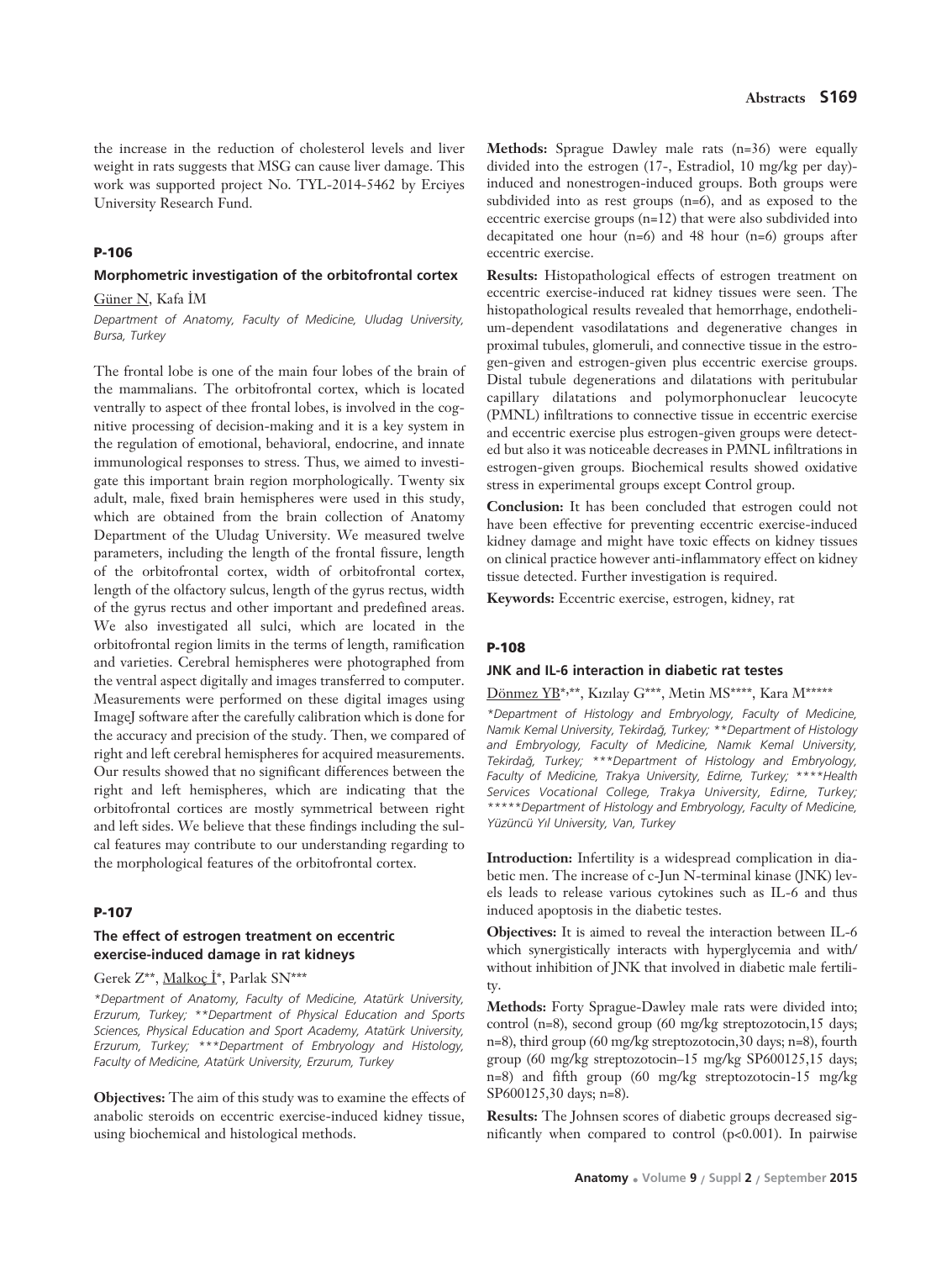### **S170 XXIV International Symposium on Morphological Sciences, 2nd-6th September, 2015, Istanbul, Turkey**

comparison of third and fifth groups, a significant increase was shown in the fifth group (p=0.01). Regarding to apoptotic tubules and apoptotic cells indices; there were significant increase in second, third and forth groups as compared with control for second and third groups (p=0.021, p=0.020; for forth group p=0.043, p=0.020,respectively). Whereas, significant decreased was shown in the indices of apoptotic tubules (p=0.021) and cells (p=0.021) in fifth group compared to third group. When phospho-JNK immunoreactivity results of all groups were analyzed in reference to control group; it was revealed an increase in the second and third groups (p=0.003, p=0.01; respectively) but there was no difference in forth and fifth groups  $(p=0.248, P=0.141;$  respectively). The IL-6 immunoreactivity was higher in diabetic groups as compared to control group (p=0.006, P=0.004, p=0.010 ve p=0.004, respectively), however, in pairwise comparison of third and fifth groups, it was significantly lower in the fifth group (p=0.010).

**Conclusion:** We concluded that the interaction between IL-6 and JNK will be revealed more clearly by using various doses and time protocols of SP600125 in diabetic testis tissues, and thereby, it may be contribute to the development of new treatment protocols related to diabetic male infertility.

**Keywords:** Diabetes mellitus, testes, SP600125

#### **P-109**

## **Evaluation of the diameters of common carotid artery and internal carotid artery by angiography**

Karacan K\*, Akcaalan M\*, Karacan A\*\*, Acar BA\*\*\*, Varım C\*\*\*\*, Can Y\*\*\*\*\*, Vatan MB\*\*\*\*\*, Aksoy NM\*\*\*\*\*, Mansız S\*\*, Akdemir R\*\*\*\*\*

*\*Department of Anatomy, Faculty of Medicine, Sakarya University, Sakarya, Turkey; \*\*Department of Radiology, Faculty of Medicine, Sakarya University, Sakarya, Turkey; \*\*\*Department of Neurology, Faculty of Medicine, Sakarya University, Sakarya, Turkey; \*\*\*Department of Internal Medicine, Faculty of Medicine, Sakarya University, Sakarya, Turkey; \*\*\*\*\* Department of Cardiology, Faculty of Medicine, Sakarya University, Sakarya, Turkey*

**Objectives:** Common carotid artery (CCA) is the largest artery located in the neck which originates from trunchus brachiocephalicus on the right side and aorta directly on the left side and arises up trigonum caroticum. CCA is divided into 2 branches upper edge level of cartilago thyroidea (level of C4 vertebra). The bifurcation of the CCA has tendency to the development of atherosclerotic lesions. Age, endothelial dysfunction, endothelial shear stress, and genetic profile, smoking habit, diabetes mellitus, hypertension, dyslipidemia and obesity are risk factors of atherosclerosis. Geometric parameters such as branch angles, curvature and diameters are risk factors for atherosclerosis development. The plaques can demonstrate intramural hemorrhage, which may bring about thromboemboli, concluding in transient ischemic attacks and/or stroke. The aim of this study is to evaluate the diameter of CCA and internal carotid artery (ICA) by angiography.

**Methods:** In our study, conventional angiography images of 284 patients (182 males, 102 females) were retrospectively evaluated in terms of diameters of CCA and ICA in Sakarya University Training Research Hospital Department of Cardiology.

**Results:** While diameter of right CCA was 7.13±1.18mm, diameters of left CCA was 6.93±1.14 mm. Also, diameters of right ICA and left ICA were 5.08±0.98 mm, 5.09±1.01 mm, respectively. When diameters were compared in term of gender, difference wasn't significant.

**Conclusion:** Diameter of CCA and ICA should be taken into consideration in medical material production such as stent, balloon.

#### **P-110**

### **In-vivo examination of the relationship between estrogen receptors and microtubule dynamics**

Karameşe SA\*\*, Karameşe M\*\*\*, Karakuş E\*\*\*\*, Malkoç İ\*, Bünyami Ü\*\*\*\*\*, Cemal G\*\*\*\*\*\*

*\*Department of Anatomy, Faculty of Medicine, Atatürk University, Erzurum, Turkey; \*\*Department of Histology and Embryology, Faculty of Medicine, Kafkas University, Kars, Turkey; \*\*\*Department of Microbiology, Faculty of Medicine, Kafkas University, Kars, Turkey; \*\*\*\*Department of Pharmacology and Toxicology, Faculty of Veterinary, Atatürk University, Erzurum, Turkey; \*\*\*\*\*Department of Histology and Embryology, Faculty of Medicine, Atatürk University, Erzurum, Turkey; \*\*\*\*\*\*Department of Pathology, Faculty of Medicine, Atatürk University, Erzurum, Turkey*

**Introduction:** Estrogen is one of the most important regulators of neuronal function. There is a broad consensus that loss of estrogen is associated with neurodegeneration in the hippocampus that leads cognitive impairments. Hematopoietic-Pbx–Interaction-Protein (HPIP) is a novel scaffolding protein interacts with estrogen receptors and microtubule. In this study, it was aimed to explain the possible mechanism of neurodegeneration, determine the presence and the possible role of HPIP on hippocampal neurons and examine the relationship between estrogen receptors and microtubule damage which was seen on the rat brains that were on post-menopausal term.

**Methods:** A total of 80 female Wistar albino rats, 12 weeks old divided into 10 groups: Control, Control+17-β-estradiol, Control + Tamoxifen, Control + MAPK inhibitor, Control + PI3-K inhibitor, Ovariectomized, Ovariectomized + 17-βestradiol, Ovariectomized + Tamoxifen, Ovariectomized + MAPK inhibitor, Ovariectomized + PI3-K inhibitor groups. Light and electron microscopic examinations were performed. Real- Time PCR method was used to determine the expression level of HPIP in experimental groups.

**Results:** Some interesting morphological changes in neuronal axons of hippocampus samples were detected in both light and electron microscopic examinations. Severe fluctuations and shrinkages in axons were detected in all ovariectomized groups. On the other hand, HPIP was first detected in neurons in all groups' hippocampal neurons with difference expression levels.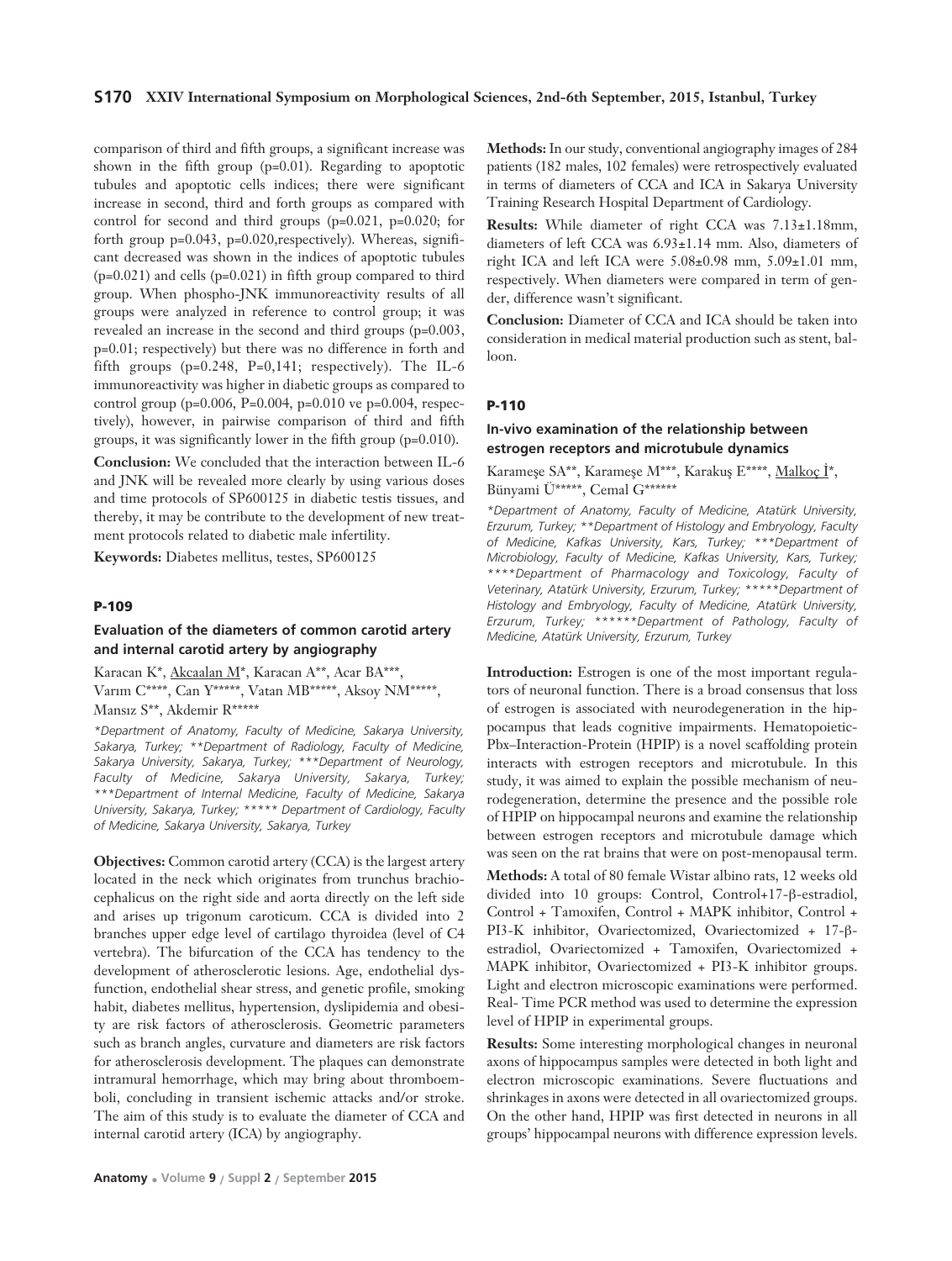**Conclusion:** A new focus on neurodegeneration in postmenopausal women may arise through the proof of that the HPIP protein can be found on hippocampal neurons. Future molecular and pharmacologic studies in this area should be performed to reduce the rate of cognitive symptoms resulting from hippocampal neurodegeneration.

**Keywords:** Axonal neurodegeneration, estrogen receptors, HPIP, microtubule, ovariectomy

# **P-111**

## **The protective effects of beta-carotene against ischemia/reperfusion injury in rat ovarian tissue**

Karameşe SA\*\*, Toktay E\*\*\*, Ünal D\*\*\*, Selli J\*\*\*,

Karameşe M\*\*\*\*, Malkoç İ\*

*\*Department of Anatomy, Faculty of Medicine, Atatürk University, Erzurum, Turkey; \*\*Department of Histology and Embryology, Faculty of Medicine, Kafkas University, Kars, Turkey; \*\*\*Department of Histology and Embryology, Faculty of Medicine, Atatürk University, Erzurum, Turkey; \*\*\*\*Department of Microbiology, Faculty of Medicine, Kafkas University, Kars, Turkey* 

**Objectives:** Beta-carotene, is a well-known antioxidant and precursor of Vitamin A, has a preventative role in oxidative damage process. Our aim was to investigate the possible preventive effects of beta-carotene on the oxidative damage occurred by experimentally ischemia and ischemia-reperfusion models in rat ovaries.

**Methods:** Atraumatic vascular clamps were used for 3 hours to induce ischemia (Group 2, 3, 4, 5, 6, 7) and the clamps was then removed to allow reperfusion for three hours (Group 3, 6, 7). Sham-operated rats (Group 1) underwent laparotomy without doing anything. RT- PCR was performed by detecting IL-1 beta, IL-6 and iNOS expression levels. Histopathological (H&E) and immunohistochemical staining (NF-kβ p65) methods was performed. Finally, SOD, GSH and MDA levels were detected in the current study.

**Results:** Dense hemorrhagic areas were observed in both in ischemia and ischemia/reperfusion groups whereas minimal hemorrhage was observed in treatment groups. Ischemia and ischemia/reperfusion groups was extremely observed immunoreactivity by NF-kβ p65 staining, this reactivity reduced after beta-carotene application. The expression of IL-1-beta, IL-6 and iNOS in injury groups significantly increased, whereas a dose-dependent improvement was observed in treatment groups. Finally, MDA levels significantly increased and SOD and GSH level extremely reduced in injury groups whereas these values detected as too close to optimal values after the administration of beta- carotene.

**Conclusion:** As a result, we have shown by molecular and biochemical parameters that the protective effect of beta-carotene, which is a potent antioxidant, on ischemia-reperfusion model that was made by experimental ovarian.

**Keywords:** Beta-carotene, ischemia, reperfusion, ovary, rat

#### **P-112**

## **Tractography of the brain white matter tracts with DTI Studio method**

Soysal H<sup>\*</sup>, Acer N<sup>\*\*</sup>, Öktem H<sup>\*</sup>, Kürkcüoğlu A<sup>\*</sup>, Pelin C<sup>\*</sup> *\*Department of Anatomy, Faculty of Medicine, Baflkent University, Ankara, Turkey; \*\*Department of Anatomy, Faculty of Medicine, Erciyes University, Kayseri, Turkey*

**Objectives:** Tractography based on diffusion tensor imaging (DTI) allows visualization of white matter tracts. In this study four major white matter tracts were reconstructed and evaluated using DTIStudio. The protocols were applied to a DTI database of adult normal subjects to study size and fractional anisotropy (FA) of four white matter tracts; Cortico-spinal tract (CST), forceps major (Fmajor), forceps minor (Fminor), superior longitudinal fasciculus (SLF).

**Methods:** MR images of 10 adults aged between 18-49 years were evaluated. Individuals who had any medical disorders had been excluded from the study. Using DTIStudio white matter tracts were determined by fiber tracking. Fiber size and FA values were evaluated.

**Results:** No significant hemispheric asymmetry related with FA values and average sizes of fibers (the number of pixels that contain the fibers multiplied by the nominal size of the pixel) was observed.

**Conclusion:** DTIStudio provides guidelines for DTI-based tract-specific quantification.

**Keywords:** Diffusion tensor imaging, DTIstudio, Tractography, White matter.

#### **P-113**

## **Morphometric analysis of the tibial plateau in Turkish population**

Babacan S, Kafa İ

*Department of Anatomy, Faculty of Medicine, Uluda¤ University, Bursa, Turkey*

Fractures, osteoarthritis or other sort of traumas or pathological conditions may deform the knee joint. One of the surgical treatments of such disorders is total or unicompartmental knee replacement. The prosthesis and the resected bone should match perfectly to have an accomplished outcome. The aim of current study is to demonstrate the morphometric anatomy of the tibial plateau and provide the Turkish population specific features. The study was conducted on 159 tibias. The tibial plateau were photographed digitally and transferred to computer. Sixteen different parameters related to the tibial plateau were measured. The measurements were obtained using ImageJ software and SPSS was used for the statistical analyses. Various differences revealed between the Byzantine and contemporary groups, right and left sides and between condyles. In descriptive statistics, eight of the measurements were statisti-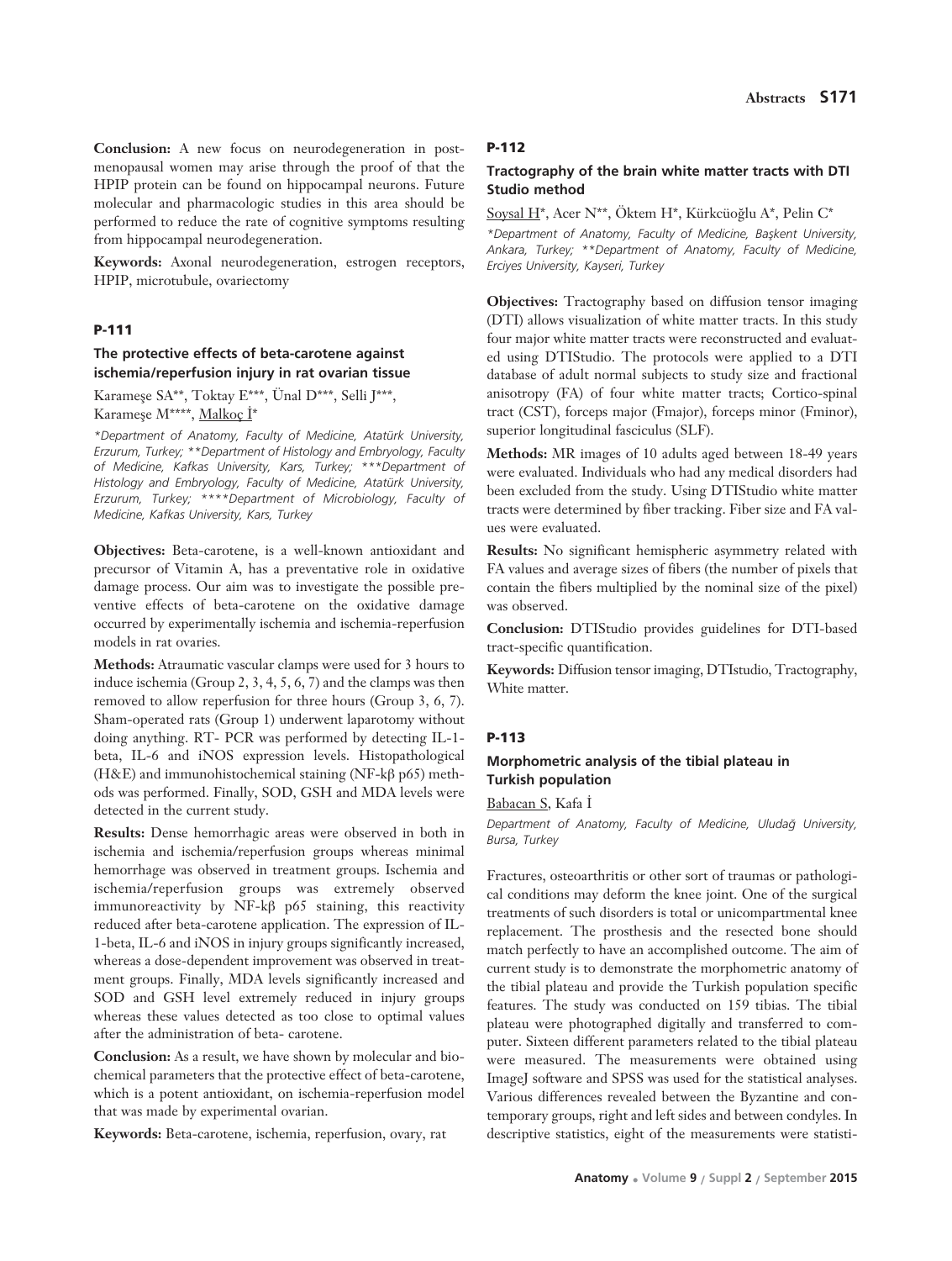## **S172 XXIV International Symposium on Morphological Sciences, 2nd-6th September, 2015, Istanbul, Turkey**

cally significant (six parameters were greater in Byzantine; two were greater in contemporary groups). In comparison of right and left tibias, seven measurements were showed significance. Five measurements showed greater results in Byzantine period, and two in the contemporary period. In addition, one measurement was greater on medial condyle on the right side in contemporary period; four measurements on lateral condyle on the right side and three measurements on medial condyle on the left side were greater in Byzantine period. In comparison of the lateral and medial condyles' area, breadth and length were greater in medial condyles in contemporary period. In fact that, knee prosthesis techniques are designed based on anthropometric measurements especially obtained from the European and North American populations, it is necessary to accomplish population specific values regarding to the knee anatomy. We believe that our results are valuable for the surgical reconstructions or replacement procedures related to this region.

#### **P-114**

## **Caecum location in laboraty rats and mice: an anatomical and radiological study**

Uysal M\*, Gül $\mathrm{SS}^{**},$  Karaman $\mathrm{S}^{***},$  Taş U\*,  $\underline{\mathrm{Sapmaz}\ H\! I^*},$ Uysal F\*\*\*\*, Aytekin K\*\*\*\*\*, Tümer MK\*\*\*\*\*\*

*\*Department of Anatomy, Faculty of Medicine, Gaziosmanpafla University, Tokat, Turkey; \*\*Department of Nuclear Medicine, Faculty* of Medicine, Gaziosmanpaşa University, Tokat, Turkey; *\*\*\*Department of Emergency Medicine, Faculty of Medicine,* Gaziosmanpaşa University, Tokat, Turkey; \*\*\*\*Department of *Physiology, Faculty of Medicine, Uluda¤ University, Bursa, Turkey; \*\*\*\*\*Department of Orthopaedics and Traumatology, Faculty of Medicine, Giresun University, Giresun, Turkey; \*\*\*\*\*\*Department of* Oral and Maxillofacial Surgery, Faculty of Dentistry, Gaziosmanpaşa *University, Tokat, Turkey*

**Objectives:** Intraperitoneal (i.p.) injection is the mostly used parenteral administration way in rats and mice. Caecum is a big abdominal organ and for that reason it's prone to be pierced by pinpoint during i.p. injection. It's not clear whether caecum located in the right lower quadrant or left lower quadrant in the ventral cavity. For that reason, we try specify the localization of the caecum in rats and mice and thus revealing the most reliable localization for i.p. injection in rats and mice.

**Methods:** In this study, 200 Wistar albino rats and 100 BALB/C mice have been used. The localization of the caecum has been specified by making the intra-abdominal organs visible right after the euthanasia and photographed with the help of digital photography machine. CT has been performed for 100 animals before euthanasia (50 rats and 50 mice). Both digital photography images and CT sections have been analyzed in terms of caecum morphology and localization.

**Results:** Caecum was highly on the left side both in rats and mice. It's less frequently monitoring in the right and middle side. Caecum was mostly in comma shape but it was round and S shape in some animals. The direction of rotation of caecum from the basis to apex was mostly counter clockwise. Additionally, it's specified that apex usually been shown orientation toward the midline.

**Conclusion:** In the light of the findings of our study, caecum was mostly indicated in the left side in rats and mice and for that reason, it's understood that the most suitable localization for i.p. injection was right lower quadrant. Furthermore, when we compare the CT images and autopsy findings, it can be seen that caecum does not change location in the abdominal cavity in postmortem.

**Keywords:** Caecum, rat, mice, computed tomography, intraperitonel injection

### **P-115**

## **Effects of modafinil on learning and memory in Wistar albino and WAG/Rij rats**

Özyurt B\*, Çakıl D\*\*, Uysal M\*, Aygün H\*\*\*, Özsoy Ş\*\*\*, Çiçek M\*

*\*Department of Anatomy, Faculty of Medicine, Gaziosmanpafla University, Tokat, Turkey; \*\*Department of Physiology, Faculty of Medicine, Turgut Özal University, Ankara, Turkey; \*\*\*Department of* Physiology, Faculty of Medicine, Gaziosmanpaşa University, Tokat, *Turkey*

Modafinil is a drug used in narcolepsy and sleep-apnea syndrome. Although its mechanism of action is not fully clear, studies have shown modafinil increases glutamate release and inhibit the activity of GABAergic neurons. Childhood absence epilepsy (CAE) accounts for approximately 8% of epileptic patients among schoolaged children. Although CAE previously was considered as a benign syndrome, significant cognitive and behavioral disabilities have been reported in many of these children. The strain of genetic absence epilepsy rats from WAG/Rij provides a validated genetic model of human generalized idiopathic absence epilepsy. In this study, we aimed to investigate the effect of low and high dose modafinil on learning and spatial memory in Wistar albino and WAG/Rij strain rats. Forty-two rats were randomly divided into 6 groups: Wistar albino control group (n=7), Wistar albino low dose (40 mg) modafinil group, Wistar albino high dose (120 mg) modafinil group (n=7), WAG/Rij control group (n=7), WAG/Rij low dose (40 mg) modafinil group (n=7), and WAG/Rij high dose (120 mg) modafinil group (n=7). Rats were administered modafinil (40 mg and 120 mg; i.p.) 30 minutes before Morris water maze test. In the probe trial carried out on the 5th day of Morris water maze test, Wistar albino rats administered with 40 mg modafinil were observed to spend more time in target quadrant (p<0.05). Whereas 120 mg modafinil did not have a statistically significant effect on probe trial in both Wistar albino and WAG/Rij rats. These findings indicate low dose modafinil have significant improving effect on spatial memory in Wistar albino rats.

**Keywords:** Morris water maze, modafinil, absence epilepsy, WAG/Rij rat, spatial memory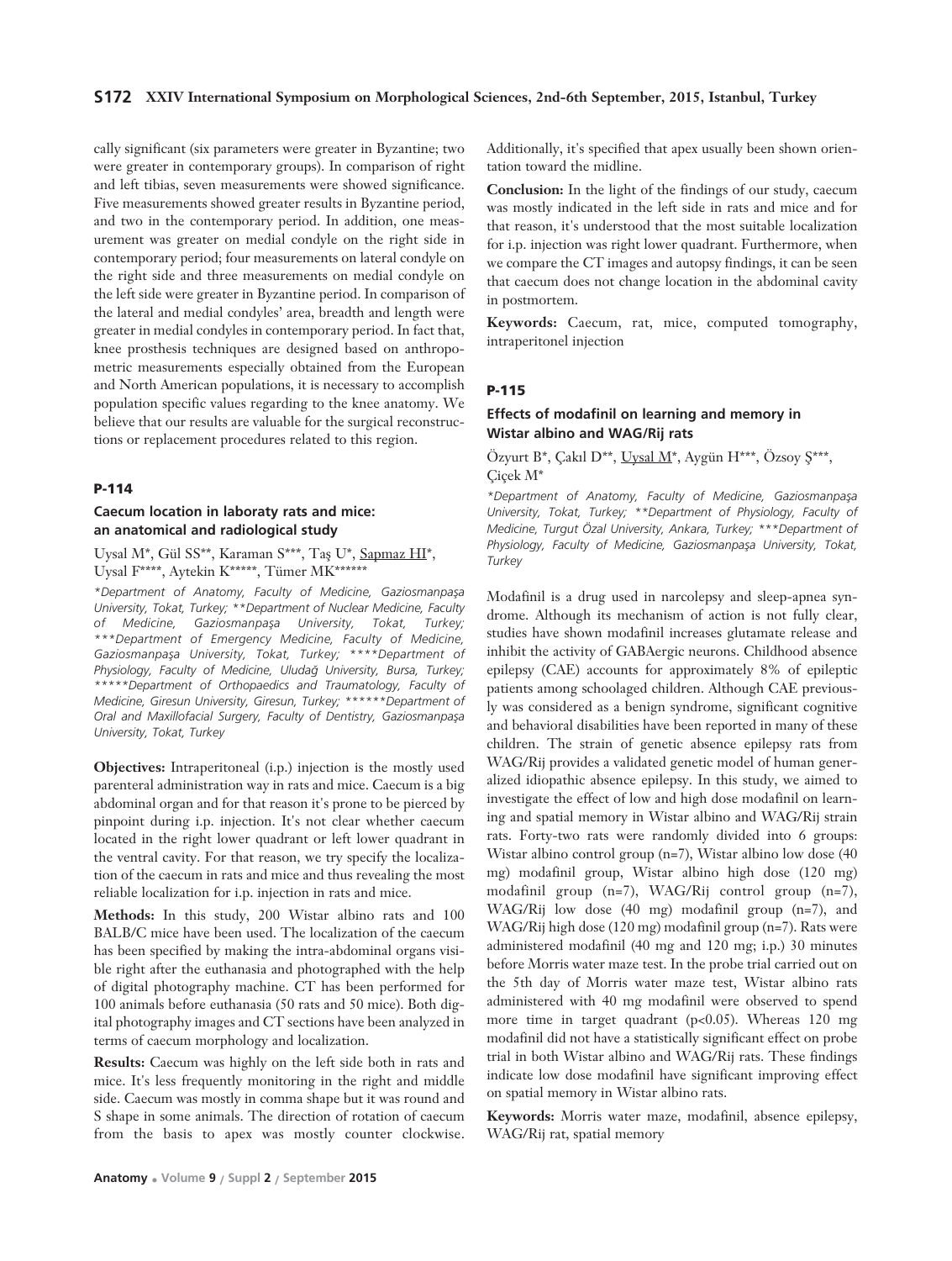#### **P-116**

## **Immunohistochemical investigation of aquaporin 3 expression in meniscus tissue**

Uysal M<sup>\*</sup>, Sapmaz HI<sup>\*</sup>, Ocaklı S<sup>\*\*</sup>, Bıçakçı H<sup>\*\*\*</sup>, Açıkgöz R\*\*\*, Taş U\*

*\*Department of Anatomy, Faculty of Medicine, Gaziosmanpafla University, Tokat, Turkey; \*\*Department of Histology and Embryology,* Faculty of Medicine, Gaziosmanpaşa University, Tokat, Turkey; \*\*\* *Department of Anatomy, Faculty of Medicine, fiifa University, ‹zmir, Turkey*

**Objectives:** Meniscus is a dynamic and flexible tissue that tolerates between the bone surfaces unconformity in the knee joint. Its structures and water content gives flexibility to the meniscus. Aquaporins are the water channel proteins expressed in the several cells and tissues that serve as a gateway for water and small solution materials. Aquaporin 1 (AQP1) has been studied in meniscus tissue. However, we cannot find any studies regarding the aquaporin 3 (AQP3) in the literature. The aim of this study is to examine the expression of AQP 3 that is belongs to the aquaglyceroporin group in rat meniscus tissue.

**Methods:** Seven Wistar albino rats were used in this study. The rats were sacrificed, and knee joints were removed. Tissues were embedded in paraffin after routine histological procedures AQP1 and AQP3 were stained immunohistochemically. Also hematoxylin- eosin (H&E) were stained and all sections were examined under the light microscope.

**Results:** The AQP1 and AQP3 expression was shown with immunohistochemistry in meniscus tissue of rats. Staining was more intense in the periphery of the meniscus.

**Conclusion:** The expression of AQP3 has been shown in the rat meniscus tissue. It is important to show AQP3 expression besides the existence of AQP1 in the meniscus tissue for explaining the pathophysiology of the meniscus degeneration.

**Keywords:** Rat, meniscus, immunohistochemistry, aquaporin 1, aquaporin 3

#### **P-117**

### **Investigation of the spinal perineural (Tarlov) cyst incident by magnetic resonance imaging method**

Taş AD\*, Uysal M\*, Aytekin K\*\*, Altunkaş A\*\*\*, Sapmaz HI\*, Taş U\*, Özyurt B\*

*\*Department of Anatomy, Faculty of Medicine, Gaziosmanpafla University, Tokat, Turkey; \*\*Department of Orthopedics and Traumatology, Faculty of Medicine, Giresun University, Giresun, Turkey; \*\*\*Department of Radiology, Faculty of Medicine, Gaziosmanpafla University, Tokat, Turkey*

**Objectives:** Perineural cyst, also known as Tarlov cyst, rarely gives symptoms by pressuring on the nerve. They are generally determined incidentally, and usually found in the sacral section. The studies showing perineural cyst incidents in our country are few and most of them are case reports. The objective of this study is to investigation of the spinal perineural cyst incident in Turkish population.

**Methods:** This study has been carried out by examining the magnetic resonance imaging (MRI) reports of the 11781 patient that had a cervical, thoracic, lomber, and sacral MRI.

**Results:** There are 188 (1.5%) perineural cysts have been observed in 11781 patients in total. The prevalence of the cyst has been respectively 7% in sacral, 5.3% in thoracic, 0.6% in cervical and 0.2% in lomber. The cyst has been observed more in S2 and T1 spinal nerve roots. While the size of perineural cyst was 10.25 mm average for all patients, it was 9.80 mm in male patients and 10.43 mm in female patients. Average size of cyst was the highest in sacral nerve (12.14 mm) and was lowest in cervical nerve (6.31 mm).

**Conclusion:** The findings in our study were consistent with the literature in general. The findings may contribute to better understanding of the location and frequency of Tarlov cysts.

**Keywords:** Magnetic resonance imaging, Tarlov cyst, perineural cyst, spinal nerve

#### **P-118**

# **The comparative effects of low and high doses of melatonin on spatial memory in Wistar albino and WAG/Rij rats**

Özyurt B, Uysal M, Çiçek M, Sapmaz HI, Taş U

*Department of Anatomy, Faculty of Medicine, Gaziosmanpaşa University, Tokat, Turkey*

Absence epilepsy is sudden onset childhood age epilepsy characterized with loss or alteration in consciousness. Although regarded as a benign condition in terms of cognitive functions and behavioral properties, increasing number of studies suggest significant differences in that respect. WAG/Rij strain rats are genetical models with epilepsy which are raised inbred for animal studies of absence epilepsy, and provide important data about the pathophysiology of absence epilepsy. In this study, we aimed to investigate the effect of low and high dose melatonin on learning and spatial memory in Wistar albino and WAG/Rij strain rats. Fortytwo rats were randomly divided into 6 groups: Wistar albino control group (n=7), Wistar albino low dose (1 mg) melatonin group, Wistar albino high dose (10 mg) melatonin group (n=7), WAG/Rij control group (n=7), WAG/Rij low dose (1 mg) melatonin group (n=7), and WAG/Rij high dose (10 mg) melatonin group (n=7). Rats were administered melatonin (1 mg and 10 mg; i.p.) 30 minutes before Morris water maze test. In the probe trial carried out on the fifth day of Morris water maze test, Wistar albino rats administered with 1 mg melatonin were observed to spend more time in target quadrant (p<0.05). Whereas 10 mg melatonin did not have a statistically significant effect on probe trial in both Wistar albino and WAG/Rij rats. These findings indicate low dose melatonin have significant improving effect on learning and spatial memory in Wistar albino rats.

**Keywords:** Morris water maze, melatonin, absence epilepsy, WAG/Rij rat, spatial memory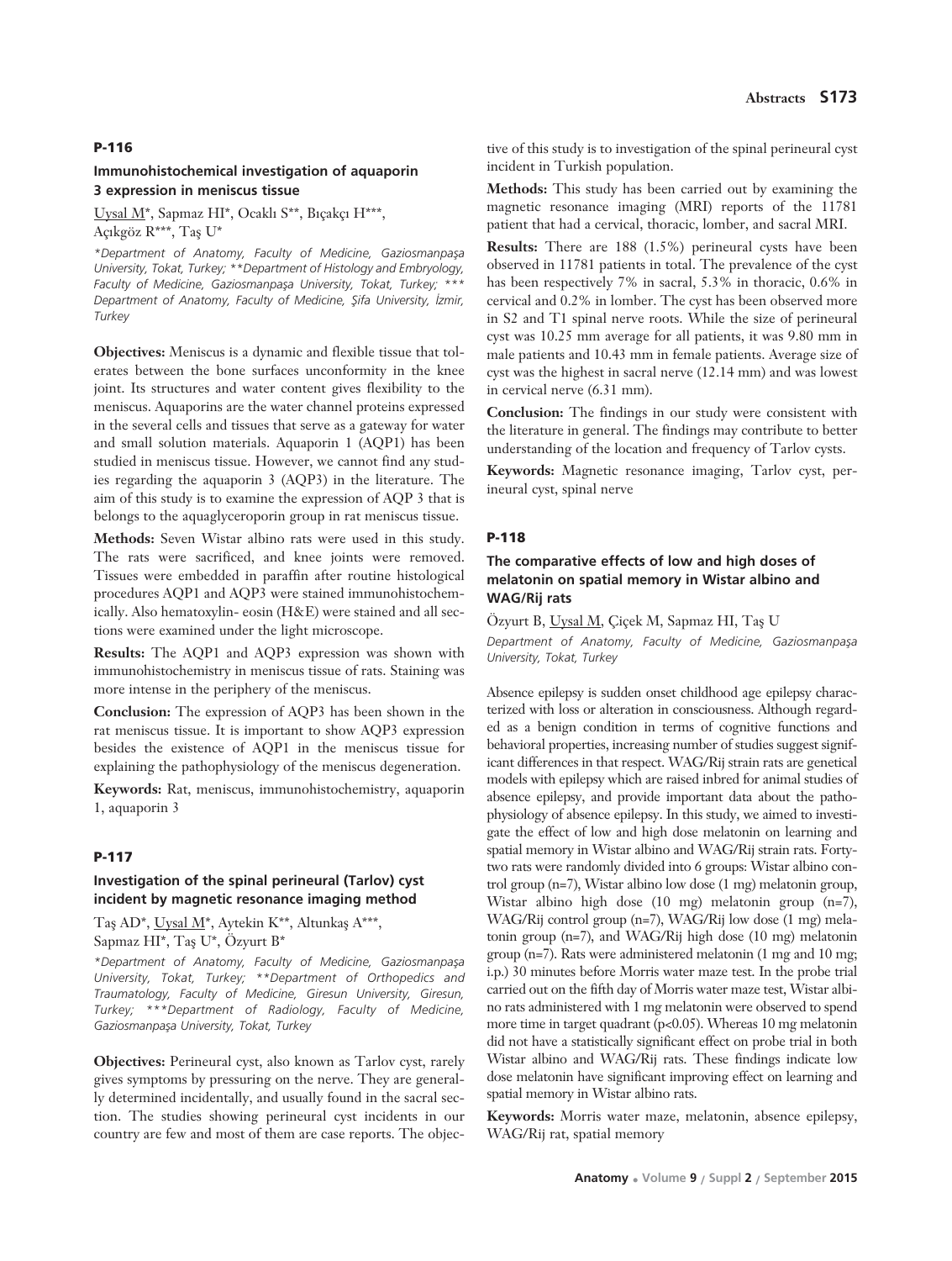#### **P-119**

## **The effect of septal deviation that affects the palatum durum on the maxillary sinus volume**

Sapmaz E\*, Kavaklı A\*\*, Sapmaz HI\*\*\*, Ögetürk M\*\*

*\*Department of Otorhinolaryngology, Faculty of Medicine,* Gaziosmanpasa University, Tokat, Turkey; \*\*Department of Anatomy, Faculty of Medicine, Fırat University, Elazığ, Turkey; \*\*\*Department of *Anatomy, Faculty of Medicine, Gaziosmanpafla University, Tokat, Turkey*

**Objectives:** To research the effect of septal deviation that causes angling in the palatum durum on the maxillary sinus volume.

**Methods:** Paranasal sinus tomography taken in the coronal plan of the 1568 patients between the age of 18 and 60 has been examined. In total, 402 tomographies have been included in the study. Maxillary sinus volume has been measured by using stereological method on the CT scans. Palatum durum angle has been measured with the angle of septal deviation and results were compared statistically. p<0.05 was considered as statistically significant.

**Results:** Septal deviation that causes or does not cause angling in the palatal bones has affected the maxillary sinus volume both in male and female patient group. Maxillary sinus volume at the opposite side of the deviation was significantly higher than at the same side. There is a positive correlation between the septal deviation angle and palatum durum angle.

**Conclusion:** Whether septal deviation affects the palatum durum or not, it decreases the maxillary sinus volume at the side of the deviation but it does not affect the total maxillary sinus volume.

**Keywords:** Maxillary sinus volume, stereology, palatum durum, septum deviation

## **P-120**

## **The effect of use of hesperidin and diosmin on necrotizing enterocolitis: an experimental study**

Şenel U\*, Tanrıverdi Hİ\*, Sapmaz HI\*\*, Akbaş A\*\*\*, Gevrek F\*\*\*\*, Uysal M\*\*, Taş U\*\*

*\*Department of Pediatric Surgery, Faculty of Medicine,* Gaziosmanpasa University, Tokat, Turkey; \*\*Department of Anatomy, Faculty of Medicine, Gaziosmanpaşa University, Tokat, Turkey; *\*\*\*Department of Medical Biochemistry, Faculty of Medicine, Gaziosmanpafla University, Tokat, Turkey; \*\*\*\*Department of* Histology and Embryology, Faculty of Medicine, Gaziosmanpasa *University, Tokat, Turkey*

**Objectives:** Necrotizing enterocolitis (NEC) is an intestinal disease observed in new born. It's thought that uncontrolled activation of inflammatory pathways and free oxygen radicals play a role in pathogenesis of necrotizing enterocolitis. Flavanoids are phenolic compounds and commonly found in plants. Diosmin and hesperidin (Hsd) as that are the flavonoid glycosides have antiapoptotic, antioxidant and anti- inflammatory characteristics.

**Methods:** In this study, 30 newborn rats have been divided into three equal groups as control  $(n=10)$ , NEC group  $(n=10)$  and

treatment group (n=10). Animals in the treatment group have been given 100 mg/kg flavonoid with oral gavage twice a day. NEC scoring has been histopathologically performed by taking tissue from the seven different points of the gastrointestinal tract (duodenum, proximal small intestine, jejunum, distal small intestine, caecum, proximal colon and distal colon) after laparotomy by euthanizing under anesthesia at 5th day. Apoptotic changes have been evaluated with TUNEL staining. The levels of oxidant and antioxidant in tissues have been determined by biochemical analysis. IBM-SPSS 21.0 has been used in statistical analysis and p<0.05 has been adopted as statistically significant.

**Results:** The levels of MDA and NO in distal ileum have been significantly low in control group when compared to NEC and treatment group. The levels of MDA and NO in proximal jejunum have been significantly high in NEC group when compared to control and treatment group. Apoptosis and NEC scoring in all tissues have been significantly increased in NEC group than the control group. Furthermore, apoptosis in proximal colon, caecum, jejunum, proximal jejunum and stomach has been significantly decreased in treatment group when compared to NEC group.

**Conclusion:** These findings support that hesperidin and diosmin treatment noticeably decrease the severity of the gastrointestinal injuries related to NEC.

**Keywords:** Necrotizing enterocolitis, flavonoid, apoptosis, hesperidin, diosmin

### **P-121**

## **The effects of carvedilol on ischemia/reperfusion model: biochemical, histopathological and immunohistochemical evaluation**

Özsoy AZ\*, Nursal AF\*\*, Arıcı A\*\*\*, Bütün İ\*\*\*\*, Uysal M\*\*\*\*\*, Sapmaz HI\*\*\*\*\*, İşgüder ÇK\*, Doğru HY\*, Taş U\*\*\*\*\*

*\*Department of Obstetrics & Gynecology, Faculty of Medicine,* Gaziosmanpaşa University, Tokat, Turkey; \*\*Department of Medical *Genetics, Faculty of Medicine, Giresun University, Giresun, Turkey; \*\*\*Department of Medical Pathology, Faculty of Medicine,* Gaziosmanpaşa University, Tokat, Turkey; \*\*\*\*Department of Mical Biochemistry, Faculty of Medicine, Gaziosmanpaşa University, Tokat, *Turkey; \*\*\*\*\*Department of Anatomy, Faculty of Medicine, Gaziosmanpafla University, Tokat, Turkey*

**Objectives:** The aim of this study was to investigate the possible protective effect of carvedilol (CVD) on ovarian ischemia/reperfusion (I/R) injury.

**Methods:** We organized a model of ovarian I/R by using Wistar albino rats. Ischemia was induced by unilateral occlusion of the tubo- ovarian vessels for 3 h. Reperfusion was carried out by releasing the occlusion and restoring the circulation for 3 h. In group III, CVD was administred intraperitonally before reperfusion. A total of twenty-one female rats were randomly seperated into three equal groups. The groups were classified as group I: (n=7) sham operated control, group II: (n=7) I/R, group III: (n=7) I/R + CVD. Superoxide dismutase (SOD)/ and glutathione peroxidase (GSH-Px) activities and malondialdehyde levels (MAD) in ovarian tissues and serum were measured. Histopathological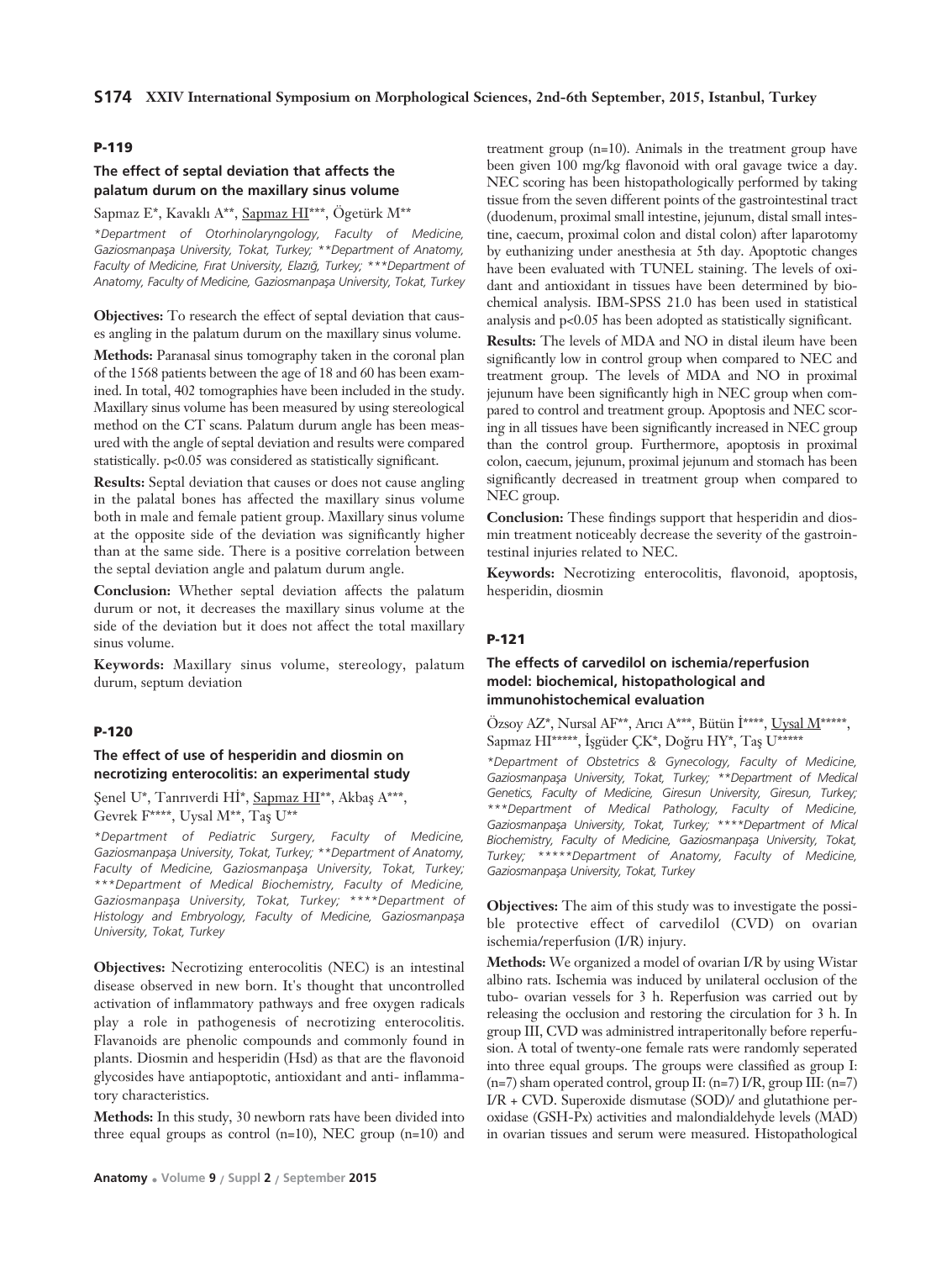and immunhistochemical evaluation were performed by a scoring that evaluation of tissue damage and expression of Bax protein in ovarian tissues.

**Results:** MDA levels in ovary tissues were significantly increased group II (I/R) when compared to group I (control) ( $p=0.048$ ) and group III  $(I/R+CV)$  (p=0.038). GSH-Px levels in serum were lower in group II (I/R) than in the group III (I/R+CVD) and difference between the two groups was statistically significant (p=0.010). SOD activities in serum were found significantly decreased in group  $II$  (I/R) than group I (control) (p=0.010). Histopathological examination showed a significant improvement in ovarian tissue in the CVD-treated rats (I/R+CVD) compared with the group II (I/R). The expression of Bax protein has found higher in group II (I/R) than group III (I/R+CVD) (p=0.037).

**Conclusion:** According to our results, we can suggest that CVD had reducing effect on damage of ovarian I/R model in rats.

**Keywords:** Ovarian torsion, ischemia/reperfusion injury, carvediol

### **P-122**

## **Natural eyebrow profile to be used in reconstructive surgery**

Atalay FN\*\*, Arga Ö\*\*, Tektas B\*\*, Bülbül YE\*\*, Yazıcı M\*\*, Turgut S\*\*, Öztuna D\*\*\*, Esmer AF\*

*\*Ankara University Faculty of Medicine, Department of Anatomy, Ankara, Turkey; \*\*Ankara University Faculty of Medicine, Ankara, Turkey; \*\*\*Ankara University Faculty of Medicine, Department of Biostatistics, Ankara, Turkey* 

Of this study determining the natural eyebrow profile young population to be used in reconstructive surgery. Measurements were taken of 50 women and 50 men aged 18-25 years old. Individuals who have permanent operations on their eyebrows were not included. Measured values were separated as male and female as well as right and left eyebrow. Parameters used were: medial edge of eyebrow (MEB), lateral edge of eyebrow (LEB), peak of eyebrow (PB), nasal ala (NA), medial canthus (MC), lateral canthus (LC), distance between MEB and PB (a), distance between LEB and PB (b), thickness of the eyebrow at the medial edge (TEME), thickness of the eyebrow peak (TEP), length of face (LF), and pupil of eye. Descriptive statistics were obtained. The mean TEME\LF, TEP\LF, a/b ratios were investigated. LEB for % 68 MLE was on the NA-LC line, while for MRE it was %72. LEB for %24 MRE was lateral to the NA-LC line while for MLE it was %28. LEB for %98 FLE was on the NA-LC line, while for FRE it was %96. PB for %62 MLE was on the P-NA line, while for MRE it was %60. PB for %78 was on the P-NA line while for FRE it was %80. MEB for %68 MLE was on the MC-NA line, while for MRE it was % %66. MEB for %86 FLE was on the MC-NA line, while for FRE it was %84.To avoid unnatural looking eyebrows; MEB must not be lateral to MC-NA line; PB mustn't be medial to P-NA line; male's eyebrows must be thicker than female's eyebrows; female's LEB mustn't be lateral to the LEB-LC line. Also we saw that eyebrows can be asymmetric.

#### **P-123**

## **The histological effect of Cnidoscolus aconitifolius aqueous leaf extracts on the archetecture of the ovary, testis and sperm cells of adult Wistar rats**

Ebeye O\*,\*\*, Ekundina V\*\*\*, Miracle Ekele CM\*\*, Eboh D\*\* *\*Department of Anatomy, Delta State University Abraka, Nigeria; \*\*Department of Anatomy, Delta State University Abraka, Nigeria; \*\*\*Department of Medical Laboratory Science, Afe Babalola University, Ado-Ekiti, Nigeria* 

This study accessed the effects of Cnidoscolus aconitifolius on some reproductive organs (testis and ovary) and semen analysis cells of adult Wistar rats. Twenty four (24) adult Wistar rats Weighing 170 g-215 g were used for this study; the animals were weighed and sorted into control and three treatment groups of six rats each. The control received feed mash and water liberally, while the treated groups 2-4 were given 200 mg, 400 mg and 600 mg of Cnidoscolus aconitifolius aqueous extract respectively, also they received feed mash and water liberally. At the end of the four weeks experiment animals were sacrificed, organs harvested and fixed in 10% formal saline for histological studies and sperm cells were placed in normal saline for semen analysis. The extract has no effect on body weight as gradual increase in body weight was observed in all the groups. Microscopic examination of the testis and ovary showed a dose dependent effect, for treated groups; testis revealed spermatogenesis arrest, the ovary revealed lutienization of the ovarian stroma and semen analysis for motility, morphology, viability and sperm count showed significant differences when compared to control group. Therefore caution should be taken in the use of Cnidoscolus aconitifolius.

**Keywords:** Cnidoscolus aconitifolius, medicinal plant, phytochemical screening, anti-fertility agents, reproductive organs

#### **P-124**

#### **Morphometry of the transverse foramina**

İstanbulluoğlu S\*, Öztürk K\*, Coskun G\*, Eker C\*, Sakal B\*, Yavuz  $Y^{**}$ , Esmer TS\*, Esmer AF\*

*\*Department of Anatomy, Faculty of Medicine, Ankara University, Ankara, Turkey; \*\*Department of Biostatistics, Faculty of Medicine, Ankara University, Ankara, Turkey*

The transverse foramina existing on the transverse process of cervical vertebrae are known as a hole for vertebral artery, vertebral vein and sympathetic nerves. These foramina have variations on their shape, size and numbers. An accessory transverse foramen usually exists to posterior of the main one and smaller than it. Vertebral artery is major structure in transverse foramen and it feeds spinal cord, brain stem, cerebellum and occipital zone of cerebrum. Showing variations of the transverse foramen is important to evaluate radiological scanning and neurosurgery. In this study 269 cervical vertebrae (62-the first cervical vertebrae (atlas), 70-the second cervical vertebrae(axis) and 137 other cervical vertebras) which has no surgical operation and trauma were examined. Based on the results; the mean diameter of transverse line were 6,03±0.58 mm and 6.05±0.52 mm on the left and right side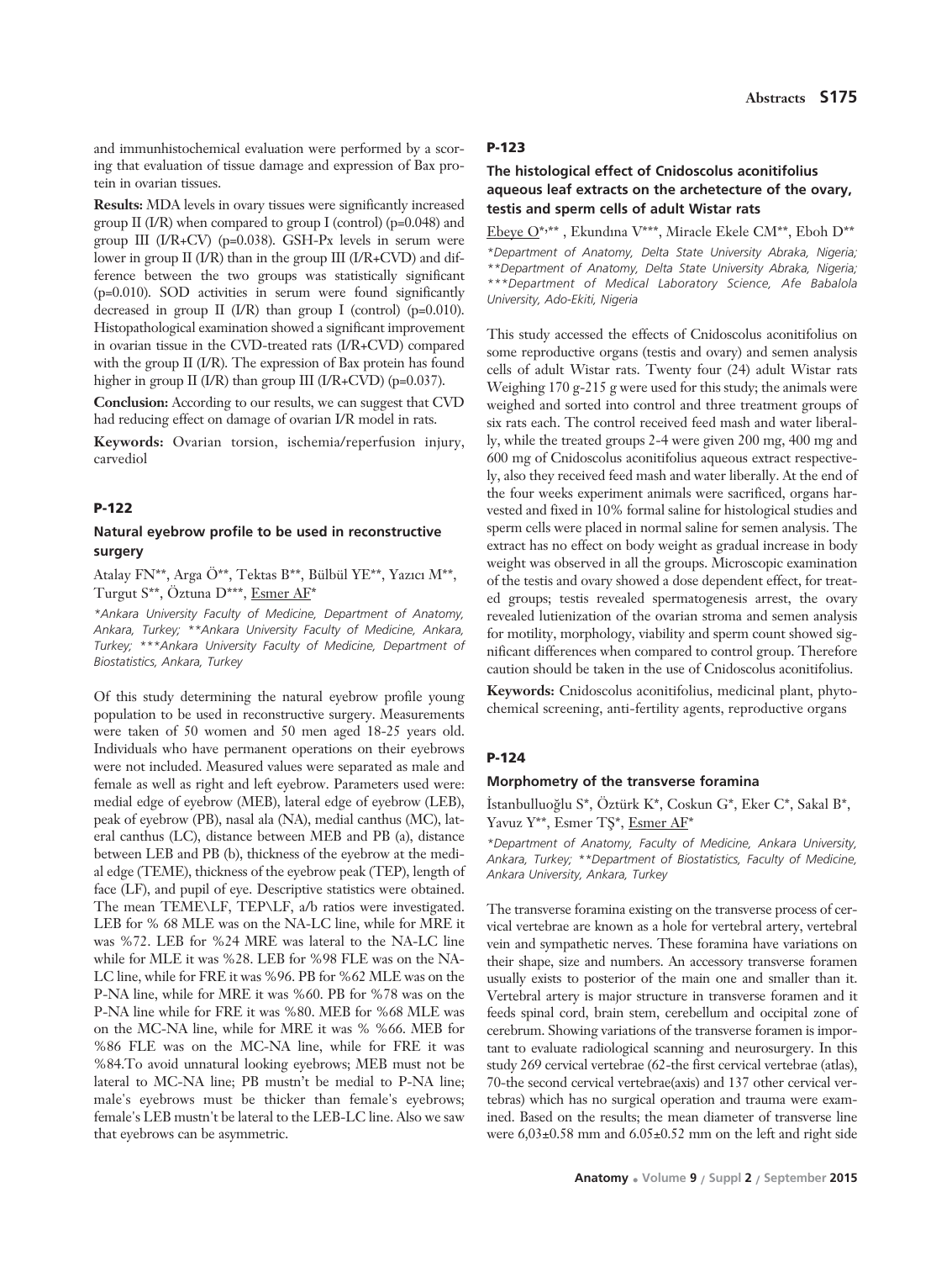### **S176 XXIV International Symposium on Morphological Sciences, 2nd-6th September, 2015, Istanbul, Turkey**

respectively. The mean diameter of the left sagittal line was  $5.76\pm0.62$  mm and  $5.81\pm0.62$  mm on the right. Additively, we analyzed the variations of transverse foramina. We found significant narrowing of the transverse foramina in one side at 3 specimens (%1.11) and bone septa separated the foramen at 45 vertebrae. 15 of them (%5.57) were unilateral and 30 of them (%11.15) were bilateral. And we recorded 1 cervical vertebrae (%0.37) without any transverse foramina on one side which has not been mentioned before. Eventually, absence of transverse foramina may cause the course of vertebral artery and the surgeons should be careful on it. Also, it must be kept in mind the narrowing transverse foramen might cause vertebrobasilar insufficiency.

# **P-125**

### **Elbow pain during coughing**

Aytekin K\*, Uysal M\*\*, Balta O\*\*\*, Kurnaz R\*\*\*\*,

Sapmaz HI\*\*, Taş U\*\*

*\*Department of Orthopedics and Traumatology, Faculty of Medicine, Giresun University, Giresun, Turkey; \*\*Department of Anatomy, Faculty* of Medicine, Gaziosmanpaşa University, Tokat, Turkey; \*\*\*Department *of Orthopedics and Traumatology, Zile State Hospital, Tokat, Turkey;* \*\*\*\*Department of Orthopedics and Traumatology, Acıbadem Eskişehir *Hospital, Esksehir, Turkey* 

Perineural cysts originate from the junction of the dorsal root ganglion on the radix posterior of the nerve root. They are usually asymptomatic and do not lead to complaints. The lesions are usually seen in the sacral region in these patients in whom the cyst is suggested to form as a result of the hydrostatic and pulsatile pressure of the cerebrospinal fluid (CSF). Rarely, compressive symptoms may be observed. Herein, a 50-year-old female patient who had been admitted to the orthopedics clinic with complaint of pain beginning from the medial of the left elbow and spreading to the forearm (T1 dermatome) only while couching has been presented. The magnetic resonance imaging (MRI) scan of the patient revealed bilateral perineural cyst at the 1. thoracic spine level.

**Keywords:** Elbow pain, coughing, perineural cyst, spinal nerve, dermatome

#### **P-126**

# **The impact of curcumin, resveratrol and the combination on experimental myringosclerosis development**

Gürbüzler L\*, Kesici H\*\*, Somuk BT\*, Karaca Zİ\*\*, Soyalıc H\*, Akbaş A\*\*\*, Doğru S\*\*\*\*, Aksakal C\*\*\*\*\*, Aslan H\*\*

*\*Department of Otolaryngology, Gaziosmanpasa University Faculty of Medicine, Tokat, Turkey; \*\*Department of Histology and Embryology, Gaziosmanpasa University Faculty of Medicine, Tokat, Turkey; \*\*\*Department of Biochemistry, Gaziosmanpasa University Faculty of Medicine, Tokat, Turkey; \*\*\*\*Department of Anesthesiology and Reanimation, Gaziosmanpasa University Faculty of Medicine, Tokat, Turkey; \*\*\*\*\*Department of Otolaryngology, Tokat State Hospital, Tokat, Turkey*

**Objectives:** Tympanosclerosis (TS) is a clinical entity characterized by, hyaline degeneration and calcification and connective tissue growth in the middle ear mucosa and tympanic membrane. Sklerotik plaque development, if only limited by the eardrum, it is called a myringosclerosis (MS).Two important factors that influence the development of the TS and MS; increased oxygen radical production and the inflammatory reaction and collagen layer of the tympanic membrane.

**Methods:** In the study, Wistar Wistar albino rats were used. Consisting of eight rats were divided into five groups. Including the control group all rats the right tympanic membranes evaluated under a microscope and made myringotomy in posterosuperior region. Group 1: Myringotomy in the right tympanic membrane was performed. Ve myringosclerosis development process is monitored by the control group. Group 2: 5% ethanol for 10 days was given alone (IP) group. Group 3: 30 mg/kg/day of curcumin is dissolved in 5% ethanol and was given (IP) a period of 10 days. Group 4: 25 mg/kg/day of resveratrol is dissolved in 5% ethanol and was given (IP) a period of 10 days. Group 5: 30 mg/kg/day of curcumin and 25 mg/kg/day of resveratrol is dissolved in 5% ethanol and was given (IP) a period of 10 days.

**Results:** According to the assessment we made using stereological methods, we have seen that curcumin prevents myringosclerosis development by reducing the number of fibroblasts alone. Resveratrol has been found to have no effect on this issue. According to the results of the examination made under a microscope, we observed that myringosclerosis score of curcumin group was statistically significantly lower than scores of myringosclerosis enthanol group.

**Conclusion:** We think that there was no effect of resveratrol prevent myringosclerosis development and the only effect of curcumin in preventing the development of myringosclerosis.

**Keywords:** Myringosclerosis, resveratrol, curcumin, stereology, fibroblast

### **P-127**

## **Investigation of volumetric changes of the thalamus in schizophrenia patients by stereological method**

Songur A\*, Özbulut H\*, Cartıllı Ö\*, Coşkun K.Ş\*\*, Gönül Y\*, Kaçar E\*\*\*

*\*Department of Anatomy, Faculty of Medicine, Afyon Kocatepe University, Afyonkarahisar, Turkey; \*\*Department of Psychiatry, Faculty of Medicine, Afyon Kocatepe University, Afyonkarahisar, Turkey; \*\*\*Department of Radiology, Faculty of Medicine, Afyon Kocatepe University, Afyonkarahisar, Turkey* 

**Objectives:** Schizophrenia (SCZ) is one of the most common psychotic disorders and affects 1% of the population. Thalamic and hippocampal volume reduction was detected in SCZ. We believe that the elaboration of the research on this topic shed light on literature. This study was planned in order to reveal the volume changes may occur in the thalamus in SCZ by stereological methods.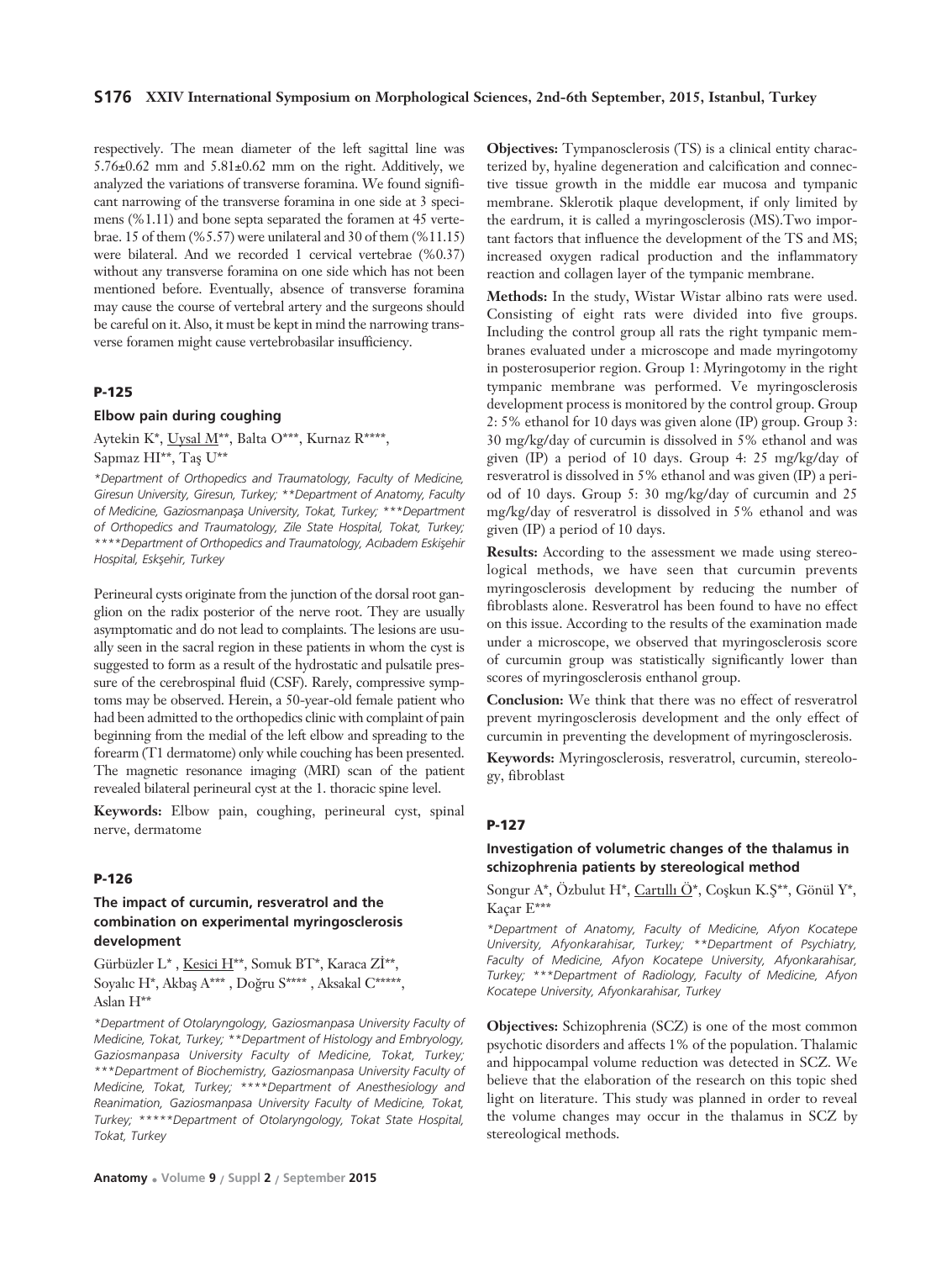**Methods:** In our study, 21 patients in the 19-81 age group diagnosed with SCZ in Afyon Kocatepe University Psychiatric Clinic, and 21 volunteers in the 20-45 age group's MRI was examined without any pathological findings were included. In each section of MRI images, point field measurements were placed randomly on the thalamus and the spots were counted. The data obtained after count was used to calculate the thalamic volume.

**Results:** The patient group was composed of 11 men and 10 women and the control group was 12 men, 9 women. The mean age of the control group was 36.0±7.5 years and the patient group was 37.4±16.0 years and there was no statistical difference comparison of the age and sex between the groups. Right, left and total thalamic volumes were detected as  $5965.2 \pm 285.4$  mm<sup>3</sup>,  $5746.8 \pm 282.4$  mm<sup>3</sup> ve  $11711.0 \pm 541.3$  mm<sup>3</sup> respectively in control group and  $5214.2 \pm 315.0$  mm<sup>3</sup>, 5089.5±352.9 mm<sup>3</sup> ve 10303.0±651.3 mm<sup>3</sup> in patient group. According to the evaluations it was seen in all three parameters was significantly reduced in the patient group  $(p<0.01)$ .

**Conclusions:** Although early studies on this subject do not mention the thalamic volume reduction in SCZ; recent studies supports the thalamus volume reduction in patients with SCZ. Thus, it will be beneficial to know the volumetric changes of thalamus in SCZ and to associated it with the clinical signs of the illness.

**Keywords:** Schizophrenia, stereology, thalamus volume

#### **P-128**

### **An easy and effective methodology in defining the estrous cycle in mice**

#### Coban ZD\*, Kayır H\*\*, Baykal B\*\*\*, Altaylı E\*, Güran S\*

*\*Department of Medical Biology, Gülhane Military Medical Academy, Ankara, Turkey; \*\*Department of Medical Pharmacology, Gülhane Military Medical Academy, Ankara, Turkey; \*\*\*Department of Histology and Embryology, Gülhane Military Medical Academy, Ankara, Turkey*

Estrous cycle is a recurring physiologic change in libido, which is induced by reproductive hormones in rodents. This cycle is very short in rodents including mice. It persists for 4 or 5 days. Defining the estrous cycle is important for specifying the exact time of the mating period. It represents the beginning of the pregnancy in mice. Having short time period in estrous cycle makes the rodents in advantage in reproductive studies. Because of the difficulties in uses of this technique in mice, generally rats are preferred. The uses of genetically engineered mice increase in recent medical research studies. So, it makes important the determining of estrus cycle in mice. The main steps of the procedures are the obtaining of vaginal samples for having vaginal smear and the determination of the cell types in vaginal smear under the microscope. There are many different studies about this topic in the literature. Vaginal swap methodologies are favorable for the first step of these procedures. In the determination of the cell types from vaginal smears, some methodologies prefer the analyses of cell types under microscope without any staining. In other methodologies, some chemicals prefer for the staining of the cells obtained from vaginal smears. In our lab, a rapid, simple and effective methodology was established in the determination of estrous cycle in mice. Vaginal washing methodology was applied in first step instead of vaginal swap methodology. In the preparation of mouse vaginal smear, toluidine blue was used for staining. In the evaluation of cell types, light microscope was used. By this methodology, the pregnancy ratios were increased statistically and it is possible to obtain the oocyte and embryo of desired date by knowing the exact time of pregnancy. These findings represented that our modified methodologyismore rapid and easierin the application and more effective intheevaluationthan other methodologies in defining the estrous cycle in mice.

#### **P-129**

## **Architectural comparison of jaw muscles in three species of raptors**

Wang H, Liu X, Liu W, Zhang Z

*College of Life Sciences, Capital Normal University, Beijing, China*

Jaw muscles of birds are closely related to diet choice and feeding behaviors. Muscle architecture can reflect the functional properties and specializations of different muscles. The two most important architectural parameters are physiological cross-sectional area (PCSA) and muscle fiber length. PCSA of a muscle is directly proportional to force generation, whereas muscle excursion and velocity are directly proportional to muscle fiber length. In the present study, Accipiter gularis (Accipitriformes), Falco tinnunculus (Falconiformes) and Otus scops (Strigiformes) were selected for comparison. Three main jaw muscles, M. depressor mandibulae, M. adductor mandibulae externus and M.pterygoideus, were dissected and detailed measurements were made including muscle mass, muscle belly length, fascicle length. From these values, muscle volume, physiological cross-sectional area and maximum isometric force were derived. The results show that M. depressor mandibulae, the opener of the lower jaw, was characterized by relatively long fascicle length, small PCSA, and thus suggest a design for excursion and velocity. Both the muscle mass and PCSA of Mm. musculus adductor mandibulae externus and pterygoideus in Falco tinnunculus were highest and yielded significant differences  $(p<0.05)$  when comparing with other two species; these features indicate that Falco tinnunculus is able to produce highest bite force among studied species. M. pterygoideus in Accipiter gularis and Otus scops play more important role than M. adductor mandibulae externus in jaw closing, because of its larger PCSA and longer fascicle length. Architectural comparisons demonstrate mechanism difference in catching and processing prey among raptors.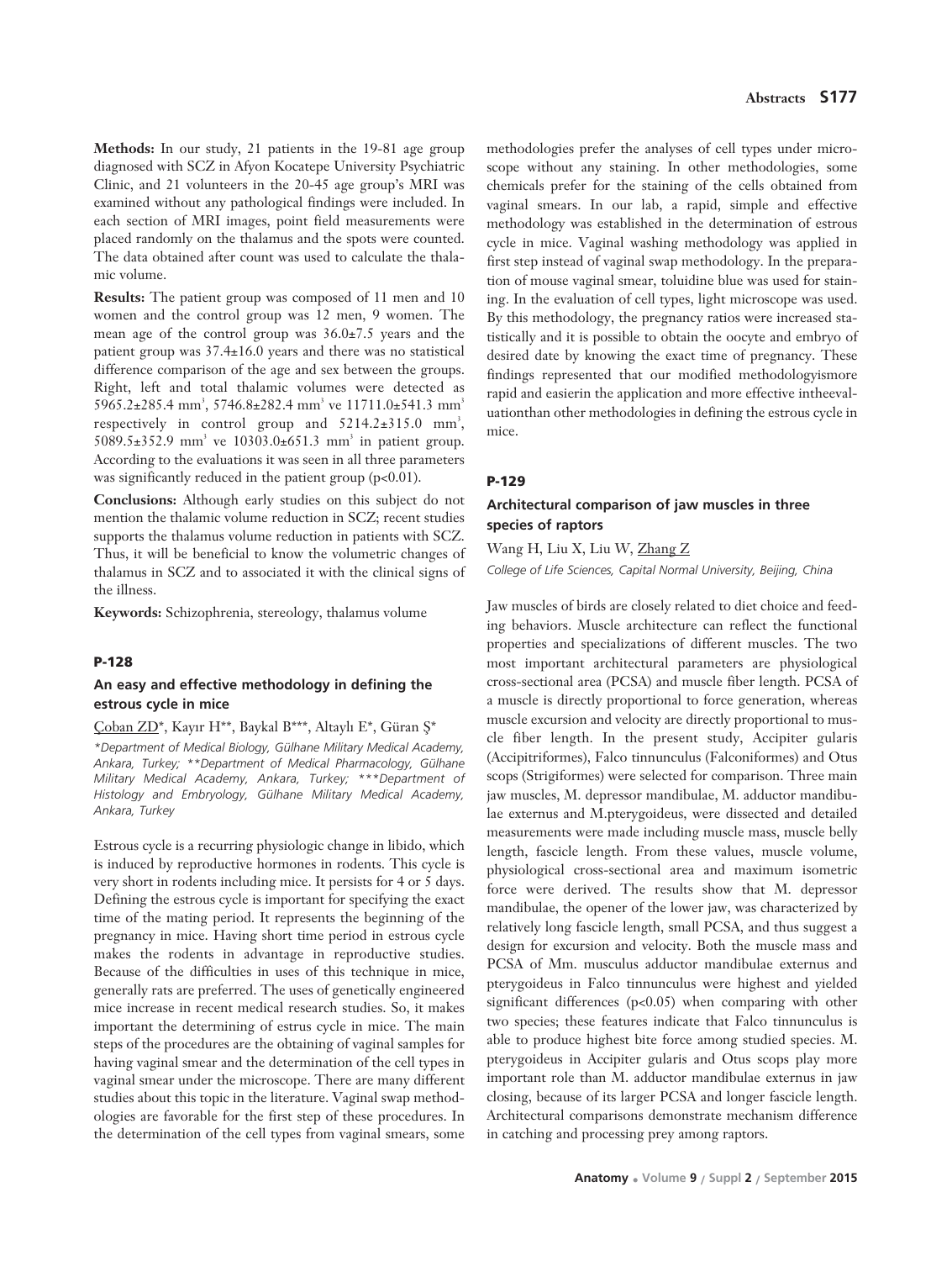#### **P-130**

## **Protective effects of propolis on methotrexate-induced testis injury in rat**

Sönmez MF\*, Çilenk KT\*, Karabulut D\*, Ünalmış S, Deligönül E, Öztürk İ, Kaymak E\*

*\*Department of Histology and Embryology, Erciyes University Faculty of Medicine, Kayseri, Turkey; \*\*Department of Histology and Embryology, Fatih University Faculty of Medicine, İstanbul Turkey; \*\*\*Department of Food Engineering, Erciyes University, Faculty of Engineering, Kayseri, Turkey*

Propolis is a potent antioxidant and a free radical scavenger. This study was designed to determine whether propolis could protect against dysfunction and oxidative stress induced by metotrexate-induced injury in rat testis. A total of 40 male Wistar albino rats were divided into four groups: Group 1 was the untreated control, group 2 was injected with 20 mg/kg methotrexate, group 3 was injected with with 20 mg/kg methotrexate plus 100 mg/kg/day propolis, and group IV was injected with 100 mg/kg/day propolis. The rats were decapitated under ketamine anesthesia and their testes tissues were removed. Tissue malondialdehyde, xanthine oxidase levels, HSP-70 and PCNA expression, apoptosis and histopathological damage scores were then compared. Methotrexate caused increases in malondialdehyde level and number of apoptotic cells and caused a decrease in MSTD and JTBS, PCNA and HSP-70 expression and xanthine oxidase levels in group 2. Propolis prevented the rise in malondialdehyde, xanthine oxidase levels and HSP-70 expression and improved testicular morphology and JTBS. As a result, methorexate gives rise to serious damage in testes and propolis is a potent antioxidant agent in preventing testicular injury.

## **P-131**

### **Effects of 17-beta estradiol on the endothelial function in the male rats; immunohistochemical study**

Dursunoğlu D\*, Erdoğan E\*, Ayaz M\*\*

*\*Department of Histology-Embryology, Selçuk University, Faculty of Medicine, Konya, Turkey; \*\*Department of Biophysics, Selçuk University, Faculty of Medicine, Konya, Turkey* 

**Objectives:** Premenopausal women have lower risk of coronary heart disease (CHD) than men or postmenopausal women, suggesting that estrogens have protective effects and/or androgens have promoter effects against the CHD. However, in the literature, there is very little information about the cardiovascular effects of sex hormones on the opposite sex and the underlying mechanism of these effects remains unknown. Vascular endothelial function disorders play an important role in the pathogenesis of intimal hyperplasia and atherosclerosis. The aim of this study is to investigate the effects of female sex hormone 17-beta estradiol (E2) in the male rats on the molecules regulate the endothelial functions that play a key role in atherosclerosis.

**Methods:** For the planed purpose, 28 male Wistar albino rats were used and four experimental groups were organized: Control (Con), Castrated (M-), vehicle given to castration (MT) and E2 given to castration (MX). Sacrification was done on the 30th day. Heart tissues of rats were excised. After standard procedures, sections were taken from the tissues. The sections were stained with primary antibodies for endothelial nitric oxide sentaz (eNOS), endothelin-I (ET-I) and vascular endothelial growht factor (VEGF) as indicators of the endothelial function. The expressions of molecules were scored according to the intensity of the staining.

**Results:** The expression of eNOS increased in MX group compared to Con and M- groups. The expressions of ET-I and VEGF did not change in MX group compared to M- group.

**Conclusion:** Previous studies have shown that E2 have protective cardiovascular effects in the female. Our study shows that E2 may have protective effects also on the male cardiovascular system. Increased eNOS by E2 might be one of the mechanisms of cardioprotective effects of E2. Consequently, in the treatment and prevention of CHD in men, estrogen therapy may have beneficial effects.

**Keywords:** 17-beta estradiol, orchiectomy, cardiovascular system, eNOS, ET-I, VEGF, immunohistochemistry

#### **P-132**

## **3D (3-Dimensional) evaluation of the ischemic penumbra**

## Çıtışlı V\*\*, Onur Ş\*, Acar F\*\*, Özdemir M\*\*, Kıroğlu Y\*\*\*, Erdoğan Ç\*\*\*\*, Özdemir MB\*

*\*Department of Anatomy, Pamukkale University, Faculty of Medicine, Denizli, Turkey; \*\*Department of Neuro Surgery, Pamukkale University, Faculty of Medicine, Denizli, Turkey; \*\*\*Department of Radiology, Pamukkale University, Faculty of Medicine, Denizli, Turkey; \*\*\*\*Department of Neurology, Pamukkale University, Faculty of Medicine, Denizli, Turkey*

The ischemic penumbra is an enigma and is the key to stroke pathophysiology and treatment. The aim of this study was to evaluate ischemic penumbral area by 3D technology in damaged brain from the images obtained from patient's magnetic resonans (MR) and computional tomography (CT). For this purpose, 3D reconstruction of the ischemic brain area were done from diffusion weighted images (DWI) and perfussion weighted images (PWI). 3D is more estimable than 2D in ischemic penumbra. Paradoxically, ischemic penumbra is still poorly understood. 3D will will improve the understanding of the it. Ischemic penumbra in the brain can be detected by performed cranial imaging methods. Generally, it can be estimated by substracting ischemic area in DWI from ischemic area in PWI. It gives only 2D approachs to the penumbra. In present study, 3D evaluation of the ischemic penumbra was done in the first time. Present study results can improve the understanding of the ischemic penumbra. By the way, it can help to explain stroke pathophysiology then open the way of new treatment.

**Keywords:** Brain, ischemia, penumbra MRI, CT, 3D, compututional neuroscience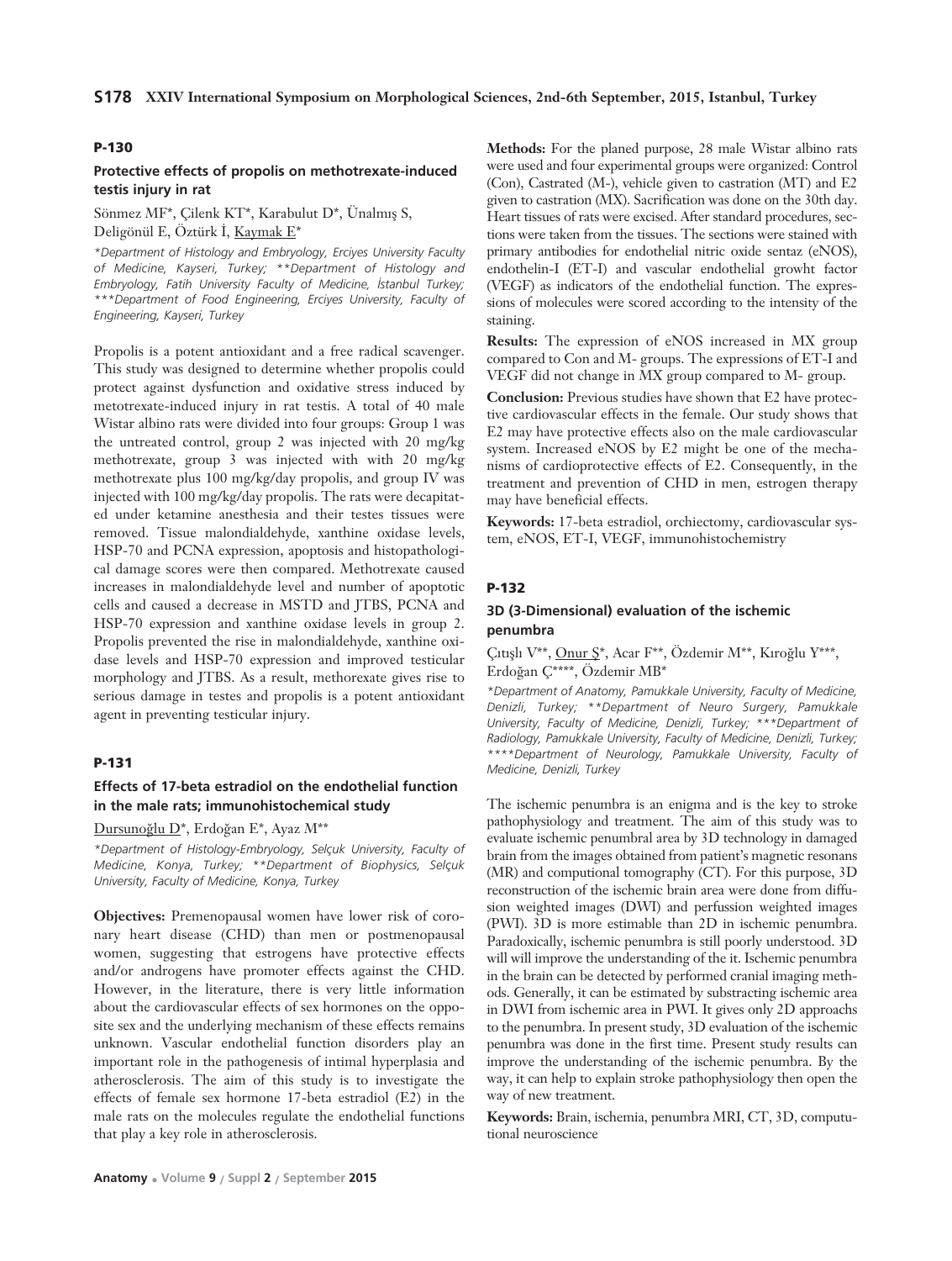#### **P-133**

#### **Myocardial bridging**

#### Kara  $A^*$ , Karaca L<sup>\*\*</sup>, Keleş P<sup>\*</sup>, Fil F<sup>\*\*\*</sup>

*\*Department of Anatomy, Faculty of Medicine, Atatürk University, Erzurum, Turkey; \*\*Department of Radiology, Faculty of Medicine, Atatürk University, Erzurum, Turkey; \*\*\*Department of Radiology, Regional Training and Research Hospital, Erzurum, Turkey*

Myocardium needs oxygen more than other organs except brain. Myocardium is fed from coronary arteries, located in the groves on the surface of the heart. The movements of heart during systole and diastole do not prevent the coronary arteries from feeding the heart. Coronary arteries rise from enlargement areas, on the root of ascending aorta, named right and left aortic sinus. Since the opening of coronary arteries are over aortic valve, the blood supply during systole and diastole is not affected. There are two coronary arteries, left and right. Right and left coronary arteries and large branches originating from these arteries are distributed on the heart surface through the subepicardial connective tissue. Although, coroner arteries lie through the subepicardial layer, sometimes a segment of these vessels lies into the myocardial layer. This is called as myocardial bridging. Myocardial bridging causes atherosclerosis in arterial lumen since it changes arterial wall structure and arterial angle. This may lead to angina, myocardial ischemia, myocardial infarction, left ventricular dysfunction, and sudden cardiovascular death in patients. In our study, we found myocardial bridging in two cases. We discovered myocardial bridging in left anterior descending artery (LAD), which is a branch of left coronary artery, in 59-year-old female, who consulted for atypical chest pain, and in right coronary artery in 39-year-old male who also consulted for atypical chest pain. If there is an atypical chest pain in a patient, it should remaind us this abnormality.

**Keywords:** Myocardial bridging, coronary artery, atherosclerosis

### **P-134**

## **Chemo brain; Pamukkale University Pilot Study I**

Doğu GG\*\*, Herek D\*\*\*, Demiray AG\*\*, Taskoylu BY\*\*, Yaren A\*\*, Cıtıslı V\*\*\*\*, Onur S\*, Özdemir MB\*

*\*Department of Anatomy, Pamukkale University, Faculty of Medicine, Denizli, Turkey; \*\*Department of Medical Oncology, Pamukkale University, Faculty of Medicine, Denizli, Turkey; \*\*\*Department of Radiology, Pamukkale University, Faculty of Medicine, Denizli, Turkey; \*\*\*\*Department of Neurosurgery, Pamukkale University, Faculty of Medicine, Denizli, Turkey*

After cancer treatment, there is alterations in memory, concentration and the way of think in patients. It may a link between the loss of function and alteration in morphology of the brain structures. The aim of this study is to evaluate the volume of the cerebrum, ventricles cerebellum, right hippocampus and left hippocampus before and after the chemotherapy from the images obtained from patient's magnetic resonans (MRI). For this purpose, 3D reconstruction of the brain area were done by Surf Driver program and volume was estimated on 3D structure. Cavalliari method was also used for volume estimation. We compare the means statistically on SPSS program (T test). The mean volume of the cerebrum before chemotherapy was 912827 mm3, after chemotherapy was 899576 mm<sup>3</sup>; for ventricles was 8728 mm3 to 8506 mm<sup>3</sup>; for cerebellum was 8319 mm3 to 8293 mm<sup>3</sup>; for right hippocampus was 4306 mm<sup>3</sup> to  $2978$  mm3 and for left hippocampus it was  $4192$  mm<sup>3</sup> to  $2885$ . There was no change statistically between before and after chemotherapy in cerebrum, ventricles and cerebellum volumes (p>0.05). But, There was alteration statistically between before and after chemotherapy in right and left hippocampus (p<0.05). It is not clear exactly what causes these memory and concentration changes in patient under cancer therapy. Present study may explain the morphological alteration in hippocampus, but not in the other part of the brain. In degenarative brain disease like Alzheimer' and so, cerebrum and ventricles are affected together. But in this study, hippocampus volume were only changed. Cerebellum was the another structure that we would like to examine. It is possible to explain the loss of memory in chemo brain. But we need more studies for the others.

**Keywords:** Chemo brain, cerebrum, ventricles, cerebellum, volume, MRI, 3D

## **P-135**

## **The regional and temporal characters of de- and remyelination processes in cuprizone induced demyelination animal model**

Zhang Y, Fan K, Ma J *Department of Anatomy of Dalian Medical University, Dalian, China*

Cuprizone (CPZ), which is copper chelator, has been wildely used to induce mouse demyelination model for understanding the pathogenesis of demyelination diseases, such as multiple sclerosis (MS). However, the spatial and temporal characters of de- and remyelination process in this model are rarely reported. In the present study, 24 C57BL/6J mice were treated by 0.5% cuprizone feeding and were sacrificed at different de- and remyelinating time points, then the myelin statuses in different brain regions were valued by image analysis after Black-Gold myelin staining and MBP(myelin basic protein, MBP) IHC, respectively. The results showed that the demyelination speed was not equal in different brain area even at the same time point after CPZ administration. The lateral septal area (LSA) and hippocampus exhibited more sensitive to the toxicity of CPZ. However, the fimbria of hippocampus, the anterior commissure and the fornix were significantly resistant to the toxicity of CPZ. More interestingly, the demyelination speed in the corpus callosum (CC) also was not equal that the caudal part was faster than that in the cranial part. Similar with demyelination process, the remyelination also showed variable speed in different brain area after CPZ withdrawal. Significant remyelination occurred in CC even in 3 days and the myelin status almost restored to the normal level in 2-3weeks. However, in LSA and hippocampus significant remyelination occurred in 3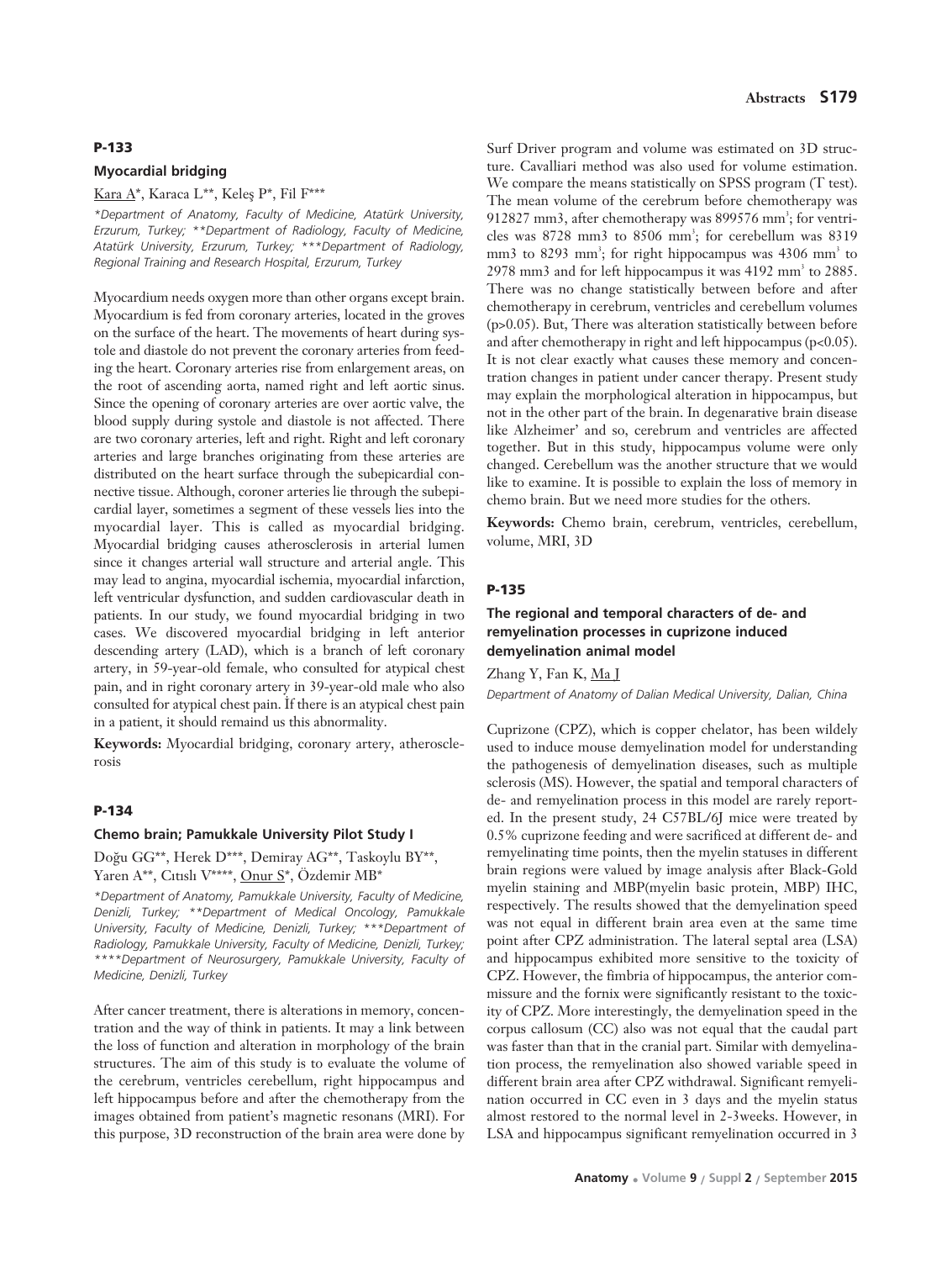weeks after CPZ withdrawal and not yet restored to the normal level. These regional and temporal characters may help to further understand the processes of de- and remyelination in this classical and popular animal model.

### **P-136**

### **Short and long effects of mesenchymal stem cell administrations on the experimental cirrhosis model**

Vatansever HS<sup>\*\*</sup>, Akmaz B<sup>\*</sup>, Bilekyiğit C<sup>\*\*\*</sup>, Aslan E<sup>\*</sup>, Gökalp S\*, Mansoub NH\*\*\*\*, Ercan G\*\*\*\*

*\*Department of Histology and Embryology, Faculty of Medicine, Celal Bayar University, Manisa, Turkey; \*\*Department of Histology and Embryology, Faculty of Medicine, Celal Bayar University, Manisa, Turkey & Research Center of Experimental Health Science, North Cyprus; \*\*\*Faculty of Medicine, Celal Bayar University, Manisa, Turkey; \*\*\*\*Department of Biochemistry, Facullty of Medicine, Ege University, ‹zmir, Turkey*

**Objectives:** To use and evaluate short and long affects of different mesenchymal stem cell sources on experimental rat cirrhosis model.

**Methods:** The experimental cirrhosis model was obtained using 0.3 g/L Thioacetamide (TAA) for three months. The mesenchymal cells were collected from bone marrow, adipose tissue and liver. They were cultured in  $\alpha$ -MEM medium with 15% fetal bovine serum, 1% L-glutamine, 1% penicillin-streptomycin, 1% gentamycin and 0.1% Amphotericine B. Identification of mesenchymal cells, distribution of CD44, CD90, ICAM-1 for bone marrow; CD44 for adipogenic; αsmooth muscle actin for liver mesenchymal cells were analyzed using indirect immunoperoxidase. CD14, CD19, CD34, CD44, CD45, CD73, CD90, CD103 and CD326 analyses were also using flow cytometry. Group I was healty control group and had no any treatment. Group II had cirrhosis group and had no any treatment. Group III, IV, V and VI were bone marrow, adipogenic or hepatic mesenchymal cells, respectively, after TAA administration for 4 weeks. The liver tissues were collected at 4 and 12 weeks. After routine paraffine embedding protocols, histochemical (hematoxylen-eosine, Masson Trichrome), TUNEL, immunohistochemical (bcl-2, sitochrome-C, caspase 3,8,9) and biochemical analyses (MDA, ALT, AST) were investigated.

**Results:** Bone marrow, adipogenic and hepatic adult mesenchymal cells identification were positive using their specific markers in both immunohistochemically and flow cytometric analyses. After administration with TAA for three months, the liver cells were hypertrophic and also some fibrotic tissue was observed in control II and III. In groups IV, V and VI the morphology of hepatocytes were similar healty control group (groupI) and in addition the decreased liver cell damage, accumulation of fibrotic tissue were also detected. The more effectively less cellular damage and normal ALT, AST and albumin levels were detected in adipogenic mesenchymal stem cell treatment.

**Conclusion:** In our study, the experimental cirrhosis TAA model which only liver damage occurred that was not in other tissues shown any negative effects. The curative effect of the stem cells treatment was detected using adipose tissue-derived mesenchymal stem cells and it may be preferred autologous stem cell sources.

## **P-137**

## **Topographic anatomy of the azygos venous system: a cadaveric study**

Kılıç C\*\*, Fazlıoğulları Z\*, Yazar F\*\*, Karabulut AK\*

*\*Department of Anatomy, Selçuk University Faculty of Medicine, Konya, Turkey; \*\*Department of Anatomy, Faculty of Medicine, Gülhane Military Medical Academy, Ankara, Turkey*

**Objectives:** The azygos system consists of the remaining part of posterior cardinal veins. This system is composed of the azygos, hemiazygos and accessory hemiazygos veins. The azygos system drains blood from the back and from the thoracic and abdominal walls. The azygos venous system is variable in drainage and branching pattern. In the present study, we aimed to investigate the branching patterns of azygos system in human cadavers.

**Methods:** The study was performed on 20 adult human cadavers (16 males, 4 females) with ages varying between 23 and 76 who were obtained from anatomy laboratory and fixed by formaline. Anterior chest wall and anterior abdominal wall were removed first; after the organs on the area were taken away, dissection was continued and azygos, hemiazygos and accessory hemiazygos vein were exposed. Branching patterns of the azygos system were grouped through classifications reported in the literature.

**Results:** All of the cases were determined as transition type (Type II) according to Anson's classification which evaluates the connections between the vessels. Five subgroups including 7 cases in group 2, 3 cases in group 4, 5 cases in group 5, 1 case in group 6 and 4 cases in group 7 were determined. The flowing site of the azygos vein into the caval system was determined at T3 vertebra level in 50% of the cases.

**Conclusion:** Identifying of anatomic variations and branching patterns of the azygos venous system is important during imaging this region and surgical operations of mediastinum.

**Keywords:** Azygos vein, hemiazygos vein, accessory hemiazygos vein, cadaver

#### **P-138**

#### **Double superior vena cava: a demonstration with MDCT**

Fazlıoğulları Z\*, Koplay M\*\*, Nabi G\*, Gün C\*

*\*Department of Anatomy, Faculty of Medicine, Selçuk University Konya, Turkey; \*\*Department of Radiology, Faculty of Medicine, Selçuk University, Konya, Turkey*

**Objectives:** The most common congenital anomaly of the superior vena cava (SVC) is a double SVC. This situation also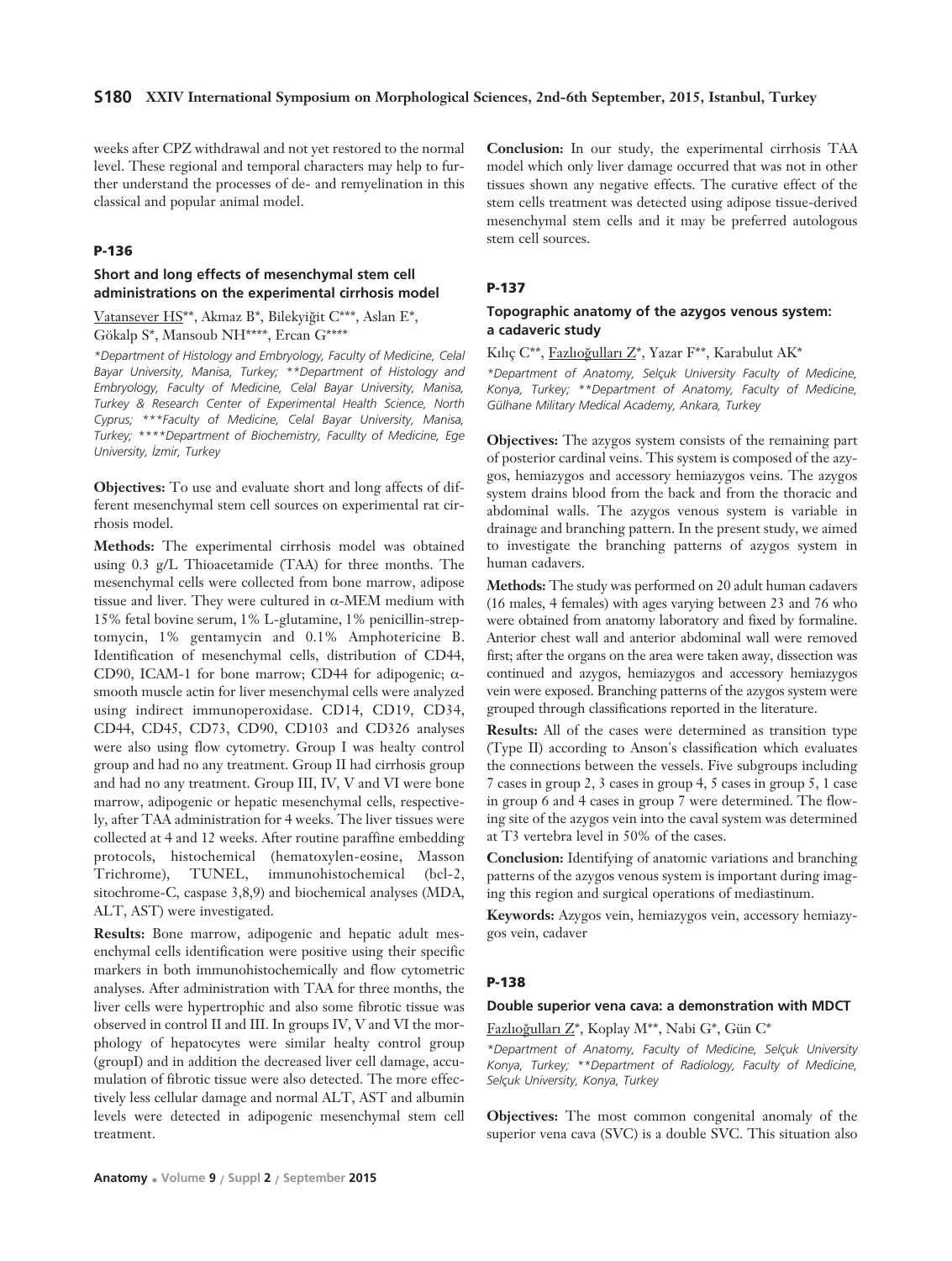called persistent left superior vena cava (PLSVC). This variation occurs in 0.3% of the general population, but in patients with congenital heart disease is more common. PLSVC results from the embryological failure of regression of the left anterior cardinal vein. PLSVC is usually asymptomatic and haemodymically insignificant. The presence of the vessel is identified incidentally during CT scanning of the chest, or during cathetarization procedures.

**Case Report:** Thoracic CT scan was performed on a 40 years old female patient with a history of surgery due to renal tumor to scan metastasis. In the examination, right superior vena cava was on the normal location whereas left superior vena cava discharging into the right atrium through coronary sinus was observed. Both vena cava were connected with a tubular vessel with a diameter of 5 mm on upper mediastinal area. Current findings were presented with axial images as well as multiplanar reconstruction and three dimensional images in detail.

**Conclusion:** Knowledge about these kinds of variations is important for surgeons especially thoracic surgeons, interventional radiologists, and other physicians whom are actively involved in central venous access device placement in patients.

**Keywords:** Double superior vena cava, MDCT, variation

#### **P-139**

## **Nanoparticulate BDNF protective effect in modeled Parkinson's disease**

### Syazli RWAKW\*, Alyautdin R\*\*, Kapitonova M\*, Ullah M\*\*\*, Khlebnikov V\*\*\*\*, Halim ST\*, Ahmad A\*, İsmail N\*

*\*Faculty of Medicine, Universiti Teknologi MARA (UiTM), Shah Alam, Selangor, Malaysia; \*\*Scientific Centre For Expertise of Medical Application Products, Moscow, Russia; \*\*\*Faculty of Dentistry, Universiti Teknologi MARA (UiTM), Shah Alam, Selangor, Malaysia; \*\*\*\*Kulliyyah of Medicine, IIUM, Kuantan, Malaysia; Volgograd State Medical University, Russia* 

Parkinson's disease (PD) is the most common age-related motoric neurodegenerative disorder in which degeneration of dopaminergic neurons is recognized as the underlying pathophysiology of the motor dysfunction. BDNF is a member of the neurotrophin family that has been well-established as a key regulator of neuronal survival and plasticity. BDNF, as a large protein, does not cross the blood-brain barrier (BBB) (J. Kreuter, 2013; R. Alyautdin et al., 2014). Synthetic polymeric nanoparticles overcoated with surfactant providing "Trojan horse" effect deliver different compounds into the brain through the BBB (K. Kurakhmaeva, 2009). The effectiveness of exogenous BDNF applied for treatment of the neurodegenerative diseases remains unknown. The objective of the study was to evaluate neuroprotective effects of nanoparticulate BDNF in the animal model of PD induced by 1-methyl- 4-phenyl-1,2,3,6-tetrahydropyridine (MPTP). C57BL mice were used for modeling of PD. All animals received i.p. injections of MPTP followed by i.v. injection of BDNF absorbed on the commercial PLGA nanoparticles with F68 surfactant (group 1) or pure PLGA nanoparticles (group 2) or pure PLGA nanopar-

ticles with surfactant (group 3) with total of 36 mice. Behavioral tests were performed 90 min, 24 hours, 3 and 7 days after MPTP injection. Thereafter mice were sacrificed, brain was sampled for ELISA and histological evaluation of changes in the substantia nigra and the striatum. The results showed that the nanoparticulate BDNF significantly relieved behavioral disorders (oligokinesia, rigidity, tremor) as shown by open field test (distance walked, rearings), rotarod performance, stride space test, body length measurement and tremor evaluation. Histological examination of the midbrain and basal ganglia showed that treatment with nanoparticulate BDNF with surfactant decreased loss of the neurons, inhibited microglia activation and reduced astrocyte hypertrophy in the substantia nigra and the striatum. This research provides the prospective medication for treatment of the PD using BDNF and gives a clue to understanding of mechanisms of its penetration through the BBB and neuroprotective effect.

#### **P-140**

# **The incidence of zygomatico-facial, zygomatico-orbital and zygomatico-temporal foramina**

Babacan S, Güner N, Tuncel N, Kafa İ

*Department of Anatomy, Faculty of Medicine, Uludag University, Bursa, Turkey*

The zygomatic bone contains some small openings, termed as the zygomatico-facial, zygomatico-orbital and zygomatico- temporal foramens, which serve as the passages for the branches of the maxillary nerve. These branches are important structures for the maxillofacial and orbital procedures due to their anatomical locations. Although several authors suggested that these foramens might be useful as anatomical landmarks for the dissections during surgeries, in fact the variability including the quantity and localization makes them unreliable. The aim of this study was to obtain data including the classification of these foramens and conducted on 50 dry human skulls. The criteria of excluding from study were fractures and other sort of deformities on the bones. Total sixty-nine zygomatic bones studied and foramens were counted carefully, noted and classified in six groups (type 0 to 5; absence of foramen, being one, two, three, four and five foramina) considering their quantities. We found that type 1 appearance is the most observed type for all foramens on the three different faces of the zygomatic bone. Our results for the zygomatico-facial foramen (n=69) were: type 1, %40.58; type 2, %23.18; type 0, %21.74; type 3, %8.69; type 4, %2.89 and type 5, %2.89; for the zygomatico-orbital foramen (n=55) were: type 1, %32.73; type 0, %27.27; type 2, %21.81; type 3, %16.36; type 4, %1.81 and type 5, %0; and for the zygomatico-temporal foramen (n=62) were: type 1, %37.10; type 2, %30.64; type 0, %19.35; type 3, %11.29; type 5, %1.61and type 4, %0, in descending order. In this study, we classified the quantity and investigated the locations of the foramens related to the zygomatic bone and the maxillary nerve to show their varieties, in order to obtain more knowledge of this area and gain benefits to surgeries related to the zygomatic bone and neighboring regions.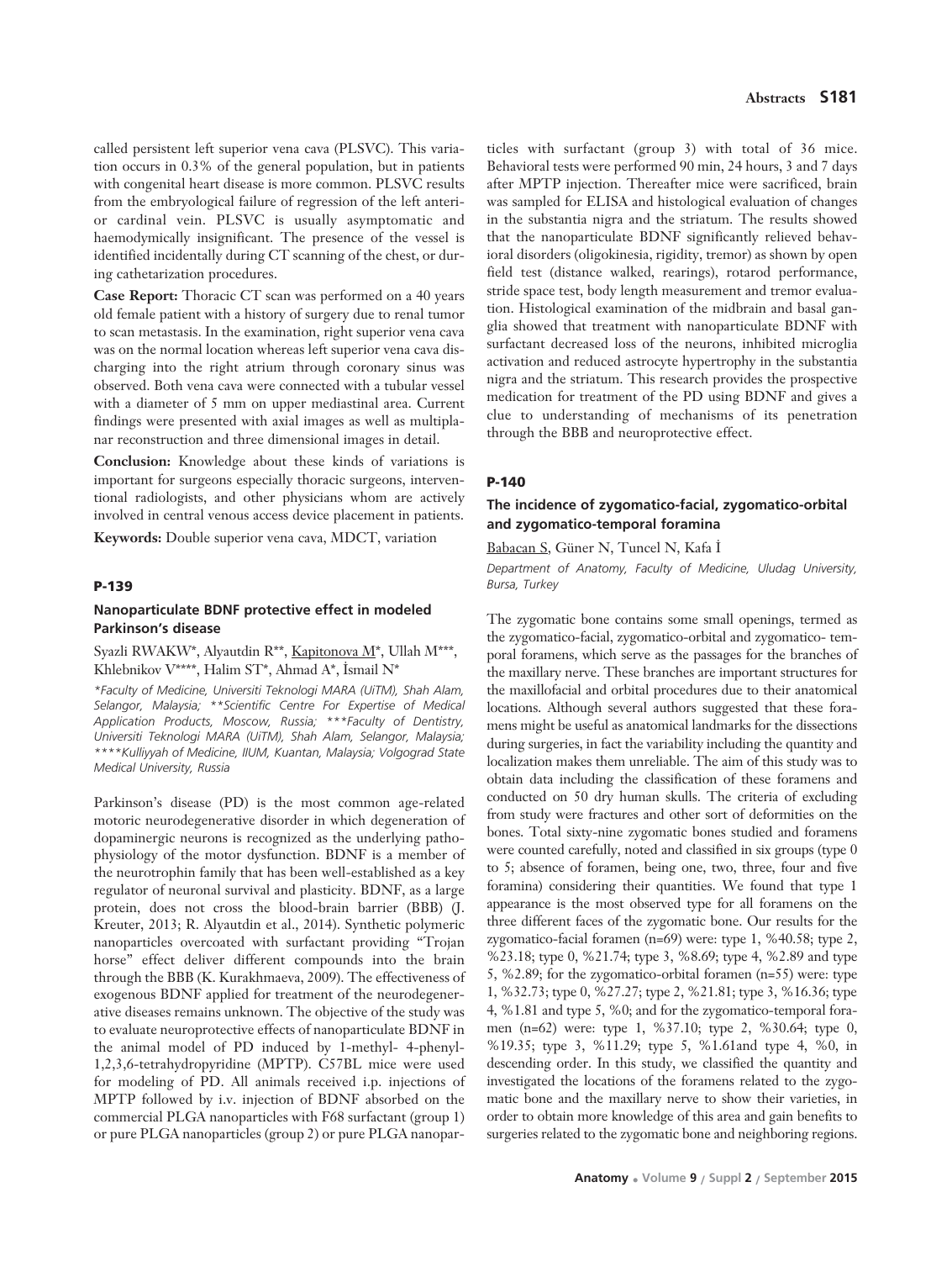### **P-141**

### **Oct 3/4 gene silencing in mouse embryonic stem cell and the effects of this gene silencing on embryonic stem cells**

Çoban ZD\*, Güran Ş\*, Ural AU\*\*

*Department of Medical Biology, Gülhane Military Medical Academy, Ankara, Turkey; \*\*Department of Hematology, Gülhane Military Medical Academy & Bay›nd›r Hospital Bone Marrow Transplantation Unit, Ankara, Turkey*

Stem cells are undifferentiated or poor differentiated cells with important characteristics like self renewal and differentiation. Embryonic stem cells are the only one that can regenerate a living organism among all stem cells. The mouse embryonic stem cells used in laboratories are obtained from trophoblastic inner cells mass in early embryonic stages. Oct 3/4 gene is the most important stemness gene in obtaining induced pluripotent stem cell (IPSC) from mature differentiated cell. The transfer of Oct 3/4 gene activates the differentiated cell in IPSC technology. The silencing of this gene with molecular biology techniques is important in application of gene therapies and the other advanced genetic techniques. Generally, the silencing of selected mRNA is used in this technology in cytoplasm. So, small interference RNAs (siRNA) are widely used in silencing of targeted RNAs. In our study, we aimed to transfer the specific siRNA for Oct 3/4 gene into the embryonic stem cells and inhibit the effects of this gene in mouse embryonic stem cells. Mouse embryonic stem cells were obtained from American Type Culture Collection-ATCC and co-cultured with mouse embryonic fibroblast-MEF, mitotically inactivated. Leukemia inhibiting factor-LIF was added for inhibiting the differentiation. For detecting the possible cell differentiation, Oct 3/4 gene mRNA expression was studied by Reverse Transcriptase PCR (RT-PCR) technique. The complementary siRNAs of Oct 3/4 gene were transferred to the cytoplasm of embryonic stem cells and Oct? gene mRNA was silenced. For detecting the inhibition of this gene, the mRNA expression profiles were detected again with RT-PCR. The results were compared with the results before the gene silencing procedure. The persistence of the stemness characteristics in embryonic stem cells was found. A significant inhibition in mRNA levels of Oct 3/4 gene was observed. We observed that the inhibition of an targeted gene is possible in uses of this technique. It is possible to manipulate a targeted gene or a gene product with this technique.

#### **P-142**

## **Which method is gold standard for determination of thyroid volume?**

 $\overline{\text{Imre N}}^*$ , Acer N<sup>\*\*</sup>, Apaydın N<sup>\*\*\*</sup>, Güvenç İ<sup>\*\*\*\*</sup>, Zararsız G\*\*\*\*\*

*\*Department of Anatomy, Gülhane Military Medical School, Ankara, Turkey; \*\*Department of Anatomy, Faculty of Medicine, Erciyes University, Kayseri, Turkey; \*\*\*Department of Anatomy, Faculty of Medicine, Ankara University, Ankara, Turkey; \*\*\*\*Department of Radiology, Medicalpark Hospital, Ankara, Turkey; \*\*\*\*\*Department of Biostatistics, Faculty of Medicine, Erciyes University, Kayseri, Turkey* 

The accurate estimation of the thyroid volume is very important for the evaluation and management of thyroid disorders. There are various methods for estimating thyroid volume using different imaging techniques; however a gold standard has not yet been determined. The aim of the study therefore is to compare different techniques and to define an optimal correction factor for to determine the volume of thyroid gland, specifically by CT, linear measurement and fluid displacement method. Three methods were compared linear measurement, the stereological (point-counting) method using CT and fluid displacement technique. Correction factors from 0.450 to 0.600 in steps of 0.001 were modeled separately and mean squared errors were calculated for each model to find an optimal correction factor for thyroid volume estimation. The thyroid volumes were calculated in a total of 16 specimens. The mean±SD thyroid volumes of the fluid displacement, point counting and ellipsoid were  $14.58 \pm 9.84$ ,  $15.28 \pm 9.38$ , and  $14.97 \pm 8.35$  cm<sup>3</sup>, respectively. No significant difference was found among the methods (p>0.05). It can be concluded that acceptable correction factor is situated in 0.523 using linear measurement according to gold standard.

#### **P-143**

## **Measurement of the aortic root in young healthy Turkish men**

Imre  $N^*$ , Tunç  $E^{**}$ 

*\*Department of Anatomy, Gülhane Military Medical School, Ankara, Turkey; \*\*Deparment of Cardiology, ‹zmir Military Hospital, ‹zmir, Turkey* 

Aortic root diameter is a very important parameter for the diagnosis of vascular pathologies and can easily be detected by transtorasic echocardiography (TTE). For example, aortic root dilatation is one of the diagnostic criteria for Marphan Syndrome. The progression at the follow up can determine the indication for surgery. Aortic root dilatation is suggested with higher cardiovascular morbidity and mortality. By using TTE in our study, we have tried to measure the normal values of healthy young adults (whose ages are between 20 and 30 years old) aortic annulus, sinus valsalva, sinotubuler junction and ascendan aorta diameter and also to measure relation of body mass index (BMI) and body surface area (BSA). Healthy 200 young male individuals were included in the study. Mean age of the participants were 22 years old. Aort diameter has been measured on four different levels. The measurement levels were aortic annulus, sinus valsalva, sinotubuler junction and ascendan aorta. Aortic root diameter were measured 22.23±1.79; 30.8±2.22; 26.09±1.98; 28.17±2.14 mm. respectively. The relationship of aortic root diameter with BMI and BSA has been calculated statistically. Especially, there has been a strong relationship with ascending aorta diameter with BMI.

**Keywords:** Aortic root diameter, normal values, transtorasic echocadiography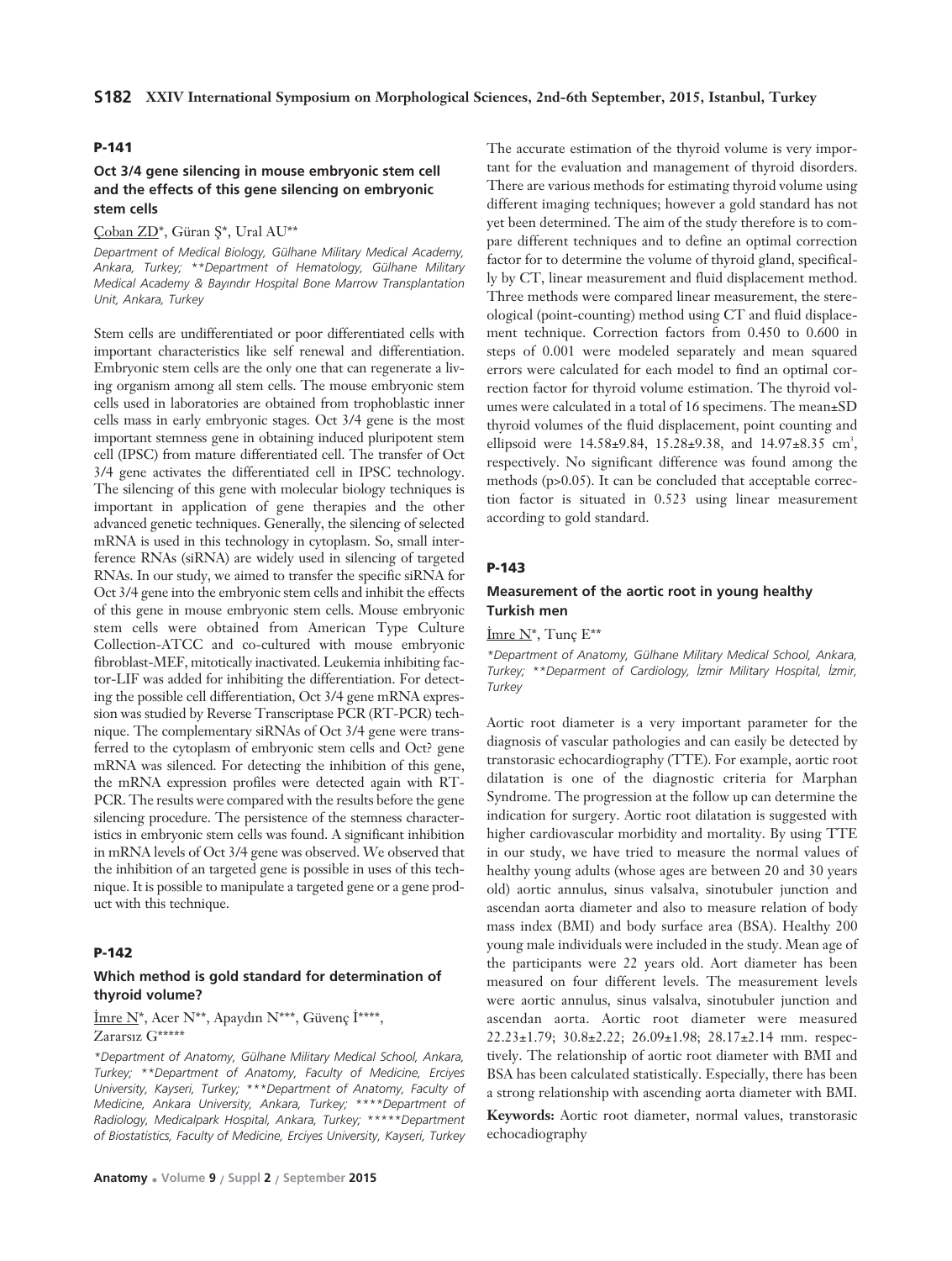#### **P-144**

### **The effect of cyclooxygenase system of acetaminophen induced hepatotoxicity development**

#### Uslu Ü\*, Kolgazi M\*\*, Cumbul  $A^*$ , Özdağ Y\*, Yüksel M\*\*\*, Öğünc AV\*\*\*, Erhan  $F^{***}$ , Alican  $\dot{I}^{****}$

*\*Department of Histology and Embryology, Faculty of Medicine, Yeditepe University, ‹stanbul, Turkey; \*\*Department of Physiology, Faculty of Medicine, Ac›badem University, ‹stanbul, Turkey; \*\*\*Department of Biochemistry, Vocational Faculty of Health Related Professions, Marmara University, ‹stanbul, Turkey; \*\*\*\*Department of Histology and Embryology, Faculty of Medicine, Marmara University, ‹stanbul, Turkey; \*\*\*\*\*Department* of Physiology, Faculty of Medicine, Marmara University, *Istanbul, Turkey* 

**Objectives:** The purpose of this study was investigate the effect of cyclooxygenase (COX) system's on oxidative liver damage induced by acetaminophen (paracetamol N-acetyl-p-aminophenol; APAP) in rats.

**Methods:** 35 rats (Sprague-Dawley) were separated into 5 groups. Experimental animals were divided into the control group (C; n=7), paracetamol control group (APAP; n=7), nonselective COX inhibitors group (INDO; n=7), selective COX-1 inhibitors group (KET; n=7) and selective COX-2 inhibitors group (NIM; n=7). The INDO group was injected intraperitoneally with 5 mg/kg indomethacin; the KET group, 5 mg/kg ketorolac; and the NIM group 10 mg/kg nimesulide The C and APAP were administered saline and vehicles by the same route. Twenty-four hours after the administration of acetaminophen, all animals were sacrificed in ethics. Their livers were removed and immunohistochemical analyze were performed. The obtained liver samples were fixed in neutral formaldehyde and embedded in parafine wax. The samples of 5 μm in thickness were marked with COX-2 and NF kappa B p65 by immunoassay. These samples were examined with a Leica DM600 B microscope and immunohistochemical index was achieved.

**Results:** Expression of COX-2 was higher in the APAP group compared to control (respectively  $21.475\pm1.15$  vs.  $14.11\pm1.68$ ; p<0.05) COX-2 suppressed in all COX inhibitors groups. Immunohistochemical index values demonstrated that the NF kappa B p65 was decreased by KET, NIM and INDO by respectively.

**Conclusion:** Drugs of COX blocker may prevent hepatotoxicity by suppressing inflammation.

**Keywords:** Acetaminophen induced hepatotoxicity, cyclooxygenase, Immunohistochemistry

#### **P-145**

### **Morphometric study of the anatomic structures belong to vertebrae and clinical evaluation: an anatomical study**

Desdicioğlu K, Öztürk KE, Çizmeci G, Malas MA

*Department of Anatomy, Faculty of Medicine, Katip Çelebi University, ‹zmir, Turkey* 

**Objectives:** Aim of this study was to investigate the morphometry of anatomical structures belong to vertebrae and to evaluate the clinical aspects.

**Methods:** This study was conducted on a hundred vertebrae (15 cervical, 49 thoracic, 36 lumbar) that in the student laboratory of anatomy department at İzmir Kâtip Celebi University Medical Faculty. Atlas, axis and disintegrated vertebrae were excluded from the study. The morphometric measurements such as length dimensions belong to corpus of vertebrae, transvers and sagittal diameters belong to corpus and foramen of vertebrae, height, thickness and length belong to pedicle of vertebrae and the distance between pedicles were carried out. Statistical analysis were performed using SPSS.

**Results:** The mean values of morphometric measurements and the standard deviation were determinated. The differences between measurements in the same region and the different regions were evaluated by the statistical analysis. As a result of evaluations, there was a statistical difference between parameters belong to cervical, thoracic and lumbar vertebrae (p<0.05) but no statistical difference in vertebrae belong to same region (p>0.05).

**Conclusion:** Transpedicular screw fixation is used increasingly common by neurosurgeons and orthopedists even though the long term outcomes and effectiveness are unknown. Additionally even though the vertebrae are not commonly used at sex determination, they are one of the most abundant bones in the crime scene. This event increases the importance of the vertebrae in determining gender. As a result, we suggest that the data which we obtained in the study would be useful to surgeons, forensic science experts and the clinicians who interested in this region.

#### **P-146**

## **The relationship between morphometry of internal auditory canal and temporal bone pathologies of the patients with chronic otitis media**

Turamanlar O\*, Akbal İ\*, Acay MB\*\*, Ünlü E\*\*, Gönül Y\*, Cartıllı Ö\*, Ulu S\*\*\*

*\*Department of Anatomy, Faculty of Medicine, Afyon Kocatepe University, Afyonkarahisar, Turkey; \*\*Department of Radiology, Faculty of Medicine, Afyon Kocatepe University, Afyonkarahisar, Turkey; \*\*\*Department of Otolaryngology, Faculty of Medicine, Afyon Kocatepe University, Afyonkarahisar, Turkey* 

**Objectives:** Radiological examination of the temporal bone must be done before surgical interventions for pioneering microsurgery methods. The aim of this study is to reveal the morphometric measurements of internal auditory canal (IAC) and association with neighbouring structures with thin slice computerized tomography (CT) images and also to evaluate the relationship between the intraoperative findings of the patients who underwent operation due to chronic otitis media (COM).

**Methods:** Morphometric evaluation were done in preoperative axial and coronal CT images. Intraoperative findings were recorded for the presence of cholesteatoma, ear pathology, ear drainage, lateral semicircular canal dehiscence, facial nerve dehiscence, dural defect and bony chain destruction.

**Results:** Configuration of a total of 98 IACs of 49 subjects were as follows: 51 funnel (55.10%), 34 cylindirical (34.69%), 13 bud (13.26%) shaped. IAC opening width is narrower in the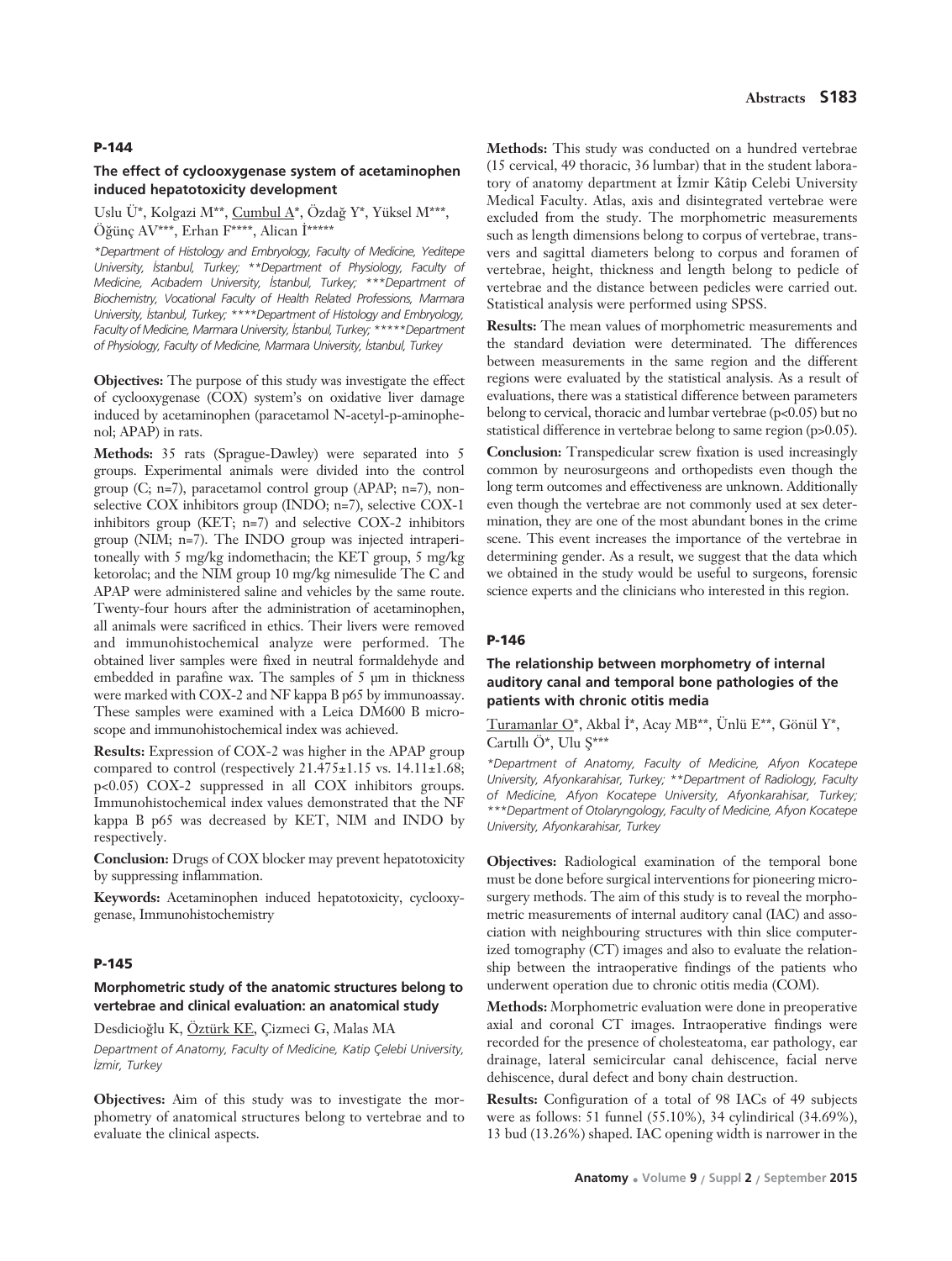right compared to the left. There was a positive correlation between the left sinus sigmoideus and the left IAC longitudinal length with equal development of temporal bone.

**Conclusions:** We believe that such studies would shed light on COM diagnosis and surgical interventions and provide positive contributions to treatment.

## **P-147**

## **The effect of post-fixation on visualization of vimentin in retina with immunofluorescence method**

## Baykal B\*, Korkmaz C\*\*, Kocabıyık N\*\*\*, Ceylan OM\*\*\*\*

*\*Department of Histology and Embryology, Gülhane Military Medical Academy, Ankara, Turkey; \*\*Department of Obstetrics and Gynecology, Gülhane Military Medical Academy, Ankara, Turkey; \*\*\*Department of Anatomy, Gülhane Military Medical Academy, Ankara, Turkey; \*\*\*\*Ophtalmology Service, Medical Park Hospital, Ankara, Turkey* 

A tissue preservation method used in scientific studies is short term fixation by perfusion fixation with paraformaldehyde and preservation of tissue at -80°C. Sections taken from short term fixed tissues require to undergo post-fixation. We detected that the method of post-fixation is important for visualizing vimentin using immunofluorescence method in sections taken from archival eyes, which were fixed by perfusion fixation and preserved at -80°C. We detected that no post-fixation or post-fixation with paraformaldehyde prevent the visualization of vimentin as fibrils in the retina, they allow for visualization of vimentin in the surrounding connective tissue as fibrils. Post-fixation with methanol or Alcohol/Acetic acid allow for visualization of vimentin both in the retina and in the surrounding connective tissue as fibrils. We also performed densitometric analysis of images of Alcohol/Acetic acid and methanol post-fixed sections and detected that the peaks are more regular and the background noise is lower in AAA post-fixed sections. Thus, it is essential to choose the fixation and post-fixation method carefully for the antigen, which is targeted to be visualized. This project has been supported by TUBITAK with project number 110S308. This presentation has also been presented in XI. National Histology and Embryology Congress, 16-19 May 2012, Pamukkale University, Denizli, Turkey and the abstract has been published in Cell & Tissue Biology Research Volume 3 / 2012 Supplement.

**Keywords:** Alcohol/acetic acid, methanol, paraformaldehyde, post-fixation, retina, vimentin

#### **P-148**

### **The use of propidium iodide as a nuclear counter-stain for the marking of degenerated neurons with fluoro-jade**

Baykal B\*, Arslan M\*\*, Kayır H\*\*\*, Korkmaz C\*\*\*\*, Unay B\*\* *\*Department of Histology and Embryology, Gülhane Military Medical Academy, Ankara, Turkey;\*\*Department of Pediatric Neurology, Gülhane Military Medical Academy, Ankara, Turkey; \*\*\*Department of Medical Pharmacology, Gülhane Military Medical Academy, Ankara, Turkey;\*\*\*\*Department of Obstetrics and Gynecology, Gülhane Military Medical Academy, Ankara, Turkey*

Fluoro-jade is an anionic tribasic fluorescein derivative, which was introduced on 1993 as a new technique for visualization of degenerated neurons. It has a peak excitation wavelength of 485 nm and a peak emission wavelength of 525 nm (green). DAPI is offered to be used as a nuclear counter-stain together with fluoro-jade. DAPI is a fluorochrome, which has a peak excitation wavelength of 358 nm and a peak emission wavelength of 461 nm (blue). When using fluoro- jade with DAPI, they cause a high level of overlap and they can usually be observed using the same filter cube. The proximity of blue and green colors made us think that these two molecules are not a proper couple. Thus, we aimed to find a nuclear counter-stain, which can generate higher contrast when used with fluorojade. We tried several nuclear counter-stains on sections from the brain of a rat, on which pilocarpin induced status epilepticus model was applied. We detected that propidium iodide provided higher contrast and lower overlap with its red color. In order to be able to use propidium iodide in fluoro jade method, propidium iodide has to be dissolved in phosphate buffered saline and applied to the brain section before fluoro jade step of the method. This presentation has also been presented in XII. National Histology and Embryology Congress, 27-30 May 2014, Ankara University, Ankara, Turkey and the abstract has been published in Cell & Tissue Biology Research, Supplement, pp134, 2014.

**Keywords:** Fluoro-jade, neurodegeneration, propidium iodide

#### **P-149**

# **Investigation of the effect of kinesiology tape applied to gastrocnemius muscle on the vertical jump height**

Köse ED\*, Taş U\*, Uysal M\*, Aytekin K\*\*, Kılınç F\*\*\*, Sapmaz HI\*, Özyurt B\*

*\*Department of Anatomy, Faculty of Medicine, Gaziosmanpafla University, Tokat, Turkey; \*\*Department of Orthopedics and Traumatology, Faculty of Medicine, Giresun University, Giresun, Turkey; \*\*\*Faculty of Physical Education and Sport, Süleyman Demirel University, Isparta, Turkey* 

**Objectives:** Kinesiology taping technique is a treatment approach that increases the distance between skin tissue and muscle fascia by forming folding in skin and thus relaxing structures under the skin during the functional activities. Gastrocnemius muscle that located in the back of the leg enables vertical jump by making ankle plantar flexion during the vertical jump. Vertical jumping height is a factor that enhances the performance of the sports competition and affects the result of the competition. In this study, we have invastigated the effects of the kinesiology tape technique on the vertical jumping movement.

**Methods:** 50 males between 18-24 age ranges have been divided into two equal groups. Kinesiology tape has been applied to Group 1 for 10 minutes and to Group 2 for 30 minutes. Vertical jumping height has been measured before and after the kinesiology tape for the both group. Vertical jumping height has been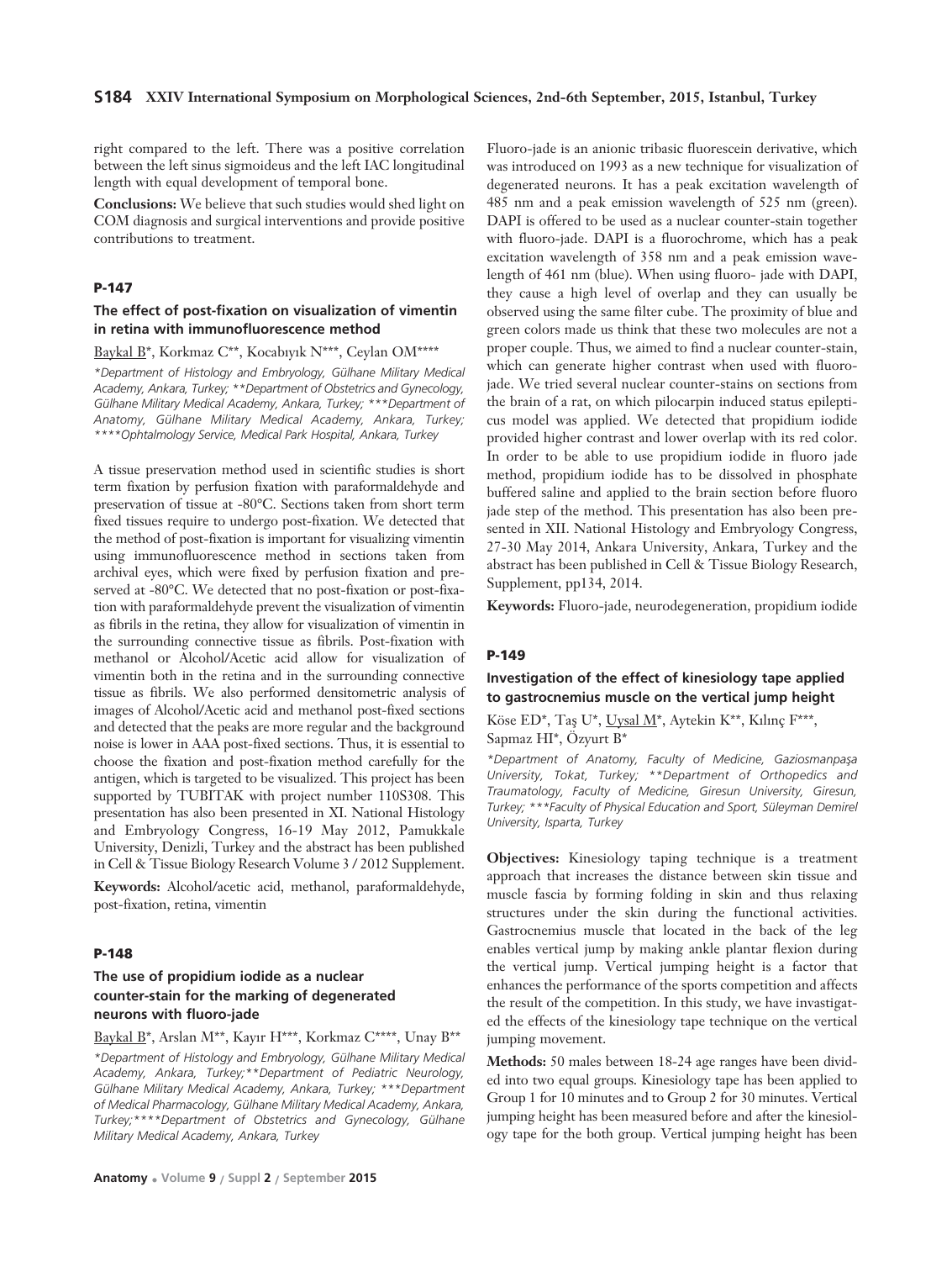measured both by marking the wall and jump-meter. A satisfaction test has been made by all of the individual participating in the study for them to set their satisfaction between 0 to 10. p<0.05 has been adopted as statistically significant.

**Results:** According to the both measurement method, kinesiology tape technique significantly increased the vertical jumping height for both Group 1 and Group 2 (p<0.001). According to the measurement values conducted by the jump-meter, performance enhancement for Group 1 and Group 2 is 11% and 7% respectively. In the wall marking method, performance enhancements for both groups were 6%. Satisfaction test scale was determined as 7 out of 10 for both groups.

**Conclusion:** Findings of our study support that kinesiology tape technique enhances the vertical jumping performance significantly and this increase particularly is clearer on the group that has been applied tape for 10 minutes.

#### **P-150**

## **Evaluation of structures and their interrelations associated with lateral epicondylitis: an anatomic study**

Öztürk H, Gilan İY, Öztürk NC

*Department of Anatomy, Mersin Faculty of Medicine, Mersin Universiy, Mersin, Turkey*

Lateral epicondylitis or commonly termed as "tennis elbow" is hypothesized to occur as a result of repetitive, strenuous and abnormal postural activities of the elbow and wrist. Epicondylitis is an inflammatory process that may be more accurately described as tendinosis. In the lateral epicondylar region, this process mostly affects the common extensor tendon. There is still a lack of understanding of how wrist and forearm positions and which anatomic structure(s) contribute most to this condition during common manual tasks. According to the literature, the problem mainly seems to manifest itself at the origin of the extensor carpi radialis brevis tendon. In this study, 25 (twenty-five) limbs from embalmed specimens were dissected to reveal all three extensors; extensor carpi radialis brevis, extensor carpi radialis longus and extensor digitorum communis muscles' musculotendon patterns, radial collateral ligament, capsule of the elbow joint, head of radius and their interrelations in the vicinity of the lateral epicondyle were investigated. Rotation of the head of radius anteriorly against m. extensor carpi radialis brevis during pronation of the forearm due to its shape seems to be important in the kinetics of the associated structures at the region. It is believed that these factors may partly contribute to the onset of lateral epicondylitis as they seem to be responsible for the creation of microtears at the tendons' origins or elsewhere in the vicinity and progressive degeneration due to an immature reparative response. Familiarity with the normal anatomy of the associated structures at the region may help understand the pathophysiology better in lateral epicondylitis.

**Keywords:** Lateral epicondylitis (tenis elbow), anatomy

#### **P-151**

#### **Evaluation of subcutaneous fat tissue (SFT)**

Engin Y, Kapakin S

*Department of Anatomy, Faculty of Medicine, Atatürk University, Erzurum, Turkey*

SFT is one of the structures that determine the shape of the body. The accumulation and distribution of SFT is great importance on general health. It can alter the effectiveness of drugs and anesthetic substances, and can affect resistance to cold and hunger. Measurement of SFT can therefore provide very useful information. SFT is associated with diabetes, cancer, metabolic and cardiovascular diseases. We planned to measure SFT in various regions of the body and to compare the results in terms of age and sex. SFT thickness (T) was measured in nine areas using an ultrasound device. Body mass index (BMI) was calculated. Anthropometric circumference measurements were performed. 183 adult volunteers (100 women and 83 men) were enrolled. Mean age was 26.2±8.2 years. Mean BMI was 23.3±3.7 cm. Mean chest, waist, and hip circumference 89.3±9.6, 79.4±13.6 cm, and 98.1±8.2, respectively. At ultrasound measurement, biceps SFTT was 2.69±1.37 mm on the right and 2.73±1.42 mm on the left, triceps SFTT was 5.02±2.21 mm on the right and 4.91±2.11 mm on the left, subscapular SFTT was 3.18±2.0 mm on the right and 3.2±2.01 mm on the left, suprailiac SFTT was 8.25±3.99 mm on the right and 8.28±3.93 mm on the left, iliac crest SFTT was  $6.11\pm2.61$  mm on the right and  $6.07\pm2.52$  mm on the left, upper abdomen SFTT was 13.09±7.09 mm, lower abdomen SFTT 12.44±7.03 mm, medial thigh SFTT was 9.25±3.62 mm on the right and 9.36±3.42 mm on the left, and calf SFTT was  $5.89\pm2.09$  mm on the right and  $6.07\pm2.15$  mm on the left. Biceps, triceps, iliac crest, medial thigh, and calf measurements differed significantly between men and women. The increase in SFT after the age of 30 was significant in arm, chest, waist and hip circumferences. Increased age was significantly correlated with weight and increased BMI. In conclusion sex, age and weight increase are significantly correlated with SFTT.

**Keywords:** Subcutaneous fat tissue, Ultrasound, Anthropometry

#### **P-152**

### **Morphological features of florid cemento-osseous dysplasia**

### Köse TE\*, Özcan İ\*\*, Balcıoğlu HA\*

*\*Department of Anatomy, Faculty of Dentistry, ‹stanbul University, Istanbul, Turkey; \*\*Department of Oral Radiology, Faculty of Dentistry, ‹stanbul University, Istanbul, Turkey* 

Florid cemento-osseous dysplasia is an uncommon variant of the cemento-osseous lesions which is usually diagnosed by chance during routine examination. Diagnosis is solely by typical radiological and clinical findings and a biopsy procedure is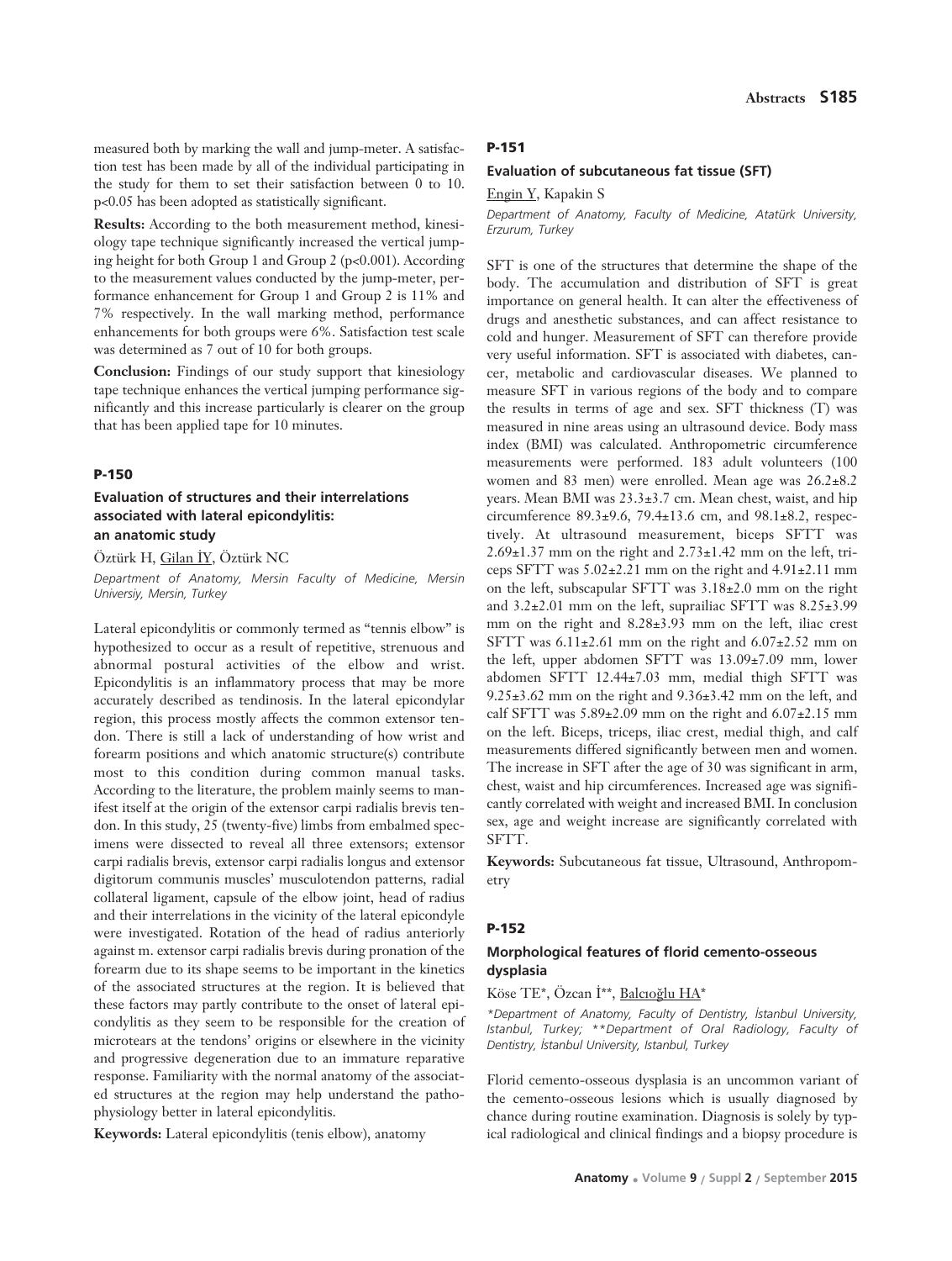### **S186 XXIV International Symposium on Morphological Sciences, 2nd-6th September, 2015, Istanbul, Turkey**

principally not needed. The term 'florid' here describes the wide spread, extensive manifestations of the disease in maxilla and/or mandible. A few postulations have been made on the etiology of the condition, however, the cause of the disease remains still uncertain. It affects mostly mature black women, yet caucasians have been reported to be effected. Since differential diagnosis with chronic diffuse osteomyelitis, Paget's disease of bone, Gardner's syndrome and familial gigantiform cementoma is essential, and the radiographs can produce many trap images to be recognized, radio-anatomical features of florid cemento-osseous dysplasia become more of an issue. This presentation aims to deal with the morphological charactheristics of Florid cemento-osseous dysplasia along with a series of cases.

# **P-153**

# **Can we estimate body mass index from the wrist anthropometric measurements?**

# Demir M\*, Avnioğlu S\*\*, Gülaçtı MM\*\*\*, Atay E\*\*\*\*

*\*Department of Anatomy, Faculty of Medicine, Sütçü ‹mam University, Kahramanmarafl, Turkey; \*\*High Faculty of Health, Sütçü ‹mam* University, Kahramanmaraş, Turkey; \*\*\*Vocational High Faculty of Health Services, Sütçü İmam University, Kahramanmaraş, Turkey; \*\*\*\*Vocational High Faculty of Health Services, Kilis 7 Aralık *University, Kilis, Turkey*

In this study, the anatomic and physiological findings changes of the wrist (width, depth and circumference) and hand span lengths were established and correlated with certain parameters (e.g., sex, age and Body Mass Index (BMI)) in high Faculty students. This study has been realized on 189 students (44 (23.3%) male and 145 (76.7%) female). In this study, students hadn't got any complain or evidence of disease that could in volve the wrist and hand. The age of the students ranged from 17 to 28 years (mean age 19.2 years). Width and depth measurements of the wrist were obtained using a vernier caliper. Wrist circumference and hand span length measurements were taken with a soft tape measure. The average measurements of the male students were for BMI: 22.5±3.13 kg/m2, circumference: 16.86±1.17 cm, hand span length:18.86±1.28 cm, wrist width: 4.48±0.41 cm, wrist depth:3.36±0.40 cm. Female students average measurements were for BMI:  $22.43 \pm 3.28$  kg/m<sup>2</sup>, circumference: 15.56±0.88 cm, hand span length:16.45±1.29 cm, wrist width: 4.12±0.52 cm, wrist depth:2.99±0.33 cm. We found that: correlation of wrist depth, width and circumference measurements with BMI is statistically very significant in all cases (p<0.01). Statistical significance is present in both sexes especially in overweight females the significance is much higher (p<0.001, r=0.53). Circumference of the wrist had a positive corelation with depth and width measurements in both sexes (p<0.01). When we evaluated the corelation of wrist width and depth with hand span length in both sexes. Wrist width showed a correlation with hand span length in all of the cases, but especially females had a much higher correlation. These results are a part of our continuing study. This study will be continued untill we get a large size of males and females with different BMI, for statistical analysis to represent the entire population.

**Keywords:** Body Mass Index, wrist and anthropometric measurements

### **P-154**

# **Cellular degeneration and apoptosis of the liver caused by chronic stress: an immunohistochemical study in a rat model**

Özbek E\*\*, Özbek A\*\*\*, Demirci T\*

*\*Department of Histology and Embryology, Faculty of Medicine, Erzurum, Atatürk University,Turkey; \*\*Department of Histology and Embryology, Faculty of Medicine, Sakarya University, Sakarya, Turkey; \*\*\*Department of Microbiology, Faculty of Medicine, Sakarya University, Sakarya, Turkey*

**Objectives:** Nowadays, stress has become a part of our life. It causes to secrete glucocorticoids and catecholamines and also leads to both structural and functional changes in many organs. It has known that chronic stress triggers gastric ulcer, adrenal gland hypertrophy and disrupts the reproductive function. In this study, it was aimed to investigate the histopathological changes in the liver caused stress, formed using "chronic mild stress" (CMS) model in rats.

**Methods:** In our study, 4-5 week old twelve male rats were used. They were divided into two equal groups as control group (CG) and stress group (SG). During 12-week experimental period, rats were given standard rat chow. CG was not implemented any stress procedures, but SG was applied CMS procedure (applying some stressors such as immobilization, swimming in cold water and exposure to the noise in an order) the last 4 weeks of the study. At the end of the experiment, rats were sacrificed and their livers were removed. After routine histological procedure tissue samples were embedded in paraffin blocks. Sections were dyed with hematoxylin-eosin (HE) and were stained by the immunoperoxidase method using anti-Bax antibody for the purpose of detection of apoptosis. And they were examined with photomicroscope.

**Results:** While normal histological structure was seen in the livers of CG. In the HE stained sections of the livers of the SG, there were focally damaged areas exhibiting hepatocyte degeneration. Cytoplasmic swelling was seen in the damaged hepatocytes, and cell borders couldn't be distinguished. Additionally, in the SG, especially in the periportal areas, the hepatocytes with dark eosinophilic cytoplasm, pyknotic nuclei and apoptotic appearance were observed in abundance. In these cells, intensive Bax-positive immunostaining was observed. When compared with the CG, there were more apoptotic hepatocytes in the SG.

**Conclusion:** Our findings have shown that stress can cause liver damage and increased apoptotic activation in the hepatocytes.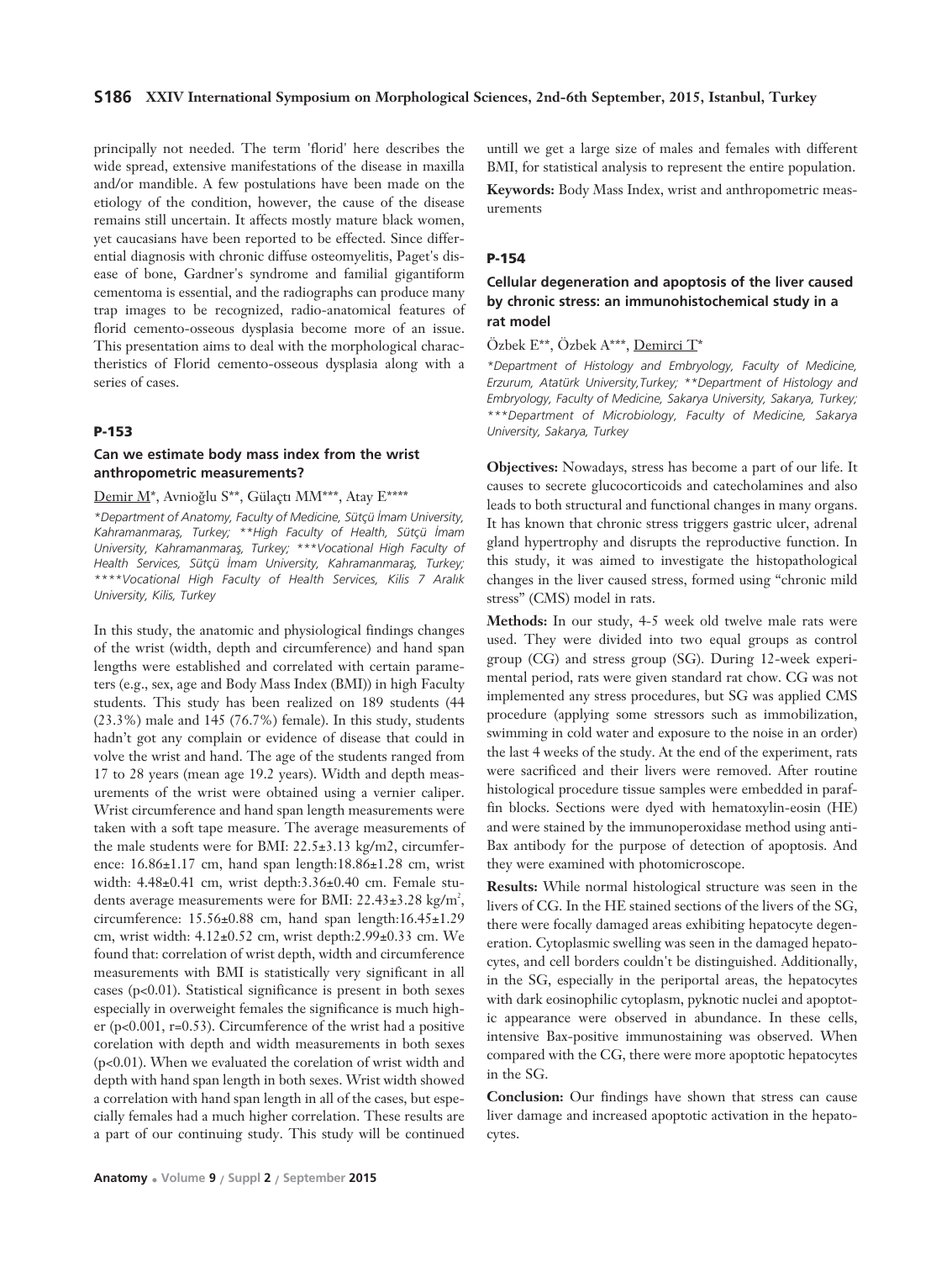#### **P-155**

## **Histological effects of fluoxetine on intestinal tissue of zebrafish (Danio rerio)**

Öztürk B\*, Güneş S\*, Alsaran M\*, Kaymak G\*, Kayhan FE\*\*, Akbulut C\*, Yön ND\*

*\*Sakarya University; \*\*Marmara University* 

Fluoxetine is an antidepressant which generally used for major depressived is order, bulimianervos a (an eating disorder) obsessive- compulsived is order, panicd is order, and premen strualdy sphoricd is order. The bioavailability of fluoxetine is relatively high and peak plasma concentrations are reached in 6 to 8 hours. In our study, investigation the histopathological effects of fluoxetine on intestine tissue of zebrafish were aimed. Zebrafish were maintained under the standardized conditions at 28 ºC±1 C. The light / dark cycle was 14h/10h. In the study, one dose group (150 ng / L fluoxetine) and one control group were determined. After 48 hours of adaptation, fluoxetine were added to the aquarium. For the histological analysis, at the end of 15 minutes, 30 minutes, 4 days and 8 days intestine tissues were dissected. Tissues were fixed with 10% neutral buffered formalin fluid for 24 h. Tissues were dehydrated and embedded in the parafin wax and sectioned at 5 μm thickness and stained with Hematoxylin Eosin. The samples were evaluated by examining under the light microscope. In control group normal intestine histology was observed. Serosa, submucosa and mucosa layers were easily seen. In addition, laminapropria, villi and goblet cells were clearly monitored. In 15 and 30 minutes exposure groups, decrease in the number of goblet cells were detected when compared with control group. Expansion at villi structure were also observed. In 4 days exposure group, increase in the number of goblet cells towards to edge of villi were monitored. Degeneration were detected at villi structure. In 8 days exposure group, severe degeneration and displasia were observed at villi structure. Increase in the number of goblet cells were detected compared with other groups. Degredation were detected at cell boundaries were also monitored.

**Keywords:** Zebrafish (Danio rerio), fluoxetine, intestine, histology

#### **P-156**

# **The effect of obesity on microscopic structure of the cornea**

#### Özbek E\*\*, Demirci T\*, Salman İ\*\*\*

*\*Department of Histology and Embryology, Faculty of Medicine, Atatürk University, Erzurum, Turkey; \*\*Department of Histology and Embryology, Faculty of Medicine, Sakarya University, Sakarya, Turkey; \*\*\*Department of Eye Diseases, Faculty of Medicine, Atatürk University, Erzurum, Turkey*

**Objectives:** Obesity is one of the most important and common health problems, and causes many disorders such as cardiovascular and metabolic diseases. It has been reported in a few studies that feeding with cholesterol-rich diet can lead to lipid accumulation in the cornea and keratopathy. The aim of this study is to examine effects of obesity on the histological structure of cornea in rats fed a high fat diet .

**Methods:** Twelve adult male rats were divided into two equalsized groups. During twelve weeks, control-group (CG) was given a standard rat chow; fatty-diet-fed group (FDG) was fed a high-fat diet (30% fat). The length and body weight of the animals were measured periodically. Body mass index (BMI) was calculated and recorded. At the end of the experiment, animals were sacrificed and their eyes were removed. One of them was embedded in paraffin after processing routine histological method; the other was embedded in Araldite® CY212 after %3 glutaraldehyde and %1 osmium tetroxide fixation. Paraffin sections were stained Hematoxylin-Eosin stain and semi-thin sections were dyed toluidine-blue and were examined under a light microscope.

**Results:** At the beginning of the experiment, BMI values of CG and FDG were  $5.723 \pm 0.232$  kg/m<sup>2</sup> and  $5.551 \pm 0.510$  kg/m<sup>2</sup> respectively; at the end of the test BMI of them were 6.132 $\pm$ 0.142 kg/m<sup>2</sup> and 6.701 $\pm$ 0.415 kg/m<sup>2</sup> respectively. BMI of FDG was significantly higher than that of CG (p<0.01; Mann Whitney-U). There were both intracytoplasmic and intranuclear vacuolar degeneration in the corneal epithelial cells. Picnotic nuclei and mitotic figures were observed in the basal layer of epithelium. In stromal layer of the cornea, edema and spaces found among the lamellar were seen. Descement membrane of obese rats were remarkably thicker when compared with the controls.

**Conclusion:** Our findings suggested that obesity can alter corneal structure by triggering cellular injury

#### **P-157**

# **Determination of GAT1 expression using immunocytochemical staining method on the stress-exposed rat sperm**

#### Demirci T\*, Özbek E\*\*

*\*Department ofHistology and Embryology, Faculty of Medicine, Atatürk University, Erzurum, Turkey; \*\*Department of Histology and Embryology, Faculty of Medicine, Sakarya University, Sakarya, Turkey*

**Objectives:** Gammaamino butyric acid (GABA) is a major inhibitory neurotransmitter and found in many tissues outside the central nervous system such as male genital tracts. GABA induces sperm acrosome reaction (AR). GABA uptake in to sperm, takes place via GABA transporters [GAT1, GAT2, GAT3 and GAT4] is located on the surface of sperm. GAT1 lead to sperm membrane depolarization and initiates the sperm AR. But, recent studies show that GAT1 over-expression can adversely affect the male reproductive system. In our study, we aimed to investigate whether stress may change GAT1 level in rat sperm.

**Methods:** Twelve male Sprague Dawley rats were randomly divided into two groups, stress-exposed and control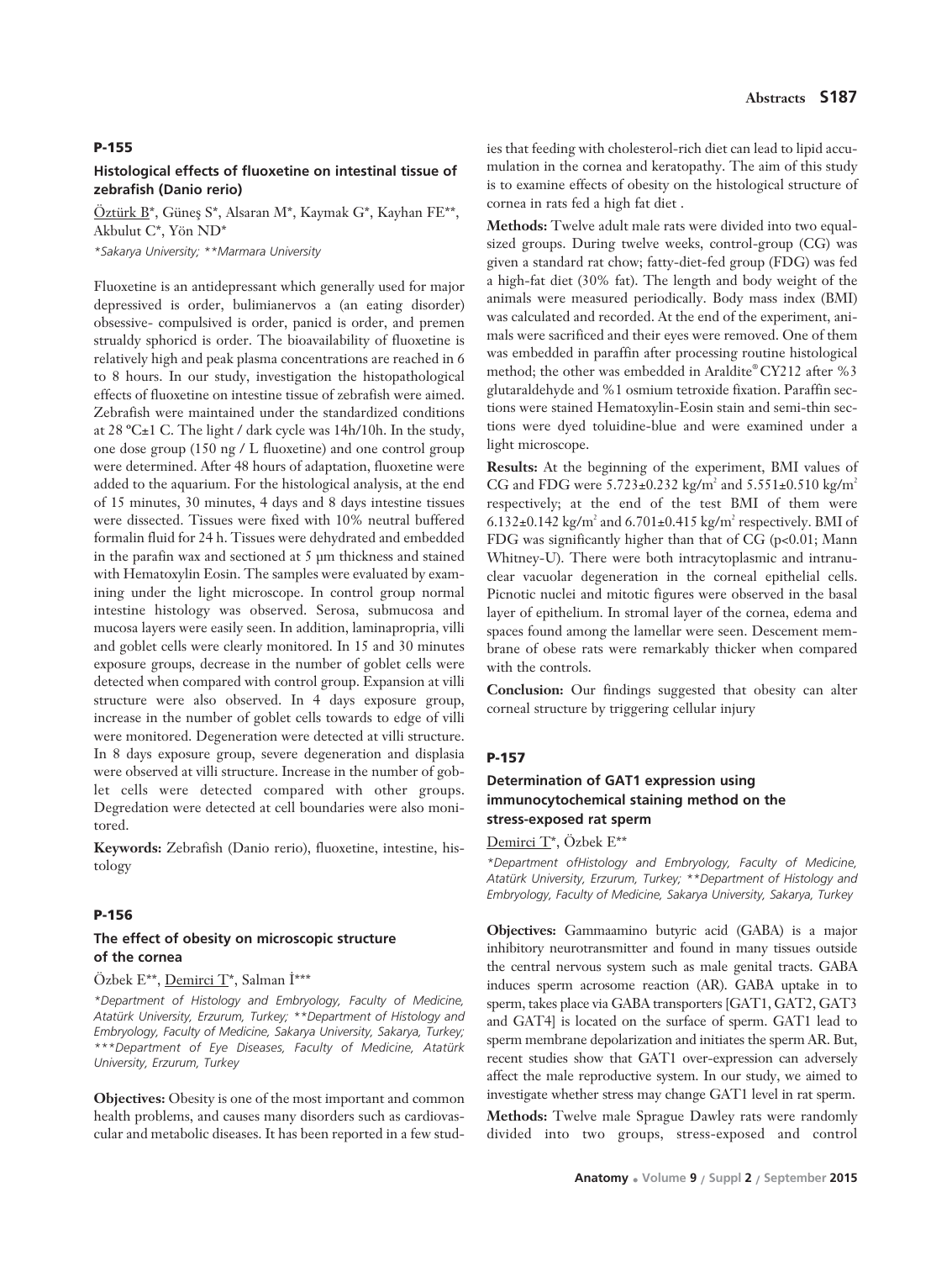(n=6/group). Stress group was exposed "Chronic-Mild-Stress" procedure for four weeks. At the end of the experiment, caudae epididymides were removed from the sacrificed animals. Then, they were minced in saline imidazole solution by scissors and the sperms were filtered. The obtained sperm suspension was used to prepare sperm smears. These smears were stained with immunoperoxidase method, in order to mark the GAT1 protein on the rat sperm at the light microscopic level. For each rat, 500 sperm were counted and the number of spermatozoa showing a positive immune reaction was recorded. The data were statistically compared between the groups.

**Results:** The number of GAT1-specific immunocytochemistry positive sperm in the stress-exposed group was significantly higher than the control group (p<0.01, Mann-Whitney U Test). Conclusion: According to our data, it has been concluded that stress increases the number of GAT1 protein (+) sperm, leading to male infertility.

#### **P-158**

# **Morphological changes of the granulosa cells of mice under the of hexachlorocyclohexane (Lindane) influence**

## Balmagambetova A\*, Palmerine M.G\*\*, Macchiarelli G\*\*, Nottola SA\*\*\*, Zhurabekova G\*

*\*Department of Normal and Topographical Anatomy, West Kazakhstan Marat Ospanov State Medical University, Aktobe, Kazakhstan; \*\*Department of Life, Health and Environmental Sciences and Center of Electron Microscopies, University of L'Aquila, L'Aquila, Italy; \*\*\*Department of Anatomy, Histology, Forensic Medicine and Orthopaedics, Laboratory of Electron Microscopy "Pietro M. Motta", University La Sapienza, Rome, Italy*

Lindane (γ-hexachlorocyclohexane) is a persistent organic environmental pollutant. It has been widely used in agriculture as insecticide up to 2009, but still used as treatment for lices and scabies. Even if "moderately hazardous", in humans affects the nervous and immune systems, liver and kidneys. Lindane has toxic effects also on the reproductive systems, probably through endocrine-mediated mechanisms. In mice, Lindane induces embryo apoptosis, affects oocyte meiotic spindle morphology and impairs fertilization rate, even when used at very low concentrations. In this study, we evaluated the toxic effects of Lindane on mouse granulosa cells, matured in vitro with increasing concentration of Lindane. We examined structural and ultrastructural parameters connected to cellular, intracellular and intercellular morphology. Results showed a dose-dependant toxicity on granulosa cells, evidenced by reduction of microvillar extensions, reduction of cytoplasmic processes between adjacent cells, increase in the lysosomial compartment. Plasma membrane blebbing, apoptotic bodies and cellular debris increased with the dosage. No evident ultrastructural alterations were observed in mitochondria, endoplasmic reticula, Golgi apparatuses. These results showed a dose-dependant reproductive toxicity of Lindane on mouse granulosa cells, and should be taken into consideration in case of increased infertility and sterility connected to toxicant exposure.

### **What happens in pancreas morphology of the mice fed with high fat diet?**

Ortadeveci A\*, Topal F\*\*, Peker H\*, Aydar Y\*, Yücel F\* Peker S\*\*\*

*\*Department of Anatomy, Faculty of Medicine, Eskiflehir Osmangazi* University, Eskişehir, Turkey; \*\*Bilecik Şeyh Edebali Universty, Vocational High Faculty of Health Services, Bilecik & Eskisehir Osmangazi University, *Institute of Medical Sciences, Eskisehir, Turkey; \*\*\*Department of Histology and Embryology, Veterinary Faculty, Uluda¤ University, Bursa, Turkey*

**Objectives:** High fat diet is shown to deteriorate health condition in human and animals. The frequency of obesity and obesity-related disorders has been increasing throughout the world. Since it regulates carbohydrates, fat and protein metabolism, the pancreas is a crucial organ to carry out vital functions. The effects of obesity on the pancreas morphology have not been well studied. We planned to study the effects of high fat diet on the different morphological parameters of pancreas.

**Methods:** In the current study, we used female mice at age of eight weeks. The mice in experimental group fed with high fat for nine weeks while the mice in control group fed with control diet for nine weeks. The animals were anaesthetized and sacrificed by cervical dislocation. The pancreas was removed and processed with routine and standard paraffin embedding and serially sectioned in 5 μ thickness. Then, every twentieth section was saved, stained with Crossman's triple stain. The sections were evaluated using unbiased stereological analyze methods. Length density of blood vessels per  $\mu$ m<sup>3</sup> volume (BVLv), volume fraction of connective tissue (CTVv), volume fraction of blood vessels (BVVv) in exocrine pancreas and mean diameter of Langerhans islets in endocrine pancreas (MDLI) were stereologically counted.

**Results:** The body weight (p=0.01) and the weight of adipose tissue (p=0.001) of obese mice markedly increased when compared to those of the control mice. Mean diameters of Langerhans islets were not different between the experimental and the control groups (p=0.391). We observed that 'BVVv' (p=0.042) and 'BVLv' (p=0.047) in exocrine pancreas decreased significantly in the experimental groups with respect to those of the control group. Moreover, we measured CTVv, but no difference was noted between the experimental and the control group  $(p=0.517)$ .

**Conclusion:** Current findings suggest that high fat diet appear to affect several morphological parameters in the pancreas.

### **P-160**

### **Growth impairment of renal and hepatic parenchymal cells in cathepsin D-deficient mice**

# Suzuki C\*, Yamaguchi J1, Shibata M\*\*\*, Uchiyama Y\*\*

*\*Department of Cell Biology and Neuroscience, \*\*Cell and Molecular Neuropathology, Juntendo University Graduate Faculty of Medicine, Tokyo, Japan , \*\*\*Department of Morpohlogical Science, Kagoshima University Graduate. Faculty of Medicine, Kagoshima Japan*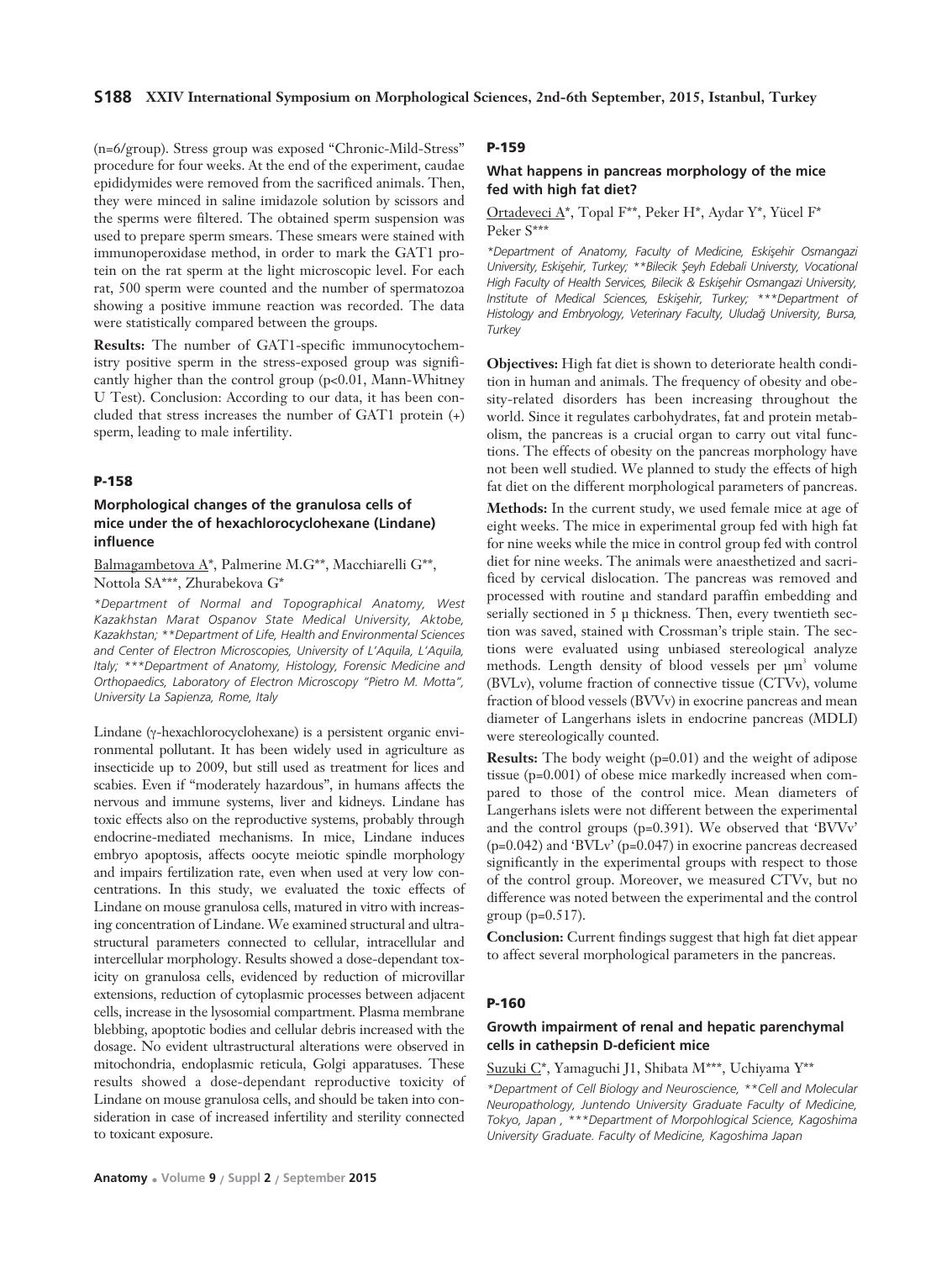Cathepsin D (CD) is a principal lysosomal aspartate proteinase and expressed in almost all tissue cells, in which the expression level varies considerably. Mice deficient in CD, generated by gene targeting, develop normally during the first 2 weeks, stop thriving in the third week and die in a state of anorexia or suffocation due to small intestinal necrosis or convulsive seizure at day 26±1. An atrophy of the ileal mucosa first observed in the third week progresses towards widespread intestinal necrosis accompanied by thromboemboli. From these results, Saftig et al. (1995) suggested that vital functions of CD are exerted by limited proteolysis of proteins regulating cell growth and/or tissue homeostasis. However, the mechanism of growth disorder caused by CD deficiency is still unknown. We therefore investigated the relationship between CD deficiency and cell proliferation by using CD-knockout (CD-KO) mice. Positive immunoreactivity for ki67, a cellular marker for proliferation, was significantly less in number in renal tubular epithelial cells and hepatocytes of CD-KO mice at postnatal day (P) 18 than in those of wild-type (WT) littermate mice. Expression levels of p21 in CD-KO mouse liver after p23 were significantly more increased than in control liver. Moreover, SA-,-galactosidase activity levels and the number of TUNEL-positive cells appeared high in CD-KO mouse livers. These results suggest that CD deficiency causes cell cycle arrest and early senescence in mouse liver and kidney.

#### **P-161**

#### **An optimisation attempt for fiber dissection technique**

Ilgaz HB\*, Sargon MF\*, Tatar İ\*, Urfalı B\*\*, Özkan S\*\*\*

*\*Department of Anatomy, Faculty of Medicine, Hacettepe University, Ankara, Turkey; \*\*Department of Neurosurgery, Faculty of Medicine, Mustafa Kemal University, Hatay; \*\*\*Scientific and Technological Research Labs, Faculty of Medicine, K›r›kkale University, K›r›kkale, Turkey*

**Objectives:** White matter fiber dissection technique is an important method for gaining neuroanatomic knowledge in surgical practice. Previous studies have defined and revisited the structures of the brain with their connections. In our study the object is to optimize the preparation processes of fiber dissection technique.

**Methods:** 108 sheep brain hemispheres were included in the study. We fixed at the same count (27) of the brains with % 1, %5, %10 and %20 formalin solution for 1, 2, 4 and 8 weeks. And all of them were frozen at -16°C for about 1,2,4 and 8 weeks. We repeat this process for about 1,2 and 4 times. After that we dissected the brains from the medial aspect to take samples from corpus callosum. At the end we examined them with the microscopy to compare the differences about the counts of the nerve fibers. The technique is based on the expansion of water crystals to facilitate the separation of the fiber tracts.

**Results:** After freezing and thawing the axons of the nerve fibers swelling and inflating. Because of this there are no axons in the samples. Only the nuclei of the cells have seen. Counting the nuclei and the assessment the expansion of fibers in all groups would compared in the study.

**Conclusions:** The fiber dissection technique, although complex and time consuming, offers a three-dimensional knowledge of intrinsic brain anatomy. The present anatomic study provides saving time and quality for preparation of this technique.

#### **P-162**

# **The study of undifferentiated and differentiated gene expression in neonatal mouse spermatogonia stem cells followed by coculture with Sertoli cells**

Khanehzad M\*, Abolhasani F\*, Koruji SM\*\*, Kashani IR\*, Fereshteh A\*, Mohamadi Y\*

*\*Department of Anatomy, Faculty of Medicine, Tehran University of Medical Sciences, Tehran, Iran ; \*\*Department of Anatomy, Faculty of Medicine, Iran University of Medical Sciences, Tehran, Iran*

**Objectives:** Spermatogenesis is a complex and highly organized process of proliferation and differentiation of spermatogonia stem cells (SSCs). SSCS with potential of self-renewal and differentiation, have a key role in the transfer of genetic material to the next generation. So they are unique among the different stem cells, and are important in public health. given the widespread use of SSCs, particularly in the treatment of infertility, creating a optimal environment for the prolifration of SSCs is very important.

**Methods:** After a two-step enzymatic digestion, SSCs were isolated from 6-3-day-old mice. Purity was assessed by flow cytometry and PLZF marker. Sertoli cells were separated using lectin-coated dishes and were confirmed by immunocytochemistry with vimentin marker. SSCs were placed in two groups 1 control, 2- co-culture with Sertoli cells. undifferentiated (ID4) and differentiation (c-Kit) gene expression were evaluated by Real Time PCR technique.

**Results:** SSCs purity was obtained above 90%. ID4 gene expression showed a significant increase toward the control group, while in the expression of c-Kit was observed a significant decrease compared with the control group at the end of each week.

**Conclusion:** Coculture with sertoli cells Maintains SSCs in the prolifration stage for long term, so can be used to optimize the culture medium at the clinic.

**Keywords:** Coculture, spermatogonia stem cells, sertoli cell

## **P-163**

#### **The anatomy of the fovea capitis femoris**

Perumal V\*\*, Woodley S\*\*\*, Nicholson H\*

*\*Department of Anatomy, Otago Faculty of Medical Sciences, University of Otago, New Zealand; \*\*Department of Anatomy, Otago Faculty of Medical Sciences, University of Otago, New Zealand; \*\*\*Department of Anatomy, Otago Faculty of Medical Sciecnes, University of Otago, New Zealand* 

There is an ongoing debate about the clinical importance of the ligament of the head of the femur (LHF); whether it deliv-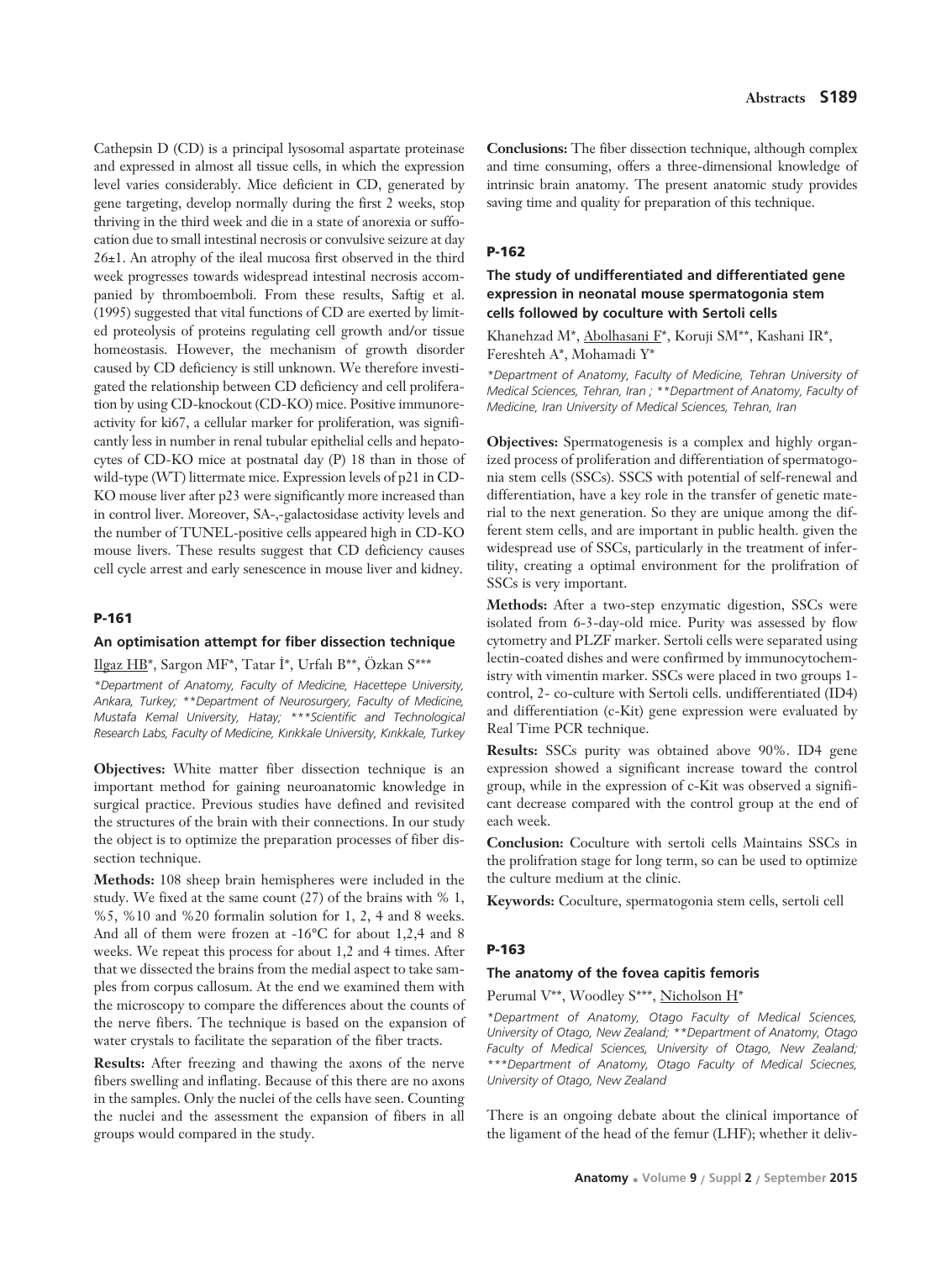### **S190 XXIV International Symposium on Morphological Sciences, 2nd-6th September, 2015, Istanbul, Turkey**

ers significant blood supply to the femoral head or contributes to the stability of the hip joint. However, there is little published information regarding the attachment sites of the LHF. This study explores the morphology of the femoral attachment, the fovea capitis femoris. Morphological observations and morphometry were performed on 125 dry isolated femora (61 right, 64 left) from the University's Anatomy Museum. All femora had a single prominent fovea capitis. The proximal part of the fovea had a rough floor indicating the attachment of LHF, while the distal part, the receptacle zone, was smooth. In 123 of 125 bones the fovea was located on the postero-inferior quadrant of the femoral head. The mean longitudinal and transverse diameters of the fovea were 1.77+0.4 cm (SD) and 1.38+0.3 cm (SD) respectively. The mean foveal area was  $1.81+0.7$  cm<sup>2</sup> which represented 17% of the surface area of the femoral head. The shape of the fovea was oval in 73.6%, circular 20% or triangular 8%. The fovea was directed postero-inferiorly in 63.2%, horizontally in 13.6% and antero-inferiorly in 9.6% of the femora and the mean angle of foveal inclination i.e. its deviation from the vertical plane was 70.9°. Multiple vascular pores were evident within the ligament attachment site in 76% of fovea, with pores commonly located centrally in this area. This study shows that the fovea consistently lies in the postero-inferior aspect of the femoral head, is usually oval with the attachment of the LHF located in the proximal part. The presence of patent vascular foramina within the LHF attachment site suggests that the ligament is able to provide some vascular supply to the head of the femur.

# **P-164**

#### **The sphenoid emissary foramen**

Parra JED\*, Ríos JB\*\*, Martínez DMS\*\*

*\*Universidad Autonoma De Manizales & Departamento De Ciencias Basicas, Universidad De Caldas, Manizales, Colombia; \*\*Departamento De Ciencias Basicas, Universidad De Caldas, Manizales, Colombia* 

**Objectives:** The objectives were to quantify the presence of human venous foramen in a population sample of dry skulls and quantifying the values of the diameters thereof.

**Methods:** Based on the evaluation of 80 adult skulls of the Autonoma University of Manizales and Caldas University Colombia) with intact middle cranial fossae, the calvaria was withdrawal and inspecting the study area lateral to the sella turcica, ssessing the presence of foramina medial to foramen ovale neighborhood. Nylon tube was inserted through bore 0.25 mm and 20 cm length to notice continuity between the sphenoidal emissary foramen basal to the region of the posterior region of the scaphoid fossa or the surrounding trench, determining the course coinciding with emissary vessels.

**Results:** Of the 80 skulls studied, 37 of them had no foramen (46.25%), 43 had it (53.75%). Among the latter group, 27 skulls had bilaterally (64.2%) and 15 unilaterally (35.71%); 7 in the right (16.66%) and 8 on the left (19.04%).The diameters of the sphenoidal emissary foramen ranging from 1 mm the smallest to 0.5 cm greatest.

**Conclusion:** Studies made in Chile, with skulls of the second millennium B.C show the lowest frequency, only about 8% compared to the current studies, which may be the evolutionary result of increased cerebral specialization. According to our study, the incidence is higher bilateral than unilateral. Other studies also reported a mostly bilateral foramen incidence coincides with our work, as in the case of Kodama et al., 1997, which reports bilateral frequency of 16.5% compared to 5.5% of unilateral. Kale et al, 2009, found bilaterally 25.1% with a 19.9% one-sided.

#### **P-165**

## **Canal for abducens nerve: a constancy in human gross anatomy**

Parra JED\*, Ríos JB\*\*, Zuluaga JM\*

*\*Universidad Autonoma De Manizales & Departamento De Ciencias Basicas, Universidad De Caldas, Manizales, Colombia; \*\*Departamento De Ciencias Basicas, Universidad De Caldas, Manizales, Colombia* 

**Objectives:** Quantify the constancy or inconstancy of the abducens nerve canal in humans and referral according to the results obtained proposal or refusal of the inclusion of this term in the Terminologia Anatomica.

**Methods:** 70 dry skulls full adult and six heads fixed with formalin 10% were selected without classifying them by ethnicity or gender. As inclusion criteria, were selected those who had in good condition the middle cranial fossa and the apex of the petrous temporal region.

**Results:** 55 skulls (85.94%) showed the presence of canal bilaterally; 4 (6.25%) showed it unilaterally to the right; 3 (4.68%) were unilaterally at the left and 2 (3.12%) had no canal.

**Conclusion:** The canal for abducens nerve referring to a small fibro osseous landmark, located at the apex of the petrous temporal region and for which the nerve abducens passes lying before reaching the cavernous sinus. This landmark is not referenced in the Terminologia Anatomica, even as fickle structure. In the literature are not many references to this specific area and even less detailed descriptions Dorello´s canal, giving to understand it as if the canal does not exist, and the Terminologia Anatomica book not make mention of this fibro osseous landmark. Despite having been described in detail by Dorello in 1872, the few authors who referenced denominate the eponymous Dorello´s canal. However, the data emerging from our study indicate that there is high constancy of this fibro-osseous canal located at the apex of the petrous temporal region, and that in most studied skulls presents bilaterally. It is necessary to confirm our results with other studies involving a larger sample, in order to corroborate this finding, and in those taking into account ethnicity and sex, and include this not ref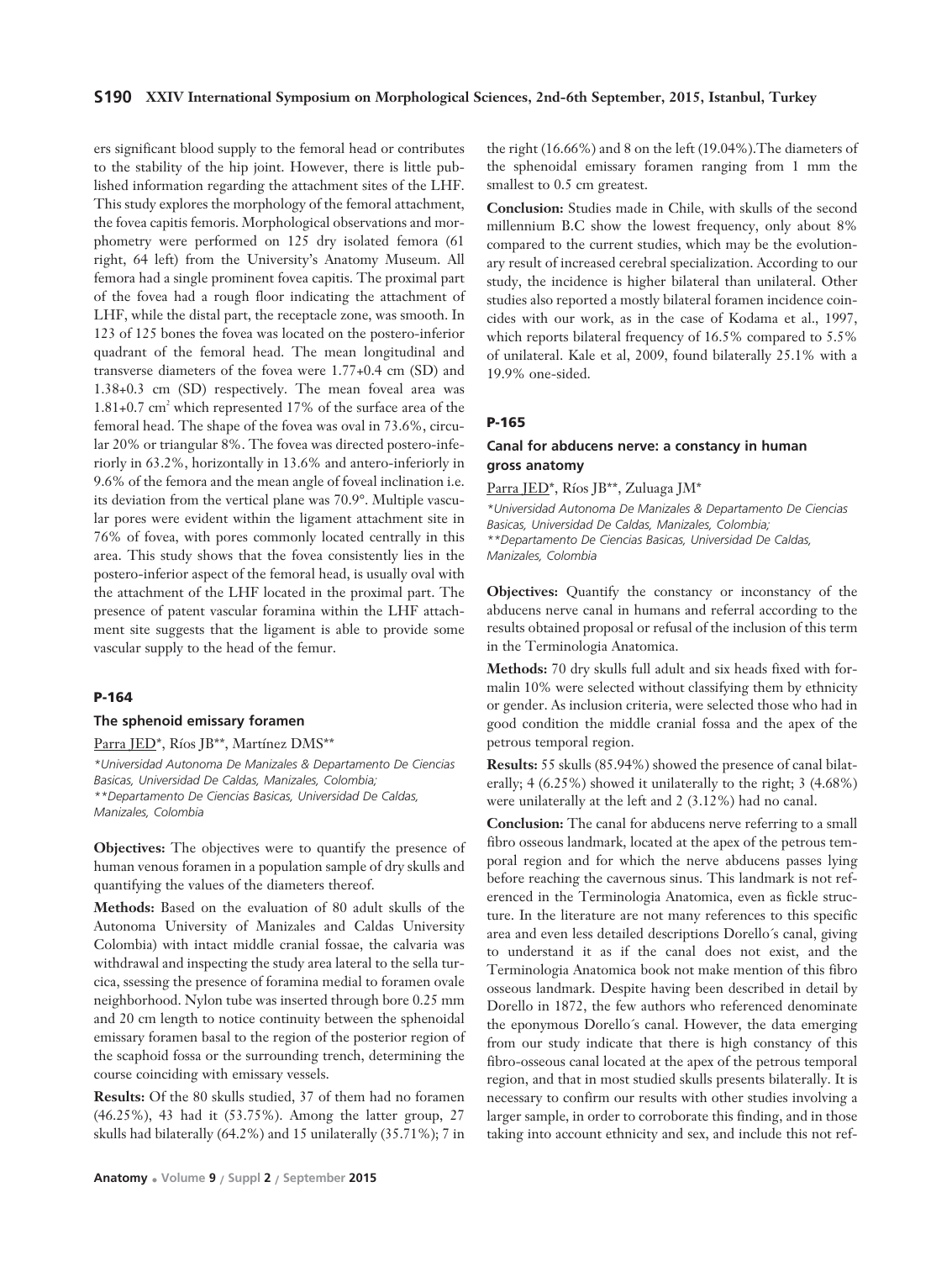erenced foramen in the Terminologia Anatomica, and propose the term canal abducens nerve to avoid using.

## **P-166**

## **The determination of correlation between stature and upper limb and hand measurements in Iranian adults**

Mahakizadeh S, Moshkdanian G, Ghoroghi FM, Mokhtari T, Hassanzadeh G

*Department of Anatomy, Tehran University of Medical Sciences (TUMS), Tehran, Iran*

**Objectives:** Estimation of stature is an important issue, which is significantly considered in forensic anthropology. It will be difficult to predict the identification of an individual when only some parts of dead body are discovered following disasters or criminal events. The aim of this study was to assess the relationship between stature and upper limb and hand length in Iranian adults to generate regression formulae for stature estimation.

**Methods:** Three anthropometric measurements; Stature, Upper Limb Length (ULL) and Hand Length (HL) were taken on the subjects, comprising 142 male students (18-25 years) using standard measuring instruments. The data were analyzed using SPSS 16. Then linear regression models were used to estimate stature.

**Results:** The results indicated a positive correlation between stature and upper limb and hand measurements. The correlation coefficient with upper limb length was r=0.89 & p=0.0001 and with hand length was r=0.78 & p=0.0001.

**Conclusion:** In conclusion, we found the strong correlation between stature and upper limb and hand length. The regression analysis also showed that the Upper Limb Length give better prediction of stature in compare to Hand length measurements.

**Keywords:** Stature, upper limb length, hand length, regression equation, forensic anthropology

### **P-167**

# **Comparative anthropometric analysis of facial dimensions and shapes in Qazvin, Iran and Dera Ghazi Khan, Pakistan residents**

Yousefi P, Hassanzaded G

*Department of Anatomy, Tehran University of Medical Sciences (TUMS), Tehran, Iran*

**Objectives:** This study sought to assess facial dimensions and determine the dominant face shape among adults residing in Qazvin and DG Khan.

**Methods:** In this cross-sectional study, a total of 300ethnic populations of Qazvin and 365 ethnic populations of DG Khan in the age range of 18-55years were randomly selected and evaluated. Facial length and breadth, nasion-prosthion height, upper facial index, total facial index, facial type and profile were evaluated. Descriptive statistics were used to determine the frequency. The t-test was applied to compare the mean values between males and females in Qazvin and DG Khan.

**Results:** The mean facial height in Qazvin males and females was longer than that of males and females in DG Khan; whereas, the mean facial breadth in both genders in DG Khan was greater than in Qazvin. The mean total facial index was 102.88±10.28 in Qazvin males and 96.69±7.67 in Qazvin females. These rates were90.55±7.6 and 87.87±5.8in males and females of DG Khan, respectively. The most and the least common facial types in Qazvin were Hyperleptoprosopic and Euriprosopic, respectively; whereas, Leptoprosopic and Mesoprosopic were the dominant facial types among males and females of DG Khan. The dominant facial profile in Qazvin and DG Khan was orthognathic while the least common profile in both locations was prognathic. The difference in total facial index between males of Qazvin and DG Khan was statistically significant (p<0.005). This index was significantly different between Qazvin and DG Khan females as well  $(p<0.005)$ .

**Conclusion:** Facial dimensions and shape are different among Qazvin and DG Khan ethnic residents and may be influenced by several factors such as age, sex, race and bioenvironmental factors. Facial index in both genders in Qazvin was significantly greater than that in populations of other countries and may be due to the long facial height and low facial breadth in this area.

**Keywords:** Facial index, facial profile, anthropometry, Iran, Pakistan

#### **P-168**

# **The effect of integrated teaching method on learning anatomy course in medical students of Guillaan University of Medical Sciences**

Faghani M\*, Mesbah M\*\*

*\*Anatomical Sciences Department, Faculty of Medicine, Guilan University of Medical Sciences, Rasht, Iran; \*\*Faculty of Medicine, Guilan University of Medical Sciences, Rasht, Iran*

**Objectives:** Due to the importance of teaching anatomy for medical students, instructors are always looking for employing appropriate educational practices to promote effective learning. This study investigated the impact of the two integrated and traditional approaches on learning anatomy in a practical course.

**Methods:** In this hemi experimental study, 30 medical students from the third semester of Guillan University of medical sciences were randomly divided in two experimental (15) and control (15) groups. In order to assess their information, a pretest was taken. Students were taught through traditional (lectures and practical work on cadaver) and integrated method (lectures, practical work on cadaver and educational CD).A post test was taken at the end of semester. Data analysis was done using SPSS (version 16) and T-test.

**Results:** The average scores of pre and post tests in traditional group were 9.75 and 12.66 and in integrated group 8.76 and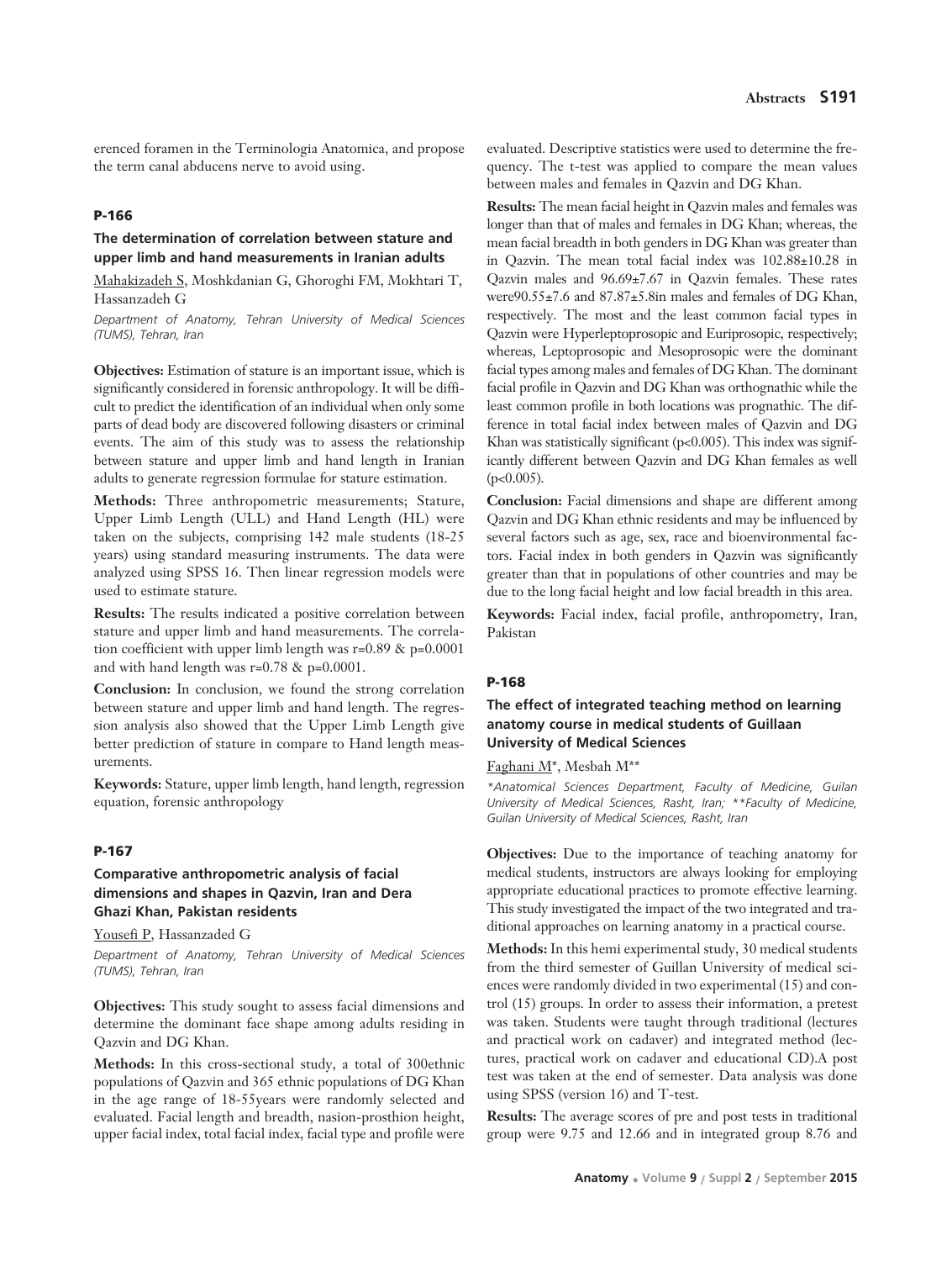16.42 respectively. There were no significant difference between pretest scores of traditional and integrated groups; however, a significant difference was observed in posttest scores (p<0.05).

**Conclusion:** Considering the effectiveness of active learning style, using various integrated methods like educational CD in teaching academic courses like anatomy is recommended.

#### **P-169**

# **Anatomic description of the apparent origin of the plexus braquial of the Cerdocyon thous: a preliminary study**

#### Parra JED\*, Giraldo JC\*\*, Vélez GJF\*\*\*

*\*Universidad Autonoma De Manizales & Departamento De Ciencias Basicas, Universidad De Caldas, Manizales, Colombia; \*\*Departamento De Ciencias Basicas, Universidad De Caldas, Manizales. Colombia; \*\*\*Departamento De Salud Animal, Facultad De Ciencias Agropecuarias, Universidad De Caldas En Convenio Con Corpocaldas, Manizales, Colombia*

The Cerdocyon thous, also known as forest fox is a native Colombian species which is widely distributed throughout South America, whose nervous system anatomy has been subject to very few studies. This work includes an anatomical description of the apparent origin of the species' brachial plexus and also conducts, a comparative anatomy study against other mammals describing their similarities and differences. From the methodological viewpoint, five ethically-sourced animals from the wildlife care and assessment centers of CORPOCALDAS were used. They underwent a superficial to deep ventral dissection in the cervicothoracic region, to view the intervertebral foramina and establish the contribution of spinal nerves to the formation of the brachial plexus, together with the origin of the nerves that branch out there from. This research is the basis for subsequent functional studies of this species' brachial plexus and its applications in Medicine, surgery and Anesthesiology. It also becomes a tool for phylogenetic studies based on Comparative Anatomy. This study concludes that there are similarities between domestic dogs (Canis familiaris) and Cerdocyon thous as to the origin of the brachial plexus, its distribution and innervation, emphasizing the participation of the T2 in something brachial plexus, spinal segment as well as the absence of C5.

#### **P-170**

# **Quantitative assessment and description of apparent origin of glossopharyngeal, vagus and accessory nerve in the human brain stem**

#### Parra JED\*, Blanco YQ\*\*, Pineda EP\*\*\*, Ríos JB\*\*\*\*

*\*Universidad Autonoma De Manizales & Departamento De Ciencias Basicas, Universidad De Caldas, Manizales, Colombia; \*\*Departamento De Anatomía, Facultad De Medicina, Universidad De Ciencias Aplicas Y Ambientales, Bogotá, Colombia; \*\*\*Departamento De Anatomía. Facultad De Medicina. Universidad De Ciencias Aplicas Y Ambientales, Bogotá, Colombia; \*\*\*\*Departamento De Ciencias Basicas, Universidad De Caldas, Manizales. Colombia* 

**Objectives:** To establish the exact site of origin in the human brainstem of the glossopharyngeal, vagus and accessory nerves. **Methods:** 80 human brain stems intact without gross pathologies or deformations of the Caldas and Cundinamarca (Colombia) departments, that had been fixed in formalin solution 10%; they were evaluated. Meninges were removed to see the exact location of the emergency of these nerves in the medulla oblongata. The results were compared with reports of the literature consulted. In 100% of the human brain stems, found bilaterally to the glossopharyngeal, vagus, and accessory nerves emerge between 1.6 and 3.8 mm posterior to the retrogrove, matching with a work made on 68 brainstems as reported in the majority of the literature. Therefore, it is confirmed that the apparent origin of the glossopharyngeal, vagus and accessory nerves in humans, are in the medulla oblongata behind the retro-olive groove at a distance between 1.6 and 3.8 mm of the same retroolivary, not in the groove.

## **P-171**

## **Prevalence of pneumatized uncinate process and accompanying neighboring variations**

Yenigün A\*, Gün C\*\*, Uysal İİ\*\*\*, Keleş MK\*\*\*\*,

Nayman A\*

*\*Department of Otorhinolaryngology, Faculty of Medicine, Bezmialem Vak›f University, ‹stanbul, Turkey; \*\*Department of Radiology, Selçuklu Faculty of Medicine, Selçuk University, Konya, Turkey; \*\*\*Department of Anatomy, Selçuklu Faculty of Medicine, Selçuk University, Konya, Turkey; \*\*\*\*Plastic and Reconstructive Surgery Clinic, Numune Hospital, Konya, Turkey* 

**Objectives:** The uncinate process of the ethmoid bone, in normal physiological conditions, plays a role in regulating the aeration and drainage of the sinuses. We sought to investigate the prevalence of uncinate process pneumatization and also to investigate the association of uncinate process pneumatization with concurrent morphological variations in neighboring structures and the presence of maxillary sinusitis.

**Methods:** This was a retrospective study where coronal computed tomography (CT) scans of 1500 uncinate processes in 750 patients were examined to determine the prevalence of uncinate process pneumatization and to assess any concurrent neighboring anatomical structures and the presence of maxillary sinusitis.

**Results:** Uncinate process pneumatization was identified in a total of 6.26% of our patients with 1.60% being bilateral, 2.53% on the right only, and 2.13% on the left side only. Other than concurrent occurrences of right maxillary sinus septa (p=0.046), growth of the right ethmoidal bulla (p=0.044) and presence of maxillary sinusitis (right side: p=0.046, left side: p=0.035) were seen.

**Conclusions:** We detected a 6.2% prevalence of uncinate process pneumatization in our study group. An abnormally sized and over- pneumatized uncinate process can cause narrowing of the infundibulum and impaired sinus drainage. Such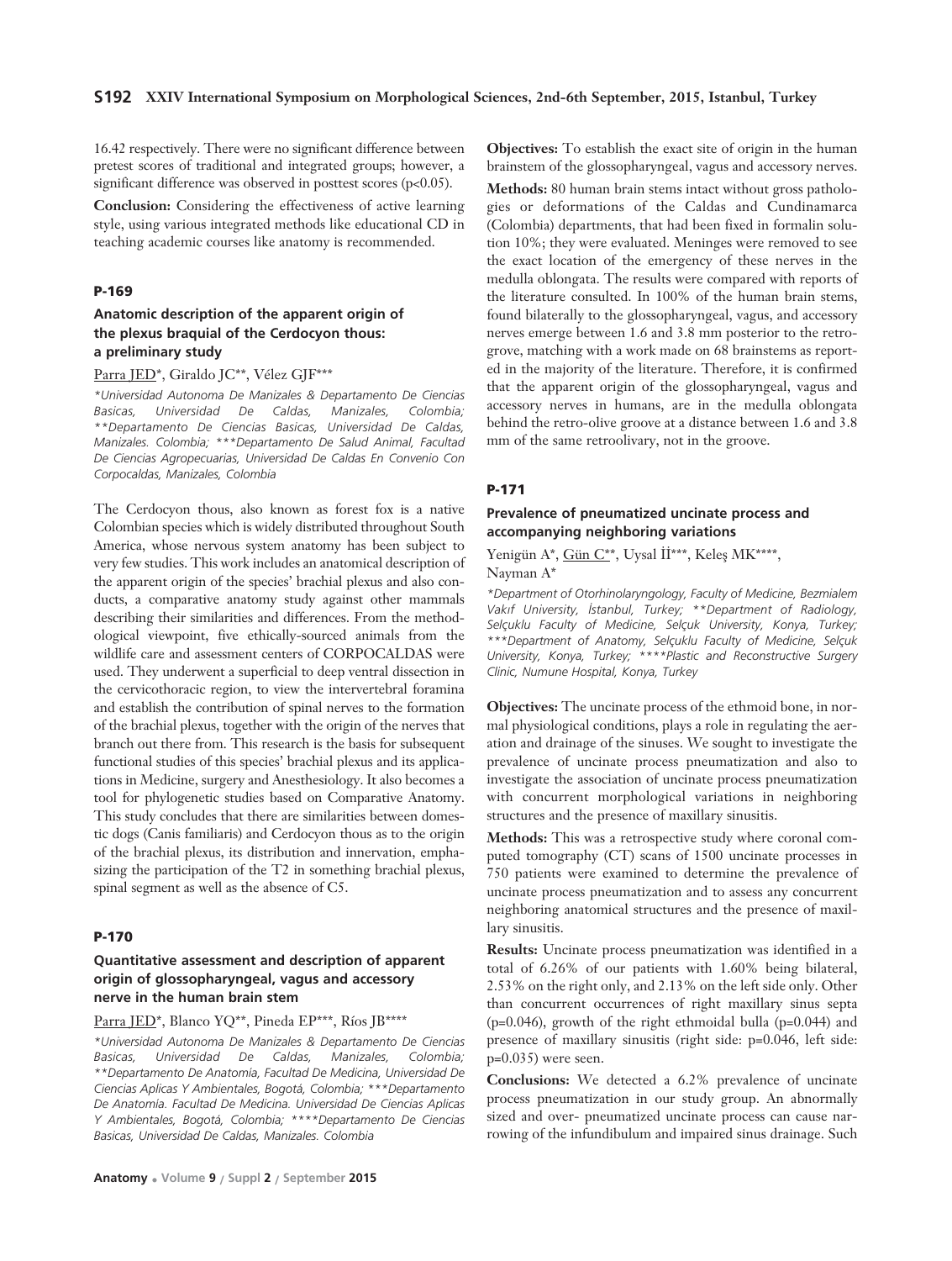functional blockage can lead to recurrent maxillary sinusitis, stuffiness, and decreased olfaction.

**Keywords:** Paranasal sinus, uncinate process, pneumatized, sinusitis, computed tomography

# **P-172**

#### **The anatomical basis of the total pelvic exenteration**

Nicolae B\*, Claudia S\*\*, \*\*\*, Radu S\*\*\*

*\*Department of Obstetrics and Gynecology, Clinical Hospital Cantacuzino Bucharest, University of Medicine and Pharmacy "Carol Davila" Bucharest, Romania; \*\*Department of Anatomy- Clinical Anatomy and Surgical Techniques, University of Medicine and Pharmacy "Carol Davila" Bucharest, Romania; \*\*\*General Surgery Department, County Hospital Ilfov, Bucharest, Romania*

Total pelvic exenteration should be regarded as a salvage intervention being the only curative option in loco-regionally advanced pelvic cancer and in pelvic tumor recurrences. The procedure involves "en bloc" resection of the internal female genital organs, total cystectomy and rectosigmoidectomy. From the first total pelvic exenteration carried out in 1948 by Brunschwig, the 5 year survival rate increased to about 50% due to improved therapeutic means (intensive care unit, oncology critical care) and to modern surgical techniques. The operatory steps are unfolded after an anatomical algorithm and every operatory step is based on an anatomical correspondent. These structures may represent either an important anatomical landmark or a "holy" space that allows tumor approach. The loco-regionally advanced pelvic tumor realizes a change in the normal pelvic anatomy due to its invasion of the avascular spaces and of the adjacent structures. Considering these, our work's purpose is to show the anatomical basis of each operatory step through images taken during total pelvectomy in a group of patients with pelvic cancer (loco- regionally advanced gynecological and rectal cancer). The knowledge of the surgical pelvic anatomy allows a curative tumor resection with good vascular pedicle control and digestive and urinary reconstruction.

**Keywords:** Total exenteration, anatomical landmark, operatory steps

#### **P-173**

# **The surgical importance of the paraaortic lymph node dissection in oncogynecological surgery**

Nicolae B\*, Claudia S\*\*, \*\*\*, Radu S\*\*

*\*Department of Obstetrics and Gynecology, Clinical Hospital Cantacuzino Bucharest, University of Medicine and Pharmacy "Carol Davila" Bucharest, Romania; \*\*Department of Anatomy-Clinical Anatomy and Surgical Techniques, University of Medicine and Pharmacy "Carol Davila" Bucharest, Romania; \*\*\*County Hospital Ilfov - General Surgery Department, Bucharest, Romania*

The para-aortic lymph node dissection represents an important and complementary surgical step during the surgical treatment

for gynecological neoplasia. This contributes to a good staging of the disease and subsequently to the oncological therapeutic measures. For this reason, we have to perform an intraoperative dissection with very high accuracy based on anatomical knowledge of the retroperitoneal space. The "sharp dissection" is useful for removing the aortocaval lymph nodes and also for avoiding vascular injury. The aim of this dissection is to remove the all lymphatic tissue around the great vessels that may be a metastatic site in gynecological neoplasia. Considering this, the aim of this paper is to emphasize upon the intraoperative images, the anatomical landmarks and the surgical maneuvers that are useful for a good exposure of the aortocaval area and for a safe dissection. We used a group of patients with cervical cancer with various staging grades. The surgical technique performed was radical total hysterectomy. According to the oncogynecological surgery principles, the aortocaval lymph node dissection consists of removing of all nodal tissues. The uppermost limit is located to origin of the inferior mesenteric artery and the reflection of the duodenum, the inferior limit is the mid-portion of the common iliac artery, and the lateral limit is represented by the ureters. The final intraoperative result is given by the anatomical view of the retroperitoneal space and its landmarks and the postoperative result is reflected in the histopathological examination that holds prognostic value.

**Keywords:** aortocaval lymph nodes, retroperitoneum, gynecological cancer

#### **P-174**

## **Variations in flow and branching of anterior and middle cerebral artery**

Kulenovic A\*, Hadzihalilovic AS\*\*, Hasanovic A\*\*\*, Spahovic N\*\*\*\*

*\*Department of Anatomy, Medical Faculty Sarajevo, University of Sarajevo, Sarajevo, Bosnia & Herzegovina; \*\*Department of Anatomy, Medical Faculty Sarajevo, University Sarajevo, Sarajevo, Bosnia & Herzegovina; \*\*\*Department of Anatomy, Medical Faculty Sarajevo, University Sarajevo, Sarajevo, Bosnia & Herzegovina; \*\*\*\*Department of Radiology, University Clinical Center Sarajevo, Sarajevo, Bosnia & Herzegovina* 

**Objectives:** We have investigated variations in flow caliber and branching anterior and middle cerebral artery, which supplies anterior two thirds of external and medial side of cerebrum and associated subcortical structures.

**Methods:** The examination were performed on 20 human brains using injection-corrosion method.

**Results:** While studying specimens, we observed that internal carotid artery constantly bifurcates, and gives anterior and middle cerebral artery. Precommunical segment of anterior cerebral artery has variable appearance. In 65% of cases, this segment is arch shaped with convexity anteriorly and laterally, and in 44% of cases it is straight and oblique in direction. In 1% of cases, precommunical segment of anterior cerebal artery has corrugated course. Anterior communical artery, in 1% of cases, gives third pericallosal artery which is smaller than the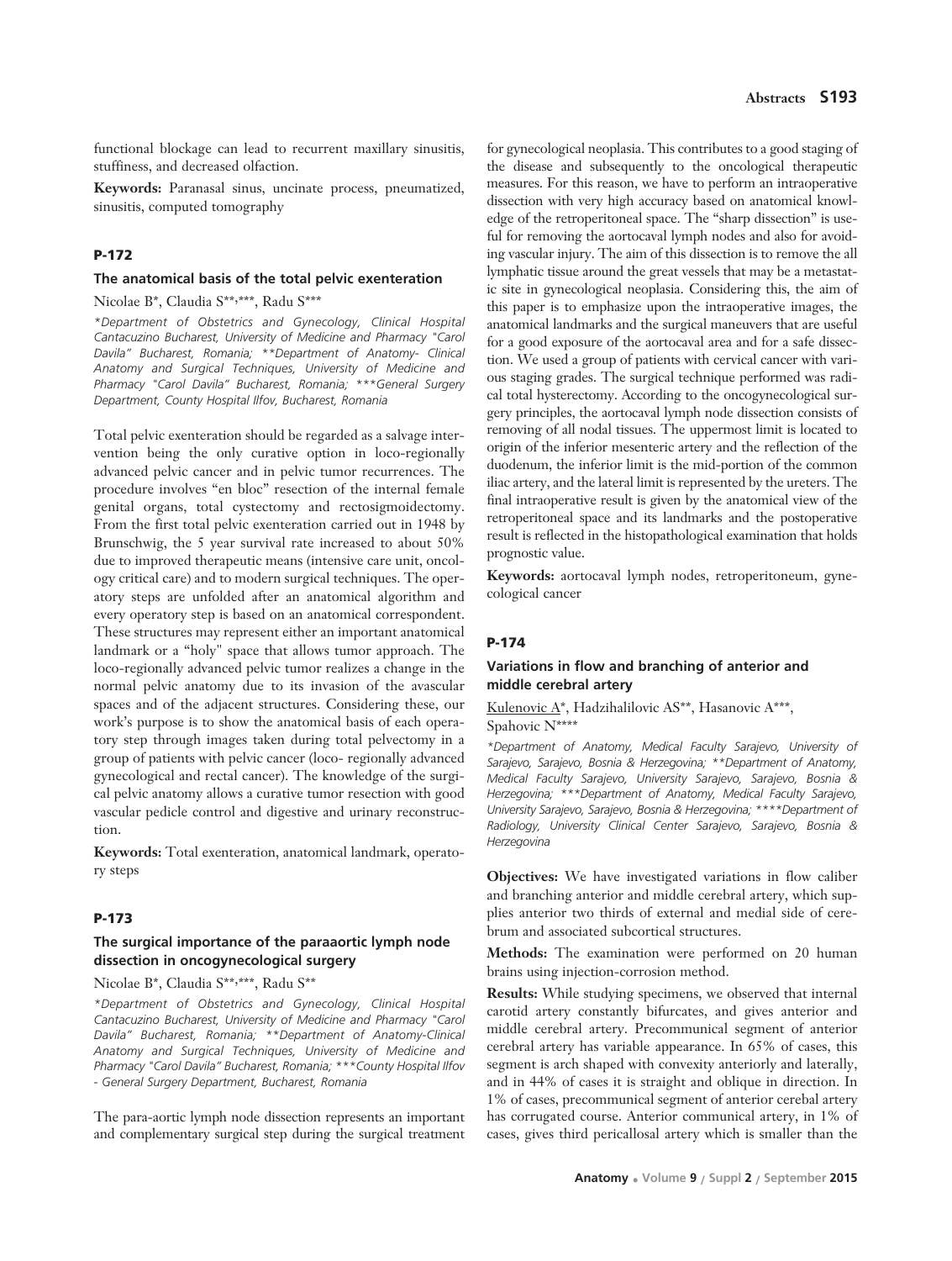### **S194 XXIV International Symposium on Morphological Sciences, 2nd-6th September, 2015, Istanbul, Turkey**

other pair of pericallosal arteries. Initial segment, (sphenoidal parts), of middle cerebral artery displays usual course with average length of 2.5 cm in its. Terminal part of sphenoidal segment of this artery bifurcates in 70% of cases and in 30% of cases trifurcate occurs on our specimens. Insular segment of the middle cerebral artery branches into several segments which are narrower. When we studied our specimens we found one rare variation branching from middle cerebral artery where it bifurcated into anterior smaller and posterior larger branch, than they divide into multiple smaller branches in periinsular segment.

**Conclusion:** The knowledge of variations in flow, number and branching brains arteries is not only anatomical fact. They also represent a significant clinical fact especially in radiology and neurosurgery and help establishing a correct diagnosis and therapy.

**Keywords:** Brain, anterior cerebral artery, middle cerebral artery, variation

### **P-175**

**Morphological changes of the temporal lobe structures in schizophrenia and their link to the clinical symptomps: a comparative brain segmentation study**

Elfaki A\*, Ali TO\*\*, Elsheikh A\*\*, Güdek MA\*, Gölpinar M\*, Şahin B\*

*\*Department of Anatomy, Faculty of Medicine, Ondokuz May›s University, Samsun, Turkey; \*\*Departments of Anatomy and Psychiatry, Faculty of Medicine, National Ribat University, Burri 55 Khartoum, Sudan*

**Introduction:** Temporal lobe dysfunction provides a model of the cognitive impairments observed in schizophrenia.

**Objectives:** The aim of this study was to evaluate changes in grey and white matter volume, cortical areas and cortical thickness of the temporal lobe in schizophrenic patients and to explore the functional significance of these changes through correlation with clinical symptoms of patients as measured with the positive and negative symptoms scale.

**Methods:** 88 control subjects and 57 chronic schizophrenics were participated in the study. Structural magnetic resonance imaging was performed and the DICOM images were evaluated using automatic brain segmentation software (BrainSuite). The volume and volume fraction of the region of interest were evaluated.

**Results:** The mean volume of temporal lobe, temporal grey and temporal white matter in controls and schizophrenics were  $(174.85 \pm 17.70 \text{ cm}^3 \text{ and } 154.20 \pm 16.49 \text{ cm}^3), (124.14 \pm 13.15 \text{ cm}^3)$ and  $110.41\pm12.25$  cm<sup>3</sup>) and  $(50.71\pm6.29$  cm<sup>3</sup> and  $43.81\pm4.96$ cm<sup>3</sup>), respectively, however, the volumes of these structures were less in schizophrenics than that of the controls (p=0.000). The cortical areas of the temporal lobe of schizophrenics were less than that of controls ( $p<0.050$ ). The male patients tend to have significant positive correlation between the volume of the temporal lobe and its structures and the positive symptoms.

**Conclusion:** The present study suggests that patients with schizophrenia have a generalized temporal deficit. Changes in specific areas may influence specific symptoms. Temporal grey and white matter disruption may play a crucial role in dysfunction of auditory, language processing, memory and in cognitive deficits of schizophrenics.

## **P-176**

# **Distribution patterns of the median nerve in the superficial muscles of the anterior compartment of the forearm in Brazilian individuals**

### Olave E, Riveros A

*\*Universidad De La Frontera, Temuco, Chile; \*\*Universidad San Sebastian, Concepcion, Chile* 

The median nerve is responsible for the innervation of the muscles of the superficial layer of the anterior compartment of the forearm, for it, originates along its course in the arm and forearm, branches to these muscles. Some branches originated from common trunks (Ct). In order to obtain an anatomical and biometric description of the origin and distribution of the branches of the median nerve in the superficial muscles of the forearm: pronator teres (Pt), palmaris longus (PL), flexor carpi radialis (FCR),flexor digitorum superficialis (FDS) and classify these branches (Br) according to their origin, 30 upper limbs of corpses of Brazilian adult fixed in 10% formaldehyde were studied, performing dissections and recording its origins in relation to the biepicondilar line (BEL). With the results obtained, a classification of the branches to the muscles of the superficial layer of the anterior compartment in 4 patterns (IA, IB, II, III, IV),including in the distribution analyzed the origin of the anterior interosseous nerve (AIN) was performed. In the pattern IA (29%), branches originated from proximal to distal in the following sequence: CtPT, PL, FCR, AIN, Br1FDS, Br2FDS; in pattern IB (41%) showed CtPT, TcFCR and PL, AIN, Br1FDS, Br2FDS; in pattern II (4%) was CtPT and FCR, PL, AIN, Br1FDS, Br2FDS, Br3FDS; in pattern III (11%) it was CtPT, Ct FCR and PL, AIN, Br1FDS, Br2FDS, Br3FDS and in pattern IV (15%) was Br1Pt, Br2Pt, CtFCR and PL, Br1FDS, AIN, Br2FDS. In type pattern IB, the first muscle to receive branches from the median nerve in the forearm was the PT, who in 53% of cases originated from a common trunk. The PL was the second to be innervated, leaving third place to FCR, which 50% were supplied by a common trunk. The results are a contribution to the knowledge of the innervation of the muscles of the anterior compartment of the forearm.

# **P-177**

# **Morphological and biometric characteristics of the pectinate muscles of the right atrium in human heart**

# Henriquez J\*, Barriga A\*\*

*\*Facultad De Medicina, Universidad De La Frontera, Temuco, Chile; \*\*Programa De Magister En Ciencias Morfologicas. Universidad De La Frontera, Temuco, Chile; \*\*\*Profesor Programa De Magister En Cs. Morfologicas, Universidad De La Frontera, Temuco, Chile*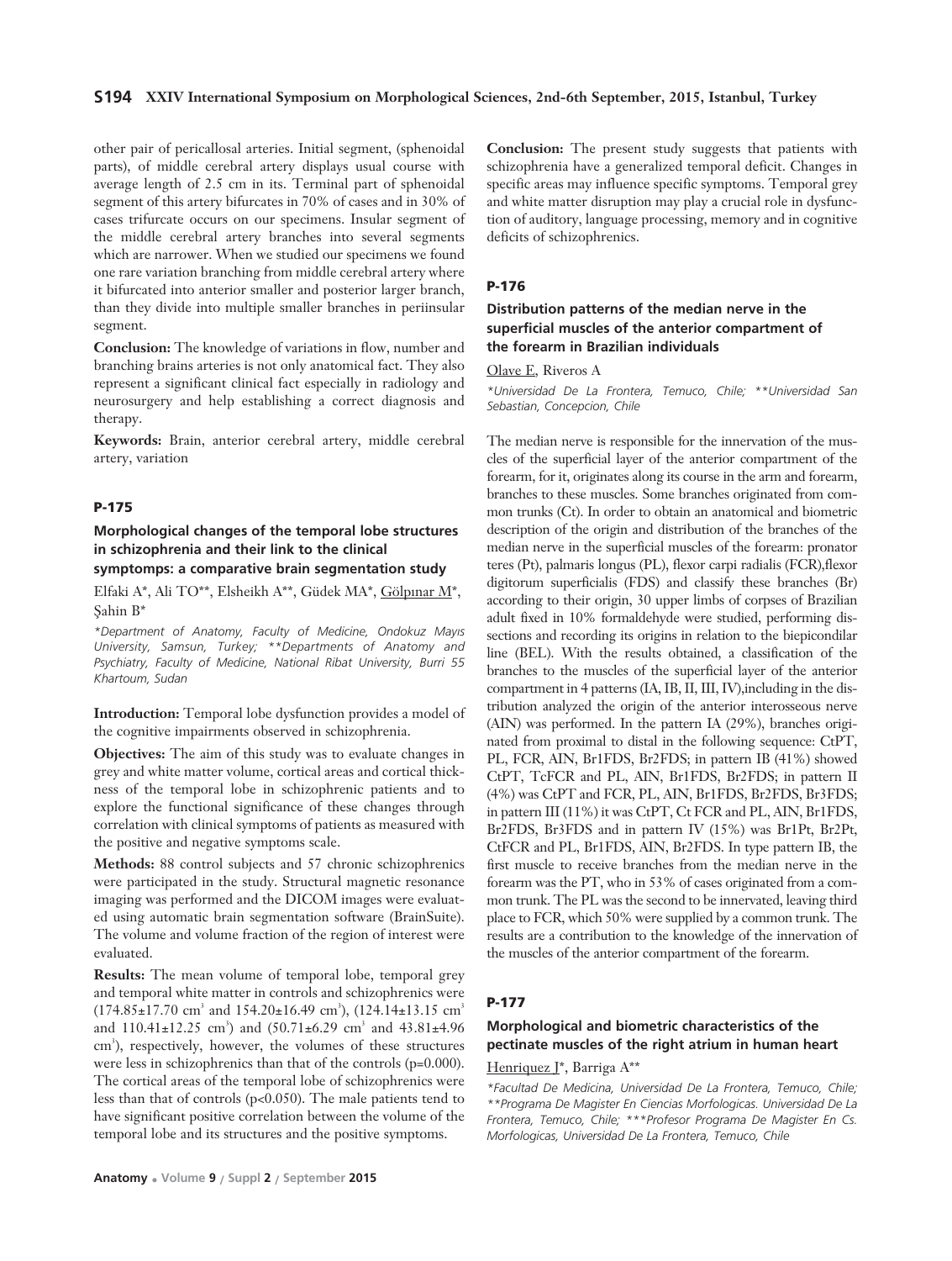Atrial structures are important in the cardiac interventions using percutaneous transcatheter procedures. Understanding their places and components helps reduce the risk of damage related to the procedure. The general arrangements of muscle fibers that make up the pectinate muscles are reviewed to provide a morphological basis for leading atrial and arrhythmias potential substrates. The right atrium is characterized of the pectinate muscles which are muscle aridges extending from the terminal crest anterolaterally to the lobby of the right atrioventricular foramen and into the atrium. These muscle fibers can take different directions, which mean that its length is variable. The purpose is to determine the distribution patterns, variations and length pectineal muscles in the right atrium. The dissection was a formed right atria 30; we proceeded to open its rear wall leading her side. This is kept open and the through a thin cooper wire is able to measure the length of the fibers do not maintain a straight line, we also measured the thickness of these muscles. We proceeded to take three measures pectineal muscles in each atrium. Since its length and thickness of them was variable in different areas of the atrium. The results showed four patters of distribution in the pectinate muscles which are perpendicular of the crista terminalis, Type I (65%), Trabecular rborizados and Type II (15%) without trabeculae and uniforms, Type III (15%) special arborizados TS, Type IV (15%) without trabeculae and uniforms. The fiber length varied between 32, 95 to 37.32 mm and the thickness varied between 0.4 and 3.0 mm. The atrium had different Type of distributions of the pectinates muscle. The more high of distribution patron is related with of the Type I.

#### **P-178**

# **Morphometric studies of the nutrient foramen in lower limb long bones of adult black and white south Africans**

#### Mazengenya P\*, Fasemore MD\*\*

*\*Faculty of Anatomical Sciences, Faculty of Health Sciences, University of The Witwatersrand, Johannesburg, South Africa; \*\*Faculty of Anatomical Sciences, Faculty of Health Sciences, University of The Witwatersrand, Johannesburg, South Africa* 

The present study analysed the direction, number, location and position of the nutrient foramina in 1080 lower limb long bones of 20th century adult black and white South Africans. In each population 90 complete skeletons were used resulting in 360 femora, 360 tibiae and 360 fibulae being analysed. The majority of the nutrient foramina pointed away from the growing end of the diaphysis in the lower limb bones with a few pointing in the opposite direction in both black and white populations. A single nutrient foramen was common on the shafts of the tibia and fibula in both populations while in the femur double nutrient foramina were most frequent in the white population as opposed to one in the black counterparts. Nutrient foramina were located most frequently on the linea aspera of the femur and posterior surface of both the tibia and the fibula in both black and white populations. The mean foraminal indices were as follows: in the black population 41.87% for the femur, 31.66% for the tibia and 43.33% for the fibula and in white population 44.58% for the femur, 33.15% for the tibia and 46.86% for the fibula. These foraminal indices represent the relative positions of the nutrient foramina on the shaft of the bone. The information about direction, number, location and position of the nutrient foramina is important clinically during free vascularized bone grafting to preserve the blood supply of the graft, fracture repair, joint replacement surgeries and also in medico-legal cases.

**Keywords:** Foraminal index, fracture repair, long bone, nutrient artery, nutrient foramina

#### **P-179**

## **The impact of gender and aging on the coronary arteries stenosis and obstruction**

Ece Y, Sağıroğlu AO, Akkoç RF

Department of Anatomy, Faculty of Medicine, Fırat University, Elazığ, *Turkey*

**Objectives:** In the world, coronary artery diseases (CAD) are located the first lines among death reasons. Ischemic heart disease (IHD), is the most frequently seen condition of CAD because of atherosclerosis. Therefore is aimed what the designated male and female (different age groups) ischemic heart patients, distribution who past coronary angiography (CAG) are determined stenosis and obstructions right and left coronary arteries.

**Methods:** In this study, between 2007 january – 2013 february, we evaluated retrospectivaly, reports of patients who were made CAG. At the findings results, 300 women and 300 men total of 600 patients who had taken IHD were included in this study. To determine this, 25 - (69) 70 in the range of age male and famele patients according to gender: 25-39, 40-54, 55- (69) 70 were divided in to age groups. IHD grouping if anterior interventricular artery (AIA) and circumflex artery (CxA) which are main branches of left main coronary artery (LMCA) and right coronary artery (RCA) is plaque rate of below 30%, occlusion no existent were considered. If plaque rate of over 30% occlusion in our study statistical analysis was done using chi-square test which is a parametric test.

**Results:** For the female patients who have RCA stenosis and occlusions according to gender is seen main full of difference (p<0.05). According to age group, with advancing age in RCA and main branches of LMCA seems to be increase stenosis and occlusions (p<0.05).

**Conclusion:** In light of the findings, according to gender, stenosis and occlusions of ACD is more common in women. Also with advanced age, has concluded that to increase stenosis and occlusions in RCA and main branches of LMCA.

#### **P-180**

# **The impact of smoking on the coronary arteries stenosis and obstruction based on gender**

Ece Y, Sağıroğlu A.O, Ögetürk M, Özkan G, Deniz G *Department of Anatomy, Faculty of Medicine, F›rat University, Elaz›¤, Turkey*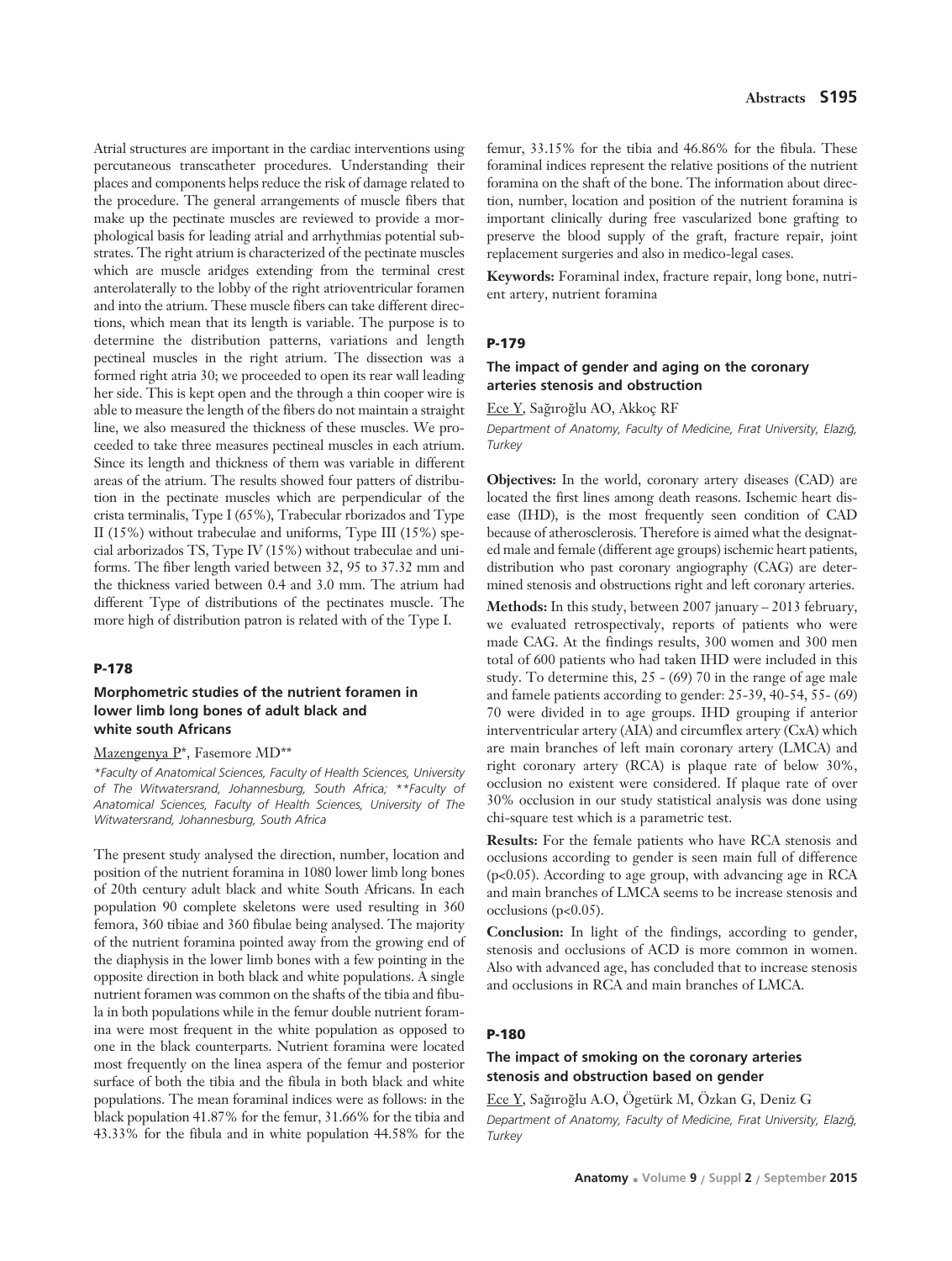### **S196 XXIV International Symposium on Morphological Sciences, 2nd-6th September, 2015, Istanbul, Turkey**

**Objectives:** Coronary artery diseases (CAD) not only advanced western countries but also in our country are the first place as a cause of mortality and morbidity. Ischemic heart disease (IHD) is the most common type of CAD because of atherosclerosis results. In both gender groups, the youth, the olds, and all racial groups a strong correlation was observed between the amount of cigarettes smoked with CAD. Therefore according to gender, smokers and non-smokers ischemic heart patient who is detected after coronary angiography (CAG) in right and left coronary artery stenosis and obstruction the incidence of it will be evaluated.

**Methods:** In this study between 2007 January - 2013 February, we evaluated retrospectively, reports of patients who were made CAG. At the findings results, 300 women and 300 men total of 600 patients who had taken IHD were included in this study. 300 female and 300 male patients as 150 smokers and 150 non-smokers were subdivided. IHD grouping if anterior interventricular artery (AIA) and circumflex artery (CxA) which are main branches of left main coronary artery (LMCA) and rigth coronary artery (RCA) are plaque rate of below 30%, occlusion no existent were considered. If plaque rate of over 30% occlusion in our study statistical analysis was done using chi-square test which is a parametric test.

**Results:** In both gender groups, stenosis and occlusion of the RCA was determined to show a certain increase in smokers than non- smokers. This is a significant differance as statistically  $(p<0.05)$ . According to gender female was seen to be more apt about RCA whit LMCA, AIA and CxA stenosis and occlusion ( $p < 0.05$ ).

**Conclusion:** In light of the findings, cigarette effecting coronary arteries as gender was concluded.

### **P-181**

# **Evaluation of the use of internet and computing resources as support in neuroscience and neuroanatomy courses**

Matamala F\*, \*\*

*\*Neuroanatomia, Facultad De Medicina. Universidad De La Frontera, Temuco, Chile; \*\*Universidada De la Frontera, Temuco, Chile* 

**Objectives:** Over the past 15 years the emergence of the Internet and computer education has had a profound impact on the thinking and learning processes of children, adolescents and adults. Since 2001 in the Neuroanatomy course subject the Universidad de La Frontera (UFRO) of Chile, has made continuous innovations in the teaching-learning process in order to adapt to the new thinking process of students, as well as new teaching trends. These innovations have also included changes in communications that are strongly influenced by the internet and the steady progress of computing resources. The objective of this research was to get the opinion of undergraduates enrolled in two different courses of neuroanatomy and neuroscience during 2014, with regard to assignment strategies and computer science content.

**Methods:** In the 2014 second semester courses we used 'test your mind' with answers based on the Likert scale, about resources installed on the virtual campus and Moodle platform: videos presented by the course subject teacher; class notes; an atlas on neuroanatomy with photographs of UFRO preparations and UFRO neuroanatomy web page.

**Results:** 1. The greater valuation corresponds to the videos for their updated and applied contents. 2. Notes that complemented video themes. 3. It is unclear if videos and notes can replace course lectures. 4. The atlas with photographs of the neuroanatomical preparations is an important support for practical tests, as are the web site with imaging software, auto evaluation software and links to research centers and medical and dental schools.

**Conclusion:** Computer education developed for this subject course is highly valued by the students of the Medicine and Education faculties compared with other universities, which is also reflected in the zero and/or minimum failed grades.

**Keywords:** Neuroanatomy, computing resources, opinion of undergraduate

#### **P-182**

# **Sex determination of foramen magnum by multidetector computed tomography images**

Tellioglu AM, Durum Y\*\*, Gök M\*\*, Karakas S\*, Polat AS, Karaman CZ\*\*

*\*Department of Anatomy, Faculty of Medicine, Adnan Menderes University, Ayd›n, Turkey; \*Department of Radiology, Faculty of Medicine, Adnan Menderes University, Ayd›n, Turkey*

**Objectives:** Foramen magnum provides transition between fossa cranii posterior and canalis vertebralis. Medulla oblongata, arteria vertebralis and nervus accessorius spinal part pass through the foramen magnum. In this study, we aimed to make the morphometric measurements of foramen magnum on CT and to determine the feasibility of sex determination based on this measurements.

**Methods:** In Adnan Menderes University Medical Faculty Hospital, Department of Radiology, head and neck CT with drawn from age 19-79 (52.7) ranging from 100 (50 male, 50 female) patients were included. To examine foramen magnum in each and every occipital bone, we measured foramen magnum's anterior - posteror (AP) diamater, transverse (T) diamater, the area of foramen magnum and it's circumference.

**Results:** From all of the variable measurements, we found that men have a higher average value than women (p<0.01). We measured FM area, FM circumference, FM AP diamater, FM T diamater in order that  $8.17 \pm 1.09$  cm<sup>2</sup>,  $120.22 \pm 11.04$  mm, 34.73±2.21 mm, 30.47±2.25 mm in male patients. In female patients 7.27±0.90 cm<sup>2</sup>, 113.08±9.09 mm, 32.99±2.65 mm, 28.48±2.72 mm was measured as mean±standard deviation. When we apply Fisher linear discriminant function test in our data, in single variable functions, the highest level in the correct gender separation was given by FM area (68%). When all the variables considered at the same time, the proportion is 72%.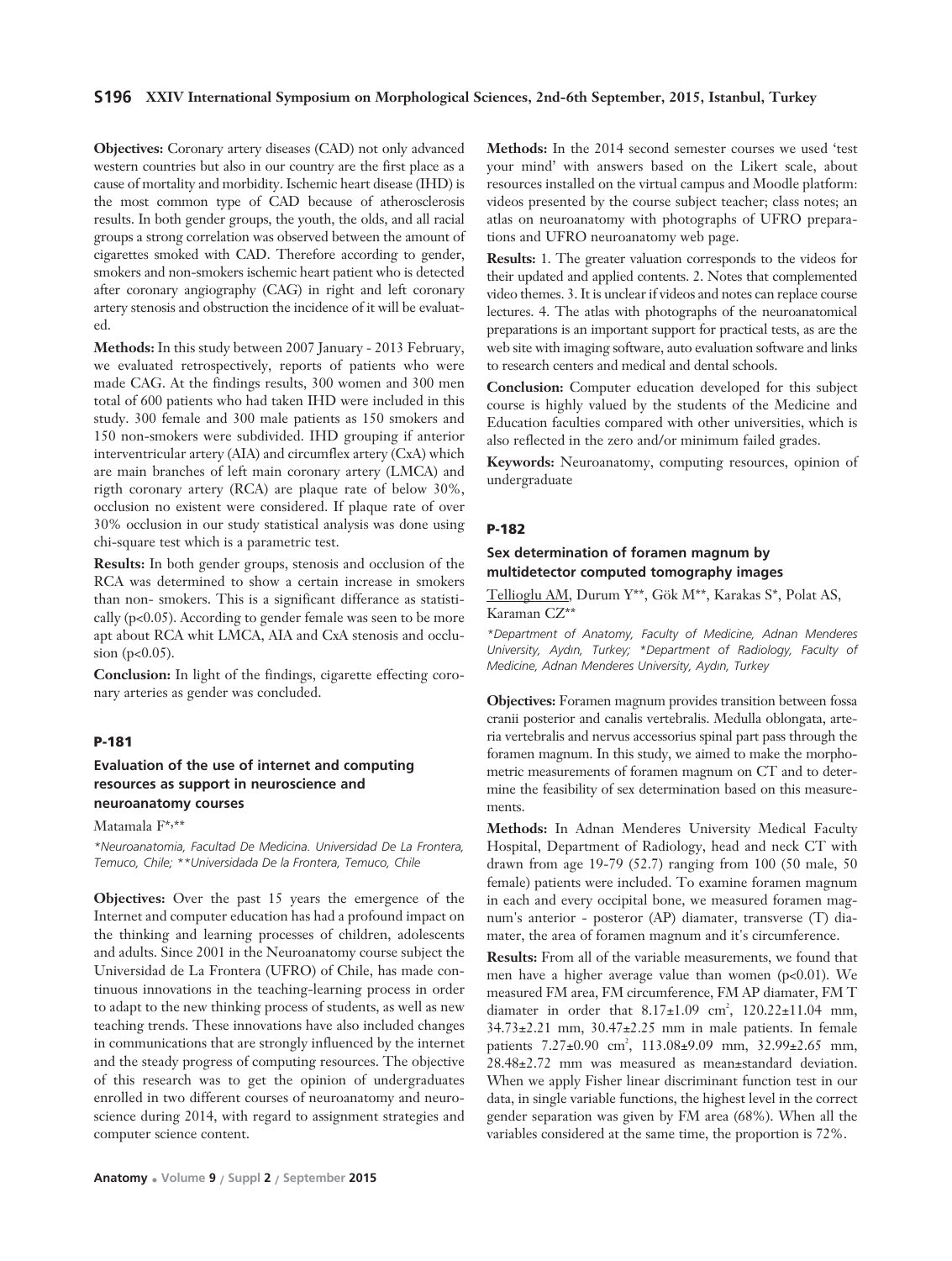**Conclusion:** As a result of our study, the metric data we obtained will be useful in cases where the skeletons' gender could not be determined by any other methods. We believe that, our study can be useful for other studies to make the determination of sex from foramen magnum.

**Keywords:** Foramen magnum, sex determination, multidetector computed tomography images

#### **P-183**

### **The relationship between sitting height and some body measurements in university students**

Uzun A, Gölpınar M, Özdemir F, Güdek MA, Altunsoy E *Department of Anatomy, Faculty of Medicine, Ondokuz May›s University, Samsun, Turkey*

**Introduction:** Nowadays different cultures and ethnic groups live together in many countries. Changes in life styles, nutrition and ethnic composition of populations lead to changes in the distribution of body dimensions and require regular updating of anthropometric data collections.

**Objectives:** The aim of this study was to determine relationship between sitting height and some body measurements in university students.

**Methods:** Study group consisted of 40 young Turkish and 40 African students. Participants were students at University of Ondokuz Mayıs in Turkey. Sitting height, body height, weight and body mass index were measured by one researcher. The differences between groups and genders were analyzed by ttest. Comparison between parameters was performed using pearson correlation analysis.

**Results:** It was found that the mean sitting height, body height, weight and body mass index of Turkish students were 90.09 cm, 169.06 cm, 67.82 kg and 23.54 kg/mÇ respectively while they were 86.22 cm, 169.33 cm, 63.78 kg and 21.87 kg/m<sup>2</sup> respectively for African students. There were significant differences between Turkish and African students with regard to sitting height.

**Conclusion:** Comparative anthropometric studies between different ethnic groups make up the population are need. Through anthropometric measurements are used for especially anthropology, ergonomy, healthy, engineering fields, it is important to determine anthropometric standards of ethnic groups in the population. Average values of the body measurements in the population may be used as a landmark for these fields.

#### **P-184**

## **The artistic phenomenon in the learning anatomical process**

Pires GA

*CIISA: UID/CVT/00276/2013 - Faculty of Veterinary Medicine, University of Lisbon, Lisbon, Portugal*

**Introduction:** The pedagogy of Autonomy involves the creation of different possibilities for the construction of knowledge in opposition to the situation of a simple transference of Information towards the student. Learning Anatomy aims in generic terms to understand the Organization of systems and organs, its topography and the inherent functionality. To obtain skills underlying these learning process different methodologies can provide important contributions to the pedagogical process. One of the teachers' challenges is the promotion of opportunities for learning and consequently the reflection about the behavior of students towards the proposed methodology.

**Methods:** The construction of the anatomical knowledge does not preclude the introduction of the artistic phenomenon in the learning process, since the structure of mental representations through semiotics constitute a tool capable of providing consolidated knowledge. Students are challenged to work in small groups (3-7 students) and select an anatomical theme in order to represent it in an aesthetic work intended to be shown at the Veterinary Academy museum and evaluated.

**Results:** Classifications obtained by the different groups (6 semesters) involved in this learning methodology were 4.02 (from 0-5) and its own satisfaction in this learning methodology was also very high.

**Conclusions:** Art is a benchmark of reflection and production of knowledge. The construction of an anatomical-esthetic object presupposes the artistic construction based on investigation and the development of the cognitive process. This latter culminates with the working memory. The student is so much involved in the process that he remembers the data and he feels happy with the capacity of sharing its knowledge. We believe in the success of this methodology. There is a close relationship between the educational activity and joy and hope. The joy and hope that (together) teacher and students can learn, teach, produce, and also improve their skills.

#### **P-185**

### **Changes in number of ethmoidal foramina**

#### Montoya STR\*, Parra JED\*

*\*Universidad Autonoma De Manizales & Departamento De Ciencias Basicas, Universidad De Caldas, Manizales, Colombia; \*\*Departamento De Ciencias Basicas, Universidad De Caldas, Manizales. Colombia*

Studies of human orbit indicating their individual characteristics are limited by the technique and application of treatment protocols in this region of the head, so it is necessary to identify the exact areas for further intervention and their characteristics to avoid encroaching into inappropriate areas. The ethmoidal foramina of the medial aspect of the orbit in humans beings have two foramina an anterior and posterior trough those homonym nerves go trough, but there is a variation in the number of this structures, which led to establish patterns of types of ethmoidal foramina. Fifty dry skulls of adult orbits for which no distinction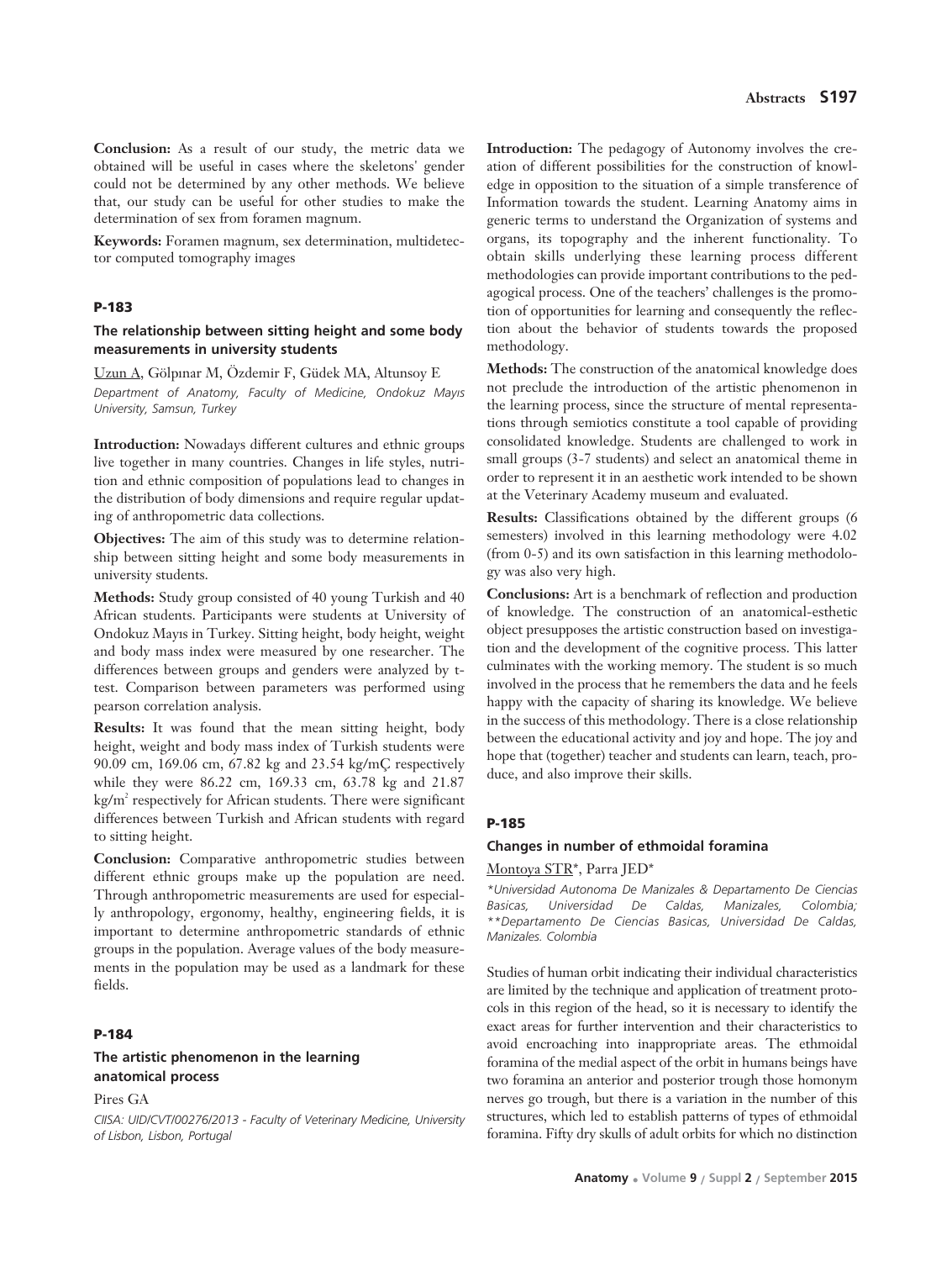of ethnicity or sex were selected. The existence of ethmoid foramen was assessed on the medial aspect of the orbit. Calvaria retired, probing with nylon 0.1 mm thick and 10 cm long, to observe the continuity of existing foramen into the nasal passages or to the cribriform plate. 68% of the studied population had 2 ethmoidal foramina into right and left, 14% three bilaterally, 6% with 2 and 3 on the right orbit on the left, 2% to 3 foramina on the left and 4 on the right orbit 2% 2 and 3 on the right in the left. These aspects of variability must be considered when performing surgical procedures and interventions nerve blocks.

## **P-186**

## **Distribution of dermatoglyphic patterns among nationalities in Macedonia**

Chadikovska E\*, Zivadinovic J\*, Zafirova B\*, Trpkovska B\*, Bojadzieva B\*, Matveeva N\*\*

*\*Medical Faculty, Institute of Anatomy; \*\*Institute of Anatomy, Medical Faculty, Skopje*

Population dermatoglyphic study has been conducted with purpose to determine and analyse individual dermatoglyphic characters in healthy individuals with Macedonian, Albanian and Roma nationality. Result comparison and present differences has been made. Dermatoglyphic parameters were read and classified on the 600 palm and 600 sole prints obtained from healty individuals of Macedonian, Albanian and Roma ethnic origin. Palm and sole prints were taken using Cummins and Midlo ink method. Dermathoglyphics were classified and comparison was made between three different ethnical groups. The results in population studies showed similarities in frequencies of dermatoglyphic data of all groups. Macedonians are with closer dermatoglyphic characters with Albanians and more different ones compared to Roma examinees. Those findings count for both sexes. Palmar prints are more specific for determining differences between ethnical groups than plantar dermatoglyphics in population studies. In conclusion, a precise definition of true dermatoglyphic patterns on the palms and first time soles in populations of Macedonian, Albanian and Roma nationality have been made. Normal variability of the dermatoglyphic patterns in different population have been presented. The results provide new possibilities for further investigation of dermatoglyphics and their biological and genetic properties. Findings from population studies can be compared with other authors' results.

**Keywords:** Dermatoglyphics, palms, soles, ethnical groups

## **P-187**

# **Effect of cadmium on trophoblast cell proliferation and apoptosis in different gestation periods of rat placenta**

### Erboğa M<sup>\*</sup>, Kanter M<sup>\*\*</sup>

*\*Department of Histology and Embryology, Faculty of Medicine, Nam›k Kemal University, Tekirda¤, Turkey; \*\*Department of Histology and Embryology, Faculty of Medicine, ‹stanbul Medeniyet University, ‹stanbul, Turkey*

**Introduction**: Placenta is a transition place regulating many metabolic activities between mother and fetus and a critical organ affecting the result of gestation. In order for embryo to develop healthily placental development should be completed. Most important reason of early embryonic deaths is abnormal placental development.

**Objectives:** In this study, we aimed to show how cadmium affects the trophoblast proliferation and differentiation in the placenta and the apoptotic activity in different gestational days and hence, its effects of the placental development with immunohistochemical and TUNEL techniques.

**Methods:** Experimental model of our study consisted of placental development of control and cadmium groups on 15, 17, 19 and 21th days of the gestation. Female rats in cadmium groups were subcutaneously administered a single dose of 0.5 mg cadmium/kg/d dissolved in sodium chloride as 2 mL/kg cadmium chloride until the day they sacrificed. Embryo and placenta of the female rats were seperately removed on 15, 17, 19 and 21th days of the gestation in which the placental development takes place and the placentas were processed for microscopic examinations.

**Results:** In the placentas of the control group, all the layers were observed to be formed on the 15th gestational day and thereafter a continuous growth was monitored. In cadmium group also all the layers were existed from the 15th gestational day. However they were smaller in size than the controls. Frequency of proliferating cell nuclear antigen positive cells was decreased and the number of apoptotic cells was increased in all the gestational days related to cadmium.

**Conclusion:** In conclusion, cadmium administered during the pregnancy was observed to cause abnormal placental development by disrupting the normal structure of placenta, inhibiting the proliferation of trophoblast and increasing the number of apoptotic trophoblast cells.

**Keywords:** Cadmium, placental development, trophoblast, apoptosis, PCNA, rat

## **P-188**

# **Anatomical variation in the origin of left vertebral artery: report of a rare case**

Yörük MD, Çagımnı P, Durmaz T, İkiz ZAA, Bilge O, Üçerler H

*Department of Anatomy, Faculty of Medicine, Ege University, ‹zmir, Turkey*

Classically, the vertebral artery arises from the superoposterior aspect of the first part of the subclavian artery as its first branch. It enters the transvers foramen in the transvers process of the 6th cervical vertebra and ascends through the foramina of the 6th to the 1st cervical vertebrae accompanied by a venous plexus and sympathetic nerves. It curves medially behind the lateral mass of atlas and lies in the groove on its posterior arch. It enters cranium via the foramen magnum. The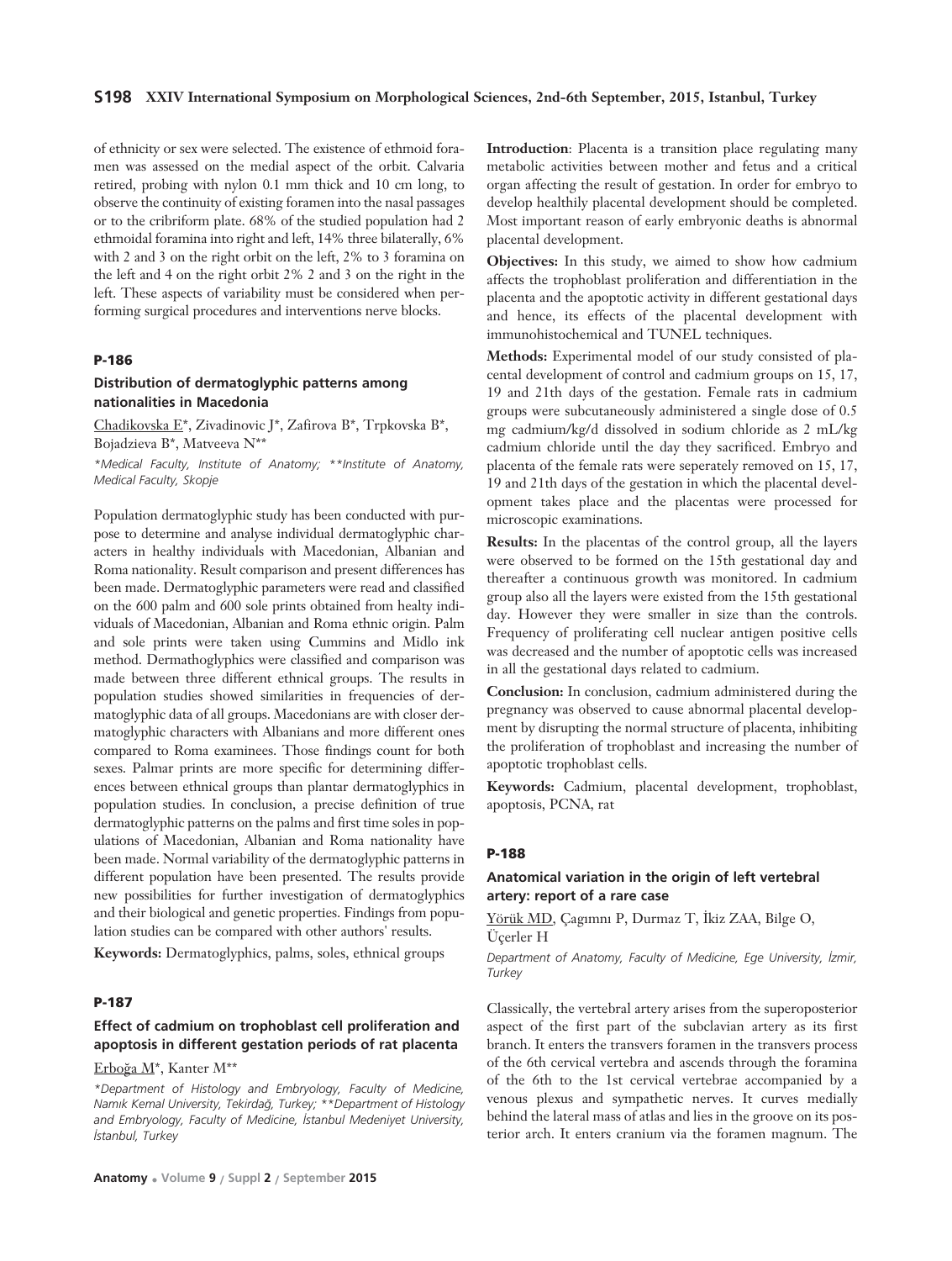vertebral artery provides the main arterial supply to the posterior fossa. During routine dissection of cadavers in Anatomy Department of Ege University Medicine Faculty, it was detected that a 72-year-old male cadaver had a anomalous origin of the left vertebral artery. It was originated from a trunk in common with the left subclavian artery from aortic arch. The length of the common trunk was 8.02 mm. The diameter of this trunk at the origin was 13.54 mm. The diameters of left vertebral artery and left subclavian artery were 6.72 mm and 9.20 mm sequentially. Additionally the thyroidea ima artery was arising from aortic arch between the left common carotid artery and the brachiocephalic trunk in present cadaver. Although the variations of the vertebral artery are uncommon, it has clinical importance to recognize the origin and course of the vertebral artery in the diagnostic procedures, catheterbased evaluation and treatment of patients suffering from cerebrovascular diseases. In order to understand this variation, the embryological development of the aortic system was also reviewed.

## **P-189**

# **Bilateral double parotid ducts: a rare anomaly**

Üçerler H, İkiz ZAA, Soylu F, Farajiband N, Yörük MD, Cağımnı P

*Department of Anatomy, Faculty of Medicine, Ege University, ‹zmir, Turkey*

The parotid duct is formed by the confluence of two ducts in the gland which ascend and descend at right angle to the main duct. While crossing masseter it can receive the accessory parotid duct. The lumen of the parotid duct is about 3 to 4 mm in diameter showing marked reduction approaching the oral cavity and its length is about 5 cm. Although the anatomical course of this duct is well known, the reports on its normal anatomical variants and morphometry are very few. During routine dissection in the Department of Anatomy of Ege University Medicine Faculty, double parotid ducts bilaterally in a 72-year-old male cadaver were observed. Parotid ducts on both sides were traced carefully and neighbouring anatomic structures were demonstrated. The two ducts on both sides merged with each other and made the main parotid duct that had a straight course and ran horizontally towards the anterior border of masseter. The length of main parotid duct was 20.02 mm on the right side and 16 mm on the left side. The distance between tragus and union point of double ducts was 52.00 mm on the right side and 58.72 mm on the left side. Appreciation of the parotid duct variants have importance in assessment new diagnostic and therapeutic techniques. Beside this, the proper knowledge of the normal topographic anatomy and variations of the parotid duct provides easy understanding of the analysis of radiographic images and computerized tomographic scans used in sialography.

#### **P-190**

#### **Congenital anatomic abnormalities between mother asthma patients correlation**

Sarı C\*, Kalaycıoğlu A\*\*, İmamoğlu M\*\*\*

*\*Department of Pediatric Surgery, Trabzon Faculty of Medicine, Karadeniz Technical University, Trabzon, Turkey; \*\*Department of Anatomy, Trabzon Faculty of Medicine, Karadeniz Technical University, Trabzon, Turkey; \*\*\*Department of Pediatric Surgery, Trabzon Faculty of Medicine, Karadeniz Technical University, Trabzon, Turkey* 

The aim of this study is to shed light on factors that cause congenital malformations on babies whose mothers have asthma or allergic reactions, and also to raise awareness about protection from these types of risks. 100 mothers-whose babies were diagnosed with congenital anomalies- compared with other 100 mothers-whose babies were normal-. In this study there were 17 mothers who have asthma. These women were asked to answer some questions about possible risk factors which they had during their pregnancy. After getting ethical and other permissions participants were included in the study. In our study the ratio of mothers that have chronic diseases were 33%. 8.5% of these (17 patients) had been monitoring with asthma diagnosis. We observed that babies of these mothers had more ratio of having anomalies related with gastrointestinal system. 17.5% participants had atopic contexture. Nasal congestion is the most frequently observed symptom on mothers who have asthma and allergy. In this study we observed that mothers who have babies with anomalies had also nasal congestion during their pregnancy. The ratio of these mothers were 23% this result was statistically significant (p<0.05). In our opinion, our result has leading role for mothers (with atopic contexture)-who had asthma and nasal congestion during their pregnancy- about having babies with congenital anomaly. For this reason it is so important to reduce the risk of exposure to allergic factors and viral infections. In order to achieve this goal, during pregnancy more advanced techniques such as detailed diagnosis, scanning tests, genetic analysis and etc. should be performed on mothers with asthma.

#### **P-191**

# **A questionnaire study; anatomy practical performance of assistances in faculty of medicine**

Emirzeoğlu M, Uzun A, Özdemir F, Gölpınar M, Nahir M, Altunsoy E

*Department of Anatomy, Faculty of Medicine, Ondokuz May›s University, Samsun, Turkey* 

**Introduction:** Performances of assistances in anatomy practical lessons are important role for education of medical students.

**Objectives:** The aim of the present study is to describe and compare between the anatomy assistances performances of the preparing of lesson, knowledge of the practical guide and according to the practical purpose on faculty of medicine of first class students at the Ondokuz Mayıs University.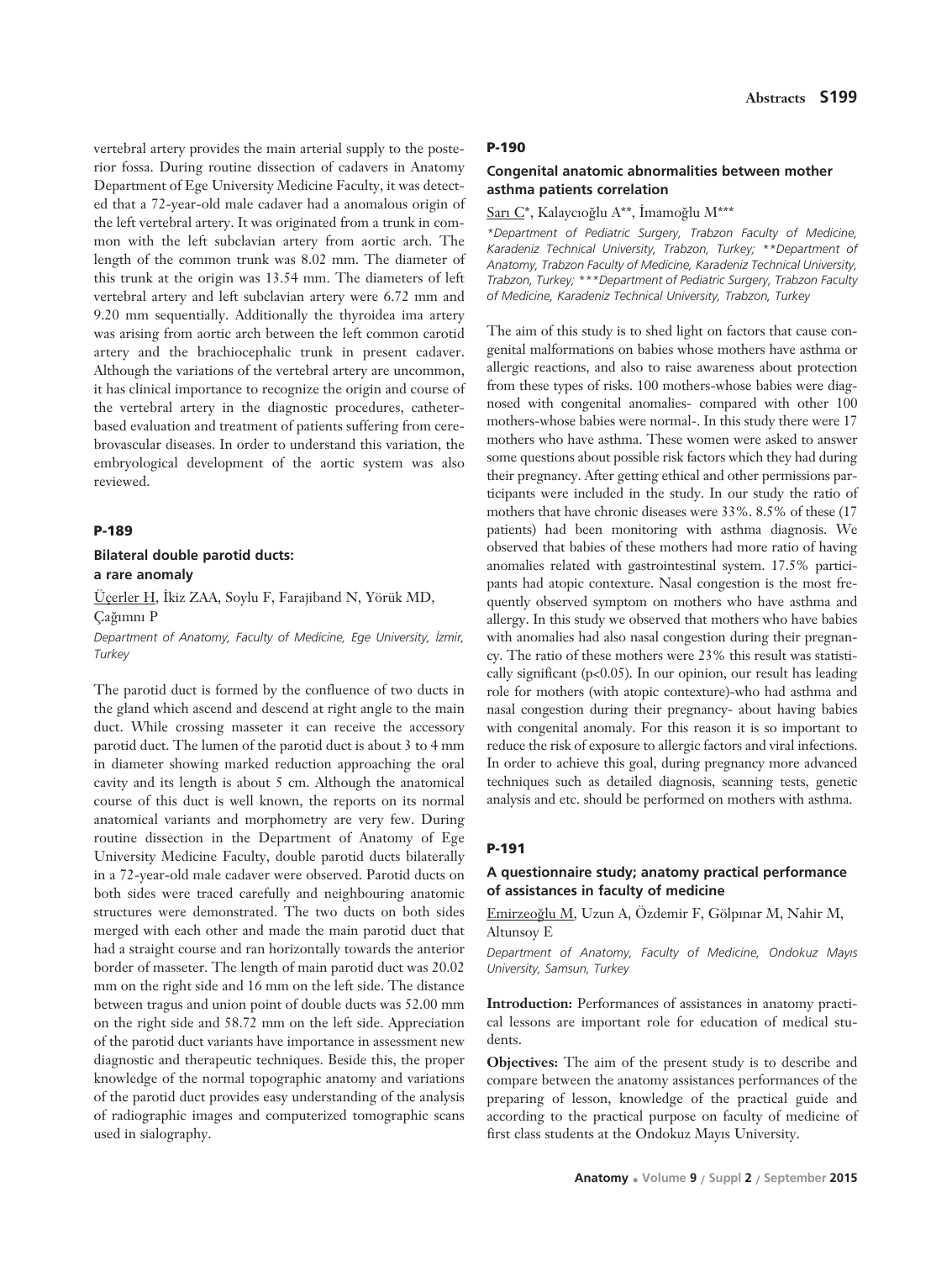**Methods:** The questionnaire had 25 questions and 5 options were used in the present study. This study included 29 female and 25 male students, who were selected only in first laboratory group. The assistances have given lectures for 2, 3, 4, 5 years, respectively. In data analysis, the questionnaire items were divided into three groups; the preparing of lesson, knowledge of the practical guide and according to the practical purpose, respectively. The statistically test of ANOVA (analysis of variance) was performed, p value at or less than 0.05 was accepted as statistically differences.

**Results:** Our results revealed that the female students reported the most negative answers for the first assistance in knowledge of the practical guide and according to the practical purpose (p<0.05), fourth assistance took the most positive answers but there were no statistically differences with the second and third assistances (p>0.05). There were no statistically difference in the preparing of lesson about the female students answers (p>0.05). The male students reported the same answers for the all assistances (p>0.05).

**Conclusion:** The conclusion of the present study, the experience has been observed that the students play an important role in reporting positive opinion.

## **P-192**

## **Students' views on methods of learning and teaching anatomy**

Yeğinoğlu G\*, Uzun Ö\*\*, Kalkısım S\*\*, Öksüz CE\*\*, Yeğinoğlu Y\*\*\*

*\*Department of Anatomy, Faculty of Medicine, Karadeniz Technical University, Trabzon, Turkey; \*\*Vocational Faculty of Healthy Science, Karadeniz Technical University, Trabzon, Turkey; \*\*\*Department of Statistics and Computer Science, Karadeniz Technical University, Trabzon, Turkey*

**Introduction:** Medical education and the teaching of anatomy, one component of that training, are under discussion in Turkey and worldwide, and work intended to restructure these is ongoing. Every country needs to strive to improve and update the education of its students in the light of its own requirements in line with the changes taking place in education itself.

**Objectives:** The purpose of this study was to assess educational models applied in anatomy classes from the students' perspective. In addition to its guiding characteristics, the research is also valuable in terms of presenting ideas from other branches of science that can serve as models. This study was prepared in order to identify and discuss the current state of anatomy education at the Karadeniz Technical University Medical Faculty and problems concerned with education and teaching, and to assess the ideas, criticisms and recommendations of medical students in years 1, 2, 3 and 4.

**Methods:** The research was performed at the Karadeniz Technical University Medical Faculty. First-, second-, thirdand fourth-year students (506 individuals) participated and gave informed consent. The questions we prepared in the light

of the literature and our observations were administered in face-to-face survey form. Data were analyzed on SPSS software and were interpreted in percentage intervals on the basis of frequency distributions.

**Results and Conclusion:** Students agreed that anatomy is best learned in applied form. Models and cadavers are frequently preferred among applied teaching methods. Atlases of anatomy are of great importance among self-study methods. Participants thought that anatomy classes being harmonized with clinical practice would ensure permanent learning. Anatomy teaching is a visually-based process. Students thought that dissection is the best method if sufficient cadavers are available. This study, which shows that currently employed educational models can be improved by adopting the student perspective, will produce positive results by representing a model and a guide to anatomy teaching.

## **P-193**

## **Sodium valproate influence on urethane induced mouse lung tumors and it's cancerogenesis**

Mozuraite R\*, Stakisaitis D\*\*, Didziapetriene J\*\*, Preisegolaviciute L\*, Juodziukyniene N\*, Valanciute A\*

*\*Lithuanian University of Health Sciences, Kaunas, Lithuania; \*\*Institute of Oncology, Vilnius University, Vilnius, Lithuania*

**Introduction:** Lung cancer is the leading couse of cancer – related mortality in the world. Sodium valproate (NaVP), a histone deacetylase inhibitor, has been shown to display potent antitumor effects. In this research we evaluated NaVP influence on mice lungs cancerogenesis.

**Objectives:** To evaluate gender dependent effect on uterthane induced oncogenesis. To evaluate the effect of NaVP on tumorigenesis in ovariectomized and ovary-intact animals.

**Methods:** In the research 120 Balb/c line female mice were used, 60 non- sterilised and 60 sterilised. Sterilised and nonsterilized mice were treated with urethane only and urethane with NaVP. After 6 months lungs were collected for macroscopic and microscopic evaluation. Results were counted using Student's t and Mann – Whitney tests. Differences at the value of p < 0.05 were considered significant.

**Results:** Results showed that BALB/c line mice is sensitive to pulmotropic cancerogen urethane: tumors developed in all animals affected with urethane. Mice affected with urtehane develop maligant (adenocarcinoma) and benign (adenoma) tumors. A significant decrease of adenocarcinoma number in ovariectomized mice treated with a urethane–NaVP combination as compared with ovariectomized mice treated with urethane only was found (p=0.031).

**Conclusions:** In female mice, total number of urethaneinduced lung tumors was increased by NaVP treatment, in ovariectomized groups this increase was significant. NaVP together with low estrogen may have a protective effect on the malignization of adenomas in ovariectomized mice.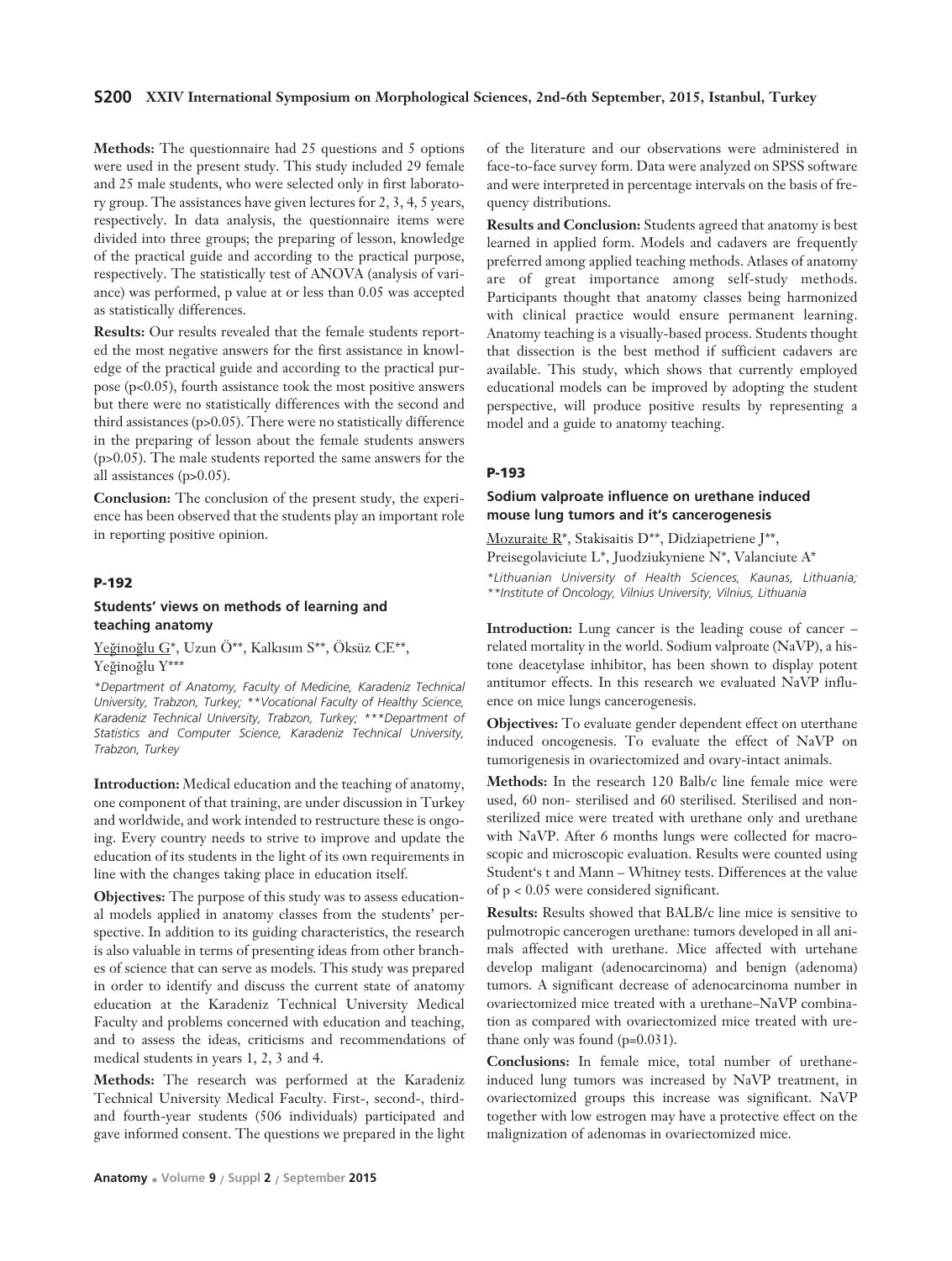#### **P-194**

### **Replaced right hepatic artery and its segmental distribution**

Beger O, Elvan Ö, Kurtoğlu Z

*Department of Anatomy, Faculty of Medicine, Mersin University, Mersin, Turkey*

During the dissection of 66-year-old formalin-fixed male cadaver a hepatic arterial variation was encountered. In addition to proper hepatic artery which arose from the celiac trunk, there was an artery arising from the superior mesenteric artery and then entered into the right lobe of liver. This variant artery has been defined as replaced right hepatic artery or aberrant right hepatic artery in the literature. In this study, hepatic segmental distribution and the morphometric properties of both hepatic arteries were presented. Replaced right hepatic artery coursed behind the portal vein and then laterally to it and entered into the Calot's triangle. The length and width of this artery were measured as 63.10 mm and 3.6 mm, respectively. After giving off cystic artery, it ramified into two branches. These branches were observed to enter into the right lobe of liver. Proper hepatic artery which arose from celiac trunk ramified into middle hepatic artery and left hepatic artery. The length and width of middle hepatic artery were 30.20 mm and 1.20 mm, respectively. This artery gave a small branch to caudate lobe of liver. Later, it coursed towards quadrate lobe of liver, gave branches to medial superior and medial inferior segments. The length and width of left hepatic artery were 28.40 mm and 2.6 mm, respectively. Before entering into left lobe of liver, it ramified into two branches then these branches entered into lateral superior and lateral inferior segments of the lobe. Replaced right hepatic artery is not rare in the literature. The size of arteries and their distribution to the liver segments were evaluated in terms of assessing the risk of complications with surgeries about pancreas, gall bladder and liver, especially liver transplantation.

**Keywords:** Replaced right hepatic artery, segmental distribution, liver, liver transplantation

#### **P-195**

# **Classification and clinical significance of the congenital anomalies of thymus**

Varga I\*, Miko M\*, Polak S\*, Mestanova V\*\*

*\*Institute of Histology & Embryology, Faculty of Medicine, Comenius University in Bratislava, Slovakia; \*\*Institute of Histology & Embryology, Jessenius Faculty of Medicine in Martin, Comenius University in Bratislava, Slovakia*

Thymic morphology varies greatly even in the same age group. In young individuals, it is typically bilobed and V-shaped, with two small processes extending into the neck. A great controversy about the terms being used in the classification of thymic anomalies arises in current literature. Most of the recent articles use the term "ectopic thymus" in a confusing way, because

they call cervical extension of the thymus, accessory cervical lobes of the thymus or accessory thymic tissue also "ectopic thymus". All anomalies of the thymus are explained by the disruption of thymic primordia formation and/or disruption of its descent from the neck to the mediastinum. It may be found at any level of the pathway of normal thymic descent, from the angle of the mandible to the superior mediastinum. The "genuine" ectopic thymus is a distinct entity from accessory thymic tissue localized in the neck. The term "ectopic thymus" should be reserved for states where only ectopic thymic tissue is present, while no thymic tissue is localized in the normal position. A cystic version of accessory thymic tissue localized in the neck is called "congenital cervical thymic cyst". Thymopharyngeal duct cyst is another special and extremely rare variant of cystic accessory thymic tissue. Relatively common and asymptomatic anatomical variation is the fusion of thymus with one or more parathyroid glands. The most common thymic anomalies include anomalies in number of the thymic lobes, ectopic thymus, accessory thymic tissue, thymic aplasia, thymoparathyroid aplasia (DiGeorge syndrome), thymic hypoplasia and hyperplasia. In a case of ectopic thymus, the whole thymus is (most often) located in the midline neck, and no thymic tissue is located in the normal position in the mediastinum. The prevalence of foci of accessory thymic tissue varies according to several authors from 1.8% up to more than 50%. The study was supported by Grant of Comenius University in Bratislava UK/331/2015.

#### **P-196**

## **The effect of long-standing time on foot morphology in the air transportation employees**

#### Safak NK, Durgun B

*Department of Anatomy, Faculty of Medicine, Çukurova University, Adana, Turkey*

In this study; it is aimed to investigate the effect of the longstanding time on foot structure, based on the hypothesis that the work at standing position for long time cause the deformations in the shape and dome structure of the foot comparing with work at sitting position for a long time. Foot measurements were obtained from 42 flight attendant (17 male, 25 female) aged between 21-43 years which spends most of their working time by standing. Control group contained 35 employees (17 male, 18 female) aged between 20-55 years who works in the office conditions at Adana Airport. After weight, height and lower limb height were measured, the foot measurements were performed by using tape measure and anthropometric set. These measurements were length, breadth, height and circumference of foot and foot segments. SPSS 17.0 proramme were used for statistical analysis. Taking all measurements together, There were significant differences between male and female (p<0.001-0.003) except leg lenght, all foot arches on right side and distance between Feiss line and navicula. Significantly differences was found between office workers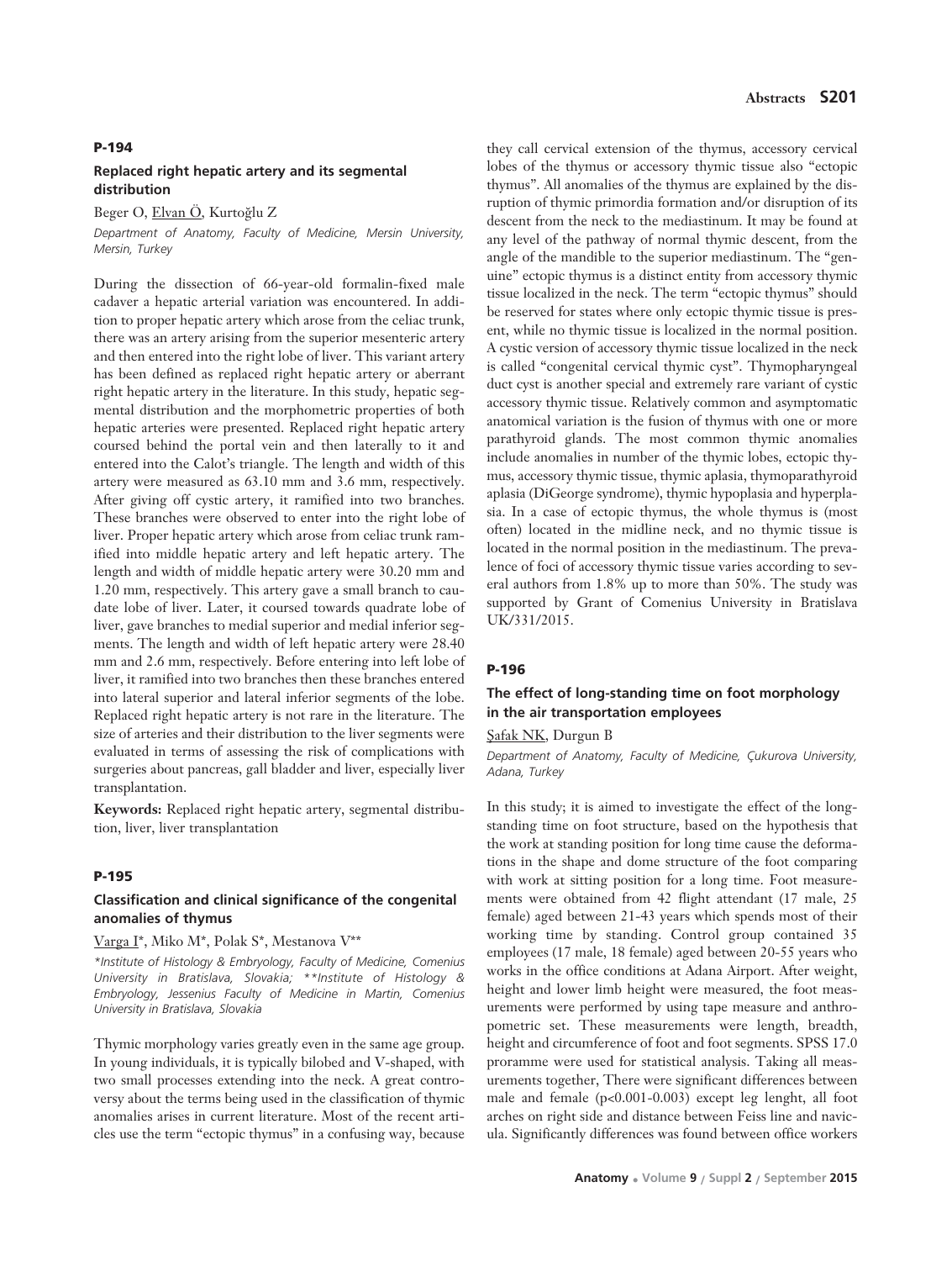### **S202 XXIV International Symposium on Morphological Sciences, 2nd-6th September, 2015, Istanbul, Turkey**

and flight attendants for navicular height, tarsal height, foot breadth, ankle circumference, bimalleolar circumference, distance between Feiss line and navicula  $(p<0.05)$ . These findings showed that working for long-standing time cause the change of foot structure because of static contraction of muscles. In conclusion, it is thought that the results of this first study about flight attendans'foot morphological analysis will make a contribution to understsanding of the effect of long-standing time on foot morphology and the foot dimensions in the air transportation employees.

**Keywords:** Foot, foot morphology, standing, air transportation employees

### **P-197**

## **Estimation of height using percutaneous length of tibia and ulna in Iran**

Broujeni FB, Hasanzadeh G

*Department of Anatomy, Tehran University of Medical Science, Tehran, Iran*

**Objectives:** Estimation of height based on bones of limb, sexuality and other human characteristics is one of main topic of research in forensic medicine and anthropology.

**Methods:** In this paper, the stature of 111 females and 71 males and their length of percutaneous of tibia and ulna were obtained from medical students in Tehran university of Iran. Using these data, three different models were applied. First, a single variable regression equation of percutaneous length of tibia is developed to determine the height of males and females. The second single variable regression model is based on the percutaneous length of ulna and the final model was a multivariable regression model of percutaneous length of tibia and ulna.

**Results:** The results show that the percutaneous length of ulna has superior effect on height (R2=0.48) than the percutaneous length of tibia (R2=0.31). Also the multi-variable regression which it is considered both of percutaneous length of ulna and tibia has better agreement with measured data (R2=0.58). Furthermore, the relative errors for the mentioned models were 2.8 to 3.8%.

**Keywords:** Anthropology, percutaneous tibia, percutaneous ulna, multi-variable regression

## **P-198**

# **Analysis of ganglion structures of the myenteric nervous plexus inferior part of the human duodenum during aging**

Mandic P, Vitosevic Z, Macut ND, Filipovic T, Gasic M *Institute of Anatomy, Medical Faculty Pristina, Kosovska Mitrovica*

**Objectives:** Aging is a process that affects the structure and function of the enteric nervous system, but available are few

specific information on this theme, especially in humans. The aim of this study was to investigate the effect of age on the structure of the myenteric ganglions in the inferior part of the human duodenum. Specimens were obtained from 30 cadavers aged 20 to 84 years old.

**Methods:** Tissue samples of inferior part of the duodenum are divided by age into three groups (20-44, 45-64 and 65-84 years). After histological processing samples were stained with HE, Cresyl violet and AgNO3 staining method. The morphometric analysis was performed using multipurpose test system M42. The results were analyzed by one-way ANOVA method with post hoc Tukey test.

**Results:** Number of neurons per unit of area of the myenteric plexus in all three age groups is expressed as mean±SD. Noticeable is a significant decreasing (p<0.001) in the number of neurons at people aged between 65-84 years. Myenteric ganglions of very old people include areas where is a very small number of neurons. Evident was decreasing the number of neurons of 21.02% in the oldest (65-84 years) compared to the youngest (20-44 years). With aging comes to significant increase  $(p<0.05)$  surface of the neuronal soma and surface of their nuclei.

**Conclusion:** During the aging there is a significant loss in the number of neurons. There is a present tendency to compensate that loss of neurons by increasing the size of their soma and their nuclei.

**Keywords:** Myenteric plexus, duodenum, aging.

### **P-199**

# **The incidence and topographic distribution of sutures including Wormian bones in human skulls**

Cirpan S, Aksu F, Mas N

*Department of Anatomy, Faculty of Medicine, Dokuz Eylul University, ‹zmir, Turkey*

**Objectives:** The Wormian Bones (WB's) are accessory bones located within the cranial sutures and fontanelles. The present article examine the incidence of WB's and compare the number and topographic distribution between the sutures including WB's in skulls of West Anatolian Population.

**Methods:** 150 crania were examined. The parameters evaluated in the present study were as follows: the rate of skulls including WB's; the topographic distribution and frequencies of the sutures including WB's; the number of these sutures for each skull; the name and number of sutures which were bilaterally and symmetrically located on the right and left side of skull (paired sutures) and which coincidentally had WB's for each skull; the differences of frequencies between the paired sutures including WB's.

**Results:** The rate of skulls including WB's was determined as 59.3%. The maximum and minimum number of sutures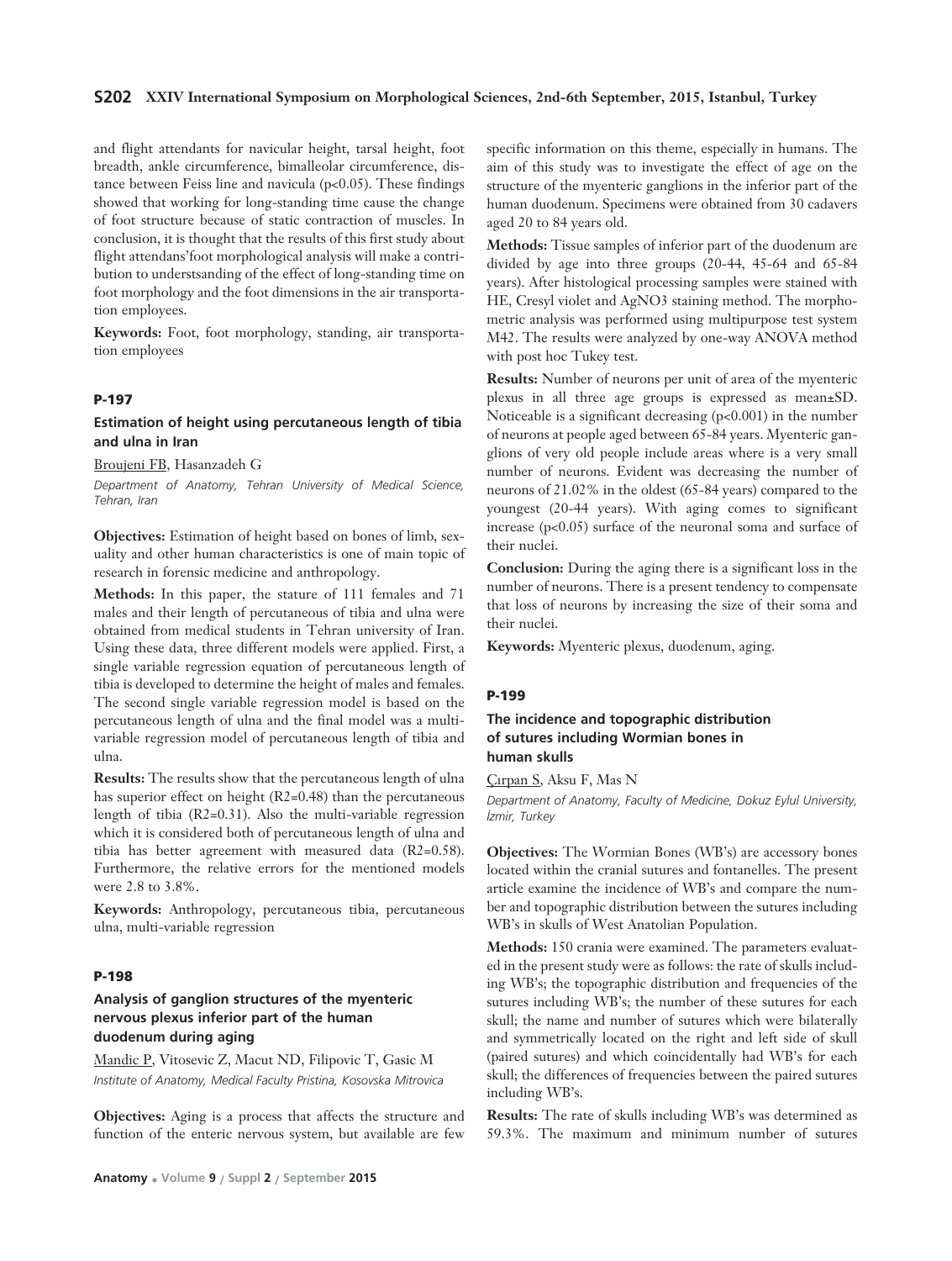including WB's were six in one skull and one in each of 30 skulls, respectively. The maximum and minimum rates of sutures which had WB's were found in left lambdoid 40.7% and right occipitomastoid 1.3% sutures, respectively. There was only a significant difference between the rate of right and left squamous sutures, (p=0.04). Forty-five skulls were including fifty-five pair of bilaterally and symmetrically located sutures which coincidentally had WB's in each pair. The each of thirty-five skulls had one pair of sutures including WB's and each of ten skulls had two pairs.

**Conclusion:** In the present study, the rate of WB's were determined as 59.3% in West Anatolian Population. This incidence rate is considerably lower than the other reports, and it may be as a result of racial variations. These divergent bones were more frequently found in left lambdoid sutures (40.7%) and less frequently in right occipitomastoid sutures (1.3%). This study may guide the investigators dealing with the neurosurgery, orthopedy, radiology, anatomy and anthropology in their practice.

#### **P-200**

## **Coexistence of Wormian bones with metopism, and vice versa in adult skulls**

Çırpan S, Aksu F, Mas N, Mağden AO

*Department of Anatomy, Faculty of Medicine, Dokuz Eylül University, ‹zmir, Turkey* 

**Objectives:** To investigate coexistence of Wormian Bones (WB's) with metopism, and vice versa in adult skulls.

**Methods:** 160 dry adult human skulls were randomly selected from Dokuz Eylul University of Medical Faculty's Anatomy Laboratory. The skulls were examined for presence of metopism, WB's, coexistence of WB's with metopism and vice versa. Topographic distribution of the WBs were macroscopically evaluated within the skulls including metopism.

**Results:** The frequency of metopism and WBs in 160 skulls is as 7.50% (12/160) and 59.3% (95/160), respectively, p<0.05. The incidence of coexistence of WB's with metopism was found as 11 of 12 skulls (91.66%), whereas the incidence of coexistence of metopism with WB's was found as 11 of 95 skulls (11.58%), p<0.05. There were totally 23 sutures including WB's in 11 skulls which had metopism. The number (%) of metopic skulls for each specific suture including WB's were found as: 11 lamdoid sutures in 7/11 (63.63%) skulls, 4 lamda in 4/11 (36.36%) skulls, 2 asterion in 2/11 (18.18%) skulls, 1 squamous in 1/11 (9.09%) skull, 2 sagittal in 2/11 (18.18%) skulls and 3 parieromsatoid sutures in 2/11 (18.18%) skulls. The distribution of these 23 WB's in sutures of 11 skulls including metopisms is determined as follows: 11/23 (47.82%) WB's at lambdoid sutures; 4/23 (17.39%) WB's at lambda; 2/23 (8.69%) WB's at asterion; 1/23 (4.34%) WB's at the left squamous suture; 2/23 (8.69%) WB's at sagittal sutures; 3/23 (13.04%) WB's at parietomastoid sutures.

**Conclusion:** There was a significant difference in rates between coexistence of WBs with metopism (91.66%) and coexistence of metopism with WBs (11.58%). The factors leading to metopism may also lead to WB's, whereas that the factors leading to WB's may not lead to metopism.

# **P-201**

# **Suprascapular foramen: a rare variation caused by ossified suprascapular ligaments**

Ǜrpan S\*, Mas NG\*, Aksu F\*, Edizer M\*, Karabekir S\*\*, Mağden AO\*

*\*Department of Anatomy, Faculty of Medicine, Dokuz Eylül University, ‹zmir, Turkey; \*\*Department of Neurosurgery, Faculty of Medicine, Dokuz Eylül University, ‹zmir, Turkey*

**Objectives:** The aim of this study was to investigate the incidence of the suprascapular foramen in West Anatolian Population.

**Methods**: Eighty-one dried human scapulae of West Anatolian people of unknown ages and gender belonging to the Anatomy Department Laboratory of Dokuz Eylül University Medical Faculty were examined macroscopically. The vertical and transverse diameters of the suprascapular foramen and central tickness of the ossified ligaments were measured with caliper in milimeters and digital caliper, respectively.

**Results:** We observed the suprascapular foramen due to ossification of the suprascapular ligament only in 2 of 81 (2.47%) scapulae. The vertical and transverse diameters of the suprascapular foramen and central thickness of the ossified ligaments (No-1 and 2) were measured as 0.80 mm versus 0.40 mm, 0.36 mm versus 0.20 mm and 0.40 mm versus 0.14 mm, respectively.

**Conclusion:** The suprascapular foramen caused by ossified suprascapular ligament is rarely observed variation in West Anatolian Population. Early diagnosis of the suprascapular nerve(SN) entrapment causing muscular atrophy is diffucult before the occurence of complaints such as deeply and poorly localized pain. The treatment of the SN compression starts with physical therapy for strengthening the rotator cuff muscles. The nerve blockage by a local anesthetic can relief the pain only for a short time and simultaneously provide diagnosis. It can be treated by surgical removal of the ossified transverse scapular ligament. The ossified suprascapular ligament narrows the suprascapular foramen; therefore, it causes compression of SN and complaints of SN entrapment. It is essential to define precisely the anatomical variations of scapular notch, scapular ligament, SN and vessels for surgeons performing SN decompression surgery, especially with arthroscopic techniques. We assume that the present study may guide the medical doctors and the surgeons during diagnostic and surgical procedures related with suprascapular notch.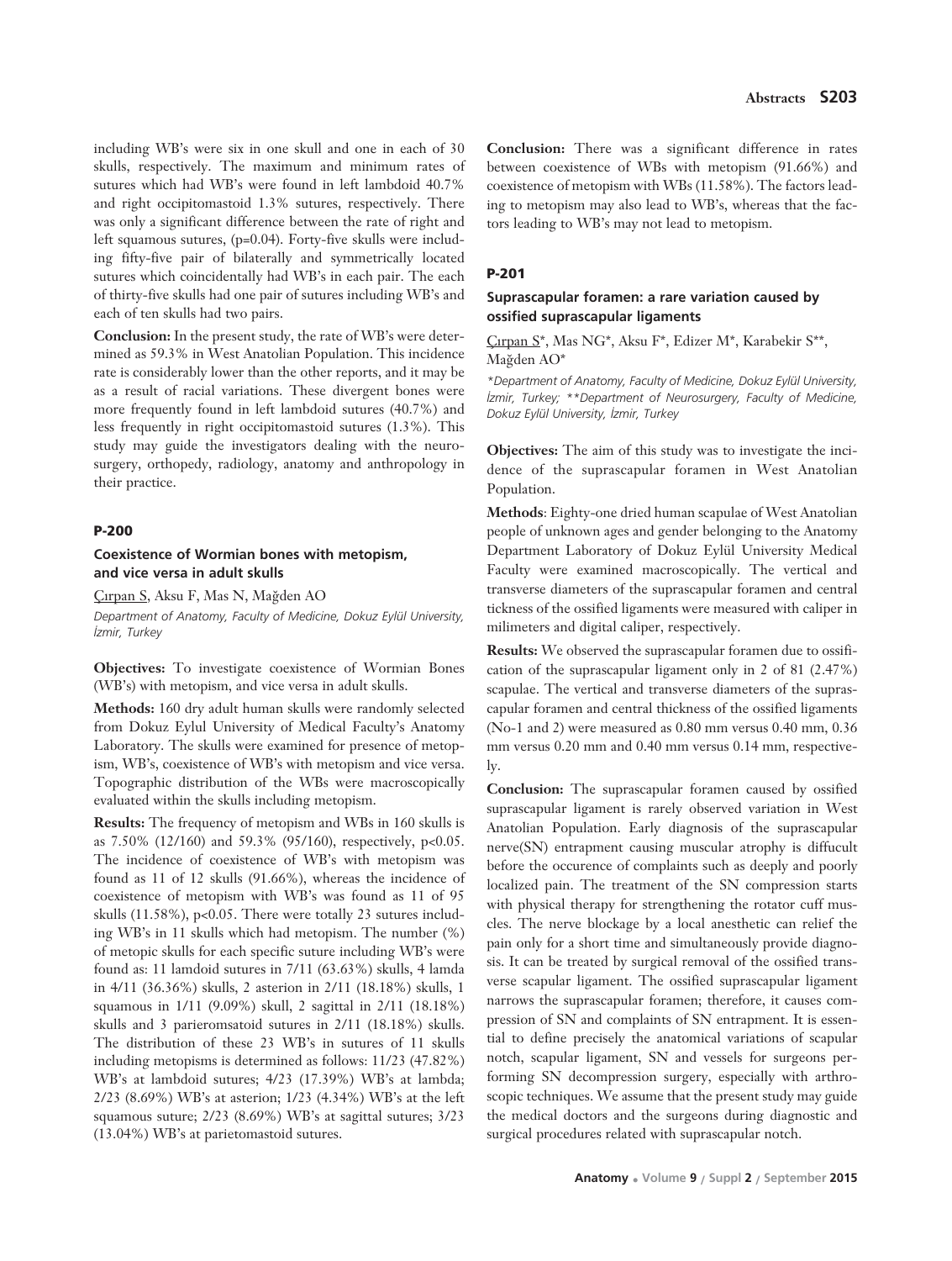## **P-202**

# **Lymphoid formations of anal canal of rectum in middle fetal period**

Aubakirov A\*, Sagimova G\*, Suleimenova F\*, Yesbolatova G\*\*, Baryshev B\*

*\*Astana Medical University, Astana, Kazakhstan; \*\*Semey State Medical University, Semey, Kazakhstan* 

**Objectives:** Study of formation of the immune system of the digestive tract is important to find out the pathogenesis of immunodeficiency states and ways of their correction. The objective of our research is to study the development of lymphoid formations of the anal canal of rectum in middle fetal period.

**Methods:** the work was done on 32 preparations of the rectum of human fetuses obtained in the result of medical abortions in term of 21-28 weeks. The research was approved by the Ethical Committee. Macropreparations of mucous membrane on Hellmah's method were prepared. Histological sections stained by hematoxylin-eozin were prepared. Suspension of intestinal cells was studied by flow cytometry for determination of lymphocytes populations.

**Results:** on macropreparations of a mucous membrane of anal canal of rectum, lymphoid formations are located along the anal columns in the form of vertical chains. The average number of lymphoid formations on 0.25 cmÇ is 8.4±0.82 (7.1–10.7), the average size is 128.6±18.1 microns (101.2–193.4). Microscopically in proper mucous plate of the anal canal lymphoid formations in the form of a lymphoid infiltration, prenodules and small solitary lymphoid nodules were observed. In the transition zone of anal canal, which is covered by not keratinizing stratified squamous epithelium, diffuse lymphoid cells around the veins are observed, which probably indicates that the lymphocytes migrating from the venules lumen are a source of lymphoid structures formation in the mucosa of the organ. According the data of flow cytometry, T-lymphocytes are predominate over B-lymphocytes. Subpopulations of T-lymphocytes are presented by helpers, cytotoxic cells and natural killer cells, also there is a large number of immature cells.

**Conclusion:** In the middle fetal period lymphoid tissue of the anal canal is presented by lymphoid formations of different stages of maturity that apparently indicate the continuing process of formation of immune system of the organ.

#### **P-203**

# **Morphological characteristics of the anterior inferior cerebellar artery**

Dodevski A\*, Lazarova D\*, Papazova M\*, Matveeva N\*, Zhivadinovik J\*, Lazareska M\*\*, Aliji V\*\*

*\*Institute of Anatomy, Medical Faculty, "SS. Cyril And Methodius University", Skopje, Republic of Macedonia; \*\*University Clinic of Radiology, Skopje, Republic of Macedonia*

**Introduction:** The anterior inferior cerebellar artery (AICA) is one of the three vessels that provide arterial blood supply to the cerebellum. It has a variable origin, course and supply, with up to 40% of the specimens not having an identifiable standard AICA. The aim of this study was to investigate the origin and diameter of AICA in the Macedonian population and to emphasize clinical significance of this vessel.

**Methods:** We examined radiographs of 103 patients who had CT angiography undertaken for a variety of clinical reasons, performed as a part of their medical treatment at the University Clinic for Radiology in Skopje, R. Macedonia. The study population included 103 patients, 58 male and 45 females, age range from 25-82, mean age 58.4 years.

**Results:** In 16.50% of the patients origin and course of AICA could not be visualized and in 83.49% of the patients the origin and course of AICA was visualized. In all of the patients in this study AICA arose as a single vessel from the proximal third of the basilar artery. The outer diameter of the left AICA was in range from 0.39 to 1.50 mm with a mean value of 0.89 mm±0.30 mm. The outer diameter of the right AICA was in range from 0.40 to 1.40 mm with a mean value of 88 mm±0.26 mm.

**Conclusion:** Although anatomically interesting, an awareness of the AICA anatomy and variations is clinically important for save performance of diagnostic and interventional procedures in radiology and for surgeons during planning and accomplishing surgical interventions.

**Keywords:** AICA, anatomy, variations, microsurgery, interventional procedures

#### **P-204**

### **Morphometric features of the ostium of the coronary sinus**

Zhivadinovik J, Lazarova D, Papazova M, Matveeva N, Dodevski A

*Institute of Anatomy, Medical Faculty, "SS. Cyril and Methodius University", Skopje, Republic of Macedonia*

**Objectives:** The ostium of the coronary sinus (OCS) is a significant landmark in the anatomy of the right atrium, forming one of the sides (the base) of the triangle of Koch. Part of the ostium is often covered with a valve named as Thebesian valve. The aim of this study was to present the diameter of OCS, its location inside the base of the triangle of Koch and the degree of development of the Thebesian valve.

**Methods:** The examination was made on 100 human hearts obtained after autopsies of patients died from no cardiac reasons and fixed in 10% formaldehyde.

**Results:** The post mortal measuring showed that the main value of the length of the base of the triangle of Koch (side b) was 20.2±3.6 mm , of the segment b1- 3.3±1.6 mm, b2 – 9.3±1.8 mm, b3 – 8±2.8 mm. The diameter of the OCS was congruent to b2 segment.

**Conclusion:** The analysis of the degree of development of the Thebesian valve revealed that the valve was absent in 14 cases,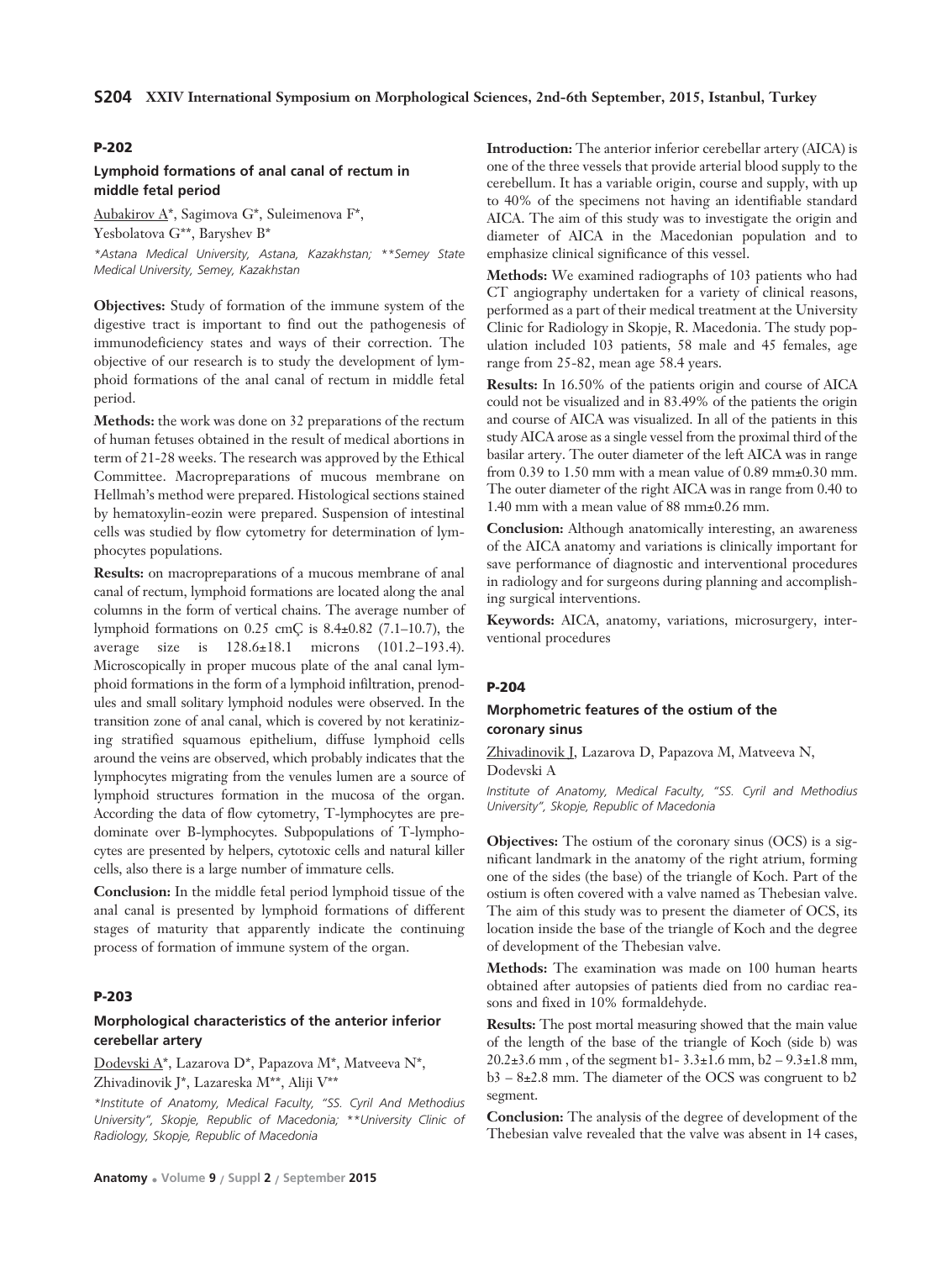residual - moderately developed covering less than 15% of OCS in 30 cases, partial - well developed covering more than 15% of OCS in 48 cases and fenestrated in 8 cases.

**Keywords:** Triangle of Koch, Thebesian valve, coronary sinus

#### **P-205**

## **About what radiologic anatomy teaches the clinician: bilateral dens invaginatus**

Köse TE\*\*, Uyanık S\*\*, Büyükertan M\*, Özcan İ\*\*, Balcıoğlu HA\*

*\*Department of Anatomy, Faculty of Dentistry, ‹stanbul University, istanbul, Turkey; \*\*Department of Oral Radiology, Faculty of Dentistry, ‹stanbul University, ‹stanbul, Turkey*

Dens invaginatus is a developmental malformation of the tooth. Dens invaginatus occurs in the dental papilla before the calcification process. Its etiology is unkonwn, however, several theories have been suggested. The incidence of dens invaginatus is reported to range from 0.04% to 10%. Maxillary lateral incisors and central incisors are the most commonly seen teeth. Clinical and radiographic findings of dens invaginatus varies according to the location and extent of the invagination. Three types have been recognized to date. In this case, dens invaginatus was defined in bilateral maxillary lateral incisors of a healthy patient. This condition was detected by chance on panoramic radiography. A 31-year -old patient's panoramic radiography revealed ovoid radioopacities in the root canals of his upper lateral incisors. This image is similar to internal resorpsion. Conventional radiographies is not always possible to determine the canals and internal structure. CBCT images showed air filled cavity with enamel-like density borders. Clinically a deep foramen caecum was detected. Vitality test was performed on the teeht which gave positive response. After diagnosis, teeth with incisal invaginations was treated with fissure sealing before any caries occur. Morphological features of the case will be discussed in this presentation.

## **P-206**

# **Anatomical and morphometric evaluation of the foramen transversarium of cervical vertebrae**

Nurcan İ, Necdet K

*Department of Anatomy, Gülhane Military Medical Academy, Ankara, Turkey*

The purpose of this study is to reveal the incidence of double foramen transversarium constituting variational conditions at the foramen transversarium vertebrae cervicales located at the processus transversus of cervical vertebrae; and emphasize the dimensions, shape variations of foramen transversarium as well as the clinical symptoms that may be caused by these conditions. For this study, a total of 82 cervical vertebrae available at the laboratory of the Gülhane Military Medical Academy Department of Anatomy were studied. Variations of foramen transversarium

on all vertebrae were recorded. Foramen transversarium was present in all vertebrae. Double foramen transversarium were observed in 18 of 82 cervical vertebrae. Of them, 6 vertebrae exhibited unilateral, and 12 vertebrae exhibited bilateral double foramen transversarium. Of the unilateral transversarium, 1 was on the right side and 5 were on the left side. Foramen transversarium observed were predominantly in round form. Anteriorposterior and medial-lateral diameters of right foramen transversarium was 5.7 mm and 6.5 mm respectively while the anteriorposterior and medial-lateral diameters of left foramen transversarium were 5.5 mm and 6.6 mm respectively. In this study, incidence of double foramen transversarium was found as 23.95%. Among all double foramen transversarium, the incidence of the bilateral group was observed to be doubling the unilateral group. It's significant for clinicians to have a knowledge of this variation. Morphological variations in foreman transversarium are significant as they lead to neurological conditions due to the flow of blood passing through these openings except for C7.

**Keywords:** Vertebrae cervicales, double foramen transversarium, accessory foramen transversarium, morphometry

#### **P-207**

### **The effects of chronic renal failure on oxidant-antioxidant status**

Savas HB\*, Altuntaş A\*\*, Uz E\*, Sezer MT\*\*

*\*Department of Medical Biochemistry, Faculty of Medicine, Süleyman Demirel University, Isparta, Turkey; \*\*Internal Medicine Clinic, Faculty of Medicine, Süleyman Demirel University, Isparta, Turkey* 

**Objectives:** Objectives: In living organisms, oxidant and antioxidant systems are in balance. Reactive products formed continuously by exogenous and endogenous sources which are rendered harmless by the antioxidant system. Oxidative stress is one of the etiological factors in aging and development of various diseases. In the present study, we aimed to investigate the effects of chronic renal failure on oxidant- antioxidant status in humans.

**Methods:** This study was investigated in Suleyman Demirel University Faculty of Medicine Clinical Internal Medicine, in 32 people with chronic renal failure and no renal failure, adults, men and women. People were divided into two groups as control (n=11) and experiment (n=21) groups. The remaining bloods after routine examination were collected. Serum was obtained by centrifugation of bloods. Total antioxidant and total oxidant status (TAS&TOS) was determined by Erel's method using a commercial kit (Rel Assay Diagnostic Turkey) with a biochemical auto-analyser (Beckman Coulter AU 5800. USA). Oxidative stress index was calculated by using the following formula; OSI = TOS/TAS. Data was assessed by Anova test and <0.05 was regarded as statistically significant.

**Results:** There was a significant increase in TOS and OSI values in chronic renal failure group, compared to the control group (p<0.05).

**Conclusion:** Oxidative stress increases in chronic renal failure patients. To take measures to reduce oxidative stress in chronic renal failure patients will be useful for the general condition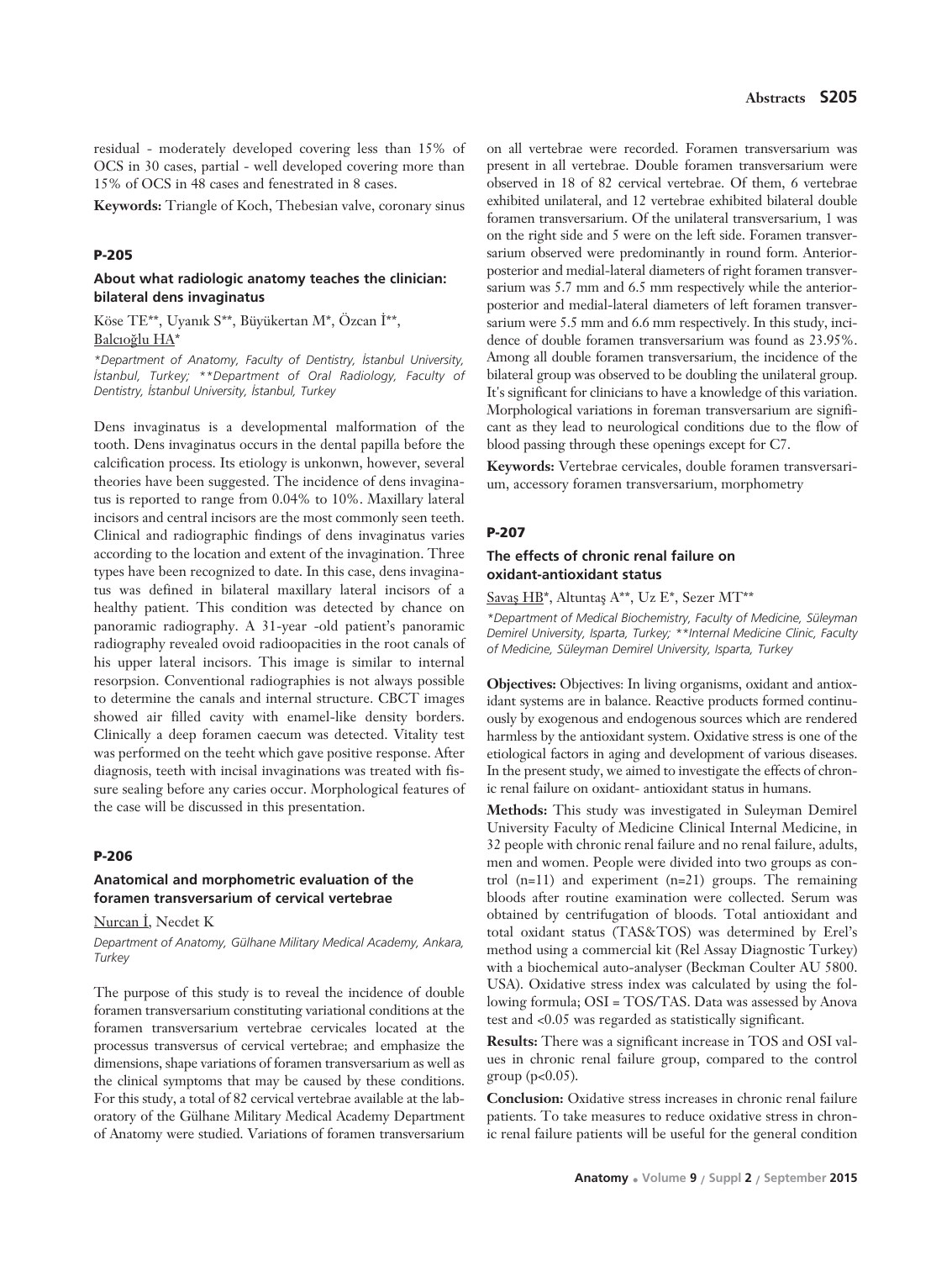of the patient. Further studies are needed for the treatment to reduce oxidative stress in chronic renal failure patients.

**Keywords:** chronic renal failure, oxidant, antioxidant, human

### **P-208**

# **Oviductal immunoexpression of sex steroid hormone receptors in the african giant rat (Cricetomys gambianus)**

# Madekurozwa MC\*, Akinloye AK\*\*, Oke BO\*\*\*

*\*Department of Anatomy and Physiology, Faculty of Veterinary Science, University of Pretoria, Private Bag X04, Onderstepoort 0110, Pretoria, South Africa; \*\*Department of Veterinary Anatomy, Federal University of Agriculture, Abeokuta, Nigeria; \*\*\*Department of Veterinary Anatomy, University of Ibadan, Ibadan, Nigeria*

The African giant rat (Cricetomys gambianus) is a large nocturnal rodent, which inhabits tropical forests and savannah grasslands of sub-Saharan Africa. This rodent is a popular food source in the western and eastern regions of the African continent. Despite general information being available on the reproductive biology of the giant rat, there is a paucity of information on changes in the immunolocalization of the androgen (AR), oestrogen  $\alpha$  (ER  $\alpha$ ) and progesterone (PR) receptors in the oviduct of this rodent during the oestrous cycle. In light of the current lack of baseline information on the reproductive biology of this species, twenty-four female African giant rats, aged between 26 and 28 weeks and weighing 800-950 g, were used in the present study. Six animals were euthanized at pro- oestrus, oestrus, metoestrus and dioestrus. Tissue samples collected from the oviduct (infundibulum, ampulla and isthmus regions) were fixed by immersion in Bouin's fluid for 16 hours. Immunostaining was performed using a LSAB-plus kit (Dakocytomation, Denmark). Antibodies against receptors to AR, ER  $\alpha$  and PR were used at dilutions of 1:100, 1:50 and 1:35 respectively. Simple ciliated columnar cells formed the luminal epithelium of the infundibulum, ampulla and isthmus. Underlying the luminal epithelium was a lamina propria which contained stromal cells. Circularly orientated smooth muscle cells formed the tunica muscularis. The intensity of AR, ER  $\alpha$  and PR immunostaining in the luminal epithelium varied during the oestrous cycle. The intensity of the receptors' immunostaining was high during pro-oestrus, oestrus, and dioestrus. Weak to moderate immunostaining was exhibited during metoestrus. Immunostaining for AR, ER  $\alpha$  and PR in stromal and smooth muscle cells did not vary in intensity during the oestrous cycle. The present findings are consistent with previous reports which have shown changes in the immunostaining intensity of sex steroid hormone receptors in relation to the various stages of the oestrous cycle.

#### **P-209**

# **Venous variations in neck region: external jugular vein and cephalic vein**

Öztürk K, Dursun A, Albay S

*Department of Anatomy, Faculty of Medicine, Süleyman Demirel University, Isparta, Turkey*

External jugular vein gathers most of the blood from the deep part of the face and the exterior of the cranium. It is typically formed by the union of posterior division of retromandibular vein and the posterior auricular vein. On its course, it crosses superficial to the sternocleidomastoid muscle obliquely. Just above the midpoint of clavicle, it pierces the deep cervical fascia and opens into the venous angle or subclavian vein. The cephalic vein is the longest vein of the upper limb. It begins at the anatomical snuffbox as the continuation of the lateral end of the dorsal venous arch. It winds around the lateral border of the forearm and ascends lateral to biceps and between pectoralis major and deltoid muscles. It runs through the deltopectoral groove. At the deltopectoral triangle, it perforates the clavipectoral fascia and opens into the axillary vein. We report a unique bilateral combination of variations in neck region of 39 year old male cadaver. On the right side of neck, the external jugular vein constituted a common trunk with the cephalic vein crossing superficial to the medial third of the clavicle that opened into the subclavian vein after passed between the clavicle and the subclavius muscle. On the left side of neck, the terminal part of the cephalic vein drained into the subclavian vein after passed between the clavicle and the subclavius muscle in the medial third of the clavicle. Veins in the neck region are important during the surgical procedures, catheterization and pacemaker or defibrillator implantation. In addition to, external jugular vein is important for shunt procedures including the lateral ventricle in hydrocephalus surgery. The knowledge of these variations is important for general surgeons during the neck surgery, orthopedic surgeons during treatment of the clavicle fracture, anesthesiologists or cardiologists during the catheterization.

**Keywords:** External jugular vein, cephalic vein, variation, neck

#### **P-210**

## **Anatomical variation in the origin of superior thyroid artery**

Özgür Ö\*\*, Sindel M\*, Kaştan Ö\*\*\*, Aytaç G\*, Sindel T\*\*

*\*Department of Anatomy, Faculty of Medicine, Akdeniz University, Antalya, Turkey; \*\*Department of Radiology, Faculty of Medicine, Akdeniz University, Antalya, Turkey; \*\*\* Department of Nursing, Faculty of Medicine, Akdeniz University, Antalya, Turkey*

The superior thyroid artery arises from the anterior surface of the external carotid artery as a first branch, just below the level of the greater cornu of the hyoid bone and lies anterior and inferior. It gives the superior infrahyoid, sternocleidomastoid, superior laryngeal, cricothyroid, glandularis anterior, posterior and lateralis branches. Than it enters the superior pole of the thyroid gland anteromedially. Superior thyroid artery lies paralel to the external branch of the superior laryngeal nerve. This close relationship is important during the surgeries. The superior thyroid artery is generally considered to be always present. It was reported to arise from the common carotid in 18% of cases, the point of division of the common carotid in 36%, or from the external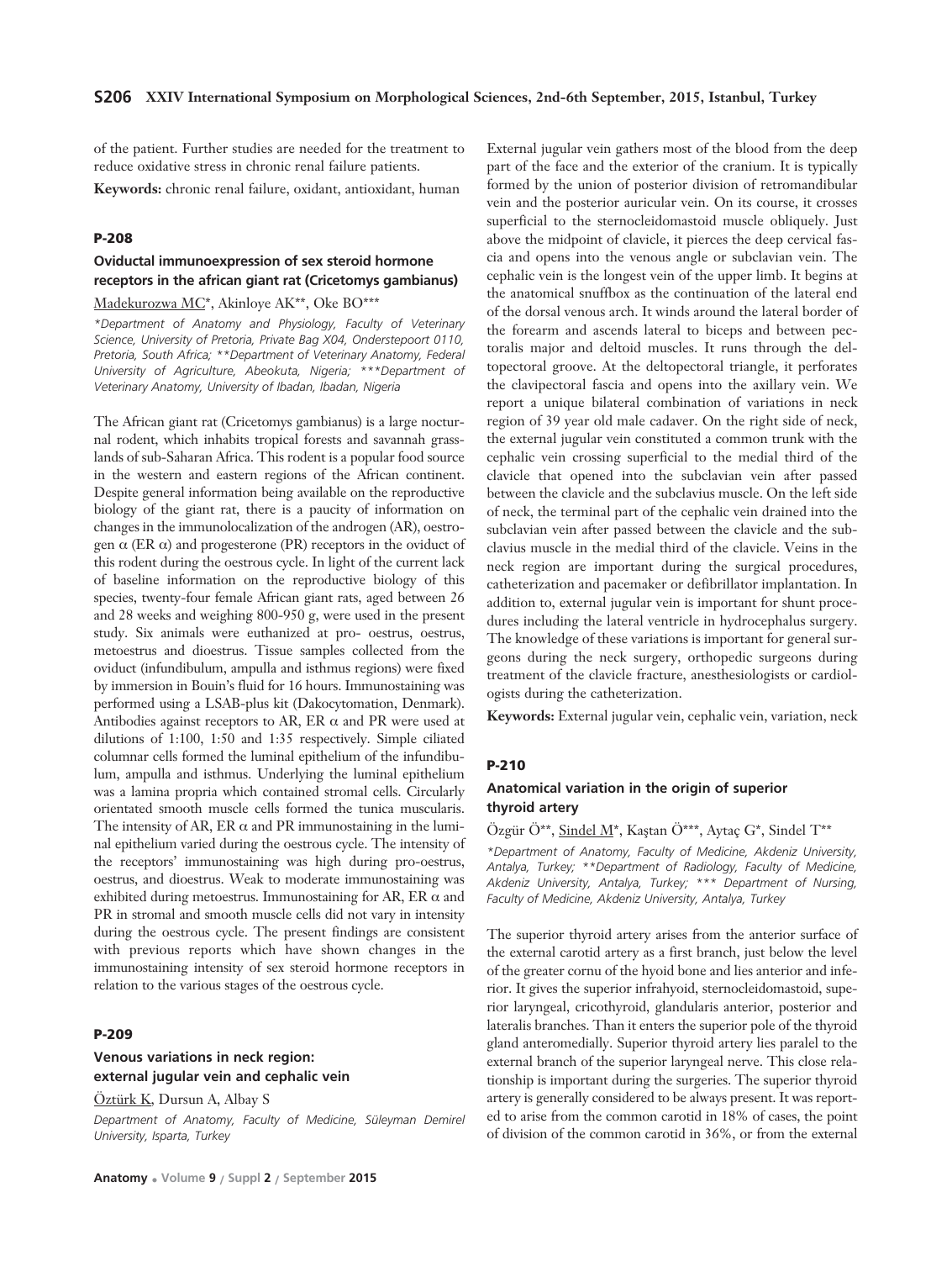carotid in 36% of cases. We reported a case that superior thyroid artery derives from the common carotid artery. A patient with possible transient ischemic attack had an digital substraction angiography. Angiography revealed superior thyroid artery derived from the common carotid artery in the right. The proximal part of external carotid artery had 95% preoclusive stenosis. Internal carotid artery was narrowed and had tandem stenosis in the cavernos segment. Middle cerebral artery seen narrowed. Vertebro-basilar system and left side was normal. Superior thyroid artery was protected because it derived before the oclusion. The common carotid artery has no branches and anatomic variations of this artery are rare. One of these variatios is the superior thyroid artery which arises from the common carotid artery. Knowledge of the variations of the superior thyroid artery is very important for neck dissections, surgeries, catheterizations, aneurysms, carotis endarterectomy surgeries.

#### **P-211**

# **Occipital artery arising from internal carotid artery: a case report**

Özgür Ö\*\*, Sindel M\*, Öztürk S\*, Aytaç G\*, Sindel T\*\* *\*Department of Anatomy, Faculty of Medicine, Akdeniz University, Antalya, Turkey; \*\*Department of Radiology, Faculty of Medicine, Akdeniz University, Antalya, Turkey*

Occipital artery (OA) arises from the external carotid artery opposite the facial artery, its path is below posterior belly of digastric muscle to the occipital region. The OA may be a branch of the internal carotid artery (ICA), thyrocervical trunk, inferior thyroid artery or its ascending cervical branch. But its extremely rare for the OA to arise from ICA. During selective catheterisation of main carotid artery for vascular mapping of the cerebral vascular system angiography showed that OA artery was arising from ICA in a 42 year old male patient. Patient was suffered from subarachnoid haemorrhage with suspicious vascular anomalies. Imaging showed that the OA was arising from anterior espect of the right ICA with origin located 7.5mm distal from the carotis bifurcation. Inner diameter of OA was 2.2 mm. Diagnosis of the OA with anomalous origin is necessary before or during cerabral angiographies especially when selective catheterization required.

## **P-212**

# **Persistent carotid-vertebrobasilar anastomoses: proatlantal artery type I and type II**

Özgür Ö\*\* , Aytaç G\*, Sindel M\*, Sindel T\*\*

*\*Department of Anatomy, Faculty of Medicine, Akdeniz University, Antalya, Turkey; \*\*Department of Radiology, Faculty of Medicine, Akdeniz University, Antalya, Turkey*

Persistent carotid- vertebrobasilar anastomoses are occurs as a result of discontinuation in the development of the vertebrobasilar system. In the early stage of embryonic life longi-

tidunal neural arteries supplies the hindbrain. Blood flows here by the posterior communicating, otic, hypoglossal, proatlantal and trigeminal arteries. These arteries forms anastomoses and named by the adjacent cranial nerves. These anastomoses called presegmental arteries. Presegmental arteries are provides connection between the longitidunal neural arteries and the internal carotid artery. These arteries disappears after the development of posterior communicating and vertebral arteries. Only the the posterior communicating artery is permenant after birth. Other presegmental arteries are shown 0.1-1% after birth. Persistent proatlantal artery is an anastomosis between the carotid and vertebrobasilar systems and typically classified type I and II. Both types are rare developmental anomalies. Both of them originate from the carotid artery and enter the cranium from the foramen magnum. Type I can originate from internal, external or common carotid arteries. Type II usually arises from the external carotid artery. We studied cerebral angiographies which have been performed to define subarachnoidal haemorrhagies retrospectively, to find carotidvertebrobasilar anastomoses. In our study we present two cases with type I proatlantal artery and with type II proatlantal artery respectively. Usually these anastomosis are detected incidentally during the research of other pathologies. It is important to know these anatomoses to avoid potential negatif effects to cerebral circulation before cranial surgeries or catheterizations.

#### **P-213**

# **25 OH vitamin D levels of patients living in Isparta, Turkey**

Savaş HB, Ceyhan BM, Gültekin F

*Department of Medical Biochemistry, Faculty of Medicine, Süleyman Demirel University, Isparta, Turkey*

**Objectives:** Vitamin D levels influences the risk of fracture, rickets, osteomalacia, and osteoporosis. Vitamin D protects the body against muscle weakness; it helps regulate the heartbeat, strengthens the immune system, thyroid function and is necessary for normal blood clotting. Vitamin D increases calcium absorption from the digestive tract and helps the accumulation of calcium in the bones. Vitamin D increases calcium absorption and accelerates the active transport of calcium. Humans obtain vitamin D from exposure to sunlight and diet.

**Methods:** The patients who admitted to Süleyman Demirel University Faculty of Medicine Research and Application Hospital in last one year were examined about 25 OH vitamin D levels. 12920 male and female patients were included in the study. Statistical analysis was performed with SPSS.

**Results:** There was a significant difference between 25 OH vitamin D levels of patients in winter season and summerspring seasons (<0.05). 25 OH vitamin D levels of men were significant higher than women (<0.05). 25 OH vitamin D levels were found low in 72.48% of all patients (<20 ng/ml). The ratio of 25 OH vitamin D levels was less than 10 ng/ml was found 40.92%.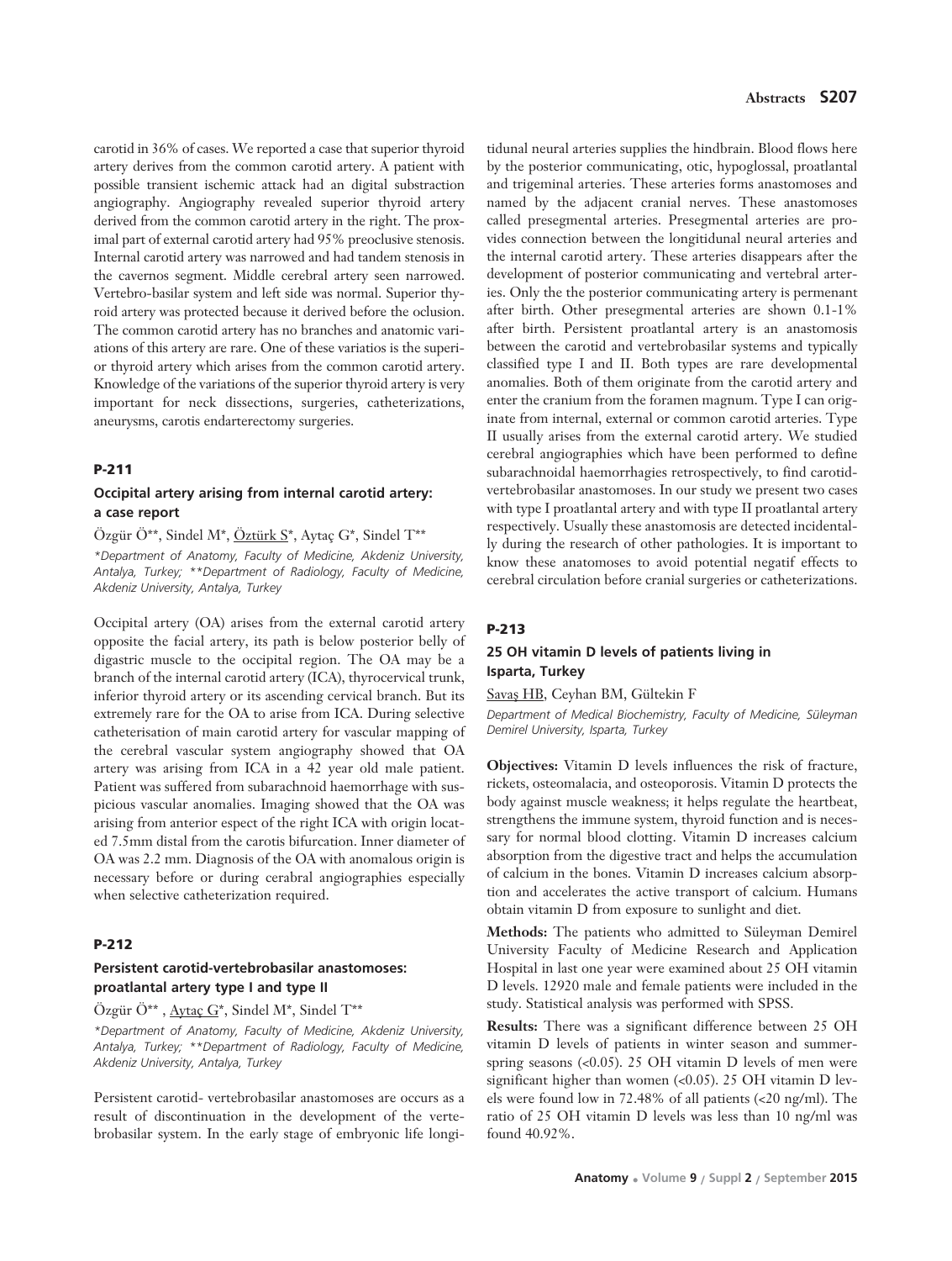**Conclusion:** When 25 OH vitamin D levels assessing, the season of year and sex of patients should be taken into consideration. **Keywords:** 25 OH vitamin D

### **P-214**

# **Investigation of relationship between the preoperative periappendicular CT values and appendicitis perforation in acute appendicitis**

Horata E\*, Turamanlar O\*\*, Celep RB\*\*\*, Okur N\*\*\*\*, Acay MB\*\*\*\*, Güzel H\*\*, Gönül Y\*\*

*\*Atatürk Vocational Faculty of Health Services, Afyon Kocatepe University, Afyonkarahisar, Turkey; \*\*Department of Anatomy, Faculty of Medicine, Afyon Kocatepe University, Afyonkarahisar, Turkey; \*\*\*Department of General Surgery, Faculty of Medicine, Afyon Kocatepe University, Afyonkarahisar, Turkey; \*\*\*\*Department of Radiology, Faculty of Medicine, Afyon Kocatepe University, Afyonkarahisar, Turkey*

**Objectives:** Acute appendicitis is a most common acute abdominal disease. Perforation rates of acute appendicitis are still around 20%. In the literature count and scope of works, describing values that increase the perforation and relationship between appendicitis perforation with CT, aren't enuogh. The aim of our study is to evaluate this relationship and to identify surgical priorities and to prevent perforation and complications.

**Methods:** In our study 50 patients between 18-80 years of age was taken. Study examples were selected from people who admitted to Afyon Kocatepe University Hospital, abdominal CT scanned and verified the diagnosis of appendicitis and had an appendectomy. Patients with generalized peritonitis and perforated appendicitis were excluded. One wall thickness, lumen diameter and length of vermiform appendix, periappendicular inflammation, Hounsfield units value, appendicolith, increase in pericaecal fatty tissue, free fluid and localized lymphadenopathy were evaluated at the preoperative CT examination. Whether or not perforation during appendectomy is viewed postoperatively from the patient files.

**Results and Conclusion:** There was no postoperative perforation in 46 patients fulfilling the criteria of our study, while 4 had postoperative perforation. In our study, the mean values of some parameters of the non-perforated/perforated as has been looked; lumen diameter of vermiformis appendix 3.9 mm/6.3 mm, HU value -36.6/-6 was found. In addition, increase in pericaecal fatty tissue 73.9%/100%, periappendicular inflammation 73.9%/100% and presence of free fluid 26.1%/50% were found. Although the difference between the mean, statistically significant results weren't found between the preoperative CT values and postoperative perforation. When we look at the literature in the studies, appendiceal diameter, intraluminal fluid density, focal wall defect, appendicolith and periappendicular inflammatory changes have been associated with perforation. Perforation of acute appendicitis can lead to serious complications. We believe that the content of our study guide to the surgeon on urgent surgery of acute appendicitis.

# **P-215**

## **Angiographic analysis of normal coronary artery lumen diameter in Turkish population and comparison with the previous studies**

Turamanlar  $O^*$ , Adalı F<sup>\*\*</sup>, Tor  $O^{***}$ , Macar  $O^{***}$ , Keş H<sup>\*\*\*</sup>, Abbaso¤lu Y\*\*\*, Keskin H\*\*\*

*\*Department of Anatomy, Faculty of Medicine, Afyon Kocatepe University, Afyonkarahisar, Turkey; \*\*Department of Cardiovascular Surgery, Faculty of Medicine, Afyon Kocatepe University, Afyonkarahisar, Turkey; \*\*\*Faculty of Medicine, Afyon Kocatepe University, Afyonkarahisar, Turkey*

Coronary artery disease increases recently and it is one of the health issues with the highest morbidity and mortality. Coronary artery diameters are one of the most effective factors on cardiac pathologies. When Turkey is compared to the European Union, it is the fourth in the mortality caused by cardiovascular diseases in men and the first in women pathologies. Frequently there is a correlation between the diameter of coronary arteries and clinical status. Even though it is known that coronary artery diameter is affected by physiological and pathological conditions, a very small number of studies regarding analysis of coronary artery diameter in the individuals without any coronary artery pathology are published so far. The images from 77 patients who presented to our hospital and have normal angiographic values were used in this study. Diameters of both two coronary arteries and the branches were measured in the following segments: 1- Medial part of the distance where LMCA arises at the level of aorta to the area that Cx and the LAD appear. 2- Medial of the distance from the beginning of the LAD to the region where diagonal ramus 1 leaves. 3- Medial of the distance from the beginning of Cx to the part where obtuse marginalis 1 leaves. 4- Proximal of the distance between where the RCA starts at the level of aorta and acute marginalis Measurements were performed using Image J program. In this program, coronary arteries were measured using the catheter diameter (2 mm) as a reference. Our study revealed that our results were parallel to those of the studies conducted in the United States. Significant correlation between certain coronary artery diameters has been demonstrated statistically. We conclude that these results will significantly contribute to the diagnosis and the treatment methods for the patients.

#### **P-216**

# **Anatomical localizations of various structures in human body**

Pelin C\*, Bor G\*\*, Kürkcüoğlu A\*, Oktem H\*, Soysal H\* *\*Department of Anatomy, Faculty of Medicine, Baflkent University, Ankara, Turkey; \*\*Department of Radiology, Gazi Mustafa Kemal Memorial Hospital, Ankara Turkey* 

**Objectives:** Even though the importance given to surface anatomy decreases with the improvement in the field of radiol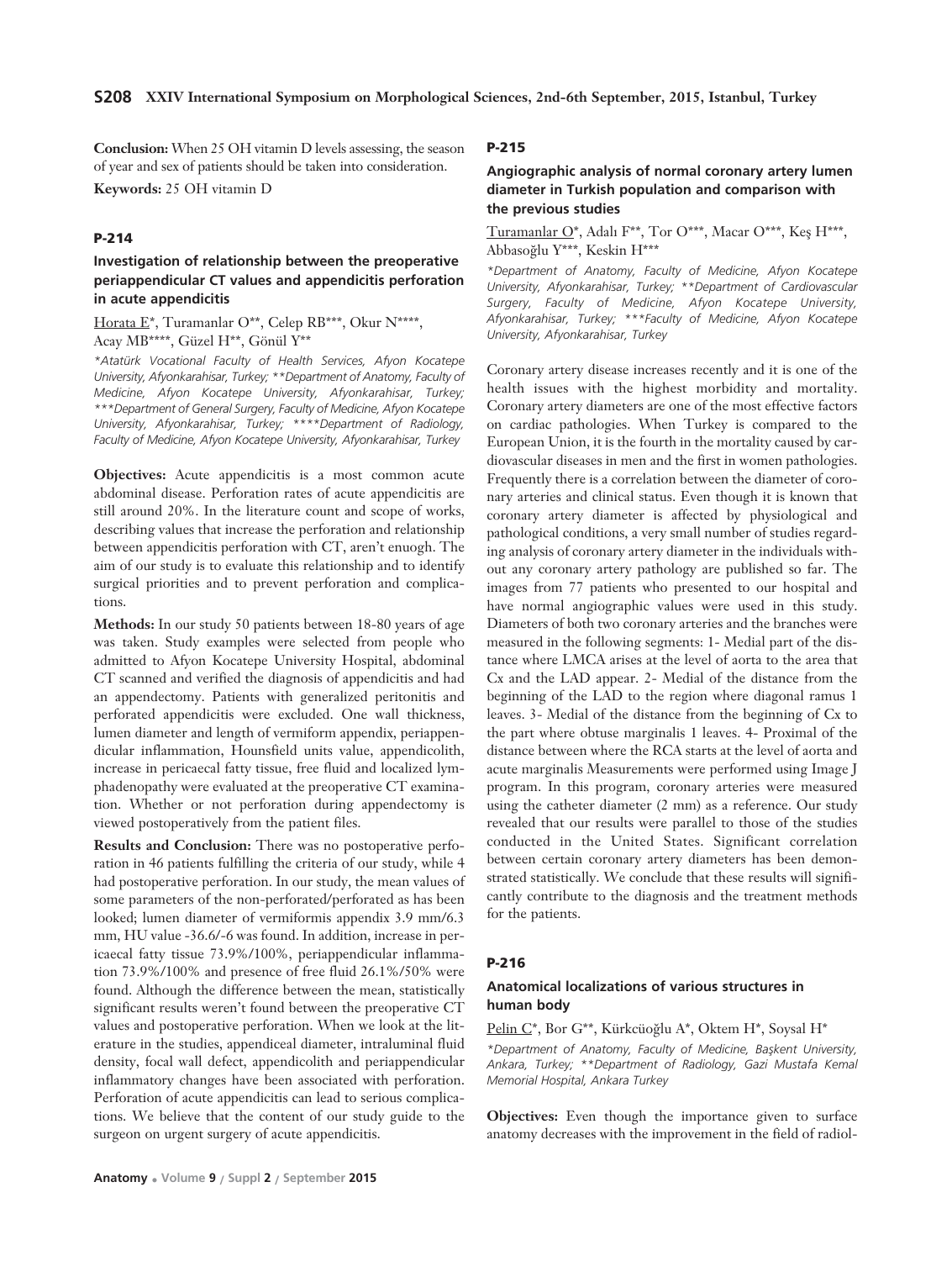ogy anatomical planes and the projection of the deeply localized structures are still important in medical education. The aim of the present study is to determine the levels of some anatomical structures according to vertebral column, to evaluate their localizations related with anatomical planes and to compare our results with the classical anatomy knowledge given in the text books.

**Methods:** In the present retrospective study 177 thoracic and 82 abdominal, a total of 259 CT images available in the archive of Gazi Mustafa Kemal Memorial Hospital Radiology Department were examined. The mean age of the patients was 51.11 for females and 50.08 for males. The levels of three anatomical planes and five anatomical structures were evaluated. The levels according to vertebral column were classified as below; at the middle of the body of the vertebra, at the upper half, at the lower half, at the upper end plate, at the lower end plate and at the disc level.

**Results:** In 51% of the images tracheal bifurcation was observed at T5 level. Azygos vein / superior vena cava junction was also observed at T5 level in 63.5 % of the individuals. The highest point of aortic arc was at the level of T3 in 43.3%, pulmonary trunk bifurcation was observed at the level of T6 in 59.3%, and aortic bifurcation was at the level of L4 in 68.7% of the CT images. The localizations of the structures were also evaluated according to anatomical planes. The results of the study were similar with the anatomical knowledge reported in the text books. However there are still some important variations those should be emphasized.

**Keywords:** CT images, sternal plane, transtubercular plane, aortic bifurcation, aortic arch, tracheal bifurcation, pulmonary trunk bifurcation, azygos vein

#### **P-217**

### **Morphology and motor innervation of hamstring muscles on fetal cadavers**

Candan B, Bilkay C, Sulak O, Albay S *Depertmant of Anatomy, Faculty of Medicine, Süleyman Demirel University, Isparta, Turkey*

**Objectives:** The purpose of this study is to determine morphology and motor innervation of the hamstring muscles.

**Methods:** In this study 84 limbs from 42 embalmed fetuses aged between 18-40 weeks of gestation with no external pathology or anomaly were studied in our laboratory. Morphology of hamstring muscles and their motor nerve entry points were seen by dissection. Length, width and length of the tendon of biceps femoris, semitendinosus (St) and semimembranosus (Sm) were measured. Distances to all motor nerve entry points to the hamstring muscles to tuber ischiadicum and lateral epicondyle of femur were measured and branching pattern of the sciatic nerve (SN) were classified.

**Results:** We found that all parameters increase with age during the fetal period ( $p<0.05$ ). Parameters do not show any sig-

nificant differences between sexes (p>0.05). Branching pattern of the SN were classified into 4 main types: Type I in which all of the nerves to hamstring muscles arise from the SN separately (82%). Type II in which nerve of the long head of biceps femoris (CL) and nerve of the St were arise in common trunk from SN (8%). Type III in which nerve of the St and nerve of the Sm were arise in common from SN (7%). And Type IV in which nerves of the CL, St and Sm were arise in common from SN (3%). The first branch of the sciatic nerve was innervated the CL in 87%; St in 9% and Sm in 4% of the cases.

**Conclusion:** The present study has revealed that the morphology and motor innervation of the hamstring muscles during the fetal period. We hope that present results can be considered as providing some useful findings for clinical studies.

**Keywords:** Fetus, hamstring muscles, motor nerve point, sciatic nerve

#### **P-218**

# **The evaluation of the sphenoidal sinus and its related anatomical structuresby the cone-beam computed tomography**

Yılmaz N\*, Köse E\*, Dedeoğlu N\*\*, Çolak C\*\*\*, Özbağ D\*

*\*Department of Anatomy, Faculty of Medicine, ‹nönü University, Malatya, Turkey; \*\*Department of Oral and Maxillofacial Radiology,* Faculty of Dentistry, İnönü University, Malatya, Turkey; *\*\*\*Department of Biostatistics and Medical Informatics, Faculty of Medicine, ‹nönü University, Malatya, Turkey* 

**Objectives:** The anatomical structure of the sphenoid sinus, and due to the neighborhood with some important structures is important for transsphenoidal surgery. In this study, these structures were assessed by using cone-beam computed tomography (CBCT).

**Methods:** For this aim, our study was performed by using CBCT images of 200 (112 female,88 male) patients who were applied Inonu University, Faculty of Dentistry, Oral and Maxillofacial Radiology Department between January 2012 and December 2014. At the same time, detailed analysis of ostium sinus sphenoidalis and sinus sphenoidalis were investigated using the same method.

**Results:** The bilateral sellar type was commonest type of pneumatization of the sphenoid sinus noted in this study with 194 (%97) patients. 51 (%25.5) patients has right C-type deviation of sphenoid sinus and 36 (%18) patients has left C-type of sphenoid sinus. S-shaped septum deviation of sphenoid sinus is noted 76 (%38) patients. 21 patients are noted to have no septum of sphenoid sinus. Ostium sinus sphenoidalis was bilaterally shown 143 (%71.5) patients, was not bilaterally shown 20 (%10) patients. The size of right ostium sinus sphenoidalis was measured 2.188±0.0996 mm, the size of left ostium sinus sphenoidalis was measured 2.20±0.105 mm in female. The size of right ostium sinus sphenoidalis was measured 2.34±0.116 mm, the size of left ostium sinus sphenoidalis was measured 2.39±0.129 mm in male. While the distance between two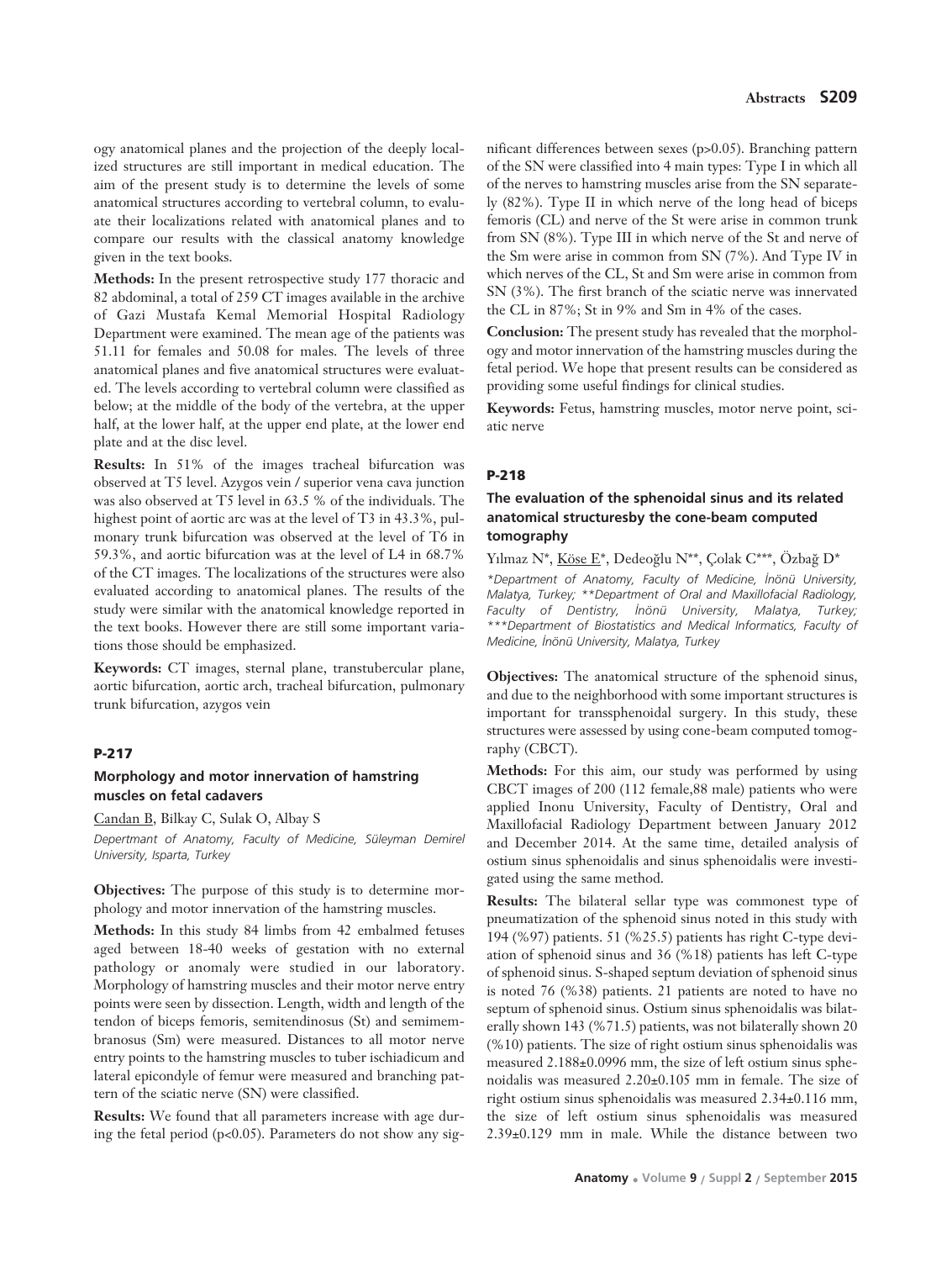ostium sinus sphenoidalis was measured 7.30±0.333 mm in female, the distance between two ostium sinus sphenoidalis was measured 6.81±0.358 mm in male.

**Conclusion:** Presence or absence of the ostium sinus sphenoidales and other landmarks play a significant role for the neurosurgeons. So knowledge of these landmarks is important during the transsphenoidal surgery.

**Keywords:** Ostium sinus sphenoidalis, cone-beam computed tomography, transsphenoidal surgery

# **P-219**

## **Underweight and overweight in prefaculty children from R. Macedonia**

Trpkovska B, Lazarova D, Nakeva N, Papazova M, Zafirova B, Cadikovska E

*Institute of Anatomy, Faculy Of Medicine, SS. Cyril and Methodius University of Skopje, Republic of Macedonia* 

**Objectives:** The aim of this research is to present body mass index (BMI) data in children 2-5 years of age from Skopje and provide the information on the prevalence of different categories of nutritional status during the early childhood.

**Methods:** The study included 400 prefaculty children (200 boys and 200 girls). Stature and body weight were measured, and the BMI value was calculated. Ten anthropometric parameters were measured using standard equipment and measurement technique according to the International Biological Programme.

**Results:** The majority of anthropometrical parameters have shown significant age and sex specific differences in favor of male subjects. Values at the 50th percentile in our male subjects for the weight-for-age index was 20 kg, respectively whereas in the female subjects the corresponding value was the same 20 kg. The height-for-age index value corresponding to the 50th percentile showed slightly higher values in our male subjects 111.3 cm than those in our female subjects 109.5 cm. The values of 50th percentile of BMI in our males subjects was 16.3  $\text{kg/m}^2$ , whereas in our females was 16.5 kg/m<sup>2</sup>.

**Conclusion:** These results show that underweight is a health problem of the rising generation in Macedonia and needs to be considered along with the problem of overweight. It is recommended that the detected values could be applied for evaluation of deviations in growth and nutritional status in children aged 5.

**Keywords:** anthropometry, preFaculty children, underweight, overweight

# **P-220**

## **Computer - assisted analysis of lip proportions in Turkish young adults**

Bagheri H, Sirintürk S, Gövsa F, Pınar Y, Özer MA

*Department of Anatomy, Faculty of Medicine, Ege University, ‹zmir, Turkey* 

**Objectives:** The lip complex contributes significantly to the concept of symmetry and proportion of the face. The aim of this study is to analyse in detail the morphological features of the lip and to clarify the objective parameters related to subjective regarding the lip augmentations and lips construction.

**Methods:** The standard lip photographs from 100 female and 100 male were calculated for the desired linear and angular components, defining the features of the lip with analysing software program.

**Results:** The lip shape was classified into five groups: thin, very thin, medium, full, and very full. In both genders, the medium shape of upper lip was the most common (45% men and 61% women). The full shape and medium shape of lower lips were the most common as 48% men and 54% women, respectively. Rankings between lips and their corresponding whole faces differed greatly. Lips that were rated as the most attractive were smaller than average in midline upper lip surface heights, bilateral paramedian lip surface heights, upper lip angles and volume in the lower lip.

**Conclusion:** Tailoring lip enhancement treatment to each individual's anatomy, ethnic background and personal goals can optimise outcomes. These results suggest that the comprehensive evaluation of lips morphologic features by computerasisted analysis is a useful means of identifying the ideal parameters in lips construction in plastic surgery.

## **P-221**

# **First whole exome sequencing in a patient with anomalous left coronary artery from the pulmonary artery (ALCAPA)**

Çetin Z\*, Hekim N\*\*, Batyraliev T\*\*\*, Rolfs A\*\*\*\*, Karben Z\*\*\*\*\*, Saygılı Eİ\*\*\*\*\*\*\*, Mıhcıoğlu D\*\*\*\*\*\*\*, Türkmen S\*\*\*\*\*, İkidağ Mİ\*\*\*\*\*\*\*\*, Cüce MA\*\*\*\*\*\*\*\*\*\*

*\*Department of Medical Biology & Genetics, Faculty of Medicine, SANKO University, Gaziantep, Turkey; \*\*Department of Medical Biochemistry, Faculty of Medicine, Beykent University, ‹stanbul, Turkey; \*\*\*Kyrgizistan Minister of Health 720040, Moscow Str/148 , Bishkek, Kyrgizistan; \*\*\*\*CENTOGENE, Centogene AG Schillingallee 68 18057 Rostock/Germany; \*\*\*\*\*Department of Cardiology, Faculty of Medicine, SANKO University, Gaziantep, Turkey; \*\*\*\*\*\*Department of Biochemstry, Faculty of Medicine, SANKO University, Gaziantep, Turkey; \*\*\*\*\*\*\*Institute of Science, Faculty of Medicine, SANKO University, Gaziantep, Turkey; \*\*\*\*\*\*\*\*Department of Radiology, Faculty of Medicine, SANKO University, Gaziantep, Turkey; \*\*\*\*\*\*\*\*\*Department of Radiology, Sani Konuko¤lu Hospital, Gaziantep, Turkey* 

Anomalous origin of left coronary artery from pulmonary artery (ALCAPA) also known as Bland-White-Garland syndrome is a rare congenital abnormality. In OMIM database there is no any gene description and no any molecular genetic study for Bland-White-Garland syndrome. We present here an ALCAPA patient in which an whole genome sequencing analysis were applied. Our case was at 36 years old when he admitted to the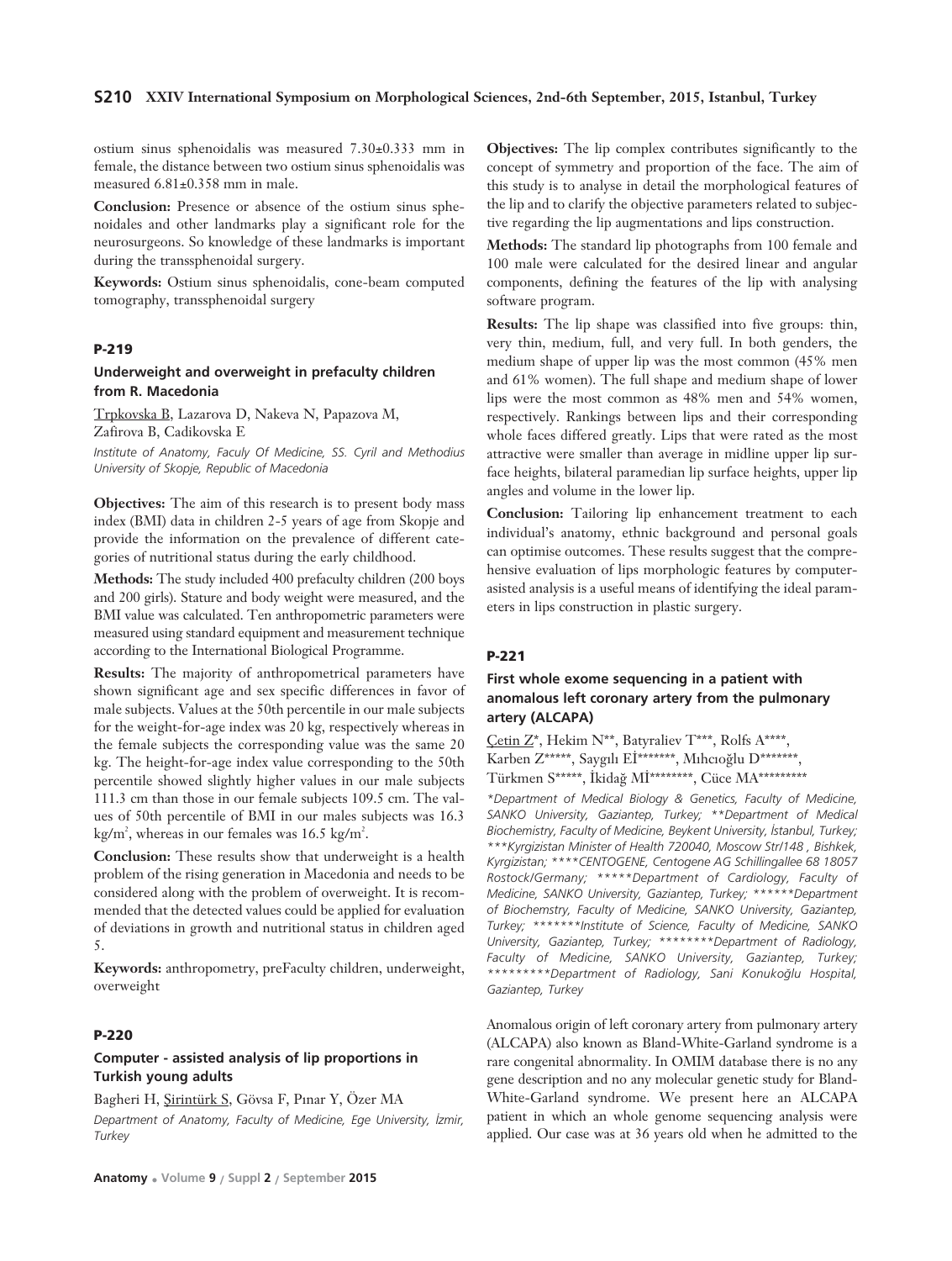Sani Konukoğlu Hospital Cardiology Clinic with a complaint of left-sided atypical chest pain. Electrocardiography (ECG) showed sinus rhythm without any pathological finding, and the TTE was suboptimal due to poor echogenicity and revealed normal systolic functions with normal-sized heart chambers, mild mitral and tricuspid regurgitation, and a pulmonary artery pressure (PAP) of 40/18 mmHg. In the parasternal short-axis view, an indefinite turbulent flow was detected in the pulmonary artery by color and continuous wave Doppler. In addition, there were no ischemic ST-T changes in the exercise stress test. Soon afterwards, the patient underwent cardiac catheterization, and since the left coronary artery (LCA) could not be seated by left Judkins and Amplatz catheters in the first step, the operator shifted to right coronary angiography in which the right coronary artery (RCA) was dilated. This detected well developed coronary collaterals filling the LCA leading to pulmonary artery washing by a reverse flow In coronary computed tomography (CT), the LCA was shown arising from the pulmonary artery and perfused by collaterals directly from the aorta and RCA. We detected 4 heterozygousalterations by using whole exome sequencing which weere also confirmed by Sanger sequencing. These alterations were (c.202A>G; p.Lys68Glu) and (c.2173G>A p.Glu725Lys) mutations in Cystic Fibrosis Transmembrane Conductance Regulator (CFTR) gene, (c.1093A>G p.Met365Val) alteration in Plakophilin2 (PKP2) gene and (c.527G>A; p.Arg176Gln) alteration in MEN1 gene. We report here first whole exome sequencing analysis results detected in an ALCAPA patient.

## **P-222**

## **Evaluation of hip muscles with surface EMG in gait analysis**

Karahan M, Cigali BS

*Department of Anatomy, Faculty of Medicine, Trakya University, Edirne, Turkey*

The aim of the study was to evaluate m.rectus femoris and m. gluteus maximus in kinetic gait analysis with surface EMG. Also foot preasure and ground reaction forces were evaluated. Twenty women volunteers (Age 20.6+/-1.8, BMI 21.3+/-1.4) were accepted to our study after an elimination of the ones who had any physical trauma within the past one year or a permanent physical disorder. Measurements were made in the Gait Analysis Laboratory of the Anatomy Department of Basic Medical Sciences of Trakya University. "Zebris® Force Measurement System" was used to measure walking time, distance parameters and the ground reaction forces. "WinFDM" program which was compatible with the device was used to display and convert to numerical data of the measurement results. Muscles m. gluteus maximus and m.rectus femoris on both sides, in which to place the electrodes were selected according to criteria "Surface Electromyography for the Non-Invasive Assessment of Muscles". The highest value of EMG amplitude was considered to be a reference and values between 1 and 3

unit were given. Also, activation of the right and left extremities were compared with each other. Activation patterns of both muscle were similar in both groups. Muscles had been reached to the highest activation in the swing phase. The lowest activation was seen in the pre- swing phase. It was also observed that both the muscles were active in the loading and single support phase. Heel and metatarsal heads had been found to be exposed to the highest pressure in the foot. Force curves were observed twice at peak. The highest andthe lowest power in the majority of participants were identified in the single support phase. Our findings are consistent with the literature. According to that, surface EMG data can be used in the evaluation of muscle activation and Surface EMG seems to be a non- invasive method.

**Keywords:** Gait analysis, m. gluteus maximus, m. rectus femoris

## **P-223**

#### **Variations of os sacrum and clinical significance**

#### Ulusoy  $M^*$ , Bolatlı G\*, Acar M\*\*, Zararsız İ\*

*\*Department of Anatomy, Faculty of Medicine, Mevlana University, Konya, Turkey; \*\*Department of Physiotherapy and Rehabilitation, Vocational Faculty of Health Services, Necmettin Erbakan University, Konya, Turkey*

Sacrum which is located at the posterior of pelvis is formed from the union of five sacral vertebrae. Sacrum is the part of columna vertebrae which presents variations most frequently. Thirty two os sacrum available in Anatomy Laboratory of Mevlana University Medical Faculty were inspected and five different variations were determined. These were hiatus sacralis, foramina sacralia, cornu sacralia, processus spinosus and spina bifida. Although hiatus sacralis is the marking point of caudal epidural anesthesia and analgesia its variations should be under consideration. Variations of hiatus sacralis observed are as follows: Reverse U shaped hiatus (43.7%), reverse V shaped hiatus (18.7%), hiatus with tubercules (21.9%), irregular shaped hiatus (6,2%) and long hiatus (9.4%). Variations of foramina sacralia which are critical in trans sacral block of sacral nerves in pelvic surgery were as follows: Bilateral (9.4%), unilateral (3.1%), five foramina and three foramina (6.2%). Spina bifida occulta is a critical developmental defect of columna vertebralis and it is one of the most common causes of inefficient caudal epidural anesthesia. Spina bifida occulta was presenting as disunion of S1 vertebrae (6.2%). Two processus spinosus join together at facies dorsalis and form crista sacralis mediana during fusion of sacral vertebrae. Processus spinosus was observed in S1 vertebrae (9.3%), S1-S2 (9.3%) and S1-S2- S3 (3.1%). Variations of cornu sacrale which is used for marking hiatus sacrale were identified as unilateral (3.1%) and bilateral (15.6%) cornu sacrale. We suggest that being aware of frequencies and types of sacrum variations is critical for safety of caudal epidural anesthesia and interventions of this anatomic localization.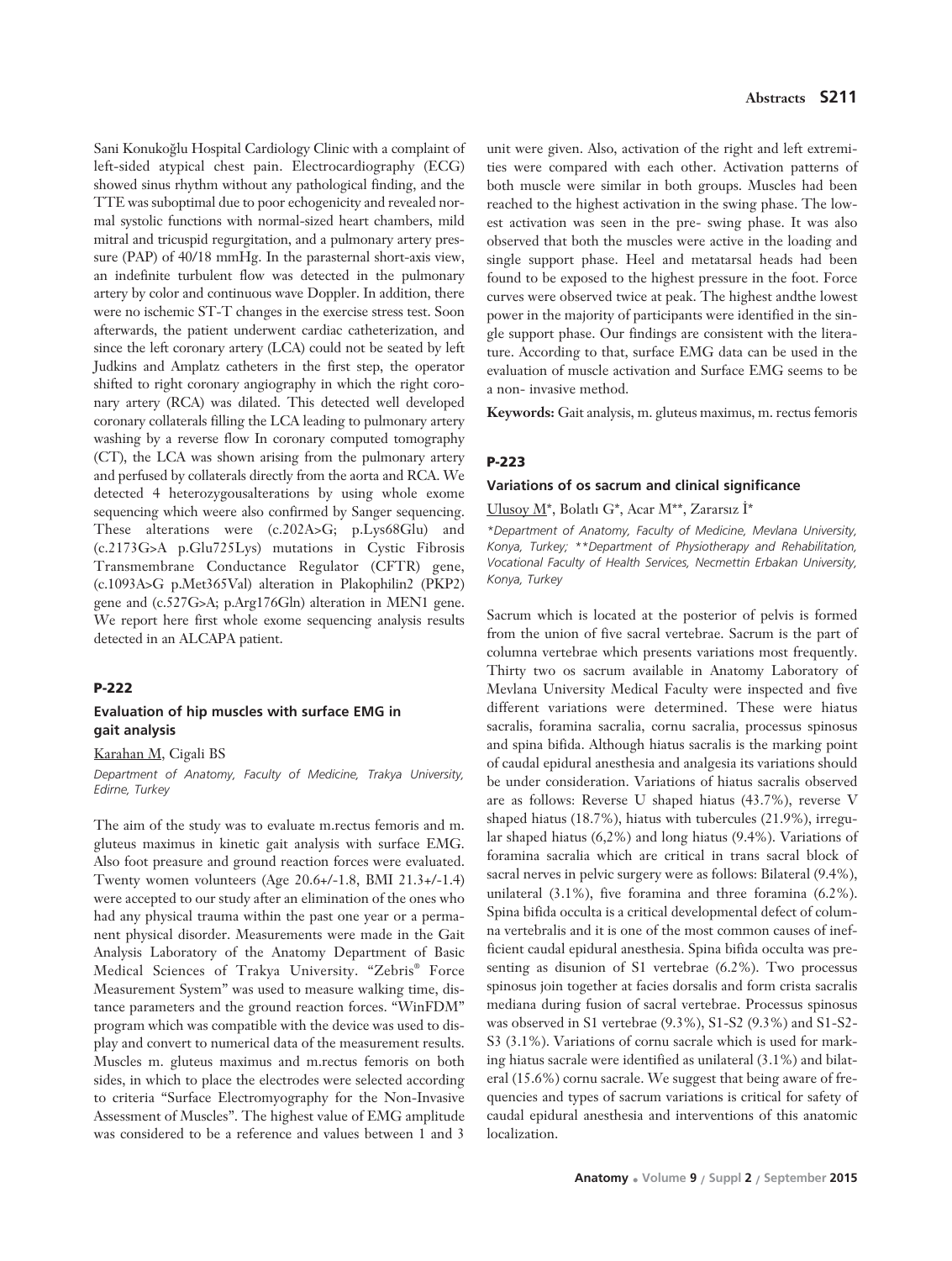### **P-224**

## **A rare case of arteria renalis detected in multislice computed tomography angiography**

Ulusoy  $M^*$ , Bolatlı G\*, Koplay M\*\*, Zararsız İ\*

*\*Department of Anatomy, Faculty of Medicine, Mevlana University, Konya, Turkey; \*\*Department of Radiology, Faculty of Medicine, Selçuk University, Konya, Turkey* 

Perfusion of kidneys is mainly supplied by arteria renalis which is derived from lateral wall of aorta at location of L1-2 vertebrae. Variations of arteria renalis are common. These variations are premature branching of renal artery and extra renal artery. Premature branching of A. renalis is described as branching before hilus. Extra renal artery is defined as hilar (accessory) renal artery which penetrates the kidney through hilus accompanying renal artery and polar (aberrant) renal artery which penetrates the kidney through the capsule. A variation of arteria renalis was randomly detected in 45 year old male patient with essential hypertension and right kidney rotation abnormality during routine abdominal multislice computed tomography angiography. Variations were observed in both of the renal arteries. Extra renal artery was deriving from aorta abdominalis at levels of arteria mesenterica inferior and penetrates the right kidney through right lower pole. Two extra renal arteries were detected at the left kidney one of which derives from aorta abdominalis at levels of lower border of renal artery and penetrates the kidney through hilus and the other deriving from superior mesenteric artery and penetrates the kidney through left lower pole. Being aware of the variations of renal artery is critical for renal transplantation surgery and evaluation of essential hypertension and renal diseases.

#### **P-225**

### **Anthropometry technique and historical development: literature review**

### Uzun A, Özel M, Özdemir F, Gölpınar M

*Department of Anatomy, Faculty of Medicine, Ondokuz May›s University, Samsun, Turkey*

**Introduction:** Anthropology is the scientific study of the origin, the behaviour, the physical, social, and cultural development of humans. The branch of anthropology is physical anthropology which examines the physical structure of human (nose, eye, ear etc.), measures, evaluates and use the anthropometry as a method. Anthropometry, objective characteristics of the human body, with specific measurement methods and principles; systematically according to the size and structure features techniques.

**Objectives:** The aim of this review is to provide information about the anthropometry place and usage of anatomy, studies from ancient to contemporary times. Methods: In the literature the anthropometric studies use direct and indirect methods. Direct anthropometric method use measuring tools and any tools have been developed by researcher. The indirect anthropometric methods are two-dimensional photographic evaluation, three- dimensional laser scanning

**Results:** In the world it's regarded that first modern research on anthropometric measurement was performed by Blumenbach in the 18th century. In Turkey, the most comprehensive anthropometric survey was carried out on total 59728 people, including male and female adults by Afet Inan and Sevket Aziz Kansu in 1937. In literature, there are studies on child, adult, elderly, male and female separately or together.

**Conclusion:** Measurements based on soft tissue landmarks may be more amenable to photogrammetry, while direct anthropometry is preferable for dimensions dependent on bony landmarks which are easily palpated but difficult to identify in the photographs. Three- dimensional anthropometry is designed to capture topographical surface data of the face. The technique is relatively non-invasive. Stereophotogrammetry, laser surface scanning and 3D photogrammetry are examples of these newer techniques. The laser surface scanner is the most common type of 3-dimensional technique, but this method is more expensive than others. It is important to look at previous studies to gain a wide perspective and to continue making positive advances in anthropometry.

#### **P-226**

## **Development of the male external genital organs during the fetal period**

Özgüner G, Öztürk K, Dursun A, Bilkay C, Sulak O *Department of Anatomy, Faculty of Medicine, Süleyman Demirel University, Isparta, Turkey*

**Objectives:** In the present study we aimed to determine normal size of the male external genital organs and anogenital distance in the human fetus by examining morphological structure and, to form a development scale during the fetal period.

**Methods:** This study was performed on 104 spontaneously aborted human male fetuses aged between 10 and 39 weeks of gestation. Fetuses were divided into groups according to gestational weeks, months and, trimester. Following parameters belong to the male external genital organs were than measured: • Penile length • Penile width • Transverse scrotal diameter • Anterior-posterior scrotal diameter • Height of scrotum • Distance from the anterior aspect of the penis to the center of the anus • Distance from the posterior aspect of the penis to the center of the anus • Distance from the posterior aspect of the scrotum to the center of the anus

**Results:** The mean of the each parameter was computed by gestational weeks, months and, trimester groups, and data were presented as mean±standard deviation. There were statistically significant differences between trimester groups. The transverse scrotal diameter was 3.76 mm, 8.95 mm, 23.35 mm and 29.75 mm in the first, second, third and full term fetuses respectively. Penile length was 3.19 mm, 10.08 mm, 21.54 mm, and 28.50 mm in the first, second, third and full term fetuses respectively. Distance from the anterior aspect of the penis to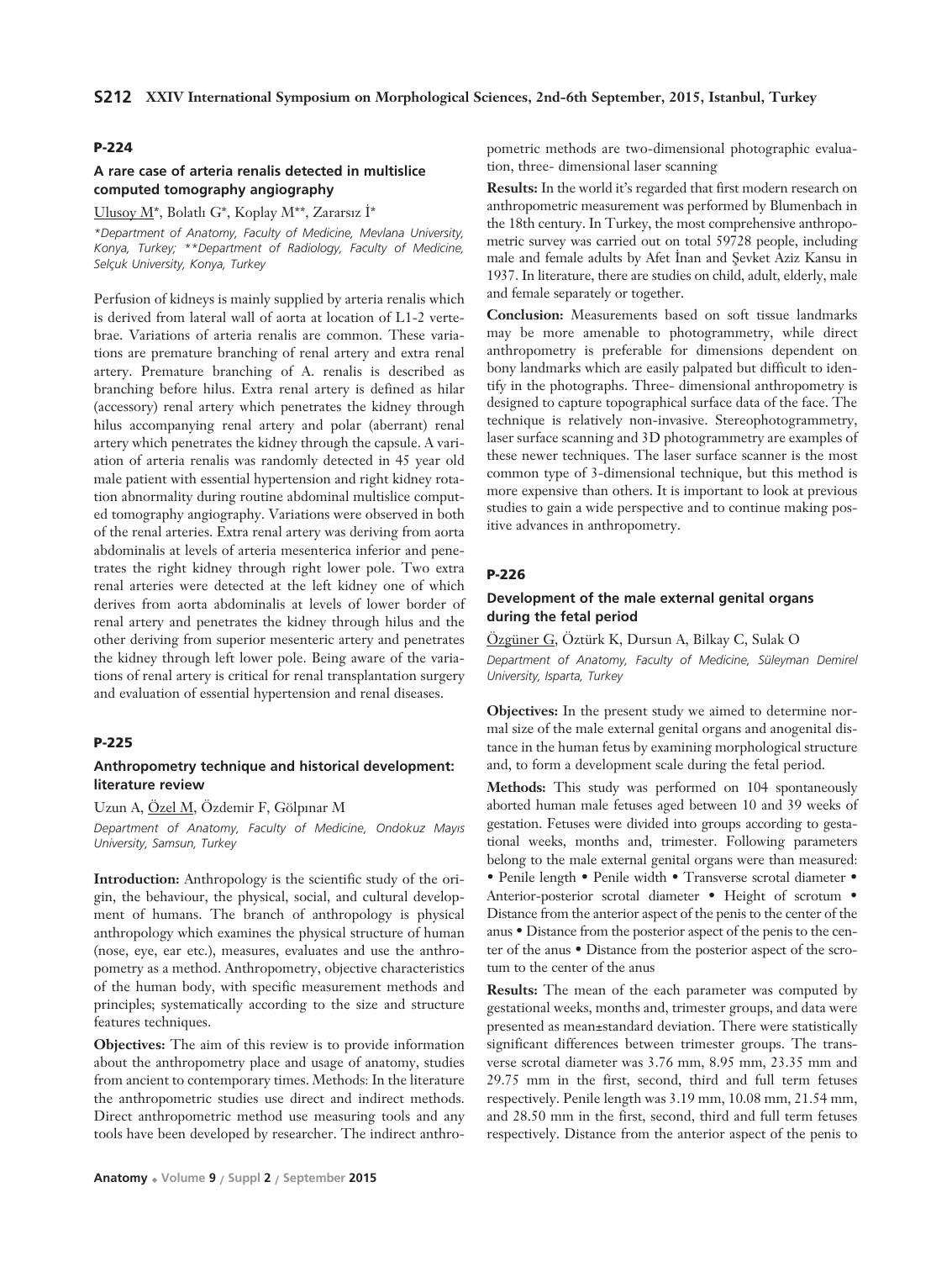the center of the anus was 7.46 mm, 21.06 mm, 41,87 mm, and 56.50 mm in the first, second, third and full term fetuses respectively. In conclusion data obtained from this study, will be useful in the assessment of male external genital organ development in fetal period.

**Keywords:** fetus, male external genital, fetal development, morphometry

#### **P-227**

#### **Pterygomaxillary fissure**

Sindel A, Öğüt E, Gürçay S, Sindel M

*\*Department of Anatomy, Faculty of Medicine, Akdeniz University; \*\*Department of Oral and Maxillofacial Surgery, Faculty of Dentistry, Akdeniz University, Antalya, Turkey*

The pterygomaxillary fissure is formed by the divergence of the maxilla from the pterygoid process of the sphenoid bone. It connects the infratemporal fossa with the pterygopalatine fossa. During the osteotomies this area couldn't visualise and osteotomy is performed tactually. Osteotomy is performed by an osteotome or pterygoid chisel. Pterygomaxillary area is an important component of the orthognatic surgeries because during the Le Fort I osteotomies down fracture of maxilla is required. We studied 80 human dried skulls with undefined age and gender. We investigated the structure of the pterygomaxillary fissure and differences between the right and left sides. The lenght, width and range of pterygomaxillary fissure is measured in sagittal plane. Mean values, standart deviations are calculated and right and left sides are compared. The mean length, width and range of the pterygomaxillary fissure was  $17.7 \ (\pm 3.3)$ , 6.6  $(\pm 1.4)$ , 96.2  $(\pm 24.3)$  respectively. The measurements was significantly different from each others in right and left. (p<0.05) The last step of the Le Fort I osteotomies is seperation of the maxilla from the pterygoid plates. For this process the pterygomaxillary junction should be separated with curved osteotomes. By placing a finger inside the mouth and feeling the hamulus, the medial extent of the osteotome can be palpated to ensure the proper position. Once the osteotomies are completed, the down fracture is performed with digital pressure. Knowledge of the structure, mean values and distinctions of the pterygomaxillary fissure is important to prevent possible complications during the orthognatic surgeries.

#### **P-228**

#### **Septal accessory pathway**

Lazarova DT\*, Zivadinovik J\*\*, Papazova M\*\*, Dodevski A\*\* *\*Institute of Anatomy, Medical Faculty, Skopje, Macedonia; \*\*Institute of Anatomy, Medical Faculty, Skopje Macedonia*

**Objectives:** Accessory pathway (AP) ablation is one of the most satisfying invasive electrophysiology procedures associated with high success rates and relatively few complications. Nevertheless, when APs are found on the cardiac septum, ablative procedures become complex, and unique pitfalls need to be avoided. The most common conduction pathways in the septal place are Kent Bundles. They occupy an area along the right anterior A-V junction and than extended anteriorly and lateraly to the point where the right coronary artery enters the coronary sulcus.

**Methods:** The anatomical characteristics of the area were rewed by the dissection of 15 human hearts. In the dissection the anterior septal area was approached from thye superior aspect of the heart. The position of Kent Bundles was determined from a study of serial sections. A variety of stains were performed but the most useful proved to be hematoxillin-eosin and Masson trichrome.

**Results:** One important aqnatomical finding was the relationship of the atrial septum, the right fibrous trigone and the underlying membranous ventricular septum to the A-V node and the bundle of His. This study indicates that the Kent Bundles and the bundle of His can be within 2 mm of each other. The other course from the right atrium to the right ventricle could be a point anterior to the right fibrous trigone to the arbitrary line separating the anterior septal area from the right free wall. The tendon of Todaro was found in 8 hearts and it was extended from the Eustachian valve of the coronary sinus to the right fibrous trigone.

**Conclusion:** This study indicates that the most common accessory pathway in the septal place are Kent Bundles. Kent Bundles and the bundle of His can be within 2mm distance.

#### **P-229**

#### **Unilateral atypic foramen ovale: a rare bone variation**

Şenol D, Canbolat M, Köse E, Cay M, Yılmaz N, Özbağ D *Department of Anatomy, Faculty of Medicine, ‹nönü University, Malatya, Turkey*

In routine anatomy laboratory studies, we observed that left foramen ovale (FO) located at the base of the skull was split two part by lateral plate of the pterygoid process of sphenoid bone. The other anatomical structures were normal. Divided FO variation is extremely rare. FO is considered as an important landmark for the brain surgeon during the surgery involving the trigeminal nerve. Mandibular nerve, accessor meningeal artery, emisserial vein and sometimes lesser petrosal nerve pass through this hole. The knowledge of these variations by clinicians is important for prevent the damage of the structures which located at the FO during surgery of this area.

**Keywords:** Foramen ovale, variation, anatomy

#### **P-230**

# **Kimmerle's anomaly: posterior osseous bridging of atlas**

Senol D, Canbolat M, Köse E, Ulutaş S, Cuglan S, Özbağ D *Department of Anatomy, Faculty of Medicine, ‹nönü University, Malatya, Turkey*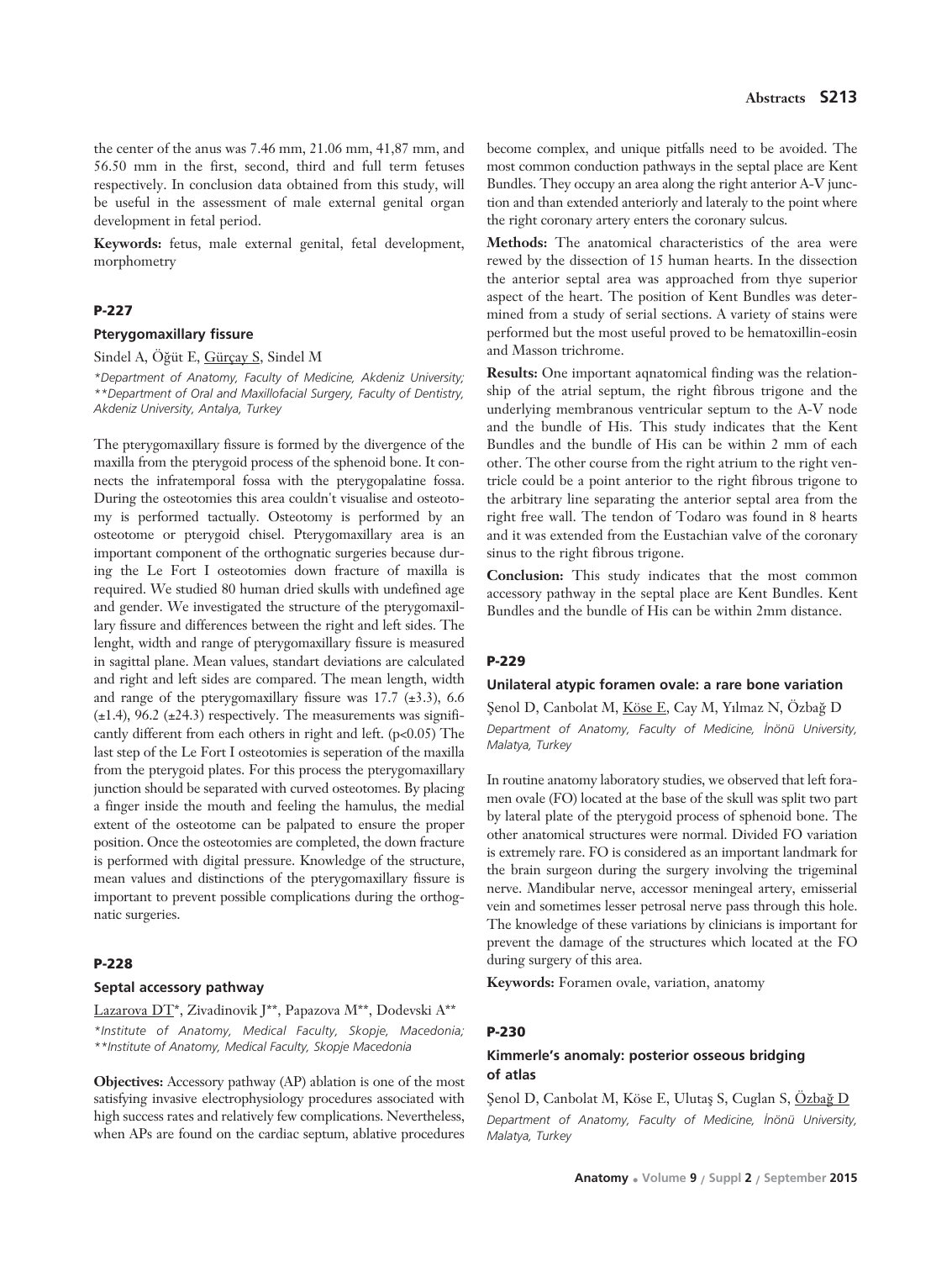### **S214 XXIV International Symposium on Morphological Sciences, 2nd-6th September, 2015, Istanbul, Turkey**

We observed variations of three atlas bone in routine anatomy laboratory studies. We found one partially unilateral, one bilateral complete with tunnel form and one bilateral complete Kimmerle's Anomaly. The knowlege of this rare variation is very useful for brain surgeons and radiologists. Ponticulus posterior makes pressure on atlantic part of vertebral artery. This variation should be considered in the patients with vertebrobasiler insufficiency symptoms such as headache, vertigo, shoulder and arm pain.

**Keywords:** Atlas, vertebral artery, Kimmerle's anomaly

### **P-231**

# **Morphological and radiological features of the mastoid foramen and mastoid emmissary vein and their anthropological and clinical significance**

Uyaroğlu FG\*, Pekçevik Y\*\*, Ertürk M\*\*\*, Şengül G\*\*\*

*\*Department of Neurology, ‹zmir Tepecik Education and Research Hospital, ‹zmir, Turkey; \*\*Department of Radiology, ‹zmir Tepecik Education and Research Hospital, ‹zmir, Turkey; \*\*\*Department of Anatomy, Faculty of Medicine, Ege University, ‹zmir, Turkey* 

**Objectives:** The mastoid emissary vein (MEV) and its foramen have anthropological significance in transition to bipedalism and preferential intracranial venous flow into the vertebral plexus in the upright man. The aim of the study was to explore and delineate the morphological and radiological characteristics of MEV and mastoid foramen (MF) which is the mark of MEV on the temporal bone.

**Methods:** The present study included 200 adult human temporal bones of West Anatolian origin from the gross anatomy laboratory of Ege University, Department of Anatomy and CT data retrospectively reviewed from 182 patients referred to İzmir Tepecik Education and Research Hospital, Department of Radiology for CT angiography for various pathologies.

**Results:** The MF was observed single in 46 left (39%) and 48 right (58%) temporal bones, double in 45 left (%38), 23 right (28%) bones, triple in 17 left(14%), 8 right (10%) bones, quadruple 6 left (5%) and none of right bones. The foramen was absent in 4 left (5%) and 3 right (4%) bones. The mean diameter of the MF was 2.04±0.76(range 0.6-4.8) mm on the left and 2.08±2.03 (range 0.5-6.2) mm on the right side. The radiological data were different from anatomical results. Of 166 patients, the mastoid emissary vein (MEV) was not identified in 37 (22.3%) patients and only six patients had more than one MEV that were very small (<2 mm), and only five patients had very large (>5 mm) veins.

**Conclussion:** The emissary foramina allow the passage of emissary veins that connect the intracranial venous sinuses with extracranial veins. The frequency of emissary veins and related foramina has been found to be much higher in humans than in ape species. The results of this study will provide better understanding of the identification of structures for regulation of intracranial pressure, regulatory mechanisms in bipedality, and

clinical cases of endolymphatic hydrops and pseudotumor cerebri in humans.

## **P-232**

# **Morphometry of the condylar canal, condylar emmissary vein and occipital foramen with their evolutionary and clinical aspects**

Özgören O\*, Uyaroğlu FG\*\*, Pekçevik Y\*\*\*, Şengül G\*

*\*Department of Neuroscience, Institute of Health Sciences, Ege University, ‹zmir, Turkey; \*\*Department of Neurology, ‹zmir Tepecik Education and Research Hospital, ‹zmir, Turkey; \*\*\*Department of Radiology, ‹zmir Tepecik Education and Research Hospital, ‹zmir, Turkey* 

**Objectives:** Emmissary veins and foramina on bony structure is better-developed in humans when compared to other primates. This is believed to be related to bipedality. In this study, we aimed to discuss the clinical and evolutionary significance of the occipital foramen (OF), condylar canal (CC) and condylar occipital vein (COV) with their morphological and radiological analysis.

Methods: One hundredoccipital bones from the collection of Ege University, Scchol of Medicine, Department of Anatomy were used for this study. Nine of these with damaged condylar canals were discluded from the study. Radiological data were retrieved from retrospective analysis of 182 CT angiographies perfomed in İzmir Tepecik Research and Education Hospital. **Results:** From 91 occipital bones, 6 had single OF, 2 had double and in the form of a canal in the median plane. The remaining 83 bones had OF on the left side of midline with an average number of 2.93 (min 1-max 7) and on the right side average number 2.78 (min 1-max 9). CC was absent on the left side in 31 bones and in 29 bones on the right side. The remaining 60 left and 62 right canals had an average length of 10.85 mm and 9.82 mm, consequently. In CT angiographies, CV was not identified in 39 (23.5%) patients. It was found bilaterally in 97 (58.4%) and uni-

laterally in 30 (18.1%). Patients. Only 15 patients had a very large (>5 mm) CV. The petrosquamosal sinus (PSS) was identified only in one patient (0.6%) on the left side.

**Conclussion:** Posterior fossa emissary veins are important in complications following condylar fracture. Also, these structures have significance in evolutionary aspects related tobipedality. We believe the results of our study and other anatomical studies of the OF, CC and COV and their relation to each other are of utmost importance in neurosurgery and evolutionary studies.

### **P-233**

## **Motor nerve entry points of the median nerve in the forearm muscles**

# Uyaroğlu FG\*, Özgören O\*\*, Şengül G\*\*\*

*\*Department of Neurology, ‹zmir Tepecik Education and Research Hospital, ‹zmir, Turkey; \*\*Department of Neuroscience, Institute of Health Sciences, Ege University, ‹zmir, Turkey; \*\*\*Department of Anatomy, Faculty of Medicine, Ege University, ‹zmir, Turkey*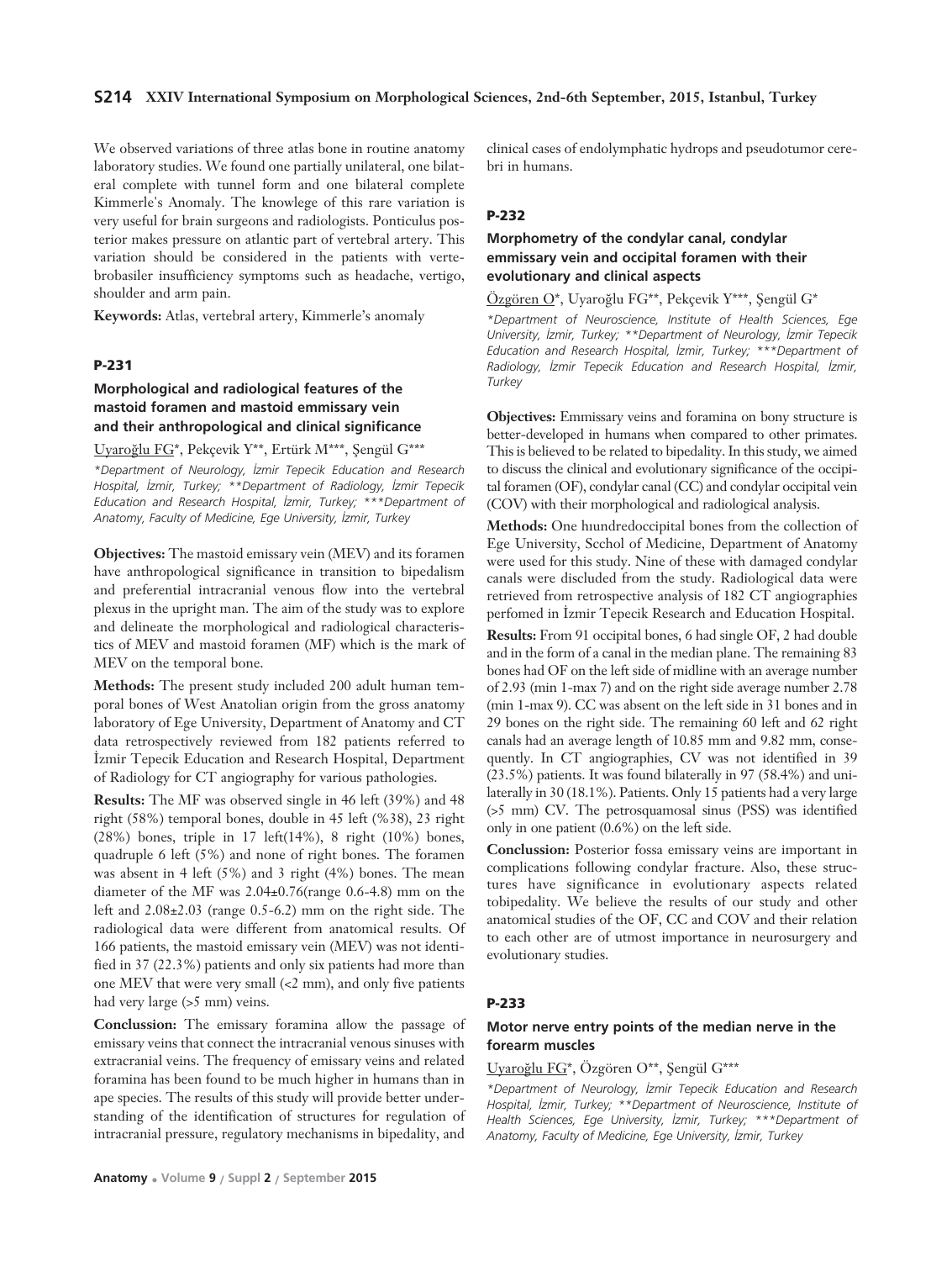**Objectives:** The functions of the human hand present an evolutionary unique structure. The research on its anatomic features are crucial not only for medical practice but also for evolution. This study aims to determine the features of the motor nerve points (MNP) of the median nerve innervating the forearm muscles.

**Methods:** 50 forearms of 23 male and 2 female cadavers were dissected and the motor branches of the median nerve in the forearms were examined and the muscles entrance points were analyzed.

**Results:** Mean number of MNP were found 2.76±1.35 (min 1 max 4) for pronotor teres, 2.08±0.9 (min 1- max 4) for flexor carpi radialis, 3.9±2.17 (min 1-max 6) for musculus flexor digitorum superficialis muscles. Palmaris longus muscles were detected in 42 forearm and their mean MNP number was 1.32±0.77 (min 1-max 2).

**Conclusion:** Compared to the other muscles, the forearm flexors indicate more MNP's to provide fine motor movement of hands. The results of our study have been discussed together with analysis of earlier studies.

## **P-234**

## **A study of morphometric charateristics of Achilles tendon by using ultrasound imaging over 18-years-old healty population**

Canbolat M<sup>\*</sup>, Özbağ D<sup>\*</sup>, Özdemir Z<sup>\*\*</sup>, Kafkas AS<sup>\*\*\*</sup>, Senol D<sup>\*</sup>, Cay M<sup>\*</sup>

*\*Department of Anatomy, Faculty of Medicine, ‹nönü University, Malatya, Turkey; \*\*Department of Radiology, Faculty of Medicine, ‹nönü University, Malatya, Turkey; \*\*\*Faculty of Physical Education & Sports, ‹nönü University, Malatya, Turkey*

**Objectives:** In this study, we aimed to reveal normal values of achilles tendon with the ultrasound imaging. In addition to show changes in the size of Achilles Tendon depending on variables age, sex, weight, height, right foot-left foot, smokingnot smoking, engaging in sports-sedanteries. And also to demonstrate the relationship between anthropometric measurements and radiologic results.

**Methods:** This study performed on 171 healty volunteers over 18 years old. First we save the demographic characteristics. Then, we take some anthropometric measurements. After taking anthropometric measurements we take the tendon thickness, tendon width, tendon length and tendon area in axial plan with ultrasound imaging.

**Results:** The average of achilles tendon width, thickness, area and length of male volunteers were significantly higher than averages of female volunteers. Tendon width, thickness, area and length showed no significant difference between right and left tendon both of gender. For sizes of achilles tendon, there was significant difference between volunteers who engaged sports and sedanteries. For sizes of achilles tendon, there was significant difference between volunteers who smoking and no-smoking. Sizes of achilles tendon in 18-29 age group were significantly lower than age groups of 30-39, 40-49 and 50+. Only weight and BMI which including in the anthropometric measurements, were positively correlated with the achilles tendon sizes.

**Conclusion:** In the diseases of the ankle area, changes of tendon size has come to the fore. The ultrasound imaging is easy and inexpensive method for determine this changes.

**Keywords:** Achilles tendon, ultrasound imaging, anthropometry.

#### **P-235**

## **Left inferior phrenic artery originated from the celiac trunk: a case report**

Hamutoğlu R, Yıldırım M, Al-Talahma M, Şahin ZA, Çetinok H

*Department of Anatomy, Cerrahpafla Medical Faculty, ‹stanbul University, ‹stanbul, Turkey*

The anatomical variations of the abdominal arteries are clinically important. The celiac trunk (CT) arises just below the aortic hiatus at the level of thoracic 12–lumbar 1 (T12–L1), and is the first anterior branch of abdominal aorta (AA). It is about 1.5-2 cm long and passes almost horizontally forwards. It divides into the left gastric (LGA), common hepatic (CHA) and splenic artery (SA). The inferior phrenic arteries (IPA) usually arise from the AA, just above the level of the CT. Each IPA gives origin to superior suprarenal artery. IPA is the most common source of extrahepatic collateral blood supply for hepatocellular carcinoma (HCC) and frequently supplies HCCs located in the bare area of the liver. One of the components of the AA usually arises directly from the CT. The aim of this study was to identify the origin and distribution of the left inferior phrenic artery (LIPA). During routine dissection of the upper abdominal cavity of a 38-year-old male cadaver, we observed a CT with four branches in the Department of Anatomy, Cerrahpaşa Medical Faculty. The CT gave rise to LIPA first and after it gave the three typical branches; CHA, SA and LGA. The LIPA also supplied few branches to suprarenal gland. CT was unusually lengthy. The anatomical variations of the CT are due to the the ventral splanchnic branches of dorsal aorta. Anatomical variations in the branching pattern of the CT are of considerable importance in the liver transplants, laparoscopic surgery, radiological abdominal interventions and penetrating injuries to the abdomen. Generally, additional branches of the CT other than its usual branches are referred as collaterals. Many authors stated that one of the additional variations included a LIPA originating from the CT in different rates. The knowledge of this type of variations are important for surgeons performing kidney transplants and suprarenal surgeries.

#### **P-236**

# **Two saphenous veins that drain femoral vein seperately: a case report**

# Yıldırım M, Hamutoğlu R, Peştemalcı ST, Yıldız YZ

*Department of Anatomy, Cerrahpafla Medical Faculty, ‹stanbul University, ‹stanbul, Turkey*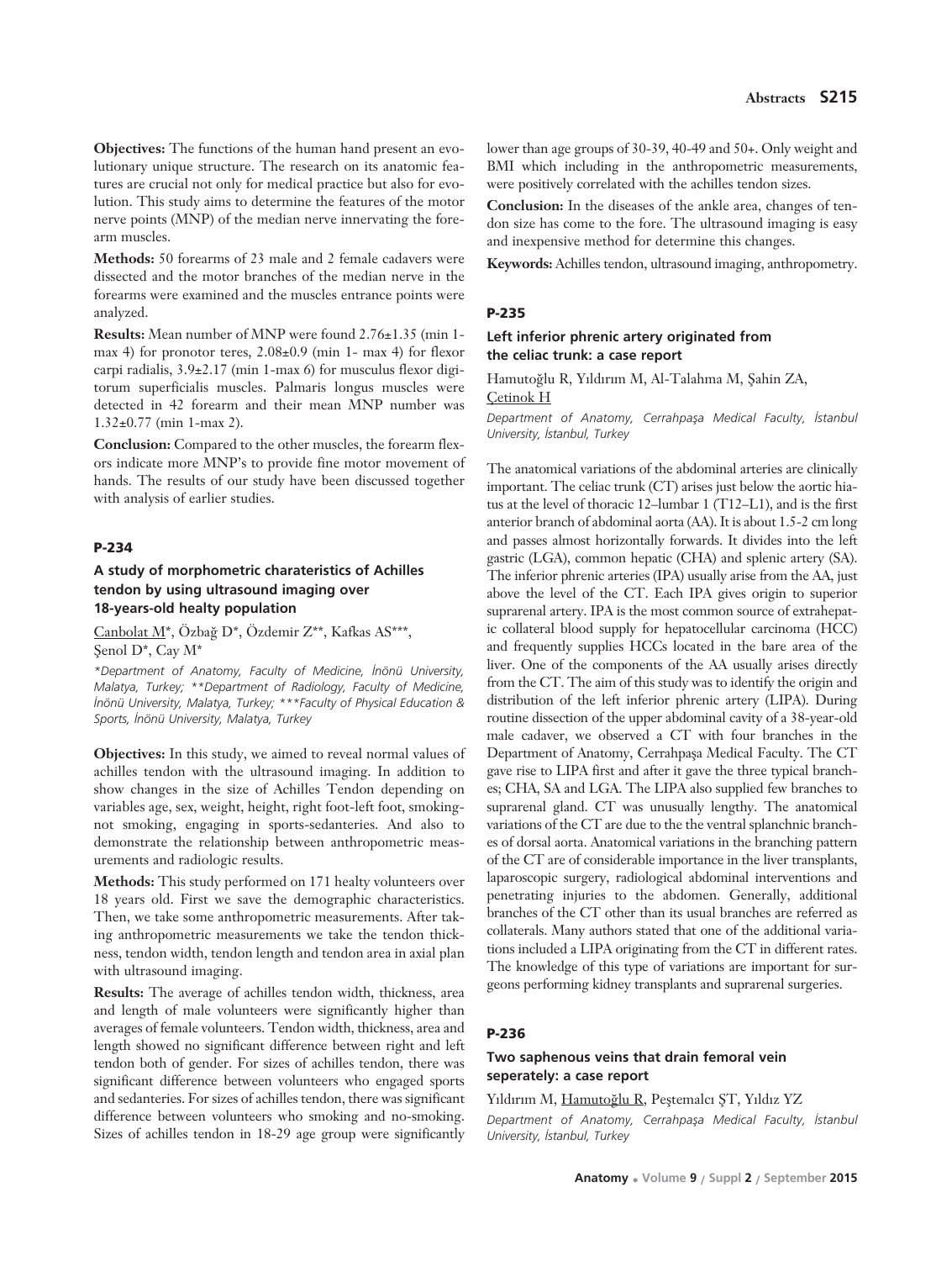Venous system is more complex and important for clinical significance compared to the arterial system due to its frequent anatomical variations. Great saphenous vein (GSV), which is the longest in the body, is at the medial part of the dorsum of the foot the contuniation of the medial marginal vein. It passes anterior to medial malleolus and posterior to the medial tibial and femoral condyles and reaches the anterior thigh region. In subinguinal region its tribaturies are superficial epigastric, superficial circumflex iliac and external pudendal veins. The GSV passes through saphenous opening and enter the femoral vein (FV). Frequently medial accessory saphenous (MASV) or lateral accessory saphenous vein (LASV) may accompany the GSV. The morphology of these veins can show variations just as the other veins in the body. Because taking numerous branches throughout the course on the thigh and also relating with deep veins, VSM plays an important role in the venous transformation of lower extremity. During the dissection of the lower extremity of an adult cadaver in Istanbul University Cerrahpaşa Medical Faculty Anatomy Department, we observed two saphenous veins that drain to femoral vein seperately. The GSV is the most popular vein graft in coronary artery bypass surgery even though synthetic grafts and internal thoracic artery are becoming used more frequently. GSV is not only used in coronary by-pass surgery but also in the treatment of cerebrovascular diseases and as grafts in peripheric vascular surgery. Five anatomical GSV variations have been reported in the thigh region. An accessory saphenous vein (ASV) is often mistaken as a duplication of the GSV, but ASV is usually smaller in size and does not drain the same cutaneous territory as the GSV. Several authors found different kind of variations and rates about MASV/LASV in the literature. These variations will be discussed by using literature data.

#### **P-237**

# **Brachial artery course variation with a deep brachial artery passing between the two roots of median nerve – a case report**

Tastan ÖA, Yıldırım M, Hamutoğlu R, Kaya YE, Al-Talahma M, Sahin ZA

*Department of Anatomy, Cerrahpafla Medical Faculty, ‹stanbul University, ‹stanbul, Turkey*

Variations in the course and branching of the arteries in the upper limb are seen very frequently that one can call these variations are a rule than an exception. One such variation is superficial brachial artery (SBA) and its branching variations. To fully understand the anatomy and terminology of SBA, we should first evaluate the course and branching pattern of axillary artery (AA) and brachial artery (BA). Variations in the course and branching of these arteries must be taken into consideration when performing surgeries in axillary and arm region. During routine educational dissection in Istanbul University Cerrahpaşa Medical Faculty Anatomy Department, AA passing between the medial root of median nerve (MN) and a communicating branch from the lateral cord of brachial

plexus to the medial root of MN, from anterior to posterior, were found. After giving all its branches it becomes BA but BA continues superficial to MN after giving its deep brachial artery branch which passes between the two roots of MN and continues in its normal course. SBA first defined by Adachi as the BA that runs superficially to MN. In our case, it seems to fit the definition of Adachi and Keen's Type 1 but main considerations in our case is that this variation is presented with a MN formation variation and that it's rather a main BA that runs superficially because AA gave all its normal branches before becoming BA and there isn't a second trunk that runs deeply as a normal BA, there is only a deep brachial artery (a. profunda brachii) that passes between the roots of MN. Also BA continues and gives its radial and ulnar branches normally in cubital region, so this variation can't be called a 'real' SBA.

## **P-238**

# **Right inferior phrenic artery originating from a superior additional right renal artery: a case report**

Al-Talahma M, Yıldırım M, Çetinok H, Hamutoğlu R *Department of Human Anatomy, Cerrahpasa Medical Faculty, İstanbul University, ‹stanbul, Turkey* 

The inferior phrenic arteries (IPAa) are among the most common extrahepatic collateral vessels. They supply multiple organs such as the diaphragm, adrenal glands, esophagus, stomach, liver, inferior vena cava (IVC), and retroperitoneum. The right and left inferior phrenic arteries usually originate as separate arteries from the abdominal aorta (AA) or the celiac trunk (CT). Also seen with much less frequency to originate from a common trunk of the AA, the CT, or the left gastric artery. Surgical procedures involving the IPAa may lead to hemoperitoneum, hemoptysis, or gastroesophageal, diaphragmatic, or hepatic bleeding. For these reasons, reporting the origin and trajectory variations of the IPAa are clinically important. One formalinfixed adult male cadaver was used. The anterior abdominal wall and the upper abdomen internal organs were removed. Manual dissection was done to identify the origin and trajectory of the renal arteries, veins and the IPAa and veins. The right kidney receives triple separate renal arteries from different levels of the AA. The superior and middle renal arteries arose separately from the AA at the same level and passes as typically posterior to the inferior vena cava IVC. The inferior renal artery passes anterior to the IVC and posterior to the right testicular vein. The right inferior phrenic artery (RIPA) arose from the proximal third of the superior renal artery. Variations in the number of the renal arteries are common. RIPA is the most common extrahepatic collateral vessel that supplies hepatocellular carcinomas (HCCs). Therefore, awareness of the unique origin of the reported RIPA is clinically important to reduce the surgical risk of RIPA injuries. Particularly, in transcatheter embolization of HCC which often involves finding the root of the RIPA. These variants may potentially impact revascularization of the renal arteries.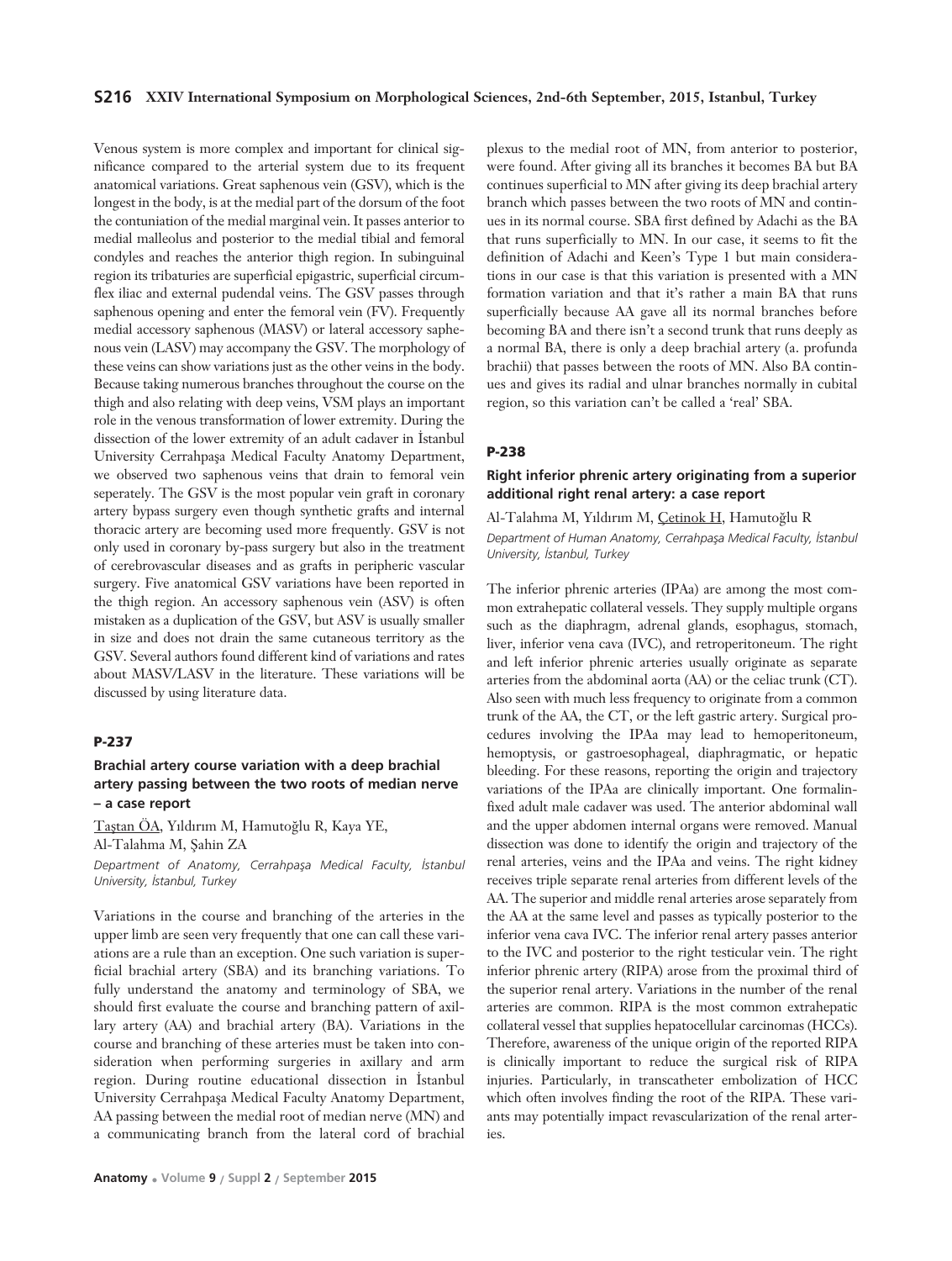## **Abstracts S217**

# **P-239**

## **Studying with multidetector computed tomography angiography techniques of aortic arch branching variation**

#### Bolatlı G\*, Ulusov M\*, Koplay M\*\*, Cat Z\*, Zararsız İ\*

*\*Department of Anatomy, Faculty of Medicine, Mevlana University, Konya, Turkey; \*\*Department of Radiology, Faculty of Medicine, Selçuk University, Konya, Turkey* 

**Objectives:** In this study, Multidetector Computed Tomography (MDCT) angiography technique with aortic arch branching variation types, frequency and clinical significance were investigated.

**Methods:** MDCT examinations carried out 83 men, 97 women were evaluated 180 patients. Arcus aorta types and frequency of the variation was detected.

**Results:** The aortic arch branching variations in images obtained from these patients were common. 26 A total of 50 men and 24 women (27.7%) patients were detected variations. Brachiocephalicus trunk and carotid sinistra out variations on the same stem 23, a total of 44 men and 21 women (24.4%) was seen in patients. Another variation type vertebral arteries under the two types of variation (3.3%) were detected in the patient. The first vertebral artery from the aorta arch out of five people (two men, three women), the second type of variation vertebral artery subclavian artery to the aortic arch with sinistra output from the same root into a person was seen.

**Conclusions:** Clinically important aortic arch branching variation that can be detected by CT angiography technique. A good knowledge of these variations is important and instructive in terms of common invasive and surgical interventions.

#### **P-240**

### **Variations of foramen transversarium of cervical vertebrae**

Ulusoy M, Bolatlı G, Acar S, Zararsız İ

*Department of Anatomy, Faculty of Medicine, Mevlana University, Konya, Turkey* 

**Objectives:** Foramen transversarium which are the characteristic hall marks of cervical vertebrae are located on the transverse processes of cervical vertebrae. Vertebral arteries, veins and sympathetic nerve fibers pass through. Dimensional, formal and numerical variations are frequent due to developmental abnormalities. These variations lead to various clinical symptoms.

**Methods:** 86 cervical vertebrae available in Anatomy Laboratory of Mevlana University Medical Faculty are evaluated.

**Results:** Double foramen transversarium (17.4%) and asymmetrical (16.3%) foramen transversarium variations were observed. Unilateral double foramen transversarium were existed in 11.6% cases while 5.8% cases showed bilateral double foramen transversarium. The frequency of these variations was 10.5% in typical cervical vertebrae, and 15.1% in atypical cervical vertebrae.

**Conclusion:** Being aware of the variations of foramen transversarium is critical in characterization of vertebrobasilar insufficiency syndrome caused by compression of the anatomic components passing through. We also suggest that this would be useful in planning the cervical spine surgery and as well as avoiding postoperative complications.

### **P-241**

# **Ankylosing spondylitis in an elderly patient followed up due to ischaemic heart disease: case report**

### İlgün E, Özdil H, Kayhan E

*\*Department of Anatomy, Faculty of Medicine, Mevlana University, Konya, Turkey; \*\*Department of Physical Therapy and Rehabilitation, Faculty of Medicine, Mevlana University, Konya, Turkey; \*\*\*Department of Cardiology, Faculty of Medicine, Mevlana University, Konya, Turkey* 

**Objectives:** Ankylosing spondylitis (AS) is a progressive disease, especially characterized by marked inflammation especially in spinal joints and notable peripheral joint stiffness as in hip and shoulder joints, in one third of the patients. During the course of AS, apart from stiffness in axial and peripheral bones, pathological conditions may also occur in cardiovascular systems.

**Case:** A 58 years old patient under consultation in the Physiotherapy and Rehabilitation department at Mevlana University having ischemic heart disease and hypertension was suffering from persistent chest pain inspite of undergoing an open heart surgery and a medical treatment. On examination, thoracic kyphosis was observed and lumbar lordosis was determined to have been flattened. Flexibility of his neck and lower back was found to be restricted in all direction. In radiologic assessment, it was revealed that there was grade 4 sacroilitis and fusion in his sacroiliac arthography. Furthermore, there was syndesmosis, bridges between vertebrae and bamboo spine, vertebral body squaring in lumbosacral arthrography. Based on these symptoms the patient was diagnosed as AS.

**Conclusion:** The risk of development of ischemic heart disease risk is higher in patients with AS as compared to ones who do not have it. In patients with chest pain, which fails to respond medical treatment, should be assessed with a multidisciplinary approach and not rule out the diseases causing chest pain similar to AS.

### **P-242**

# **Difference between objective and subjective evaluations of facial asymmetry**

Kürkçüoğlu A\*, Ayan DM\*\*, Baykan R\*\*, Demirkan E\*\*, Özkan Ö\*\*, Özkubat İ\*\*, Şimşek M\*\*

*\*Department of Anatomy, Faculty of Medicine, Baflkent University, Ankara, Turkey; \*\*Term II Students, Faculty of Medicine, Baflkent University, Ankara, Turkey* 

In this study, it is aimed to objectively evaluate the facial asymmetry using anthropometric points and to demonstrate the differ-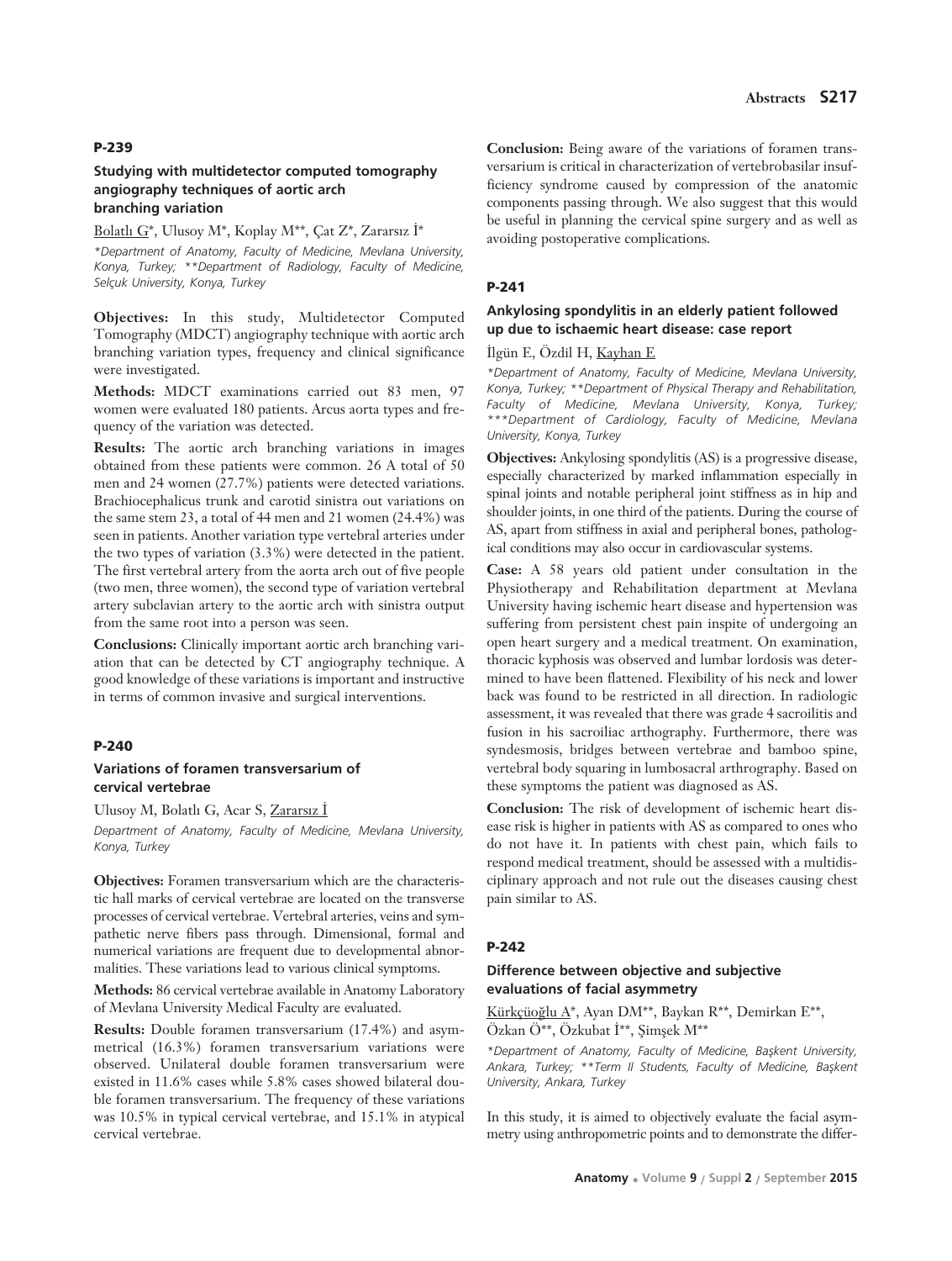#### **S218 XXIV International Symposium on Morphological Sciences, 2nd-6th September, 2015, Istanbul, Turkey**

ence between objective and subjective evaluations. This study was conducted on 220 male and 220 female volunteers chosen among the students of the Başkent University, with ages between 18 and 25. All subjects were photographed in a standart position with a digital camera and all the images were stored in digital format. In each photograph, a vertical line over lapping with the midline of the face was drawn. Then, five anthropometric points were marked on both left and right sides of the face and the distance between these points and the midline were determined. The difference between the distances of each point on one side and the corresponding one on the other side were compared in order to determine the facial asymmetry. For subjective evaluation, a committee consisting of seven people was assembled. Each picture was shown to this committee for three seconds and they were asked to evaluate the faces as symmetrical or asymmetrical. Subjective values acquired from this practice was compared with the objective values acquired from the measurements described above and the difference between these two was demonstrated. After the measurements, it is concluded that the majority of faces are asymmetrical and the objective and subjective evaluations do not go together. It is also observed that in the faces subjectively evaluated as asymmetrical, asymmetries are concentrated in the middle third of the face. Data acquired from objective measurements and subjective evaluations of faces were presented and comparedin this study. Data were analyzed to determine if there is a statistically significant difference between objective measurements and subjective evaluations. We hope this study will be useful in better understanding of the relation between symmetry and perception of esthetics, and during the consultation of facial surgery patients.

#### **P-243**

*e*

### **Lip posture changes to Steiner's aesthetic line in Class I individuals**

#### Kürkçüoğlu A\*, Karaca Z\*\*, Oğuz Ö\*\*\*

*\*Department of Anatomy, Faculty of Medicine, Baflkent University, Ankara, Turkey; \*\*Department of Anatomy, Faculty of Medicine, Yeni Yüzy›l Üniversity, ‹stanbul, Turkey; \*\*\*Department of Anatomy, Faculty of Medicine, Çukurova University, Adana, Turkey* 

The soft–tissue profile and upper/lower lip posture play an important for forensic anthropologists, dentists and plastic surgeons. Compatible with plump and beautiful lips are the most important aesthetic facial harmony, especially in women's visual icon. We evaluated the upper and lower lip thickness in the Turkish race separately in groups consisting of boys and girls and compare the results between the groups and with other races. The study was carried out on 100 healthy individuals (50 girls and 50 boys) with Class I skeletal structure. The average age of the girls was 24.23±4.07 years while the average age of the boys was 25.44±2.24 years. The distance of three different points (Ls: labialis superior, Sto: stomion and Li: labialis inferior) to line E (Steiner's aesthetic line) determined on the lateral cephalometric X-ray images of the individuals was measured. All cephalometric images in Ls-E, Sto-E and Li-E distances are measured. The average value for the Ls-E distance was found as -12.80 mm while the minimum value was -27.02

mm and maximum value: -1.00 mm; the average value for the Sto-E distance was -21.94 mm while the minimum value was - 38.02 mm and the maximum value was -7.59 mm; the average value for the Li-E distance was -8.07 mm while the minimum value was -22.36 mm and the maximum value was 9.20 mm. Lips are located in the midst of the face and are important to facial attractiveness. Lip thickness obtained in this study, we believe it would be useful to orthodontists in planning treatment of patients related to their facial profiles while it provides tips to the forensic anthropologists in the technique of facial reconstruction and to facial cosmetic surgeons in their evaluations as regards the harmony of the bottom part of the face.

#### **P-244**

#### **Is there any relationship flat foot and Achilles tendon?**

Gönül Y\*, Yücel Ö\*, Eroğlu M\*\*, Şentürk İ\*\*, Eroğlu S\*\*\*, Dikici Ö\*\*\*, Cartıllı Ö\*, Ulaşlı AM\*\*\*

*\*Department of Anatomy, Faculty of Medicine, Afyon Kocatepe University, Afyonkarahisar, Turkey; \*\*Department of Orthopedics and Traumatology, Faculty of Medicine, Afyon Kocatepe University, Afyonkarahisar, Turkey; \*\*\*Department of Physical Therapy and Rehabilitation, Faculty of Medicine, Afyon Kocatepe University, Afyonkarahisar, Turkey* 

**Introduction:** Flat foot (FF) results from the loss or decrease of the medial longitudinal arch of the foot. It may lead to a higher risk in development of lower limb pathologies, but the precise mechanism(s) by which flat-arched feet may lead to an elevated risk of those is not completely understood. However, previous research suggests that there are systematic differences in lower limb kinematics, kinetics and muscle function comparing individuals with flat- and normal-arch feet. But there are few studies that have explored the association between foot posture and lower limb muscle and tendon morphology. Similarly, the connection between foot type and Achilles tendinopathy is not clear.

**Objectives:** Therefore, the aim of this study was to investigate the association between foot posture and morphology of Achilles tendon in pre-adolescent and adolescent subjects.

**Methods:** Fifty-nine subjects aged between 9-16 years were divided into two groups; A) the ones with flexible FF (n=30) and B) the ones with healthy feet (n=29). For both groups age, height, weight, leg length and length, cross-sectional area and the site of insertion of the Achilles tendon were recorded. The measurements about the Achilles tendon were done with ultrasonography. The concept whether an asymmetry in the abovementioned features of the Achilles tendon exists between the two limbs was inspected. To analyze the data dependent and independent t-tests and backward multi regression method were used.

**Results:** According to the findings, the flexible FF has no relationship with the Achilles tendon length and cross- sectional area, age, height, leg and feet size; nevertheless it is highly possible to see flexible FF in overweight subjects. Besides, a negative correlation was found between the mean Achilles tendon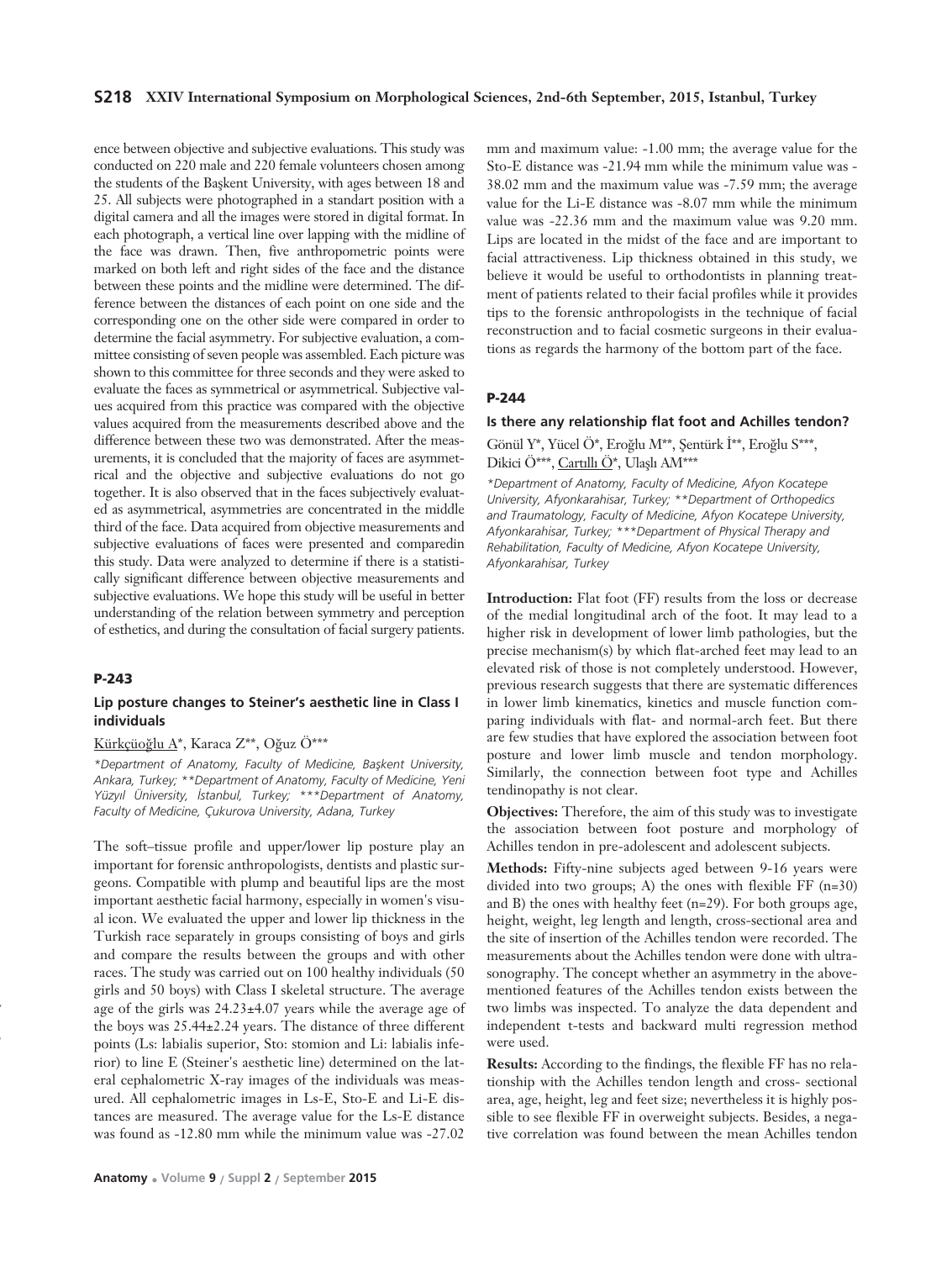cross-sectional area and age, and a positive correlation is found between FF and foot size. No differences were detected in the features of the Achilles tendon between the two limbs of the same subject.

#### **P-245**

### **Demostrating spatium parapharyngeum on plastinated specimens**

#### Boduç E, Çelik S, Bilge O

*Department of Anatomy, Faculty of Medicine, Ege University, ‹zmir, Turkey*

**Objectives:** Tumors of the parapharyngeal space, despite constitute only 1% of head and neck neoplasms, anatomical complexity of this area still shrouds in mystery with its possible variation for the surgeons. Safe and complete removal of these tumors requires a perfect knowledge of the surgical anatomy and experience. With this study we aimed at to demostrate spatium parapharyngeum by using plastination technique in order to set light to the this area.

**Methods:** In this study we exposed the parapharyngeal spaces (spatium parapharyngeum) of two cadavers head. One head was dissected to show the parapharyngeal space three dimensionally. After dissection the head was plastinated. The other head was sliced transversely and the slices were plastinated.

**Results:** At the end, we were able to show the parapharyngeal spaces on different anatomical views. The examines several times of parapharyngeal space of the cadaver head is possible with this technique. At the same time for handling, the tissues protect their reality with their color and flexibility.

**Conclusion:** Through plastination technique which had been founded by Gunther Von Hagens in 1977 we have the opportunity to preserve the anatomic specimens clean, dry and odorless. Plastination technique is used not only in anatomy but also in pathology and histology. Plastinated specimens contributed to anatomy education and possible researches. We have Even three dimensional and also sectional plastinated specimens are useful for studying parapharyngeal space not only for students but also for the specialists.

#### **P-246**

# **Investigation of age and gender related alterations in nasopalatine canal morphometry and variations – a preliminary study**

Gönül Y, Bucak A\*\*, Atalay Y\*\*\*, Acay MB\*\*\*\*, Çalışkan A\*\*\*\*\*, Sakarya G\*\*\*\*\*, Soysal N\*\*\*\*\*,

# Cimbar M\*\*\*\*\*, Özbek M\*\*\*\*\*

*\*Department of Anatomy, Faculty of Medicine, Afyon Kocatepe University, Afyon, Turkey; \*\*Department of Ear, Nose and Throat, Faculty of Medicine, Afyon Kocatepe University, Afyon, Turkey; \*\*\*Department of Maxillofacial Surgery, Faculty of Dentistry, Afyon Kocatepe University, Afyon, Turkey; \*\*\*\*Department of Radiology, Faculty of Medicine, Afyon Kocatepe University, Afyon, Turkey; \*\*\*\*\*Term III Medical Student, Faculty of Medicine, Afyon Kocatepe University, Afyon, Turkey* 

**Objectives:** Nasopalatine canal (NPC) connects the nasal and oral cavities. It includes nasopalatine nerve, descending branch of nasoplataine artery, fibrous connective tissue and minor seromucous salivary glands. These structures may be exposed to damage during surgical interventions and thus, one must bear in mind the morphometric variations of NPC. NPC also has crucial importance in anterior maxillary rehabilitation. In this study, we aimed to investigate the possible alterations in morphology of NPC due to age, gender and absence of anterior incisors via using multiple detector computed tomography (MDCT) imaging method.

**Methods:** A total of 100 (50 males and 50 females) between 18 and 90 years who have undergone MDTC imaging for head trauma, sinusoidal volume and headache and who do not have serious pathological condition that can affect the NPC were included. MDCT device with 80 detectors (160 slices) was used for imaging. Nasal foramen (P1) diameter, IF diameter (P2), NPC length (P3), distance between buccal wall of IF and facial side of the buccal bone (P4), distances: [between buccal bone wall of NPC and facial side of buccal bone (P5), distance between mid-NPC buccal wall and facial side of buccal bone (P6), distance between buccal wall of NPC and the apex of anterior central incisors (P7) and NPC angle (P8) were measured. Established data were statistically analyzed.

**Results:** Detected shape variations of NPC were as follows (total, male and female): Cylindirical, hourglass, banana, funnel; canal shapes in coronal plane: unilateral, Y-type and parallelized. Mean canal diameters were bigger in males except P1 and P3 (p<0.05). The morphology of NPC has exhibited difference with respect to age and gender.

**Conclusion:** NPC variations are important in aesthetical and functional aspects and must be entertained to decrease the incidence of complications related to facial or dental surgical interventions.

#### **P-247**

# **Two lateral thoracic arteries originating from axillary artery**

Kaya YE, Yıldırım M, Şahin ZA, Hamutoğlu R, Taştan A *Cerrahpafla Medical Faculty*

Axillary artery (AA) takes a part in axilla as continuation of subclavian artery. Since in its branching there are many variations, AA is investigated in our study of artery researches. In 2014- 2015 academic year, during dissection of a cadaver for mentioned study we see that there is a different branching pattern which tough superior thoracic artery, thoracoacromial artery, anterior humeral circumflex artery, posterior humeral circumflex artery and subscapular artery are in their normal places, beside main lateral thoracic artery (LTA) - emerges on the third part of AA- an additional LTA is also emerges. Picture is taken and diameter of additional branch is measured with others. According to literature LTA could be emerges all three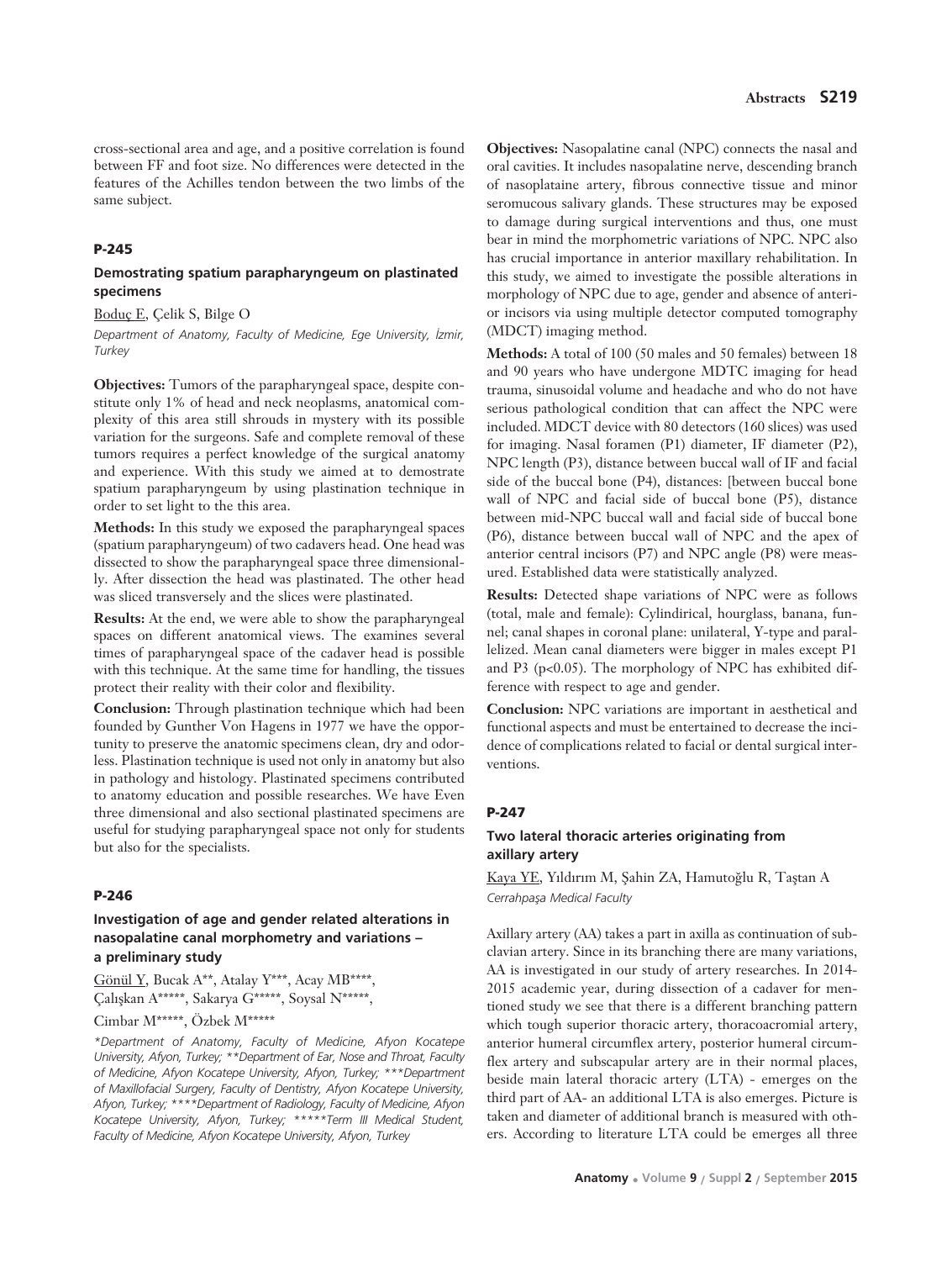parts of AA. However second part is the most. These emergences are reported by Huelke, Adachi, DeGaris, Swartey and Pelelgrini in 52.2%, 40%, 55.9%, 55.9%, 70% respectively. The variations in AA have importance in aspect of breast and axilla surgery furthermore in plastic surgery flaps, so we hope that this case will help clinicians and anatomists as well.

### **P-248**

## **Age and sex related changes in the craniofacial region in 7-11-year-old Turkish children**

#### Ulcay T\*, Sarsılmaz M\*\*, Uzun A\*\*\*, Öğetürk M\*\*\*\*

*\*Department of Anatomy, Faculty of Medicine, Ahi Evran University,* Kırşehir, Turkey; \*\*Department of Anatomy, Faculty of Medicine, Şifa University, *Izmir*, Turkey; \*\*\*Department of Anatomy, Faculty of *Medicine, Ondokuz May›s University, Samsun, Turkey; \*\*\*\*Department of Anatomy, Faculty of Medicine, F›rat University, Elaz›¤, Turkey*

Knowledge of the rate of the growth of the head and face in a healthy population can help the surgeon evaluate variations from normal, understand altered proportions, and select an optimal time for correction of cranial and facial deformity. Age-related growth changes in the face and relationships between its parts were calculated by using one vertical, two horizontal and three sagittal surface measurements from face. Five surface measurements of the head were taken between 7 year and 11 years of age in 265 (145 male, 120 female) Turkish children. A rapid rate of growth in face height was observed in both sexes between 10 and 11 years. The mandible width and the sagittal surface measurements (upper face depth, maxillary depth and mandibulary depth) showed a moderate level of development in both sexes. The height of the head showed the highest level of development in both sexes (male: 12.8%, female: 12.1%). Cranial base width of the head showed the lowest level of development in both sexes of this preadolescent period (male: 1.8%, female: 2.1%). Growth trends and relationships between aspects of the head and face based on anthropometric findings are predictable. The data obtained from this study can be used for planning the timing and type of reconstructive surgery in patients with cranial and facial growth disturbance.

**Keywords:** Craniofacial anthropometry, mandible depth, maxillary depth

# **P-249**

# **The effect of coracoid process transfer on the surgical procedures of shoulder instability**

# Çırpan S\*, Büdeyri A\*\*, Özkan M\*\*\*, Kiray A\*

*\*Department of Anatomy, Faculty of Medicine, Dokuz Eylül University, ‹zmir, Turkey; \*\*Department of Orthopedics and Traumatology, SANKO University Medical School, Gaziantep, Turkey; \*\*\*Department of Orthopedic Surgery, Faculty of Medicine, Dokuz Eylül University, ‹zmir, Turkey* 

**Introduction:** Bone loss of the anteroinferior rim of the glenoid is observed in shoulders with recurrent anterior dislocation. In such shoulders, the size of the defect affects the degree of shoulder instability. Thus, before coracoid process (CP) transfer procedures are attempted, the need for bone grafting is a major clinical concern and depends at least partly on the size of the glenoid defect. After the CP transfer is performed, the effect of this procedure on surface area of the glenoid cavity (GC) is need to be quantified. The purpose of this study, therefore, was to determine the effect of CP transfer on surface area of the GC of cadaveric shoulders in the surgical procedures of shoulder instability.

**Study Design:** A cadaveric laboratory study.

**Methods:** After the shoulder dissection, osseous defects of 21% and 34% of anteroinferior part of the glenoid surface area were created stepwise in 30 cadaveric scapulae, and Latarjet procedure was performed, respectively. Intact and postoperative surface area of the GCs were photographed, with Canon 400B (55 mm objective) and with a scale placed next to each specimen to indicate its relative size on the photographs. The images were loaded on a computer. The surface area of the photoghraphed GCs were calculated with use of UTHSCSA Image Tool 3.0 software.

**Results:** The mean surface area of intact GC was 969.98+ 129.95 mm<sup>2</sup>. The postoperative mean surface area of 21% and %34 defective GC were 1133.80+119.65 mm<sup>2</sup> and 1006.50 + 110.69 mm<sup>2</sup>, respectively. There was a statistically significant difference between the means of surface area of intact GC and postoperative surface area of 21% and %34 defective GC, (p=0.000, p=0.025; respectively).

**Conclusion:** CP transfer (Latarjet procedure) significantly increases surface area of GC

#### **P-250**

#### **Rib aplasia: a case report**

Keskin İ\*, Ülkü R\*\*, Tacar O\*, İskenderoğlu AY\*, Demirant A\*, Karabulut Ö\*

*\*Department of Anatomy, Faculty of Medicine, Dicle University, Diyarbak›r, Turkey; \*\*Department of Thorasic Surgery, Faculty of Medicine, Dicle University, Diyarbak›r, Turkey*

**Objectives:** Rib aplasia and hypoplasia is a rare deformity of the chest wall deformities. Rib fusions, bridging between two ribs, cervical and pelvic ribs, pseudoarthrosis of the first ribs, bifid ribs other rib abnormalities are known. These abnormalities and anatomic variations occur 0.15 to 0.31% in of the society. Rib variations may be member of components of the metabolic syndrome or a congenital disease. Particularly twelfth costal aplasias are common and the incidence of Down syndrome has been reported with aplasia in 11-33%. Poland syndrome is characterized by unilateral aplasia or hypoplasia of the ribs. Besides, it is availiable unilateral of the absence the pectoralis major and minor muscles, lack of axillary hair, splint or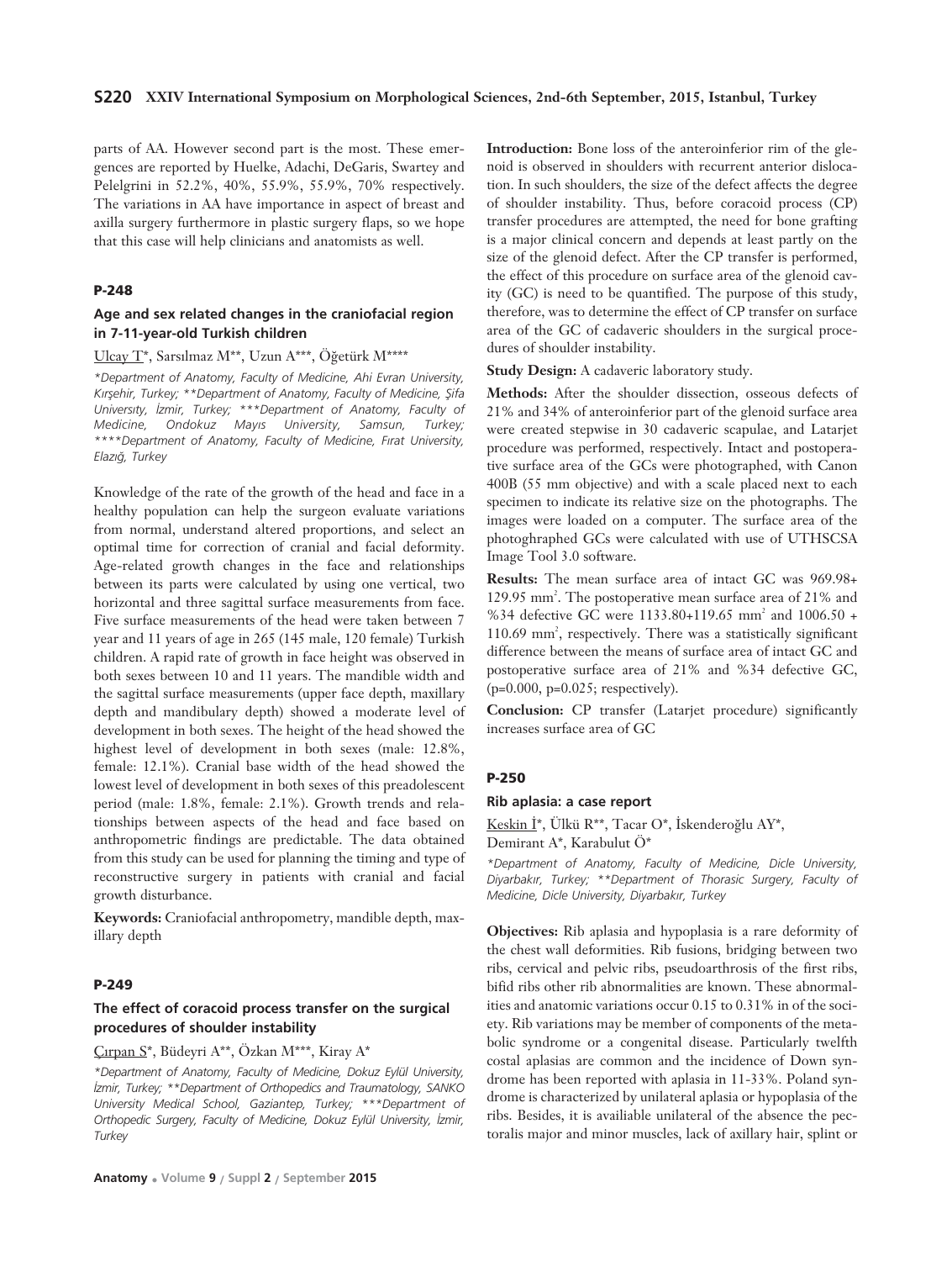amasti, the lack of subcutaneous fat tissue and syndactyly / brachydactyly syndrome. By 5 years of age, the thoracic volume increases to about 30% of the adult size, and by age 10 it reaches approximately 50% of adulthood. The remaining 50% develops during the prepuburtal period and early adolescence. Short ribs do not extend as far anteriorly as the sternum. The resultant diminished volume of the chest motion causes the respiratory insufficiency. Short ribs may be a part of several syndromes. It is present the rib aplasia in our case.

**Case:** A healty 5-year-old male patient was referred to the thoracic surgery clinic for the chest wall deformity. In physical examination; on the right side of the chest wall was identified that 1, 2, 3, 4, ribs were deformed and 5, 6, 7. ribs can not be manually palpated. In the X-ray images first four ribs in the rib arch showed significantly narrowed and 5, 6, 7. Ribs was identified as aplasia. However, the patient's lung structure and function fully normal and patients was discharged with control clinic proposal.

### **P-251**

# **Anatomical assessment of the complications in dental implant surgery**

# Büyükertan M\*, Üstünel H\*\*, Bölükbaşi N\*\*\*, Balcıoğlu HA\*

*\*Department of Anatomy, Faculty of Dentistry, ‹stanbul University, istanbul, Turkey; \*\*Senior Student, Faculty of Dentistry, İstanbul University, ‹stanbul, Turkey; \*\*\*Department of Oral Implantology, Faculty of Dentistry, ‹stanbul University, ‹stanbul, Turkey*

Intra- and postoperative complications in oral implant surgery have been increasingly reported in recent years. Some of these complications are related with the skills and ability of the practitioners or medical issues of the patient, a part of them depends directly on. It is assumed that the oral surgeon has the adequate knowledge of anatomy to define and evaluate the unexpected pathology and morphological variations along with the surgical process. Knowledge of the headand neck anatomy and also the positions of the natural teeth within the jaw bones related with the biomechanics of the chewing system play a great role during the surgical process in order to achieve and maintain the optimum outcomes. The common complications of implant placement are anesthesia related complications, hemorrhages, nerve damage, damaging the healthy neighboring tooth, bone fractures, cortical layer perforations, primary stability failure related with misalignment of the implant, and complications with the maxillary sinus. An adequate knowledge of anatomy, careful planning and application of proper surgical technique and also usage of proper material would help to avoid these complications. During the planning step, the key issues are determining the anatomical features of the patient's mandibular canal and maxillary sinus, thickness of the cortical layer, density of the remaining bone and also selecting the suitable implant material to be installed in the right position.

### **P-252**

### **Anomalous mandibular canal of a 51-year-old**

Köse T\*\*, Uyanık S\*\*, Büyükertan M\*, Bölükbaşı N\*\*\*, Özcan İ\*\*, Yıldırım M\*\*\*\*, Balcıoğlu HA\*

*\*Department of Anatomy, Faculty of Dentistry, ‹stanbul University, istanbul, Turkey; \*\*Department of Oral Radiology, Faculty of Dentistry, ‹stanbul University, ‹stanbul, Turkey; \*\*\*Department of Oral Implantology, Faculty of Dentistry, ‹stanbul University, ‹stanbul, Turkey;* \*\*\*\*Department of Anatomy, Cerrahpasa Faculty of Medicine, Istan*bul University, ‹stanbul, Turkey*

Mandibular canal and medial sigmoid depression are important anatomical landmarks for dental practice. Local and generalized widenings of the mandibular canal may be signs of pathologies like hemangioma, arteriovenous malformation, peripheral nerve sheath tumour etc. A 51-year-old patient's panoramic radiography revealed widening of mandibular canal bilaterally and extraordinary radiolucent area between foramen mandible to sigmoid notch. Due to the image, possible bilateral peripheral nerve sheath tumour considered. With contrastenhanced MRI examination, extraordinary thinning of ramus mandible diagnosed and no other abnormality diagnosed. As this malformation is rare, in these cases beside peripheral nerve sheath tumour, also anatomical variations must be considered.

#### **P-253**

## **Case report: tibial hemimelia with bilateral cleft hand**

Keskin İ\*, Bulut M\*\*, Tacar O\*\*\*, İskenderoğlu AY\*\*\*, Demirant A\*\*\*, Karabulut Ö\*\*\*

*\*Department of Anatomy, Faculty of Medicine, Dicle University, Diyarbak›r, Turkey; \*\*Departmet of Ortopedic Surgery, Faculty of Medicine, Dicle University, Diyarbak›r, Turkey; \*\*\*Department of Anatomy, Faculty of Medicine, Dicle University, Diyarbak›r, Turkey*

Tibial displasia is as also known as tibial hemimelia. Tibial hemimelia and cleft hand are very rare disease in limb abnormalities. Incidance of Tibial hemimelia is in  $1:1,000,000$  live births, cleft hand occur in 1:90,000 in populotion. Tibial hemimelia is characterized incomplete tibia with relatively perfect fibula and in this anomalies is seen severe equinovarus deformity, deficiency of tibia could be complete or incomplete. As it may be part of another syndrome or it may be sporadik. Some of the reported associated anomalies include, facial cleft, oligodontia, deficiency of the radius or ulna, proximal focal femoral deficiency, congenital pyloric stenosis, Gollop-Wolfang complex, hemivertebra, tracheoesophageal fistula, congenital heart disorders, sacral agenesis, anorectal atresia, , tibia hemimelia-split hand/foot syndrome (TH-SHFM), duplication foot or hand, absent digits. According to development of tibial cartilagineus and presence of fibula is seven type and five sub-grubs distribution tibial hemimelia in weber-classification. In cases of cleft hand; Starting in the middle of one or more fingers, metacarpal and / or metatarsal bones together, are kongenital aplazisia. It showed that approximately half and quarter of the cases with cleft hand and cleft foot are together. cleft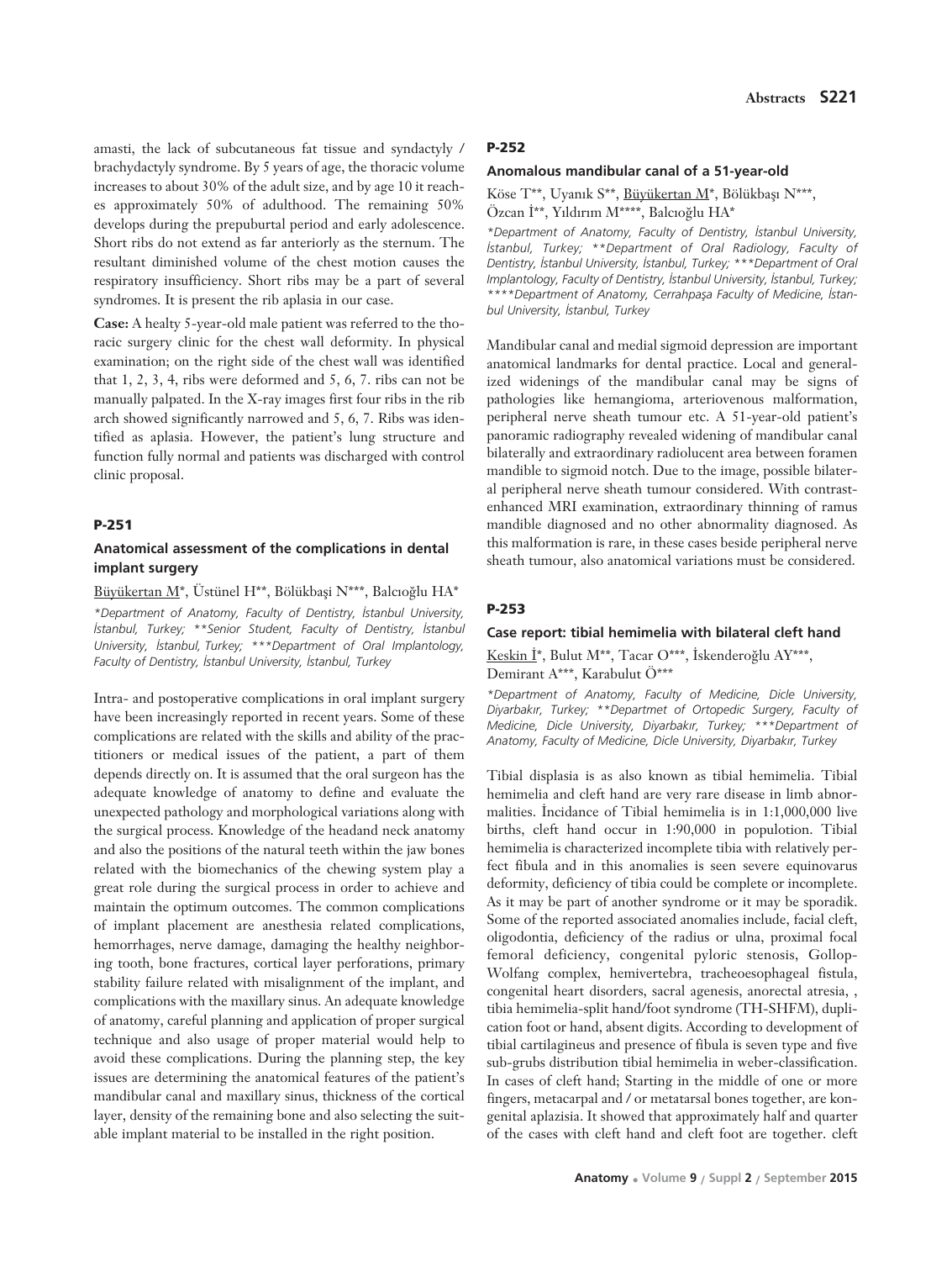hand and cleft foot may be associated with rare syndromes. EEC(ektrodaktili, ektodermal displasia, cleft) is the most common of these syndromes. We presented a case with unilateral tibial hemimalia and bilateral cleft hand. Case 5-year-old female child was admitted to ortopedics clinic with complaints of form and function disorders of right leg and bilateral cleft hand. In x-ray examination; the right leg was observed in weber classification of tibia hemimelia type 7-b,complete absence of the middle finger of the right hand with cleft metacarpal bone hypoplasia and complete absence of the middle finger of the left hand with metacarpal bone aplasia. This case was planned to below-knee amputation and hand cleft correction.

# **P-254**

# **Dimensions and pneumatization of the anterior clinoid process in middle Anatolian population**

Sabancioğulları V\*, Tastemur Y\*, Salk İ\*\*, Doğruyol G\*

*\*Department of Anatomy, Faculty of Medicine, Cumhuriyet University, Sivas, Turkey; \*\*Department of Radiology, Faculty of Medicine, Cumhuriyet University, Sivas, Turkey* 

**Objectives:** The anterior clinoid process (ACP) is usually removed during surgical procedures of the cellar region. The length and width of ACP may be different in people and it may be pneumatic, also. Because of clinical importance of ACP, we aimed to determined dimensions and rates of pneumatization of it in a large population study.

**Methods:** Magnetic resonance imaging (MRI) of cranium in individuals (592 female, 439 male) derives from the middle anatolian population were received in this study. The length and basal width of the ACP were measured on the cranial MRI. Also, incidence and degree of ACP pneumatization were identified.

**Results:** The width right and left of the ACP in female were  $10.80\pm 2.27$  mm and  $10.53\pm 2.07$  mm, respectively. The width right and left of the ACP in male were 11.08±2.39 mm ve 10.98±2.35 mm, respectively. The length right and left of the anterior clinoid process in female were 8.32±2.40 mm and 8.34±2.35 mm, respectively. The length right and left of the anterior clinoid process in male were 8.87±2.62 mm and 8.93±2.64 mm, respectively. There was statistically significant difference between men and women dimensions of ACP except for width right ACP. Pneumatization of the ACP was observed on the right side in 46 cases, on the left side in 53 cases, and bilaterally in 32 cases. Incidence of pneumatization of the ACP was lower in individuals under the age of 20. While incidence of bilaterally pneumatization of the ACP was higher in individuals aged 21-40.

**Conclusion:** Radiologically recognizing pneumatization and anatomical variations of the ACP may be help in decreasing the incidence of surgical complications during anterior clinoidectomy.

**Keywords:** Anterior clinoid process, pneumatization, anatomical variations

# **P-255**

# **Defining the hairline morphometrics of Turkish population**

Evin E\*\*, Toruyenler M\*\*, Karaca O\*\*, Şahin OB\*\*,

Darben Y\*\*, Ateş C\*\*\*, Öztan Ö\*\*\*\*, Esmer TŞ\*, Esmer AF\*

*\*Department of Anatomy, Faculty of Medicine, Ankara University, Ankara, Turkey; \*\*Faculty of Medicine, Ankara University, Ankara, Turkey; \*\*\*Department of Biostatistics, Faculty of Medicine, Ankara University, Ankara, Turkey; \*\*\*\*ECM Aesthetics Plastic Surgery Clinic, Ankara, Turkey* 

Despite not being known as a life-threatening condition, hair loss has been considered to be one of the most prominent aesthetic problems known to mankind. Many individuals with hair loss experience lack of confidence and anxiety and fear their first impression on people are impacted by their problem. To this date, there have been no descriptive guidelines or researches regarding the hairline morphometrics of Turkish population. With the results of our research, we aim to aid hair transplantation operations with accurate information on hairline morphometrics, thus giving hair frontlines a more natural look. In this descriptive research, we have randomly chosen 138 Turkish males and 138 Turkish females aged 18 to 25 with no prominent hair loss (any hair loss score above '1' in Norwood and Ludwig scales for men and women respectively were considered prominent) and measured specific reference points of their hairlines. We have set our statistical significance level to 0,05. Our most notable finding was the statistically significant difference of Trichion-Nasion/Trichion-Gnathion ratios between men and women. We have also determined the most prominent hairline type in women is round shaped, whereas men often possess rectangular and m-shaped hairlines. We conclude that rectangular and m-shaped hairlines resemble a more masculine appearance, whereas round shaped hairlines resemble femininity. Our findings also suggest that women's foreheads make up a larger percentage of their faces in comparison to men, and the more cornered the hairline is, the deeper frontotemporal recession gets. With the findings of our research, we believe hair transplants would be delivered more successfully on patients.

### **P-256**

# **Variations of right and left tyrocervical trunks' branching in the same cadaver**

Şahin ZA\*, Yıldırım M\*, Taştan ÖA\*, Hamutoğlu R\*, Kaya YE\*, Al-Talahma M\*

*Department of Anatomy, ‹stanbul University Cerrahpafla Medical Faculty, ‹stanbul, Turkey*

The subclavian artery takes an important place in anatomy education, radiological anatomy, variations anatomy and surgical anatomy. If the subclavian artery branches typically the branches are internal thoracic artery, vertebral artery, thyrocervical trunk and costocervical trunk. Branches of thyrocervi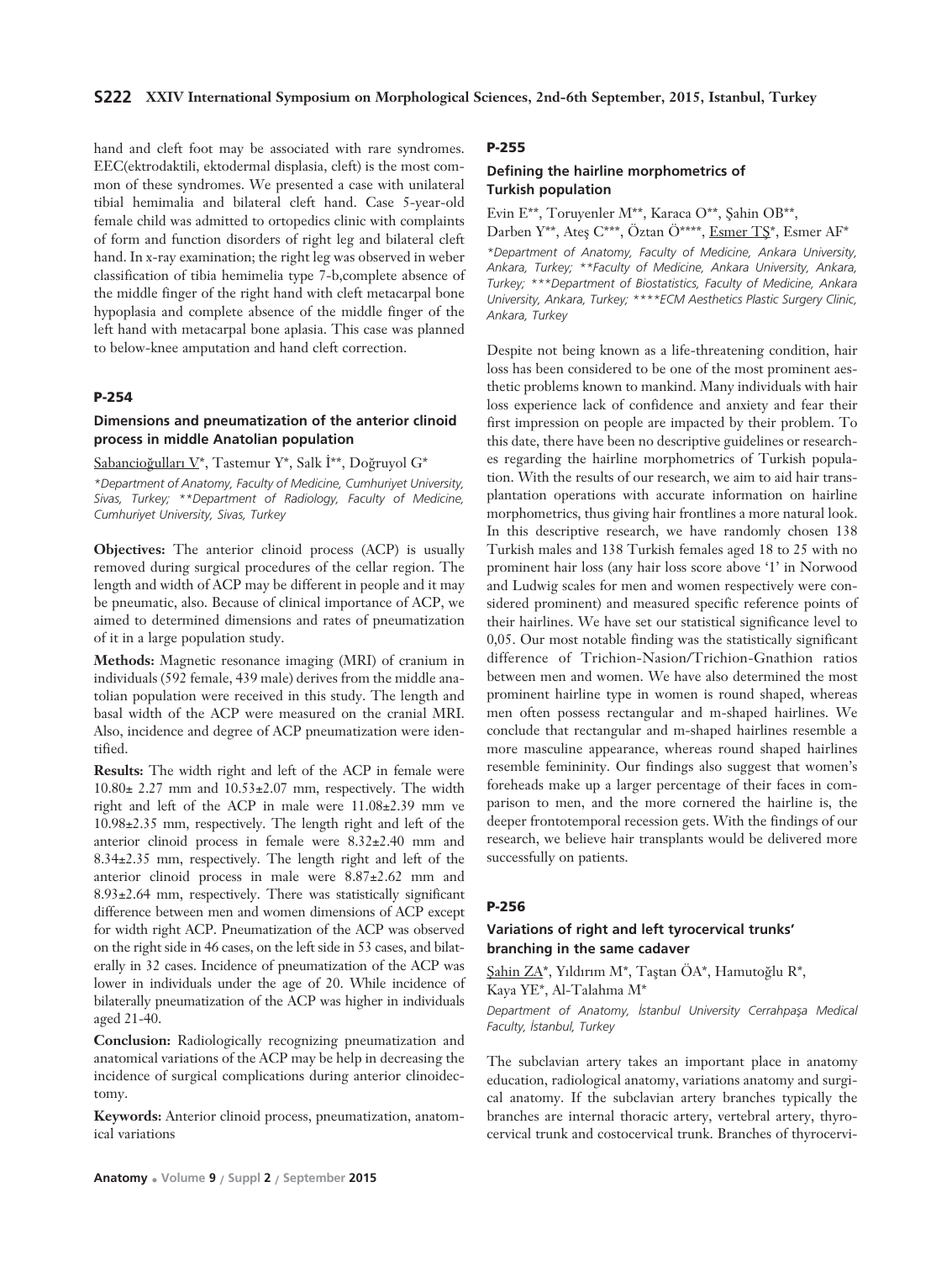cal trunk and costocervical trunk (inferior thyroid artery, transverse cervical artery - deep branch/dorsal scapular artery, suprascapular artery etc.) can arise from subclavian artery individually. During the dissection practice at the root of the neck in a 38-year-old male cadaver between 2014-2015, cases of right and left atypical thyrocervical trunks were observed. It was defined that bilateral inferior thyroid arteries arose from subclavian artery individually. On the left side transverse cervical artery and suprascapular artery arose from a common trunk with internal thoracic artery. In the same cadaver, another important variation was that deep branch (i.e. dorsal scapular artery) arose from third part of the subclavian artery. We know that, the deep branch is typically one of the branches of the transverse cervical artery. Even though many researchers reported that frequency of the dorsal scapular artery is almost 50%, the inferior thyroid artery arising individually from the subclavian artery is significantly low (2%-15%). These interesting variations are very important for the operation of the root of the neck and thyroid gland, and also during the administration of local anesthetics to the brachial plexus. The literature was reviewed and the results were shared with the anatomists.

# **P-257**

### **The variation about the course and communication of common fibular nerve in two cases**

# Arifoğlu Y\*, Yıldırım M\*\*, Öztürk Ö\*, Kurbetli N\*

*\*Department of Anatomy, Faculty of Medicine, Bezmialem Vak›f University, İstanbul, Turkey; \*\*Department of Anatomy, Cerrahpaşa* Faculty of Medicine, *İstanbul University, İstanbul, Turkey* 

The sciatic nerve is the thickest and the longest branch of the sacral plexus. The nerve leaves the pelvis through the suprapiriform foramen whereas it descends on the posterior surface of the superior gemellus, internal obturator, inferior gemellus and quadratus femoris muscles. Generally sciatic nerve gives two terminal branches the common fibular nerve and tibial nerve near the superior angle of popliteal fossa. Sometimes this branching may occur between the popliteal fossa and pelvic cavity and one of the branches of sciatic nerve can follow a different course. In our cases, we observed variations regarding the branches of high divided sciatic nerve in both male cadavers which are dissected for the students of medical school. In the first case; the common fibular nerve pierced the piriform muscle while passing through it whereas the tibial nerve was on its normal course. The two branches of sciatic nerve coursed seperately towards the popliteal fossa. In the second case; we, unexpectedly, observed that the common fibular nerve passed through the suprapiriform foramen while the common fibular nerve connects with the tibial nerve. The anatomical variations which we described above are important for clinical and surgical perspectives due to the fact that these types of variations may lead to nerve compression which then may result in sciatica and piriformis syndromes.

**Keywords:** Common fibular nerve, tibial nerve, sciatic nerve, anatomical variation, piriform muscle

### **P-258**

# **3D (Tree-dimensional) evaluation of ischemic damaged brain area and correlation of them with clinical symptoms**

Kurbetli N\*, Özdemir MB\*\*, Arifoğlu Y\*, Öncel C\*\*\*, Yağcı B\*\*\*\*, Cıtıslı V\*\*\*\*\*

*\*Department of Anatomy, Faculty of Medicine, Bezmialem Vak›f University, ‹stanbul, Turkey; \*\*Department of Anatomy, Faculty of Medicine, Pamukkale University, Denizli, Turkey; \*\*\*Department of Neurology, Faculty of Medicine, Pamukkale University, Denizli, Turkey; \*\*\*\*Department of Radiology, Faculty of Medicine, Pamukkale University, Denizli, Turkey; \*\*\*\*\*Department of Neurosurgery, Faculty of Medicine, Pamukkale University, Denizli, Turkey* 

The relationship between ischemic damaged brain area and upon clinical symptoms on patients have been shown in previous studies but not in 3D evaluation. The aim of this study is to evaluate ischemic damaged brain areas in 3D obtained from patient's magnetic resonance (MR) and computational tomography (CT) images and correlate them with clinical symptoms of patients. For this purpose, 110 patients' images were evaluated in 3D by computer- aided soft ware program and results were correlated with reported clinical findings of patients. Correlation has already been detected between damaged areas and clinical symptoms significantly  $p<0.05$  R=\*\*). Damaged areas in the brain can be detected by performed cranial imaging methods. At the same time, localization of ischemic areas can be made by neurological examination. So far, many functional brain areas have been investigated by this way. But, this determination was usually made on 2D sections. In present study, correlation between 3D evaluation and clinical symptoms was made in the first time. Present study results can be source for the computational neuroscience. It can open the way of new researches in the clinical and basic sciences.

**Keywords:** Brain, ischemia, MRI, CT, clinics, neurology, symptoms, 3D, computational neuroscience

#### **P-259**

### **Os coxae and the golden ratio**

Tuncel N, Ari İ, Kafa İM

*Department of Anatomy, Faculty of Medicine, Uluda¤ University, Bursa, Turkey* 

In mathematics and art, golden ratio (1.618…) is an ancient well-known numeric and geometric relationship, which is assumed that, gives us the most attractive formats of the perceived parts of whole things in spatial orientation. Even if the golden ratio long has been known and traditional in history, there is no certain information that when it discovered and began to be used by science and art. In our study, we investi-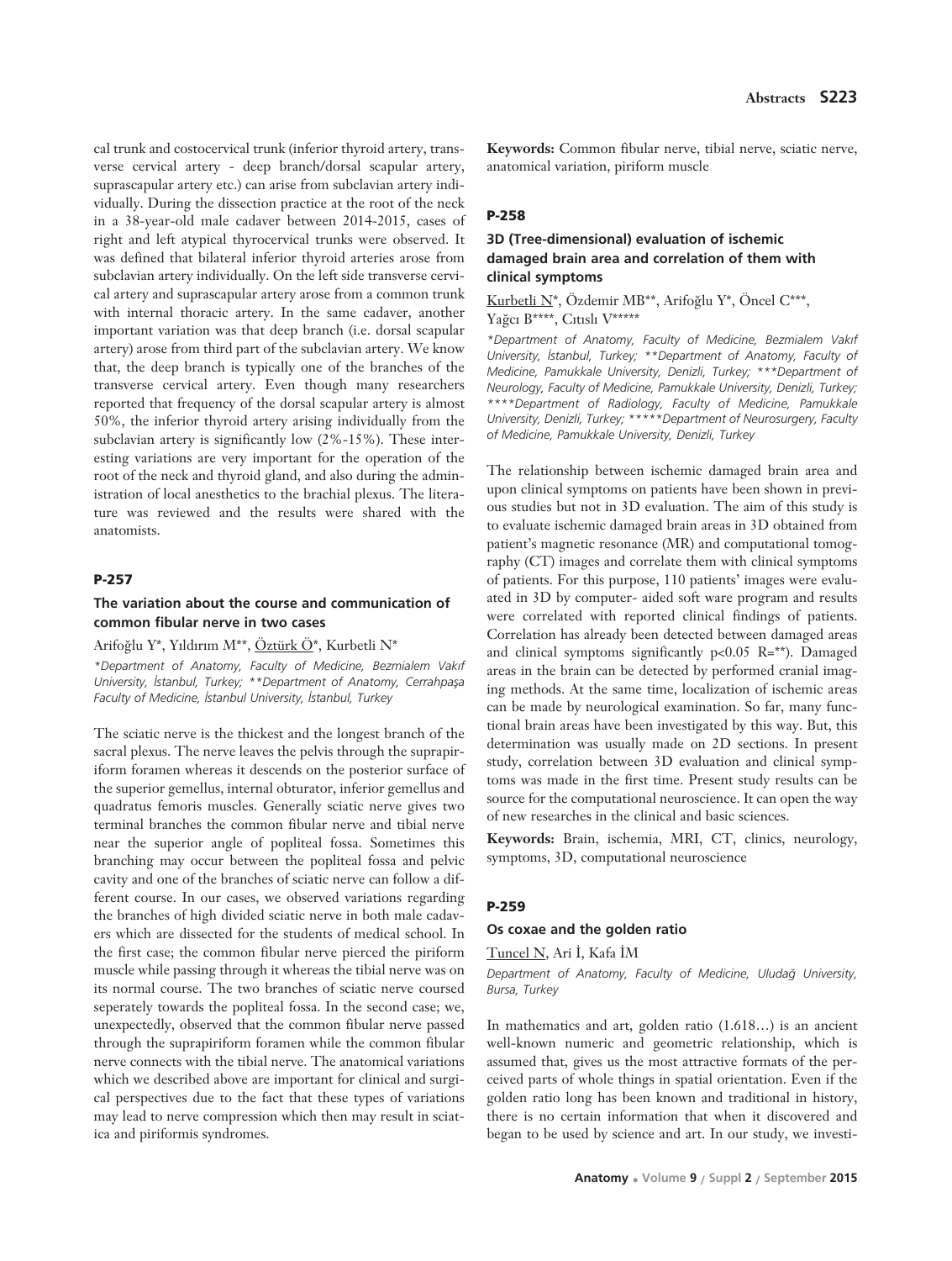### **S224 XXIV International Symposium on Morphological Sciences, 2nd-6th September, 2015, Istanbul, Turkey**

gated the existence of the golden ratio within the os coxae by predetermined landmarks and ratios. This study was carried out on twenty-five coxae belonging to the Late Byzantine period, which was preserved in the osteological collection of the Department of Anatomy of Uludag University. The measurements of the eighteen parameters from digital images obtained and thirty-eight ratios calculated from these parameters by the aid of computer software (Scion Image). After the calibrations and measurements, results were analyzed with SPSS software. We found that the length between incisura ischiadica - spina ischiadica and the length between incisura ischiadica - tuber ischiadicum were the closest parameter when compared to the golden ratio. The results from our study, that we investigated and found worthy to be presented, suggest that there is a golden ratio in human hipbone as another remarkable relationship of human body and the golden ratio besides the earlier wellknown and methodically documented anthropological ratios. Moreover, we also think that similar studies may be done on the other skeletal structures.

#### **P-260**

## **Morphometric analysis of greater palatin foramen with MDCT**

Kabakçı ADA\*, Akın D\*, Özen KE\*, Çiçekcibaşı AE\*,

Yılmaz MT\*, Kıreşi D\*\*

*\*Department of Anatomy, Meram Medicine Faculty, Necmettin Erbakan University, Konya, Turkey; \*\*Department of Radiology, Meram Medicine Faculty, Necmettin Erbakan University, Konya, Turkey* 

**Introduction:** Blockade of the maxillary division of the trigeminal nerve (TN) or its branches is common practice for local anaesthesia in maxillofacial and dental surgery. When determining the position of the needle for the injection of local anesthetic into the greater palatin foramen (GPF), referring to height, angle, or length relative to clinical anatomic structures in the oral cavity may increase the efficiency of anesthesia and reduce complications. Therefore, the aim of this study was to provide standards for anatomic structures in the oral cavity that can be easily referred to in anesthesia.

**Methods:** This study was conducted on carotid angiography, maxillofacial and sinus MDCT images of a total of 100 patients consisted of 62 male and 38 female who applied to Department of Radiology, Necmettin Erbakan University. Morphometric measurements were perfomed on inspace images related to GPF and neighboring structures. In addition to this, we classified the direction of the opening of the GPF into oral cavity and GPF's shape. The datas of this study were evaluated by using SPSS 21.0.

**Results and Conclusion:** As a result, it was found that mean left vertical diameter of the GPF 3.22±1.09 mm and left transverse diameter of the GPF 2.92±1.10 mm; right vertical diameter of the GPF 3.01±1.26 mm and right transverse diameter of the GPF 2.67±0.96 mm in males. This measurements were 3.15±1.10, 2.37±1.24, 2.91±0.84, 2.57±0.98 respectively in

females. We found that 33% of the GPF shape were round, %58.5 ovoid, while the remaining 8.5% were slit. The direction of GPF in the oral cavity was found anterior in %32.5, anteromedial in %54.5, anterolateral in %2.5, inferior %10.5. We believe that the knowledge of the morphometric data and anatomical variances of GPF can also be helpful in oral and maxillofacial surgery procedures.

**Keywords:** Greater palatin foramen, local anesthesia, MDCT

# **P-261**

# **Anatomic measurement of splenic volume on CT in adult population with malignancy: is there any association between cancer type and volume?**

Kalkan H<sup>\*\*</sup>, Akın D<sup>\*</sup>, Kabakçı ADA<sup>\*\*</sup>, Keskin S<sup>\*\*</sup>, Yılmaz M.T\*\*, Çiçekcibaşı AE\*

*\*Department of Anatomy, Meram Medicine Faculty, Necmettin Erbakan University, Konya, Turkey; \*\*Department of Radiology, Meram Medicine Faculty, Necmettin Erbakan University, Konya, Turkey* 

**Introduction:** Splenic volume is nowadays can be measured with new softwares on CT. Because splenomegaly is associated with lots of clinical disorders, volume estimation is very important. There are so many studies that found relation between splenic volume and anthropometric datas, like age, gender, height, weight, body mass index. We differently aimed to find if there is relation between the splenic volume and the cancer type.

**Methods:** The study consists of 100 patients; 49 male and 51 female. Patients are randomized selected from the cases who had a type of cancer like lung(49%), endometrium (10%), breast (12%) and colon (29%) between 2011-2012 years. They were performed CT to investigate metastasis. The images were transferred to Leonardo Workstation. After manual contouring, the computer automatically calculates the volume and height. We also look for the relationship between splenic volume and body mass index, height, age, weight. All statics were generated by SPSS version 21.0.

**Results and Conclusion:** The average spleen volume for the males are 210.90±125.01 and 189.87±108.11 for the females. The height values are 9.55±2.11 and 10.04±2.19 respectively for the males and females. There was no correlation between splenic volume, height ant the other parameters (p>0.05). Spleen volume was larger in the in colon cancer patients than the others. The largest volume was 554,18 cm3 for colon cancer in this study. There was no association between the anthropometric parameters and spleen volume. Cancer types can affect the splenic volume due to unknown mechanisms. Why colon cancer patients had the largest volume? It may be because of the chemotherapy agents that are used. This is a preliminary study that must be improved with the other cancer types and with larger population to reveal if every type of cancer leads to increase in splenic volume. What is the exact etiology, the chemotherapy agents or anything else?

**Keywords:** Spleen, CT, volume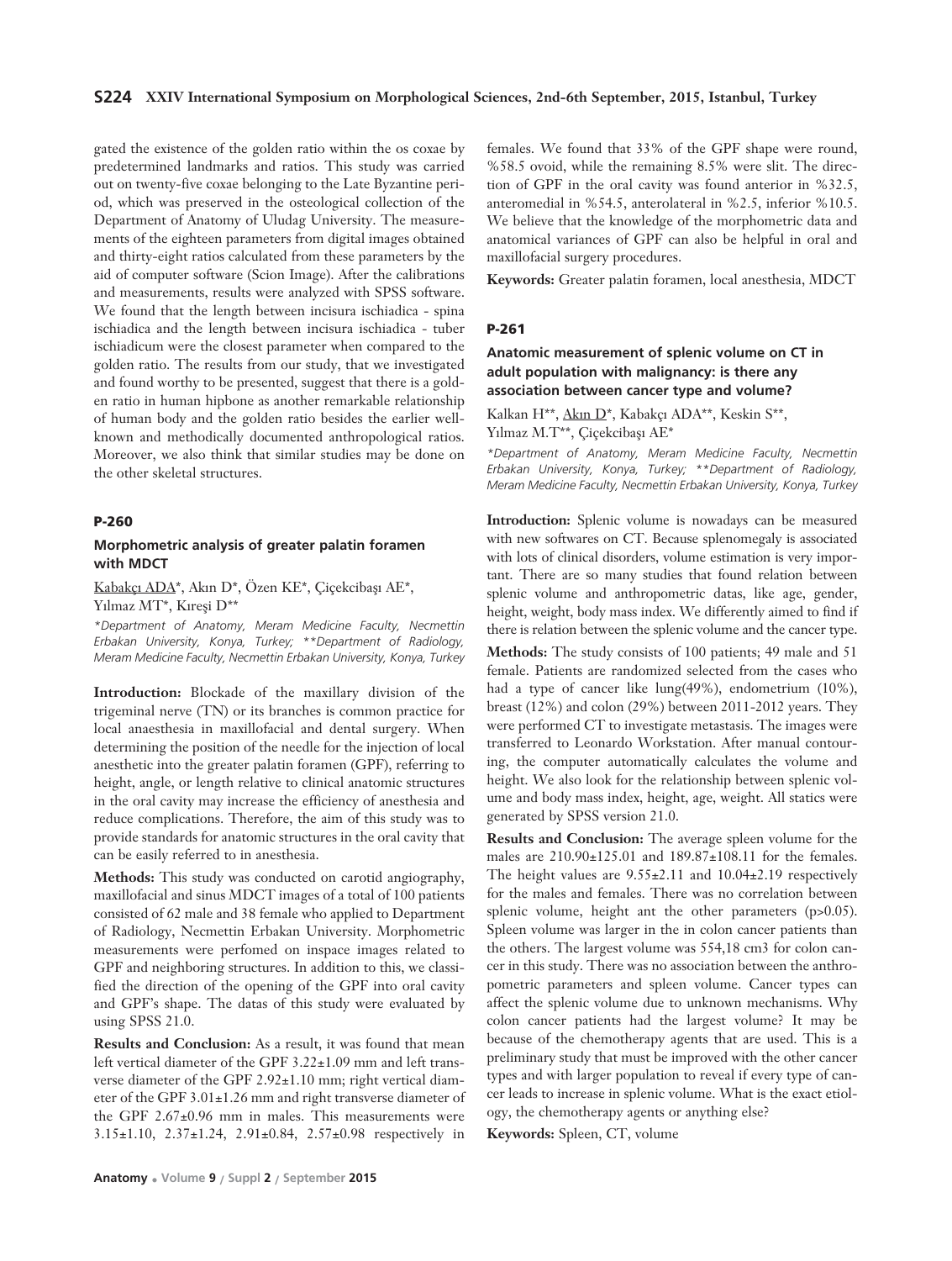#### **Avascular necrosis of the scaphoid bone: a case report**

Engin Y\*, Karakaya AD\*\*, Malkoç İ\*, Gedik HT\*, Kara A\*, Keles P\*

*\*Department of Anatomy, Faculty of Medicine, Atatürk University, Erzurum, Turkey; \*\*Department of Radiology, Regional Training and Research Hospital, Erzurum, Turkey*

Avascular necrosis is a bone necrosis resulting from inadequate blood supply from vessels that feed the bone. It is usually irreversible. Since it is a disorder of blood supply in bone it is known as ischemic or avascular necrosis, or as aseptic necrosis since no infection is involved. The bones most commonly affected are the femoral head, the wrist, the scaphoid bone and the talus. Avascular necrosis of the scaphoid bone may develop in association with fractures, repeated traumas, presence of systemic disease and chronic steroid use. Scaphoid fracture is the second most common wrist fracture after distal radius fracture. Scaphoid fracture is one of those types that occur due to falling with the hand open. Eighty percent of such fractures are seen in the middle portion. Sensitivity in the fossa radialis is seen at examination. Fractures in the proximal portion represent a small part of scaphoid fractures. However, they may lead to avascular necrosis due to interruption of blood supply. In that event, nonunion may occur and may progress to intercarpal arthrosis. Fragmentation of the scaphoid bone of the right hand was determined at antero-posterior hand radiography in a 25-year-old patient presenting with a history of falling onto the right hand 2 months previously and with pain in that region. Signal loss in the scaphoid bone was determined in T1 weighted magnetic resonance imaging (MRI) of the right hand, while increased signal was present in right hand MRI proton density images. Avascular necrosis was diagnosed on the basis of these findings, and the case is discussed in the light of the current literature.

**Keywords:** Avascular necrosis, scaphoid, magnetic resonance imaging (MRI)

#### **P-263**

#### **Occipitocervical synostosis: case report**

Kayhan B<sup>\*</sup>, İlhan P<sup>\*</sup>, Ertürk M<sup>\*\*</sup>, Şengül G<sup>\*\*</sup>

*\*Department of Neuroscience, Institute of Health Sciences, Ege University, ‹zmir, Turkey; \*\*Department of Anatomy, Faculty of Medicine, Ege University, ‹zmir, Turkey*

**Objectives:** Fusion of atlas with occipital bone is a rare congenital anomaly known as occipitocervical synostosis, occipitalization of atlas, assimilation of atlas or atlanto-occipital fusion. The atlas partially or totally fuses with the occipital bone due to failure in segmentation and separation of the most caudal occipital sclerotome and first cervical sclerotome during the first week of intrauterine life.

**Methods:** One-hundred dry adult human occipital bones from the collection of Ege University, Faculty of Medicine,

Department of Anatomy were investigated for the presence of atlanto-occipital fusion. The anteroposterior and transverse diameters of the foramen magnum and diameters of the inferior articular facets were measured using a digital caliper.

**Results:** 2 skulls showed occipitalization of atlas (0.5%). Both skulls showed complete occipitalization. For these cases, the sagittal and transverse diameters of foramen magnum were 35.70 mm and 30.32 mm, respectively for the first case, and 35.33 mm and 26.56 mm, respectively for the second case. The transverse diameter of the inferior articular facets were 16.50 and 13.84 mm on the right side, and 11,48 mm and 13.40 mm on the left side for these cases. The sagittal diameter was 22,97 mm and 21,18 mm on the right side and 19.64 mm and 19.11 mm on the left side.

**Conclusion:** The knowledge of bony fusion between the cranial base and the first cervical vertebra is important as it may cause narrowing of foramen magnum which may compress the brainstem, vertebral artery and cranial nerves, and also for surgeons approaching the craniovertebral region.

#### **P-264**

# **Nutrient foramina in the os lunatum from the carpal bones: morphometric study**

Önder M, Gürçay S, Oğuz N

*Department of Anatomy, Faculty of Medicine, Akdeniz University, Antalya, Turkey*

**Objectives:** To study the morphology and topography of nutrient foramina (NF) and to determine the foraminal index of the lunatum bones.

**Methods:** In our study, 30 os lunatum obtained from the bone collection of Department of Anatomy, Akdeniz University, Faculty of Medicine were evaluated. The bones had gross morphologic deformities were excluded from the study. The dominant NF determined and the bones were macroscopically observed under the stereomicroscope according to the number, location and direction of the NF. The total lunatum length (TL; maximum distance from proximal to distal end of the bone) and the distance from the proximal end of the bone to the NF (DNF) were measured.

**Results:** According to measurements of TL and DNF at left and right os lunatum averages were 1.70 cm±0.34/1.66 cm±0.31 and 0.60 cm±0.14/0.89 cm±0.09 respectively. The mean foraminal index for the lunate bones were 47.71% for the right patella, whereas the left os lunatum of the foraminal index were 44.28%

**Conclusion:** The study has provided additional information concerning morphology and topography of nutrient foramina lunate bone. The knowledge about these foramina is useful in certain surgical procedures to preserve the circulation.

**Keywords:** Os lunatum, nutrient foramina, foraminal index, morphology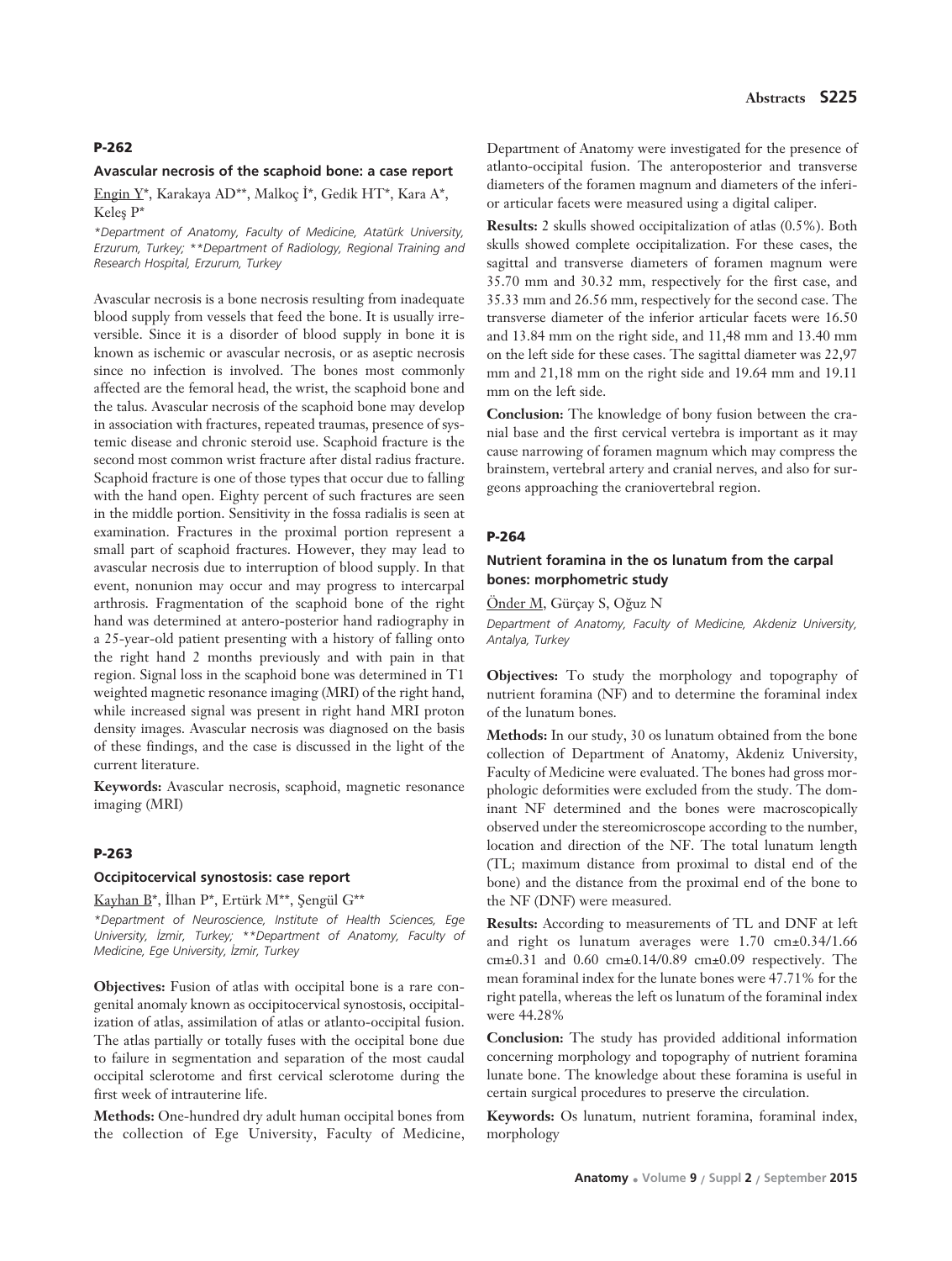# **Anatomical study of the echocardiographic views in the dog**

# Sadeghinezhad J\*, Vajhi A\*\*, Goodarzi N\*\*\*, Ashgriz N\*

*\*Department of Basic Sciences, Faculty of Veterinary Medicine, University of Tehran, Tehran, Iran; \*\*Department of Surgery and Radiology, Faculty of Veterinary Medicine, University of Tehran, Tehran, Iran; \*\*\*Department of Basic Sciences, Faculty of Veterinary Medicine, Razi University, Kermanshah, Iran*

Echocardiography is a noninvasive technique that is an important tool in diagnosis of cardiac diseases. Interpretation of the results of the echocardiography is dependent on having anatomical knowledge of the heart. The aim of this study was to prepare the anatomical slices according to the related views in echocardiography. These sections can be used as a model for teaching of echocardiography. Six dogs euthanized for purposes unrelated to the present study were used. The hearts were removed and then dilated and fixed using formalin 10%. Fixed hearts were then cut to obtain representative slices corresponding to long and short right parastenal standard echocardiographic views which were taken from three healthy dogs. After that, both anatomical and ultrasound images were compared. The external and internal morphology of the heart were suitable for this study. The comparison of the anatomical slices with related echocardiograms showed a high level of correlation. The slices of hearts which were fixed using formalin may be used for echocardiography interpretation.

#### **P-266**

### **Right hepatic artery and left hepatic artery originated from the coeliac trunk**

Kara A\*, Karaca L\*\*, Keleş P\*, Gedik T\*, Engin Y\*, Malkoc $\dot{I}^*$ 

*\*Department of Anatomy, Faculty of Medicine, Atatürk University, Erzurum, Turkey; \*\* Department of Radiology, Faculty of Medicine, Atatürk University, Erzurum, Turkey*

The aim of our study, to show the vascular structures which are necessary for live liver transplantation. For transplation surgery to show hepatic vascular anatomy and variations of donor with vascular radiographs which taken from Multidetector Computed Tomography (MDCT) angiography is very important. Helping the surgery team to carry out appropriate anastomosis and reconstruction during the transplantation based on the parameters gained. In our study 47 years-old male, who admitted as a liver donor candidates, radyoraphies which shows hepatic vascular anatomy captured by MDCT angiography has been viewed. In cases areteries, are called right hepatic artery and left hepatic artery, originated from the coeliac trunk were found. In addition to gastroduodenal artery took root from the left hepatic artery. Vascular variations type, number, diameter and length are very important in determining of the anastomosis and reconstruction techniques. Vascular imaging is required for the sender and receiver to reduce the possible complications that may arise, as well as to increase the success of the operation.

## **P-267**

# **Right renal vein duplication as detected by computerized tomography: a case study**

Gedik HT\*, Karaca L\*\*, Kara A\*, Engin Y\*, Keleş P\*, Malkoç İ\*

*\*Department of Anatomy, Faculty of Medicine, Atatürk University, Erzurum, Turkey; \*\*Department of Radiology, Faculty of Medicine, Atatürk University, Erzurum, Turkey*

**Introduction:** Carrying the blood filtered in the kidneys, the renal veins start from each kidney and drain into vena cava inferior at the L2-L3 level with a nearly perpendicular angle. As they complete a complex embryological process, anatomical variations of the renal veins are common. These variations usually do not present with clinical symptoms. They are often detected in dissections, abdominal imaging or surgical interventions to the area. The number of variations of the renal vein is less than that of the renal artery.

**Case Report:** In our case, using computerized tomography imaging (semi-axial and semi-coronal reformatted MIP imaging), we detected two renal veins that drain directly into vena cava inferior from the lower and upper poles of the right kidney in the 40 year old female patient who was referred to the general surgery department with complaints of abdominal and pelvic pain.

**Conclusion:** The clinician should keep renal vein variations in mind in cases such as tumor infiltration, renal vein thrombosis and retroperitoneal surgical interventions. The purpose of this study is to present duplication, which is a renal vein variation, in terms of embryological process, frequency and clinical value along with the literature.

**Keywords:** Renal vein, duplication, computerized tomography  $(CT)$ 

### **P-268**

# **Effect of shortly the ethyl alcohol consumption certain blood levels in female rats**

Yazgan K\*, Yıldırım RT\*\*, İnce Z\*\*, Gölgeli A\*\*\*, Yalçın B\*\*\*\*, Gölgeli A\*\*\*\*\*

*\*Department of Physiology, Faculty of Medicine, Erciyes University Kayseri, Turkey; \*\*Grade II, Faculty of Medicine, Erciyes University Kayseri, Turkey; \*\*\*Department of Physiology, Faculty of Medicine, Erciyes University, Kayseri, Turkey; \*\*\*\*Department of Histology, Faculty of Medicine, Erciyes University, Kayseri, Turkey; \*\*\*\*\*Department of Physiology, Faculty of Medicine, Erciyes University, Kayseri, Turkey*

Alcohol consumption can cause changes on the short- and long-term effects many analytes, depending. Short-term effects 2-4 hours after ingestion with ethanol; reduce plasma glucose levels, increases uric acid and lactate levels. ln our study, we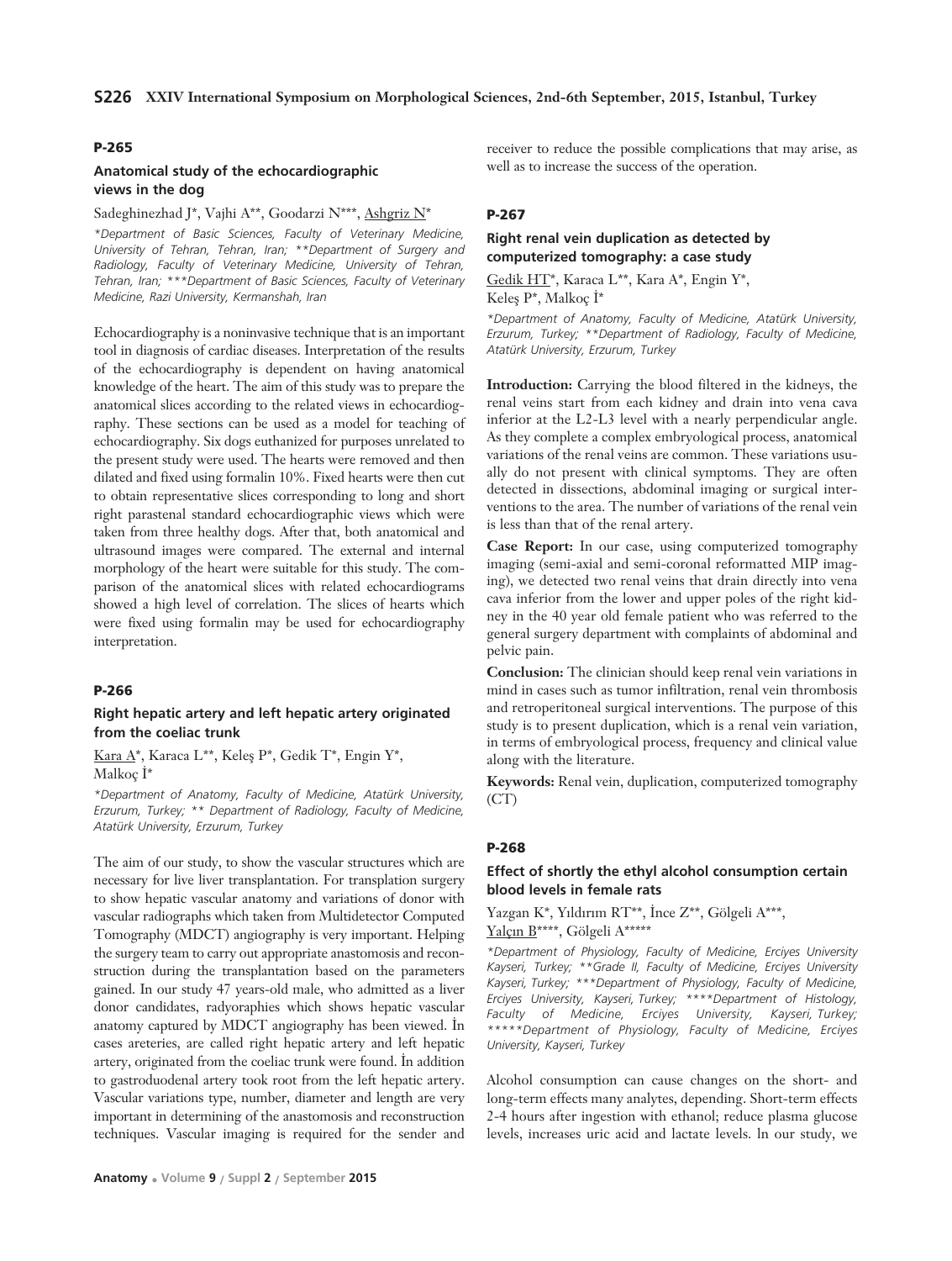aimed, the effects of blood parameters to investigate of different doses of ethanol consumption in rats. Wistar albino 4 month old female rats were used. Three groups were formed control, 10% and 20% ethyl alcohol consumption (n=7). The experimental group was made 10 days and the water was allowed to take the drinking water of 10% and 20% ethyl alcohol added. Intracardiac blood was taken and whole blood glucose analysis at the end. Data were analyzed IBM 21 programs with ANOVA-Tukey test. 20% ethenol blood group HCT, MCHC, RBC and glucose levels increased significantly (p<0.05). Blood WBC, hemoglobin and platelet values decreased with increased alcohol consumption. The study, the experimental group compared weight were significant after prior to weight loss ethyl alcohol groups  $(p<0.05)$ . The decrease in defense and immune cells of the body reduces the body's defenses WBC value 10% and 20% ethyl alcohol consumption of 10 days in female Wistar albino rats. Short term use of alcohol resulted in weight loss in female rats.

### **P-269**

# **Crossed renal ectopia: a case report**

Gün C\*, Fazlıoğulları Z\*, Sivri M\*\*, Nabi G\*, Koplay M\*\* *\*Department of Anatomy, Faculty of Medicine, Selçuk University, Konya, Turkey; \*\*Department of Radiology, Faculty of Medicine, Selçuk University, Konya, Turkey*

**Introduction:** Development of the kidney includes 3 stages called as pronephrone, mesonephrone and metanephrone. Stage of metanephrone is associated with localization of the kidney and configuration of permanent kidney; at this stage, the kidney migrates from pelvis to retroperitoneal area as a result of caudal development. Positioning abnormalities may appear due to possible disorders during this migration. Crossed renal ectopia occurs when both kidneys are on the same side with two ureters inserting into the bladder. Blood supply of the ectopic kidney may originate from the aorta as well as both iliac arteries and medial sacral arteries.

**Case Report:** In MR-urography scan of a 51-year old male patient who referred our hospital because of pain on the lumbar area, the left kidney was not detected on normal location. Left kidney was determined as located ectopically adjacent to the right kidney and had malrotation. The right kidney was observed at L1-3 vertebra level and the ectopic kidney was detected at L3-5 vertebra level. Orifice of urether of the ectopic kidney was observed on normal location on the bladder by passing from the midline to the left. Arteries of both kidneys were detected to be originated from abdominal aorta.

**Conclusion:** Crossed renal ectopia is a rare congenital malformation. It is more common in men and left-to-right ectopia is three times more common than right-to-left ectopia. Majority of the patients are asympthomatic whereas some may have hypertension, urinary stone, infection and obstruction. Lesions of the ectopic kidney may be misdiagnosed such as appendicitis and abscess. Therefore, undefined formations should be approached carefully during the procedures and if ectopic kid-

ney is detected, patients should also be investigated in terms of other mullerian anomalies.

**Keywords:** Crossed renal ectopia, MR-urography, variation.

### **P-270**

# **A case of hepatosplenomesenteric trunk with left gastric artery variation**

Nabi G\*, Gün C\*, Fazlıoğulları Z\*, Sivri M\*\*, Doğan NU\*

*\*Department of Anatomy, Faculty of Medicine, Selçuk University Konya, Turkey; \*\*Department of Radiology, Faculty of Medicine, Selçuk University, Konya, Turkey*

**Introduction:** The celiac trunk is the first anterior branch and arises just below the aortic hiatus at the level of T12/L1 vertebral bodies. It divides into three branches; the left gastric artery, the common hepatic artery, and the splenic artery. In opposite of this classic trifurcation arrangement, many variations are exist. Variations in celiac trunk are usually asymptomatic but may become important in patients undergoing an upper abdominal operative procedure like liver transplantation, gastrectomy, bypass procedure etc. or an invasive arterial procedure. Earning knowledge about this variation enables clinicians to distinguish features, predict and avoid complications.

**Case Report:** We observed an atypical case of absent classic celiac trunk, despite a single left gastric artery and a hepatosplenomesenteric trunk presentation using multidetector computed tomography (MDCT) angiography in a 83 years old, male patient with a unrelated acute abdominal pain. The left gastric artery arose from the anterior wall of the abdominal aorta at 75 mm below the hiatus aorticus. Superior mesenteric artery (SMA) and two component of celiac trunk originated as a common trunk about 15 mm below the left gastric artery and totally 90mm below the hiatus aorticus. This common trunk extended 25 mm and devided into superior mesenteric artery and a bifurcated celiac trunk. The diameter of hepatosplenomesenteric trunk is about 12 mm, diameter of celiac trunk in origin is 10.3 mm and the diameter of superior mesenteric artery in origin is 6.3 mm.

**Conclusion:** This variation might cause confusions in diagnostic and surgical procedures. Clinicians specially surgeons should keep in mind this variation to avoid complications.

**Keywords:** Celiac trunk, hepatosplenomesenteric trunk, left gastric artery, MDCT angiography.

### **P-271**

### **A case report: accessory spleen**

Karacan K\*, Karacan A\*\*, Akcaalan M\*

*\*Department of Anatomy, Faculty of Medicine, Sakarya University, Sakarya, Turkey; \*\*Department of Radiology, Faculty of Medicine, Sakarya University, Sakarya, Turkey*

**Objectives:** Accessory spleen is a variation including spleen tissue, generally locating in hilus, observed as normal histolog-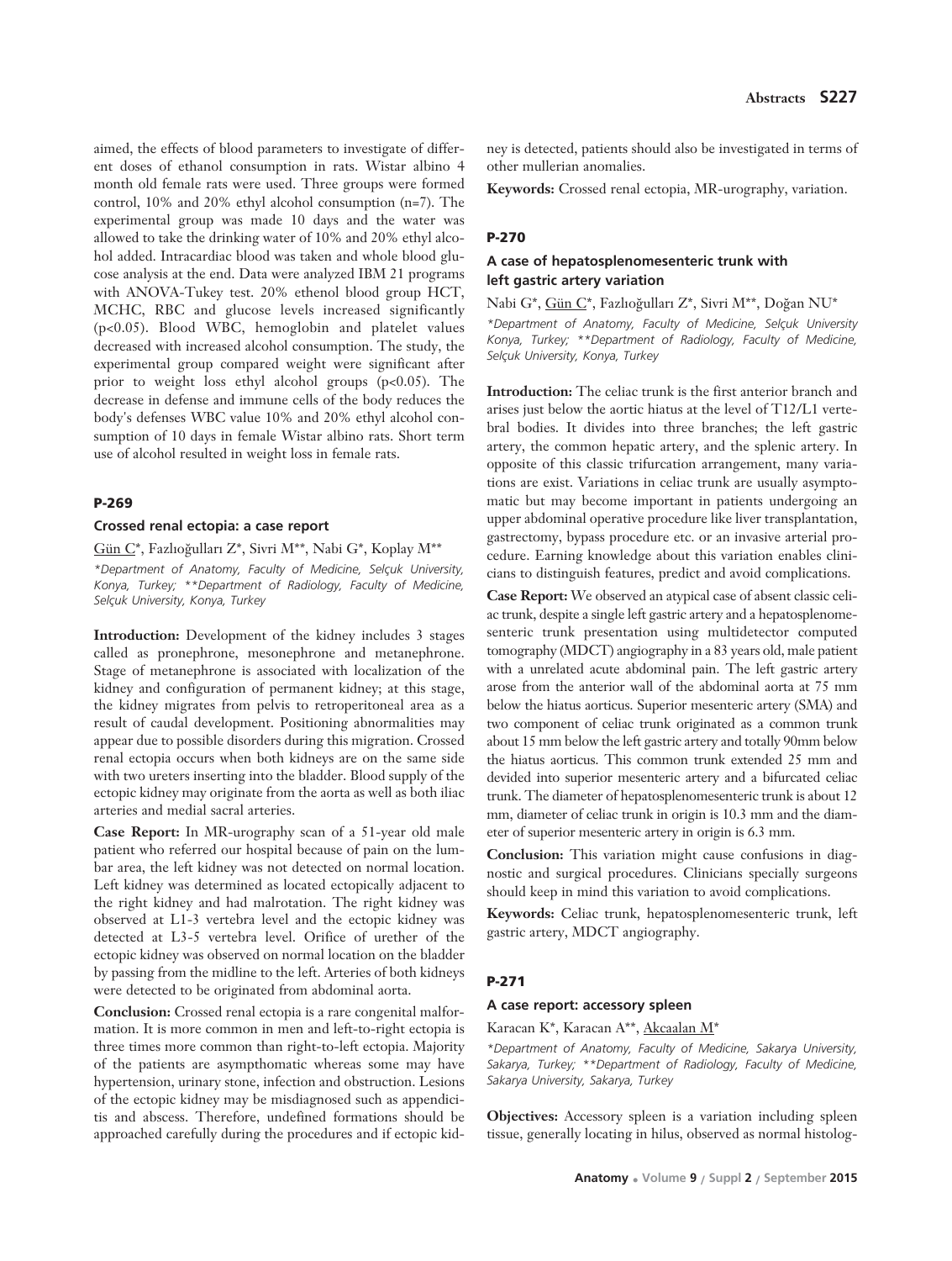### **S228 XXIV International Symposium on Morphological Sciences, 2nd-6th September, 2015, Istanbul, Turkey**

ical appearance and forms during embryological evolution. As well as locating around splenopancreotic ligamentum, accessory spleen principally feeds from the branch of splenic artery. However, generally observed closer to hilum of spleen and tail of pancreas, it can be determined in many points from diaphragma level to scrotum. Due to having the same structure with normal spleen tissue, diseases related to spleen can be observed in accessory spleen. The prevelance of accessory spleen is %10-30 in the population. Accessory spleen, rarely diagnosed preoperative, is frequently asymptomatic. In this study, we aimed to present a case related to accessory spleen.

**Methods:** A 25 year old woman patient who applied to Sakarya University Training Research Hospital because of abdominal pain had a contrast enhanced computed tomography (CT) scan of abdomen. Contrast enhanced computed tomography scan is the best monitoring way to diognase the presence of accessory spleen.

**Results:** A nodular appearance which did not have any relation to vascular tissue or any organ showing similar contrast enhancement with spleen and anterior neigbourhood of spleen was monitored after CT. The described image belonged to incidentally detected accessory spleen.

**Conclusion:** Although accessory spleen appears frequently, it is incidentally diognased. Its presence gains importance for the patients who have hematologic pathology or need a splenectomy operation. Thus, it is important that knowing the prevelance of accessory spleen in population.

# **P-272**

### **Double left testicular artery and vein in cadaver**

Karacan K\*, Özbek E\*\*, Akcaalan M\*

*\*Department of Anatomy; Faculty of Medicine, Sakarya University, Sakarya, Turkey; \*\*Department of Histology and Embryology, Faculty of Medicine, Sakarya University, Sakarya, Turkey*

**Objectives:** Testicular veins are derived from pampiniform plexus and provide venous drainage with epididymis and testis. While right testicular vein drains inferior vena cava, left testicular vein drains left renal vein. Variation of the testicular veins includes duplication, different course and a typical drainage. These variations affect blood flow, temperature and spermatogenesis. Thus, they can cause varicocele or infertility. In this study, we aimed to present variations of the testicular artery and vein, detected in dissection of cadaver.

**Methods:** Variations were detected in the testicular artery and vein of male cadaver in Department of Anatomy. While the distance between renal vein juntion and anulus inguinalis profundus was used for measurement of testicular vein, the distance between output level and anulus inguinalis profundus was used for measurement of testicular artery. Measurements were performed by the use of a millimeter caliper.

**Results:** Double left testicular vein and double left testicular artery origining differently were detected in dissection. Width

of medially localized left testicular vein was 4.17 mm and length of this vein was 250 mm. Width of laterally localized left testicular vein was 3.59 mm and length of this vein was 240 mm. While width of left testicular artery origining from renal artery origin was 3.73 mm, length of it was 256 mm, width of left testicular artery arising from the aorta was 1.74 mm and length of it was 243 mm.

**Conclusion:** Consciousness about the variation of testicular artery-vein is very important in retroperitoneal surgical operation. The number, localization and drainage variations of vascular structure make varicocelectomy and retroperitoneal vascular operations difficult. These factors are some reasons of surgical failures. Atypical drainage of testicular veins increases the risk of renal transplantation. Also, knowing the variation of testicular vascular make diagnosis of urinary and genital pathology and interpretation of radiological examinations easier.

# **P-273**

#### **Left pulmonary agenesis: a rare case**

Karacan K\*, Karacan A\*\*, Akcaalan M\*

*\*Department of Anatomy, Faculty of Medicine, Sakarya University, Sakarya, Turkey; \*\*Department of Radiology, Faculty of Medicine, Sakarya University, Sakarya, Turkey*

**Objectives:** Unilateral pulmonary agenesis (PA) is a rare condition and occurs due to the lack of unilateral lung buds during development of intrauterine resulting from failure of development of pulmonary including the carina. The etiology of PA that is seen approximately 1/100000 is not known. It is seen with abnormalities of musculoskeletal, gastrointestinal, urogenital, especially cardiovascular system. If patients have no or mild related anomalies they can survive till adulthood. Since it is a rare condition we aimed to present an adult female case of left pulmonary agenesis.

**Methods:** A 54 year old woman patient who applied to Sakarya University Training Research Hospital by pre-diagnosis of myalgia had a contrast enhanced computed tomography (CT) scan of thorax. The patient had no surgical history.

**Results:** Left lung and left side bronchovascular structures were not observed in the patient after CT. The heart and mediastinal structures were located in the left hemithorax and there were significant increase in volume of the right lung lengthening to left hemithorax. Imaging findings are consistent with agenesis of the left lung.

**Conclusion:** Diagnosis of PA is usually made in neonatal period but also it can be detected in the coming years. However, co-existing anomalies and pulmonary function determine prognosis, morbidity and disease process. A considerable number of people apply to hospitals for respiratory distress and recurrent pulmonary infections reasons. Therefore, PA diagnosed people must be examined in terms of related anomalies and when lung infection occurs it must be treated carefully.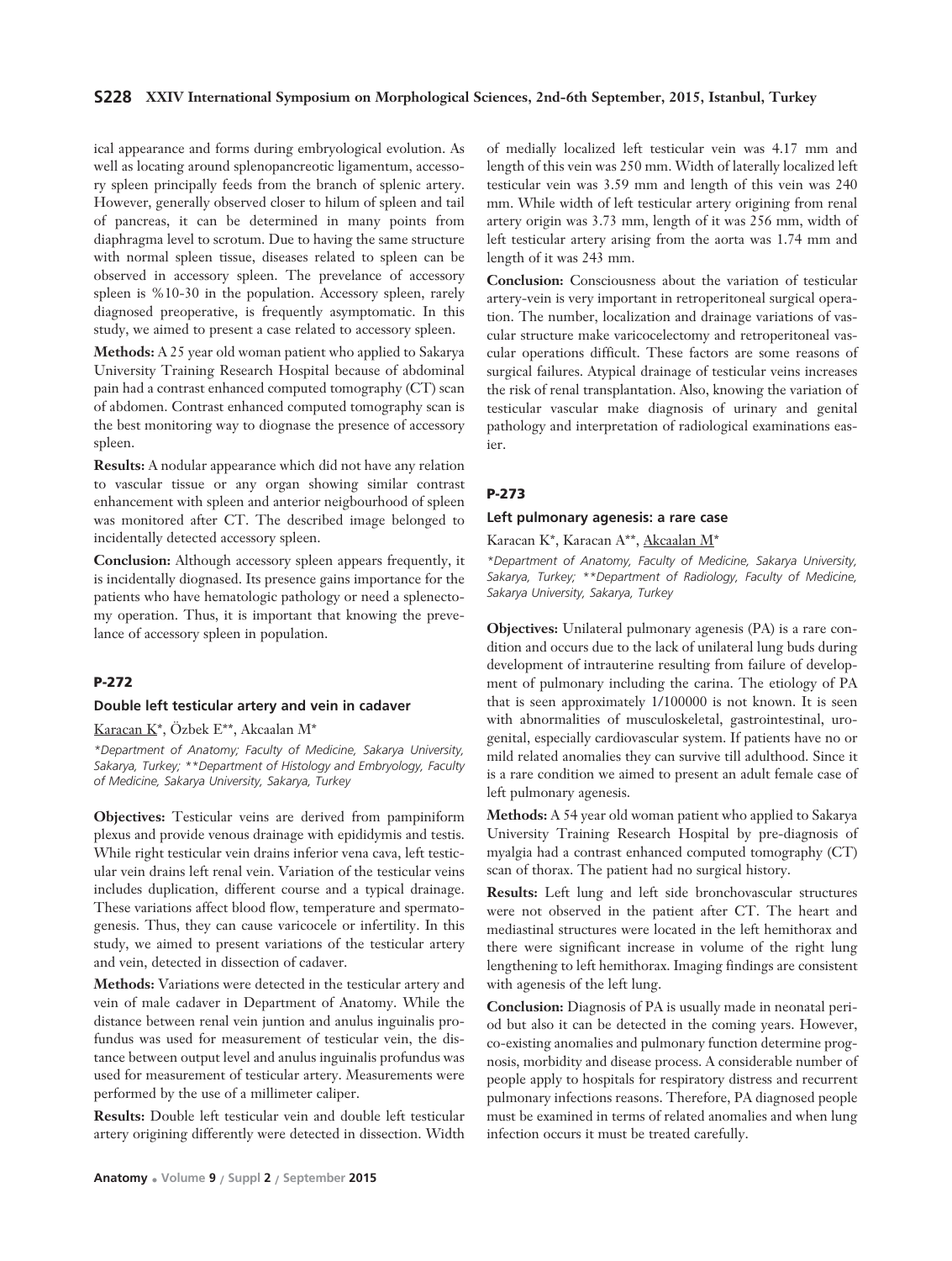# **Relationship with stylohyoid chain and internal carotid artery detected by 3D-angiography**

# Eraslan C\*\*, Özer MA\*, Gövsa F\*, Alagöz AK\*\*\*, Callı C\*\*

*\*Department of Anatomy, Faculty of Medicine, Ege University, ‹zmir, Turkey; \*\*Department of Radiology, Faculty of Medicine, Ege University,‹zmir, Turkey; \*\*\*Medical Student 4, Faculty of Medicine, Ege University, ‹zmir, Turkey* 

**Objectives:** The calcified stylohyoid chain (SHC), the elongated styloid process (SP), larger SP' angle and shortened contact distance of the internal carotid artery (ICA) are risk factors for stylocarotid artery syndrome. The aim of this study was to analyze SHC anatomy and its relations with ICA using threedimensional angiography (3D-CTA).

**Methods:** 3D-CTAs of 125 patients were analyzed in terms of SP length, its angulations, types of SHC and relationships between its proximity to the ICA.

**Results:** The mean length of the SP was measured as 31.3±7.4 mm, range (15.2–85 mm). It was found longer in males. Elongated SP was observed frequently in total both females (47%) and males (55%). The mean contact distance of the ICA to the SP was calculated as 8.2±3.3 mm, range (1.8-21.5 mm). The frequency of the patients with that distance being less than 5 mm was 23.3%. This short length between the ICA and the SP was observed more frequently in females (10.7%) and males (28.1%). The anterior and medial angulations of the SP were calculated as 71.2±4.3°, and 57.3±9.3°, respectively. In the present study SHC was determined as normal SP (54.2%), absence of SP (1%), duplication of the SP (1%), elongated SP (26%), complete ossification of SHC (1%), and segmentation of SHC (9%).

**Conclusion:** 3D-CTA is the most appropriate radiological investigation analyzing and measuring SHC anatomical variations and identifying types resulting from pressures on ICA. Our study also revealed the pressure on the artery not only arose from the tip of the SP but could also result from types stretching over artery wall. In those specimens, there is a higher probability of formation of stylocarotid syndrome due to the long term pressure on the sympathetic chain around the ICA.

# **P-275**

# **Anthropometric growth study of orbital region in Turkish children**

### Ulcay T\*, Sarsılmaz M\*\*, Uzun A\*\*\*, Ogetürk M\*\*\*\*

*\*Department of Anatomy, Faculty of Medicine, Ahi Evran University,* Kırşehır, Turkey; \*\*Department of Anatomy, Faculty of Medicine, Şifa *University, ‹zm›r, Turkey; \*\*\*Department of Anatomy, Faculty of Medicine, Ondokuz May›s University, Samsun, Turkey; \*\*\*\*Department* of Anatomy, Faculty of Medicine, Fırat University, Elazığ, Turkey

Ocular measurements, including intercanthal width, biocular width, palpebral fissure length and canthal index are important in the evaluation of congenital deformities and posttraumatic telecanthus. The aim of the study was to describe the average

values and age related changes of the orbital anthropometric measurements in Turkish children. Study group consisted of 265 (145 male, 120 female) Turkish children aged from 7 to 11 years. The average total increments achieved between ages 7 and 11 years were 1.7 mm in males and 1.5 mm in females in the intercanthal width and 5.9 mm in males and 3.4 mm in females in the biocular width. Palpebral fissure length showed a moderate level of development in both sexes. Age related changes of canthal index were minimal. But the average values of canthal indices in females were higher than males in all age groups. Data collected in the present study could serve as a data base for the quantitative description of child orbital morphology during normal growth and development.

**Keywords:** Intercanthal width, biocular width, canthal index

### **P-276**

# **Evaluation of the atherosclerosis in superior thyroid artery**

Karacan K\*, Akcaalan M\*, Karacan A\*\*, Acar BA\*\*\*, Varım C\*\*\*\*, Can Y\*\*\*\*\*, Vatan MB\*\*\*\*\*, Aksoy NM\*\*\*\*\*, Mansız S\*\*, Akdemir R\*\*\*\*\*

*\*Department of Anatomy, Sakarya University, Faculty of Medicine, Sakarya, Turkey; \*\*Department of Radiology, Sakarya University, Faculty of Medicine, Sakarya, Turkey; \*\*\*Department of Neurology, Sakarya University, Faculty of Medicine, Sakarya, Turkey; \*\*\*\*Department of ‹nternal Medicine, Sakarya University, Faculty of Medicine, Sakarya, Turkey; \*\*\*\*\* Department of Cardiology, Sakarya University, Faculty of Medicine, Sakarya, Turkey*

**Objectives:** Superior Thyroid Artery (STA) is branch of external carotid artery and it feeds thyroid gland with inferior thyroid artery. Atherosclerosis which is the most common pathology of cardiovascular system is frequently in the origin location of the artery but it may be seen at other levels as well. Thyroid gland is fed by other side STA or both inferior thyroid arteries in total occlusion. The aim of this study is to evaluate frequency and degree atherosclerosis of STA in patients having carotid angiography.

**Methods:** In our study, conventional angiography images of 284 patients (182 males, 102 females) were retrospectively evaluated in terms of atherosclerosis of STA in Sakarya University Training Research Hospital Department of Cardiology. The patients who had stenosis in STA origin were divided into two groups in terms of stenosis ratio below 50% and above 50%.

**Results:** In our study, while frequency of normal STA was 93.7 % in left side and it was 95% in right side. While frequency of cases stenosis ratio below 50% was 3.2%, frequency of cases stenosis ratio above 50% was 1.8% in right STA. While frequency of cases stenosis ratio below 50% was 2.8%, frequency of cases stenosis ratio above 50% was 3.5% in left STA. Total occlusion of STA was not determined in both sides.

**Conclusion:** Atherosclerosis of STA should be taken into consideration in all thyroid pathology especially causing volume reduction and hypothyroidism in addition to surgical intervention to thyroid gland.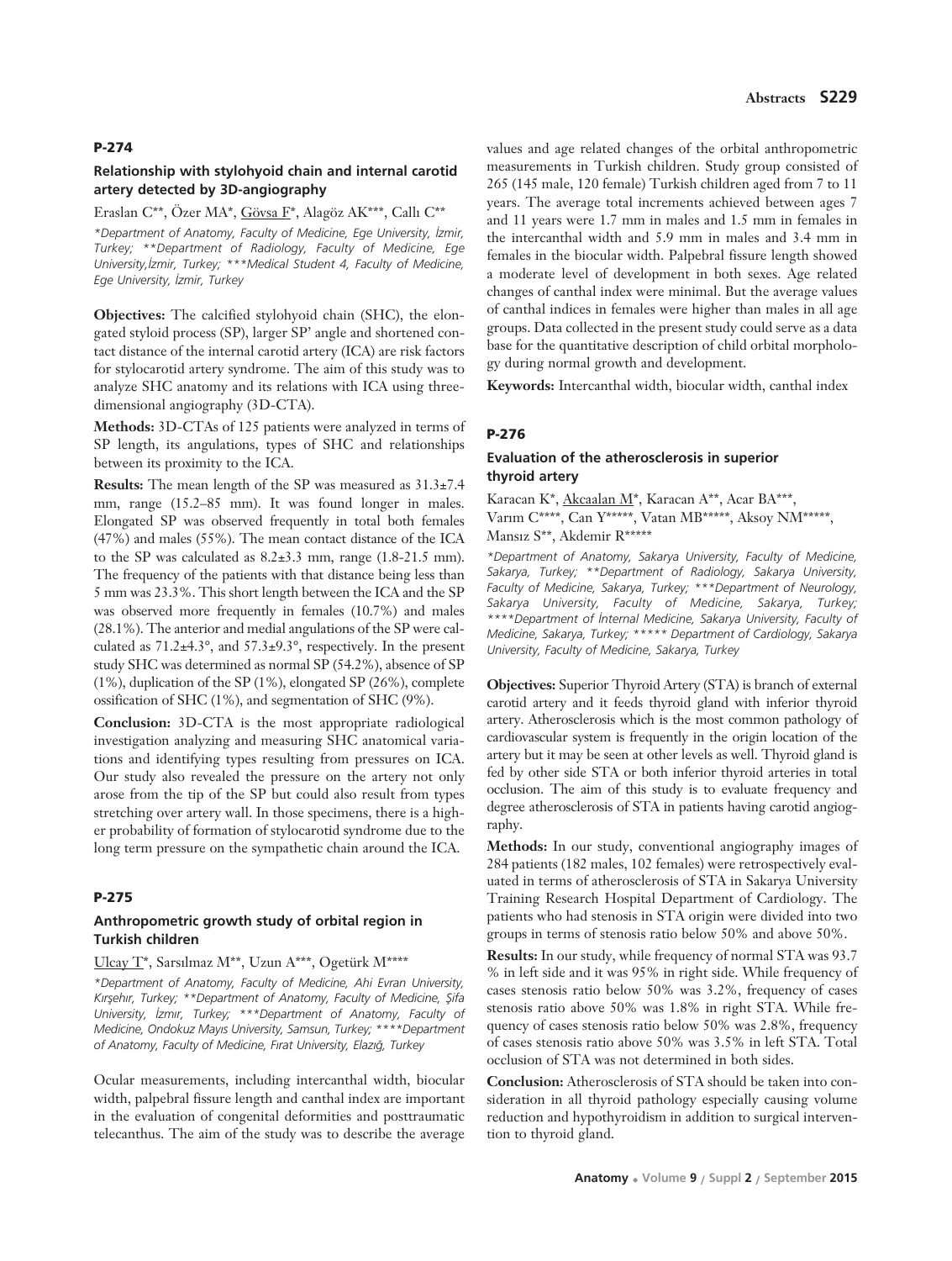# **Evaluation of existence and frequency of lesion in left subclavian artery by angiography**

Karacan K\*, Akcaalan M\*, Karacan A\*\*, Acar BA\*\*\*, Varım C\*\*\*\*, Can Y\*\*\*\*\*, Vatan MB\*\*\*\*\*, Aksoy NM\*\*\*\*\*, Mansız S\*\*, Akdemir R\*\*\*\*\*

*\*Department of Anatomy, Sakarya University, Faculty of Medicine, Sakarya, Turkey; \*\*Department of Radiology, Sakarya University, Faculty of Medicine, Sakarya, Turkey; \*\*\*Department of Neurology, Sakarya University, Faculty of Medicine, Sakarya, Turkey; \*\*\*\*Department of ‹nternal Medicine, Sakarya University, Faculty of Medicine, Sakarya, Turkey; \*\*\*\*\* Department of Cardiology, Sakarya University, Faculty of Medicine, Sakarya, Turkey*

**Objectives:** Left subclavian artery (LSA) originates directly from aorta and feeds upper extremity and neck. LSA does not branch in mediastinum. Many lesions abut LSA and limit the length of the proximal landing zone. Upper extremity blood pressure differences are generally because of atherosclerotic plaque, leading to a reduction in blood pressure to one upper extremity, or less ordinarily, both upper extremities. Although many kinds of pathology, and surely some aneurysms, can abut the left subclavian artery, some disease processes—for example, traumatic transection and dissection—almost always develop within close proximity to the origin of the great vessels. If significant left subclavian stenosis is not identified prior to bypass in these patients, it can lead to the coronary-subclavian steal syndrome. The aim of this study is to evaluate existence and frequency of lesion in left subclavian artery by angiography.

**Methods:** In our study, conventional angiography images of 284 patients (182 males, 102 females) were retrospectively evaluated in terms of stenosis of LSA in Sakarya University Training Research Hospital Department of Cardiology. The patients having stenosis in LSA origin were divided into four groups in terms of stenosis ratio below 50%, between 50-70%, 70-90% and total occlusion.

**Results:** Normal LSA was 95.1%. Stenosis ratios of cases for below 50%, between 50-70%, between 70-90% and total occlusion were 1.8%, 0.7% 1.1% and 1.1% respectively. When results were compared in terms of gender, there is not any significant relation statistically.

**Conclusion:** Up to 90% of patients undergoing coronary artery bypass grafting (CABG) now receive a left internal mammary artery (LIMA) graft due to greater patient survival and conduit longevity when compared to saphenous vein grafts. Thus, knowing stenosis of left subclavian artery is highly important in left internal mammary artery (LIMA) graft.

### **P-278**

# **Photographic periorbital soft tissue analysis in Turkish young adults: anthropometric measurements**

Işıklar S, Özdemir ST

*Department of Anatomy, Faculty of Medicine, Uluda¤ University, Bursa, Turkey*

**Objectives:** Periorbital anthropmetric analysis is important in defining cosmetic, pathologic, and ethnic variation. The purpose of this study was to establish periorbital soft tissue analysis for Turkish young adults.

**Methods:** Anthropometric measurements of the periorbital soft tissue were taken from 167 female and 56 male Turkish adults aged between 18-24 years (19.18±1.22 years). The linear inner intercanthal distance (IICD), interpapillary distance (IPD), outer intercanthal distance (OICD), horizontal palpebral aperture (HPA), medial canthal comissura (MCC), and lateral canthal comissura were digitally measured for the analysis of the periorbital soft tissue. Besides, palpebral slant angle was measured by means of standardized photographic records using TPSDIG 2.04 software. The obtained data were analyzed with SPSS 22.0 software programme with t test and Mann Whitney U statistics test.

**Results:** A statistically significant differences were found between males and females for outer intercanthal and interpupillary distance. In addiction horizontal palpebral apertura was found significantly different for left eye between female and male. Results were compared with other ethnic populations.

**Conclusion:** The periorbital soft tissue measurements of Turkish young adults were analyzed using 2D digital photogrammetry and average periorbital soft tissue data was obtained. The average values can be used in cosmetics and plastic surgery including periorbital region.

#### **P-279**

# **Three-dimensional analysis of facial shape in obstructive sleep apnea syndrome using geometric morphometric method**

Özdemir ST\*, Ercan İ\*\*, Ocakoğlu G\*\*, Çetinoğlu ED\*\*\*, Ursavaş A\*\*\*

*\*Department of Anatomy, Faculty of Medicine, Uluda¤ University, Bursa, Turkey; \*\*Department of Bioistatistics, Faculty of Medicine, Uluda¤ University, Bursa, Turkey; \*\*\*Department of Pulmonary Medicine, Faculty of Medicine, Uluda¤ University, Bursa, Turkey* 

**Objectives:** Studies of human face forms (size and shape) using traditional methods only show minimal variation. However, advanced image analysis and statistics such as geometric morphometric method have resulted to higly quantitative descriptions of detailed variation of human face. Obstructive Sleep Apnea Syndrome (OSAS) is a disorder charaacterized by apnea and hypopnea maintained for over 10 seconds and occuring at least 5 times per hour, or with at least 30 episodes during 7 hours of nocturnal sleep. Polysomnography (PSG) is the "gold standard" fort he identification of individuals with OSAS. OSAS has a significant relationship with the anatomic features of hard and soft tissues of face. The general aim of this study was to investigate the localize and quantify geometric morphometric differences in facial shape among obstructive sleep apnea patients and control subjects.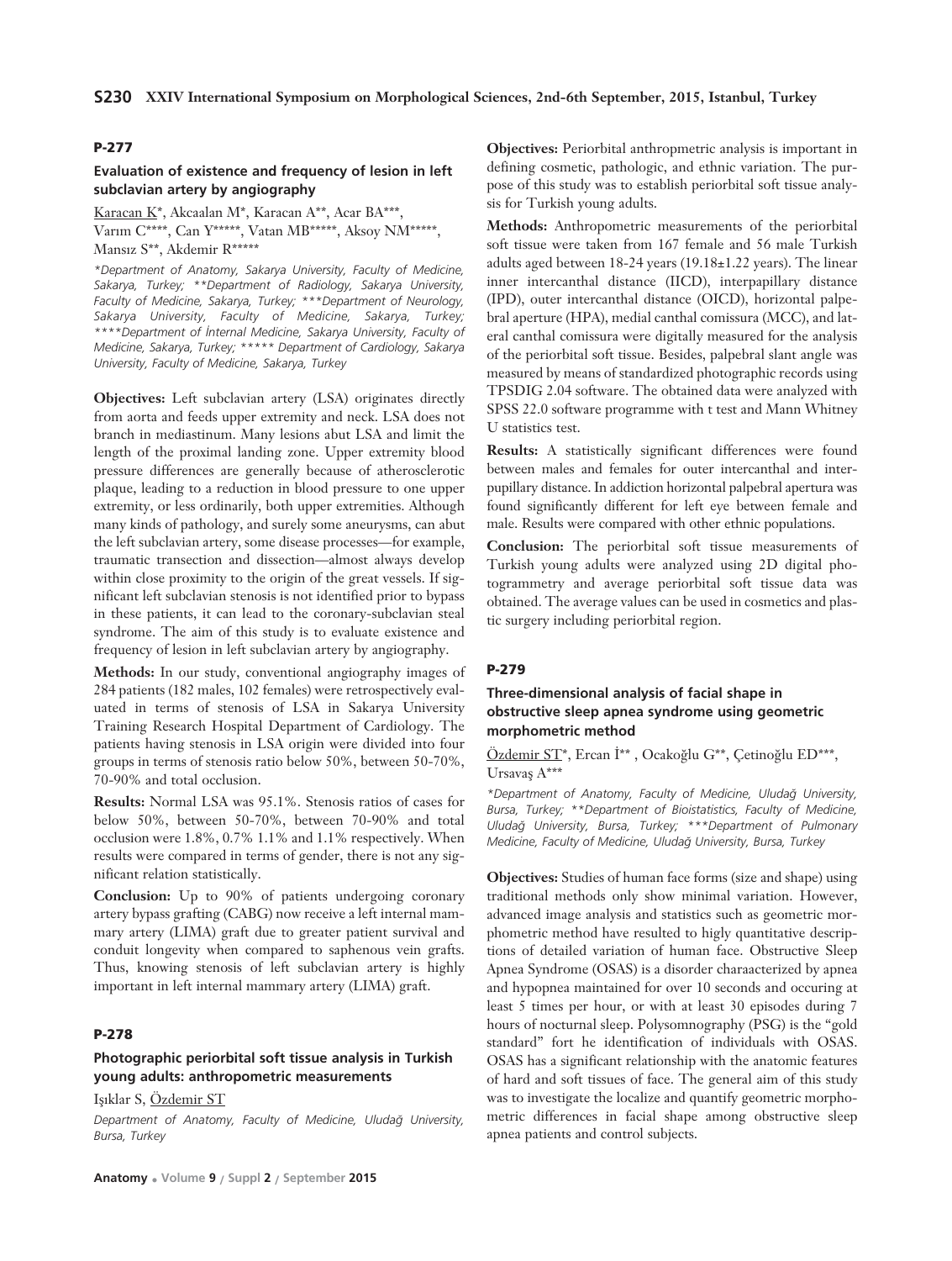**Methods:** 3D facial scans were obtained from 91 individuals (62 OSAS patients; 29 control group of non-OSAS). 3-D facial scan was used to capture facial soft tissues of both groups. In each image of the whole face thirthy craniofacial anatomic landmarks were identified and marked on the three dimensional images. Landmark data were used to determine differences of facial shape with OSAS and without OSAS. Facial shape was analysed using procructes analysis of landmark configurations (90 x, y and z coordinates of 30 facial landmarks). Mean facial shape were compared between OSAS and non-OSAS groups by statistical shape analysis. Shape deformations were investigated by Thin Plate Spline (TPS) analysis.

**Results:** No statistically siginificant differences in term of mean facial shape was found between the OSAS patinets and without OSAS (P=0.078).

**Conclusion:** Three-dimensional analyses revealed no significant differences in facial shapes of OSAS and without OSAS. This study have shown that the tools of geometric morphometrics can be used for detailed quantification of variations in shape of human face.

# **P-280**

# **Using Skype in anatomy education: two different approaches**

Yücel K\*, Çelik B\*\*, Aydıner İE\*\*\*, Kaspar EÇ\*\*\*\*, Özdemir S\*\*\*\*\*, Gergin S\*

*\*Department of Anatomy, Yeditepe Faculty of Medicine, Yeditepe University, ‹stanbul, Turkey; \*\*Second Year Medical Student, Yeditepe Faculty of Medicine, Yeditepe University, ‹stanbul, Turkey; \*\*\*First Year Medical Student, Yeditepe Faculty of Medicine, Yeditepe University, ‹stanbul, Turkey; \*\*\*\*Department of Biostatistics and Medical Informatics, Yeditepe Faculty of Medicine, Yeditepe University, ‹stanbul, Turkey; \*\*\*\*\*Department of Medical Education, Yeditepe Faculty of Medicine, Yeditepe University, ‹stanbul, Turkey*

**Objectives:** Skype is an application where people can make conference calls over the internet. It has been used by academicians for several reasons, e.g. residency interviews, exam remediation, problem-based learning, etc. Here we present two different approaches of using Skype in anatomy education.

**Methods:** Skype was used in anatomy education by two different ways. First, 5-10 students with the lowest academic performance were given an overview lecture through Skype before their next exams. The recorded mp3 files and power point slides of the Skype sessions were then shared by the entire class at a Wordpress blog this year. Second, clinicians talked about clinical anatomy during the last 10 minutes of some lectures through a Skype video conference call. An obstetrician for the "Pelvis" lecture and a neurosurgeon for the "Joints of the vertebral column" are examples for these Skype visits performed by clinicians in the class. A survey on social media through WhatsApp was given to 303 healthcare students. We collected data on the usage level of Skype and views on using Skype for education. We used Likert-type items in our survey.

**Results:** Skype was relatively popular among students. Half of the students (n=147; 49%) had Skype accounts and were using Skype actively. 24 students (8%) said they would use Skype classes if they were instructors. This year recorded Skype lectures were shared by the pharmacy students. We observed a 10% increase between the final exam marks of pharmacy first year students of this year and those of last year (from 61 to 67) (p<0.05). Clinicians' visit to the anatomy lectures via Skype gets the full attention of the students.

**Conclusion:** We witnessed that clinicians were highly motivated during their Skype visits to the anatomy lectures. Voice delay is an important issue in Skype video conferences.

# **P-281**

## **Vine lab: using vine application in anatomy education**

# Yücel K\*, Kaspar EÇ\*\*, Özdemir S\*\*\*, Aydıner İE\*\*\*\*, Çelik B\*\*\*\*\*, Gergin S\*

*\*Department of Anatomy, Yeditepe Faculty of Medicine, Yeditepe University, ‹stanbul, Turkey; \*\*Department of Biostatistics and Medical* Informatics, Yeditepe Faculty of Medicine, Yeditepe University, İstan*bul, Turkey; \*\*\*Department of Medical Education, Yeditepe Faculty of Medicine, Yeditepe University, İstanbul, Turkey; \*\*\*\*First Year Medical Student, Yeditepe Faculty of Medicine, Yeditepe University, ‹stanbul, Turkey; \*\*\*\*\*Second Year Medical Student, Yeditepe Faculty of Medicine, Yeditepe University, ‹stanbul, Turkey* 

**Objectives:** Vine has been around since 2012, being a revolutionary micro-video application where one creates six-second videos. The shortness and infinite loop features are ideal for anatomy lab demonstrations. Here we present the usage of Vine videos in anatomy education and our students' feedback.

**Methods:** We prepared a survey via Google Docs to obtain information about the level of usage and contribution of the Vine Lab (https://vine.co/yeditepeanatomy) to anatomy education. The survey was sent to 71 second year medical students through Whatsapp. 60 students answered to our survey with a mean age of 20.6±0.9 and a response rate of 86%. We used Likert-type items in our survey.

**Results:** 82 vine videos were prepared for 7 labs during the two years. Vine lab videos were inserted in post at the E-lab blog. The average number of videos for each lab was 12 (6-22 videos). A total of 274 items were demonstrated in these vine videos (average; 39, 23- 70). The average number of structures demonstrated per video was 3 (2-6). In the survey, 28 students (46.7%) used Vine Lab often or very often. 41 (78%) students reported that Vine Lab contributed to the learning processes. 23 (38%) students thought that Vine Lab decreased the studying time more than 25%. 26 (43%) students would prefer to see 3 items in one Vine video. "I do not want to see any educational material when using my Vine account" statement was objected by almost half of the students; (n= 29; 48%). 17 (28%) students were indecisive.

**Conclusion:** Short video applications like Vine and Instragram might be practical for lab demonstrations in anatomy. Short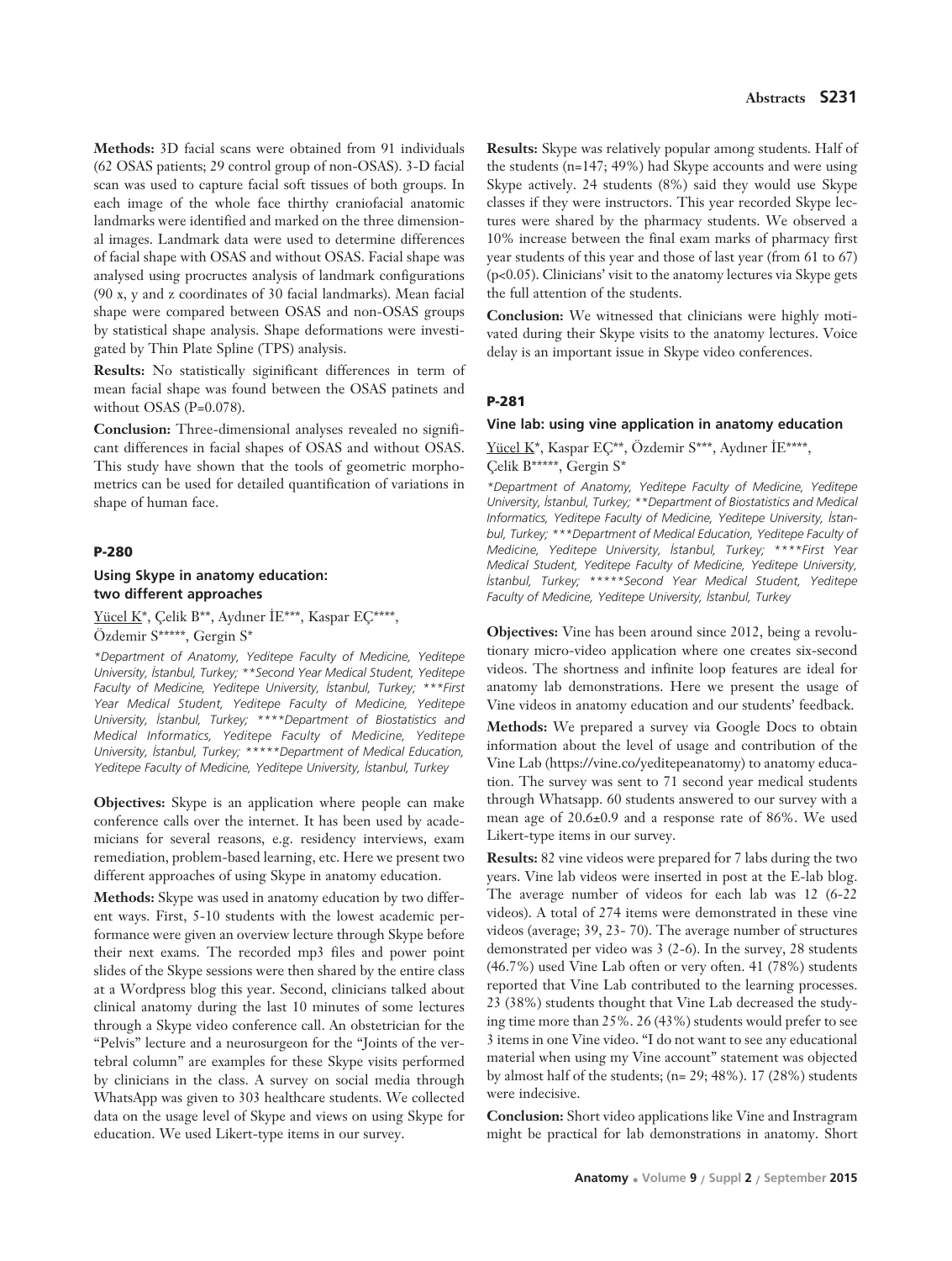time period, infinite loop and easy access are three major advantages. The instructor can also track the students' progress in studying by the number of loops for each video.

# **P-282**

# **The morphological and morphometrical evaluation the bones that transmit emissary veins in terms of surgery**

Türk F\*, , Akyer SP\*, Özdemir M\*\*, Özdemir MB\*, Akdoğan İ\*

*\*Department of Anatomy, Faculty of Medicine, Pamukkale University, Denizli, Turkey; \*\*Department of Neurological Surgery, Faculty of Medicine, Pamukkale University, Denizli, Turkey* 

The complications such as bleeding, thrombosis and air embolism depend on injuries emissary veins is often encountered in surgery. Detailed descriptions of the mastoid foramen, occipital foramen, parietal foramen, posterior condylar canal and foramen vesalius are lacking in the literature. For this reason, the purpose of our study was to explore and represent the morphology and morphometry of these emissary foramina in order to prevent complications and to guide for surgeons. The present study was made on 60 dry human skull in the laboratories of Pamukkale University, Faculty of Medicine Department of Anatomy. After taken photograph of emissary foramens by Canon 650D professional camera, the evaluation and measurement's these foramens made with Matlab program by computer. The overall prevalence of mastoid foramen was 90.52%, occipital foramen was 72.52%, parietal foramen was 42.85%, posterior condylar canal was 91.25% and foramen vesalius was 78.26%. The mean diameter of the mastoid foramen was  $1.81\pm0.76$  mm, occipital foramen was 1.20±0.25 mm, parietal foramen was 1.49±0.46 mm, posterior condylar canal was 2.83±1.33 mm and foramen vesalius was 1.74±0.60 mm. Distances between emissary foramina and fixed bony landmarks were measured. Emissary veins are important in clinic practice and surgical procedures because they act a route of spread of exracranial infection to the intracranial structures and these veins may be a significant bleeding during surgery of the skull and they can be source of thrombosis and air embolism. The detailed anatomical knowledge of these veins and foraminas may help to prevent complications and to guide for surgeons.

**Keywords:** Emissary foramina, mastoid foramen, occipital foramen, parietal foramen, posterior condylar canal, foramen vesalius, morphology, morphometry

# **P-283**

#### **Morphometric investigation of tibia in dry bones**

Akın D<sup>\*</sup>, Çiçekcibaşı AE<sup>\*</sup>, Kabakçı AD<sup>\*</sup>, Kala Y<sup>\*\*</sup>

*\*Department of Anatomy, Meram Faculty of Medicine, Necmettin Erbakan University, Konya, Turkey; \*\*Institute of Health Sciences, Meram Faculty of Medicine, Necmettin Erbakan University, Konya, Turkey*

**Objectives:** The knowledge of the morphometric values of tibia segments is important for forensic, anatomic and archeological case studies in order to identify unknown bodies and stature. Tibial measurements may help to indicate the characteristic morphological features of tibial segments in different population andalso the orthopedic surgeon place the various implants during the reconstruction of tibial fractures. Therefore, the aim of this study is to obtain anthropometric measurements from dry bones for the ideal design of prosthesis related to knee joint.

**Methods:** This study was conducted on 57 tibia (22 right, 35 left) in collections of Necmettin Erbakan University Meram Medicine Faculty Anatomy Laboratory. Digital calipers and osteometric board were used for the measurements of the tibia. Which were classified as measurements of upper end, body of the bone and lower end. Tibial mechanical axis (TMA): Tibial length of lines that was measured with a tape measure, drawn from the midpoint of the ankle to the midpoint of the body Tibia longest length (TL-I): The distance between lateral condyle and medial malleolus. Tibia shortest length of (TL-II): The distance between lateral condyle and fibular incisura Results were analyzed using the SPSS 21.0 Statistical Package Program.

**Results and Conclusion:** In this study, it was determined that mean of right TMA was 33.03±2.70 cm, mean of left TMA was 33.77±2.5 cm. Additionaly mean of right TL-I and TL-II were identified as 34.74±2.44 cm, 30.51±4.44; 35.47±2.65, 33.25± 2.62 cm respectively in left. The success of total knee arthroplasty is dependent on the accurate measurements, cuts during the operation and the selection of suitable sized component. Therefore, morphological differences of the bones forming the knee joint should be taken into account. We believe that these measurements may help to orthopedic surgeon and provide data for designing of appropriate sized and shaped knee prosthesis.

**Keywords:** Tibia, morphometry, knee morphology

#### **P-284**

# **Relationship between sleep disordered breathing and head-neck anthropometry**

Akcaalan M\*, Yılmaz A\*\*

*\*Department of Anatomy, Faculty of Medicine, Sakarya University, Sakarya, Turkey; \*\*Department of Anatomy, Faculty of Medicine, Trakya University, Edirne, Turkey*

**Objectives:** Sleep is a reversible passivity situation that allows somebody to rest physically and psychologically, refreshes and makes one ready for a new day when human disassociates relations with the environment. Clinical charts are described as "sleep breathing disorders" which develope depending upon changes in breathing and cause to raise morbidity and mortality. The aim of this study is to investigate relationship between sleep disordered breathing and head-neck anthropometry.

**Methods:** 147 voluntary people were included in the research. The volunteers were grouped into two classes as diagnosed sleep breathing disorder or not diagnosed as sleep breathing disorder. Body height, sub-face length, interincisial distance,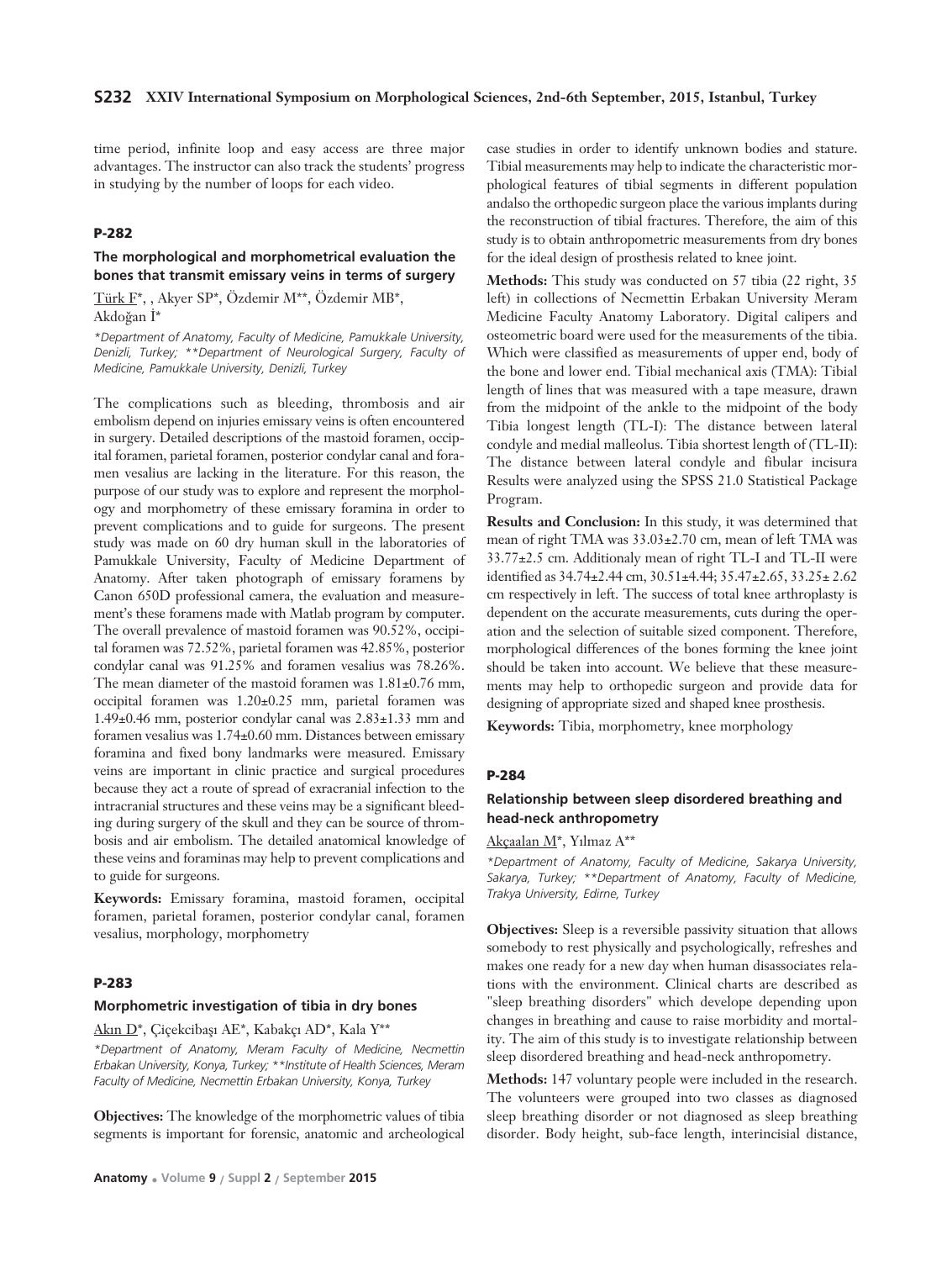nose height, anterior, lateral and posterior neck length, thyromental distance, ramus mandibula length, corpus mandibula length, bigonial latitude, neck width, neck depth, neck circumference of the volunteers were measured metrically.

**Results:** Average values of the volunteers who were diagnosed as sleep breathing disorder and not diagnosed as sleep breathing disorder were measured respectively; body height, 168±6.64-166.97±5.72 cm; sub-face length, 78.16±10.09- 105.06±15.4 mm; interincisial distance, 56.74±13.08- 58.13± 10.55 mm; nose length, 75.81±8.07-73.74±8.07 mm; anterior neck length, 79.86±10.75-133.61±22.25 mm; lateral neck length, 153.9±13.9-156.74±13.17 mm; posterior neck length, 114.5±19.14-110.93±16.05 mm; thyromental distance, 69.78± 8.25-103.53±10.61 mm; ramus mandibula length, 74.7±9.32- 73.08-11.17 mm; corpus mandibula length, 88.73±7.79- 117.87±12.97 mm; bigonial distance, 95.00±8.83-126.38± 9.99 mm; neck width, 87.78±6.85-88.83±9.99 mm; neck depth, 126.18±12.00-126.89±12.78 mm; neck circumference, 42.64±  $1.73 - 35.58 \pm 1.65$  mm.

**Conclusion:** In our study, it was identified that there was a significant relationship between body mass index (BMI), sub-face length, neck circumference, anterior neck length, bigonial distance, corpus mandibula length and sleep-disordered breathing. Thus, these parameters should be taken into consideration in diagnosing and treatment of sleep disordered breathing.

#### **P-285**

### **3 Dimensional (3D) assesment of hippocampus in Alzheimer's disease**

Türk F\*, Özdemir MB\*\*, Çağırıcı S\*\*\*, Akyer SP\*\*, Türk F\*\* *\*Department of Anatomy, Faculty of Medicine, Pamukkale University, Denizli, Turkey; \*\*Department of Anatomy, Faculty of Medicine, Pamukkale University, Denizli, Turkey; \*\*\*Department of Neurology, Bak›rköy Psychiatry Hospital, ‹stanbul, Turkey*

Neuroanatomical appearance can be correlated with clinical or other characteristics of illness. With the introduction of diagnostic imaging machines, producing 3D images of anatomic structures, calculating the correlation between subjects and pattern of the structures have become possible. The aim of this study is to examine the 3D structure of hippocampus in cases with Alzheimer disease in different dementia severity. For this purpose, 62 female and 38 male- 68 patients's (age range between 52 and 88) MR scanning were imported to the computer. 3D model of each right and left hippocampus were developed by a computer aided propramme-Surf Driver 3.5. Every reconstruction was taken by the same investigator. There were different apperance of hippocampus from normal to abnormal. In conclusion, These results might improve the understanding of the correlation between the morphological changes in hippocampus and clinical staging in Alzheimer disease.

**Keywords:** Alzheimer disease, hippocampus, computer-assisted anatomy, 3D

### **P-286**

### **Absence of the coeliac trunk in a rectal cancer patient**

Tihan D\*,\*\*, Babacan S\*, Ergin T\*\*\*, Teomete U\*\*\*\*, Dandin O\*\*\*\*\*, Kafa İ\*

*\*Department of Anatomy, Faculty of Medicine, Uluda¤ University, Bursa, Turkey; \*\*Department of General Surgery, fievket Y›lmaz Training and Research Hospital, Bursa, Turkey; \*\*\*Department of Radiology, Faculty of Medicine, Gülhane Military Medical Academy, Ankara, Turkey; \*\*\*\*Department of Radiology, Miller Faculty of Medicine, University of Miami, Miami, Florida, US; \*\*\*\*\*Department of General Surgery, Bursa Military Hospital, Bursa, Turkey*

Haller described the trifurcation of the coeliac trunk firstly. Then, this important anatomical structure known as "Tripus Halleri". As well as the coeliac trunk shows itself in the normal anatomic form nearly in the 85% of human population, it also has variations just about in 15%. Regarding the literature, rarest variation is the absence of the coeliac trunk that has a prevalence rate at approximately 0.4%. Despite the fact that agenesis of the coeliac trunk is often asymptomatic, it should be considered during or planning the surgical interventions of the abdominal region. In this report, we present a case of the absence of the coeliac artery and independent originations of the left gastric, splenic and common hepatic arteries from the ventral wall of abdominal aorta. Forty-seven-year-old female patient was admitted to the general surgery clinic with a minimally acute rectal bleeding. To determinate of a distant metastasis, computed axial tomography scanning was performed and the lack of the coeliac trunk was noticed: patient's the left gastric artery, splenic artery and common hepatic artery had been originated independently from the anterior wall of abdominal aorta. The patient underwent an anterior resection with complete mesocolic excision. During the exploration, no visceral ischemia was observed due to anomalous pattern of the coeliac trunk, thus no intervention was performed to this vascular anomaly. Variations of the coeliac trunk (particularly the type of absence of the coeliac trunk) have no unfavorable consequences on the dependent visceral organs; moreover, the independent branches may even prevent a large visceral ischemia, which may be occurring in the situation of a massive thromboembolism of the coeliac trunk. However, the surgeons and interventional radiologist should consider the variational rooting patterns or absence of the coeliac trunk from the abdominal aorta.

### **P-287**

# **Thoughts of the students and the employees on medical terminology class**

Babacan S, Işıklar S, Kafa İ, Coşkun İ

*Department of Anatomy, Faculty of Medicine, Uluda¤ University, Bursa, Turkey*

It's essential to use common medical terminology to communicate and pursue the developments on medical platforms. Due to the medical terminology comprises many technical terms rooted from Greek, Latin, French, Arabic, Persian and English origins, medical professionals have difficulties to expressing themselves in their native languages. Current study aims to determine the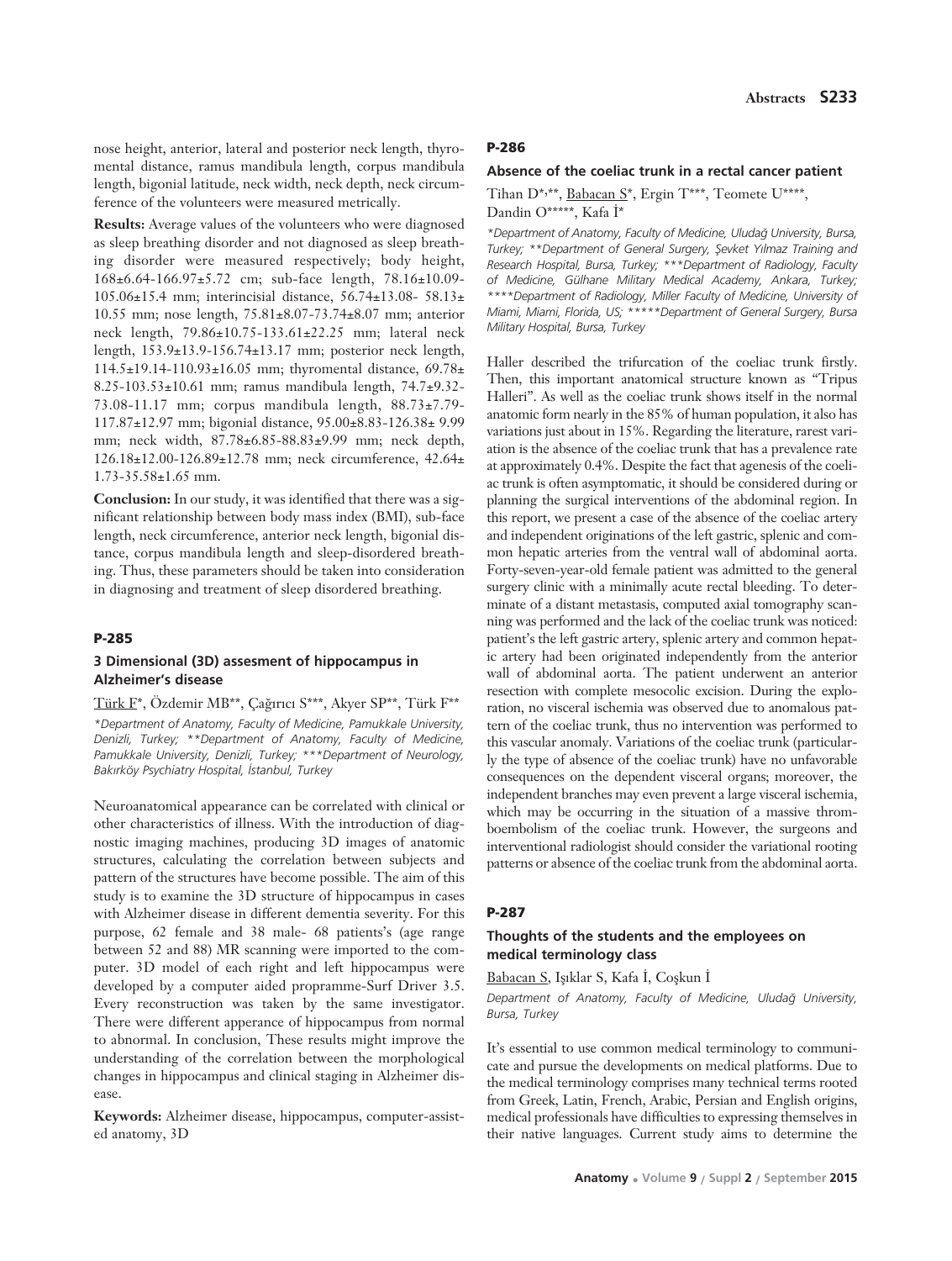### **S234 XXIV International Symposium on Morphological Sciences, 2nd-6th September, 2015, Istanbul, Turkey**

thoughts of the students and employees (who have taken lessons previously) on medical terminology. This study was conducted on 209 students from Vocational Faculty of Health Services and 74 employees from the Hospital of Medical Faculty of Uludag University. The data were collected by a Likert's questionnaire form. Only the voluntary participants were included the study after getting the decision of the ethics committee. On the point of the question related to the necessity and the satisfactoriness of medical terminology classes, both of the students and the employees expressed that the medical terminology is necessary for their career (%78.5, %79.7, respectively) and the content is sufficient (%51.2, %65.2, respectively). On the notions of "consistency" and "having medical terminology classes one more time"; the students answered that the "consistency" isn't ample; however, the employees reflected the contrary (%43.6, %52.7, respectively). Students also stated that, they don't have to take the class again; but the employees stated that they should have the class one more time again (%46, %59.4, respectively). Both the students and the employees expressed that, they advance benefits from medical terminology classes at their works or internships (%65.1, %71.6, respectively). Additionally, the employees expressed that, they sometimes have difficulty to understanding the written material (%41.9) and they usually ask for help from other personnel or staff (%56.7). Within these results, we think that the feedbacks and the evaluations obtained from our questionnaire are valuable for the development and the progress of the syllabus of the medical terminology.

### **P-288**

# **Prevalence of Eustachian valve in adult autopsy cases and fetal cadavers: morphometric and histological evaluation**

Gergin S\*, Özdoğmuş Ö\*, Şehirli ÜS\*, Şirvancı S\*\*, Verimli U\*, Üzün İ\*\*\*, Ömeroğlu E\*\*\*

*\*Department of Anatomy, Faculty of Medicine, Marmara University, ‹stanbul, Turkey; \*\*Department of Histology and Embryology, Faculty of Medicine, Marmara University, ‹stanbul, Turkey; \*\*\*Institute of Forensic Medicine, Ministry of Justice, ‹stanbul, Turkey* 

**Objectives:** Eustachian valve (EV) is also termed as inferior vena cava valve, one of the most variable structures in the body. EV has a large variability in shape, size, texture and thickness. The aim of the present study was to assess the prevalence, variations, and histological findings of the EV in adult and fetal hearts.

**Methods:** We observed EV in 50 adult autopsy cases at the Institute of Forensic Medicine and in 24 fetal cadavers at the Department of Anatomy, Faculty of Medicine, Marmara University. Measurements of the valves were made by the vernice milimetric caliper. The specimens were then fixed in 10% formalin, routinely processed for light microscopy, and embedded in paraffin. Five-micron-thick sections were stained with hematoxylin and eosin, and Masson's trichrome.

**Results:** The average valve length was 22±2 mm in adults and 5 $\pm$ 1 mm in fetal cadavers. The average valve depth was  $10\pm$ 1.5 mm in adults and 2±1 mm in fetal cadavers. In 32% of the adult cases, the EV was absent. Forty-two percent of the valves was small crescentic; and 71% of these were simple nonfenestrated and 29% were simple fenestrated. Sixteen percent of the cases had a large crescentic membrane, 75% of which were nonfenestrated and 25% were simple fenestrated. We observed that all of the fetal cadavers had a cresentic EV. Histological findings demonstrated that the valve was lined by endothelium, contained cardiac muscle tissue intermingled with connective tissue.

**Conclusion:** It is important to know the anatomic variations of the EV, when the invasive procedures into the right atrium are considered. Besides, these variations may be associated with some common cardiac pathologies such as bacterial endocarditis, thomboembolism and atrial tumors.

### **P-289**

# **New approach to microscopic morphology of the thoracic duct**

Türk F\*, Kocamaz E\*\*, Mete E\*\*\*, Akyer SP\*, Türk F\*, Özdemir MB\*

*\*Department of Anatomy, Faculty of Medicine, Pamukkale University, Denizli, Turkey; \*\*Department of Histology and Embriology, Faculty of Medicine, Pamukkale University, Denizli, Turkey; \*\*\*Department of Microbiology, Faculty of Medicine, Pamukkale University, Denizli, Turkey* 

The informations known about the microscopic anatomy of the thoracic duct are less from the informations known about the macroscopic morphology of it. The aim of present study is to investigate microscopic patterns of the thoracic duct. For this purpose, a piece of thoracic duct was dissected from the level of arcus aorta with the related structures that surround it. After histological procedure, preparation was stained with Hematoxylin and Eosin. Sections were evaluated by light microscopy in different magnification. It was founded many vessels and nerves distrubeted on great vessels. Muscles of the wall might be included striated or heart muscle fibers with smoot muscle. Thoracic duct is a great lymphatic vessel, 38-45 cm in length and extends from the second lumbar vertebra to the base of the neck. It usually terminates at jugulo-subclavian junction of veins. There is no well known circulation system about lymphatics. The output of this study may open new fundamental knowledge for new research about circulation of lymphatics in basically and clinically.

**Keywords:** thoracic duct, morphology, microscopy, muscles, striated muscle, heart muscle

#### **P-290**

#### **A case of bilateral shortness of the fourth metacarpal**

Keles P\*, Kara A\*, Karaca L\*\*, Engin Y\*, Gedik T\*, Keles MS\*\*\*

*\*Department of Anatomy, Faculty of Medicine, Atatürk University, Erzurum, Turkey; \*\*Department of Radiology, Faculty of Medicine, Atatürk University, Erzurum, Turkey; \*\*\*Department of Biochemistry, Faculty of Medicine, Atatürk University, Erzurum, Turkey* 

Congenital shortening of metacarpal or metatarsal bones is seen particularly in females, and it usually effects fourth metacarpal bones, and mostly bilaterally. Congenital short metacarpal can be seen alone or together with certain syndroms, as turner syndrom,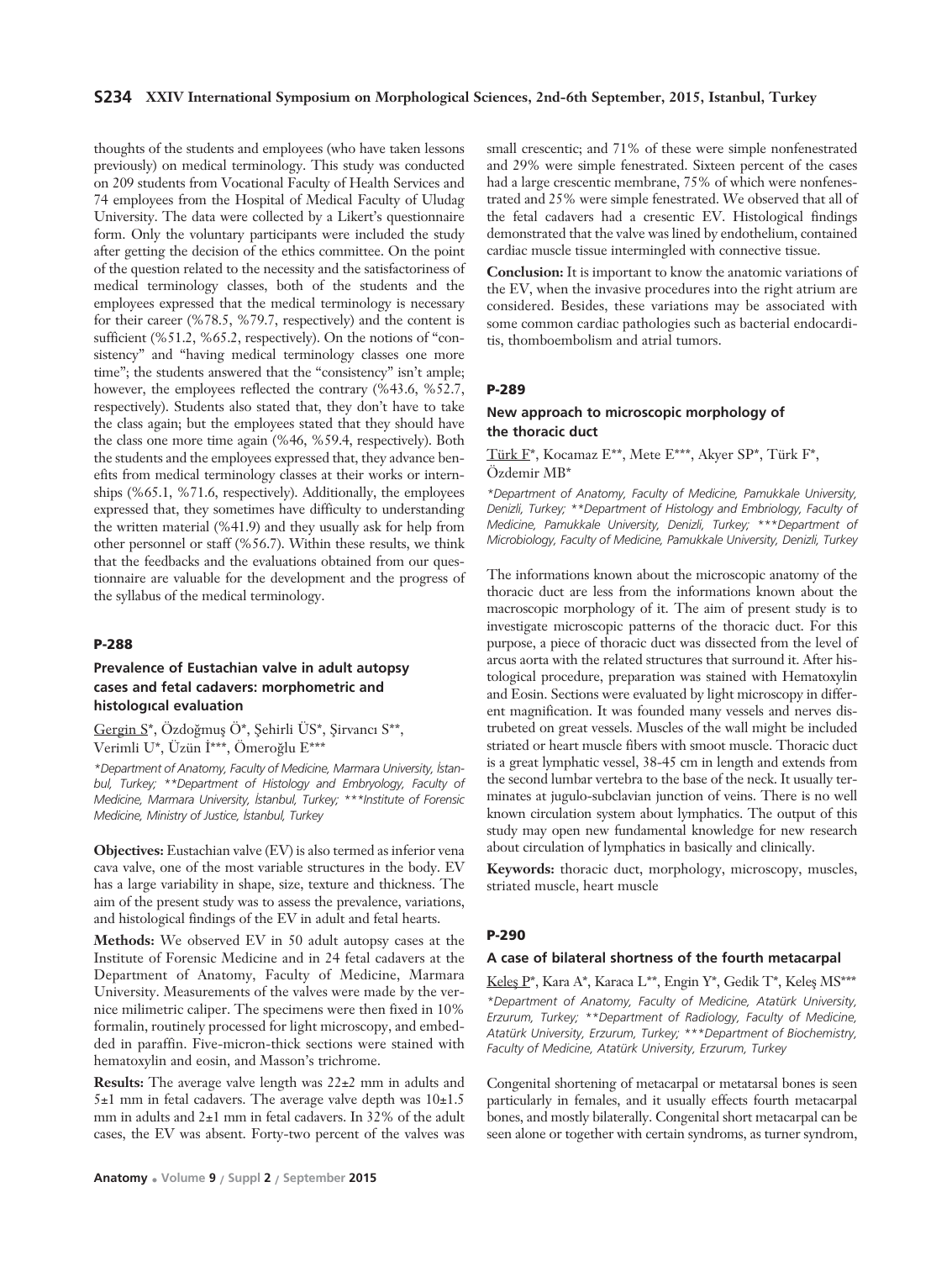Freiberg Dissease, Pseudohypoparatyroidism. Acquired short metacarp can be seen due to the damage of the epiphysial plate, by the causes like enfections, posttravmatic avascular necrosis, or others. A case of idiopathic bilateral symmetrical shortening of the fourth metacarpal bones in a 20-year-old female is described. The deformity did not result from trauma or an endocrine disorder. There was no another abnormality in the physical examination. The condition of the patient's hand caused no discomfort. There is no family history. Blood test results including calcium, parathormone, thyroxin, thyrotropin stimulating hormone and sedimentation rate were normal. Radiological examination showed bilateral shortening of the fourth metacarpal bones.

**Keywords:** Short metacarpal, short metatarsal, Pseudohypoparatyroidism

## **P-291**

# **Passive clearing trial in rat brain: is the stirring effective for the process?**

#### Aydın AG\*, Çonkur Ş\*\*, Ak M\*\*\*, Adıgüzel E\*

*\*Department of Neuroscience, Institute of Health Sciences, Pamukkale University, Denizli, Turkey; \*\*Department of Mechanical Engineering, Faculty of Engineering, Pamukkale University, Denizli, Turkey; \*\*\*Department of Chemistry, Faculty of Science and Art, Pamukkale University, Denizli, Turkey*

Clearing in brain tissue is popular for brain research nowadays. Clearing method allows to researchers to obtain the more intact axonal branching and connections than the conventional histological methods. In this training we try to do fast clearing to use passive clearing method with stirring. Rat brain was perfused with acrylamide, bis-acrylamide and paraformaldehyde solution. Than the brain was removed and embedded in the same solution during 48 hours in anaerobe condition and +4 °C. The brain in anaerobe chamber was heated in water bath with 37 °C for polymerization at the end of 48 hours. The polymerized brain was cleaned from polymer remaining around of it. It was put in sodium dodecyl sulfate solution with magnetic stirring on heat plate with 37oC for clearing. Clearing of the brain was evaluated day to day. Sodium dodecyl sulfate solution was replaced three times in a week. First evidence of clearing was observed in the fifth day after beginning of clearing. Protruding parts of the brain such as olfactory bulb and brain stalk were completely clear at the end of the nineteenth day. The process was going on during writing the abstract. This study supported by TUBITAK (Project number: 114S407).

**Keywords:** Clearing, brain, nervous system, visualisation

### **P-292**

## **Investigation of the incidence of the accessory bones in the elbow joint**

Yaylacı S\*, Uysal M\*, Sapmaz HI\*, Aytekin K\*\*, Taş U\*, Özyurt B\*

*\*Department of Anatomy, Faculty of Medicine, Gaziosmanpafla University, Tokat, Turkey; \*\*Department of Orthopedics and Traumatology, Faculty of Medicine, Giresun University, Giresun, Turkey*

**Objectives:** Elbow joint is a hinge type joint that has important functions and ensures mechanical connection between wrist joint and shoulder joint. In the event of not knowing elbow joint variations well, diagnosis of the acute or chronic cases in those regions gets hard. There are limited numbers of studies to inform about the incidents of the variations of the bone structures around the elbow joint in the literature. For that reason, we aimed to evaluate the accessory formations in the elbow joint and its surroundings over the wide bone serial radiography and research prevalence in a certain population.

**Methods:** In this study, antero-posterior and lateral joint graphs of the 4000 patients in total that have been treated as a result of the trauma or disease between May 2013 and January 2014 have been evaluated. Obtained data has been evaluated statistically and p<0.05 has been accepted as significant difference in all comparisons.

**Results:** Foramen olecrani (2.4%) was the most frequent type of accessory formation. Other accessory structures were respectively olecranon traction osteophyte (%1.3), ligamentous ossificiation (%1.1), patella cubiti (%0.8), processus supracondylaris (%0.4) and congenital dislocation of the radial head (%0.2). The number of the men were higher than those of the women in patients which were diagnosed as osteophytic olecranon and patella cubiti but this difference only shows statistical significance for osteophytic olecranon (p=0.001).

**Conclusion:** Developmental variation of skeletal system is usually detected incidentally during anatomical and radiological studies. Knowing these variations well is important for differential diagnosis of clinical disease related with elbow joint. Furthermore, early radiological diagnosis of the congenital dislocation of the radial head bears clinical importance since it may be together with the thrombocytopenia and congenital anomalies of cardiovascular, central nervous and urinary systems.

**Keywords:** Elbow joint, variation, accessory bone, patella cubiti, supracondylar process

### **P-293**

# **The evaluation of the therapeutic effect of intravenous lipid emulsion treatment against malathion induced liver injury in rats**

Esen M\*, Sapmaz HI\*\*, Uysal M\*\*, Alıcı Ö\*\*\*, Ünsal V\*\*\*\*, Bütün İ\*\*\*\*, Ayan M\*, Tas U\*\*

*\*Department of Emergency Medicine, Faculty of Medicine, Gaziosmanpafla University, Tokat, Turkey; \*\*Department of Anatomy, Faculty of Medicine,* Gaziosmanpasa University, Tokat, Turkey; \*\*\*Department of Medical Pathology, Faculty of Medicine, Gaziosmanpaşa University, Tokat, Turkey; *\*\*\*\*Department of Medical Biochemistry, Faculty of Medicine, Gaziosmanpafla University, Tokat, Turkey*

**Objectives:** Malathion is a lipid soluble synthetic organophosphorus insecticide widely used in agricultural for controlling insects on fruits and vegetables. Malathion exposure occurs through inhalation, ingestion and dermal contact. Intravenous lipid emulsion (ILE) has been shown to reduce toxicity caused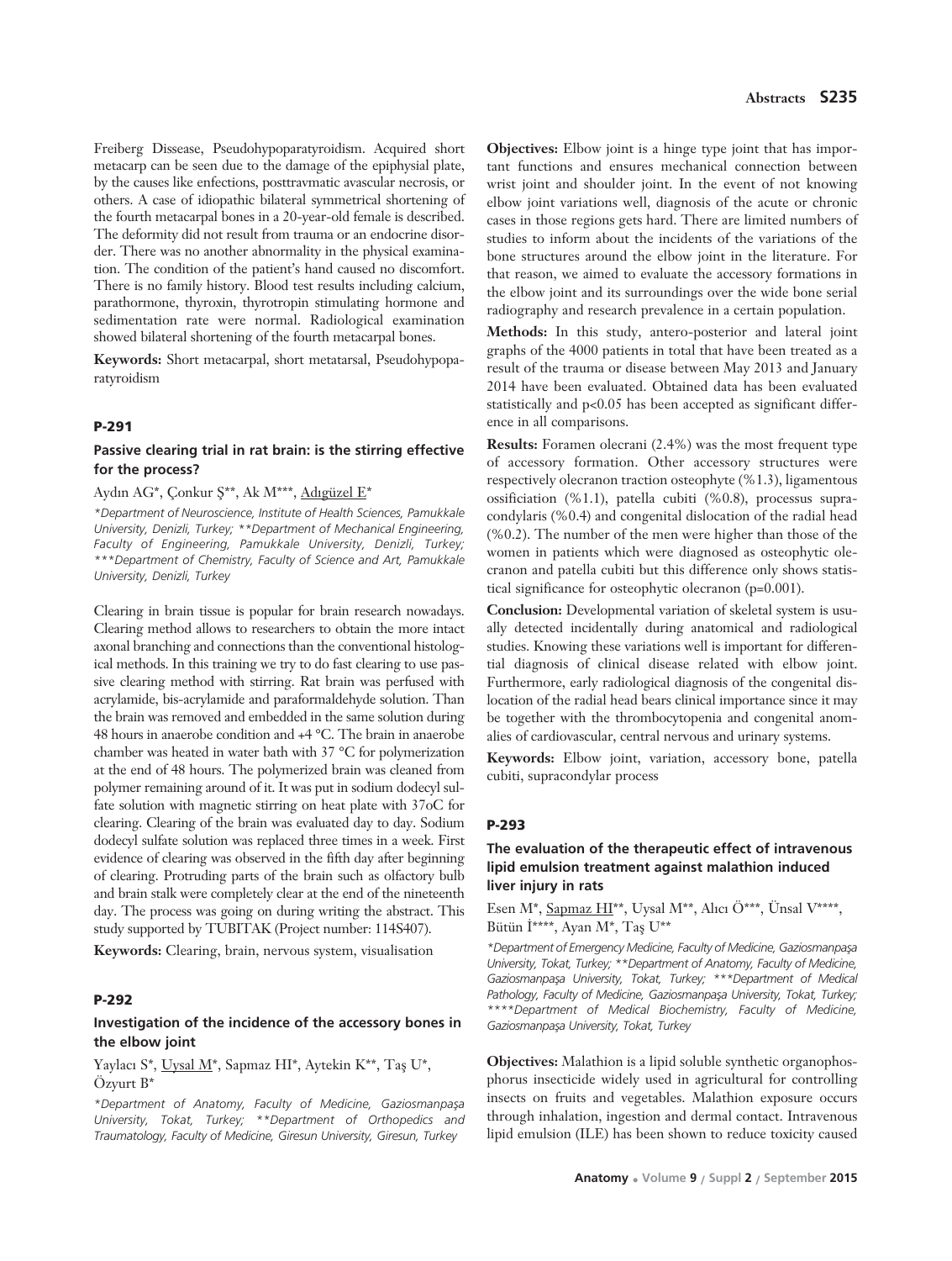### **S236 XXIV International Symposium on Morphological Sciences, 2nd-6th September, 2015, Istanbul, Turkey**

by some lipid soluble drugs. In this study, we evaluated the therapeutic effect of intravenous lipid emulsion treatment on the liver tissue in malathion intoxicity.

**Methods:** 21 male Wistar albino rats randomly divided into three equal groups. Groups organized as; Group I (control), Group II (malathion) and Group III (malathion + lipid emulsion treatment). Group I, only 1 ml corn oil was given by gavage. Group II, 100 mg/kg malathion were given by gavage. Group III, in addition to malathion 20% lipid solution (3 ml/kg) were administered via tail vein into rats. At the end of the experimental period, liver and blood samples were taken from the decapitated animals. Tissue sections were examined for histopathological changes by hematoxylin and eosin (H-E) staining and for apoptotic changes by Bax and Bcl-2 immunohistochemical staining. The liver tissue activities of superoxide dismutase (SOD), glutathione peroxidase (GSH-Px), and malondialdehyde (MDA) levels were also measured.

**Results:** MDA levels in serum and tissues were significantly higher in the malathion group when compared with the control and treatment groups. Additionally, tissue SOD levels were significantly higher in the treatment group when compared with the control and malathion groups. An increase of Bax and Bcl-2 immunoreactivity was observed in the malathion group when compared with the control group. Furthermore, a decrease of Bax immunoreactivity was observed in the malathion + lipid emulsion treatment group.

**Conclusion:** The findings from our study suggest that lipid emulsion treatment has therapeutic effect on malathion induced liver toxicity.

**Keywords:** Malathion, liver, lipid emulsion treatment

#### **P-294**

# **Examination of anatomic formations and their variations located in sinonasal area by multislice computed tomography**

### Doğmus S\*, Karabulut AK\*, Fazlioğulları Z\*, Kıvrak AS\*\*

*\*Department of Anatomy, Faculty of Medicine, Selçuk University Konya, Turkey; \*\*Department of Radiology, Faculty of Medicine, Selçuk University, Konya, Turkey*

**Objectives:** Sinonasal area is one of the most common areas with anatomic variations in human; such anatomic variations are efficient factors in pathogenesis of sinus inflammation and some headaches. In this study, we aimed to compare metric measurements and variations according to the age groups, gender and lateralization.

**Methods:** CT images on axial, sagittal and coronal planes of 200 patients who had not any surgical procedure on the sinonasal area and trauma history were examined; lengths, heights and widths were measured between certain points. Furthermore, some variations were also detected and comparisons between the age groups and genders were performed.

**Results:** Anteroposterior length and maximum width of the nasal septum, anteroposterior length of (left) middle nasal concha (MNC), anteroposterior length of (left) anterior ethmoidal artery (AEA), the distance between anterior ethmoidal artery and inferior nasal concha (left and right) and the distance between inferior nasal concha and lamina cribrosa (left and right) were significantly longer in men. Mean values were generally found higher in men after morphometric measurements; no significant difference was found between right and left side and increase was detected in length of many of the parameters by age. The most common variation detected in the present study was agger nasi cells (73.5%) and this is followed by septal deviation (67.5%), pneumatization of MNC (47.5%), frontal sinus septum (43.5%), hypertrophy of AEA (42%), onodi cell (36.5), Haller cell (29.5%), septal spur (29.5%), sphenoid sinus septum (23%).

**Conclusion:** The sinonasal area is one of the most common areas with anatomic variations. Recognition of anatomic variations of the nose and paranasal sinus helps to prevent complications and achieve a better surgical result.

**Keywords:** Nasus, morphometry, sinus, variation

#### **P-295**

# **An unusual right vertebral artery variation accompanying to bovine arch: a case report**

Nayman A\*\*, Fazlıoğulları Z\*, Karabulut A.K\*, Gün C\*, Nabi G\*

*\*Department of Anatomy, Faculty of Medicine, Selçuk University, Konya, Turkey; \*\*Department of Radiology, Faculty of Medicine, Selçuk University, Konya, Turkey*

**Objectives:** Anatomic variations of the aortic arch and its branches are common. Although these variations are generally asymptomatic and detected randomly in radiological examinations, aberrant subclavian artery may cause symptoms such as dispnea and dysphagia. Vertebral arteries (VA) normally branch from subclavian artery. However, variation rates of the VA are reported between 4.2% and 6.1% in the literature.

**Case Report:** In a 74-year old male patient, bovine arch and right VA variation was detected incidentally during CT angiography for occlusion of common carotid artery. Right VA branches from the aortic arch (aberrant VA) whereas left VA branches from the subclavian artery. In the measurements on coronal slices, bovine arch was found 16.42 mm, left common carotid artery was found 6.26 mm, brachiocephalic trunk was found 13.33 mm, right VA was found 3.12 mm and left vertebral artery was found 1.56 mm. The right VA branches from the aortic arch after left subclavian artery and forwards retroesophageally and retrotracheally during its course. The patient has not any symptom such as dyspnea and dysphagia.

**Conclusion:** Variation frequency of the aortic arch in postmortem studies is reported in varying rates between 2.6% and 35.1%. Bovine arch is the most common variation of the aortic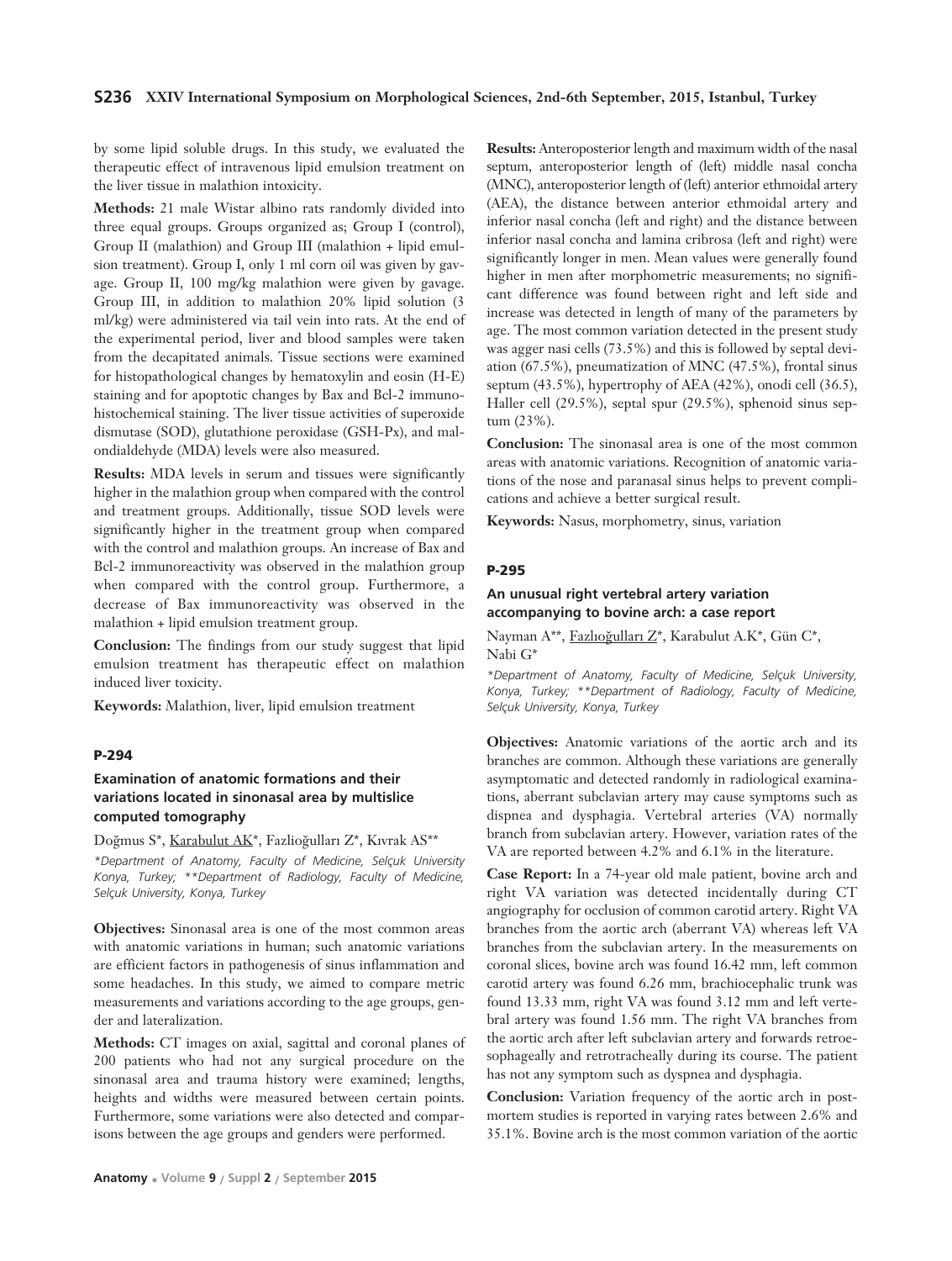arch and incidence is reported within a wide range in the literature (0.9% - 27.4%). In the literature, variations of the left VA are reported as observed more common than variations of the right VA. Variation of the right aberrant VA is very rare (1/2357 cases). Preoperative detection of these variations will provide a basis for the clinicians to plan treatment options better, to assess and prevent possible intraoperative complications.

**Keywords:** Aortic arch, bovine arch, vertebral artery, CT angiography, variation

# **P-296**

# **A case study: unilateral absence of the musculocutaneous nerve and variational branching of the median nerve**

Özkan M\*, Gergin S\*\*, Yıldız SD\*, Boracı H\*, Altay G\*, Verimli U\*

*\*Marmara University Faculty of Medicine, Istanbul, Turkey; \*\*Yeditepe University Faculty of Medicine, Istanbul, Turkey* 

**Objectives:** The brachial plexus consists of ventral rami of C5- T1 spinal nerves. Musculocutaneous nerve is a terminal branch of the plexus which commonly originates from the lateral cord of the plexus. However, there are many variations published in the literature concerning the musculocutaneous nerve.

**Case Report:** In a 85 years-old male cadaver, a unilateral variation based on the absence of the musculocutaneous nerve on the right-upper extremity was observed. The musculocutaneous nerve is a branch of the lateral cord, innervating the coracobrachialis (cb), biceps brachii (bb) and the brachialis (b) muscles. It courses distally as the lateral cutaneous nerve of forearm supplying a cutaneous region in the forearm. A regular course and distribution for the musculocutaneous nerve was not observed on the right-upper extremity of the cadaver, instead, an unusual small branch originating from lateral cord coursing towards the coracobrachialis muscle was encountered. Additonally a single trunk originating from the median nerve and separating into two distinct branches which course through the biceps brachii and brachialis muscles was observed respectively. Following the muscular course, the branches of the trunk continued as the lateral cutaneous nerve of forearm on the lateral aspect of the right-upper extremity.

**Conclusion:** Radunovic et al. described a classification of musculocutaneous nerve variations according to the course and origin of the nerve in which six major types of variations were mentioned. The variation observed in this study does not fit to any of the six variative types of the musculocutaneous nerve described by Radunovic et al. The aim of this study is to contribute to the literature by demonstrating a new type of variation observed in the musculocutaneous nerve. Additionally this new variation may contribute to the clinical aspects of the region since it may be taken into consideration in surgical interventions to prevent certain lesions in the region.

**Keywords:** Musculocutaneous nerve, variation, median nerve, brachial plexus

### **P-297**

# **Comparison of bone morphogenic protein 7, osteoprotegerin or combination –via adenoassociated virus– on bone formation in the expanded inter-premaxillary suture in rats**

Uslu U\*, Ülkür F\*\*, Yalvaç ME\*\*\*, Cumbul A\*, Uslu BG\*, Özdemir F\*\*, Sahin F\*\*\*

*\*Department of Histology and Embryology, Faculty of Medicine, Yeditepe University, ‹stanbul, Turkey; \*\*Department of Orthodontics,* Faculty of Dentistry, Yeditepe University, *Istanbul*, Turkey; *\*\*\*Department of Genetics and Bioengineering, Engineering and Architecture Faculty, Yeditepe University, ‹stanbul, Turkey* 

**Objectives:** The aim of this study is to compare the histomorphometric effects of adeno-associated virus (AAV) mediated bone morphogenic protein 7 (Bmp7) and osteoprotegerin (OPG) or combination on bone formation in rats after expansion of the inter-premaxillary suture.

**Methods:** Twenty-four male Sprague-Dawley rats were assigned to 4 groups. The expansion of the interpremaxillary suture was performed using helical springs, bonded to the maxillary incisor teeth; which generated a 50cN force, applied for 5 days. Then segmental wires stabilized the positions of the teeth. Each rat received 50 μl of injection into inter-premaxillary suture. Group 1 received AAV-Bmp7, group 2 received AAV-OPG, group 3 received AAV-Bmp7+OPG, and group 4 received AAV only. After the 10th day of injection, rats were sacrificed and their maxillas were dissected. 10 days after injection rats were sacrificed. The obtained tissue samples were fixed in 10% neutral formaldehyde in 0.1 M phosphate buffered saline (PBS; pH=7.4) and submitted to histomorphometric evaluation. Paraffin-embedded upper jaw tissues were sectioned to 10 μm. Physical fractionators and systematic sampling methods were used and stained with Hematoxyline and Eosin technique. Stereo Investigator Version 7.0, a light microscope Leica DM 4000B and the Cavalieri principle was used to estimate bone volume using the previously described stereological workstation.

**Results:** According to the histomorphometric evaluation, bone volume increased statistically a significant difference in the AAV-OPG, group compared to AAV group (p=0.0001). This trend continued AAV-BMP7 (p=0.008). Alveolar bone volume of AAV, AAV-OPG, AAV-Bmp7, and AAV-Bmp7-OPG was  $38.8175 \pm 0.7$  mm<sup>3</sup>,  $49.4025 \pm 4.7$  mm<sup>3</sup>,  $46.9850 \pm 1.5$  mm<sup>3</sup>,  $42.5825 \pm 2.8$  mm<sup>3</sup>, respectively.

**Conclusion:** After the expansition of the inter-premaxillary sutur the local injection of AAV-OPG and AAV-Bmp7 can increase new bone formation, which may shorten the retention period and may reduce the risk of relapse.

**Keywords:** Histomorphometry, BMP7, maxillary expansion, orthodontics, rat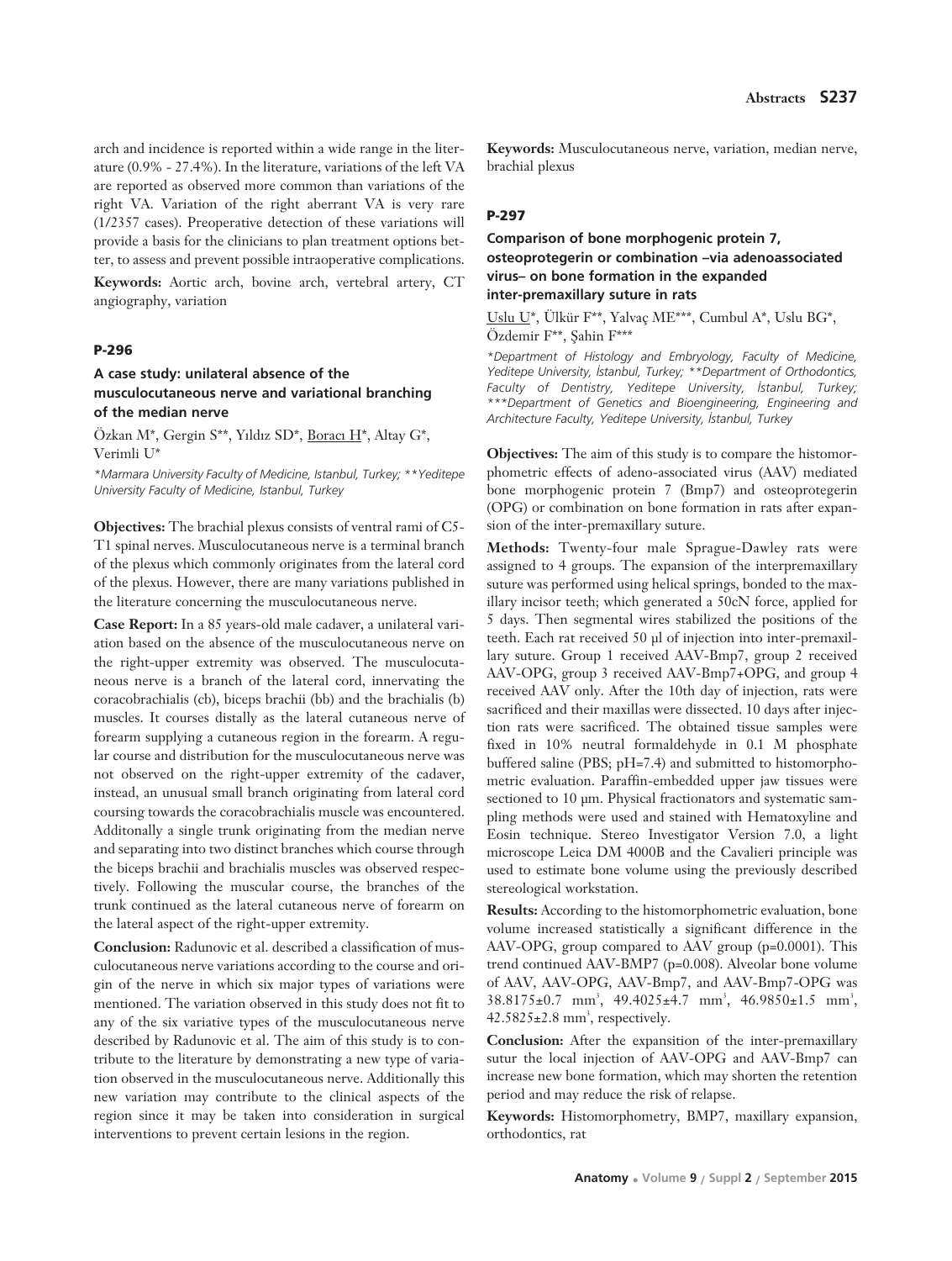# **Study of anatomic variations of the hepatic artery in live liver donors within East Anatolia region**

Kara  $A^*$ , Malkoç İ\*, Kantarcı  $A^{**}$ 

*\*Department of Anatomy, Faculty of Medicine, Atatürk University, Erzurum, Turkey; \*\*Department of Radiology, Faculty of Medicine, Atatürk University, Erzurum, Turkey*

Objective of our study is indicating anatomy and variations of arteria hepatica propria in live liver donors, and helping the surgery team to carry out appropriate anastomosis and reconstruction during the transplantation based on the parameters gained. The study was carried out on 78 healthy liver donors including 45 male and 33 female with ages ranging from 19 to 69 who applied at Transplantation Unit of Faculty of Medicine of Atatürk University between January 2009 and July 2013. Multislice Computed Tomography films shot in order to show hepatic vascular structure of the donor candidates (ÇKBT) were examined retrospectively. Classification by Michels was taken as reference in evaluation arteria hepatica propria variations pertaining to the candidates. Statistical evaluation has been conducted by using Kruskal Wallis Variance Analysis. In our study, it has been determined that out of 78 donor candidates, in 53 cases (67.9%)arteria hepatica propria has been found to be in line with classic anatomy (Michels Type I classification). 25% of the cases (32.1%)have showed arteria hepatica propria variation. Incidence of the variations observed was replase arteria hepatica sinistra stemming from arteria gastrica sinistra in 8 cases (10.3%) (Michels tyoe II), arteria hepatica dextra stemming from arteria (9%) mesenterica superior in 7 cases (Michels type III). Out of the remaining cases, 1.3% was in compliance with Michels Type IV, 1.3% was in compliance with Michels Type V, 2,6% was in compliance with Michels Type VIII and 1.3% was in compliance with Michels Type IX. Also, it has been found out that 5 cases (6.4%) were not in compliance with Michels classification. No significant correlation has been encountered between incidence of variation and gender in the study conducted. Also, the highest number encountered within group with variation was Michel type II variation.

**Keywords:** Proper hepatic artery, arterial variation, transplantation, liver

#### **P-299**

# **Proximal femur and investigation its relations with acetabulum morphometrically with multidetector computed tomography**

Zengin F\*, Doğan NU\*, Koplay M\*\*, Fazlıoğulları Z\*, Karabulut AK\*, Uysal  $\overline{\text{II}}^*$ 

*\*Department of Anatomy, Faculty of Medicine, Selçuk University, Konya, Turkey; \*\*Department of Radiology, Faculty of Medicine, Selçuk University, Konya, Turkey*

**Objectives:** Knowledge of the normal morphology of the proximal femur, physical properties angle and size changing with age and differences between the sexes is important in terms of preventing complications that might occur during surgical procedures. Therefore, we aimed to investigate the normal morphology of the proximal femur.

**Methods:** Computed tomography images of 200 patients with ages ranging from 10-86 years (99 men, 101 women) were evaluated in terms of morphometric characteristics. With the right and left hip measurements in terms of gender and age group; femoral neck axis length measurements between acetabulum and the femur were made.

**Results:** In the measurements, axis femur length, hip axis length, acetabular width, femoral head width, femoral neck width, femoral shaft width, they widths trochanters, inclination angle, the medial femoral shaft cortical thickness, the lateral femoral shaft cortical thickness were determined to be larger in females than males in both sides. Inclination angle were greater on the right and left in males than females. According to the analysis, there was no statistically significant difference between right and left sides and betweenmales and females  $(p>0.05)$ .

**Conclusion:** The differences occurred between the studies reported in the literature and the comparison of the left and right side measurements of proximal femur, the differences in the inclination angle values and other measurements obtained. We think that these differences are due to gender and racial differences.

**Keywords:** Proximal femur, acetabulum, morphometry

#### **P-300**

### **A rare case of tortuosity of the right renal vein**

Keles P\*, Karaca L\*\*, Kara A\*, Gedik HT\*, Engin Y\*

*\*Department of Anatomy, Faculty of Medicine, Atatürk University, Erzurum, Turkey; \*\*Department of Anatomy, Faculty of Radiology, Atatürk University, Erzurum, Turkey* 

Knowledge of renal vascular anatomy is important during operative interventions, involving the retroperitoneal region, like surgery, invasive and radiological procedures. Normally, a single renal vein is formed in the renal sinüs in front of the renal artery on each sides for per kidney. It emerges from the renal hilum anterior to the renal artery, lies horizontally and drains into the inferior vena cava, at the level of L2 vertebra. Because the inferior vena cava is on the right half of the body, the left renal vein is longer than right renal vein. This report describes the variation, found in the course of the right renal vein. The variation was found, during the computerised tomographic(CT) examination of a thirtyone-year-old male patient, who had urinary complaints. The right renal vein was extending through the right inferior abdominal region, Then the course progressed upward and showed tortuosity before joining to the inferior vena cava, in the superior part. Because of their embryological development, many variations of renal veins can be seen, but the tortuosity of the right renal vein reported in this case, doesn't seen to have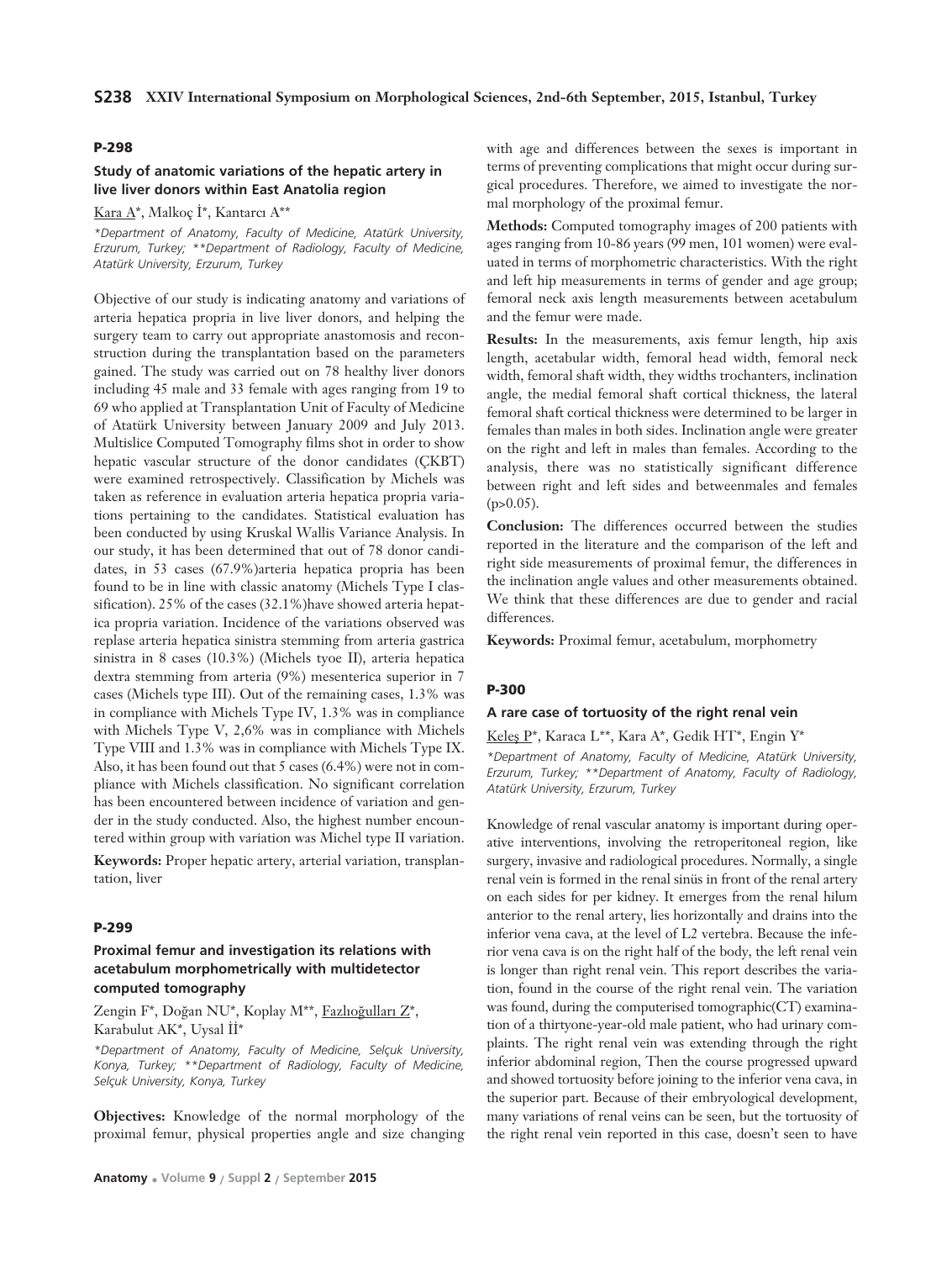been cited in the literature previously. During diagnostic and surgical approaches in the retroperitoneal region, vascular variants must be considered for choosing appropriate techniques. These anomalies can be identified in a rotuin CT examination, before the abdominal surgery.

#### **P-301**

## **Bronchial atresia as detected by computerized tomography: a case study**

Gedik HT\*, Güven F\*\*, Keleş P\*, Malkoç İ\*

*\*Department of Anatomy, Faculty of Medicine, Atatürk University, Erzurum, Turkey; \*\*Department of Radiology, Regional Training and Research Hospital, Erzurum, Turkey* 

Bronchial atresia is a congenital anomaly characterized by interruption and termination of segmental and subsegmental bronchia as a blind pouch within pulmonary parenchyma. It is accompanied by bronchocele without connection to the bronchial tree and hyperinflation in obstructed lung segment. As the segment is aerated with collateral ventilation it is radiologically observed as emphysematous. It most commonly occurs at the apico-posterior segment of the left upper lobe, which is followed by segmental bronchi of the right upper, middle, and lower lobes. It is usually asymptomatic and is often discovered incidentally in the chest roentgenograms of cases consulting for other complaints. Clinical findings in symptomatic cases involves a large spectrum from mild dyspnea and wheezing to recurrent pulmonary infections. In the 2-view chest radiography of 20 year-old female patient, opacity was found in right lower zone. In the thorax CT angiography performed for advanced analysis, the local air trapping observed in lower lung lobe in lesion periphery was typical for bronchial atresia. Because radiologically it might be confused with mass, this case was presented by reviewing the literature. Bronchial atresia, which gives the impression of mass in thorax BT examination, but increases pulmonary aeration and has bulla appearance, can be diagnosed with clinical, bronchoscopic and thorax tomographic findings; therefore mass and vascular pathologies could ve excluded, and unnecessary invasive procedures are avoided.

**Keywords:** Bronchial atresia, thorax bt, atresia

#### **P-302**

# **Aberrant right subclavian artery as detected by computerized tomography: a case study**

Gedik HT\*, Güven F\*\*, Kara A\*, Diyarbakır S\*

*\*Department of Anatomy, Faculty of Medicine, Atatürk University, Erzurum, Turkey; \*\*Regional Training and Research Hospital, Erzurum, Turkey* 

Aberrant right subclavian artery is most commonly confronted aortic arc anomaly and it is seen in the people with 0.5% to 1.8%-ratio. In cases, right subclavian artery emerges from the left side of the aortic arch as the last branch instead of brachiocephalic artery. Abnormal arterial structure extends from the

retroesophageal region toward the right axillary hole from the left to the right. Sometimes, it can occasionally extend between esophagus and trachea or in front of the trachea. Most of the patients have asymptomatic clinical course and they may be detected incidentally. In symptomatic cases, chronic coughing, dysphagia particularly with solid foods, regurgitation and chest pain have been reported. In the acquired thoracal computerized tomography angiography of the patient with cyst hydatid, aberrant right subclavian artery emerging as the distal branch of aortic arch and passing through the posterior of esophagus and trachea was observed. The aim of this presentation is to present the embryological process, the incidence in the companion of literature and radiologic images in terms of clinical values of the aberrant right subclavian artery which is an aortic arch anomaly.

**Keywords:** Aberrant, subclavian artery, CT angiography

### **P-303**

#### **Unilateral atresia of a pulmonary artery**

Kara A\*,\*\*, Keleş P\*, Karaca L\*\*, Gedik HT\*, Diyarbakır S\*

*\*Department of Anatomy, Faculty of Medicine, Atatürk University, Erzurum, Turkey; \*\*Department of Radiology, Faculty of Medicine, Atatürk University, Erzurum, Turkey*

Atresia of pulmonary artery is a rare congenital abnormality with an estimated prevalence of 1 in 200,000 young adults. It can be isolated or associated with cardiac abnormalities such as tetralogy of Fallot, septal defects or pulmonary stenosis. Patients with isolated atresia of pulmonary artery can remain asymptomatic but usually reported with symptoms such as dyspnea, chest pain, hemoptysis, recurrent infections, pulmonary hypertension. Diagnosis atresia of pulmonary artery can be difficult because of the rarity of the condition and its nonspecific clinical presentation. We present a case of a 35-year-old man who applied to chest diseases clinic, suffer from dyspnea. On the computerised tomographic examination of the chest, tipical findings atresia of left pulmoner artery, was found. Although, there is currently no consensus concerning treatment of patients with atresia of pulmonary artery, the consequence complications like hemoptysis, recurrent infections, pulmonary hypertension, can be treated medically

**Keywords:** Atresia, pulmonary artery, dyspnea

# **P-304**

### **The meningo-orbital foramen**

Babacan S, Kafa İ

*Department of Anatomy, Faculty of Medicine, Uluda¤ University, Bursa, Turkey*

The meningo-orbital foramen is an opening that links the cranial cavity and the orbit mostly located on the lateral wall of the orbit, nearby the superior orbital fissure. It contains a small branch of the middle meningeal artery, which anastomoses with the lacrimal and ophthalmic arteries. The existence of this foramen has clini-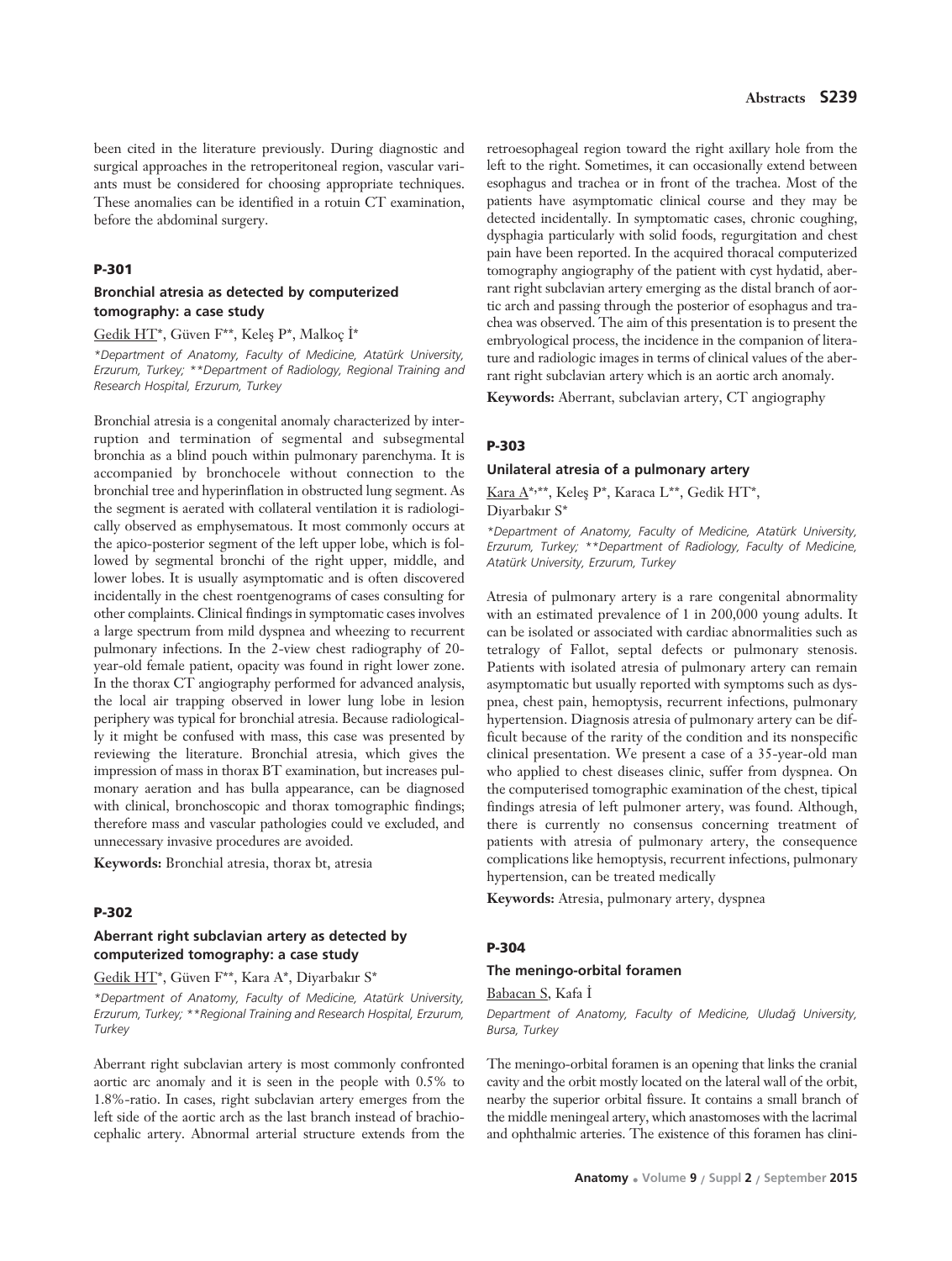### **S240 XXIV International Symposium on Morphological Sciences, 2nd-6th September, 2015, Istanbul, Turkey**

cal importance, because of the injuries to the arterial branch passing through this foramen contrary to the older textbooks of basic anatomy suggested that it has a rare occurrence. This study aims to provide the meningo-orbital foramen has more variations than mentioned. The current study was conducted on 22 orbits belong to the 13th century and 35 belong to contemporary (total 57 orbits). The skulls were obtained from the bone collection of the Department of Anatomy, Uludag University. The orbits of each skull were observed carefully for meningo-orbital foramen, the results were noted, and other observer enumerated the meningoorbital foramens for the second time for reliability. As a result, 11 meningo-orbital foramen were observed in 22 orbits of Byzantine period (%50); 22 were observed in 35 orbits belong to contemporary (%62.85) and totally 33 meningo-orbital foramen were noted in 57 orbits (%57.89). While two bilateral meningo-orbital foramen were noted belong to the Byzantine period, seven bilateral meningo-orbital foramen were observed in the contemporary period group. While mostly only one meningo-orbital foramen was noted, two was noted in two orbits and three was noted in one orbit. We believe that the results were reported in our study will support the idea about the number of meningo-orbital foramen is more than mentioned in older anatomy books and also it may be useful for ophthalmologist, radiologist, anthropologist and neurosurgeons.

#### **P-305**

#### **Intestinal malrotation**

Karaca L\*, Kara A\*\*, Keles  $P^{**}$ 

*\*Department of Radiology, Faculty of Medicine, Atatürk University, Erzurum, Turkey; \*\*Department of Anatomy, Faculty of Medicine, Atatürk University, Erzurum, Turkey*

Intestinal malrotation is a developmental anomaly caused by the failure of the midgut, which begins at the Treitz ligament and ends at the 2/3rds of the transverse colon, in completing its counter-clockwise rotation of 270o around arteria mesenterica superior. This rotation takes place at the 10th week. Before the rotates around arteria mesenterica superior, caecum is located at the midsection of the abdomen. If this rotational movement does not occur in embryological life, they will not be detected at their designated areas. Another characteristic finding of malrotation patients is the detection of vena mesenterica superior to the left of arteria mesenterica superior. In our study, we found that the caecum of the 44 year old male patient who was referred to our gastroenterology clinic with abdominal pain was located at the midsection of the abdomen and that the intestinal loops were located in the lower right quadrant using an axial contrast computerized tomography (CT) of the abdomen. 60% of the intestinal malrotation patients are detected during the first months following birth, 20% are diagnosed between the ages of 1 month-1 year and 25% between the ages of 1 year-adulthood. Distinct findings such as symptoms of intestinal obstruction make the diagnosis easier in the period following birth. During adulthood, although many patients are symptomatic, the atypical and non-disease-specific symptoms make the diagnosis harder. Because of these atypical symptoms, many malrotation patients

are exposed to wrong diagnosis and treatment. In malrotation patients, the likelihood of intestinal obstruction, therefore necrosis is high. Intestinal malrotation in adults is an important anomaly because of the complications it may cause, though not a common one. Although the diagnosis is made difficult by the atypical characteristic of the symptoms, early diagnosis and treatment are highly beneficial. Intestinal malrotation must be among the.

### **P-306**

# **A radiological anatomic analysis of the cribriform plate and it's relations with stationary structures**

# Çiftcioğlu E\*, Şentürk A\*\*, Yıldırım Ö\*\*\*

*\*Department of Anatomy, Faculty of Medicine, Ondokuz May›s University, Samsun, Turkey; \*\*Department of Otorhinolaryngology, Liman Hastanesi, Samsun, Turkey; \*\*\*Department of Radiology, Gato Hospital, Samsun, Turkey* 

**Objectives:** Understanding of the anterior skull base anatomy is very important for the endoscopic sinus surgery. The aim of this study was to determine the data about cribriform plate depth, middle turbinate length, maximal vertical orbital height and distance between the ethmoid roof and the nasal floor.

**Methods:** Paranasal sinus scans of 34 patients obtained using computed tomography were evaluated retrospectively. This data is part of our ongoing work. The cribriform plate depth, middle turbinate length, maximal vertical orbital height and the distance between the ethmoid roof and the nasal floor were measured bilaterally.

**Results:** No statistical significant differences were found between the gender and the sides in cribriform plate depth, orbital height, distance between the ethmoid roof and the floor of nasal cavity and middle turbinate lengths after the Keros classification. The mean cribriform plate depth was  $6.75 \pm 1.6$ mm on the right side,  $6.75 \pm 1.5$  mm on the left side. The length of the middle turbinate was 20.93±3.42 mm on the right side, 21.02±3.23 mm on the left side. In the Keros type I group the middle turbinate was significantly longer than in the other groups. In Keros type III the distance between the ethmoid roof and the nasal floor was statistically higher than the other groups. However we found a patient who had an extreme cribriform plate depth and very short middle turbinate.

**Conclusion:** The obtained data must be concidered to prevent probable complications by informing rhinologists performing endoscopic sinus surgery about preoperative and intraoperative processes from this study.

### **P-307**

# **Body image, depression and quality of life among the 2nd grade student of medical faculty**

#### Öztürk KE\*, Tozun M\*\*, Sözmen MK\*\*, Malas MA\*

*\*Department of Anatomy, Katip Çelebi University, Faculty of Medicine, İzmir, Turkey; \*\*Department of Public Health, Katip Çelebi University, Faculty of Medicine, ‹zmir, Turkey*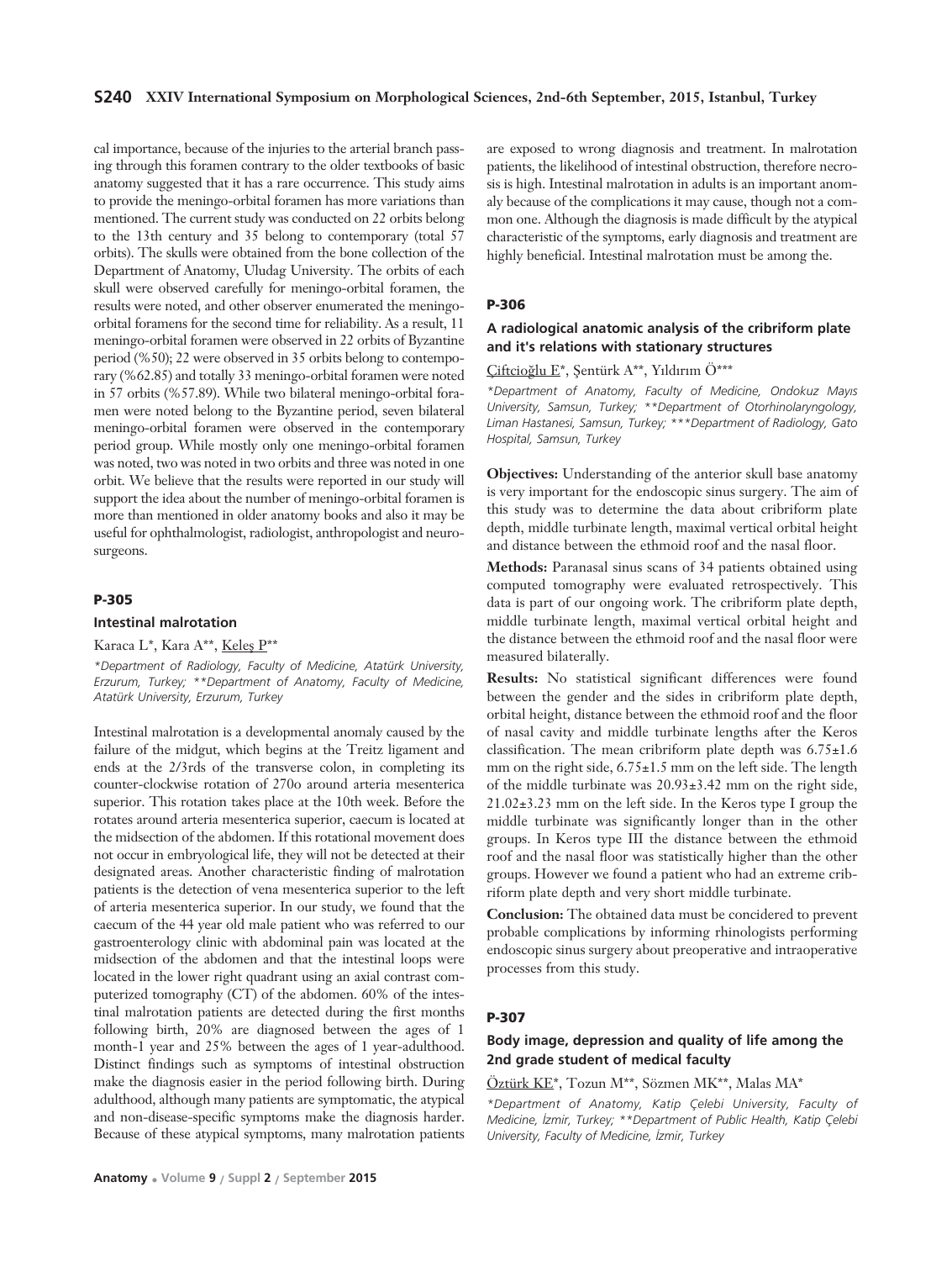**Objectives:** Aim of this study was to evaluate the relationship between body image, depression and quality of life among Katip Çelebi University Medical Faculty 2nd Grade Students.

**Methods:** This study was conducted between January-June 2015. In total, 58 students completed the questionnaire (43.3% of target). Body image was determined by Stunkard Body Image Scale. Students marked the most similar body shape and their ideal body shape to the questionnaire. Depression was determined by Beck Depression Inventory (BDI). WHOQOL-BREF was used to assess quality of life. Body dysmorphic disorder was determined by Body Dysmorphic Disorder Questionnaire. Anthropometric measurements were made by using standardized techniques. Chi-square test, t-test, spearman correlation test were used for statistical analyses.

**Results:** In study group, 30(51.7%) were male. The mean age was 20.03±0.94 years. The mean body weight was significantly higher in males compared to females(respectively;78.76±12.66 kg,56.52 $\pm$ 7.77 kg), (p<0.001). The mean height was significantly higher among males compared to females (respectively; 179.93±6.35 cm,56.52±7.77 cm), (p<0.001). The proportion of anxious individuals about their body shape was 31.0% (n:18), and no significant difference was found between genders (in males: 30.0%, in females: 32.1%).We found a strong positive relationship between rankings of ideal body image and perceived body image (r:0.833; p<0.001). Mild depression was detected in 5 students (1 male, 4 female). Mean quality of life score for physical domain was  $62.61\pm6.92$  and it did not significantly differ between genders (males: 63.52±7.14, females; 61.63 $\pm$ 5.30), (p>0.05). While there was a positive relationship between being anxious about body shape and obesity (r:0.282; p<0.05),no significant relationship was found between being anxious about body shape, depression and quality of life (p:0.057, p:0.073, respectively).

**Conclusion:** In this study, we found a positive correlation between ideal body image and perceived body image. Obesity and being anxious about body image seemed to be positively related. Although we cannot show exact relationship; perception of body image might have an impact on the depression level and the quality of life scores.

### **P-308**

# **Comparison of hand ratio in men with normal versus abnormal semen parameters**

Öztürk KE\*, Yılmaz B\*\*, Keskin MZ\*\*\*, Eginc E\*\*\*\*, Malas MA\*

*\*Department of Anatomy, Faculty of Medicine, Katip Çelebi University, ‹zmir, Turkey; \*\*Department of Obstetrics and Gynecology, Tepecik Education and Research Hospital IVF Unit, ‹zmir, Turkey; \*\*\*Department of Urology, Tepecik Education and Research Hospital, IVF Unit, İzmir, Turkey; \*\*\*\*Tepecik Education and Research Hospital, IVF Unit, ‹zmir, Turkey* 

**Objectives:** In some previous studies considered that there was a relation between second to fourth finger ratio in hand and infertility. We questioned whether there was a similar relation between hand ratio and infertility in our settings. The purpose of this study was to compare the hand ratio in men with normal and abnormal semen parameters.

**Methods:** A total of 128 men attending to in-vitro fertilization unit for semen analysis were enrolled prospectively between February and March 2015. Age, weight, height, body mass index, hand width and length measurements and seminal parameters from masturbatory semen samples were recorded. Anthropometric measurements were made by using standardized techniques. Hand ratios among men with normal versus abnormal semen parameters were compared. SPSS was used for statistical analysis.

**Results:** Mean age and body mass index were 33.37±5.86 and 26.09±4.00, respectively. Left and right hand ratio were  $0.471\pm0.66$  and  $0.472\pm0.66$ , respectively. Normal semen parameters were present in 32 men while 96 men had abnormal semen parameters (oligospermia±asthenospermia±teratospermia) according to WHO 2010 criteria. Right hand ratio between men with normal versus abnormal semen parameters was similar like in the case of left hand ratio between men with normal versus abnormal semen parameters. Moreover, comparison of hand ratio between right versus left hand in men with normal or abnormal semen parameters regarding total sperm count, sperm concentration, progressive motility, total progressive motile sperm count (TPMSC) and sperm morphology showed no significant difference.

**Conclusions:** Neither right hand ratio nor left hand ratio differed between men with normal versus abnormal semen parameters. Moreover, there was no significant difference between mean right versus left hand ratio among men with normal or abnormal semen parameters.

### **P-309**

# **Schizophrenics have smaller putamen and thalamus when it is compared to the healty subjects**

Pirzirenli ME\*, Elfaki A\*, Ali TO\*\*, Osman A\*\*\*, Gudek MA\*, Sahin B\*

*\*Department of Anatomy, Faculty of Medicine, Ondokuz May›s University, Samsun Turkey; \*\*Departments of Anatomy, Faculty of Medicine, National Ribat University, Khartoum, Sudan; \*\*\*Department of Psychiatry, Faculty of Medicine, International University of Africa, Khartoum, Sudan*

**Introduction:** Schizophrenia is a kind of mental illness that manifests itself commonly in early adulthood period. Dopamine is the main neurotransmitter related to this disease and the basal ganglia are the area of dopamine receptors and the main target for antiphyschotic drugs in treatment. Neuropathological studies have shown anatomical structural changes in many parts of the cerebral areas as cerebral cortex, thalamus, basal ganglia, lymbic system and cerebellum.

**Objectives:** In the present study, the volumes of the thalamus and basal ganglia (caudate nucleus, putamen, globus pallidus, nucleus accumbens) have been examined depending on the right and left sides and sex in the schizophrenics and control.

**Methods:** 88 control and 57 schizophrenics were participated in the study. Structural magnetic resonance imaging was per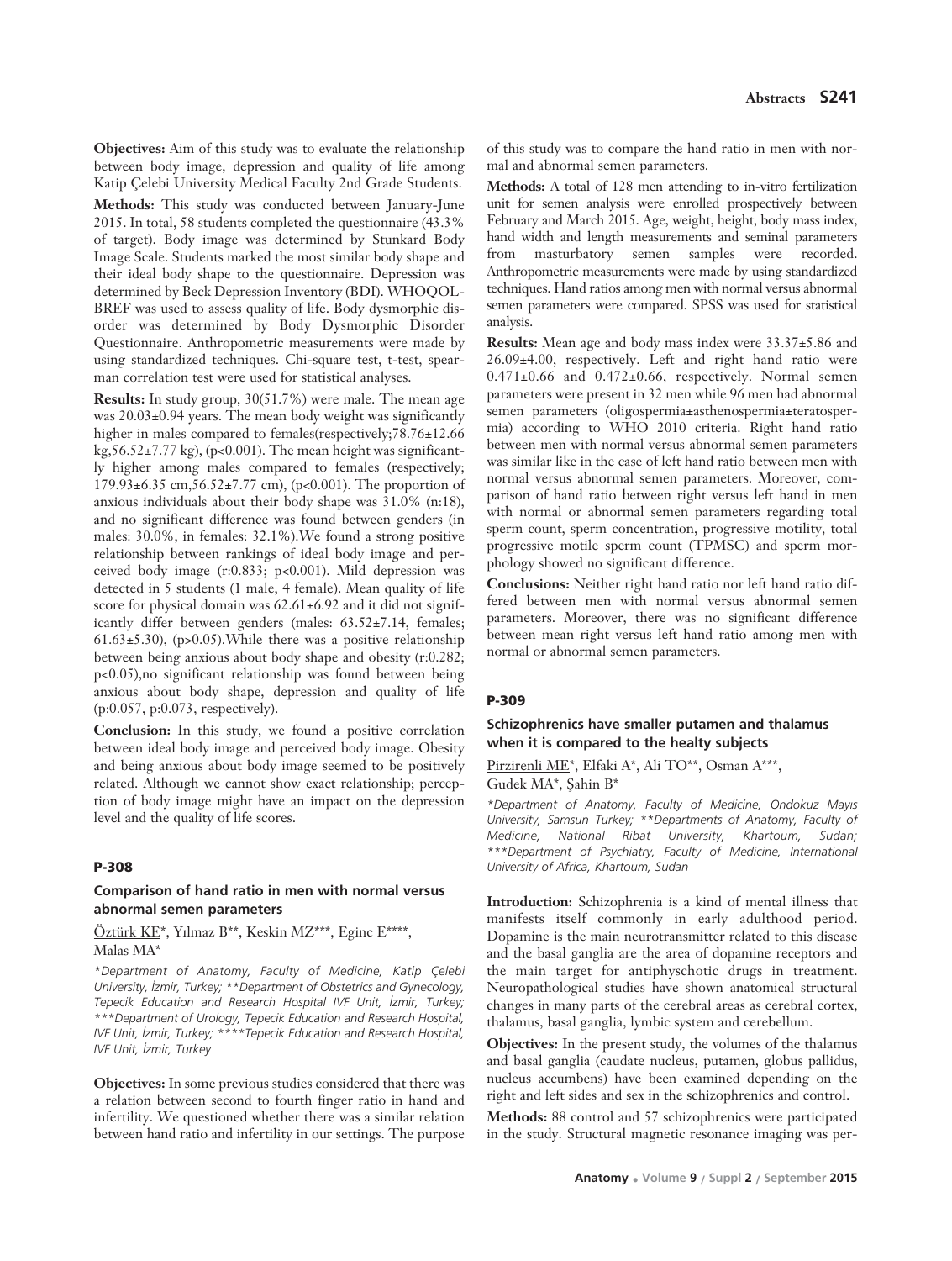formed and the DICOM images were evaluated using automatic brain segmentation software (BrainSuite). The volume and volume fraction of the region of interest were evaluated.

**Results:** The mean volume of total putamen (7.89 cm<sup>3</sup>) was smaller in schizophrenics than the control group (8.33 cm<sup>3</sup>) (p≤0.05). The mean volumes of right and left putamen (4.26 and 3.63 cm<sup>3</sup>) also were smaller in schizophrenics than the control group (4.53 and 3.80 cm<sup>3</sup>) ( $p \le 0.05$ ). The mean volume of total thalamus  $(12.80 \text{ cm}^3)$  was smaller in schizophrenics than the control group (13.73 cm<sup>3</sup>) (p≤0.05). The mean volumes of right and left thalamus  $(6.48 \text{ and } 6.32 \text{ cm}^3)$  also were smaller in schizophrenics than the control group  $(7.00 \text{ and } 6.73 \text{ cm}^3)$  (p≤0.05).

**Conclusion:** There is a significant difference in thalamus and the putamen volumes of basal ganglia according to the side in schizohrenics and control groups. There were no differences in the volumes of caudate nucleus and nucleus accumbens of schizophrenics and control groups. Our findings indicate that the sizes of thalamus and basal ganglia in the putamen part with reduced volumes show a strong relationship according to the gender and side in schizophrenics.

### **P-310**

# **Patent ductus arteriosus finding at axial contrast spiral thorax CT: a case report**

Keles P\*, Gedik HT\*\*, Karaca L\*\*, Malkoç İ\*

*\*Department of Anatomy, Faculty of Medicine, Atatürk University, Erzurum, Turkey; \*\*Department of Radiology, Faculty of Medicine, Atatürk University, Erzurum, Turkey*

**Objectives:** Patent ductus arteriosus (PDA) is a persistent opening between two major blood vessels leading from the heart. The opening, called the ductus arteriosus, is a normal part of a baby's circulatory system before birth that usually closes shortly after birth. If it remains open, however, it's called a patent ductus arteriosus. PDA is10% of all congenital hearth dissease. The insidence of PDA increases in preterm infants and presence of some syndromes.

**Case Report:** We dedected PDA between Pulmonar artery and Aorta in an axial contrast-enhanced spiral chest CT of an infant patient with feding difficulties.

**Conclusion:** The ductus arteriosus arises from the left sixth primitive aortic arch and connects the proximal left pulmonary artery to the descending aorta, just distal to the left subclavian artery. In the fetus, 70% of right ventricular blood bypasses the lungs via the ductus to be directed to the placenta, where gas exchange occurs. In a full-term infant, functional closure of the ductus occurs within 24 hours after birth. Permanent closure takes place at 2 to 3 weeks and results in formation of a ligamentum arteriosum. The morbidity and mortality are releated with the decrease of Pulmonar artery pressure and the degree of shunt that occurs in the PDA, from Aorta to Pulmonar artery. A small patent ductus arteriosus often doesn't cause problems and might never need treatment. A small duct accompanied by a small shunt will not cause significant hemodynamic derangement but may predispose to endarteritis, especially if accompanied by an audible murmur. However, a large patent ductus arteriosus will initially cause left ventricular volume overload and a progressive increase in pulmonary artery pressure, leading to lower pulmonary blood flow but higher pulmonary vascular resistance. On pathologic examination, this is seen as irreversible pulmonary vas- cular changes; clinically, it appears as systemic pulmonary pressure (Eisenmenger's syndrome). The increaded blood flow in Pulmonar artery can cause pulmonar oedema. The shunt from left to right in PDA can cause some problems like intraventricular bleeding, necrotising enterocolitis, cronic lung disseases, and increased mortality. And a large patent ductus arteriosus left untreated can allow poorly oxygenated blood to flow in the wrong direction, weakening the heart muscle and causing heart failure and other complications. The treatment of PDA depends on the patient' age, severity of postpartum complaints, size of PDA, and wheter the presence of another congenital cardiac disseases. The treatment options include monitoring, medications and closure by cardiac catheterization or surgery.

### **P-311**

# **Investigation of relationship between midline brain developmental cysts and morphometry of aquaductus cerebri and corpus callosum**

Turamanlar O\*, Acay MB\*\*, Cartıllı Ö\*, Ünlü E\*\*, Horata E\*, Gülsarı Y\*, Toktaş M\*\*\*

*\*Department of Anatomy, Faculty of Medicine, Afyon Kocatepe University, Afyonkarahisar, Turkey; \*\*Department of Radiology, Faculty of Medicine, Afyon Kocatepe University, Afyonkarahisar, Turkey; \*\*\*Department of Anatomy, Faculty of Medicine, Turgut Özal University, Ankara, Turkey*

**Objectives:** Septum Pellucidum (SP), which is part of the limbic system, located in the medial wall of the lateral ventricles and has two thin membrane. Greater than 1 mm cavity between the SP leaves called as Cavum Septi Pellucidi (CSP). Closure defects of SP are generally called Cavum Verga (CV). Presence of CSP and CV is correlated with disruption of the midline brain development. In our study, we aimed to investigate the relationship between the presence of CSP, CV and the morphometric measurements of aquaductus cerebri (AC) and the corpus callosum (CC).

**Methods:** 79 men and women in the age range of 18- 80 were included in this study . Four groups were formed as CSP, CV, CSP &CV and control group. Length and diameter of AC, length and area of the CC, width of the CC's genu (CC1), trunk (CC2), isthmus (CC3) and splenium (CC4) and skull diameter were measured from MR images for each groups.

**Results and Conclusion:** 45 women and 34 men participated in our study. There was a statistically significant difference between the groups about AC length and diameter, CC length, CC2, CC3, CC4. AC length was significantly longer in CSP CSPeV and CV groups, AC diameter was significantly longer in CV group, CC length, was significantly longer in CSPeV and CV groups than the control group. Measurements of CC2 and CC3; were significantly smaller in CSP, CSPeV and CV groups than the control group. Finally, CC4's value was statis-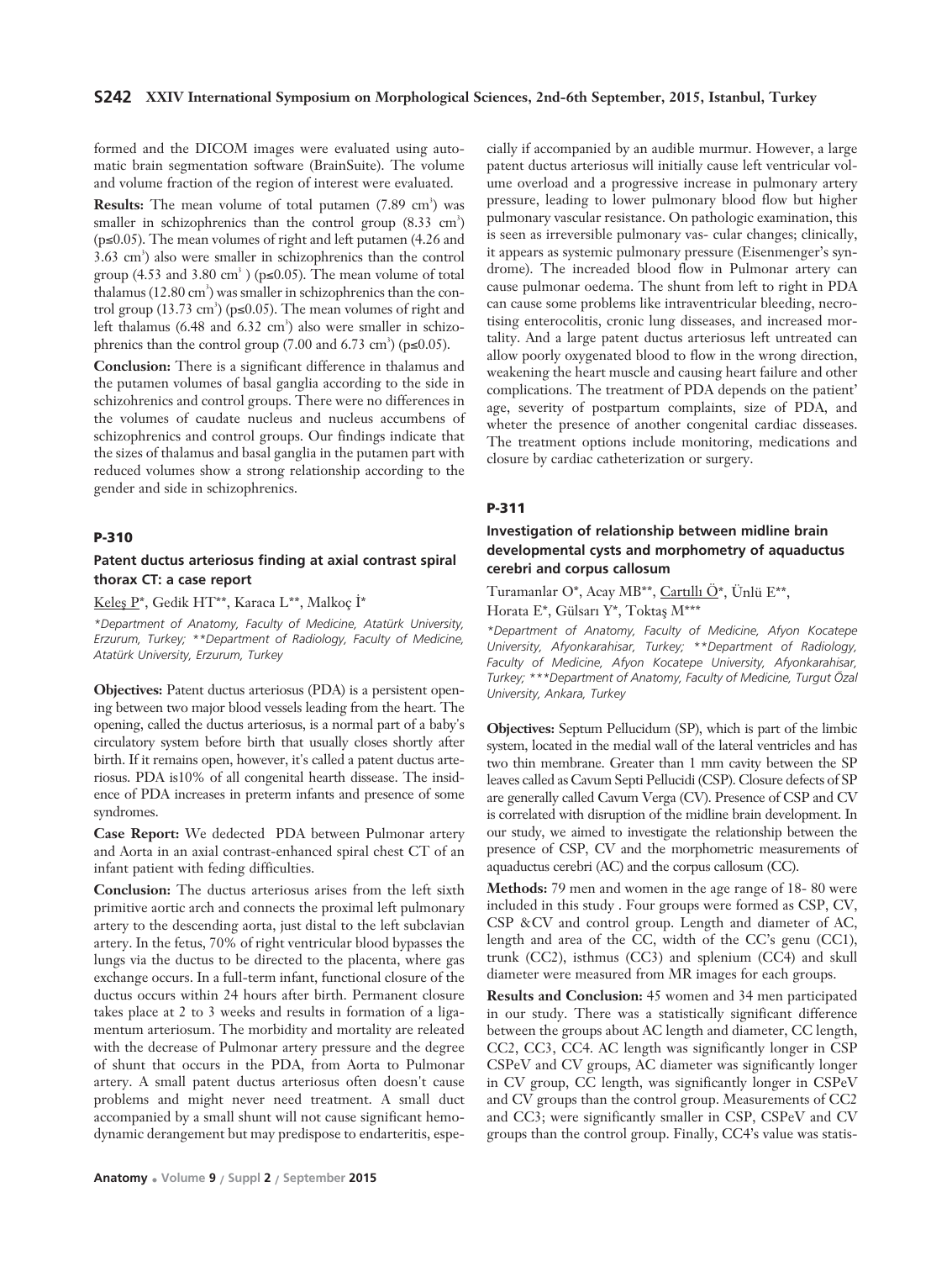# **Postnatal developmental changes of GAD67-GFP positive cells in mice pedunculopontine nucleus**

Özkan M, Sehirli ÜS

*Department of Anatomy, Faculty of Medicine, Marmara University ‹stanbul, Turkey*

**Objectives:** Pedunculopontine nucleus (PPN) is a group of neurons located in mesopontine tegmentum and related with sleepwake cycle, locomotion and attention. Its importance revealed with the dense connections to basal ganglia, reciprocally. PPN has three major cellular groups; cholinergic, glutamatergic and gamma amino butyric acid (GABA)ergic. Despite the abundance of studies on developmental changes of the cholinergic and glutamatergic cells of PPN, there is not enough for the GABAergics. Two enzymes synthesizing GABA, glutamic acid decarboxylase 1 (67kDa – GAD67) and, glutamic acid decarboxylase 2 (65kDa – GAD65), are contained in GABAergic neurons in variable quantities and this fact may be due to functional distinctions of these cells containing different enzymes.

**Methods:** To evaluate distribution and the morphologic features of GAD-GFP positive GABAergic cells in PPN at the postnatal 14, 15, 21 and 25 days, we used GAD-GFP knock-in mice brains. Even though we had both knock-in types, only GAD67-GFP cells have been seen definitively. After getting sections, we labeled GAD-GFP positive cells with anti-GFP antibody. To limit PPN's area we also made choline-acetyl transferase immunohistochemistry to reveal cholinergic neurons.

**Conclusion:** We had similar results about caudal distribution of GABAergic cells in PPN as previous studies. As a result of our study, there is no significant differences between the numbers, diameters and neuronal distributions of GAD67-GFP cells in the all PPN, developmentally.

**Keywords:** Pedunculopontine nucleus, GAD67-GFP, GABAergic, Developmental

This study was financially supported by Research Fund of the Marmara University. Project Number: SAG-C-DRP-080415-0102.

#### **P-313**

# **Is there a relationship between height of dens and lenght of apical ligament of dens?**

Kapakin S

*Department of Anatomy, Faculty of Medicine, Atatürk University, Erzurum, Turkey*

In anatomy, the second cervical vertebra of the spine is called the axis. It has an unusual structure and a tooth-like upward projection named dens due to its function. Apical ligament of dens is a ligament that extends from the tip of the dens to antri-

or edge of foamen magnum. This study was carried out to determine the mean value of the height of dens and lenght of apical ligament of the dens and also whether there is a relationship between them in asymptomatic Turkish individuals relative to age and gender by using magnetic resonance imaging. A total of 105 asymptomatic individuals (44 males, age range 11-70 years; mean 35.86±14.36 and 61 females, range 13- 70 years; mean 37.57±13.43) were selected during the study period. All the individuals underwent midsagittal magnetic resonance imaging for measuring the height of dens and lenght of apical ligament of dens. The mean value of the height of dens was 13.77±1.89 mm in female and 14.05±1.89 mm in male. The mean value of the lenght of apical ligament of dens was 8.08±1.94 mm in female and 8.93±2.16 mm in male. There is no correlation between height of dens and apical ligament of dens depending on age. Statistically, there was no difference in between female and male in terms of the height of dens. But, the lenght of apical ligament of dens in female was shorter than male. The data in this study should be useful to surgeons while determining the dens axis screw for fractures of dens.

**Keywords:** Axis, dens, apical ligament of dens, magnetic resonance imaging, morphometry

### **P-314**

### **Creating anaglyph form of the subfornical organ in rat brain**

Kapakin S, Kapakin KAT\*\*

*\*Department of Anatomy, Faculty of Medicine, Atatürk University, Erzurum, Turkey; \*\*Department of Pathology, Faculty of Veterinary Medicine, Atatürk University, Erzurum, Turkey*

It is well known that circumventricular organs that are situated around the 3rd and 4th ventricles of the brain are outside the blood- brain barrier and responsible for maintaining osmotic, energy, and cardiovascular regulation. The subfornical organ is one of the brain's sensory circumventricular organs and lack of blood-brain barrier. It is situated on the ventral surface of the fornix at the level of interventricular foramen. There was no information about the morphology of the subfornical organ fulfilling these vital functions in literature. This study was undertaken to reveal the computer-assisted 3D reconstruction, photorealistic appearance, and anaglyph form of the subfornical organ. Anaglyph images are composed of two stereograms (anaglyphs) in which each image is displayed in a different color. Anaglyph images are extraordinary images perceived by using particular anaglyph glasses that permit only one stereogram to be viewed by each eye and stereoscopic depth perception occurs in different regions of cerebral cortex. A duo-chromatic digital image was generated and could be printed as a photorealistic image by using high-quality photo printers. The volume of the subfornical organ was 0.0891 mm<sup>3</sup> and the surface area of the subfornical organ was 2.6256 mm2 . The delineation of the subfornical organs in anaglyph form, providing a sense of depth, enabled students, researchers and surgeons to visualize, perceive, and interpret it and displayed three-dimensional spatial relationships better.

**Keyword:** Rat, subfornical organ, circumventriclar organs, anaglyph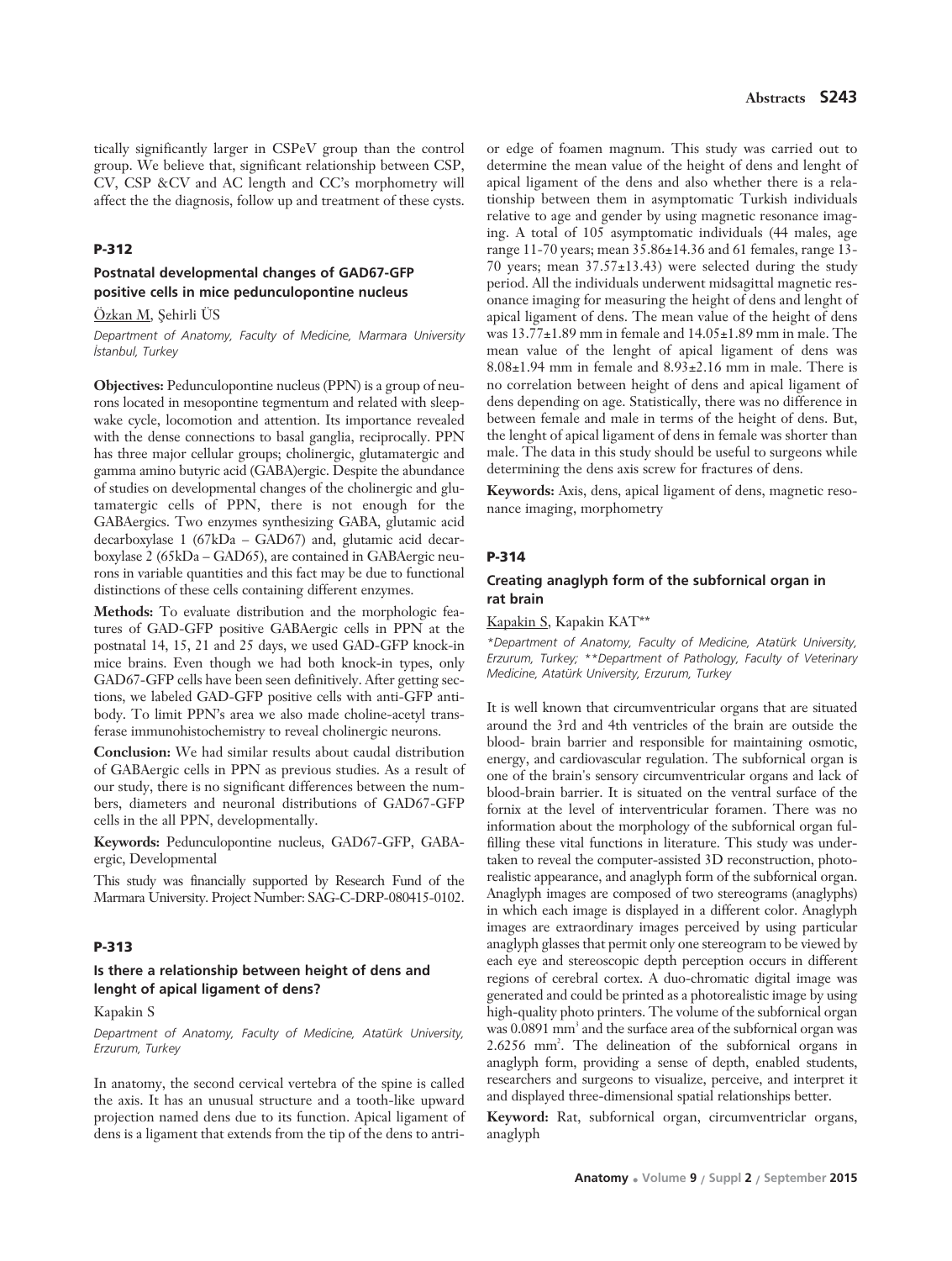# **Is there a relationship between the cardiac volume and the thoracic cavity volume?**

Kapakin S\*, Kapakin KAT\*\*

*\*Department of Anatomy, Faculty of Medicine, Atatürk University, Erzurum, Turkey; \*\*Department of Pathology, Faculty of Veterinary Medicine, Atatürk University, Erzurum, Turkey*

Cardiomegaly has been increasing in recent years. One of the most commonly used methods to detect the cardiomegaly is cardiothoracic index. However, recent studies have claimed that this index is inaccurate. This study was undertaken to reveal the three-dimensional relationship between the cardiac volume and the thoracic volume in terms of cardiomegaly in the rabbit model. A total of ten adult healthy New Zealand Rabbits of both genders aged 1.5-2 years and weighing between 3.5 and 4 kg were used. Animals were intravenously anaesthetized with 5 mg/kg of ketamine-HCl (KetamidorTM Richer Pharma AG, Wels, Austria) and 20 mg/kg propofol (PropofolTM amp., Fresenius Kabi, Austria). Under anaesthesia, in prone position the animal was scanned by a 16- slice computed tomography system (Aquilion, Toshiba Medical Systems). The coronal images obtained were transfered to a personal computer to perform surface-rendered reconstructions by using software SurfDriver 3.5.6. Those models are processed further to creat photorealistic images in the Cinema 4D software and transfered to 3D-Doctor software to measure the the cardiac volume and the thoracic volume. This approach took the ratio of the heart volume to thoracic cavity volume and it was called the three dimensional cardio thoracic ratio. The volume of the heart was 18913,564930 mm<sup>3</sup> and the volume of the thoracic cavity was 120219,751719 mm<sup>3</sup>. Three dimensional cardio thoracic ratio was 0.15 in this study. It was thought that volumetric approach could be more reliable and feasible than surface approach in clinical practice.

**Keywords:** Rabbit, Three dimensional reconstruction, Cardio thoracic index, Three dimensional cardio thoacic ratio, Cardiomegaly

#### **P-316**

### **MRI-based detailed evaluation of the anatomy of the human coccyx**

# Tetiker H\*, Koşar Mİ\*, Çullu N\*\*, Canbek U\*\*\*, Otağ İ\*\*\*\*, Tastemur Y\*\*\*\*\*

*\*Department of Anatomy, Mu¤la S›tk› Koçman University Faculty of Medicine, Mu¤la, Turkey; \*\*Department of Radiology, Mu¤la S›tk› Koçman University Faculty of Medicine, Mu¤la, Turkey; \*\*\*Department* of Orthopedics and Traumatology, Muğla Sıtkı Koçman University Faculty *of Medicine, Mu¤la, Turkey; \*\*\*\*Vocational Faculty of Health Services, Cumhuriyet University, Sivas, Turkey; \*\*\*\*\*Department of Anatomy, Mu¤la S›tk› Koçman University Faculty of Medicine, Sivas, Turkey* 

**Objectives:** The human coccyx varies considerably in shape and size. The objective of this study was to investigate the morphology and morphometry of the coccyx on pelvic MR imaging in asymptomatic individuals.

ry of trauma in the coccyx region. The coccygeal vertebrae count, number of bone segments, and intercoccygeal and sacrococcygeal joint fusions were determined from the sagittal plane images. In addition, the length and angles (the sacrococcygeal angle, intercoccygeal joint angle and sacrococcygeal joint angle) were measured. The results were statistically analyzed. **Results:** The coccyx is formed by four, five, or three vertebrae, in a decreasing ratio. The coccyx is composed of one to five

bone segments; one bone segment was found in 2.8% of the cases. Intercoccygeal joint fusions have been observed predominantly in the last intercoccygeal joint, with or without sacrococcygeal joint fusion. The coccyx was found to be longer in men than in women. The sacrococcygeal angle might be antroverted or retroverted.

**Methods:** This study was conducted retrospectively on the pelvic MR images of 456 adult patients (122 male and 334 female patients with a mean age of 43.9 years) without a histo-

**Conclusions:** Knowledge of the anatomical variation of the coccyx would be useful for clinicians in diagnosis and treatment planning for patients presenting with conditions in the coccygeal region. We hypothesize that the detailed results of our study would contribute to future studies on coccyx morphology.

**Keywords:** Coccyx, sacrum, morphology, morphometry

## **P-317**

### **The volumetric values of breast in adult women**

Balcı S\*, Göker P\*, Binokay F\*\*, Bozkır MG\*

*\*Department of Anatomy, Faculty of Medicine, Çukurova University, Adana, Turkey; \*\*Department of Radiology, Faculty of Medicine Çukurova University, Adana, Turkey*

Breast which is secondary sex organ varies by breadth, projection, tissue density, composition, shape and placement on thorax. The aim of this study was to investigate the breast volume of premenopausal adult women and correlation between breast volume and Body Mass Index (BMI). In this study, the age, height, weight and body size (circumference of waist and hip) were determined and the breast volume was measured with the Grossman-Rounder Breast Measuring Device in 40 premenopausal adult women. The results obtained in the study showed that mean values of age, height, weight, BMI, circumference of waist and hip were found to be 31.69, 1.64 cm, 60.5 kg, 22.29 (kg/cm<sup>2</sup>), 79.95 cm and 94.6 cm, respectively. Right and left mean breast volumes were found to be 308.5 cc and 309.3 cc, respectively. Statistical analyses showed that there was a positive correlation between the mean breast volume and BMI (p<0.05). There was no statistically (SPSS, Paired-samples T-test) difference between right and left breast volumes. The results of this study were expected to help surgeons for breast magnifying, reducing and reconstruction surgery and breast reconstruction as ideal dimensions.

**Keywords:** Anthropometric measurements, body mass index (BMI), breast, breast volume, premenopausal adult women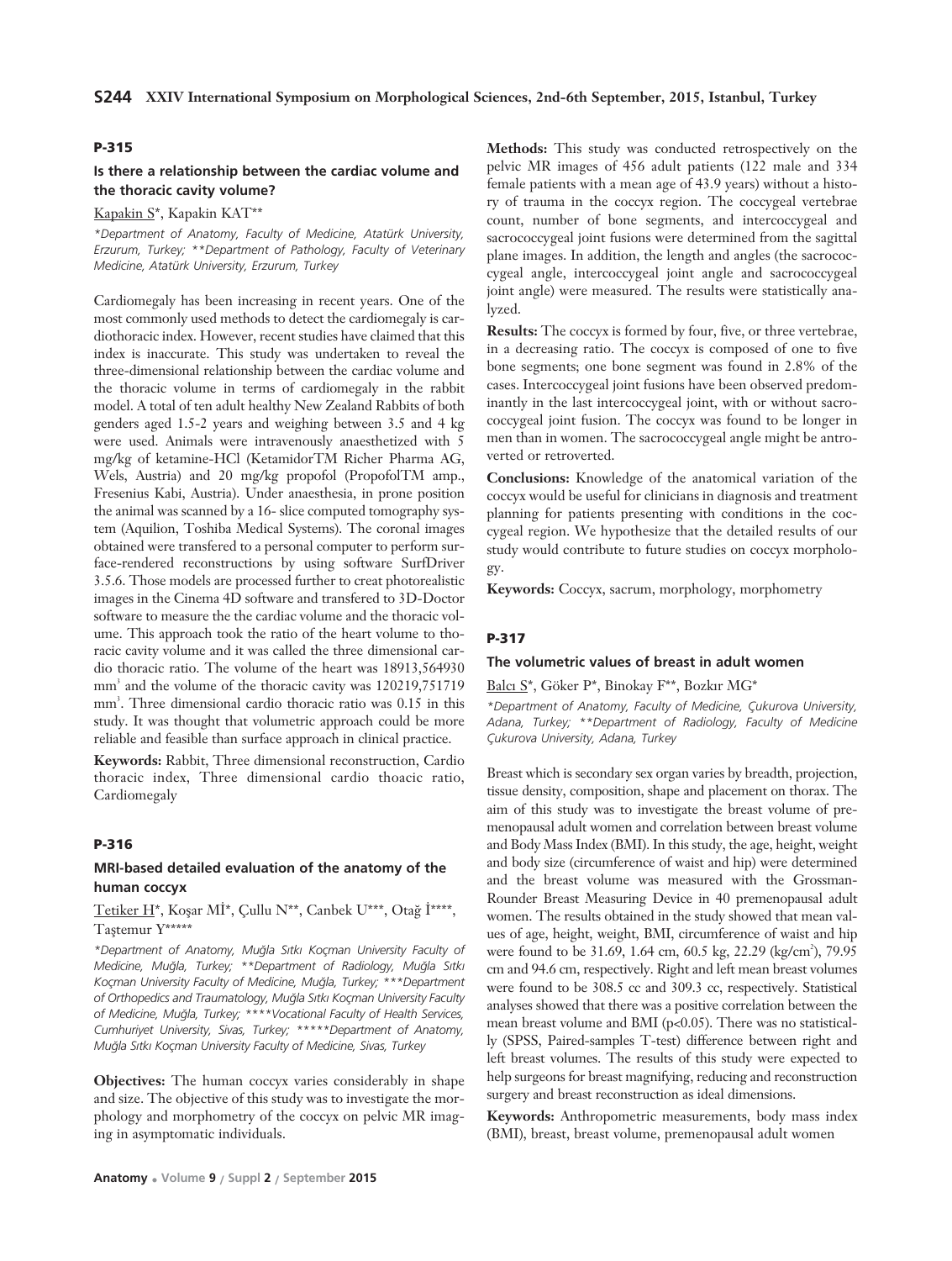### **An extremely rare anastomotic artery between right and left common iliac arteries**

İkidağ MA\*, Cüce MA\*, Özkılıç Ş\*\*, Uysal E\*\*\*, Akkın SM\*\*\*\* *\*Department of Radiology, SANKO University Medical School, Gaziantep, Turkey; \*\*Department of Nuclear Medicine, SANKO University Medical School, Gaziantep, Turkey; \*\*\*Department of General Surgery, SANKO University Medical School, Gaziantep, Turkey; \*\*\*\*Department of Anatomy, SANKO University Medical School, Gaziantep, Turkey*

Congenital aortoiliac arterial abnormalities are not as common as aortic arch anomalies. Incidentally observed abdominal arterial and venous variations and anomalies are increasingly encountered due to widespread use of multislice CT for abdominal and vascular diseases. Knowledge of these variations or pathologies is crucial, especially before surgery to repair occlusive diseases, aneurysms and transplant surgeries, in order to reduce complications such as vascular injury and bleeding. Here we present an aortoiliac variation observed during abdominal CT examination of a 27-year-old female. This variation appeared as an anomalous arterial structure coursing obliquely and transversely between the right and left proximal common iliac arteries and binding them just below the bifurcation. Physicians should also be familiar with such a case that appears as a triangular aortoiliac arterial window and case that has only been reported once in the old anatomical literature.

**Keywords:** Common iliac artery, anomaly, variation

# **P-319**

# **Scorpion–shaped pancreas together with an arterial variation complex: a case report**

İkidağ MA\*, Cüce MA\*, Özkılıç Ş\*\*, Uysal E\*\*\*, Akkın SM\*\*\*\*

*Department of Radiology, SANKO University Medical School, Gaziantep, Turkey; \*\*Department of Nuclear Medicine, SANKO University Medical School, Gaziantep, Turkey; \*\*\*Department of General Surgery, SANKO University Medical School, Gaziantep, Turkey; \*\*\*\*Department of Anatomy, SANKO University Medical School, Gaziantep, Turkey*

There is a range of well-described anatomic variations and developmental anomalies of the pancreas in the literature. These include pancreas divisum, annular pancreas, ectopic pancreas, total or partial agenesis, and variations of the course and configuration of pancreatic ducts. Although some of these variations are extremely uncommon, knowledge of these abnormalities is essential for avoiding misdiagnosis and managing pancreatic pathologies clinically. Here we present an anatomical variation that we observed during thoracoabdominal CT examination of a 33-year-old female. This patient presented with the complaint of left chest pain and had undergone a splenectomy six years ago and a left thoracotomy one year ago, both for hydatid cyst. The case showed that the pancreatic tail raised upward and then anteriorly, resembling the tail of a scorpion, and was accompanied by a right hepatic artery that

originated from the superior mesenteric artery, and a left accessory renal artery. Because no similar case has been reported in the available literature, our opinion is that physicians should also be familiar with such scorpion-shaped pancreas that can be termed as "pancreas scorpiforme" anatomically.

**Keywords:** Pancreas, anomaly, variation

### **P-320**

# **The morphology of pterion and relation to frontal branch of the middle meningeal artery in adult dry skulls**

Kocabıyık N\*, Hamzaoğlu V\*\*, Özalp H\*\*\*, Cömert A\*\*\*\*

*\*Department of Anatomy, Gülhane Military Medical Academy, Ankara, Turkey; \*\*Department of Neurological Surgery Oregon Health and Science University Portland, USA; \*\*\*Department of Neurosurgery, Faculty of Medicine, Mersin University, Mersin, Turkey; \*\*\*\*Department of Anatomy, Faculty of Medicine, Ankara University, Ankara, Turkey*

**Introduction:** Pterion is an important anatomic landmark that is localized apparoximately 4 cm above the zygomatic arch. Aim of the study; to present the localization of pterion, to localize the place of it on cranium, to exhibit the specific anatomic landmarks in the surrounding structures on it and the distances between the pterion.

**Methods:** The study was executed on 24 adult skulls. Pterion and specified anatomic points interdistances are measured in milimeters by using digital calliper.

**Results:** Pterion is classified into 5 types as sphenoparietal, stellat and epipteric types with sphenoparietal, frontotemporal and wormian bone. Sphenoparietal type (85.3%), epipteric type (8.1%), stellate type (5.2%) and frontotemporal type (1.4%) are identified. The distances on the right side was found as 39.2±2.79 from the superior side of the zygomatic arch to the center of the pterion, on the left side as 37.65±3.65 mm. The horizontal distance on the right side was measured as  $27.66\pm3.37$ , on the left side as  $28.25\pm3.48$ ; vertical distance on the right as  $11.39\pm1.58$ , on the left as  $12.01\pm1.54$  mm. It was calculated on the right side as 31.39±5.73, on the left side as  $29.61\pm5.79$  from the superior aspect of the zygomatic arch to the frontal branch of the middle meningeal artery. The distance from the center of the pterion to the frontal branch of the middle meningeal artery was 5.82±1.29 mm on the left, on the right as 6.63±2.57 mm.

**Conclusion:** Pterion is exactly in the intersection of parietal, frontal, greater wing of sphenoid and squamous part of temporal bone. Pterion is used in the surgical incisions because of its thin artitecture. The morphometric properties of the pterion and keeping the knowledge in mind that has relationship with the frontal branch of the middle meningeal artery, will be an important guidline for surgical plan and approach. At the same time it will be contributing to the studies in antropology.

**Keywords:** Pterion, morphometry, morphology, cranium, pterional approach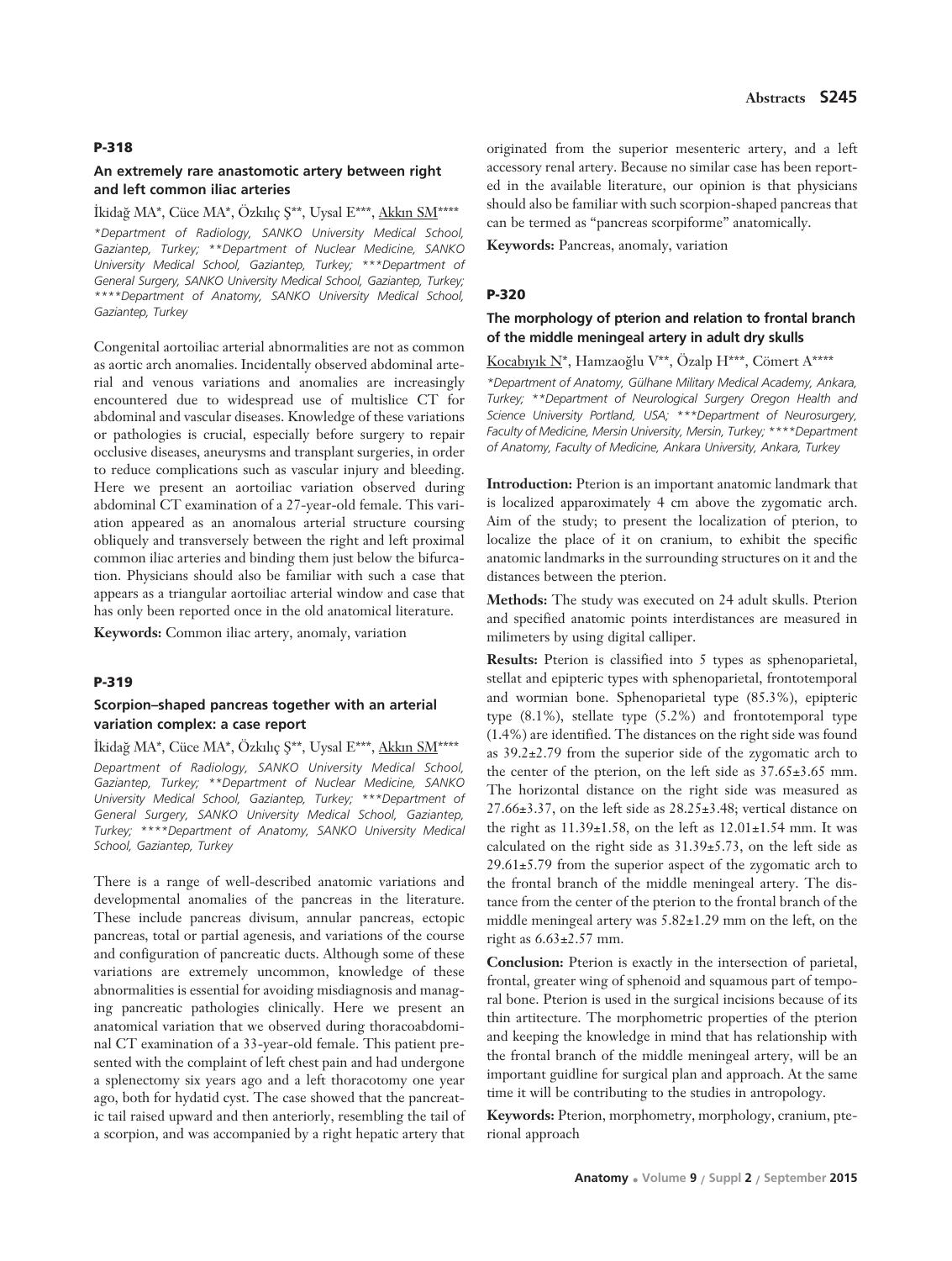# **Morphology of the first metatarsal bone an anatomical and clinical study**

## Demir BT\*, Gümüşalan Y\*, Çağlar V\*\*, Üzel M\*\*\*

*\*Department of Anatomy, Faculty of Medicine, Fatih University, ‹stan*bul, Turkey; \*\*Deparment of Anatomy, Faculty of Medicine, Namik *Kemal University, Tekirda¤, Turkey; \*\*\*Department of Orthopaedics* and Traumatology, Faculty of Medicine, Kahramanmaraş Sütçü İmam *University Kahramanmaras, Turkey* 

**Introduction:** Structure most affected by the clinical deformities associated with lower extremity is the first metatarsal bone which may cause orthopedic problems and chronic pain on foot, because approximately 80% of the load from the talus and calcaneus is transmitted to the ground via medial arch. The load carried by the great toe exceeds twice the load carried by other fingers while standing and maximum load is transferred to the first metatarsus in the push phase of walking.

**Objectives:** Our study was performed on lower extremities of 32 adult patients without any foot deformity which were amputated due to circulation failure in the Department of Orthopaedics and Traumatology. Firstly, tibia length, foot length and foot width were measured. After then, the dimensions and length of first metatarsus as well as proximal and distal articular surface dimensions of the first metatarsus were measured.

**Methods:** The average values were calculated as tibia length:35,9 cm, foot length:22,7 cm, foot width: 8 cm, length of first metatarsus: 5,8 cm. Statistical significance was found among the dimensions of proximal end, dimensions of distal head and the thinnest site of the bone (p≤0,01). Similarly, the relation between dimensions of both distal and proximal articular surfaces was found statistically significant (p≤0.01). The shape of the head of first metatarsus was curved in 40,6% , chevron in 28,1% and flat in 32% of the bones investigated.

**Results:** Various external deforming forces cause variations in the medial longitudinal arch and lead foot pain. The length, shape of the head as well as the dimensions of the proximal and distal joint surfaces of the first metatarsus are important factors in the development of foot deformities.

**Conclusion:** Since peroneus longus and tibialis anterior muscles insert onto the first metatarsus, the forces exerted by their tendons affect morphology of the bone. Therefore, dimensions of these muscles and their tendons in relation with the dimensions of first metatarsus are essential in the prevention and treatment of foot deformities.

# **P-322**

## **A rare variation of the musculocutaneous nerve in human cadaver**

Yıldız S, İmre N, Kocabıyık N

*Department of Anatomy, Gülhane Military Medical Academy, Ankara, Turkey*

**Introduction:** The musculocutaneous nerve, derived from the lateral cord, is one of the terminal branches of the brachial

plexus. The classical pathway of this nerve is that it penetrates the coracobrachialis muscle, passes between the biceps brachii and the brachialis muscles, and terminates as the lateral antebrachial cutaneous nerve. The lateral cord is largely composed of fibers originating from the C5 and C6 ventral rami, thus accounting for the presence of these fibers in the musculocutaneous nevre.

**Objectives:** The course and branching anomalies of the musculocutaneous nerve and its relation to the coracobrachialis muscle have been documented in the literature. The change in the innervation of the coracobrachialis muscle is reported to be closely correlated with the change of course of the musculocutaneous nerve. Knowledge of these variations is critical to surgeons, radiologists and other clinicians working in the axillary region.

**Methods:** During the educational gross anatomy dissections of the axilla and brachium of a 65-year-old male cadaver in our laboratory, we encountered a neurovascular variation.

**Results:** Musculocutaneus nerve was giving a muscular ramus in 1.5 mm thickness, 5-6 cm before entering corocobrachialis muscle. This muscular ramus was joining again to nerve itself at the entering point by covering vascular bandle going to corocobrachialis muscle from axillary artery and by reaching to 3 mm thickness. The course of the musculocutaneous nerve was normal in the forearm region. Other branches originating from the brachial plexus were also normal.

**Conclusion:** The distribution, course and branching of the musculocutaneous nerve is important from the clinical point of view, especially in compression neuropathies due to vigorous activity and stretch injuries seen in various surgical interventions. The variant course of the musculocutaneous nerve should be kept in mind as a possible way of treatment in recurrent compression neuropathies.

**Keywords:** Musculocutaneous nerve, brachial plexus, lateral cord, variation

### **P-323**

# **Visual study about scientific illustrations of the human body in the University of Chile (1903-1956)**

Valenzuela JLC\*, Esterio MD\*\*

*\*Assistant Professor, ICBM, Faculty of Medicine, University of Chile, Santiago, Chile; \*\*Visual Designer, Santiago, Chile*

**Objectives:** Perform a catalog of illustrations and visual studio with a historiographical and documentary approach focused on anatomical illustrations used for educational purposes of the Faculty of Medicine of the University of Chile during the first half of the twentieth century.

**Methods:** 475 anatomical illustrations used for teaching carried out between 1903 - 1956 are analyzed, measured, drawing techniques are described, analyzing the signatures of each of them, and the search for the sources of the same is made.

**Results:** These illustrations were made by students and their teachers, using various techniques such as ink, watercolor, oil, graphite on canvas brought from Germany in the period of World War pencil. Most of these jobs are direct copies of illustrations present in major anatomical textbooks were mainly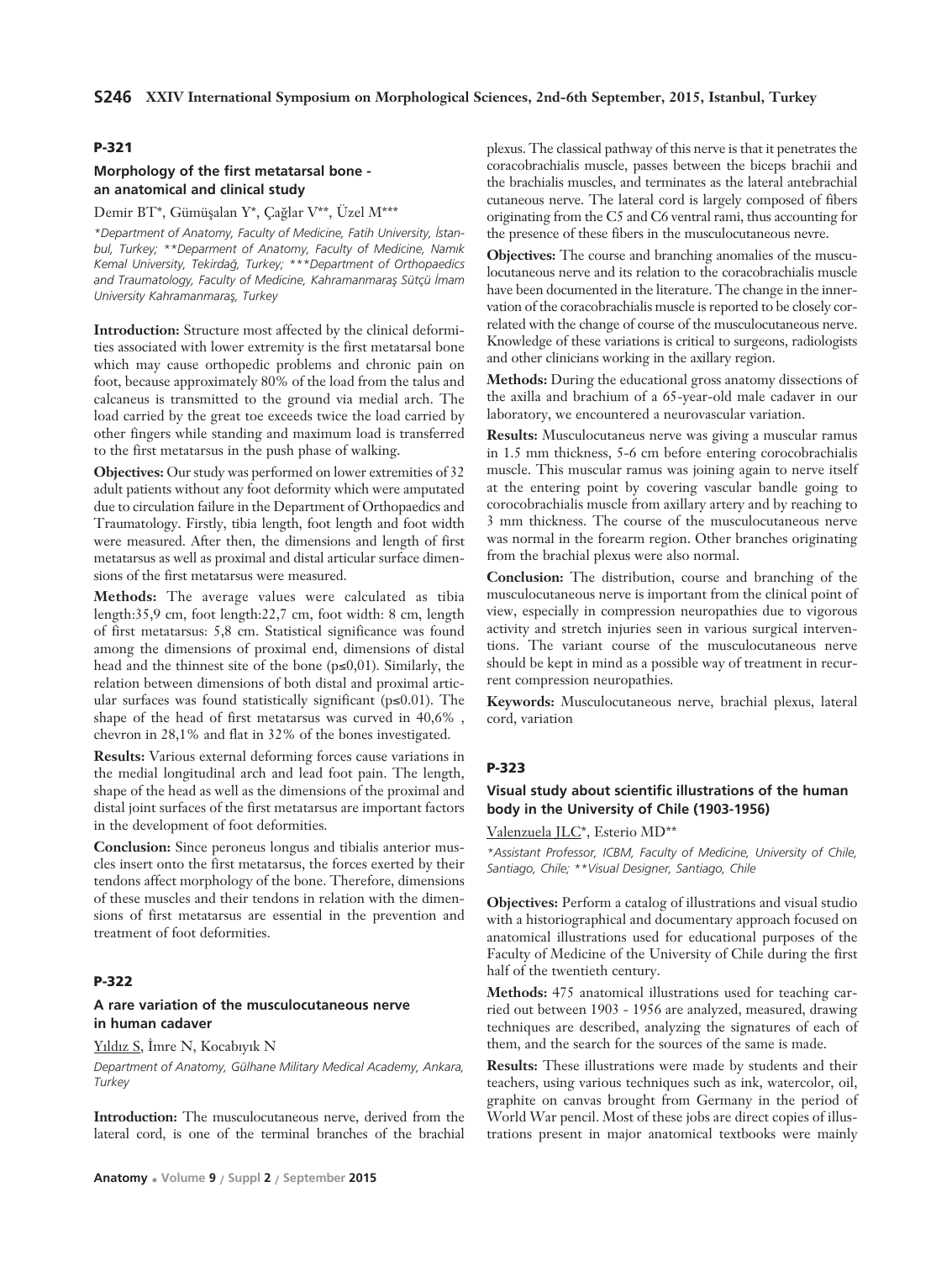Europeans who used to teach Bourgerie, Rouvière, Testut disciplinacomo. Others less, were original.

**Conclusion:** The study investigates the impact of these images on the transfer of foreign models for the development of modern thought anatomical knowledge. This paper proposes that anatomical illustrations operate as a transmission medium of the European vision of the human body in the teaching of anatomy in Chile. This approach is stated in a catalog that displays the relationships between the plates created at the Faculty of medicine of Chile and the original anatomical illustrations taken from the classic textbooks of anatomy.

### **P-324**

# **First professional anatomy teacher in Turkish medical history**

Yılmazer AZ\*, Taskınalp O\*, Uucam E\*

*Department of Anatomy, Faculty of Medicine, Trakya University, Edirne, Turkey*

In the period of the Ottoman Empire, first medical Faculty was "Royal Faculty of Medicine and Surgery" established at 14 March 1827 by Sultan Mahmut II, in where students were educated as in west. In 1838, that Faculty was renamed as "Imperial Medical School" and moved to Galatasaray in 1839. Dr. C. A. Bernard was assigned as dean of the medical school, who had come from Europe. Then Dr. Sigmund Spitzer (1813-1895) came first among 25 participants in the exam that arranged to choose an anatomy teacher for that school. Dr. Spitzer came in Istanbul in 1839, as first professionally educated anatomy teacher who knew dissection techniques. Students of the Imperial Medical School, studied anatomy on models at the first few years. However using only models was not enough to learn effectively. In 1841 Sultan Abdulmecit gave permission to perform dissections in anatomy lessons by an edict. So medical students could observe dissections performed by Dr. Spitzer in his lectures. Dr. Spitzer was confronted by the people's negative reactions because of using cadevers, fortunately resistance suppressed by the support of sultan and other statesmen. Dr. Spitzer worked as anatomy teacher and practised in internal medicine clinic between 1839-1850. He was assigned as dean in 1845. Additionally he was sultan's private doctor. In Turkish medical history Dr. Spitzer is well known for his contributions to modernize and perform appropriate anatomy education. We remember Dr. Spitzer by respect and gratitude.

**Keywords:** Spitzer, anatomy education, anatomy history

#### **P-325**

### **The innervation pattern of the lumbrical muscles of the foot**

Bozer C\*, Uzmansel D\*\*, Dönmez D\*, Parlak M\*, Beger O\*\*, Elvan Ö\*\*

*\*Department of Anatomy, Faculty of Medicine, Trakya University, Edirne, Turkey; \*\*Department of Anatomy, Faculty of Medicine, Mersin University, Mersin, Turkey*

According to the standard text books of anatomy and past research reports, the first lumbrical is innervated by the medial plantar nerve and the remainder three lumbricals are innervated by the deep branch of the lateral plantar nerve. The typical function of the lumbricals is described as flexion of the proximal phalanx and extension of the proximal and distal interphalangeal joints. They have the unique ability to compress the metatarsal-phalangeal and interphalangeal joints. The lumbricals are most active from midstance to pre-swing. The lumbricals, along with the other intrinsic muscles of the foot, play a role in maintaining the medial longitudinal arch of the foot (6). Along with the interossei, they play a role in stabilization of the forefoot during stance phase and rearfoot during pre-swing (7,8). In injuries of the tibial nerve and in conditions such as the hereditary motor-sensory neuropathies (e.g. Charcot-Marie-tooth disease) lumbrical dysfunction contributes to clawing of the toes (1). Although there are quite a number of studies that have reported variations about the origin of lumbricals, there are currently few studies that have reported variations about the innervation of the lumbricals of the foot. In the study of Brooks (1887), it was reported a variation in innervation of the foot lumbricals only 1 case in 10 cases. In that case, first and second lumbricals have innervated by the medial plantar nerve and third and fourth lumbricals have innervated by the lateral plantar nerve. In this study, we have investigated the innervation pattern of the lumbricals of the foot in 30 cadaveric feet (14 right and 16 left). We aimed to determine the innervation variations of the foot lumbricals and present the percentages of the innervation types. The types and their percentages are shown in diagrams and figures in the poster presentation of the study.

**Keywords:** Lumbrical muscles, foot, innervation, lateral plantar nerve, medial plantar nerve

#### **P-326**

# **Morphological characteristics of epithelium's proliferative activity in oviduct endometriosis, focused on different localization of endometriotic foci and influence of oviduct condition in endometriosis**

#### Belyavskaya D, Sapargalieva A

*Department of Pathology, Kazakh Medical University Named After S.D Asfendiarov, Almaty, Kazakhstan*

**Introduction:** Endometriotic tissue, which is similar to endometrium and is present in oviduct as a result of retrograde throwing, retains hormonal activity. These ectopic lesins have hyperproliferative stromal and edometrial epithelium that are accompanied with inflammatory processes. So, it has significant value using both clinical and morphological analysis to determine if the oviduct condition in endometriosis influences on ectopic sites, especially on epithelial proliferative activity.

**Objectives:** To assess what features of oviduct condition in endometriosis impact on epithelium proliferative activity lining oviduct and to evaluate the nature of the proliferative activity.

**Methods:** The research investigation was hold in the framework of the intrauniversity grant "Morphological and clinical